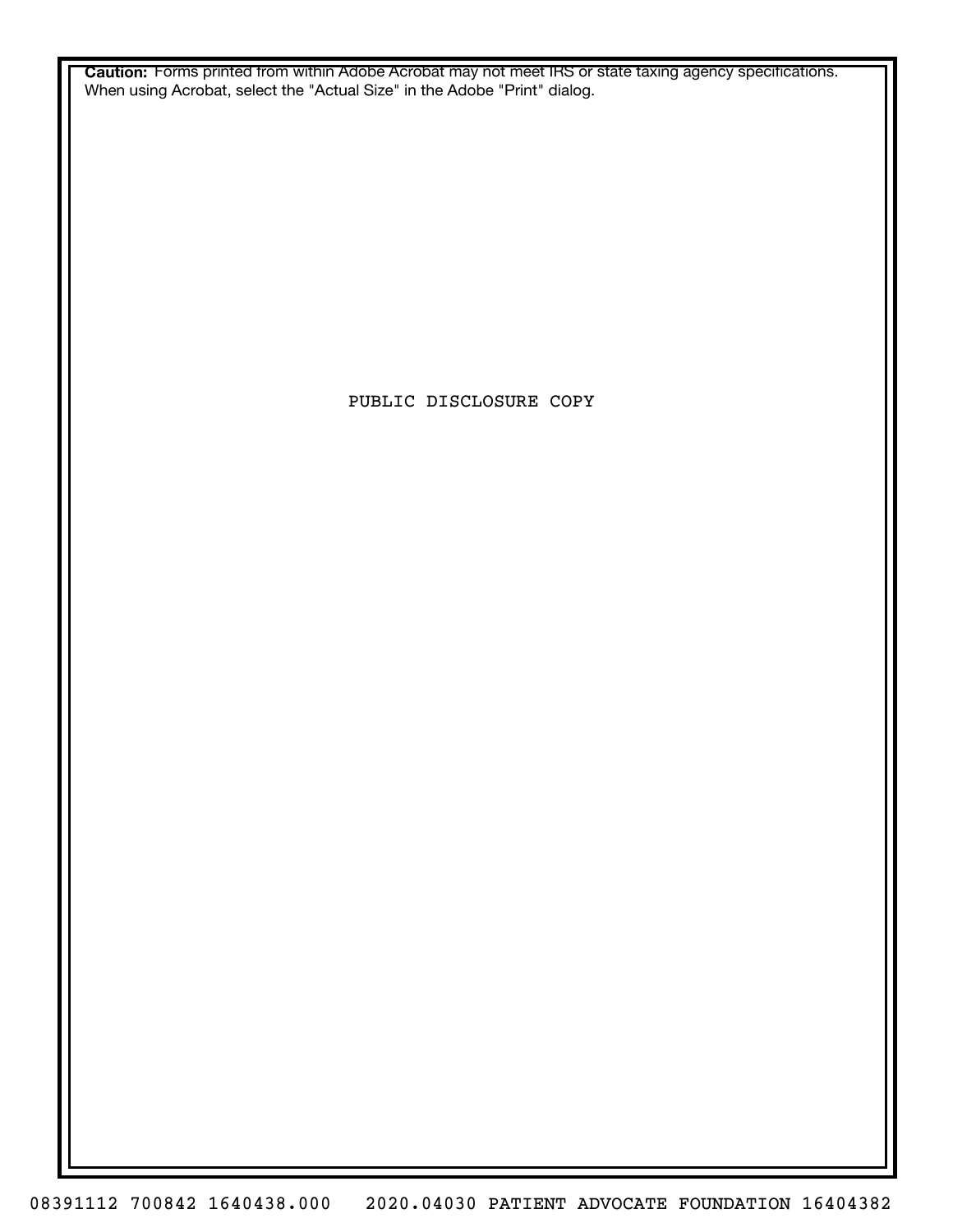|                                                                                                                |                               |                                         | ** PUBLIC DISCLOSURE COPY **                                                                                                                                               |                                                         |                                                         |
|----------------------------------------------------------------------------------------------------------------|-------------------------------|-----------------------------------------|----------------------------------------------------------------------------------------------------------------------------------------------------------------------------|---------------------------------------------------------|---------------------------------------------------------|
|                                                                                                                |                               |                                         | <b>Return of Organization Exempt From Income Tax</b>                                                                                                                       |                                                         | OMB No. 1545-0047                                       |
| Form 990<br>Under section 501(c), 527, or 4947(a)(1) of the Internal Revenue Code (except private foundations) |                               |                                         |                                                                                                                                                                            |                                                         |                                                         |
|                                                                                                                |                               | Department of the Treasury              | Do not enter social security numbers on this form as it may be made public.                                                                                                |                                                         | <b>Open to Public</b>                                   |
|                                                                                                                |                               | Internal Revenue Service                | ► Go to www.irs.gov/Form990 for instructions and the latest information.                                                                                                   |                                                         | Inspection                                              |
|                                                                                                                |                               |                                         | and ending JUN 30, 2021<br>A For the 2020 calendar year, or tax year beginning JUL 1, 2020                                                                                 |                                                         |                                                         |
|                                                                                                                | <b>B</b> Check if applicable: |                                         | <b>C</b> Name of organization                                                                                                                                              | D Employer identification number                        |                                                         |
|                                                                                                                | Address<br> change            |                                         | PATIENT ADVOCATE FOUNDATION                                                                                                                                                |                                                         |                                                         |
|                                                                                                                | Name<br>change                |                                         | Doing business as                                                                                                                                                          | 54-1806317                                              |                                                         |
|                                                                                                                | Initial<br>return             |                                         | Number and street (or P.O. box if mail is not delivered to street address)<br>Room/suite                                                                                   | E Telephone number                                      |                                                         |
|                                                                                                                | Final<br>return/<br>termin-   |                                         | 421 BUTLER FARM ROAD                                                                                                                                                       | 800.532.5274                                            |                                                         |
|                                                                                                                | ated<br>Amended               |                                         | City or town, state or province, country, and ZIP or foreign postal code<br>HAMPTON, VA<br>23666                                                                           | G Gross receipts \$                                     | 318, 544, 651.                                          |
|                                                                                                                | Ireturn<br>Applica-<br>Ition  |                                         | F Name and address of principal officer: ALAN J. BALCH                                                                                                                     | H(a) Is this a group return                             | $ {\mathsf Y}$ es $ \overline{{\mathsf X}} $ No         |
|                                                                                                                | pending                       |                                         | 421 BUTLER FARM ROAD, HAMPTON, VA<br>23666                                                                                                                                 | for subordinates?                                       | <b>No</b>                                               |
|                                                                                                                |                               |                                         | Tax-exempt status: $X \sim 501(c)(3)$ $501(c)(7)$ $\rightarrow$ (insert no.)<br>4947(a)(1) or<br>527                                                                       | $H(b)$ Are all subordinates included? $\Box$ Yes $\Box$ | If "No," attach a list. See instructions                |
|                                                                                                                |                               |                                         | J Website: WWW.PATIENTADVOCATE.ORG                                                                                                                                         | $H(c)$ Group exemption number $\blacktriangleright$     |                                                         |
|                                                                                                                |                               | K Form of organization: $X$ Corporation | Trust<br>Other $\blacktriangleright$<br>Association                                                                                                                        |                                                         | L Year of formation: 1996 M State of legal domicile: VA |
|                                                                                                                | Part I                        | <b>Summary</b>                          |                                                                                                                                                                            |                                                         |                                                         |
|                                                                                                                | 1.                            |                                         | Briefly describe the organization's mission or most significant activities: PATIENT ADVOCATE FOUNDATION                                                                    |                                                         |                                                         |
| Governance                                                                                                     |                               |                                         | (PAF) IS A NATIONAL 501 (C)(3) NON-PROFIT ORGANIZATION THAT PROVIDES                                                                                                       |                                                         |                                                         |
|                                                                                                                | 2                             |                                         | Check this box $\blacktriangleright$ $\Box$ if the organization discontinued its operations or disposed of more than 25% of its net assets.                                |                                                         |                                                         |
|                                                                                                                | з                             |                                         | Number of voting members of the governing body (Part VI, line 1a)                                                                                                          | 3                                                       | 18                                                      |
|                                                                                                                | 4                             | $\overline{\mathbf{4}}$                 |                                                                                                                                                                            |                                                         | $\overline{18}$                                         |
|                                                                                                                | 5                             |                                         |                                                                                                                                                                            | 5                                                       | 237                                                     |
| <b>Activities &amp;</b>                                                                                        | 6                             |                                         |                                                                                                                                                                            | 6                                                       | $\overline{0}$                                          |
|                                                                                                                |                               |                                         |                                                                                                                                                                            | 7a                                                      | $\overline{0}$ .                                        |
|                                                                                                                |                               |                                         |                                                                                                                                                                            | 7 <sub>b</sub>                                          | $\overline{0}$ .                                        |
|                                                                                                                |                               |                                         |                                                                                                                                                                            | <b>Prior Year</b>                                       | <b>Current Year</b>                                     |
|                                                                                                                | 8                             |                                         | Contributions and grants (Part VIII, line 1h)                                                                                                                              | 290, 724, 577.                                          | 310,011,893.                                            |
|                                                                                                                | 9                             |                                         | Program service revenue (Part VIII, line 2g)                                                                                                                               | 6,518,710.                                              | 7,809,874.                                              |
| Revenue                                                                                                        | 10                            |                                         |                                                                                                                                                                            | 3,815,588.                                              | 716, 307.                                               |
|                                                                                                                |                               |                                         | 11 Other revenue (Part VIII, column (A), lines 5, 6d, 8c, 9c, 10c, and 11e)                                                                                                | 6,278.                                                  | $\overline{0}$ .                                        |
|                                                                                                                | 12                            |                                         | Total revenue - add lines 8 through 11 (must equal Part VIII, column (A), line 12)                                                                                         | 301, 065, 153.                                          | 318,538,074.                                            |
|                                                                                                                | 13                            |                                         | Grants and similar amounts paid (Part IX, column (A), lines 1-3)                                                                                                           | 238,809,798.                                            | 247, 467, 194.                                          |
|                                                                                                                |                               |                                         |                                                                                                                                                                            | $\overline{0}$ .                                        | О.                                                      |
|                                                                                                                |                               |                                         | Salaries, other compensation, employee benefits (Part IX, column (A), lines 5-10)                                                                                          | 14, 702, 242.                                           | 14,788,999.                                             |
|                                                                                                                |                               |                                         | 16a Professional fundraising fees (Part IX, column (A), line 11e)                                                                                                          | $\overline{0}$                                          | $\overline{0}$ .                                        |
| Expenses                                                                                                       |                               |                                         | 1,036,502.<br><b>b</b> Total fundraising expenses (Part IX, column (D), line 25)                                                                                           |                                                         |                                                         |
|                                                                                                                |                               |                                         | 17 Other expenses (Part IX, column (A), lines 11a-11d, 11f-24e)                                                                                                            | 8,014,975.                                              | 7,703,313.                                              |
|                                                                                                                | 18                            |                                         | Total expenses. Add lines 13-17 (must equal Part IX, column (A), line 25)                                                                                                  | 261, 527, 015.                                          | 269,959,506.                                            |
|                                                                                                                | 19                            |                                         |                                                                                                                                                                            | 39,538,138.                                             | 48,578,568.                                             |
|                                                                                                                |                               |                                         |                                                                                                                                                                            | <b>Beginning of Current Year</b><br>355, 262, 870.      | <b>End of Year</b>                                      |
|                                                                                                                | 20                            | Total assets (Part X, line 16)          |                                                                                                                                                                            | 37, 212, 047.                                           | 401,924,747.<br>34, 231, 365.                           |
| Net Assets or<br>Fund Balances                                                                                 | 21                            |                                         | Total liabilities (Part X, line 26)                                                                                                                                        | 318,050,823.                                            | 367,693,382.                                            |
|                                                                                                                | 22<br>Part II                 | <b>Signature Block</b>                  |                                                                                                                                                                            |                                                         |                                                         |
|                                                                                                                |                               |                                         | Under penalties of perjury, I declare that I have examined this return, including accompanying schedules and statements, and to the best of my knowledge and belief, it is |                                                         |                                                         |
|                                                                                                                |                               |                                         | true, correct, and complete. Declaration of preparer (other than officer) is based on all information of which preparer has any knowledge.                                 |                                                         |                                                         |
|                                                                                                                |                               |                                         |                                                                                                                                                                            |                                                         |                                                         |
|                                                                                                                |                               |                                         |                                                                                                                                                                            |                                                         |                                                         |

| Sign<br>Here | Signature of officer<br>ALAN J.<br>Type or print name and title                                              | BALCH, CHIEF EXECUTIVE OFFICER             |      | Date                                |                          |  |  |  |  |  |
|--------------|--------------------------------------------------------------------------------------------------------------|--------------------------------------------|------|-------------------------------------|--------------------------|--|--|--|--|--|
| Paid         | Print/Type preparer's name<br><b>HUGH BARLOW</b>                                                             | Preparer's signature<br><b>HUGH BARLOW</b> | Date | Check<br>$11/12/21$ self-employed   | <b>PTIN</b><br>P00422004 |  |  |  |  |  |
| Preparer     | EDWARDS &<br>BROWN,<br>Firm's name                                                                           | COMPANY, LLP                               |      | Firm's EIN $\frac{54 - 0504608}{ }$ |                          |  |  |  |  |  |
| Use Only     | TOWN CENTER DRIVE<br>701<br>Firm's address                                                                   |                                            |      |                                     |                          |  |  |  |  |  |
|              | NEWPORT NEWS, VA 23606                                                                                       |                                            |      | Phone no. (757) 873-1033            |                          |  |  |  |  |  |
|              | x.<br>Yes<br><b>No</b><br>May the IRS discuss this return with the preparer shown above? See instructions    |                                            |      |                                     |                          |  |  |  |  |  |
|              | Form 990 (2020)<br>LHA For Paperwork Reduction Act Notice, see the separate instructions.<br>032001 12-23-20 |                                            |      |                                     |                          |  |  |  |  |  |

SEE SCHEDULE O FOR ORGANIZATION MISSION STATEMENT CONTINUATION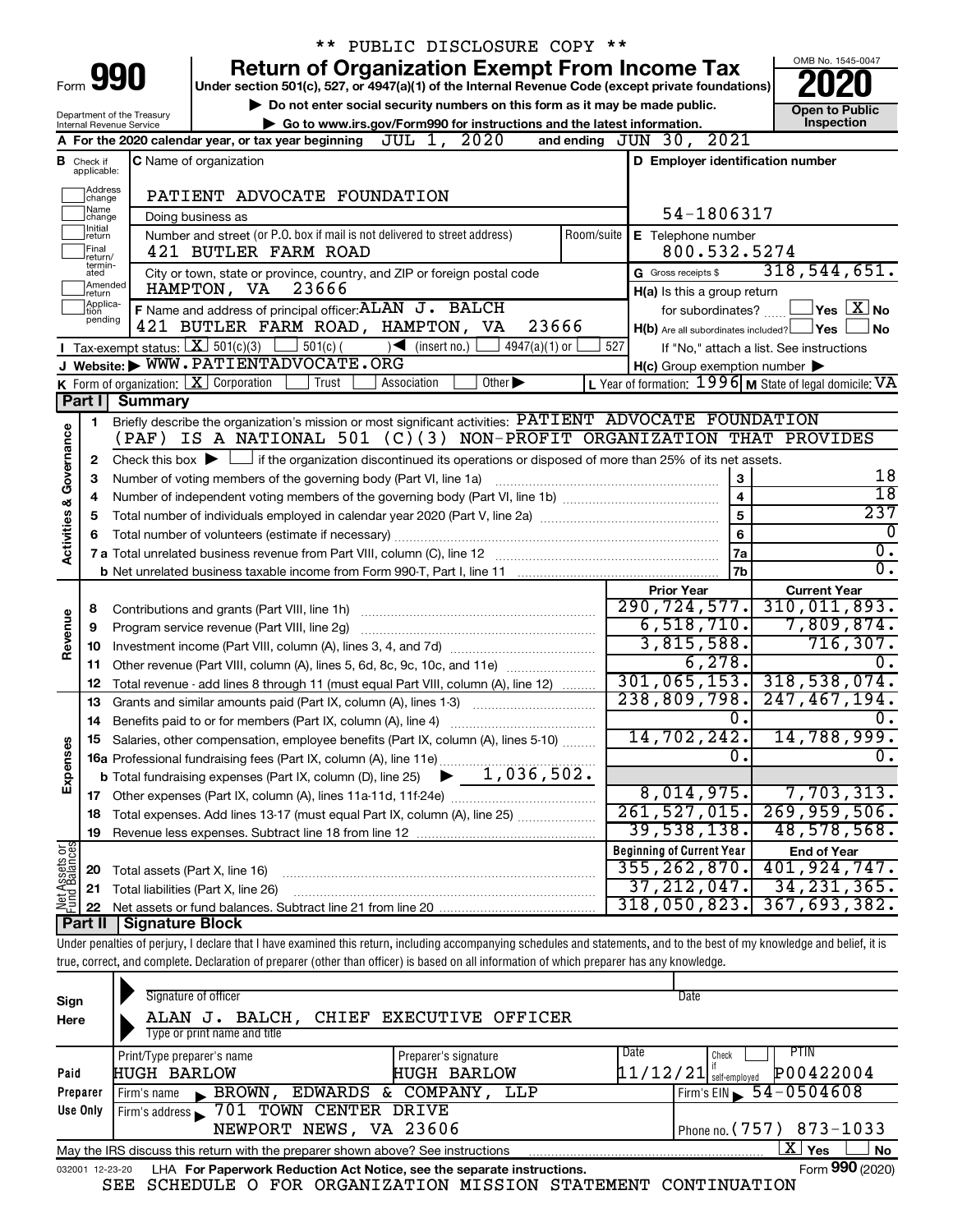| Part III I<br>Briefly describe the organization's mission:<br>PATIENT ADVOCATE FOUNDATION (PAF) IS A NATIONAL 501 (C)(3) NON-PROFIT<br>ORGANIZATION THAT PROVIDES PROFESSIONAL CASE MANAGEMENT AND FINANCIAL<br>AID SERVICES TO AMERICANS WITH CHRONIC, LIFE THREATENING AND<br>DEBILITATING ILLNESSES. PAF CASE MANAGERS SERVE AS ACTIVE LIAISONS<br>Did the organization undertake any significant program services during the year which were not listed on the<br>$\overline{\ }$ Yes $\overline{\rm{X}}$ No<br>prior Form 990 or 990-EZ?<br>If "Yes," describe these new services on Schedule O.<br>$\Box$ Yes $~\boxed{\text{X}}$ No<br>Did the organization cease conducting, or make significant changes in how it conducts, any program services?<br>If "Yes," describe these changes on Schedule O.<br>Describe the organization's program service accomplishments for each of its three largest program services, as measured by expenses.<br>Section 501(c)(3) and 501(c)(4) organizations are required to report the amount of grants and allocations to others, the total expenses, and<br>revenue, if any, for each program service reported.<br>254, 199, 499. including grants of \$247, 409, 152. ) (Revenue \$<br>(Expenses \$<br>(Code:<br>FINANCIAL SUPPORT PROGRAMS<br>FOR 17 YEARS, PATIENT ADVOCATE FOUNDATION'S CO-PAY RELIEF PROGRAM (CPR)<br>HAS PROVIDED FINANCIAL ASSISTANCE FOR CO-PAYMENTS, CO-INSURANCE AND<br>DEDUCTIBLES REQUIRED BY A PATIENT'S INSURER FOR MEDICATIONS PRESCRIBED<br>TO TREAT AND/OR MANAGE THE PATIENT'S DISEASE.<br>IN 2021, PAF'S CO-PAY RELIEF PROGRAM EXPANDED ITS IMPACT THROUGH THE<br>ADDITION OF SEVEN (7) NEW FUNDS, ASSISTING PATIENTS THROUGH FORTY-TWO<br>(42) DISEASE SPECIFIC FUNDS INCLUDING ACROMEGALY, ASTHMA, BLADDER<br>CANCER, BREAST CANCER, CANCER GENETIC AND GENOMIC TESTING, CERVICAL<br>CANCER, CHRONIC PAIN, COVID-19, CYSTIC FIBROSIS, ELECTROLYTE IMBALANCE,<br>GAUCHER DISEASE, HEMOPHILIA, HEPATITIS B, HEPATITIS C, HEPATOCELLULAR<br>$6,287,369$ $\ldots$ including grants of \$<br>7,768,964.<br>) (Expenses \$<br>(Revenue \$<br>(Code:<br>NON-PROFIT PROGRAM ADMINISTRATION AGREEMENTS<br>IN 2009, THE FOUNDATION ENTERED INTO A TRANSPARENT SERVICE<br>ADMINISTRATION AGREEMENT WITH A NATIONAL NONPROFIT ORGANIZATION.<br>THE<br>FOUNDATION HAS BEEN ENGAGED TO PROVIDE FULL SERVICE, TRANSPARENT<br>ADMINISTRATION SERVICES TO QUALIFIED PATIENTS THAT ENTER THEIR CO-PAY<br>ASSISTANCE AND PATIENT FINANCIAL AID PROGRAMS.<br>THE FOUNDATION CONTINUED<br>TO PROVIDE THIS CONTRACTUAL SERVICE DURING 2021. THE FOUNDATION<br>ADMINISTERED SERVICES TO 42,133 AND 66,510 PATIENTS IN 2021 AND 2020,<br>RESPECTIVELY, THROUGH THIS SERVICE AGREEMENT.<br>38,689.<br>58, $042.$ ) (Revenue \$<br>$5,615,958$ $\cdot$ including grants of \$<br>4c (Code:<br>(Expenses \$<br>CASE MANAGEMENT SERVICES<br>FOR A QUARTER OF A CENTURY, THE FOUNDATION HAS PROVIDED CASE MANAGEMENT<br>INTERVENTIONS ON BEHALF OF CRITICALLY OR CHRONICALLY ILL PATIENTS<br>NATIONALLY; ENABLING THEM TO CONNECT WITH, AND MAINTAIN ACCESS TO,<br>PRESCRIBED HEALTHCARE SERVICES AND MEDICATIONS, OVERCOME INSURANCE<br>BARRIERS, LOCATE RESOURCES TO SUPPORT COST-OF-LIVING EXPENSES WHILE IN<br>TREATMENT, EVALUATE AND MAINTAIN HEALTH INSURANCE COVERAGE AND BETTER<br>MANAGE, OR REDUCE, THE OUT-OF-POCKET MEDICAL AND COST OF LIVING DEBT<br>THEY FACE. PAF PROVIDES ONE-ON-ONE PROFESSIONAL CASE MANAGEMENT<br>SERVICES, WORKING ALONGSIDE PATIENTS, THEIR LOVED ONES, AND THEIR CARE<br>TEAMS, OFTEN TAKING THE LEAD TO RESOLVE COMPLEX HEALTHCARE ACCESS AND<br>AFFORDABILITY CHALLENGES ENCOUNTERED IN THE HEALTHCARE SYSTEM.<br>CASE<br>4d Other program services (Describe on Schedule O.)<br>(Expenses \$<br>(Revenue \$<br>including grants of \$<br>266, 102, 826.<br>Total program service expenses<br>Form 990 (2020)<br>SEE SCHEDULE O FOR CONTINUATION(S)<br>032002 12-23-20<br>2<br>08391112 700842 1640438.000 2020.04030 PATIENT ADVOCATE FOUNDATION 16404382 |              | PATIENT ADVOCATE FOUNDATION<br>Form 990 (2020)      | 54-1806317 | Page 2               |
|-----------------------------------------------------------------------------------------------------------------------------------------------------------------------------------------------------------------------------------------------------------------------------------------------------------------------------------------------------------------------------------------------------------------------------------------------------------------------------------------------------------------------------------------------------------------------------------------------------------------------------------------------------------------------------------------------------------------------------------------------------------------------------------------------------------------------------------------------------------------------------------------------------------------------------------------------------------------------------------------------------------------------------------------------------------------------------------------------------------------------------------------------------------------------------------------------------------------------------------------------------------------------------------------------------------------------------------------------------------------------------------------------------------------------------------------------------------------------------------------------------------------------------------------------------------------------------------------------------------------------------------------------------------------------------------------------------------------------------------------------------------------------------------------------------------------------------------------------------------------------------------------------------------------------------------------------------------------------------------------------------------------------------------------------------------------------------------------------------------------------------------------------------------------------------------------------------------------------------------------------------------------------------------------------------------------------------------------------------------------------------------------------------------------------------------------------------------------------------------------------------------------------------------------------------------------------------------------------------------------------------------------------------------------------------------------------------------------------------------------------------------------------------------------------------------------------------------------------------------------------------------------------------------------------------------------------------------------------------------------------------------------------------------------------------------------------------------------------------------------------------------------------------------------------------------------------------------------------------------------------------------------------------------------------------------------------------------------------------------------------------------------------------------------------------------------------------------------------------------------------------------------------------------------------------------------------------------------------------------------------------------------------------------------------------------------------------------------------------------------------------------------------------------------------------------------------------------------------------------------------------------------------------------------------------------------------------------------------------------------------------------------------------------------------------------|--------------|-----------------------------------------------------|------------|----------------------|
|                                                                                                                                                                                                                                                                                                                                                                                                                                                                                                                                                                                                                                                                                                                                                                                                                                                                                                                                                                                                                                                                                                                                                                                                                                                                                                                                                                                                                                                                                                                                                                                                                                                                                                                                                                                                                                                                                                                                                                                                                                                                                                                                                                                                                                                                                                                                                                                                                                                                                                                                                                                                                                                                                                                                                                                                                                                                                                                                                                                                                                                                                                                                                                                                                                                                                                                                                                                                                                                                                                                                                                                                                                                                                                                                                                                                                                                                                                                                                                                                                                                           |              | <b>Statement of Program Service Accomplishments</b> |            |                      |
|                                                                                                                                                                                                                                                                                                                                                                                                                                                                                                                                                                                                                                                                                                                                                                                                                                                                                                                                                                                                                                                                                                                                                                                                                                                                                                                                                                                                                                                                                                                                                                                                                                                                                                                                                                                                                                                                                                                                                                                                                                                                                                                                                                                                                                                                                                                                                                                                                                                                                                                                                                                                                                                                                                                                                                                                                                                                                                                                                                                                                                                                                                                                                                                                                                                                                                                                                                                                                                                                                                                                                                                                                                                                                                                                                                                                                                                                                                                                                                                                                                                           |              |                                                     |            | $\boxed{\textbf{X}}$ |
|                                                                                                                                                                                                                                                                                                                                                                                                                                                                                                                                                                                                                                                                                                                                                                                                                                                                                                                                                                                                                                                                                                                                                                                                                                                                                                                                                                                                                                                                                                                                                                                                                                                                                                                                                                                                                                                                                                                                                                                                                                                                                                                                                                                                                                                                                                                                                                                                                                                                                                                                                                                                                                                                                                                                                                                                                                                                                                                                                                                                                                                                                                                                                                                                                                                                                                                                                                                                                                                                                                                                                                                                                                                                                                                                                                                                                                                                                                                                                                                                                                                           | 1            |                                                     |            |                      |
|                                                                                                                                                                                                                                                                                                                                                                                                                                                                                                                                                                                                                                                                                                                                                                                                                                                                                                                                                                                                                                                                                                                                                                                                                                                                                                                                                                                                                                                                                                                                                                                                                                                                                                                                                                                                                                                                                                                                                                                                                                                                                                                                                                                                                                                                                                                                                                                                                                                                                                                                                                                                                                                                                                                                                                                                                                                                                                                                                                                                                                                                                                                                                                                                                                                                                                                                                                                                                                                                                                                                                                                                                                                                                                                                                                                                                                                                                                                                                                                                                                                           |              |                                                     |            |                      |
|                                                                                                                                                                                                                                                                                                                                                                                                                                                                                                                                                                                                                                                                                                                                                                                                                                                                                                                                                                                                                                                                                                                                                                                                                                                                                                                                                                                                                                                                                                                                                                                                                                                                                                                                                                                                                                                                                                                                                                                                                                                                                                                                                                                                                                                                                                                                                                                                                                                                                                                                                                                                                                                                                                                                                                                                                                                                                                                                                                                                                                                                                                                                                                                                                                                                                                                                                                                                                                                                                                                                                                                                                                                                                                                                                                                                                                                                                                                                                                                                                                                           |              |                                                     |            |                      |
|                                                                                                                                                                                                                                                                                                                                                                                                                                                                                                                                                                                                                                                                                                                                                                                                                                                                                                                                                                                                                                                                                                                                                                                                                                                                                                                                                                                                                                                                                                                                                                                                                                                                                                                                                                                                                                                                                                                                                                                                                                                                                                                                                                                                                                                                                                                                                                                                                                                                                                                                                                                                                                                                                                                                                                                                                                                                                                                                                                                                                                                                                                                                                                                                                                                                                                                                                                                                                                                                                                                                                                                                                                                                                                                                                                                                                                                                                                                                                                                                                                                           |              |                                                     |            |                      |
|                                                                                                                                                                                                                                                                                                                                                                                                                                                                                                                                                                                                                                                                                                                                                                                                                                                                                                                                                                                                                                                                                                                                                                                                                                                                                                                                                                                                                                                                                                                                                                                                                                                                                                                                                                                                                                                                                                                                                                                                                                                                                                                                                                                                                                                                                                                                                                                                                                                                                                                                                                                                                                                                                                                                                                                                                                                                                                                                                                                                                                                                                                                                                                                                                                                                                                                                                                                                                                                                                                                                                                                                                                                                                                                                                                                                                                                                                                                                                                                                                                                           |              |                                                     |            |                      |
|                                                                                                                                                                                                                                                                                                                                                                                                                                                                                                                                                                                                                                                                                                                                                                                                                                                                                                                                                                                                                                                                                                                                                                                                                                                                                                                                                                                                                                                                                                                                                                                                                                                                                                                                                                                                                                                                                                                                                                                                                                                                                                                                                                                                                                                                                                                                                                                                                                                                                                                                                                                                                                                                                                                                                                                                                                                                                                                                                                                                                                                                                                                                                                                                                                                                                                                                                                                                                                                                                                                                                                                                                                                                                                                                                                                                                                                                                                                                                                                                                                                           | $\mathbf{2}$ |                                                     |            |                      |
|                                                                                                                                                                                                                                                                                                                                                                                                                                                                                                                                                                                                                                                                                                                                                                                                                                                                                                                                                                                                                                                                                                                                                                                                                                                                                                                                                                                                                                                                                                                                                                                                                                                                                                                                                                                                                                                                                                                                                                                                                                                                                                                                                                                                                                                                                                                                                                                                                                                                                                                                                                                                                                                                                                                                                                                                                                                                                                                                                                                                                                                                                                                                                                                                                                                                                                                                                                                                                                                                                                                                                                                                                                                                                                                                                                                                                                                                                                                                                                                                                                                           |              |                                                     |            |                      |
|                                                                                                                                                                                                                                                                                                                                                                                                                                                                                                                                                                                                                                                                                                                                                                                                                                                                                                                                                                                                                                                                                                                                                                                                                                                                                                                                                                                                                                                                                                                                                                                                                                                                                                                                                                                                                                                                                                                                                                                                                                                                                                                                                                                                                                                                                                                                                                                                                                                                                                                                                                                                                                                                                                                                                                                                                                                                                                                                                                                                                                                                                                                                                                                                                                                                                                                                                                                                                                                                                                                                                                                                                                                                                                                                                                                                                                                                                                                                                                                                                                                           |              |                                                     |            |                      |
|                                                                                                                                                                                                                                                                                                                                                                                                                                                                                                                                                                                                                                                                                                                                                                                                                                                                                                                                                                                                                                                                                                                                                                                                                                                                                                                                                                                                                                                                                                                                                                                                                                                                                                                                                                                                                                                                                                                                                                                                                                                                                                                                                                                                                                                                                                                                                                                                                                                                                                                                                                                                                                                                                                                                                                                                                                                                                                                                                                                                                                                                                                                                                                                                                                                                                                                                                                                                                                                                                                                                                                                                                                                                                                                                                                                                                                                                                                                                                                                                                                                           | 3            |                                                     |            |                      |
|                                                                                                                                                                                                                                                                                                                                                                                                                                                                                                                                                                                                                                                                                                                                                                                                                                                                                                                                                                                                                                                                                                                                                                                                                                                                                                                                                                                                                                                                                                                                                                                                                                                                                                                                                                                                                                                                                                                                                                                                                                                                                                                                                                                                                                                                                                                                                                                                                                                                                                                                                                                                                                                                                                                                                                                                                                                                                                                                                                                                                                                                                                                                                                                                                                                                                                                                                                                                                                                                                                                                                                                                                                                                                                                                                                                                                                                                                                                                                                                                                                                           |              |                                                     |            |                      |
|                                                                                                                                                                                                                                                                                                                                                                                                                                                                                                                                                                                                                                                                                                                                                                                                                                                                                                                                                                                                                                                                                                                                                                                                                                                                                                                                                                                                                                                                                                                                                                                                                                                                                                                                                                                                                                                                                                                                                                                                                                                                                                                                                                                                                                                                                                                                                                                                                                                                                                                                                                                                                                                                                                                                                                                                                                                                                                                                                                                                                                                                                                                                                                                                                                                                                                                                                                                                                                                                                                                                                                                                                                                                                                                                                                                                                                                                                                                                                                                                                                                           | 4            |                                                     |            |                      |
|                                                                                                                                                                                                                                                                                                                                                                                                                                                                                                                                                                                                                                                                                                                                                                                                                                                                                                                                                                                                                                                                                                                                                                                                                                                                                                                                                                                                                                                                                                                                                                                                                                                                                                                                                                                                                                                                                                                                                                                                                                                                                                                                                                                                                                                                                                                                                                                                                                                                                                                                                                                                                                                                                                                                                                                                                                                                                                                                                                                                                                                                                                                                                                                                                                                                                                                                                                                                                                                                                                                                                                                                                                                                                                                                                                                                                                                                                                                                                                                                                                                           |              |                                                     |            |                      |
|                                                                                                                                                                                                                                                                                                                                                                                                                                                                                                                                                                                                                                                                                                                                                                                                                                                                                                                                                                                                                                                                                                                                                                                                                                                                                                                                                                                                                                                                                                                                                                                                                                                                                                                                                                                                                                                                                                                                                                                                                                                                                                                                                                                                                                                                                                                                                                                                                                                                                                                                                                                                                                                                                                                                                                                                                                                                                                                                                                                                                                                                                                                                                                                                                                                                                                                                                                                                                                                                                                                                                                                                                                                                                                                                                                                                                                                                                                                                                                                                                                                           |              |                                                     |            |                      |
|                                                                                                                                                                                                                                                                                                                                                                                                                                                                                                                                                                                                                                                                                                                                                                                                                                                                                                                                                                                                                                                                                                                                                                                                                                                                                                                                                                                                                                                                                                                                                                                                                                                                                                                                                                                                                                                                                                                                                                                                                                                                                                                                                                                                                                                                                                                                                                                                                                                                                                                                                                                                                                                                                                                                                                                                                                                                                                                                                                                                                                                                                                                                                                                                                                                                                                                                                                                                                                                                                                                                                                                                                                                                                                                                                                                                                                                                                                                                                                                                                                                           | 4a           |                                                     |            |                      |
|                                                                                                                                                                                                                                                                                                                                                                                                                                                                                                                                                                                                                                                                                                                                                                                                                                                                                                                                                                                                                                                                                                                                                                                                                                                                                                                                                                                                                                                                                                                                                                                                                                                                                                                                                                                                                                                                                                                                                                                                                                                                                                                                                                                                                                                                                                                                                                                                                                                                                                                                                                                                                                                                                                                                                                                                                                                                                                                                                                                                                                                                                                                                                                                                                                                                                                                                                                                                                                                                                                                                                                                                                                                                                                                                                                                                                                                                                                                                                                                                                                                           |              |                                                     |            |                      |
|                                                                                                                                                                                                                                                                                                                                                                                                                                                                                                                                                                                                                                                                                                                                                                                                                                                                                                                                                                                                                                                                                                                                                                                                                                                                                                                                                                                                                                                                                                                                                                                                                                                                                                                                                                                                                                                                                                                                                                                                                                                                                                                                                                                                                                                                                                                                                                                                                                                                                                                                                                                                                                                                                                                                                                                                                                                                                                                                                                                                                                                                                                                                                                                                                                                                                                                                                                                                                                                                                                                                                                                                                                                                                                                                                                                                                                                                                                                                                                                                                                                           |              |                                                     |            |                      |
|                                                                                                                                                                                                                                                                                                                                                                                                                                                                                                                                                                                                                                                                                                                                                                                                                                                                                                                                                                                                                                                                                                                                                                                                                                                                                                                                                                                                                                                                                                                                                                                                                                                                                                                                                                                                                                                                                                                                                                                                                                                                                                                                                                                                                                                                                                                                                                                                                                                                                                                                                                                                                                                                                                                                                                                                                                                                                                                                                                                                                                                                                                                                                                                                                                                                                                                                                                                                                                                                                                                                                                                                                                                                                                                                                                                                                                                                                                                                                                                                                                                           |              |                                                     |            |                      |
|                                                                                                                                                                                                                                                                                                                                                                                                                                                                                                                                                                                                                                                                                                                                                                                                                                                                                                                                                                                                                                                                                                                                                                                                                                                                                                                                                                                                                                                                                                                                                                                                                                                                                                                                                                                                                                                                                                                                                                                                                                                                                                                                                                                                                                                                                                                                                                                                                                                                                                                                                                                                                                                                                                                                                                                                                                                                                                                                                                                                                                                                                                                                                                                                                                                                                                                                                                                                                                                                                                                                                                                                                                                                                                                                                                                                                                                                                                                                                                                                                                                           |              |                                                     |            |                      |
|                                                                                                                                                                                                                                                                                                                                                                                                                                                                                                                                                                                                                                                                                                                                                                                                                                                                                                                                                                                                                                                                                                                                                                                                                                                                                                                                                                                                                                                                                                                                                                                                                                                                                                                                                                                                                                                                                                                                                                                                                                                                                                                                                                                                                                                                                                                                                                                                                                                                                                                                                                                                                                                                                                                                                                                                                                                                                                                                                                                                                                                                                                                                                                                                                                                                                                                                                                                                                                                                                                                                                                                                                                                                                                                                                                                                                                                                                                                                                                                                                                                           |              |                                                     |            |                      |
|                                                                                                                                                                                                                                                                                                                                                                                                                                                                                                                                                                                                                                                                                                                                                                                                                                                                                                                                                                                                                                                                                                                                                                                                                                                                                                                                                                                                                                                                                                                                                                                                                                                                                                                                                                                                                                                                                                                                                                                                                                                                                                                                                                                                                                                                                                                                                                                                                                                                                                                                                                                                                                                                                                                                                                                                                                                                                                                                                                                                                                                                                                                                                                                                                                                                                                                                                                                                                                                                                                                                                                                                                                                                                                                                                                                                                                                                                                                                                                                                                                                           |              |                                                     |            |                      |
|                                                                                                                                                                                                                                                                                                                                                                                                                                                                                                                                                                                                                                                                                                                                                                                                                                                                                                                                                                                                                                                                                                                                                                                                                                                                                                                                                                                                                                                                                                                                                                                                                                                                                                                                                                                                                                                                                                                                                                                                                                                                                                                                                                                                                                                                                                                                                                                                                                                                                                                                                                                                                                                                                                                                                                                                                                                                                                                                                                                                                                                                                                                                                                                                                                                                                                                                                                                                                                                                                                                                                                                                                                                                                                                                                                                                                                                                                                                                                                                                                                                           |              |                                                     |            |                      |
|                                                                                                                                                                                                                                                                                                                                                                                                                                                                                                                                                                                                                                                                                                                                                                                                                                                                                                                                                                                                                                                                                                                                                                                                                                                                                                                                                                                                                                                                                                                                                                                                                                                                                                                                                                                                                                                                                                                                                                                                                                                                                                                                                                                                                                                                                                                                                                                                                                                                                                                                                                                                                                                                                                                                                                                                                                                                                                                                                                                                                                                                                                                                                                                                                                                                                                                                                                                                                                                                                                                                                                                                                                                                                                                                                                                                                                                                                                                                                                                                                                                           |              |                                                     |            |                      |
|                                                                                                                                                                                                                                                                                                                                                                                                                                                                                                                                                                                                                                                                                                                                                                                                                                                                                                                                                                                                                                                                                                                                                                                                                                                                                                                                                                                                                                                                                                                                                                                                                                                                                                                                                                                                                                                                                                                                                                                                                                                                                                                                                                                                                                                                                                                                                                                                                                                                                                                                                                                                                                                                                                                                                                                                                                                                                                                                                                                                                                                                                                                                                                                                                                                                                                                                                                                                                                                                                                                                                                                                                                                                                                                                                                                                                                                                                                                                                                                                                                                           |              |                                                     |            |                      |
|                                                                                                                                                                                                                                                                                                                                                                                                                                                                                                                                                                                                                                                                                                                                                                                                                                                                                                                                                                                                                                                                                                                                                                                                                                                                                                                                                                                                                                                                                                                                                                                                                                                                                                                                                                                                                                                                                                                                                                                                                                                                                                                                                                                                                                                                                                                                                                                                                                                                                                                                                                                                                                                                                                                                                                                                                                                                                                                                                                                                                                                                                                                                                                                                                                                                                                                                                                                                                                                                                                                                                                                                                                                                                                                                                                                                                                                                                                                                                                                                                                                           |              |                                                     |            |                      |
|                                                                                                                                                                                                                                                                                                                                                                                                                                                                                                                                                                                                                                                                                                                                                                                                                                                                                                                                                                                                                                                                                                                                                                                                                                                                                                                                                                                                                                                                                                                                                                                                                                                                                                                                                                                                                                                                                                                                                                                                                                                                                                                                                                                                                                                                                                                                                                                                                                                                                                                                                                                                                                                                                                                                                                                                                                                                                                                                                                                                                                                                                                                                                                                                                                                                                                                                                                                                                                                                                                                                                                                                                                                                                                                                                                                                                                                                                                                                                                                                                                                           |              |                                                     |            |                      |
|                                                                                                                                                                                                                                                                                                                                                                                                                                                                                                                                                                                                                                                                                                                                                                                                                                                                                                                                                                                                                                                                                                                                                                                                                                                                                                                                                                                                                                                                                                                                                                                                                                                                                                                                                                                                                                                                                                                                                                                                                                                                                                                                                                                                                                                                                                                                                                                                                                                                                                                                                                                                                                                                                                                                                                                                                                                                                                                                                                                                                                                                                                                                                                                                                                                                                                                                                                                                                                                                                                                                                                                                                                                                                                                                                                                                                                                                                                                                                                                                                                                           |              |                                                     |            |                      |
|                                                                                                                                                                                                                                                                                                                                                                                                                                                                                                                                                                                                                                                                                                                                                                                                                                                                                                                                                                                                                                                                                                                                                                                                                                                                                                                                                                                                                                                                                                                                                                                                                                                                                                                                                                                                                                                                                                                                                                                                                                                                                                                                                                                                                                                                                                                                                                                                                                                                                                                                                                                                                                                                                                                                                                                                                                                                                                                                                                                                                                                                                                                                                                                                                                                                                                                                                                                                                                                                                                                                                                                                                                                                                                                                                                                                                                                                                                                                                                                                                                                           | 4b           |                                                     |            |                      |
|                                                                                                                                                                                                                                                                                                                                                                                                                                                                                                                                                                                                                                                                                                                                                                                                                                                                                                                                                                                                                                                                                                                                                                                                                                                                                                                                                                                                                                                                                                                                                                                                                                                                                                                                                                                                                                                                                                                                                                                                                                                                                                                                                                                                                                                                                                                                                                                                                                                                                                                                                                                                                                                                                                                                                                                                                                                                                                                                                                                                                                                                                                                                                                                                                                                                                                                                                                                                                                                                                                                                                                                                                                                                                                                                                                                                                                                                                                                                                                                                                                                           |              |                                                     |            |                      |
|                                                                                                                                                                                                                                                                                                                                                                                                                                                                                                                                                                                                                                                                                                                                                                                                                                                                                                                                                                                                                                                                                                                                                                                                                                                                                                                                                                                                                                                                                                                                                                                                                                                                                                                                                                                                                                                                                                                                                                                                                                                                                                                                                                                                                                                                                                                                                                                                                                                                                                                                                                                                                                                                                                                                                                                                                                                                                                                                                                                                                                                                                                                                                                                                                                                                                                                                                                                                                                                                                                                                                                                                                                                                                                                                                                                                                                                                                                                                                                                                                                                           |              |                                                     |            |                      |
|                                                                                                                                                                                                                                                                                                                                                                                                                                                                                                                                                                                                                                                                                                                                                                                                                                                                                                                                                                                                                                                                                                                                                                                                                                                                                                                                                                                                                                                                                                                                                                                                                                                                                                                                                                                                                                                                                                                                                                                                                                                                                                                                                                                                                                                                                                                                                                                                                                                                                                                                                                                                                                                                                                                                                                                                                                                                                                                                                                                                                                                                                                                                                                                                                                                                                                                                                                                                                                                                                                                                                                                                                                                                                                                                                                                                                                                                                                                                                                                                                                                           |              |                                                     |            |                      |
|                                                                                                                                                                                                                                                                                                                                                                                                                                                                                                                                                                                                                                                                                                                                                                                                                                                                                                                                                                                                                                                                                                                                                                                                                                                                                                                                                                                                                                                                                                                                                                                                                                                                                                                                                                                                                                                                                                                                                                                                                                                                                                                                                                                                                                                                                                                                                                                                                                                                                                                                                                                                                                                                                                                                                                                                                                                                                                                                                                                                                                                                                                                                                                                                                                                                                                                                                                                                                                                                                                                                                                                                                                                                                                                                                                                                                                                                                                                                                                                                                                                           |              |                                                     |            |                      |
|                                                                                                                                                                                                                                                                                                                                                                                                                                                                                                                                                                                                                                                                                                                                                                                                                                                                                                                                                                                                                                                                                                                                                                                                                                                                                                                                                                                                                                                                                                                                                                                                                                                                                                                                                                                                                                                                                                                                                                                                                                                                                                                                                                                                                                                                                                                                                                                                                                                                                                                                                                                                                                                                                                                                                                                                                                                                                                                                                                                                                                                                                                                                                                                                                                                                                                                                                                                                                                                                                                                                                                                                                                                                                                                                                                                                                                                                                                                                                                                                                                                           |              |                                                     |            |                      |
|                                                                                                                                                                                                                                                                                                                                                                                                                                                                                                                                                                                                                                                                                                                                                                                                                                                                                                                                                                                                                                                                                                                                                                                                                                                                                                                                                                                                                                                                                                                                                                                                                                                                                                                                                                                                                                                                                                                                                                                                                                                                                                                                                                                                                                                                                                                                                                                                                                                                                                                                                                                                                                                                                                                                                                                                                                                                                                                                                                                                                                                                                                                                                                                                                                                                                                                                                                                                                                                                                                                                                                                                                                                                                                                                                                                                                                                                                                                                                                                                                                                           |              |                                                     |            |                      |
|                                                                                                                                                                                                                                                                                                                                                                                                                                                                                                                                                                                                                                                                                                                                                                                                                                                                                                                                                                                                                                                                                                                                                                                                                                                                                                                                                                                                                                                                                                                                                                                                                                                                                                                                                                                                                                                                                                                                                                                                                                                                                                                                                                                                                                                                                                                                                                                                                                                                                                                                                                                                                                                                                                                                                                                                                                                                                                                                                                                                                                                                                                                                                                                                                                                                                                                                                                                                                                                                                                                                                                                                                                                                                                                                                                                                                                                                                                                                                                                                                                                           |              |                                                     |            |                      |
|                                                                                                                                                                                                                                                                                                                                                                                                                                                                                                                                                                                                                                                                                                                                                                                                                                                                                                                                                                                                                                                                                                                                                                                                                                                                                                                                                                                                                                                                                                                                                                                                                                                                                                                                                                                                                                                                                                                                                                                                                                                                                                                                                                                                                                                                                                                                                                                                                                                                                                                                                                                                                                                                                                                                                                                                                                                                                                                                                                                                                                                                                                                                                                                                                                                                                                                                                                                                                                                                                                                                                                                                                                                                                                                                                                                                                                                                                                                                                                                                                                                           |              |                                                     |            |                      |
|                                                                                                                                                                                                                                                                                                                                                                                                                                                                                                                                                                                                                                                                                                                                                                                                                                                                                                                                                                                                                                                                                                                                                                                                                                                                                                                                                                                                                                                                                                                                                                                                                                                                                                                                                                                                                                                                                                                                                                                                                                                                                                                                                                                                                                                                                                                                                                                                                                                                                                                                                                                                                                                                                                                                                                                                                                                                                                                                                                                                                                                                                                                                                                                                                                                                                                                                                                                                                                                                                                                                                                                                                                                                                                                                                                                                                                                                                                                                                                                                                                                           |              |                                                     |            |                      |
|                                                                                                                                                                                                                                                                                                                                                                                                                                                                                                                                                                                                                                                                                                                                                                                                                                                                                                                                                                                                                                                                                                                                                                                                                                                                                                                                                                                                                                                                                                                                                                                                                                                                                                                                                                                                                                                                                                                                                                                                                                                                                                                                                                                                                                                                                                                                                                                                                                                                                                                                                                                                                                                                                                                                                                                                                                                                                                                                                                                                                                                                                                                                                                                                                                                                                                                                                                                                                                                                                                                                                                                                                                                                                                                                                                                                                                                                                                                                                                                                                                                           |              |                                                     |            |                      |
|                                                                                                                                                                                                                                                                                                                                                                                                                                                                                                                                                                                                                                                                                                                                                                                                                                                                                                                                                                                                                                                                                                                                                                                                                                                                                                                                                                                                                                                                                                                                                                                                                                                                                                                                                                                                                                                                                                                                                                                                                                                                                                                                                                                                                                                                                                                                                                                                                                                                                                                                                                                                                                                                                                                                                                                                                                                                                                                                                                                                                                                                                                                                                                                                                                                                                                                                                                                                                                                                                                                                                                                                                                                                                                                                                                                                                                                                                                                                                                                                                                                           |              |                                                     |            |                      |
|                                                                                                                                                                                                                                                                                                                                                                                                                                                                                                                                                                                                                                                                                                                                                                                                                                                                                                                                                                                                                                                                                                                                                                                                                                                                                                                                                                                                                                                                                                                                                                                                                                                                                                                                                                                                                                                                                                                                                                                                                                                                                                                                                                                                                                                                                                                                                                                                                                                                                                                                                                                                                                                                                                                                                                                                                                                                                                                                                                                                                                                                                                                                                                                                                                                                                                                                                                                                                                                                                                                                                                                                                                                                                                                                                                                                                                                                                                                                                                                                                                                           |              |                                                     |            |                      |
|                                                                                                                                                                                                                                                                                                                                                                                                                                                                                                                                                                                                                                                                                                                                                                                                                                                                                                                                                                                                                                                                                                                                                                                                                                                                                                                                                                                                                                                                                                                                                                                                                                                                                                                                                                                                                                                                                                                                                                                                                                                                                                                                                                                                                                                                                                                                                                                                                                                                                                                                                                                                                                                                                                                                                                                                                                                                                                                                                                                                                                                                                                                                                                                                                                                                                                                                                                                                                                                                                                                                                                                                                                                                                                                                                                                                                                                                                                                                                                                                                                                           |              |                                                     |            |                      |
|                                                                                                                                                                                                                                                                                                                                                                                                                                                                                                                                                                                                                                                                                                                                                                                                                                                                                                                                                                                                                                                                                                                                                                                                                                                                                                                                                                                                                                                                                                                                                                                                                                                                                                                                                                                                                                                                                                                                                                                                                                                                                                                                                                                                                                                                                                                                                                                                                                                                                                                                                                                                                                                                                                                                                                                                                                                                                                                                                                                                                                                                                                                                                                                                                                                                                                                                                                                                                                                                                                                                                                                                                                                                                                                                                                                                                                                                                                                                                                                                                                                           |              |                                                     |            |                      |
|                                                                                                                                                                                                                                                                                                                                                                                                                                                                                                                                                                                                                                                                                                                                                                                                                                                                                                                                                                                                                                                                                                                                                                                                                                                                                                                                                                                                                                                                                                                                                                                                                                                                                                                                                                                                                                                                                                                                                                                                                                                                                                                                                                                                                                                                                                                                                                                                                                                                                                                                                                                                                                                                                                                                                                                                                                                                                                                                                                                                                                                                                                                                                                                                                                                                                                                                                                                                                                                                                                                                                                                                                                                                                                                                                                                                                                                                                                                                                                                                                                                           |              |                                                     |            |                      |
|                                                                                                                                                                                                                                                                                                                                                                                                                                                                                                                                                                                                                                                                                                                                                                                                                                                                                                                                                                                                                                                                                                                                                                                                                                                                                                                                                                                                                                                                                                                                                                                                                                                                                                                                                                                                                                                                                                                                                                                                                                                                                                                                                                                                                                                                                                                                                                                                                                                                                                                                                                                                                                                                                                                                                                                                                                                                                                                                                                                                                                                                                                                                                                                                                                                                                                                                                                                                                                                                                                                                                                                                                                                                                                                                                                                                                                                                                                                                                                                                                                                           |              |                                                     |            |                      |
|                                                                                                                                                                                                                                                                                                                                                                                                                                                                                                                                                                                                                                                                                                                                                                                                                                                                                                                                                                                                                                                                                                                                                                                                                                                                                                                                                                                                                                                                                                                                                                                                                                                                                                                                                                                                                                                                                                                                                                                                                                                                                                                                                                                                                                                                                                                                                                                                                                                                                                                                                                                                                                                                                                                                                                                                                                                                                                                                                                                                                                                                                                                                                                                                                                                                                                                                                                                                                                                                                                                                                                                                                                                                                                                                                                                                                                                                                                                                                                                                                                                           |              |                                                     |            |                      |
|                                                                                                                                                                                                                                                                                                                                                                                                                                                                                                                                                                                                                                                                                                                                                                                                                                                                                                                                                                                                                                                                                                                                                                                                                                                                                                                                                                                                                                                                                                                                                                                                                                                                                                                                                                                                                                                                                                                                                                                                                                                                                                                                                                                                                                                                                                                                                                                                                                                                                                                                                                                                                                                                                                                                                                                                                                                                                                                                                                                                                                                                                                                                                                                                                                                                                                                                                                                                                                                                                                                                                                                                                                                                                                                                                                                                                                                                                                                                                                                                                                                           |              |                                                     |            |                      |
|                                                                                                                                                                                                                                                                                                                                                                                                                                                                                                                                                                                                                                                                                                                                                                                                                                                                                                                                                                                                                                                                                                                                                                                                                                                                                                                                                                                                                                                                                                                                                                                                                                                                                                                                                                                                                                                                                                                                                                                                                                                                                                                                                                                                                                                                                                                                                                                                                                                                                                                                                                                                                                                                                                                                                                                                                                                                                                                                                                                                                                                                                                                                                                                                                                                                                                                                                                                                                                                                                                                                                                                                                                                                                                                                                                                                                                                                                                                                                                                                                                                           |              |                                                     |            |                      |
|                                                                                                                                                                                                                                                                                                                                                                                                                                                                                                                                                                                                                                                                                                                                                                                                                                                                                                                                                                                                                                                                                                                                                                                                                                                                                                                                                                                                                                                                                                                                                                                                                                                                                                                                                                                                                                                                                                                                                                                                                                                                                                                                                                                                                                                                                                                                                                                                                                                                                                                                                                                                                                                                                                                                                                                                                                                                                                                                                                                                                                                                                                                                                                                                                                                                                                                                                                                                                                                                                                                                                                                                                                                                                                                                                                                                                                                                                                                                                                                                                                                           |              |                                                     |            |                      |
|                                                                                                                                                                                                                                                                                                                                                                                                                                                                                                                                                                                                                                                                                                                                                                                                                                                                                                                                                                                                                                                                                                                                                                                                                                                                                                                                                                                                                                                                                                                                                                                                                                                                                                                                                                                                                                                                                                                                                                                                                                                                                                                                                                                                                                                                                                                                                                                                                                                                                                                                                                                                                                                                                                                                                                                                                                                                                                                                                                                                                                                                                                                                                                                                                                                                                                                                                                                                                                                                                                                                                                                                                                                                                                                                                                                                                                                                                                                                                                                                                                                           |              |                                                     |            |                      |
|                                                                                                                                                                                                                                                                                                                                                                                                                                                                                                                                                                                                                                                                                                                                                                                                                                                                                                                                                                                                                                                                                                                                                                                                                                                                                                                                                                                                                                                                                                                                                                                                                                                                                                                                                                                                                                                                                                                                                                                                                                                                                                                                                                                                                                                                                                                                                                                                                                                                                                                                                                                                                                                                                                                                                                                                                                                                                                                                                                                                                                                                                                                                                                                                                                                                                                                                                                                                                                                                                                                                                                                                                                                                                                                                                                                                                                                                                                                                                                                                                                                           |              |                                                     |            |                      |
|                                                                                                                                                                                                                                                                                                                                                                                                                                                                                                                                                                                                                                                                                                                                                                                                                                                                                                                                                                                                                                                                                                                                                                                                                                                                                                                                                                                                                                                                                                                                                                                                                                                                                                                                                                                                                                                                                                                                                                                                                                                                                                                                                                                                                                                                                                                                                                                                                                                                                                                                                                                                                                                                                                                                                                                                                                                                                                                                                                                                                                                                                                                                                                                                                                                                                                                                                                                                                                                                                                                                                                                                                                                                                                                                                                                                                                                                                                                                                                                                                                                           |              |                                                     |            |                      |
|                                                                                                                                                                                                                                                                                                                                                                                                                                                                                                                                                                                                                                                                                                                                                                                                                                                                                                                                                                                                                                                                                                                                                                                                                                                                                                                                                                                                                                                                                                                                                                                                                                                                                                                                                                                                                                                                                                                                                                                                                                                                                                                                                                                                                                                                                                                                                                                                                                                                                                                                                                                                                                                                                                                                                                                                                                                                                                                                                                                                                                                                                                                                                                                                                                                                                                                                                                                                                                                                                                                                                                                                                                                                                                                                                                                                                                                                                                                                                                                                                                                           |              |                                                     |            |                      |
|                                                                                                                                                                                                                                                                                                                                                                                                                                                                                                                                                                                                                                                                                                                                                                                                                                                                                                                                                                                                                                                                                                                                                                                                                                                                                                                                                                                                                                                                                                                                                                                                                                                                                                                                                                                                                                                                                                                                                                                                                                                                                                                                                                                                                                                                                                                                                                                                                                                                                                                                                                                                                                                                                                                                                                                                                                                                                                                                                                                                                                                                                                                                                                                                                                                                                                                                                                                                                                                                                                                                                                                                                                                                                                                                                                                                                                                                                                                                                                                                                                                           |              |                                                     |            |                      |
|                                                                                                                                                                                                                                                                                                                                                                                                                                                                                                                                                                                                                                                                                                                                                                                                                                                                                                                                                                                                                                                                                                                                                                                                                                                                                                                                                                                                                                                                                                                                                                                                                                                                                                                                                                                                                                                                                                                                                                                                                                                                                                                                                                                                                                                                                                                                                                                                                                                                                                                                                                                                                                                                                                                                                                                                                                                                                                                                                                                                                                                                                                                                                                                                                                                                                                                                                                                                                                                                                                                                                                                                                                                                                                                                                                                                                                                                                                                                                                                                                                                           |              |                                                     |            |                      |
|                                                                                                                                                                                                                                                                                                                                                                                                                                                                                                                                                                                                                                                                                                                                                                                                                                                                                                                                                                                                                                                                                                                                                                                                                                                                                                                                                                                                                                                                                                                                                                                                                                                                                                                                                                                                                                                                                                                                                                                                                                                                                                                                                                                                                                                                                                                                                                                                                                                                                                                                                                                                                                                                                                                                                                                                                                                                                                                                                                                                                                                                                                                                                                                                                                                                                                                                                                                                                                                                                                                                                                                                                                                                                                                                                                                                                                                                                                                                                                                                                                                           |              |                                                     |            |                      |
|                                                                                                                                                                                                                                                                                                                                                                                                                                                                                                                                                                                                                                                                                                                                                                                                                                                                                                                                                                                                                                                                                                                                                                                                                                                                                                                                                                                                                                                                                                                                                                                                                                                                                                                                                                                                                                                                                                                                                                                                                                                                                                                                                                                                                                                                                                                                                                                                                                                                                                                                                                                                                                                                                                                                                                                                                                                                                                                                                                                                                                                                                                                                                                                                                                                                                                                                                                                                                                                                                                                                                                                                                                                                                                                                                                                                                                                                                                                                                                                                                                                           | 4е           |                                                     |            |                      |
|                                                                                                                                                                                                                                                                                                                                                                                                                                                                                                                                                                                                                                                                                                                                                                                                                                                                                                                                                                                                                                                                                                                                                                                                                                                                                                                                                                                                                                                                                                                                                                                                                                                                                                                                                                                                                                                                                                                                                                                                                                                                                                                                                                                                                                                                                                                                                                                                                                                                                                                                                                                                                                                                                                                                                                                                                                                                                                                                                                                                                                                                                                                                                                                                                                                                                                                                                                                                                                                                                                                                                                                                                                                                                                                                                                                                                                                                                                                                                                                                                                                           |              |                                                     |            |                      |
|                                                                                                                                                                                                                                                                                                                                                                                                                                                                                                                                                                                                                                                                                                                                                                                                                                                                                                                                                                                                                                                                                                                                                                                                                                                                                                                                                                                                                                                                                                                                                                                                                                                                                                                                                                                                                                                                                                                                                                                                                                                                                                                                                                                                                                                                                                                                                                                                                                                                                                                                                                                                                                                                                                                                                                                                                                                                                                                                                                                                                                                                                                                                                                                                                                                                                                                                                                                                                                                                                                                                                                                                                                                                                                                                                                                                                                                                                                                                                                                                                                                           |              |                                                     |            |                      |
|                                                                                                                                                                                                                                                                                                                                                                                                                                                                                                                                                                                                                                                                                                                                                                                                                                                                                                                                                                                                                                                                                                                                                                                                                                                                                                                                                                                                                                                                                                                                                                                                                                                                                                                                                                                                                                                                                                                                                                                                                                                                                                                                                                                                                                                                                                                                                                                                                                                                                                                                                                                                                                                                                                                                                                                                                                                                                                                                                                                                                                                                                                                                                                                                                                                                                                                                                                                                                                                                                                                                                                                                                                                                                                                                                                                                                                                                                                                                                                                                                                                           |              |                                                     |            |                      |
|                                                                                                                                                                                                                                                                                                                                                                                                                                                                                                                                                                                                                                                                                                                                                                                                                                                                                                                                                                                                                                                                                                                                                                                                                                                                                                                                                                                                                                                                                                                                                                                                                                                                                                                                                                                                                                                                                                                                                                                                                                                                                                                                                                                                                                                                                                                                                                                                                                                                                                                                                                                                                                                                                                                                                                                                                                                                                                                                                                                                                                                                                                                                                                                                                                                                                                                                                                                                                                                                                                                                                                                                                                                                                                                                                                                                                                                                                                                                                                                                                                                           |              |                                                     |            |                      |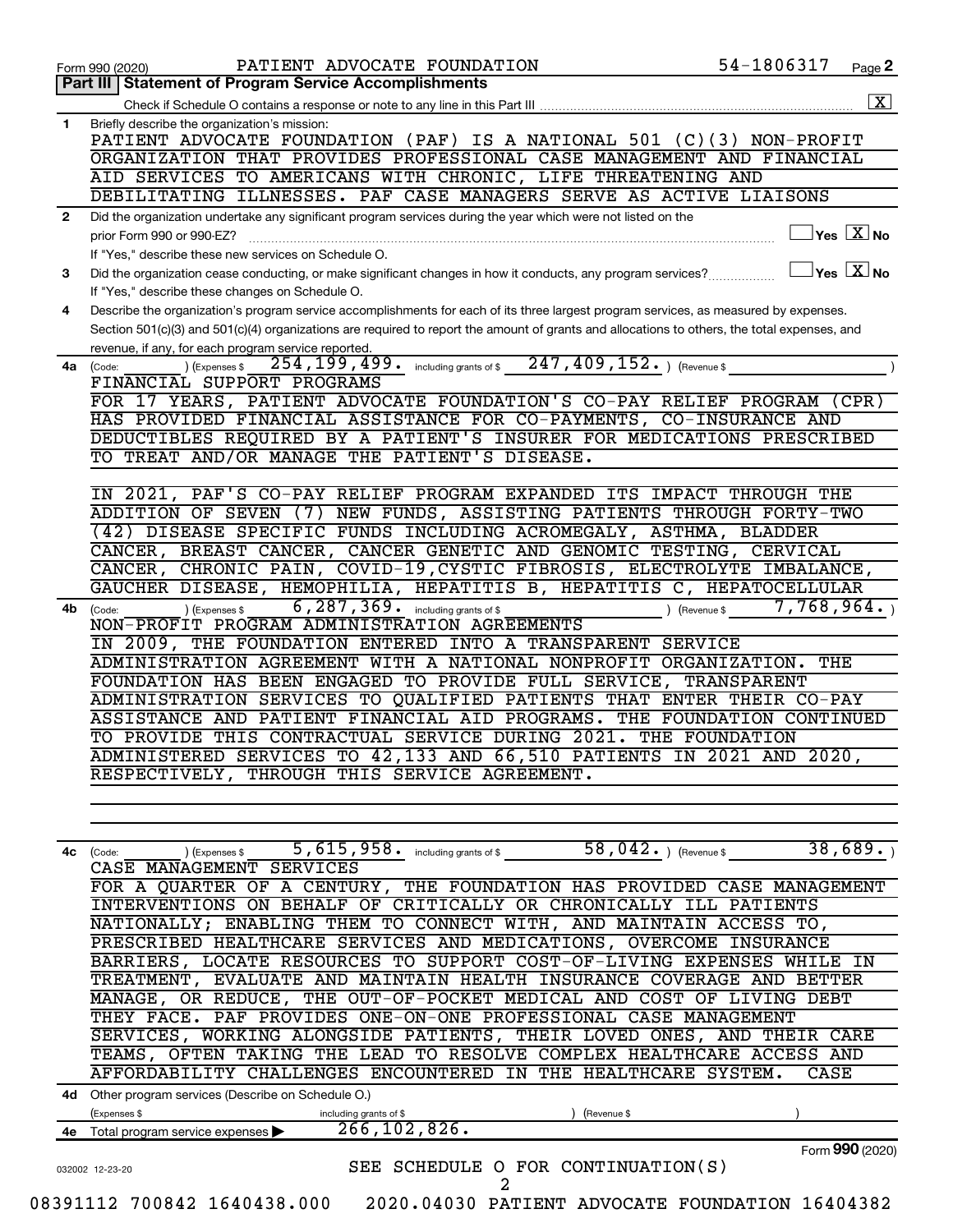|  | Form 990 (2020) |
|--|-----------------|

**Part IV Checklist of Required Schedules**

Form 990 (2020) **PATIENT ADVOCATE FOUNDATION** 54-1806317  $_{\text{Page}}$ 

|    |                                                                                                                                                                                                                                                                                                               |                   | Yes | No                      |
|----|---------------------------------------------------------------------------------------------------------------------------------------------------------------------------------------------------------------------------------------------------------------------------------------------------------------|-------------------|-----|-------------------------|
| 1  | Is the organization described in section $501(c)(3)$ or $4947(a)(1)$ (other than a private foundation)?                                                                                                                                                                                                       |                   | х   |                         |
|    | If "Yes," complete Schedule A                                                                                                                                                                                                                                                                                 | 1<br>$\mathbf{2}$ | х   |                         |
| 2  | Is the organization required to complete Schedule B, Schedule of Contributors? [11] Content of the organization required to complete Schedule B, Schedule of Contributors?<br>Did the organization engage in direct or indirect political campaign activities on behalf of or in opposition to candidates for |                   |     |                         |
| 3  |                                                                                                                                                                                                                                                                                                               |                   |     | X.                      |
| 4  | public office? If "Yes," complete Schedule C, Part I<br>Section 501(c)(3) organizations. Did the organization engage in lobbying activities, or have a section 501(h) election in effect                                                                                                                      | 3                 |     |                         |
|    |                                                                                                                                                                                                                                                                                                               | 4                 | х   |                         |
| 5  | Is the organization a section 501(c)(4), 501(c)(5), or 501(c)(6) organization that receives membership dues, assessments, or                                                                                                                                                                                  |                   |     |                         |
|    |                                                                                                                                                                                                                                                                                                               | 5                 |     | x                       |
| 6  | Did the organization maintain any donor advised funds or any similar funds or accounts for which donors have the right to                                                                                                                                                                                     |                   |     |                         |
|    | provide advice on the distribution or investment of amounts in such funds or accounts? If "Yes," complete Schedule D, Part I                                                                                                                                                                                  | 6                 |     | x.                      |
| 7  | Did the organization receive or hold a conservation easement, including easements to preserve open space,                                                                                                                                                                                                     |                   |     | х                       |
|    |                                                                                                                                                                                                                                                                                                               | $\overline{7}$    |     |                         |
| 8  | Did the organization maintain collections of works of art, historical treasures, or other similar assets? If "Yes," complete                                                                                                                                                                                  |                   |     | х                       |
|    |                                                                                                                                                                                                                                                                                                               | 8                 |     |                         |
| 9  | Did the organization report an amount in Part X, line 21, for escrow or custodial account liability, serve as a custodian for                                                                                                                                                                                 |                   |     |                         |
|    | amounts not listed in Part X; or provide credit counseling, debt management, credit repair, or debt negotiation services?                                                                                                                                                                                     | 9                 |     | x                       |
|    |                                                                                                                                                                                                                                                                                                               |                   |     |                         |
| 10 | Did the organization, directly or through a related organization, hold assets in donor-restricted endowments                                                                                                                                                                                                  | 10                | x   |                         |
|    | If the organization's answer to any of the following questions is "Yes," then complete Schedule D, Parts VI, VII, VIII, IX, or X                                                                                                                                                                              |                   |     |                         |
| 11 | as applicable.                                                                                                                                                                                                                                                                                                |                   |     |                         |
|    | a Did the organization report an amount for land, buildings, and equipment in Part X, line 10? If "Yes," complete Schedule D,                                                                                                                                                                                 |                   |     |                         |
|    | Part VI                                                                                                                                                                                                                                                                                                       | 11a               | x   |                         |
|    | <b>b</b> Did the organization report an amount for investments - other securities in Part X, line 12, that is 5% or more of its total                                                                                                                                                                         |                   |     |                         |
|    | assets reported in Part X, line 16? If "Yes," complete Schedule D, Part VII [[[[[[[[[[[[[[[[[[[[[[[[[[[[[[[[[                                                                                                                                                                                                 | 11b               |     | x.                      |
|    | c Did the organization report an amount for investments - program related in Part X, line 13, that is 5% or more of its total                                                                                                                                                                                 |                   |     |                         |
|    |                                                                                                                                                                                                                                                                                                               | 11c               |     | x                       |
|    | d Did the organization report an amount for other assets in Part X, line 15, that is 5% or more of its total assets reported in                                                                                                                                                                               |                   |     |                         |
|    |                                                                                                                                                                                                                                                                                                               | 11d               |     | x                       |
| е  |                                                                                                                                                                                                                                                                                                               | 11e               | х   |                         |
| f  | Did the organization's separate or consolidated financial statements for the tax year include a footnote that addresses                                                                                                                                                                                       |                   |     |                         |
|    | the organization's liability for uncertain tax positions under FIN 48 (ASC 740)? If "Yes," complete Schedule D, Part X                                                                                                                                                                                        | 11f               | х   |                         |
|    | 12a Did the organization obtain separate, independent audited financial statements for the tax year? If "Yes," complete                                                                                                                                                                                       |                   |     |                         |
|    |                                                                                                                                                                                                                                                                                                               | 12a               | х   |                         |
|    | <b>b</b> Was the organization included in consolidated, independent audited financial statements for the tax year?                                                                                                                                                                                            |                   |     |                         |
|    | If "Yes," and if the organization answered "No" to line 12a, then completing Schedule D, Parts XI and XII is optional                                                                                                                                                                                         | 12 <sub>b</sub>   |     | x                       |
| 13 |                                                                                                                                                                                                                                                                                                               | 13                |     | $\overline{\textbf{X}}$ |
|    |                                                                                                                                                                                                                                                                                                               | 14a               |     | x                       |
|    | <b>b</b> Did the organization have aggregate revenues or expenses of more than \$10,000 from grantmaking, fundraising, business,                                                                                                                                                                              |                   |     |                         |
|    | investment, and program service activities outside the United States, or aggregate foreign investments valued at \$100,000                                                                                                                                                                                    |                   |     |                         |
|    |                                                                                                                                                                                                                                                                                                               | 14b               |     | x                       |
| 15 | Did the organization report on Part IX, column (A), line 3, more than \$5,000 of grants or other assistance to or for any                                                                                                                                                                                     |                   |     |                         |
|    |                                                                                                                                                                                                                                                                                                               | 15                |     | x                       |
| 16 | Did the organization report on Part IX, column (A), line 3, more than \$5,000 of aggregate grants or other assistance to                                                                                                                                                                                      |                   |     | x                       |
|    |                                                                                                                                                                                                                                                                                                               | 16                |     |                         |
| 17 | Did the organization report a total of more than \$15,000 of expenses for professional fundraising services on Part IX,                                                                                                                                                                                       |                   |     | x                       |
| 18 | Did the organization report more than \$15,000 total of fundraising event gross income and contributions on Part VIII, lines                                                                                                                                                                                  | 17                |     |                         |
|    |                                                                                                                                                                                                                                                                                                               | 18                |     | x                       |
| 19 | Did the organization report more than \$15,000 of gross income from gaming activities on Part VIII, line 9a? If "Yes,"                                                                                                                                                                                        |                   |     |                         |
|    |                                                                                                                                                                                                                                                                                                               | 19                |     | х                       |
|    |                                                                                                                                                                                                                                                                                                               | 20a               |     | х                       |
|    |                                                                                                                                                                                                                                                                                                               | 20 <sub>b</sub>   |     |                         |
| 21 | Did the organization report more than \$5,000 of grants or other assistance to any domestic organization or                                                                                                                                                                                                   |                   |     |                         |
|    |                                                                                                                                                                                                                                                                                                               | 21                |     | x                       |
|    |                                                                                                                                                                                                                                                                                                               |                   |     |                         |

032003 12-23-20

Form (2020) **990**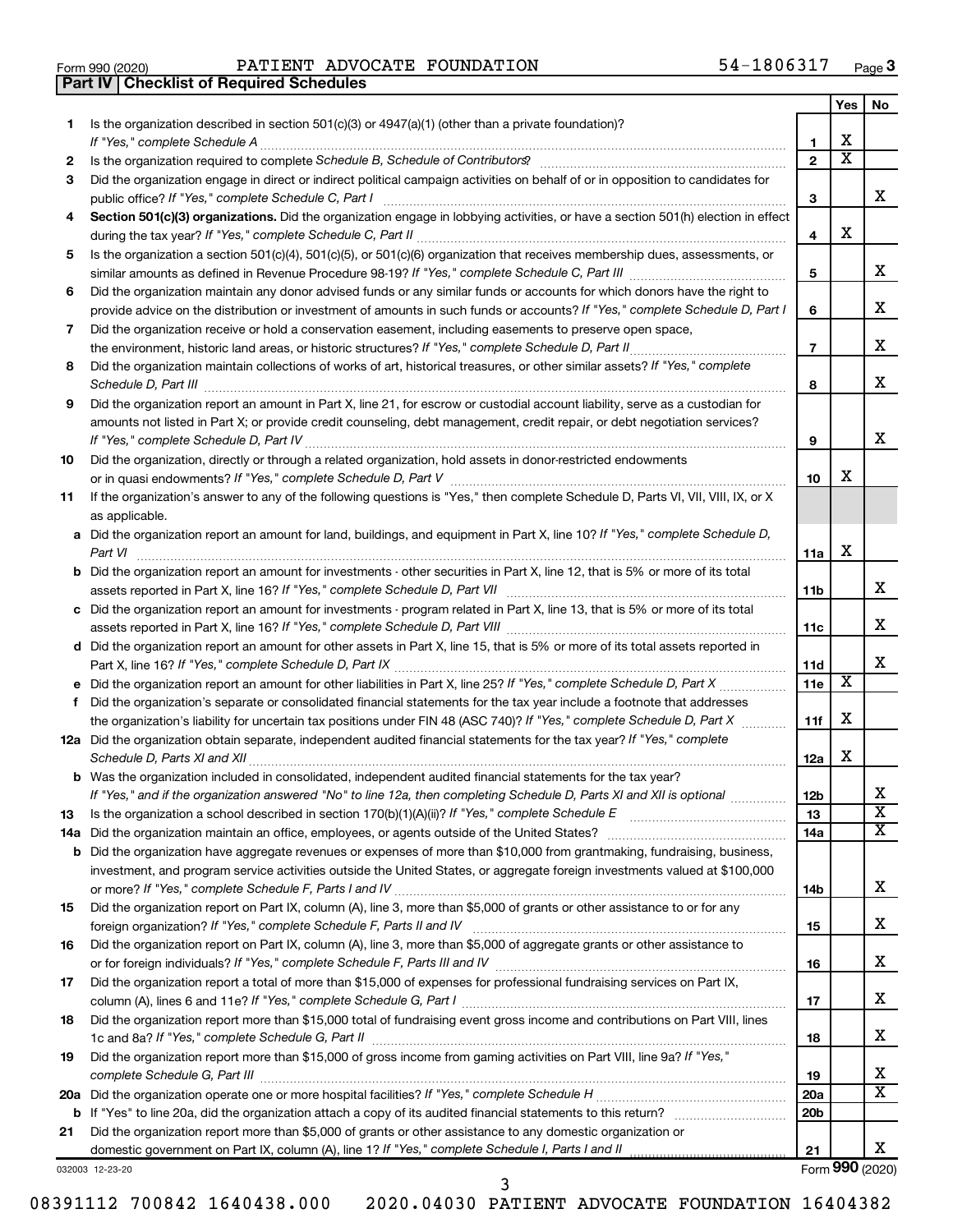|  | Form 990 (2020) |
|--|-----------------|
|  |                 |

Form 990 (2020) **PATIENT ADVOCATE FOUNDATION** 54-1806317  $_{\text{Page}}$ 

*(continued)* **Part IV Checklist of Required Schedules**

|        |                                                                                                                                    |                 | Yes                     | No                      |
|--------|------------------------------------------------------------------------------------------------------------------------------------|-----------------|-------------------------|-------------------------|
| 22     | Did the organization report more than \$5,000 of grants or other assistance to or for domestic individuals on                      |                 |                         |                         |
|        |                                                                                                                                    | 22              | х                       |                         |
| 23     | Did the organization answer "Yes" to Part VII, Section A, line 3, 4, or 5 about compensation of the organization's current         |                 |                         |                         |
|        | and former officers, directors, trustees, key employees, and highest compensated employees? If "Yes," complete                     |                 |                         |                         |
|        |                                                                                                                                    | 23              | х                       |                         |
|        | 24a Did the organization have a tax-exempt bond issue with an outstanding principal amount of more than \$100,000 as of the        |                 |                         |                         |
|        | last day of the year, that was issued after December 31, 2002? If "Yes," answer lines 24b through 24d and complete                 |                 |                         |                         |
|        |                                                                                                                                    | 24a             |                         | x                       |
|        |                                                                                                                                    | 24 <sub>b</sub> |                         |                         |
|        | c Did the organization maintain an escrow account other than a refunding escrow at any time during the year to defease             |                 |                         |                         |
|        |                                                                                                                                    | 24c             |                         |                         |
|        |                                                                                                                                    | 24d             |                         |                         |
|        | 25a Section 501(c)(3), 501(c)(4), and 501(c)(29) organizations. Did the organization engage in an excess benefit                   |                 |                         |                         |
|        |                                                                                                                                    | 25a             |                         | x                       |
|        |                                                                                                                                    |                 |                         |                         |
|        | b Is the organization aware that it engaged in an excess benefit transaction with a disqualified person in a prior year, and       |                 |                         |                         |
|        | that the transaction has not been reported on any of the organization's prior Forms 990 or 990-EZ? If "Yes," complete              |                 |                         | x.                      |
|        | Schedule L, Part I                                                                                                                 | 25b             |                         |                         |
| 26     | Did the organization report any amount on Part X, line 5 or 22, for receivables from or payables to any current                    |                 |                         |                         |
|        | or former officer, director, trustee, key employee, creator or founder, substantial contributor, or 35%                            |                 |                         |                         |
|        |                                                                                                                                    | 26              |                         | x                       |
| 27     | Did the organization provide a grant or other assistance to any current or former officer, director, trustee, key employee,        |                 |                         |                         |
|        | creator or founder, substantial contributor or employee thereof, a grant selection committee member, or to a 35% controlled        |                 |                         |                         |
|        | entity (including an employee thereof) or family member of any of these persons? If "Yes," complete Schedule L, Part III           | 27              |                         | x.                      |
| 28     | Was the organization a party to a business transaction with one of the following parties (see Schedule L, Part IV                  |                 |                         |                         |
|        | instructions, for applicable filing thresholds, conditions, and exceptions):                                                       |                 |                         |                         |
|        | a A current or former officer, director, trustee, key employee, creator or founder, or substantial contributor? If                 |                 |                         |                         |
|        |                                                                                                                                    | 28a             |                         | X.                      |
|        |                                                                                                                                    | 28b             | $\overline{\mathbf{X}}$ |                         |
|        | c A 35% controlled entity of one or more individuals and/or organizations described in lines 28a or 28b?/f                         |                 |                         |                         |
|        |                                                                                                                                    | 28c             | х                       |                         |
| 29     |                                                                                                                                    | 29              |                         | $\overline{\text{X}}$   |
| 30     | Did the organization receive contributions of art, historical treasures, or other similar assets, or qualified conservation        |                 |                         |                         |
|        |                                                                                                                                    | 30              |                         | х                       |
| 31     | Did the organization liquidate, terminate, or dissolve and cease operations? If "Yes," complete Schedule N, Part I                 | 31              |                         | $\overline{\texttt{x}}$ |
| 32     | Did the organization sell, exchange, dispose of, or transfer more than 25% of its net assets? If "Yes," complete                   |                 |                         |                         |
|        | Schedule N, Part II                                                                                                                | 32              |                         | x                       |
| 33     | Did the organization own 100% of an entity disregarded as separate from the organization under Regulations                         |                 |                         |                         |
|        |                                                                                                                                    | 33              |                         | х                       |
| 34     | Was the organization related to any tax-exempt or taxable entity? If "Yes," complete Schedule R, Part II, III, or IV, and          |                 |                         |                         |
|        | Part V, line 1                                                                                                                     | 34              | х                       |                         |
|        | 35a Did the organization have a controlled entity within the meaning of section 512(b)(13)?                                        | 35a             |                         | х                       |
|        |                                                                                                                                    |                 |                         |                         |
|        | <b>b</b> If "Yes" to line 35a, did the organization receive any payment from or engage in any transaction with a controlled entity | 35b             |                         |                         |
|        |                                                                                                                                    |                 |                         |                         |
| 36     | Section 501(c)(3) organizations. Did the organization make any transfers to an exempt non-charitable related organization?         |                 |                         | х                       |
|        | If "Yes," complete Schedule R, Part V, line 2                                                                                      | 36              |                         |                         |
| 37     | Did the organization conduct more than 5% of its activities through an entity that is not a related organization                   |                 |                         | х                       |
|        |                                                                                                                                    | 37              |                         |                         |
| 38     | Did the organization complete Schedule O and provide explanations in Schedule O for Part VI, lines 11b and 19?                     |                 |                         |                         |
|        | Note: All Form 990 filers are required to complete Schedule O                                                                      | 38              | X                       |                         |
| Part V | <b>Statements Regarding Other IRS Filings and Tax Compliance</b>                                                                   |                 |                         |                         |
|        | Check if Schedule O contains a response or note to any line in this Part V [11] [12] [2] [2] [2] [2] [3] [3] [                     |                 |                         |                         |
|        |                                                                                                                                    |                 | Yes                     | No                      |
|        | 21<br>1a                                                                                                                           |                 |                         |                         |
| b      | 0<br>Enter the number of Forms W-2G included in line 1a. Enter -0- if not applicable<br>1 <sub>b</sub>                             |                 |                         |                         |
|        | c Did the organization comply with backup withholding rules for reportable payments to vendors and reportable gaming               |                 |                         |                         |
|        |                                                                                                                                    | 1c              | X                       |                         |
|        | 032004 12-23-20                                                                                                                    |                 |                         | Form 990 (2020)         |
|        | 4                                                                                                                                  |                 |                         |                         |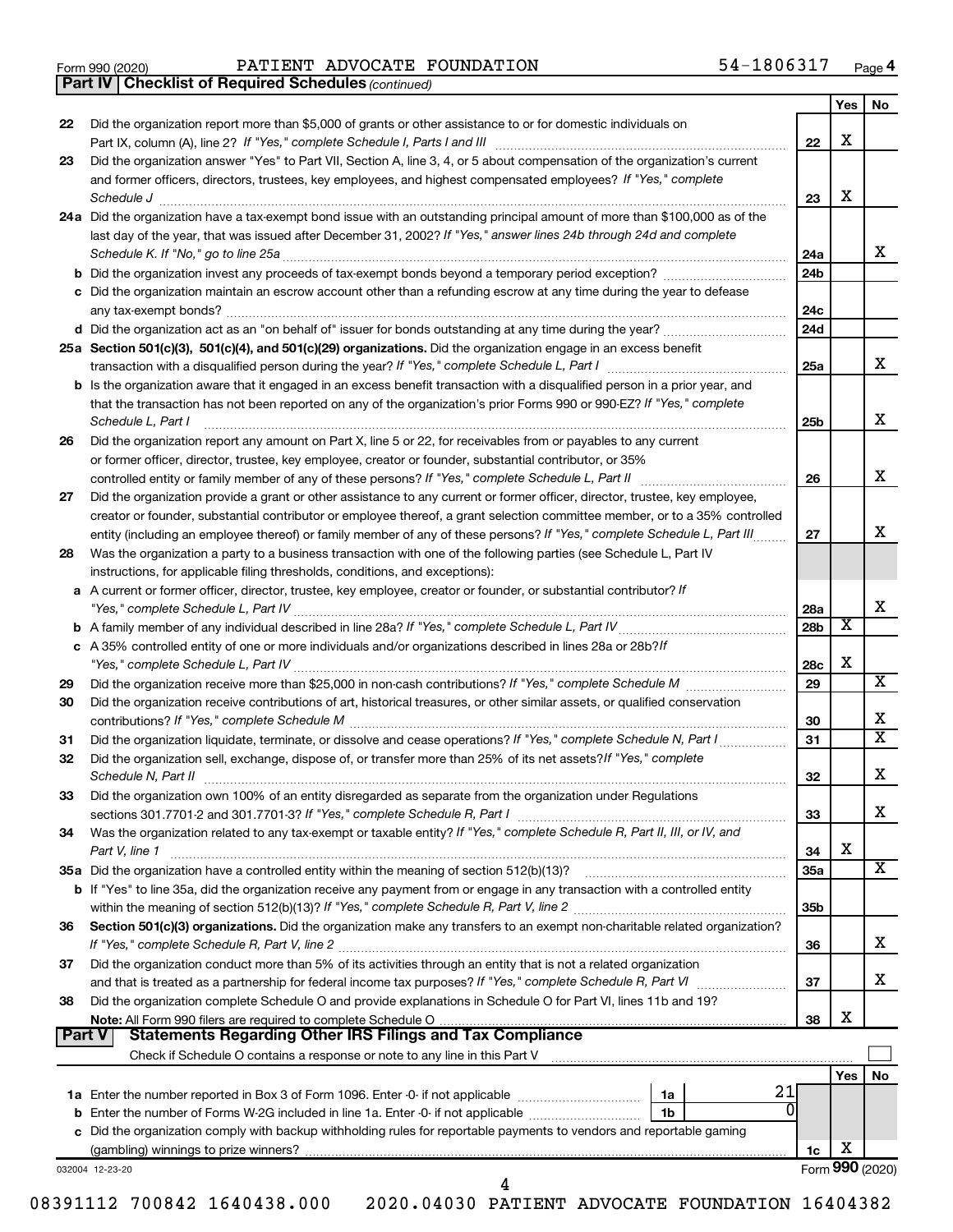| Form 990 (2020) | ADVOCATE FOUNDATION<br>PATIENT | 806317<br>- 4د<br>Page |
|-----------------|--------------------------------|------------------------|
|-----------------|--------------------------------|------------------------|

**Part V Statements Regarding Other IRS Filings and Tax Compliance**

*(continued)*

|    |                                                                                                                                                 |                | Yes                   | No                      |  |
|----|-------------------------------------------------------------------------------------------------------------------------------------------------|----------------|-----------------------|-------------------------|--|
|    | 2a Enter the number of employees reported on Form W-3, Transmittal of Wage and Tax Statements,                                                  |                |                       |                         |  |
|    | 237<br>filed for the calendar year ending with or within the year covered by this return <i>[[[[[[[[[[[[[[]]]</i> ]]<br>2a                      |                |                       |                         |  |
|    |                                                                                                                                                 | 2 <sub>b</sub> | X                     |                         |  |
|    |                                                                                                                                                 |                |                       |                         |  |
|    | 3a Did the organization have unrelated business gross income of \$1,000 or more during the year?                                                | За             |                       | х                       |  |
|    |                                                                                                                                                 | 3b             |                       |                         |  |
|    | 4a At any time during the calendar year, did the organization have an interest in, or a signature or other authority over, a                    |                |                       |                         |  |
|    | financial account in a foreign country (such as a bank account, securities account, or other financial account)?                                | 4a             |                       | х                       |  |
|    | <b>b</b> If "Yes," enter the name of the foreign country                                                                                        |                |                       |                         |  |
|    | See instructions for filing requirements for FinCEN Form 114, Report of Foreign Bank and Financial Accounts (FBAR).                             |                |                       |                         |  |
|    |                                                                                                                                                 | 5a             |                       | х                       |  |
| b  |                                                                                                                                                 | 5b             |                       | $\overline{\textbf{x}}$ |  |
| с  |                                                                                                                                                 | 5 <sub>c</sub> |                       |                         |  |
|    | 6a Does the organization have annual gross receipts that are normally greater than \$100,000, and did the organization solicit                  |                |                       |                         |  |
|    | any contributions that were not tax deductible as charitable contributions?                                                                     | 6a             | х                     |                         |  |
|    | b If "Yes," did the organization include with every solicitation an express statement that such contributions or gifts                          |                | X                     |                         |  |
|    | were not tax deductible?                                                                                                                        | 6b             |                       |                         |  |
| 7  | Organizations that may receive deductible contributions under section 170(c).                                                                   |                | х                     |                         |  |
|    | Did the organization receive a payment in excess of \$75 made partly as a contribution and partly for goods and services provided to the payor? | 7a<br>7b       | $\overline{\text{x}}$ |                         |  |
|    | Did the organization sell, exchange, or otherwise dispose of tangible personal property for which it was required                               |                |                       |                         |  |
| c  | to file Form 8282?                                                                                                                              | 7c             |                       | х                       |  |
| d  | 7d<br>If "Yes," indicate the number of Forms 8282 filed during the year <i>manumumumumumumumum</i>                                              |                |                       |                         |  |
|    |                                                                                                                                                 | 7e             |                       | х                       |  |
| Ť. |                                                                                                                                                 | 7f             |                       | х                       |  |
| g  | If the organization received a contribution of qualified intellectual property, did the organization file Form 8899 as required?                | 7g             |                       |                         |  |
| h  | If the organization received a contribution of cars, boats, airplanes, or other vehicles, did the organization file a Form 1098-C?              | 7h             |                       |                         |  |
| 8  | Sponsoring organizations maintaining donor advised funds. Did a donor advised fund maintained by the                                            |                |                       |                         |  |
|    | sponsoring organization have excess business holdings at any time during the year?                                                              | 8              |                       |                         |  |
| 9  | Sponsoring organizations maintaining donor advised funds.                                                                                       |                |                       |                         |  |
| а  | Did the sponsoring organization make any taxable distributions under section 4966?                                                              | 9а             |                       |                         |  |
| b  |                                                                                                                                                 | 9b             |                       |                         |  |
| 10 | Section 501(c)(7) organizations. Enter:                                                                                                         |                |                       |                         |  |
| а  | 10a                                                                                                                                             |                |                       |                         |  |
| b  | 10 <sub>b</sub><br>Gross receipts, included on Form 990, Part VIII, line 12, for public use of club facilities                                  |                |                       |                         |  |
| 11 | Section 501(c)(12) organizations. Enter:                                                                                                        |                |                       |                         |  |
|    | 11a                                                                                                                                             |                |                       |                         |  |
|    | <b>b</b> Gross income from other sources (Do not net amounts due or paid to other sources against                                               |                |                       |                         |  |
|    | 11b                                                                                                                                             |                |                       |                         |  |
|    | 12a Section 4947(a)(1) non-exempt charitable trusts. Is the organization filing Form 990 in lieu of Form 1041?                                  | 12a            |                       |                         |  |
|    | 12 <sub>b</sub><br><b>b</b> If "Yes," enter the amount of tax-exempt interest received or accrued during the year                               |                |                       |                         |  |
| 13 | Section 501(c)(29) qualified nonprofit health insurance issuers.                                                                                |                |                       |                         |  |
|    | a Is the organization licensed to issue qualified health plans in more than one state?                                                          | 1За            |                       |                         |  |
|    | Note: See the instructions for additional information the organization must report on Schedule O.                                               |                |                       |                         |  |
|    | <b>b</b> Enter the amount of reserves the organization is required to maintain by the states in which the                                       |                |                       |                         |  |
|    | 13 <sub>b</sub><br>13 <sub>c</sub>                                                                                                              |                |                       |                         |  |
|    | 14a Did the organization receive any payments for indoor tanning services during the tax year?                                                  | 14a            |                       | х                       |  |
|    | b If "Yes," has it filed a Form 720 to report these payments? If "No," provide an explanation on Schedule O                                     | 14b            |                       |                         |  |
| 15 | Is the organization subject to the section 4960 tax on payment(s) of more than \$1,000,000 in remuneration or                                   |                |                       |                         |  |
|    | excess parachute payment(s) during the year?                                                                                                    | 15             |                       | x                       |  |
|    | If "Yes," see instructions and file Form 4720, Schedule N.                                                                                      |                |                       |                         |  |
| 16 | Is the organization an educational institution subject to the section 4968 excise tax on net investment income?                                 | 16             |                       | x                       |  |
|    | If "Yes," complete Form 4720, Schedule O.                                                                                                       |                |                       |                         |  |
|    |                                                                                                                                                 |                |                       |                         |  |

Form (2020) **990**

032005 12-23-20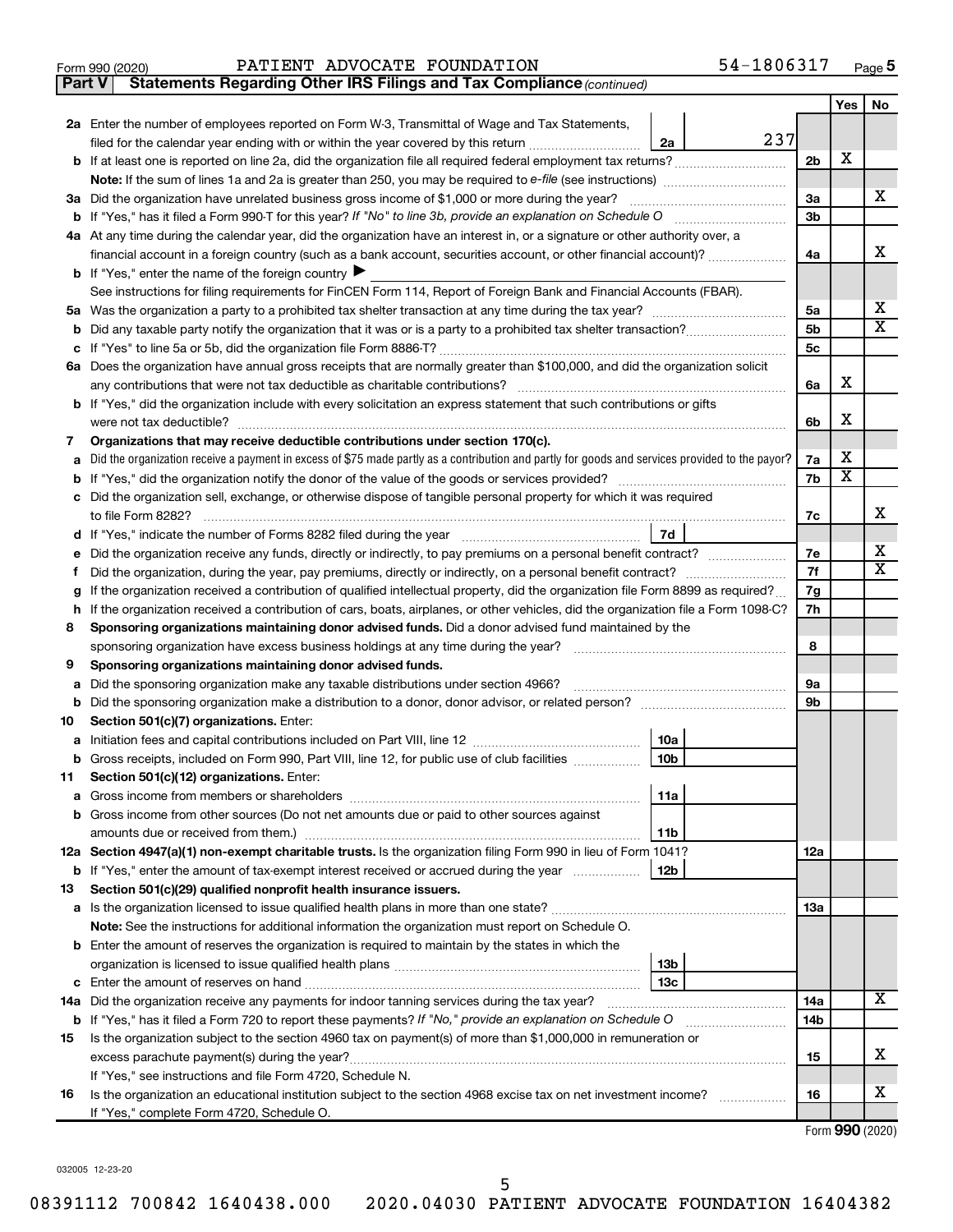#### Form 990 (2020) **PATIENT ADVOCATE FOUNDATION** 54-1806317  $_{\text{Page}}$

**Part VI** Governance, Management, and Disclosure For each "Yes" response to lines 2 through 7b below, and for a "No" response *to line 8a, 8b, or 10b below, describe the circumstances, processes, or changes on Schedule O. See instructions.*

|          | Check if Schedule O contains a response or note to any line in this Part VI [11] [11] [12] Check if Schedule O contains a response or note to any line in this Part VI                                                                  |                               |    |                         |                         | $\overline{\mathbf{X}}$ |
|----------|-----------------------------------------------------------------------------------------------------------------------------------------------------------------------------------------------------------------------------------------|-------------------------------|----|-------------------------|-------------------------|-------------------------|
|          | <b>Section A. Governing Body and Management</b>                                                                                                                                                                                         |                               |    |                         |                         |                         |
|          |                                                                                                                                                                                                                                         |                               |    |                         | <b>Yes</b>              | No                      |
|          | 1a Enter the number of voting members of the governing body at the end of the tax year                                                                                                                                                  | 1a                            | 18 |                         |                         |                         |
|          | If there are material differences in voting rights among members of the governing body, or if the governing                                                                                                                             |                               |    |                         |                         |                         |
|          | body delegated broad authority to an executive committee or similar committee, explain on Schedule O.                                                                                                                                   |                               |    |                         |                         |                         |
|          | <b>b</b> Enter the number of voting members included on line 1a, above, who are independent                                                                                                                                             | 1b                            | 18 |                         |                         |                         |
| 2        | Did any officer, director, trustee, or key employee have a family relationship or a business relationship with any other                                                                                                                |                               |    |                         |                         |                         |
|          | officer, director, trustee, or key employee?                                                                                                                                                                                            |                               |    | $\mathbf{2}$            |                         |                         |
| 3        | Did the organization delegate control over management duties customarily performed by or under the direct supervision                                                                                                                   |                               |    |                         |                         |                         |
|          |                                                                                                                                                                                                                                         |                               |    | 3                       |                         |                         |
| 4        | Did the organization make any significant changes to its governing documents since the prior Form 990 was filed?                                                                                                                        |                               |    | $\overline{\mathbf{4}}$ |                         |                         |
| 5        |                                                                                                                                                                                                                                         |                               |    | 5                       |                         |                         |
| 6        |                                                                                                                                                                                                                                         |                               |    | 6                       |                         |                         |
| 7a       | Did the organization have members, stockholders, or other persons who had the power to elect or appoint one or                                                                                                                          |                               |    |                         |                         |                         |
|          |                                                                                                                                                                                                                                         |                               |    | 7a                      |                         |                         |
|          | <b>b</b> Are any governance decisions of the organization reserved to (or subject to approval by) members, stockholders, or                                                                                                             |                               |    |                         |                         |                         |
|          | persons other than the governing body?                                                                                                                                                                                                  |                               |    | 7b                      |                         |                         |
| 8        | Did the organization contemporaneously document the meetings held or written actions undertaken during the year by the following:                                                                                                       |                               |    |                         |                         |                         |
|          |                                                                                                                                                                                                                                         |                               |    | 8a                      | Х                       |                         |
|          |                                                                                                                                                                                                                                         |                               |    | 8b                      | $\overline{\mathbf{x}}$ |                         |
| 9        | Is there any officer, director, trustee, or key employee listed in Part VII, Section A, who cannot be reached at the                                                                                                                    |                               |    |                         |                         |                         |
|          | organization's mailing address? If "Yes," provide the names and addresses on Schedule O manual content content                                                                                                                          |                               |    | 9                       |                         |                         |
|          | Section B. Policies (This Section B requests information about policies not required by the Internal Revenue Code.)                                                                                                                     |                               |    |                         |                         |                         |
|          |                                                                                                                                                                                                                                         |                               |    |                         | Yes                     |                         |
|          |                                                                                                                                                                                                                                         |                               |    | 10a                     |                         |                         |
|          | <b>b</b> If "Yes," did the organization have written policies and procedures governing the activities of such chapters, affiliates,                                                                                                     |                               |    |                         |                         |                         |
|          |                                                                                                                                                                                                                                         |                               |    | 10b                     |                         |                         |
|          |                                                                                                                                                                                                                                         |                               |    |                         | X                       |                         |
|          | 11a Has the organization provided a complete copy of this Form 990 to all members of its governing body before filing the form?                                                                                                         |                               |    | 11a                     |                         |                         |
|          | <b>b</b> Describe in Schedule O the process, if any, used by the organization to review this Form 990.                                                                                                                                  |                               |    |                         |                         |                         |
| 12a      |                                                                                                                                                                                                                                         |                               |    | 12a                     | x                       |                         |
| b        |                                                                                                                                                                                                                                         |                               |    | 12 <sub>b</sub>         | $\overline{\textbf{x}}$ |                         |
| c        | Did the organization regularly and consistently monitor and enforce compliance with the policy? If "Yes," describe                                                                                                                      |                               |    |                         |                         |                         |
|          | in Schedule O how this was done manufactured and continuum and contact the was done manufactured and contact t                                                                                                                          |                               |    | 12c                     | х                       |                         |
| 13       |                                                                                                                                                                                                                                         |                               |    | 13                      | $\overline{\textbf{x}}$ |                         |
| 14       | Did the organization have a written document retention and destruction policy? [11] manufaction manufaction in                                                                                                                          |                               |    | 14                      | $\overline{\textbf{x}}$ |                         |
| 15       | Did the process for determining compensation of the following persons include a review and approval by independent                                                                                                                      |                               |    |                         |                         |                         |
|          | persons, comparability data, and contemporaneous substantiation of the deliberation and decision?                                                                                                                                       |                               |    |                         |                         |                         |
|          |                                                                                                                                                                                                                                         |                               |    | 15a                     | х                       |                         |
|          |                                                                                                                                                                                                                                         |                               |    | 15b                     | $\overline{\textbf{x}}$ |                         |
|          | If "Yes" to line 15a or 15b, describe the process in Schedule O (see instructions).                                                                                                                                                     |                               |    |                         |                         |                         |
|          | 16a Did the organization invest in, contribute assets to, or participate in a joint venture or similar arrangement with a                                                                                                               |                               |    |                         |                         |                         |
|          | taxable entity during the year?                                                                                                                                                                                                         |                               |    | 16a                     |                         |                         |
|          | b If "Yes," did the organization follow a written policy or procedure requiring the organization to evaluate its participation                                                                                                          |                               |    |                         |                         |                         |
|          | in joint venture arrangements under applicable federal tax law, and take steps to safeguard the organization's                                                                                                                          |                               |    |                         |                         |                         |
|          | exempt status with respect to such arrangements?                                                                                                                                                                                        |                               |    | 16b                     |                         |                         |
|          | <b>Section C. Disclosure</b>                                                                                                                                                                                                            |                               |    |                         |                         |                         |
|          |                                                                                                                                                                                                                                         |                               |    |                         |                         |                         |
|          |                                                                                                                                                                                                                                         |                               |    |                         |                         |                         |
|          |                                                                                                                                                                                                                                         |                               |    |                         |                         |                         |
| 17<br>18 | Section 6104 requires an organization to make its Forms 1023 (1024 or 1024-A, if applicable), 990, and 990-T (Section 501(c)(3)s only) available<br>for public inspection. Indicate how you made these available. Check all that apply. |                               |    |                         |                         |                         |
|          | $\lfloor x \rfloor$ Another's website<br>$\lfloor x \rfloor$ Upon request<br><b>X</b> Own website                                                                                                                                       | Other (explain on Schedule O) |    |                         |                         |                         |
| 19       | Describe on Schedule O whether (and if so, how) the organization made its governing documents, conflict of interest policy, and financial                                                                                               |                               |    |                         |                         |                         |
|          | statements available to the public during the tax year.                                                                                                                                                                                 |                               |    |                         |                         |                         |
| 20       | State the name, address, and telephone number of the person who possesses the organization's books and records $\blacktriangleright$<br>CORPORATE OFFICE - 757-873-6668                                                                 |                               |    |                         |                         |                         |
|          | 421 BUTLER FARM ROAD, HAMPTON, VA<br>23666                                                                                                                                                                                              |                               |    |                         |                         |                         |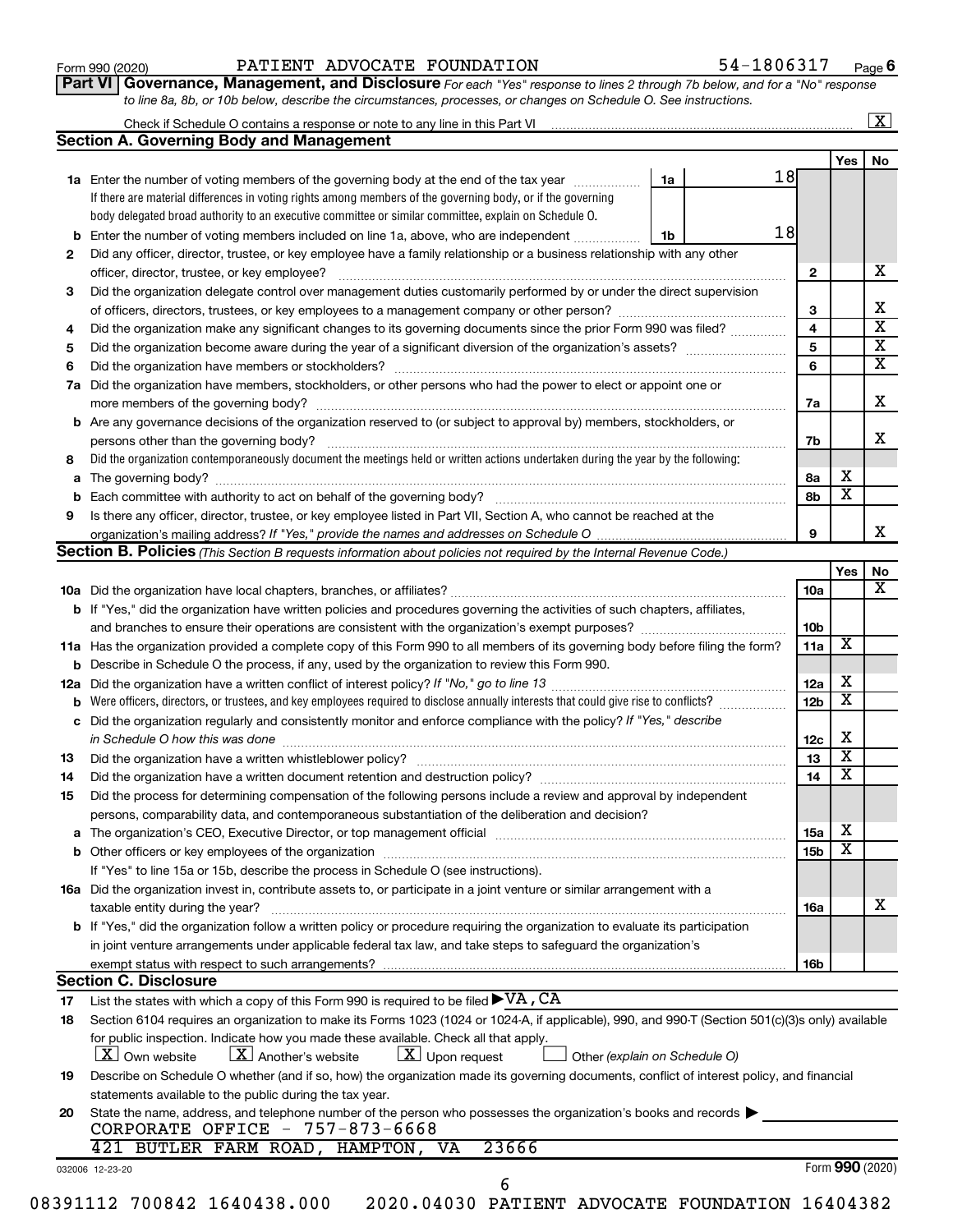$\Box$ 

| Part VII Compensation of Officers, Directors, Trustees, Key Employees, Highest Compensated |  |  |
|--------------------------------------------------------------------------------------------|--|--|
| <b>Employees, and Independent Contractors</b>                                              |  |  |

Check if Schedule O contains a response or note to any line in this Part VII

**Section A. Officers, Directors, Trustees, Key Employees, and Highest Compensated Employees**

**1a**  Complete this table for all persons required to be listed. Report compensation for the calendar year ending with or within the organization's tax year.  $\bullet$  List all of the organization's current officers, directors, trustees (whether individuals or organizations), regardless of amount of compensation.

Enter -0- in columns (D), (E), and (F) if no compensation was paid.

**•** List all of the organization's current key employees, if any. See instructions for definition of "key employee."

• List the organization's five *current* highest compensated employees (other than an officer, director, trustee, or key employee) who received reportable compensation (Box 5 of Form W-2 and/or Box 7 of Form 1099-MISC) of more than \$100,000 from the organization and any related organizations.

 $\bullet$  List all of the organization's former officers, key employees, and highest compensated employees who received more than \$100,000 of reportable compensation from the organization and any related organizations.

**•** List all of the organization's former directors or trustees that received, in the capacity as a former director or trustee of the organization, more than \$10,000 of reportable compensation from the organization and any related organizations.

See instructions for the order in which to list the persons above.

Check this box if neither the organization nor any related organization compensated any current officer, director, or trustee.  $\Box$ 

| (A)                            | (B)                      |                               |                                                                  | (C)         |              |                                  |        | (D)             | (E)             | (F)                         |
|--------------------------------|--------------------------|-------------------------------|------------------------------------------------------------------|-------------|--------------|----------------------------------|--------|-----------------|-----------------|-----------------------------|
| Name and title                 | Average                  |                               | (do not check more than one                                      | Position    |              |                                  |        | Reportable      | Reportable      | Estimated                   |
|                                | hours per                |                               | box, unless person is both an<br>officer and a director/trustee) |             |              |                                  |        | compensation    | compensation    | amount of                   |
|                                | week                     |                               |                                                                  |             |              |                                  |        | from            | from related    | other                       |
|                                | (list any                |                               |                                                                  |             |              |                                  |        | the             | organizations   | compensation                |
|                                | hours for                |                               |                                                                  |             |              |                                  |        | organization    | (W-2/1099-MISC) | from the                    |
|                                | related<br>organizations |                               | trustee                                                          |             |              |                                  |        | (W-2/1099-MISC) |                 | organization<br>and related |
|                                | below                    |                               |                                                                  |             |              |                                  |        |                 |                 | organizations               |
|                                | line)                    | ndividual trustee or director | Institutional 1                                                  | Officer     | Key employee | Highest compensated<br> employee | Former |                 |                 |                             |
| ALAN J. BALCH, PHD<br>(1)      | 40.00                    |                               |                                                                  |             |              |                                  |        |                 |                 |                             |
| CHIEF EXECUTIVE OFFICER        | 20.00                    |                               |                                                                  | $\mathbf X$ |              |                                  |        | 282,490.        | 125,000.        | 10,800.                     |
| FRANCES CASTELLOW<br>(2)       | 40.00                    |                               |                                                                  |             |              |                                  |        |                 |                 |                             |
| PRESIDENT OF OPERATIONS        |                          |                               |                                                                  | $\mathbf X$ |              |                                  |        | 240,534.        | 0.              | 9,351.                      |
| (3)<br>WILLIAM J. NASON        | 40.00                    |                               |                                                                  |             |              |                                  |        |                 |                 |                             |
| CHIEF FINANCIAL OFFICER        |                          |                               |                                                                  | X           |              |                                  |        | 225,802.        | 0.              | 24,670.                     |
| (4)<br>ANGELA M. WALKER        | 40.00                    |                               |                                                                  |             |              |                                  |        |                 |                 |                             |
| CHIEF OF TALENT MANAGEMENT     |                          |                               |                                                                  |             |              | х                                |        | 201,273.        | $\mathbf 0$ .   | 7,884.                      |
| (5)<br>SAKTHI CHOKKALINGAM     | 40.00                    |                               |                                                                  |             |              |                                  |        |                 |                 |                             |
| SENIOR PEGA SYSTEMS ARCHIT     |                          |                               |                                                                  |             |              | X                                |        | 175,147.        | 0.              | 21,384.                     |
| CHRISTINE WILSON<br>(6)        | 40.00                    |                               |                                                                  |             |              |                                  |        |                 |                 |                             |
| VP ADVOCACY COMMUNICATIONS     |                          |                               |                                                                  |             |              | $\mathbf X$                      |        | 167,125.        | $\mathbf 0$ .   | 6,079.                      |
| ERIN BRADSHAW<br>(7)           | 40.00                    |                               |                                                                  |             |              |                                  |        |                 |                 |                             |
| CHIEF OF MISSION DELIVERY      |                          |                               |                                                                  |             |              | $\mathbf X$                      |        | 160,707.        | $\mathbf 0$ .   | 16,774.                     |
| (8) ALAN WOOD                  | 40.00                    |                               |                                                                  |             |              |                                  |        |                 |                 |                             |
| EVP BUSINESS DEVELOPMENT A     |                          |                               |                                                                  |             |              | $\mathbf X$                      |        | 160,823.        | О.              | 6, 252.                     |
| (9)<br>JOHN L. MURPHY          | 1.00                     |                               |                                                                  |             |              |                                  |        |                 |                 |                             |
| FINANCE COMMITTEE CHAIR        | $1.00$ X                 |                               |                                                                  | $\mathbf X$ |              |                                  |        | О.              | О.              | $0$ .                       |
| (10) AL BENSON III, MD, FACP   | 1.00                     |                               |                                                                  |             |              |                                  |        |                 |                 |                             |
| <b>BOARD MEMBER</b>            | $1.00$ X                 |                               |                                                                  |             |              |                                  |        | $\mathbf 0$ .   | О.              | 0.                          |
| (11) NORMAN HUBBARD, MBA       | 1.00                     |                               |                                                                  |             |              |                                  |        |                 |                 |                             |
| <b>BOARD MEMBER</b>            | $1.00$ X                 |                               |                                                                  |             |              |                                  |        | 0.              | $\mathbf 0$ .   | $\mathbf 0$ .               |
| (12) DAVID JACKMAN, MD         | 1.00                     |                               |                                                                  |             |              |                                  |        |                 |                 |                             |
| <b>BOARD MEMBER</b>            |                          | X                             |                                                                  |             |              |                                  |        | $\mathbf 0$ .   | $\mathbf 0$ .   | $\boldsymbol{0}$ .          |
| (13) AARON LYSS, MBA           | 1.00                     |                               |                                                                  |             |              |                                  |        |                 |                 |                             |
| <b>BOARD MEMBER</b>            |                          | X                             |                                                                  |             |              |                                  |        | 0.              | $\mathbf 0$ .   | $\mathbf 0$ .               |
| (14) OTIS MAYNARD, ESQ         | 1.00                     |                               |                                                                  |             |              |                                  |        |                 |                 |                             |
| BOARD VICE PRESIDENT           | $1.00 \, \text{X}$       |                               |                                                                  | X           |              |                                  |        | 0.              | 0.              | 0.                          |
| (15) EDITH MITCHELL, MD, FACP  | 1.00                     |                               |                                                                  |             |              |                                  |        |                 |                 |                             |
| BOARD MEMBER                   | 1.00                     | X                             |                                                                  |             |              |                                  |        | $\mathbf 0$ .   | О.              | $\mathbf 0$ .               |
| (16) PEARL MOORE, RN, MN, FAAN | 1.00                     |                               |                                                                  |             |              |                                  |        |                 |                 |                             |
| BOARD PRESIDENT                |                          | X                             |                                                                  | X           |              |                                  |        | $\mathbf 0$ .   | $\mathbf 0$ .   | $\boldsymbol{0}$ .          |
| (17) LARRI SHORT, JD           | 1.00                     |                               |                                                                  |             |              |                                  |        |                 |                 |                             |
| <b>BOARD SECRETARY</b>         | $1.00$ X                 |                               |                                                                  | $\mathbf X$ |              |                                  |        | $0$ .           | $\mathbf 0$ .   | 0.                          |
| 032007 12-23-20                |                          |                               |                                                                  |             |              |                                  |        |                 |                 | Form 990 (2020)             |

08391112 700842 1640438.000 2020.04030 PATIENT ADVOCATE FOUNDATION 16404382

7

Form (2020) **990**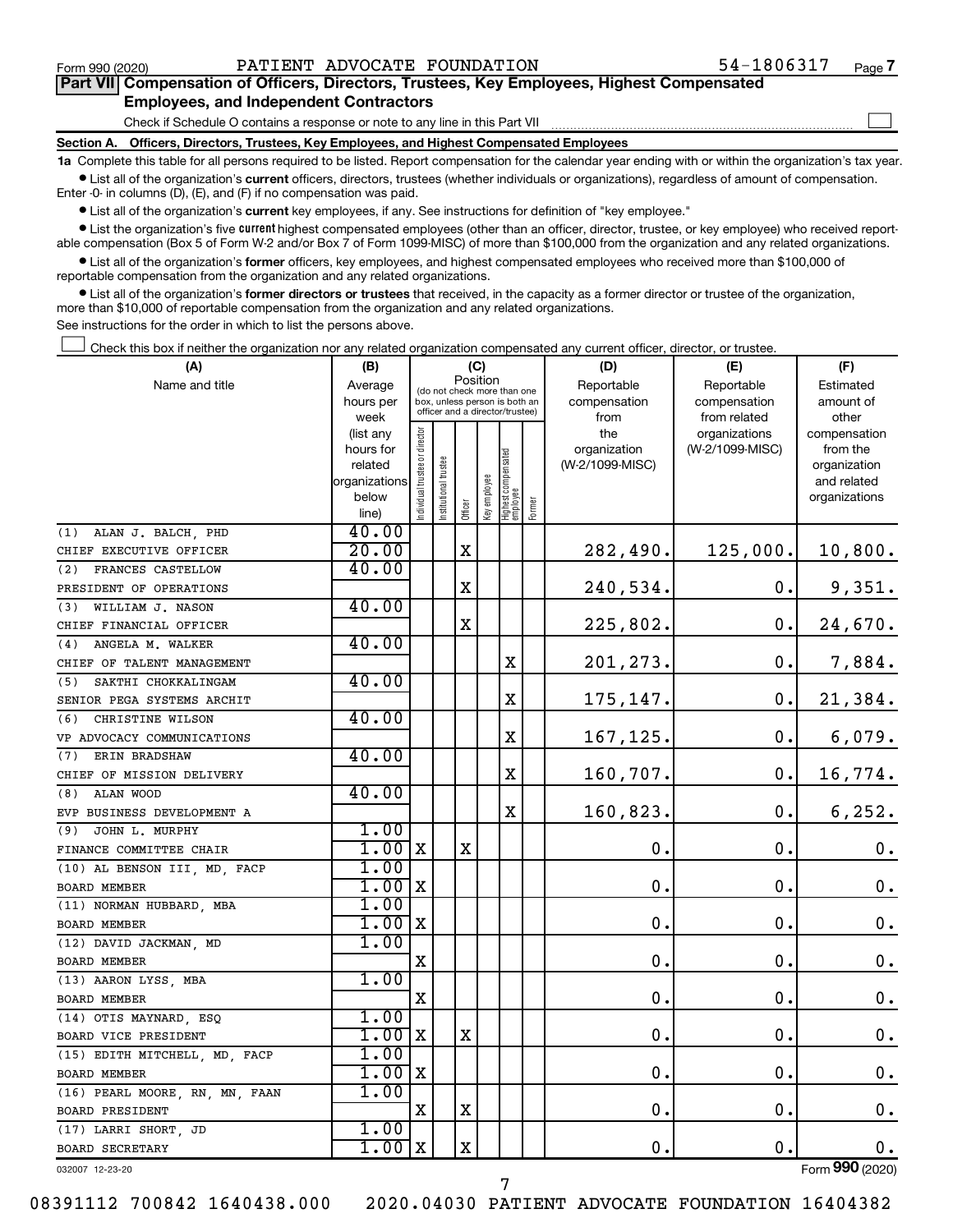|  | Form 990 (2020) |
|--|-----------------|

54-1806317 Page 8

|                                                                                                                                           | Part VII Section A. Officers, Directors, Trustees, Key Employees, and Highest Compensated Employees (continued) |                                |                      |          |              |                                 |        |                                |                 |                  |                     |                  |
|-------------------------------------------------------------------------------------------------------------------------------------------|-----------------------------------------------------------------------------------------------------------------|--------------------------------|----------------------|----------|--------------|---------------------------------|--------|--------------------------------|-----------------|------------------|---------------------|------------------|
| (A)                                                                                                                                       | (B)                                                                                                             |                                |                      |          | (C)          |                                 |        | (D)                            | (E)             |                  |                     | (F)              |
| Name and title                                                                                                                            | Average                                                                                                         |                                |                      | Position |              | (do not check more than one     |        | Reportable                     | Reportable      |                  | Estimated           |                  |
|                                                                                                                                           | hours per                                                                                                       |                                |                      |          |              | box, unless person is both an   |        | compensation                   | compensation    |                  |                     | amount of        |
|                                                                                                                                           | week                                                                                                            |                                |                      |          |              | officer and a director/trustee) |        | from                           | from related    |                  |                     | other            |
|                                                                                                                                           | (list any                                                                                                       |                                |                      |          |              |                                 |        | the                            | organizations   |                  |                     | compensation     |
|                                                                                                                                           | hours for                                                                                                       |                                |                      |          |              |                                 |        | organization                   | (W-2/1099-MISC) |                  | from the            |                  |
|                                                                                                                                           | related<br>organizations                                                                                        |                                |                      |          |              |                                 |        | (W-2/1099-MISC)                |                 |                  |                     | organization     |
|                                                                                                                                           | below                                                                                                           |                                |                      |          |              |                                 |        |                                |                 |                  |                     | and related      |
|                                                                                                                                           | line)                                                                                                           | Individual trustee or director | nstitutional trustee | Officer  | əə/oldwə Aəy | Highest compensated<br>employee | Former |                                |                 |                  |                     | organizations    |
|                                                                                                                                           | 1.00                                                                                                            |                                |                      |          |              |                                 |        |                                |                 |                  |                     |                  |
| (18) MAUREEN CULBERTSON                                                                                                                   | 1.00                                                                                                            | $\mathbf X$                    |                      |          |              |                                 |        | О.                             |                 | 0.               |                     |                  |
| <b>BOARD MEMBER</b>                                                                                                                       |                                                                                                                 |                                |                      |          |              |                                 |        |                                |                 |                  |                     | $0$ .            |
| (19) ANAEZE C. OFFODILE II, MD, MPH                                                                                                       | 1.00                                                                                                            |                                |                      |          |              |                                 |        |                                |                 |                  |                     |                  |
| BOARD MEMBER                                                                                                                              | 1.00                                                                                                            | X                              |                      |          |              |                                 |        | О.                             |                 | 0.               |                     | 0.               |
| (20) DANIEL PRESS, PHD                                                                                                                    | 1.00                                                                                                            |                                |                      |          |              |                                 |        |                                |                 |                  |                     |                  |
| BOARD MEMBER                                                                                                                              | 1.00                                                                                                            | X                              |                      |          |              |                                 |        | О.                             |                 | 0.               |                     | 0.               |
| (21) VEENA SHANKARAN, MD                                                                                                                  | 1.00                                                                                                            |                                |                      |          |              |                                 |        |                                |                 |                  |                     |                  |
| <b>BOARD MEMBER</b>                                                                                                                       |                                                                                                                 | X                              |                      |          |              |                                 |        | О.                             |                 | 0.               |                     | 0.               |
| (22) ROLF BENIRSCHKE                                                                                                                      | 1.00                                                                                                            |                                |                      |          |              |                                 |        |                                |                 |                  |                     |                  |
| <b>BOARD MEMBER</b>                                                                                                                       |                                                                                                                 | X                              |                      |          |              |                                 |        | О.                             |                 | 0.               |                     | 0.               |
| (23) DAVID WHITE                                                                                                                          | 1.00                                                                                                            |                                |                      |          |              |                                 |        |                                |                 |                  |                     |                  |
| BOARD MEMBER                                                                                                                              | 1.00                                                                                                            | X                              |                      |          |              |                                 |        | О.                             |                 | 0.               |                     | 0.               |
| (24) GABRIELLE ROCQUE, MD                                                                                                                 | 1.00                                                                                                            |                                |                      |          |              |                                 |        |                                |                 |                  |                     |                  |
| BOARD MEMBER                                                                                                                              | 1.00                                                                                                            | X                              |                      |          |              |                                 |        | О.                             |                 | 0.               |                     | 0.               |
| (25) REGINALD TUCKER-SEELEY, MA, SCM                                                                                                      | 1.00                                                                                                            |                                |                      |          |              |                                 |        |                                |                 |                  |                     |                  |
| <b>BOARD MEMBER</b>                                                                                                                       | 1.00                                                                                                            | X                              |                      |          |              |                                 |        | $\mathbf 0$ .                  |                 | $\mathbf 0$ .    |                     | 0.               |
| (26) DEBORAH PARHAM HOPSON, PHD, RN,                                                                                                      | 0.00                                                                                                            |                                |                      |          |              |                                 |        |                                |                 |                  |                     |                  |
| IMMEDIATE PAST PRESIDENT                                                                                                                  |                                                                                                                 | $\mathbf X$                    |                      | X        |              |                                 |        | 0.                             |                 | о.               |                     | 0.               |
| 1b Subtotal                                                                                                                               |                                                                                                                 |                                |                      |          |              |                                 |        | 1,613,901.                     | 125,000.        |                  |                     | 103, 194.        |
|                                                                                                                                           |                                                                                                                 |                                |                      |          |              |                                 |        | Ο.                             |                 | $\overline{0}$ . |                     | $\overline{0}$ . |
|                                                                                                                                           |                                                                                                                 |                                |                      |          |              |                                 |        | 1,613,901.                     | 125,000.        |                  |                     | 103, 194.        |
| Total number of individuals (including but not limited to those listed above) who received more than \$100,000 of reportable<br>2         |                                                                                                                 |                                |                      |          |              |                                 |        |                                |                 |                  |                     |                  |
| compensation from the organization                                                                                                        |                                                                                                                 |                                |                      |          |              |                                 |        |                                |                 |                  |                     | 16               |
|                                                                                                                                           |                                                                                                                 |                                |                      |          |              |                                 |        |                                |                 |                  | Yes                 | No               |
| Did the organization list any former officer, director, trustee, key employee, or highest compensated employee on<br>3                    |                                                                                                                 |                                |                      |          |              |                                 |        |                                |                 |                  |                     |                  |
| line 1a? If "Yes," complete Schedule J for such individual                                                                                |                                                                                                                 |                                |                      |          |              |                                 |        |                                |                 |                  | 3                   | х                |
| For any individual listed on line 1a, is the sum of reportable compensation and other compensation from the organization<br>4             |                                                                                                                 |                                |                      |          |              |                                 |        |                                |                 |                  |                     |                  |
|                                                                                                                                           |                                                                                                                 |                                |                      |          |              |                                 |        |                                |                 |                  |                     | X                |
|                                                                                                                                           |                                                                                                                 |                                |                      |          |              |                                 |        |                                |                 |                  | 4                   |                  |
| Did any person listed on line 1a receive or accrue compensation from any unrelated organization or individual for services<br>5           |                                                                                                                 |                                |                      |          |              |                                 |        |                                |                 |                  |                     | X                |
| rendered to the organization? If "Yes," complete Schedule J for such person<br><b>Section B. Independent Contractors</b>                  |                                                                                                                 |                                |                      |          |              |                                 |        |                                |                 |                  | 5                   |                  |
|                                                                                                                                           |                                                                                                                 |                                |                      |          |              |                                 |        |                                |                 |                  |                     |                  |
| Complete this table for your five highest compensated independent contractors that received more than \$100,000 of compensation from<br>1 |                                                                                                                 |                                |                      |          |              |                                 |        |                                |                 |                  |                     |                  |
| the organization. Report compensation for the calendar year ending with or within the organization's tax year.                            |                                                                                                                 |                                |                      |          |              |                                 |        |                                |                 |                  |                     |                  |
| (A)<br>Name and business address                                                                                                          |                                                                                                                 |                                |                      |          |              |                                 |        | (B)<br>Description of services |                 |                  | (C)<br>Compensation |                  |
| TEKCLAN SOFTWARE SOLUTIONS, PVT, LTD, 43,                                                                                                 |                                                                                                                 |                                |                      |          |              |                                 |        |                                |                 |                  |                     |                  |
|                                                                                                                                           |                                                                                                                 |                                |                      |          |              |                                 |        |                                |                 |                  |                     |                  |
| MANI STREET, V PURAM, AMBATTUR, CHENNAI,                                                                                                  |                                                                                                                 |                                |                      |          |              |                                 |        | IT SUPPORT                     |                 |                  |                     | 1,621,438.       |
| PHARMACY DATA MANAGEMENT GROUP                                                                                                            |                                                                                                                 |                                |                      |          |              |                                 |        | PROCESS PHARAMCY               |                 |                  |                     |                  |
| 8530 CROSSROADS DR, POLAND, OH 44514                                                                                                      |                                                                                                                 |                                |                      |          |              |                                 |        | CLAIMS                         |                 |                  |                     | 583,239.         |
| PASSPORT HEALTH COMMUNICATIONS GROUP                                                                                                      |                                                                                                                 |                                |                      |          |              |                                 |        |                                |                 |                  |                     |                  |
| PO BOX 886133, LOS ANGELES, CA 90088<br>187,369.<br>INCOME VERIFICATION                                                                   |                                                                                                                 |                                |                      |          |              |                                 |        |                                |                 |                  |                     |                  |
| <b>ARENT FOX, LLP</b>                                                                                                                     |                                                                                                                 |                                |                      |          |              |                                 |        |                                |                 |                  |                     |                  |
|                                                                                                                                           | P.O. BOX 644672, PITTSBURG, PA 15264<br>172,219.<br>COMPLIANCE COUNSEL                                          |                                |                      |          |              |                                 |        |                                |                 |                  |                     |                  |
| <b>ANDES MARTINEZ</b>                                                                                                                     |                                                                                                                 |                                |                      |          |              |                                 |        |                                |                 |                  |                     |                  |
| ANTIGUO, CUSCTLAN, LA LIBERTAD, EL SALVADORIT SUPPORT                                                                                     |                                                                                                                 |                                |                      |          |              |                                 |        |                                |                 |                  |                     | 126,205.         |
| Total number of independent contractors (including but not limited to those listed above) who received more than<br>$\mathbf{2}$          |                                                                                                                 |                                |                      |          |              |                                 |        |                                |                 |                  |                     |                  |
| \$100,000 of compensation from the organization                                                                                           |                                                                                                                 |                                |                      |          |              | 5                               |        |                                |                 |                  |                     |                  |

\$100,000 of compensation from the organization

Form (2020) **990**

032008 12-23-20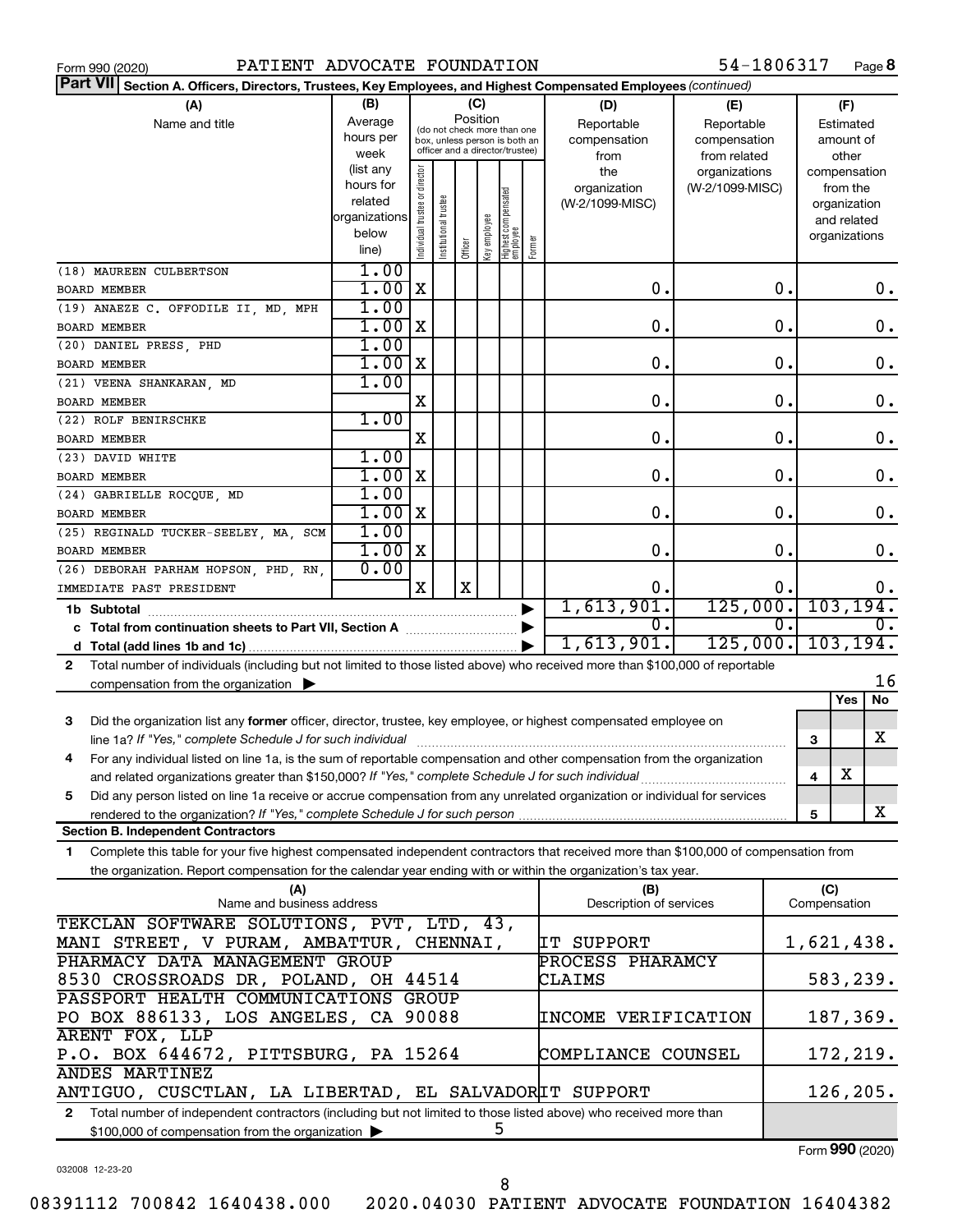|                                                           |      |                                                                                 |                                                                                    |                          |                    |                 |                      | Total revenue  | (B)<br>Related or exempt<br>function revenue | (C)<br>Unrelated<br>business revenue | (D)<br>Revenue excluded<br>from tax under<br>sections 512 - 514 |
|-----------------------------------------------------------|------|---------------------------------------------------------------------------------|------------------------------------------------------------------------------------|--------------------------|--------------------|-----------------|----------------------|----------------|----------------------------------------------|--------------------------------------|-----------------------------------------------------------------|
|                                                           |      |                                                                                 | 1 a Federated campaigns                                                            |                          | 1a                 |                 |                      |                |                                              |                                      |                                                                 |
| Contributions, Gifts, Grants<br>and Other Similar Amounts |      | b                                                                               | Membership dues<br>$\ldots \ldots \ldots \ldots \ldots$                            |                          | 1 <sub>b</sub>     |                 | 75,000.              |                |                                              |                                      |                                                                 |
|                                                           |      | с                                                                               | Fundraising events                                                                 |                          | 1 <sub>c</sub>     |                 |                      |                |                                              |                                      |                                                                 |
|                                                           |      |                                                                                 | d Related organizations                                                            | $\overline{\phantom{a}}$ | 1 <sub>d</sub>     |                 |                      |                |                                              |                                      |                                                                 |
|                                                           |      |                                                                                 | Government grants (contributions)                                                  |                          | 1e                 |                 | 467,827.             |                |                                              |                                      |                                                                 |
|                                                           |      |                                                                                 | f All other contributions, gifts, grants, and                                      |                          |                    |                 |                      |                |                                              |                                      |                                                                 |
|                                                           |      |                                                                                 | similar amounts not included above                                                 |                          | 1f                 |                 | 309,469,066.         |                |                                              |                                      |                                                                 |
|                                                           |      |                                                                                 | Noncash contributions included in lines 1a-1f                                      |                          | $1g$ $\frac{1}{3}$ |                 | 9,511.               |                |                                              |                                      |                                                                 |
|                                                           |      |                                                                                 |                                                                                    |                          |                    |                 |                      | 310,011,893.   |                                              |                                      |                                                                 |
|                                                           |      |                                                                                 |                                                                                    |                          |                    |                 | <b>Business Code</b> |                |                                              |                                      |                                                                 |
|                                                           |      | 2a                                                                              | NON-PROFIT PROGRAM SERVICE ADMINI                                                  |                          |                    |                 | 541900               | 7,771,185.     | 7,771,185.                                   |                                      |                                                                 |
|                                                           |      | b                                                                               | SCHOLARSHIP GRANT REVENUE                                                          |                          |                    |                 | 541900               | 38,689.        | 38,689.                                      |                                      |                                                                 |
|                                                           |      | c                                                                               |                                                                                    |                          |                    |                 |                      |                |                                              |                                      |                                                                 |
|                                                           |      | d<br>the control of the control of the control of the control of the control of |                                                                                    |                          |                    |                 |                      |                |                                              |                                      |                                                                 |
| Program Service<br>Revenue                                |      | е                                                                               |                                                                                    |                          |                    |                 |                      |                |                                              |                                      |                                                                 |
|                                                           |      | f                                                                               |                                                                                    |                          |                    |                 |                      |                |                                              |                                      |                                                                 |
|                                                           |      |                                                                                 |                                                                                    |                          |                    |                 | ►                    | 7,809,874.     |                                              |                                      |                                                                 |
|                                                           | 3    |                                                                                 | Investment income (including dividends, interest, and                              |                          |                    |                 |                      |                |                                              |                                      |                                                                 |
|                                                           |      |                                                                                 |                                                                                    |                          |                    |                 |                      | 718,528.       |                                              |                                      | 718,528.                                                        |
|                                                           | 4    |                                                                                 | Income from investment of tax-exempt bond proceeds                                 |                          |                    |                 |                      |                |                                              |                                      |                                                                 |
|                                                           | 5    |                                                                                 |                                                                                    |                          |                    |                 |                      |                |                                              |                                      |                                                                 |
|                                                           |      |                                                                                 |                                                                                    |                          | (i) Real           |                 | (ii) Personal        |                |                                              |                                      |                                                                 |
|                                                           |      |                                                                                 | <b>6 a</b> Gross rents<br>$\overline{\phantom{a}}$                                 | l6a                      |                    |                 |                      |                |                                              |                                      |                                                                 |
|                                                           |      | b                                                                               | Less: rental expenses                                                              | 6b                       |                    |                 |                      |                |                                              |                                      |                                                                 |
|                                                           |      | с                                                                               | Rental income or (loss)                                                            | 6с                       |                    |                 |                      |                |                                              |                                      |                                                                 |
|                                                           |      |                                                                                 | d Net rental income or (loss)                                                      |                          | (i) Securities     |                 | (ii) Other           |                |                                              |                                      |                                                                 |
|                                                           |      |                                                                                 | 7 a Gross amount from sales of                                                     |                          |                    |                 |                      |                |                                              |                                      |                                                                 |
|                                                           |      |                                                                                 | assets other than inventory                                                        | 7a                       |                    |                 | 4,356,               |                |                                              |                                      |                                                                 |
|                                                           |      |                                                                                 | <b>b</b> Less: cost or other basis                                                 |                          |                    |                 | 6,577.               |                |                                              |                                      |                                                                 |
| <b>ther Revenue</b>                                       |      |                                                                                 | and sales expenses<br>c Gain or (loss)                                             | 7b<br>7c                 |                    |                 | <2,221.              |                |                                              |                                      |                                                                 |
|                                                           |      |                                                                                 |                                                                                    |                          |                    |                 |                      | <2,221.        | $\langle 2, 221. \rangle$                    |                                      |                                                                 |
|                                                           |      |                                                                                 | 8 a Gross income from fundraising events (not                                      |                          |                    |                 |                      |                |                                              |                                      |                                                                 |
|                                                           |      |                                                                                 | including \$                                                                       |                          | of                 |                 |                      |                |                                              |                                      |                                                                 |
|                                                           |      |                                                                                 | <u> 1980 - Johann Barbara, martxa a</u><br>contributions reported on line 1c). See |                          |                    |                 |                      |                |                                              |                                      |                                                                 |
|                                                           |      |                                                                                 |                                                                                    |                          |                    | 8a              |                      |                |                                              |                                      |                                                                 |
|                                                           |      | b                                                                               | Less: direct expenses                                                              |                          |                    | 8b              |                      |                |                                              |                                      |                                                                 |
|                                                           |      | с                                                                               | Net income or (loss) from fundraising events                                       |                          |                    |                 |                      |                |                                              |                                      |                                                                 |
|                                                           |      |                                                                                 | 9 a Gross income from gaming activities. See                                       |                          |                    |                 |                      |                |                                              |                                      |                                                                 |
|                                                           |      |                                                                                 |                                                                                    |                          |                    | 9a              |                      |                |                                              |                                      |                                                                 |
|                                                           |      |                                                                                 |                                                                                    |                          |                    | 9 <sub>b</sub>  |                      |                |                                              |                                      |                                                                 |
|                                                           |      |                                                                                 | c Net income or (loss) from gaming activities                                      |                          |                    |                 |                      |                |                                              |                                      |                                                                 |
|                                                           |      |                                                                                 | 10 a Gross sales of inventory, less returns                                        |                          |                    |                 |                      |                |                                              |                                      |                                                                 |
|                                                           |      |                                                                                 |                                                                                    |                          |                    | 10a             |                      |                |                                              |                                      |                                                                 |
|                                                           |      |                                                                                 | <b>b</b> Less: cost of goods sold                                                  |                          |                    | 10 <sub>b</sub> |                      |                |                                              |                                      |                                                                 |
|                                                           |      |                                                                                 | c Net income or (loss) from sales of inventory                                     |                          |                    |                 |                      |                |                                              |                                      |                                                                 |
|                                                           |      |                                                                                 |                                                                                    |                          |                    |                 | <b>Business Code</b> |                |                                              |                                      |                                                                 |
|                                                           | 11 a |                                                                                 | the control of the control of the control of the control of the control of         |                          |                    |                 |                      |                |                                              |                                      |                                                                 |
|                                                           |      | b                                                                               |                                                                                    |                          |                    |                 |                      |                |                                              |                                      |                                                                 |
| Miscellaneous<br>Revenue                                  |      | c                                                                               | the control of the control of the control of the control of                        |                          |                    |                 |                      |                |                                              |                                      |                                                                 |
|                                                           |      |                                                                                 |                                                                                    |                          |                    |                 |                      |                |                                              |                                      |                                                                 |
|                                                           |      |                                                                                 |                                                                                    |                          |                    |                 |                      |                |                                              |                                      |                                                                 |
|                                                           | 12   |                                                                                 |                                                                                    |                          |                    |                 |                      | 318, 538, 074. | 7,807,653.                                   | 0.                                   | 718,528.                                                        |

Form 990 (2020) **PATIENT ADVOCATE FOUNDATION** 54-1806317 Page

**9**

**Part VIII Statement of Revenue**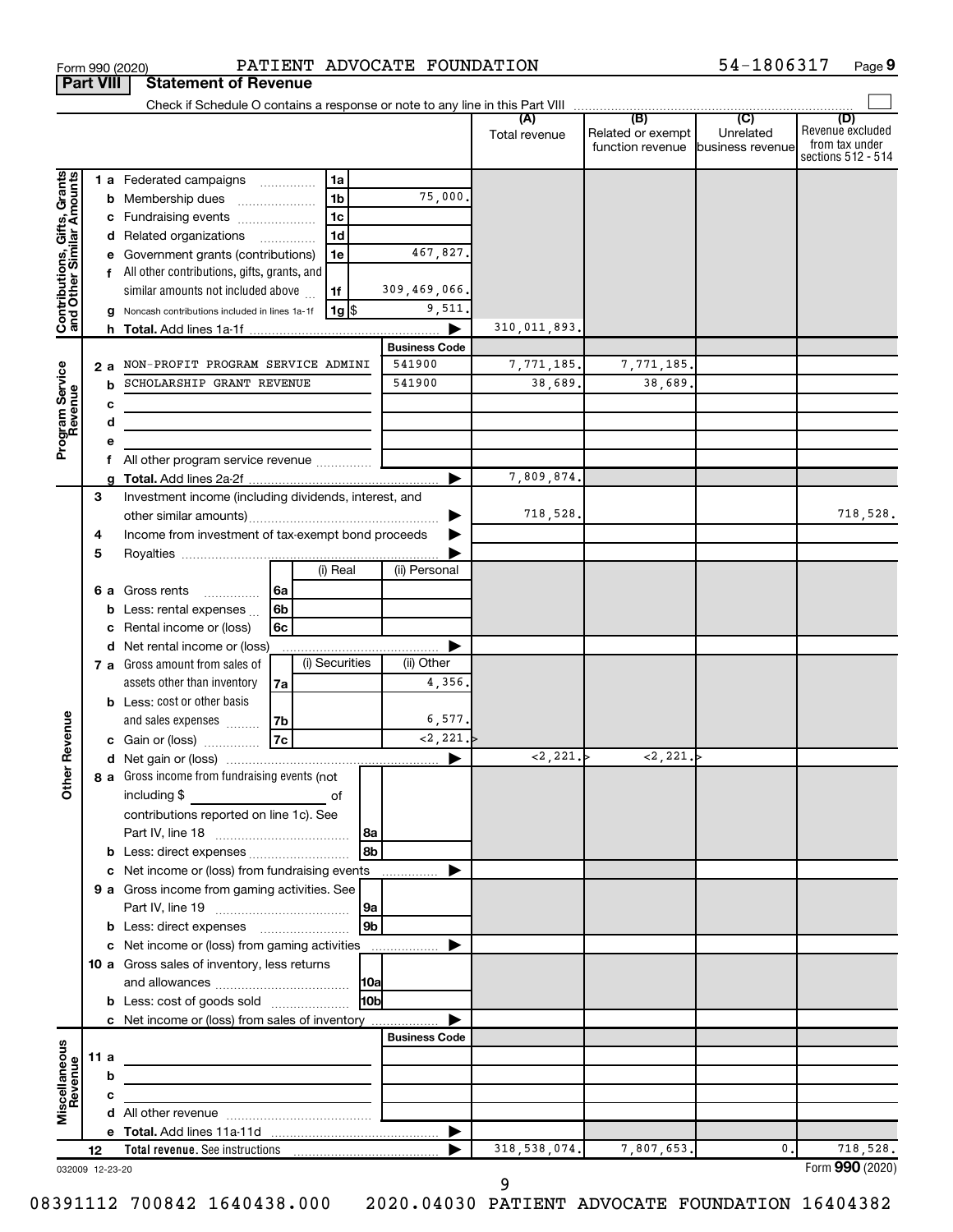Form 990 (2020) **PATIENT ADVOCATE FOUNDATION** 54-1806317  $_{\text{Page}}$ **Part IX Statement of Functional Expenses**

54-1806317 Page 10

|    | Section 501(c)(3) and 501(c)(4) organizations must complete all columns. All other organizations must complete column (A).                                                                                 |                         |                                    |                                           |                                |  |  |  |  |  |  |
|----|------------------------------------------------------------------------------------------------------------------------------------------------------------------------------------------------------------|-------------------------|------------------------------------|-------------------------------------------|--------------------------------|--|--|--|--|--|--|
|    | Check if Schedule O contains a response or note to any line in this Part IX.                                                                                                                               |                         |                                    |                                           |                                |  |  |  |  |  |  |
|    | Do not include amounts reported on lines 6b,<br>7b, 8b, 9b, and 10b of Part VIII.                                                                                                                          | (A)<br>Total expenses   | (B)<br>Program service<br>expenses | (C)<br>Management and<br>general expenses | (D)<br>Fundraising<br>expenses |  |  |  |  |  |  |
| 1  | Grants and other assistance to domestic organizations                                                                                                                                                      |                         |                                    |                                           |                                |  |  |  |  |  |  |
|    | and domestic governments. See Part IV, line 21                                                                                                                                                             |                         |                                    |                                           |                                |  |  |  |  |  |  |
| 2  | Grants and other assistance to domestic                                                                                                                                                                    |                         |                                    |                                           |                                |  |  |  |  |  |  |
|    | individuals. See Part IV, line 22                                                                                                                                                                          |                         | 247,467,194.247,467,194.           |                                           |                                |  |  |  |  |  |  |
| 3  | Grants and other assistance to foreign                                                                                                                                                                     |                         |                                    |                                           |                                |  |  |  |  |  |  |
|    | organizations, foreign governments, and foreign                                                                                                                                                            |                         |                                    |                                           |                                |  |  |  |  |  |  |
|    | individuals. See Part IV, lines 15 and 16                                                                                                                                                                  |                         |                                    |                                           |                                |  |  |  |  |  |  |
| 4  | Benefits paid to or for members                                                                                                                                                                            |                         |                                    |                                           |                                |  |  |  |  |  |  |
| 5  | Compensation of current officers, directors,                                                                                                                                                               |                         |                                    |                                           |                                |  |  |  |  |  |  |
|    | trustees, and key employees                                                                                                                                                                                | 824,132.                | 393,553.                           | 313,548.                                  | 117,031.                       |  |  |  |  |  |  |
| 6  | Compensation not included above to disqualified                                                                                                                                                            |                         |                                    |                                           |                                |  |  |  |  |  |  |
|    | persons (as defined under section 4958(f)(1)) and                                                                                                                                                          |                         |                                    |                                           |                                |  |  |  |  |  |  |
|    | persons described in section 4958(c)(3)(B)                                                                                                                                                                 |                         |                                    |                                           |                                |  |  |  |  |  |  |
| 7  |                                                                                                                                                                                                            |                         | $11,685,854.$ 10, 285, 233.        | 720,826.                                  | 679,795.                       |  |  |  |  |  |  |
| 8  | Pension plan accruals and contributions (include                                                                                                                                                           |                         |                                    |                                           |                                |  |  |  |  |  |  |
|    | section 401(k) and 403(b) employer contributions)                                                                                                                                                          | 353,182.                | 182,437.<br>925,706.               | 135,010.                                  | $\frac{35,735}{25,747}$        |  |  |  |  |  |  |
| 9  | Other employee benefits                                                                                                                                                                                    | 1,013,965.              |                                    | 62,512.                                   |                                |  |  |  |  |  |  |
| 10 |                                                                                                                                                                                                            | 911,866.                | 809,309.                           | 57,806.                                   | 44,751.                        |  |  |  |  |  |  |
| 11 | Fees for services (nonemployees):                                                                                                                                                                          |                         |                                    |                                           |                                |  |  |  |  |  |  |
|    |                                                                                                                                                                                                            |                         |                                    |                                           |                                |  |  |  |  |  |  |
|    |                                                                                                                                                                                                            | 200,003.                |                                    | 200,003.                                  |                                |  |  |  |  |  |  |
|    |                                                                                                                                                                                                            | 160,980.                | 24,000.                            | 136,980.                                  |                                |  |  |  |  |  |  |
|    |                                                                                                                                                                                                            | 780,000.                |                                    | 780,000.                                  |                                |  |  |  |  |  |  |
| е  | Professional fundraising services. See Part IV, line 17                                                                                                                                                    |                         |                                    |                                           |                                |  |  |  |  |  |  |
|    | Investment management fees                                                                                                                                                                                 |                         |                                    |                                           |                                |  |  |  |  |  |  |
|    | g Other. (If line 11g amount exceeds 10% of line 25,                                                                                                                                                       |                         |                                    |                                           |                                |  |  |  |  |  |  |
|    | column (A) amount, list line 11g expenses on Sch O.)                                                                                                                                                       | 1,652,331.              | 1,627,486.                         | 24,845.                                   |                                |  |  |  |  |  |  |
| 12 |                                                                                                                                                                                                            |                         |                                    |                                           |                                |  |  |  |  |  |  |
| 13 |                                                                                                                                                                                                            | 1,424,460.              | 1, 254, 877.                       | 115,887.                                  | 53,696.                        |  |  |  |  |  |  |
| 14 |                                                                                                                                                                                                            | 866, 175.               | 785, 774.                          | 66,028.                                   | 14,373.                        |  |  |  |  |  |  |
| 15 |                                                                                                                                                                                                            |                         |                                    |                                           |                                |  |  |  |  |  |  |
| 16 |                                                                                                                                                                                                            | 753,564.                | 699,533.                           | 31, 122.                                  | 22,909.                        |  |  |  |  |  |  |
| 17 |                                                                                                                                                                                                            | 7,560.                  | 5,769.                             | 594.                                      | 1,197.                         |  |  |  |  |  |  |
| 18 | Payments of travel or entertainment expenses                                                                                                                                                               |                         |                                    |                                           |                                |  |  |  |  |  |  |
|    | for any federal, state, or local public officials                                                                                                                                                          |                         |                                    |                                           |                                |  |  |  |  |  |  |
| 19 | Conferences, conventions, and meetings                                                                                                                                                                     | 48,945.                 | 46,474.                            | 1,443.                                    | 1,028.                         |  |  |  |  |  |  |
| 20 | Interest                                                                                                                                                                                                   | 153, 423.               | 111,665.                           | 32,787.                                   | 8,971.                         |  |  |  |  |  |  |
| 21 |                                                                                                                                                                                                            |                         |                                    | 53, 116.                                  |                                |  |  |  |  |  |  |
| 22 | Depreciation, depletion, and amortization                                                                                                                                                                  | 1, 292, 556.<br>99,276. | 1, 208, 539.<br>11,237.            | 87,671.                                   | 30,901.<br>368.                |  |  |  |  |  |  |
| 23 | Insurance                                                                                                                                                                                                  |                         |                                    |                                           |                                |  |  |  |  |  |  |
| 24 | Other expenses. Itemize expenses not covered<br>above (List miscellaneous expenses on line 24e. If<br>line 24e amount exceeds 10% of line 25, column (A)<br>amount, list line 24e expenses on Schedule O.) |                         |                                    |                                           |                                |  |  |  |  |  |  |
| a  | PROGRAM GRANT EXPENSES                                                                                                                                                                                     | 264,040.                | 264,040.                           |                                           |                                |  |  |  |  |  |  |
| b  |                                                                                                                                                                                                            |                         |                                    |                                           |                                |  |  |  |  |  |  |
| с  |                                                                                                                                                                                                            |                         |                                    |                                           |                                |  |  |  |  |  |  |
| d  |                                                                                                                                                                                                            |                         |                                    |                                           |                                |  |  |  |  |  |  |
|    | e All other expenses                                                                                                                                                                                       |                         |                                    |                                           |                                |  |  |  |  |  |  |
| 25 | Total functional expenses. Add lines 1 through 24e                                                                                                                                                         |                         | $269, 959, 506.$ $266, 102, 826.$  | 2,820,178.                                | 1,036,502.                     |  |  |  |  |  |  |
| 26 | Joint costs. Complete this line only if the organization                                                                                                                                                   |                         |                                    |                                           |                                |  |  |  |  |  |  |
|    | reported in column (B) joint costs from a combined                                                                                                                                                         |                         |                                    |                                           |                                |  |  |  |  |  |  |
|    | educational campaign and fundraising solicitation.                                                                                                                                                         |                         |                                    |                                           |                                |  |  |  |  |  |  |
|    | Check here $\blacktriangleright$<br>if following SOP 98-2 (ASC 958-720)                                                                                                                                    |                         |                                    |                                           |                                |  |  |  |  |  |  |

032010 12-23-20

Form (2020) **990**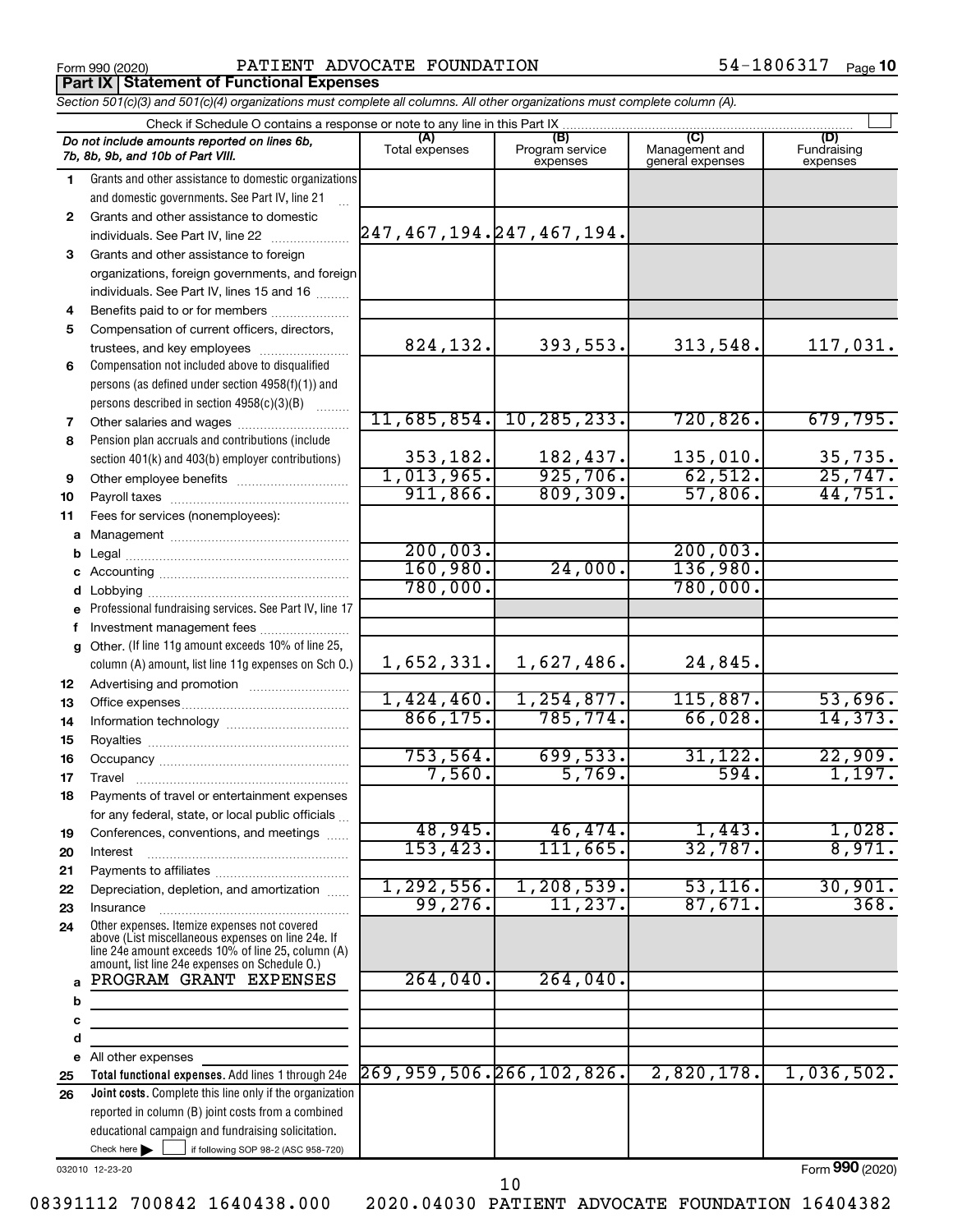08391112 700842 1640438.000 2020.04030 PATIENT ADVOCATE FOUNDATION 16404382

# Form 990 (2020) **PATIENT ADVOCATE FOUNDATION** 54-1806317  $_{\text{Page}}$

54-1806317 Page 11

|                             | Part X | <b>Balance Sheet</b>                                                                                   |                          |                 |                    |
|-----------------------------|--------|--------------------------------------------------------------------------------------------------------|--------------------------|-----------------|--------------------|
|                             |        |                                                                                                        |                          |                 |                    |
|                             |        |                                                                                                        | (A)<br>Beginning of year |                 | (B)<br>End of year |
|                             | 1      |                                                                                                        | 34,643,003.              | $\mathbf{1}$    | 28, 356, 319.      |
|                             | 2      |                                                                                                        | 298, 552, 115.           | $\overline{2}$  | 347,997,242.       |
|                             | 3      |                                                                                                        | 14,086,492.              | 3               | 17,613,158.        |
|                             | 4      |                                                                                                        | 1,919,436.               | 4               | 1,900,284.         |
|                             | 5      | Loans and other receivables from any current or former officer, director,                              |                          |                 |                    |
|                             |        | trustee, key employee, creator or founder, substantial contributor, or 35%                             |                          |                 |                    |
|                             |        |                                                                                                        |                          | 5               |                    |
|                             | 6      | Loans and other receivables from other disqualified persons (as defined                                |                          |                 |                    |
|                             |        | under section $4958(f)(1)$ , and persons described in section $4958(c)(3)(B)$                          |                          | 6               |                    |
|                             | 7      |                                                                                                        |                          | 7               |                    |
| Assets                      | 8      |                                                                                                        | 55,002.                  | 8               | 72,356.            |
|                             | 9      |                                                                                                        | 471, 457.                | 9               | 390,886.           |
|                             |        | <b>10a</b> Land, buildings, and equipment: cost or other                                               |                          |                 |                    |
|                             |        | 12,494,653.<br>basis. Complete Part VI of Schedule D  10a                                              |                          |                 |                    |
|                             |        | $\overline{8,633,489.}$<br><b>b</b> Less: accumulated depreciation <b></b> 10b                         | 3,919,924.               | 10 <sub>c</sub> | 3,861,164.         |
|                             | 11     |                                                                                                        | 1,565,110.               | 11              | 1,683,007.         |
|                             | 12     |                                                                                                        |                          | 12              |                    |
|                             | 13     |                                                                                                        |                          | 13              |                    |
|                             | 14     |                                                                                                        |                          | 14              |                    |
|                             | 15     |                                                                                                        | 50,331.                  | 15              | 50, 331.           |
|                             | 16     |                                                                                                        | 355, 262, 870.           | 16              | 401,924,747.       |
|                             | 17     |                                                                                                        | 13, 105, 119.            | 17              | 8,777,237.         |
|                             | 18     |                                                                                                        |                          | 18              |                    |
|                             | 19     |                                                                                                        | 19, 151, 391.            | 19              | 21,918,604.        |
|                             | 20     |                                                                                                        |                          | 20              |                    |
|                             | 21     | Escrow or custodial account liability. Complete Part IV of Schedule D                                  |                          | 21              |                    |
| Liabilities                 | 22     | Loans and other payables to any current or former officer, director,                                   |                          |                 |                    |
|                             |        | trustee, key employee, creator or founder, substantial contributor, or 35%                             |                          |                 |                    |
|                             |        | controlled entity or family member of any of these persons                                             |                          | 22              |                    |
|                             | 23     | Secured mortgages and notes payable to unrelated third parties                                         |                          | 23              |                    |
|                             | 24     | Unsecured notes and loans payable to unrelated third parties                                           |                          | 24              |                    |
|                             | 25     | Other liabilities (including federal income tax, payables to related third                             |                          |                 |                    |
|                             |        | parties, and other liabilities not included on lines 17-24). Complete Part X<br>of Schedule D          | 4,955,537.               | 25              | 3,535,524.         |
|                             | 26     | Total liabilities. Add lines 17 through 25                                                             | 37, 212, 047.            | 26              | 34, 231, 365.      |
|                             |        | Organizations that follow FASB ASC 958, check here $\blacktriangleright \lfloor \underline{X} \rfloor$ |                          |                 |                    |
|                             |        | and complete lines 27, 28, 32, and 33.                                                                 |                          |                 |                    |
|                             | 27     |                                                                                                        | 18,448,396.              | 27              | 21,048,024.        |
|                             | 28     |                                                                                                        | 299,602,427.             | 28              | 346, 645, 358.     |
|                             |        | Organizations that do not follow FASB ASC 958, check here $\blacktriangleright$                        |                          |                 |                    |
|                             |        | and complete lines 29 through 33.                                                                      |                          |                 |                    |
|                             | 29     |                                                                                                        |                          | 29              |                    |
|                             | 30     | Paid-in or capital surplus, or land, building, or equipment fund                                       |                          | 30              |                    |
| Net Assets or Fund Balances | 31     | Retained earnings, endowment, accumulated income, or other funds                                       |                          | 31              |                    |
|                             | 32     |                                                                                                        | 318,050,823.             | 32              | 367,693,382.       |
|                             | 33     |                                                                                                        | 355, 262, 870.           | 33              | 401,924,747.       |
|                             |        |                                                                                                        |                          |                 |                    |

11

Form (2020) **990**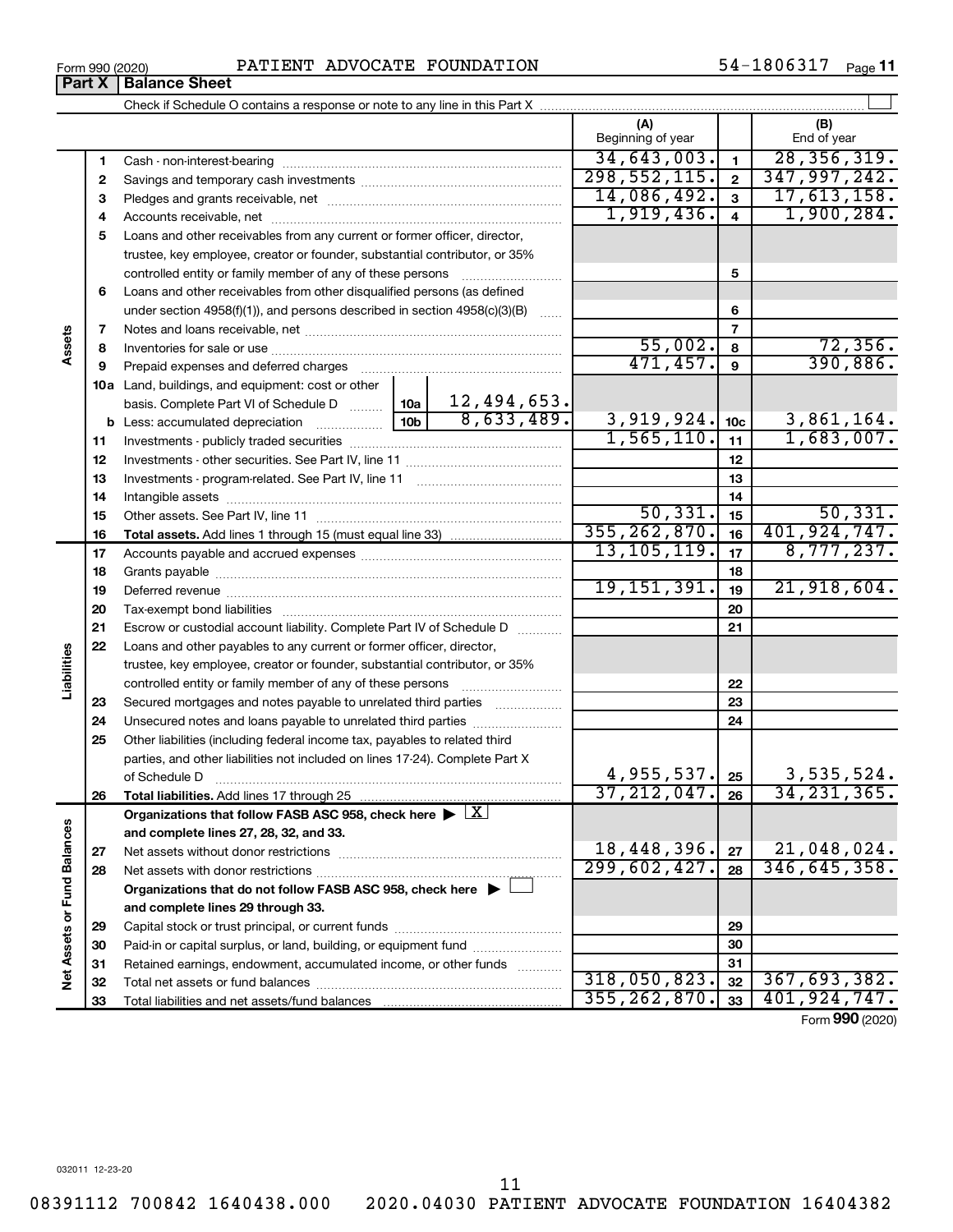|    | PATIENT ADVOCATE FOUNDATION<br>Form 990 (2020)                                                                                                                                                                                 |                | 54-1806317 |                |                             | Page 12              |
|----|--------------------------------------------------------------------------------------------------------------------------------------------------------------------------------------------------------------------------------|----------------|------------|----------------|-----------------------------|----------------------|
|    | Part XI<br><b>Reconciliation of Net Assets</b>                                                                                                                                                                                 |                |            |                |                             |                      |
|    |                                                                                                                                                                                                                                |                |            |                |                             | $\boxed{\mathbf{X}}$ |
|    |                                                                                                                                                                                                                                |                |            |                |                             |                      |
| 1  |                                                                                                                                                                                                                                | $\mathbf{1}$   |            | 318,538,074.   |                             |                      |
| 2  |                                                                                                                                                                                                                                |                |            | 269,959,506.   |                             |                      |
| З  | Revenue less expenses. Subtract line 2 from line 1                                                                                                                                                                             | $\mathbf{3}$   |            | 48,578,568.    |                             |                      |
| 4  |                                                                                                                                                                                                                                | $\overline{4}$ |            | 318,050,823.   |                             |                      |
| 5  | Net unrealized gains (losses) on investments [11] matter contracts and the state of the state of the state of the state of the state of the state of the state of the state of the state of the state of the state of the stat | 5              |            |                |                             | < 26,688.            |
| 6  |                                                                                                                                                                                                                                | 6              |            |                |                             |                      |
| 7  | Investment expenses www.communication.com/www.communication.com/www.communication.com/www.com                                                                                                                                  | $\overline{7}$ |            |                |                             |                      |
| 8  | Prior period adjustments material contents and content and content and content and content and content and content and content and content and content and content and content and content and content and content and content | 8              |            |                |                             |                      |
| 9  | Other changes in net assets or fund balances (explain on Schedule O)                                                                                                                                                           | $\mathbf{q}$   |            | 1,090,679.     |                             |                      |
| 10 | Net assets or fund balances at end of year. Combine lines 3 through 9 (must equal Part X, line 32,                                                                                                                             |                |            |                |                             |                      |
|    |                                                                                                                                                                                                                                | 10             |            | 367,693,382.   |                             |                      |
|    | Part XII Financial Statements and Reporting                                                                                                                                                                                    |                |            |                |                             |                      |
|    |                                                                                                                                                                                                                                |                |            |                |                             | $\mathbf{X}$         |
|    |                                                                                                                                                                                                                                |                |            |                | <b>Yes</b>                  | <b>No</b>            |
| 1  | $\boxed{\text{X}}$ Accrual $\boxed{\phantom{0}}$ Other<br>Accounting method used to prepare the Form 990: [130] Cash                                                                                                           |                |            |                |                             |                      |
|    | If the organization changed its method of accounting from a prior year or checked "Other," explain in Schedule O.                                                                                                              |                |            |                |                             |                      |
|    | 2a Were the organization's financial statements compiled or reviewed by an independent accountant?                                                                                                                             |                |            | 2a             |                             | х                    |
|    | If "Yes," check a box below to indicate whether the financial statements for the year were compiled or reviewed on a                                                                                                           |                |            |                |                             |                      |
|    | separate basis, consolidated basis, or both:                                                                                                                                                                                   |                |            |                |                             |                      |
|    | Both consolidated and separate basis<br>Separate basis<br>Consolidated basis<br>$\mathbf{1}$                                                                                                                                   |                |            |                |                             |                      |
|    |                                                                                                                                                                                                                                |                |            | 2 <sub>b</sub> | x                           |                      |
|    | If "Yes," check a box below to indicate whether the financial statements for the year were audited on a separate basis,                                                                                                        |                |            |                |                             |                      |
|    | consolidated basis, or both:                                                                                                                                                                                                   |                |            |                |                             |                      |
|    | $\lfloor x \rfloor$ Separate basis<br>Consolidated basis<br>Both consolidated and separate basis                                                                                                                               |                |            |                |                             |                      |
|    | c If "Yes" to line 2a or 2b, does the organization have a committee that assumes responsibility for oversight of the audit,                                                                                                    |                |            |                |                             |                      |
|    |                                                                                                                                                                                                                                |                |            | 2c             | X                           |                      |
|    | If the organization changed either its oversight process or selection process during the tax year, explain on Schedule O.                                                                                                      |                |            |                |                             |                      |
|    | 3a As a result of a federal award, was the organization required to undergo an audit or audits as set forth in the Single Audit                                                                                                |                |            |                |                             |                      |
|    |                                                                                                                                                                                                                                |                |            | За             |                             | X                    |
|    | <b>b</b> If "Yes," did the organization undergo the required audit or audits? If the organization did not undergo the required audit                                                                                           |                |            |                |                             |                      |
|    |                                                                                                                                                                                                                                |                |            | 3b             | $F_{\text{arm}}$ 000 (2020) |                      |

Form (2020) **990**

032012 12-23-20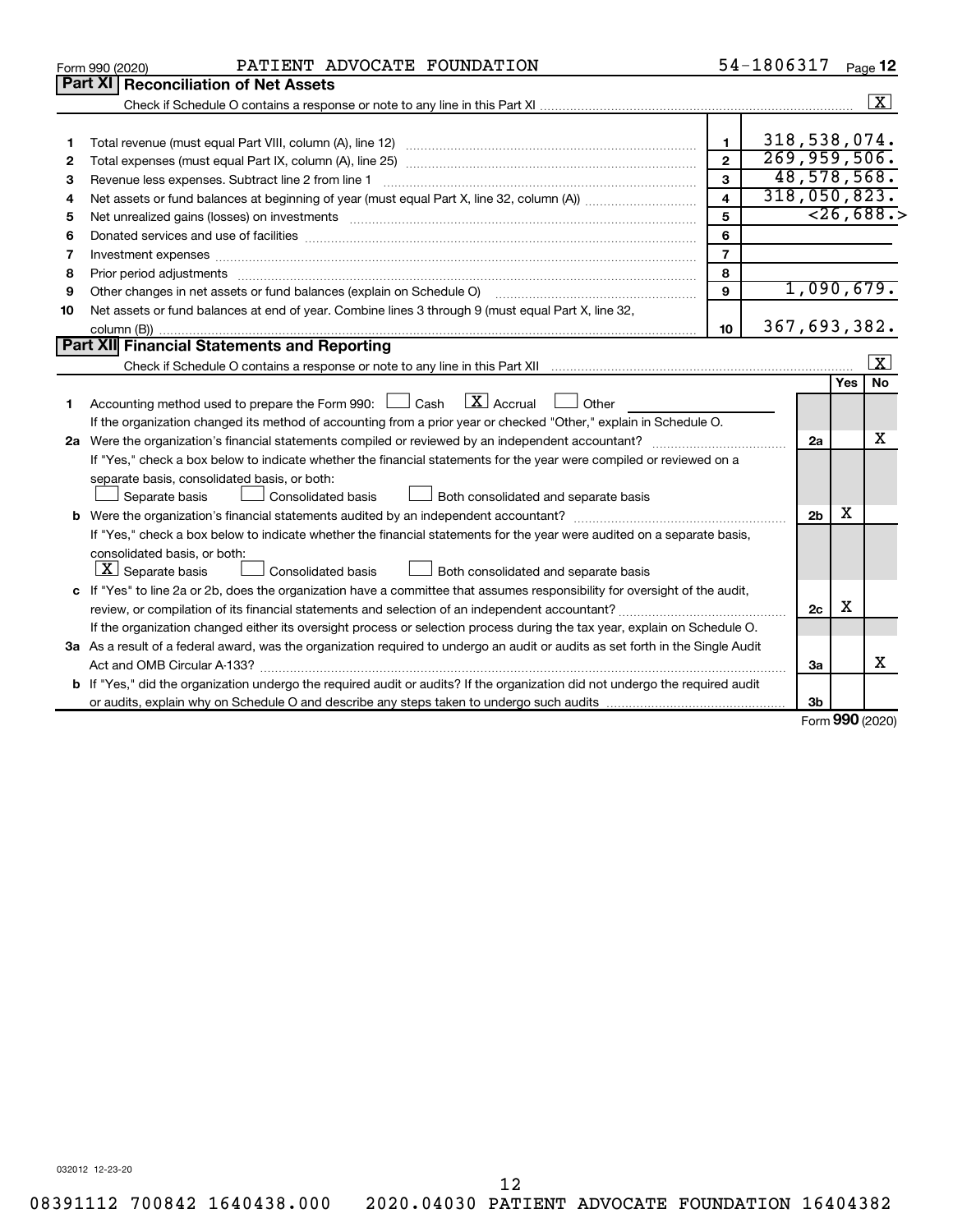**SCHEDULE A**

# **Public Charity Status and Public Support**<br> **Addition is a section 501(c)(3) organization or a section**<br>  $4947(a)(1)$  nonexempt charitable trust.

**(Form 990 or 990-EZ) Complete if the organization is a section 501(c)(3) organization or a section**

|   | <b>Open to Public</b><br>Inspection |
|---|-------------------------------------|
| ÷ | ioot                                |

OMB No. 1545-0047

|                |                     | Department of the Treasury<br>Internal Revenue Service | Attach to Form 990 or Form 990-EZ.<br>$\cdot$ Go to www.irs.gov/Form990 for instructions and the latest information. | <b>Open to Public</b><br>Inspection                                                                                                          |     |                                                                |                            |  |                                       |
|----------------|---------------------|--------------------------------------------------------|----------------------------------------------------------------------------------------------------------------------|----------------------------------------------------------------------------------------------------------------------------------------------|-----|----------------------------------------------------------------|----------------------------|--|---------------------------------------|
|                |                     | Name of the organization                               |                                                                                                                      |                                                                                                                                              |     |                                                                |                            |  | <b>Employer identification number</b> |
|                |                     |                                                        |                                                                                                                      | PATIENT ADVOCATE FOUNDATION                                                                                                                  |     |                                                                |                            |  | 54-1806317                            |
|                | Part I              |                                                        |                                                                                                                      | Reason for Public Charity Status. (All organizations must complete this part.) See instructions.                                             |     |                                                                |                            |  |                                       |
|                |                     |                                                        |                                                                                                                      | The organization is not a private foundation because it is: (For lines 1 through 12, check only one box.)                                    |     |                                                                |                            |  |                                       |
| 1              |                     |                                                        |                                                                                                                      | A church, convention of churches, or association of churches described in section 170(b)(1)(A)(i).                                           |     |                                                                |                            |  |                                       |
| 2              |                     |                                                        |                                                                                                                      | A school described in section 170(b)(1)(A)(ii). (Attach Schedule E (Form 990 or 990-EZ).)                                                    |     |                                                                |                            |  |                                       |
| 3              |                     |                                                        |                                                                                                                      |                                                                                                                                              |     |                                                                |                            |  |                                       |
|                |                     |                                                        |                                                                                                                      | A hospital or a cooperative hospital service organization described in section 170(b)(1)(A)(iii).                                            |     |                                                                |                            |  |                                       |
| 4              |                     |                                                        |                                                                                                                      | A medical research organization operated in conjunction with a hospital described in section 170(b)(1)(A)(iii). Enter the hospital's name,   |     |                                                                |                            |  |                                       |
|                |                     | city, and state:                                       |                                                                                                                      |                                                                                                                                              |     |                                                                |                            |  |                                       |
| 5              |                     |                                                        |                                                                                                                      | An organization operated for the benefit of a college or university owned or operated by a governmental unit described in                    |     |                                                                |                            |  |                                       |
|                |                     |                                                        | section 170(b)(1)(A)(iv). (Complete Part II.)                                                                        |                                                                                                                                              |     |                                                                |                            |  |                                       |
| 6              |                     |                                                        |                                                                                                                      | A federal, state, or local government or governmental unit described in section 170(b)(1)(A)(v).                                             |     |                                                                |                            |  |                                       |
| $\overline{7}$ | $\lfloor x \rfloor$ |                                                        |                                                                                                                      | An organization that normally receives a substantial part of its support from a governmental unit or from the general public described in    |     |                                                                |                            |  |                                       |
|                |                     |                                                        | section 170(b)(1)(A)(vi). (Complete Part II.)                                                                        |                                                                                                                                              |     |                                                                |                            |  |                                       |
| 8              |                     |                                                        |                                                                                                                      | A community trust described in section 170(b)(1)(A)(vi). (Complete Part II.)                                                                 |     |                                                                |                            |  |                                       |
| 9              |                     |                                                        |                                                                                                                      | An agricultural research organization described in section 170(b)(1)(A)(ix) operated in conjunction with a land-grant college                |     |                                                                |                            |  |                                       |
|                |                     |                                                        |                                                                                                                      | or university or a non-land-grant college of agriculture (see instructions). Enter the name, city, and state of the college or               |     |                                                                |                            |  |                                       |
|                |                     | university:                                            |                                                                                                                      |                                                                                                                                              |     |                                                                |                            |  |                                       |
| 10             |                     |                                                        |                                                                                                                      | An organization that normally receives (1) more than 33 1/3% of its support from contributions, membership fees, and gross receipts from     |     |                                                                |                            |  |                                       |
|                |                     |                                                        |                                                                                                                      | activities related to its exempt functions, subject to certain exceptions; and (2) no more than 33 1/3% of its support from gross investment |     |                                                                |                            |  |                                       |
|                |                     |                                                        |                                                                                                                      | income and unrelated business taxable income (less section 511 tax) from businesses acquired by the organization after June 30, 1975.        |     |                                                                |                            |  |                                       |
|                |                     |                                                        | See section 509(a)(2). (Complete Part III.)                                                                          |                                                                                                                                              |     |                                                                |                            |  |                                       |
| 11             |                     |                                                        |                                                                                                                      | An organization organized and operated exclusively to test for public safety. See section 509(a)(4).                                         |     |                                                                |                            |  |                                       |
| 12             |                     |                                                        |                                                                                                                      | An organization organized and operated exclusively for the benefit of, to perform the functions of, or to carry out the purposes of one or   |     |                                                                |                            |  |                                       |
|                |                     |                                                        |                                                                                                                      | more publicly supported organizations described in section 509(a)(1) or section 509(a)(2). See section 509(a)(3). Check the box in           |     |                                                                |                            |  |                                       |
|                |                     |                                                        |                                                                                                                      | lines 12a through 12d that describes the type of supporting organization and complete lines 12e, 12f, and 12g.                               |     |                                                                |                            |  |                                       |
| а              |                     |                                                        |                                                                                                                      | Type I. A supporting organization operated, supervised, or controlled by its supported organization(s), typically by giving                  |     |                                                                |                            |  |                                       |
|                |                     |                                                        |                                                                                                                      | the supported organization(s) the power to regularly appoint or elect a majority of the directors or trustees of the supporting              |     |                                                                |                            |  |                                       |
|                |                     |                                                        | organization. You must complete Part IV, Sections A and B.                                                           |                                                                                                                                              |     |                                                                |                            |  |                                       |
| b              |                     |                                                        |                                                                                                                      | Type II. A supporting organization supervised or controlled in connection with its supported organization(s), by having                      |     |                                                                |                            |  |                                       |
|                |                     |                                                        |                                                                                                                      | control or management of the supporting organization vested in the same persons that control or manage the supported                         |     |                                                                |                            |  |                                       |
|                |                     |                                                        | organization(s). You must complete Part IV, Sections A and C.                                                        |                                                                                                                                              |     |                                                                |                            |  |                                       |
| c              |                     |                                                        |                                                                                                                      | Type III functionally integrated. A supporting organization operated in connection with, and functionally integrated with,                   |     |                                                                |                            |  |                                       |
|                |                     |                                                        |                                                                                                                      | its supported organization(s) (see instructions). You must complete Part IV, Sections A, D, and E.                                           |     |                                                                |                            |  |                                       |
| d              |                     |                                                        |                                                                                                                      | Type III non-functionally integrated. A supporting organization operated in connection with its supported organization(s)                    |     |                                                                |                            |  |                                       |
|                |                     |                                                        |                                                                                                                      | that is not functionally integrated. The organization generally must satisfy a distribution requirement and an attentiveness                 |     |                                                                |                            |  |                                       |
|                |                     |                                                        |                                                                                                                      | requirement (see instructions). You must complete Part IV, Sections A and D, and Part V.                                                     |     |                                                                |                            |  |                                       |
| е              |                     |                                                        |                                                                                                                      | Check this box if the organization received a written determination from the IRS that it is a Type I, Type II, Type III                      |     |                                                                |                            |  |                                       |
|                |                     |                                                        |                                                                                                                      | functionally integrated, or Type III non-functionally integrated supporting organization.                                                    |     |                                                                |                            |  |                                       |
|                |                     | f Enter the number of supported organizations          |                                                                                                                      |                                                                                                                                              |     |                                                                |                            |  |                                       |
|                |                     |                                                        | Provide the following information about the supported organization(s).                                               |                                                                                                                                              |     |                                                                |                            |  |                                       |
|                |                     | (i) Name of supported                                  | (ii) EIN                                                                                                             | (iii) Type of organization                                                                                                                   |     | (iv) Is the organization listed<br>in your governing document? | (v) Amount of monetary     |  | (vi) Amount of other                  |
|                |                     | organization                                           |                                                                                                                      | (described on lines 1-10<br>above (see instructions))                                                                                        | Yes | No                                                             | support (see instructions) |  | support (see instructions)            |
|                |                     |                                                        |                                                                                                                      |                                                                                                                                              |     |                                                                |                            |  |                                       |
|                |                     |                                                        |                                                                                                                      |                                                                                                                                              |     |                                                                |                            |  |                                       |
|                |                     |                                                        |                                                                                                                      |                                                                                                                                              |     |                                                                |                            |  |                                       |
|                |                     |                                                        |                                                                                                                      |                                                                                                                                              |     |                                                                |                            |  |                                       |
|                |                     |                                                        |                                                                                                                      |                                                                                                                                              |     |                                                                |                            |  |                                       |
|                |                     |                                                        |                                                                                                                      |                                                                                                                                              |     |                                                                |                            |  |                                       |
|                |                     |                                                        |                                                                                                                      |                                                                                                                                              |     |                                                                |                            |  |                                       |
|                |                     |                                                        |                                                                                                                      |                                                                                                                                              |     |                                                                |                            |  |                                       |
|                |                     |                                                        |                                                                                                                      |                                                                                                                                              |     |                                                                |                            |  |                                       |
|                |                     |                                                        |                                                                                                                      |                                                                                                                                              |     |                                                                |                            |  |                                       |
| Total          |                     |                                                        |                                                                                                                      |                                                                                                                                              |     |                                                                |                            |  |                                       |
|                |                     |                                                        |                                                                                                                      |                                                                                                                                              |     |                                                                |                            |  |                                       |

LHA For Paperwork Reduction Act Notice, see the Instructions for Form 990 or 990-EZ. 032021 01-25-21 Schedule A (Form 990 or 990-EZ) 2020 13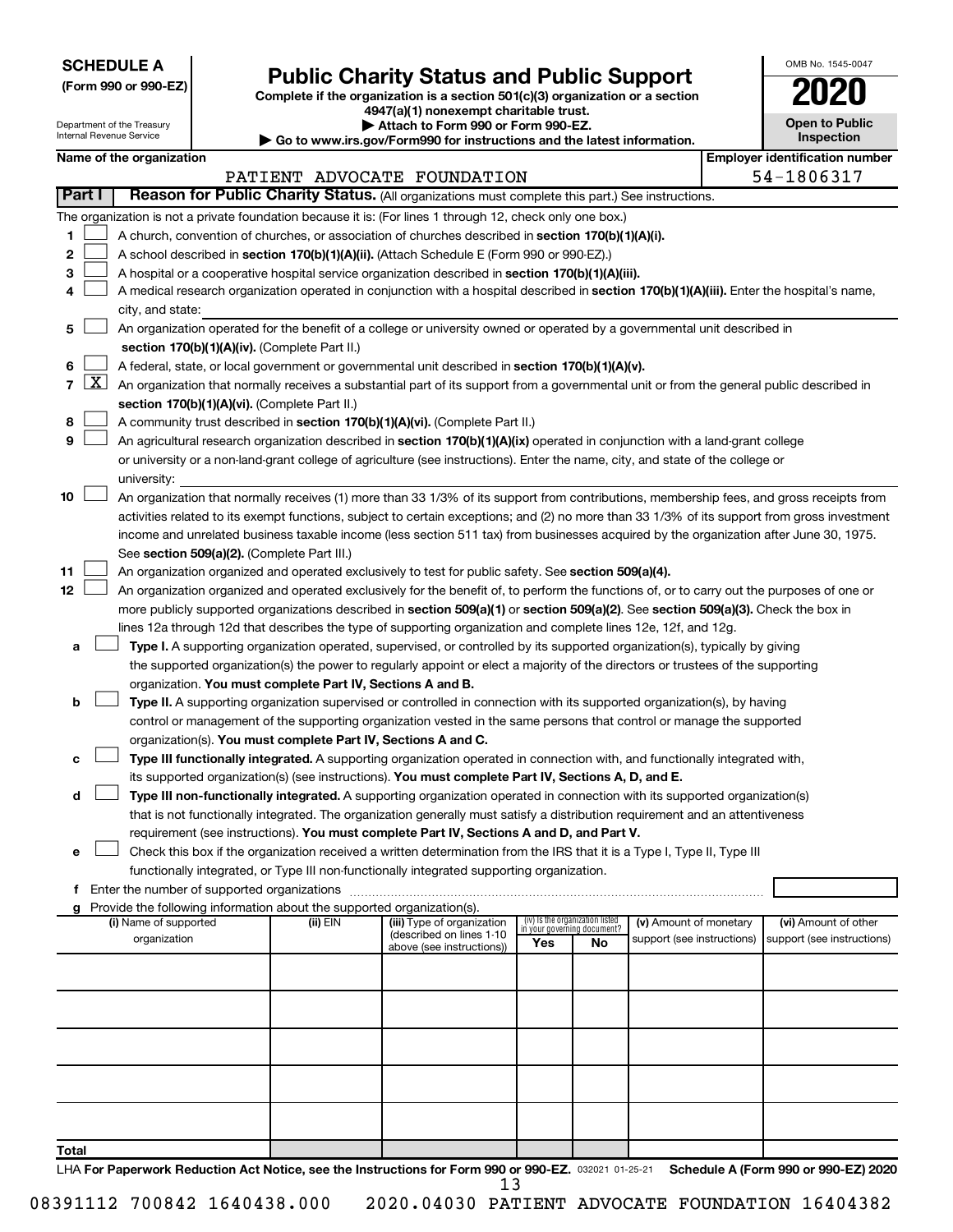#### Schedule A (Form 990 or 990-EZ) 2020  $\rm {PATIENT}$   $\rm {ADVOCATE}$   $\rm {FOUNDATION}$   $\rm {54-1806317}$   $\rm {Page}$

54-1806317 Page 2

(Complete only if you checked the box on line 5, 7, or 8 of Part I or if the organization failed to qualify under Part III. If the organization fails to qualify under the tests listed below, please complete Part III.) **Part II Support Schedule for Organizations Described in Sections 170(b)(1)(A)(iv) and 170(b)(1)(A)(vi)**

|    | <b>Section A. Public Support</b>                                                                                                                                                                         |                |              |              |                |                                      |                                 |
|----|----------------------------------------------------------------------------------------------------------------------------------------------------------------------------------------------------------|----------------|--------------|--------------|----------------|--------------------------------------|---------------------------------|
|    | Calendar year (or fiscal year beginning in)                                                                                                                                                              | (a) 2016       | (b) 2017     | $(c)$ 2018   | $(d)$ 2019     | (e) 2020                             | (f) Total                       |
|    | 1 Gifts, grants, contributions, and                                                                                                                                                                      |                |              |              |                |                                      |                                 |
|    | membership fees received. (Do not                                                                                                                                                                        |                |              |              |                |                                      |                                 |
|    | include any "unusual grants.")                                                                                                                                                                           | 183, 610, 619. | 368,892,961. | 234,013,794. | 290, 724, 577. | 310,011,893.                         | 1387253844.                     |
|    | 2 Tax revenues levied for the organ-                                                                                                                                                                     |                |              |              |                |                                      |                                 |
|    | ization's benefit and either paid to                                                                                                                                                                     |                |              |              |                |                                      |                                 |
|    | or expended on its behalf                                                                                                                                                                                |                |              |              |                |                                      |                                 |
|    | 3 The value of services or facilities                                                                                                                                                                    |                |              |              |                |                                      |                                 |
|    | furnished by a governmental unit to                                                                                                                                                                      |                |              |              |                |                                      |                                 |
|    | the organization without charge                                                                                                                                                                          |                |              |              |                |                                      |                                 |
|    | 4 Total. Add lines 1 through 3                                                                                                                                                                           | 183,610,619.   | 368,892,961. | 234,013,794. | 290, 724, 577. | 310,011,893.                         | 1387253844.                     |
| 5  | The portion of total contributions                                                                                                                                                                       |                |              |              |                |                                      |                                 |
|    | by each person (other than a                                                                                                                                                                             |                |              |              |                |                                      |                                 |
|    | governmental unit or publicly                                                                                                                                                                            |                |              |              |                |                                      |                                 |
|    | supported organization) included                                                                                                                                                                         |                |              |              |                |                                      |                                 |
|    | on line 1 that exceeds 2% of the                                                                                                                                                                         |                |              |              |                |                                      |                                 |
|    | amount shown on line 11,                                                                                                                                                                                 |                |              |              |                |                                      |                                 |
|    | column (f)                                                                                                                                                                                               |                |              |              |                |                                      | 1119903722.                     |
|    | 6 Public support. Subtract line 5 from line 4.                                                                                                                                                           |                |              |              |                |                                      | 267, 350, 122.                  |
|    | <b>Section B. Total Support</b>                                                                                                                                                                          |                |              |              |                |                                      |                                 |
|    | Calendar year (or fiscal year beginning in)                                                                                                                                                              | (a) 2016       | (b) 2017     | $(c)$ 2018   | $(d)$ 2019     | (e) 2020                             | (f) Total                       |
|    | <b>7</b> Amounts from line 4                                                                                                                                                                             | 183,610,619.   | 368,892,961  | 234,013,794. | 290, 724, 577. | 310,011,893.                         | 1387253844.                     |
|    | 8 Gross income from interest,                                                                                                                                                                            |                |              |              |                |                                      |                                 |
|    | dividends, payments received on                                                                                                                                                                          |                |              |              |                |                                      |                                 |
|    | securities loans, rents, royalties,                                                                                                                                                                      |                |              |              |                | 718,528.                             |                                 |
|    | and income from similar sources                                                                                                                                                                          | 1, 145, 492.   | 2,946,894.   | 5,514,479.   | 3,816,326.     |                                      | 14, 141, 719.                   |
| 9  | Net income from unrelated business                                                                                                                                                                       |                |              |              |                |                                      |                                 |
|    | activities, whether or not the                                                                                                                                                                           |                |              |              |                |                                      |                                 |
|    | business is regularly carried on                                                                                                                                                                         |                |              |              |                |                                      |                                 |
|    | 10 Other income. Do not include gain                                                                                                                                                                     |                |              |              |                |                                      |                                 |
|    | or loss from the sale of capital                                                                                                                                                                         |                |              |              |                |                                      |                                 |
|    | assets (Explain in Part VI.)                                                                                                                                                                             |                |              |              |                |                                      | 1401395563.                     |
|    | 11 Total support. Add lines 7 through 10                                                                                                                                                                 |                |              |              |                | 12                                   | 31, 361, 739.                   |
|    | 12 Gross receipts from related activities, etc. (see instructions)<br>13 First 5 years. If the Form 990 is for the organization's first, second, third, fourth, or fifth tax year as a section 501(c)(3) |                |              |              |                |                                      |                                 |
|    | organization, check this box and stop here                                                                                                                                                               |                |              |              |                |                                      |                                 |
|    | <b>Section C. Computation of Public Support Percentage</b>                                                                                                                                               |                |              |              |                |                                      |                                 |
|    |                                                                                                                                                                                                          |                |              |              |                | 14                                   | 19.08<br>$\%$                   |
|    |                                                                                                                                                                                                          |                |              |              |                | 15                                   | 20.25<br>$\%$                   |
|    | 16a 33 1/3% support test - 2020. If the organization did not check the box on line 13, and line 14 is 33 1/3% or more, check this box and                                                                |                |              |              |                |                                      |                                 |
|    |                                                                                                                                                                                                          |                |              |              |                |                                      |                                 |
|    | b 33 1/3% support test - 2019. If the organization did not check a box on line 13 or 16a, and line 15 is 33 1/3% or more, check this box                                                                 |                |              |              |                |                                      |                                 |
|    |                                                                                                                                                                                                          |                |              |              |                |                                      |                                 |
|    | 17a 10% -facts-and-circumstances test - 2020. If the organization did not check a box on line 13, 16a, or 16b, and line 14 is 10% or more,                                                               |                |              |              |                |                                      |                                 |
|    | and if the organization meets the facts-and-circumstances test, check this box and stop here. Explain in Part VI how the organization                                                                    |                |              |              |                |                                      |                                 |
|    | meets the facts-and-circumstances test. The organization qualifies as a publicly supported organization                                                                                                  |                |              |              |                |                                      | $\blacktriangleright$ $\vert$ X |
|    | b 10% -facts-and-circumstances test - 2019. If the organization did not check a box on line 13, 16a, 16b, or 17a, and line 15 is 10% or                                                                  |                |              |              |                |                                      |                                 |
|    | more, and if the organization meets the facts-and-circumstances test, check this box and stop here. Explain in Part VI how the                                                                           |                |              |              |                |                                      |                                 |
|    | organization meets the facts-and-circumstances test. The organization qualifies as a publicly supported organization                                                                                     |                |              |              |                |                                      |                                 |
| 18 | Private foundation. If the organization did not check a box on line 13, 16a, 16b, 17a, or 17b, check this box and see instructions                                                                       |                |              |              |                |                                      |                                 |
|    |                                                                                                                                                                                                          |                |              |              |                | Schedule A (Form 990 or 990-EZ) 2020 |                                 |

032022 01-25-21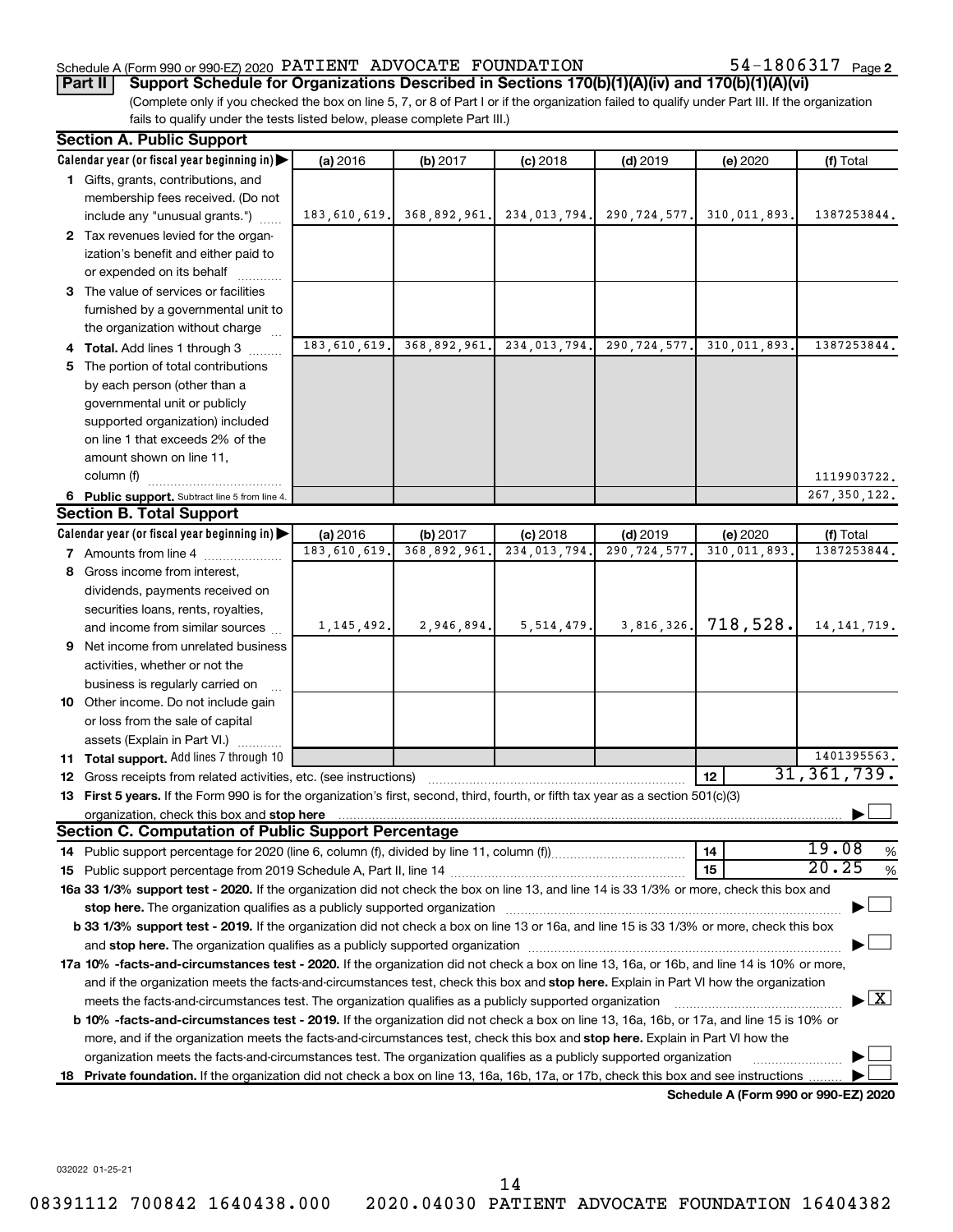#### Schedule A (Form 990 or 990-EZ) 2020  $\rm {PATIENT}$   $\rm {ADVOCATE}$   $\rm {FOUNDATION}$   $\rm {54-1806317}$   $\rm {Page}$ **Part III | Support Schedule for Organizations Described in Section 509(a)(2)**

(Complete only if you checked the box on line 10 of Part I or if the organization failed to qualify under Part II. If the organization fails to qualify under the tests listed below, please complete Part II.)

| <b>Section A. Public Support</b>                                                                                                                                                         |          |          |            |            |          |                                      |
|------------------------------------------------------------------------------------------------------------------------------------------------------------------------------------------|----------|----------|------------|------------|----------|--------------------------------------|
| Calendar year (or fiscal year beginning in)                                                                                                                                              | (a) 2016 | (b) 2017 | $(c)$ 2018 | $(d)$ 2019 | (e) 2020 | (f) Total                            |
| 1 Gifts, grants, contributions, and                                                                                                                                                      |          |          |            |            |          |                                      |
| membership fees received. (Do not                                                                                                                                                        |          |          |            |            |          |                                      |
| include any "unusual grants.")                                                                                                                                                           |          |          |            |            |          |                                      |
| 2 Gross receipts from admissions,<br>merchandise sold or services per-<br>formed, or facilities furnished in<br>any activity that is related to the<br>organization's tax-exempt purpose |          |          |            |            |          |                                      |
| 3 Gross receipts from activities that                                                                                                                                                    |          |          |            |            |          |                                      |
| are not an unrelated trade or bus-                                                                                                                                                       |          |          |            |            |          |                                      |
| iness under section 513                                                                                                                                                                  |          |          |            |            |          |                                      |
| 4 Tax revenues levied for the organ-                                                                                                                                                     |          |          |            |            |          |                                      |
| ization's benefit and either paid to                                                                                                                                                     |          |          |            |            |          |                                      |
| or expended on its behalf                                                                                                                                                                |          |          |            |            |          |                                      |
| 5 The value of services or facilities                                                                                                                                                    |          |          |            |            |          |                                      |
| furnished by a governmental unit to                                                                                                                                                      |          |          |            |            |          |                                      |
| the organization without charge                                                                                                                                                          |          |          |            |            |          |                                      |
| <b>6 Total.</b> Add lines 1 through 5                                                                                                                                                    |          |          |            |            |          |                                      |
| 7a Amounts included on lines 1, 2, and                                                                                                                                                   |          |          |            |            |          |                                      |
| 3 received from disqualified persons                                                                                                                                                     |          |          |            |            |          |                                      |
| <b>b</b> Amounts included on lines 2 and 3 received<br>from other than disqualified persons that<br>exceed the greater of \$5,000 or 1% of the<br>amount on line 13 for the year         |          |          |            |            |          |                                      |
| c Add lines 7a and 7b                                                                                                                                                                    |          |          |            |            |          |                                      |
| 8 Public support. (Subtract line 7c from line 6.)                                                                                                                                        |          |          |            |            |          |                                      |
| <b>Section B. Total Support</b>                                                                                                                                                          |          |          |            |            |          |                                      |
| Calendar year (or fiscal year beginning in)                                                                                                                                              | (a) 2016 | (b) 2017 | (c) 2018   | $(d)$ 2019 | (e) 2020 | (f) Total                            |
| 9 Amounts from line 6                                                                                                                                                                    |          |          |            |            |          |                                      |
| <b>10a</b> Gross income from interest,<br>dividends, payments received on<br>securities loans, rents, royalties,<br>and income from similar sources                                      |          |          |            |            |          |                                      |
| <b>b</b> Unrelated business taxable income                                                                                                                                               |          |          |            |            |          |                                      |
| (less section 511 taxes) from businesses                                                                                                                                                 |          |          |            |            |          |                                      |
| acquired after June 30, 1975<br>$\frac{1}{2}$                                                                                                                                            |          |          |            |            |          |                                      |
| c Add lines 10a and 10b                                                                                                                                                                  |          |          |            |            |          |                                      |
| 11 Net income from unrelated business<br>activities not included in line 10b.<br>whether or not the business is<br>regularly carried on                                                  |          |          |            |            |          |                                      |
| <b>12</b> Other income. Do not include gain<br>or loss from the sale of capital                                                                                                          |          |          |            |            |          |                                      |
| assets (Explain in Part VI.)<br><b>13</b> Total support. (Add lines 9, 10c, 11, and 12.)                                                                                                 |          |          |            |            |          |                                      |
| 14 First 5 years. If the Form 990 is for the organization's first, second, third, fourth, or fifth tax year as a section 501(c)(3) organization,                                         |          |          |            |            |          |                                      |
|                                                                                                                                                                                          |          |          |            |            |          |                                      |
| Section C. Computation of Public Support Percentage                                                                                                                                      |          |          |            |            |          |                                      |
|                                                                                                                                                                                          |          |          |            |            | 15       | %                                    |
| 16 Public support percentage from 2019 Schedule A, Part III, line 15                                                                                                                     |          |          |            |            | 16       | %                                    |
| Section D. Computation of Investment Income Percentage                                                                                                                                   |          |          |            |            |          |                                      |
|                                                                                                                                                                                          |          |          |            |            | 17       | %                                    |
| 18 Investment income percentage from 2019 Schedule A, Part III, line 17                                                                                                                  |          |          |            |            | 18       | %                                    |
| 19a 33 1/3% support tests - 2020. If the organization did not check the box on line 14, and line 15 is more than 33 1/3%, and line 17 is not                                             |          |          |            |            |          |                                      |
| more than 33 1/3%, check this box and stop here. The organization qualifies as a publicly supported organization                                                                         |          |          |            |            |          |                                      |
| b 33 1/3% support tests - 2019. If the organization did not check a box on line 14 or line 19a, and line 16 is more than 33 1/3%, and                                                    |          |          |            |            |          |                                      |
| line 18 is not more than 33 1/3%, check this box and stop here. The organization qualifies as a publicly supported organization                                                          |          |          |            |            |          |                                      |
|                                                                                                                                                                                          |          |          |            |            |          |                                      |
| 032023 01-25-21                                                                                                                                                                          |          |          |            |            |          | Schedule A (Form 990 or 990-EZ) 2020 |
|                                                                                                                                                                                          |          |          | 15         |            |          |                                      |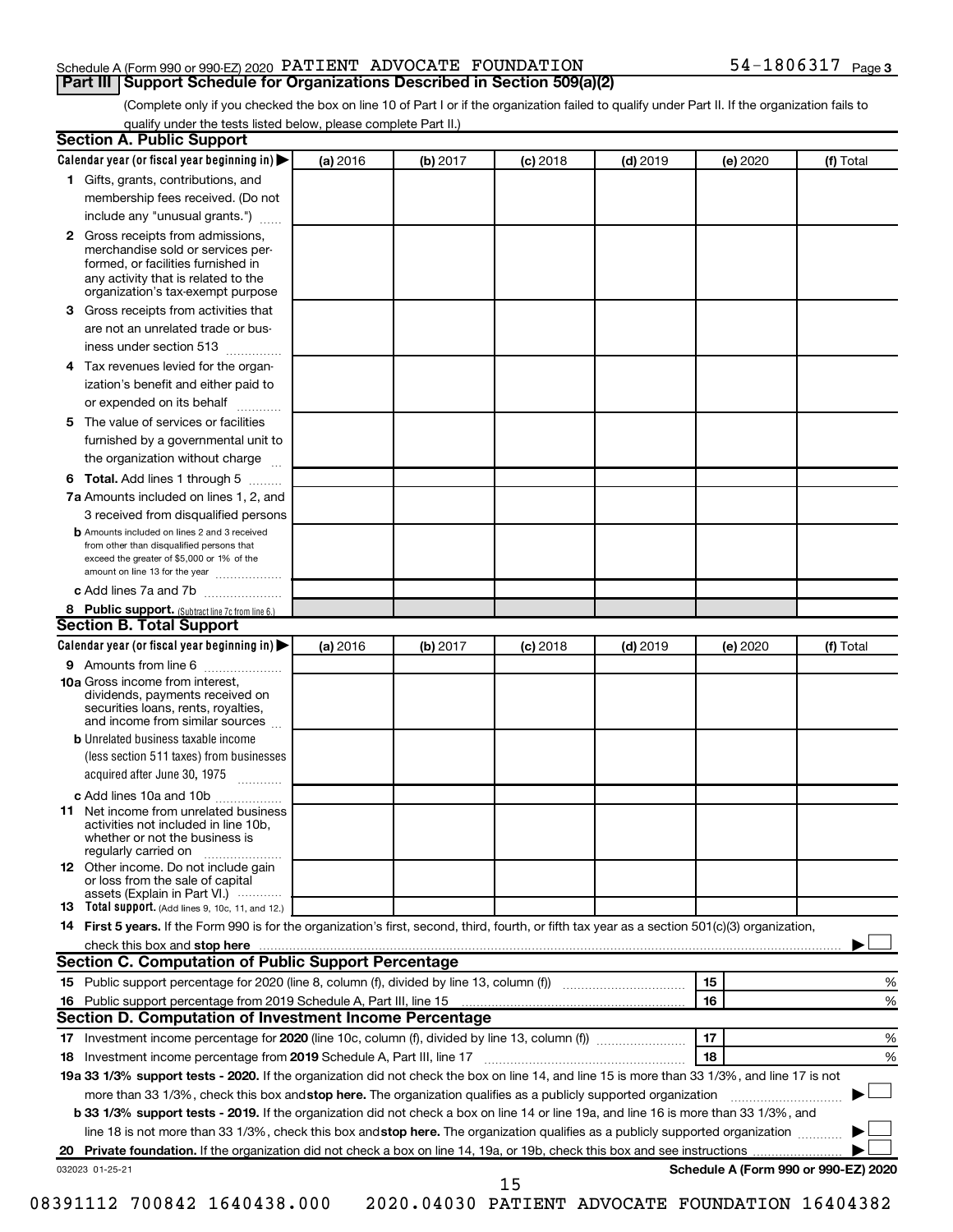#### Schedule A (Form 990 or 990-EZ) 2020  $\rm {PATIENT}$   $\rm {ADVOCATE}$   $\rm {FOUNDATION}$   $\rm {54-1806317}$   $\rm {Page}$

#### 54-1806317 Page 4

**1**

**2**

**3a**

**3b**

**3c**

**4a**

**4b**

**4c**

**5a**

**5b 5c**

**6**

**7**

**8**

**9a**

**9b**

**9c**

**10a**

**10b**

**Yes No**

## **Part IV Supporting Organizations**

(Complete only if you checked a box in line 12 on Part I. If you checked box 12a, Part I, complete Sections A and B. If you checked box 12b, Part I, complete Sections A and C. If you checked box 12c, Part I, complete Sections A, D, and E. If you checked box 12d, Part I, complete Sections A and D, and complete Part V.)

## **Section A. All Supporting Organizations**

- **1** Are all of the organization's supported organizations listed by name in the organization's governing documents? If "No," describe in Part VI how the supported organizations are designated. If designated by *class or purpose, describe the designation. If historic and continuing relationship, explain.*
- **2** Did the organization have any supported organization that does not have an IRS determination of status under section 509(a)(1) or (2)? If "Yes," explain in Part **VI** how the organization determined that the supported *organization was described in section 509(a)(1) or (2).*
- **3a** Did the organization have a supported organization described in section 501(c)(4), (5), or (6)? If "Yes," answer *lines 3b and 3c below.*
- **b** Did the organization confirm that each supported organization qualified under section 501(c)(4), (5), or (6) and satisfied the public support tests under section 509(a)(2)? If "Yes," describe in Part VI when and how the *organization made the determination.*
- **c** Did the organization ensure that all support to such organizations was used exclusively for section 170(c)(2)(B) purposes? If "Yes," explain in Part VI what controls the organization put in place to ensure such use.
- **4 a** *If* Was any supported organization not organized in the United States ("foreign supported organization")? *"Yes," and if you checked box 12a or 12b in Part I, answer lines 4b and 4c below.*
- **b** Did the organization have ultimate control and discretion in deciding whether to make grants to the foreign supported organization? If "Yes," describe in Part VI how the organization had such control and discretion *despite being controlled or supervised by or in connection with its supported organizations.*
- **c** Did the organization support any foreign supported organization that does not have an IRS determination under sections 501(c)(3) and 509(a)(1) or (2)? If "Yes," explain in Part VI what controls the organization used *to ensure that all support to the foreign supported organization was used exclusively for section 170(c)(2)(B) purposes.*
- **5a** Did the organization add, substitute, or remove any supported organizations during the tax year? If "Yes," answer lines 5b and 5c below (if applicable). Also, provide detail in **Part VI,** including (i) the names and EIN *numbers of the supported organizations added, substituted, or removed; (ii) the reasons for each such action; (iii) the authority under the organization's organizing document authorizing such action; and (iv) how the action was accomplished (such as by amendment to the organizing document).*
- **b Type I or Type II only.** Was any added or substituted supported organization part of a class already designated in the organization's organizing document?
- **c Substitutions only.**  Was the substitution the result of an event beyond the organization's control?
- **6** Did the organization provide support (whether in the form of grants or the provision of services or facilities) to **Part VI.** support or benefit one or more of the filing organization's supported organizations? If "Yes," provide detail in anyone other than (i) its supported organizations, (ii) individuals that are part of the charitable class benefited by one or more of its supported organizations, or (iii) other supporting organizations that also
- **7** Did the organization provide a grant, loan, compensation, or other similar payment to a substantial contributor regard to a substantial contributor? If "Yes," complete Part I of Schedule L (Form 990 or 990-EZ). (as defined in section 4958(c)(3)(C)), a family member of a substantial contributor, or a 35% controlled entity with
- **8** Did the organization make a loan to a disqualified person (as defined in section 4958) not described in line 7? *If "Yes," complete Part I of Schedule L (Form 990 or 990-EZ).*
- **9 a** Was the organization controlled directly or indirectly at any time during the tax year by one or more in section 509(a)(1) or (2))? If "Yes," provide detail in **Part VI.** disqualified persons, as defined in section 4946 (other than foundation managers and organizations described
- **b** Did one or more disqualified persons (as defined in line 9a) hold a controlling interest in any entity in which the supporting organization had an interest? If "Yes," provide detail in Part VI.
- **c** Did a disqualified person (as defined in line 9a) have an ownership interest in, or derive any personal benefit from, assets in which the supporting organization also had an interest? If "Yes," provide detail in Part VI.
- **10 a** Was the organization subject to the excess business holdings rules of section 4943 because of section supporting organizations)? If "Yes," answer line 10b below. 4943(f) (regarding certain Type II supporting organizations, and all Type III non-functionally integrated
	- **b** Did the organization have any excess business holdings in the tax year? (Use Schedule C, Form 4720, to *determine whether the organization had excess business holdings.)*

032024 01-25-21

**Schedule A (Form 990 or 990-EZ) 2020**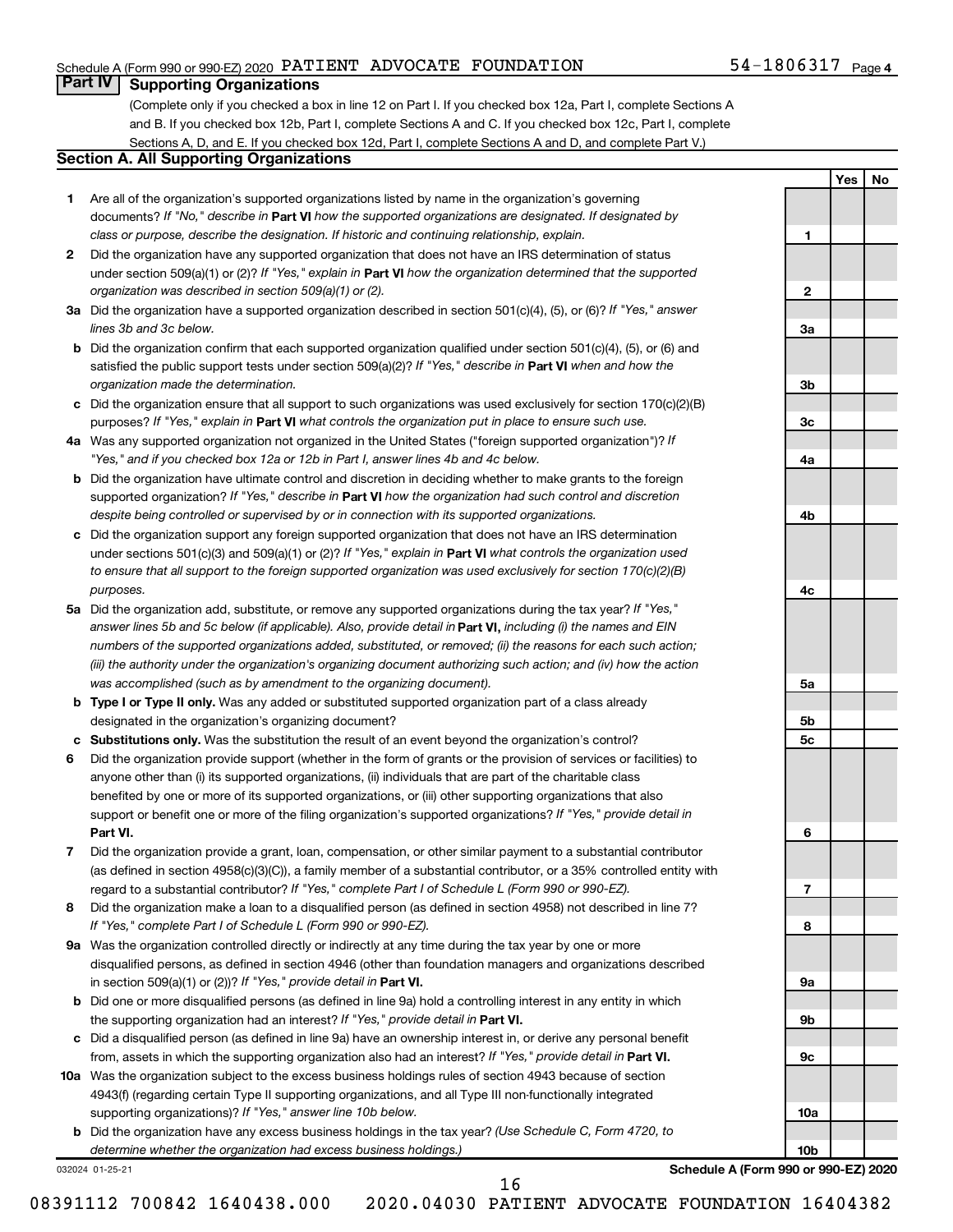#### Schedule A (Form 990 or 990-EZ) 2020  $\rm {PATIENT}$   $\rm {ADVOCATE}$   $\rm {FOUNDATION}$   $\rm {54-1806317}$   $\rm {Page}$ **Part IV Supporting Organizations** *(continued)*

|    |                                                                                                                                                                                                                                              |              | Yes | No  |
|----|----------------------------------------------------------------------------------------------------------------------------------------------------------------------------------------------------------------------------------------------|--------------|-----|-----|
| 11 | Has the organization accepted a gift or contribution from any of the following persons?                                                                                                                                                      |              |     |     |
|    | a A person who directly or indirectly controls, either alone or together with persons described in lines 11b and                                                                                                                             |              |     |     |
|    | 11c below, the governing body of a supported organization?                                                                                                                                                                                   | 11a          |     |     |
|    | <b>b</b> A family member of a person described in line 11a above?                                                                                                                                                                            | 11b          |     |     |
|    | c A 35% controlled entity of a person described in line 11a or 11b above? If "Yes" to line 11a, 11b, or 11c, provide                                                                                                                         |              |     |     |
|    | detail in Part VI.                                                                                                                                                                                                                           | 11c          |     |     |
|    | <b>Section B. Type I Supporting Organizations</b>                                                                                                                                                                                            |              |     |     |
|    |                                                                                                                                                                                                                                              |              | Yes | No  |
| 1. | Did the governing body, members of the governing body, officers acting in their official capacity, or membership of one or                                                                                                                   |              |     |     |
|    | more supported organizations have the power to regularly appoint or elect at least a majority of the organization's officers,                                                                                                                |              |     |     |
|    | directors, or trustees at all times during the tax year? If "No," describe in Part VI how the supported organization(s)                                                                                                                      |              |     |     |
|    | effectively operated, supervised, or controlled the organization's activities. If the organization had more than one supported                                                                                                               |              |     |     |
|    | organization, describe how the powers to appoint and/or remove officers, directors, or trustees were allocated among the<br>supported organizations and what conditions or restrictions, if any, applied to such powers during the tax year. |              |     |     |
|    |                                                                                                                                                                                                                                              | 1            |     |     |
| 2  | Did the organization operate for the benefit of any supported organization other than the supported                                                                                                                                          |              |     |     |
|    | organization(s) that operated, supervised, or controlled the supporting organization? If "Yes," explain in                                                                                                                                   |              |     |     |
|    | Part VI how providing such benefit carried out the purposes of the supported organization(s) that operated,                                                                                                                                  |              |     |     |
|    | supervised, or controlled the supporting organization.                                                                                                                                                                                       | $\mathbf{2}$ |     |     |
|    | <b>Section C. Type II Supporting Organizations</b>                                                                                                                                                                                           |              |     |     |
|    |                                                                                                                                                                                                                                              |              | Yes | No  |
| 1. | Were a majority of the organization's directors or trustees during the tax year also a majority of the directors                                                                                                                             |              |     |     |
|    | or trustees of each of the organization's supported organization(s)? If "No," describe in Part VI how control                                                                                                                                |              |     |     |
|    | or management of the supporting organization was vested in the same persons that controlled or managed                                                                                                                                       |              |     |     |
|    | the supported organization(s).                                                                                                                                                                                                               | 1            |     |     |
|    | <b>Section D. All Type III Supporting Organizations</b>                                                                                                                                                                                      |              |     |     |
|    |                                                                                                                                                                                                                                              |              | Yes | No  |
| 1. | Did the organization provide to each of its supported organizations, by the last day of the fifth month of the                                                                                                                               |              |     |     |
|    | organization's tax year, (i) a written notice describing the type and amount of support provided during the prior tax                                                                                                                        |              |     |     |
|    | year, (ii) a copy of the Form 990 that was most recently filed as of the date of notification, and (iii) copies of the                                                                                                                       |              |     |     |
|    | organization's governing documents in effect on the date of notification, to the extent not previously provided?                                                                                                                             | 1            |     |     |
| 2  | Were any of the organization's officers, directors, or trustees either (i) appointed or elected by the supported                                                                                                                             |              |     |     |
|    | organization(s) or (ii) serving on the governing body of a supported organization? If "No," explain in Part VI how                                                                                                                           |              |     |     |
|    | the organization maintained a close and continuous working relationship with the supported organization(s).                                                                                                                                  | 2            |     |     |
| 3  | By reason of the relationship described in line 2, above, did the organization's supported organizations have a                                                                                                                              |              |     |     |
|    | significant voice in the organization's investment policies and in directing the use of the organization's                                                                                                                                   |              |     |     |
|    | income or assets at all times during the tax year? If "Yes," describe in Part VI the role the organization's                                                                                                                                 |              |     |     |
|    | supported organizations played in this regard.                                                                                                                                                                                               | з            |     |     |
|    | Section E. Type III Functionally Integrated Supporting Organizations                                                                                                                                                                         |              |     |     |
|    |                                                                                                                                                                                                                                              |              |     |     |
| 1  | Check the box next to the method that the organization used to satisfy the Integral Part Test during the yealsee instructions).                                                                                                              |              |     |     |
| a  | The organization satisfied the Activities Test. Complete line 2 below.                                                                                                                                                                       |              |     |     |
| b  | The organization is the parent of each of its supported organizations. Complete line 3 below.                                                                                                                                                |              |     |     |
| с  | The organization supported a governmental entity. Describe in Part VI how you supported a governmental entity (see instructions).                                                                                                            |              |     |     |
| 2  | Activities Test. Answer lines 2a and 2b below.                                                                                                                                                                                               |              | Yes | No. |
| а  | Did substantially all of the organization's activities during the tax year directly further the exempt purposes of                                                                                                                           |              |     |     |
|    | the supported organization(s) to which the organization was responsive? If "Yes," then in Part VI identify                                                                                                                                   |              |     |     |
|    | those supported organizations and explain how these activities directly furthered their exempt purposes,                                                                                                                                     |              |     |     |
|    | how the organization was responsive to those supported organizations, and how the organization determined                                                                                                                                    |              |     |     |
|    | that these activities constituted substantially all of its activities.                                                                                                                                                                       | 2a           |     |     |
| b  | Did the activities described in line 2a, above, constitute activities that, but for the organization's involvement,                                                                                                                          |              |     |     |
|    | one or more of the organization's supported organization(s) would have been engaged in? If "Yes," explain in                                                                                                                                 |              |     |     |
|    | <b>Part VI</b> the reasons for the organization's position that its supported organization(s) would have engaged in                                                                                                                          |              |     |     |
|    | these activities but for the organization's involvement.                                                                                                                                                                                     | 2b           |     |     |
| з  | Parent of Supported Organizations. Answer lines 3a and 3b below.                                                                                                                                                                             |              |     |     |
| а  | Did the organization have the power to regularly appoint or elect a majority of the officers, directors, or                                                                                                                                  |              |     |     |
|    | trustees of each of the supported organizations? If "Yes" or "No" provide details in Part VI.                                                                                                                                                | За           |     |     |
|    | <b>b</b> Did the organization exercise a substantial degree of direction over the policies, programs, and activities of each                                                                                                                 |              |     |     |
|    | of its supported organizations? If "Yes," describe in Part VI the role played by the organization in this regard.                                                                                                                            | 3b           |     |     |
|    | Schedule A (Form 990 or 990-EZ) 2020<br>032025 01-25-21                                                                                                                                                                                      |              |     |     |
|    | 17                                                                                                                                                                                                                                           |              |     |     |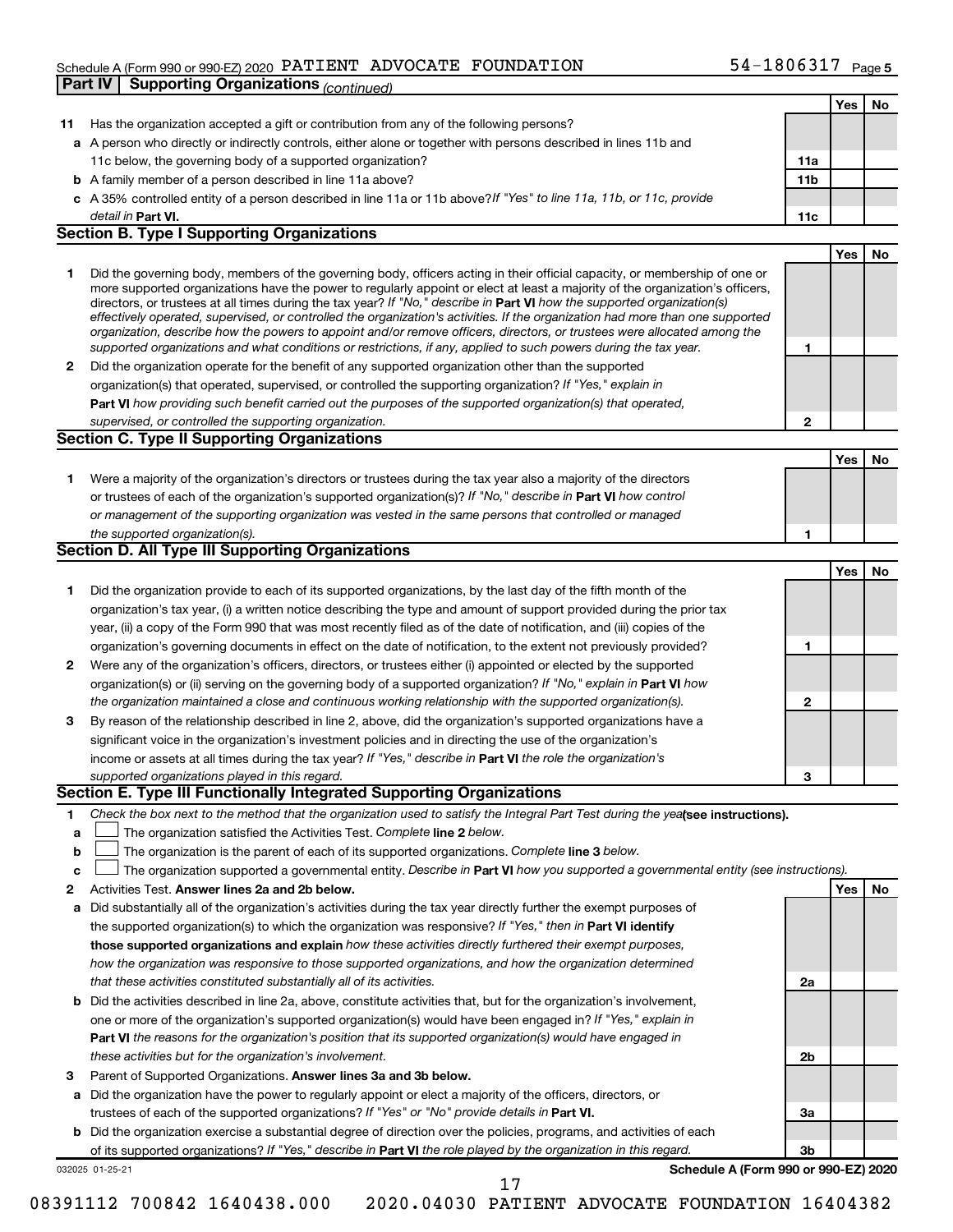#### Schedule A (Form 990 or 990-EZ) 2020  $\rm {PATIENT}$   $\rm {ADVOCATE}$   $\rm {FOUNDATION}$   $\rm {54-1806317}$   $\rm {Page}$ **Part V Type III Non-Functionally Integrated 509(a)(3) Supporting Organizations**

1 **Letter See instructions.** Check here if the organization satisfied the Integral Part Test as a qualifying trust on Nov. 20, 1970 (*explain in* Part **VI**). See instructions. All other Type III non-functionally integrated supporting organizations must complete Sections A through E.

| Section A - Adjusted Net Income         |                                                                             | (A) Prior Year | (B) Current Year<br>(optional) |                                |
|-----------------------------------------|-----------------------------------------------------------------------------|----------------|--------------------------------|--------------------------------|
| 1                                       | Net short-term capital gain                                                 | 1              |                                |                                |
| 2                                       | Recoveries of prior-year distributions                                      | $\overline{2}$ |                                |                                |
| 3                                       | Other gross income (see instructions)                                       | 3              |                                |                                |
| 4                                       | Add lines 1 through 3.                                                      | 4              |                                |                                |
| 5                                       | Depreciation and depletion                                                  | 5              |                                |                                |
| 6                                       | Portion of operating expenses paid or incurred for production or            |                |                                |                                |
|                                         | collection of gross income or for management, conservation, or              |                |                                |                                |
|                                         | maintenance of property held for production of income (see instructions)    | 6              |                                |                                |
| 7                                       | Other expenses (see instructions)                                           | $\overline{7}$ |                                |                                |
| 8                                       | Adjusted Net Income (subtract lines 5, 6, and 7 from line 4)                | 8              |                                |                                |
| <b>Section B - Minimum Asset Amount</b> |                                                                             |                | (A) Prior Year                 | (B) Current Year<br>(optional) |
| 1.                                      | Aggregate fair market value of all non-exempt-use assets (see               |                |                                |                                |
|                                         | instructions for short tax year or assets held for part of year):           |                |                                |                                |
|                                         | a Average monthly value of securities                                       | 1a             |                                |                                |
|                                         | <b>b</b> Average monthly cash balances                                      | 1b             |                                |                                |
|                                         | c Fair market value of other non-exempt-use assets                          | 1c             |                                |                                |
|                                         | <b>d</b> Total (add lines 1a, 1b, and 1c)                                   | 1d             |                                |                                |
|                                         | e Discount claimed for blockage or other factors                            |                |                                |                                |
|                                         | (explain in detail in <b>Part VI</b> ):                                     |                |                                |                                |
| 2                                       | Acquisition indebtedness applicable to non-exempt-use assets                | $\mathbf{2}$   |                                |                                |
| З                                       | Subtract line 2 from line 1d.                                               | 3              |                                |                                |
| 4                                       | Cash deemed held for exempt use. Enter 0.015 of line 3 (for greater amount, |                |                                |                                |
|                                         | see instructions)                                                           | 4              |                                |                                |
| 5                                       | Net value of non-exempt-use assets (subtract line 4 from line 3)            | 5              |                                |                                |
| 6                                       | Multiply line 5 by 0.035.                                                   | 6              |                                |                                |
| 7                                       | Recoveries of prior-year distributions                                      | $\overline{7}$ |                                |                                |
| 8                                       | Minimum Asset Amount (add line 7 to line 6)                                 | 8              |                                |                                |
|                                         | <b>Section C - Distributable Amount</b>                                     |                |                                | <b>Current Year</b>            |
| 1                                       | Adjusted net income for prior year (from Section A, line 8, column A)       | 1              |                                |                                |
| $\mathbf{2}$                            | Enter 0.85 of line 1.                                                       | $\mathbf{2}$   |                                |                                |
| 3                                       | Minimum asset amount for prior year (from Section B, line 8, column A)      | 3              |                                |                                |
| 4                                       | Enter greater of line 2 or line 3.                                          | 4              |                                |                                |
| 5                                       | Income tax imposed in prior year                                            | 5              |                                |                                |
| 6                                       | Distributable Amount. Subtract line 5 from line 4, unless subject to        |                |                                |                                |
|                                         | emergency temporary reduction (see instructions).                           | 6              |                                |                                |
|                                         |                                                                             |                |                                |                                |

**7** Check here if the current year is the organization's first as a non-functionally integrated Type III supporting organization (see † instructions).

**Schedule A (Form 990 or 990-EZ) 2020**

032026 01-25-21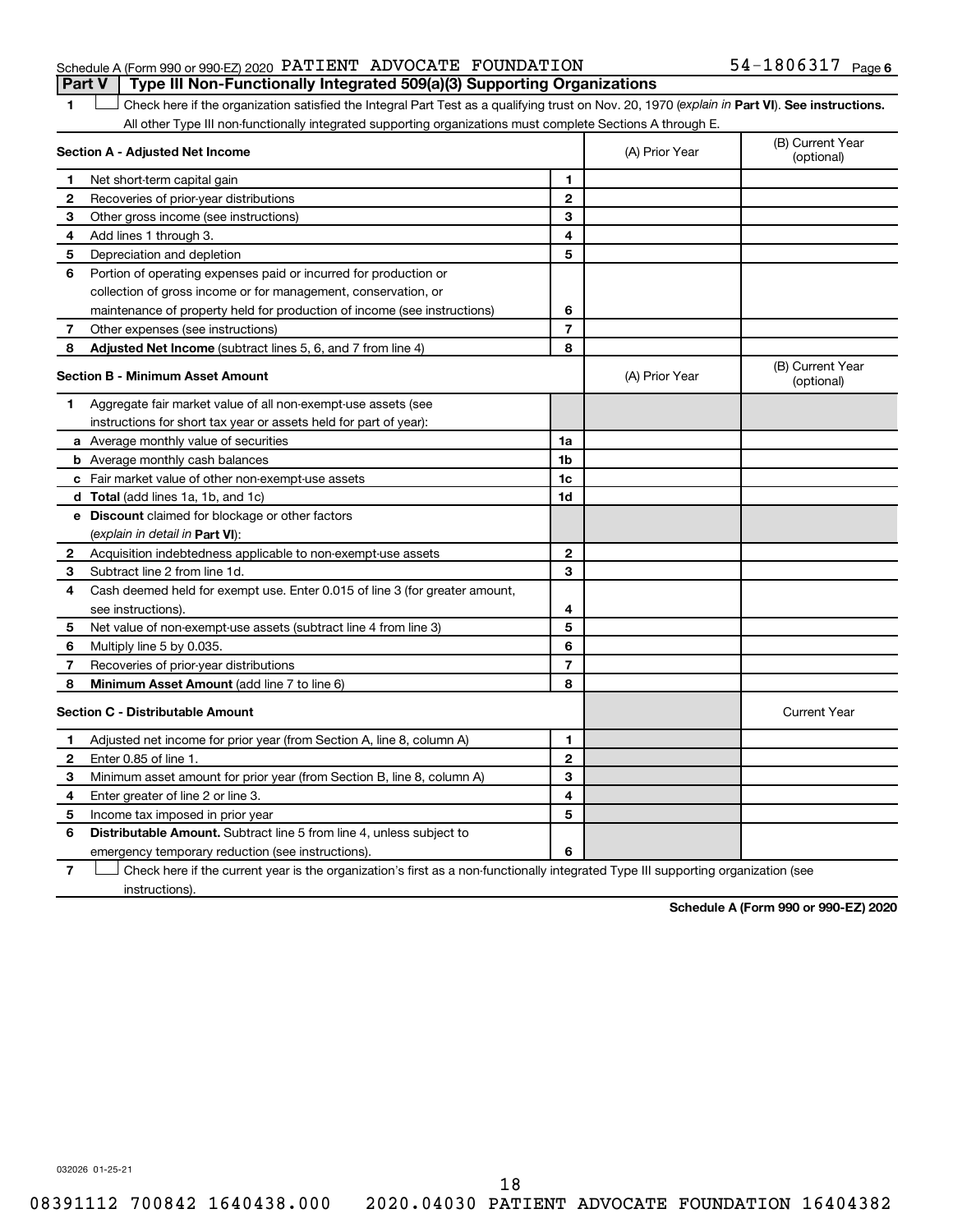#### Schedule A (Form 990 or 990-EZ) 2020 PATLENT ADVOCATE FOUNDATION 54-I 8 0 6 3 L / Page PATIENT ADVOCATE FOUNDATION 54-1806317

| Type III Non-Functionally Integrated 509(a)(3) Supporting Organizations (continued)<br>Part V |                                                                                            |                                    |                                               |    |                                                  |  |
|-----------------------------------------------------------------------------------------------|--------------------------------------------------------------------------------------------|------------------------------------|-----------------------------------------------|----|--------------------------------------------------|--|
|                                                                                               | <b>Current Year</b><br><b>Section D - Distributions</b>                                    |                                    |                                               |    |                                                  |  |
| 1                                                                                             | Amounts paid to supported organizations to accomplish exempt purposes                      |                                    |                                               | 1  |                                                  |  |
| 2                                                                                             | Amounts paid to perform activity that directly furthers exempt purposes of supported       |                                    |                                               |    |                                                  |  |
|                                                                                               | organizations, in excess of income from activity                                           |                                    |                                               | 2  |                                                  |  |
| 3                                                                                             | Administrative expenses paid to accomplish exempt purposes of supported organizations      |                                    |                                               | 3  |                                                  |  |
| 4                                                                                             | Amounts paid to acquire exempt-use assets                                                  |                                    |                                               | 4  |                                                  |  |
| 5                                                                                             | Qualified set-aside amounts (prior IRS approval required - provide details in Part VI)     |                                    |                                               | 5  |                                                  |  |
| 6                                                                                             | Other distributions (describe in Part VI). See instructions.                               |                                    |                                               | 6  |                                                  |  |
| 7                                                                                             | Total annual distributions. Add lines 1 through 6.                                         |                                    |                                               | 7  |                                                  |  |
| 8                                                                                             | Distributions to attentive supported organizations to which the organization is responsive |                                    |                                               |    |                                                  |  |
|                                                                                               | ( <i>provide details in Part VI</i> ). See instructions.                                   |                                    |                                               | 8  |                                                  |  |
| 9                                                                                             | Distributable amount for 2020 from Section C, line 6                                       |                                    |                                               | 9  |                                                  |  |
| 10                                                                                            | Line 8 amount divided by line 9 amount                                                     |                                    |                                               | 10 |                                                  |  |
|                                                                                               | <b>Section E - Distribution Allocations (see instructions)</b>                             | (i)<br><b>Excess Distributions</b> | (ii)<br><b>Underdistributions</b><br>Pre-2020 |    | (iii)<br><b>Distributable</b><br>Amount for 2020 |  |
| 1                                                                                             | Distributable amount for 2020 from Section C, line 6                                       |                                    |                                               |    |                                                  |  |
| 2                                                                                             | Underdistributions, if any, for years prior to 2020 (reason-                               |                                    |                                               |    |                                                  |  |
|                                                                                               | able cause required - explain in Part VI). See instructions.                               |                                    |                                               |    |                                                  |  |
| З                                                                                             | Excess distributions carryover, if any, to 2020                                            |                                    |                                               |    |                                                  |  |
|                                                                                               | a From 2015                                                                                |                                    |                                               |    |                                                  |  |
|                                                                                               | $b$ From 2016                                                                              |                                    |                                               |    |                                                  |  |
|                                                                                               | c From 2017                                                                                |                                    |                                               |    |                                                  |  |
|                                                                                               | <b>d</b> From 2018                                                                         |                                    |                                               |    |                                                  |  |
|                                                                                               | e From 2019                                                                                |                                    |                                               |    |                                                  |  |
|                                                                                               | f Total of lines 3a through 3e                                                             |                                    |                                               |    |                                                  |  |
|                                                                                               | g Applied to underdistributions of prior years                                             |                                    |                                               |    |                                                  |  |
|                                                                                               | <b>h</b> Applied to 2020 distributable amount                                              |                                    |                                               |    |                                                  |  |
| Ť.                                                                                            | Carryover from 2015 not applied (see instructions)                                         |                                    |                                               |    |                                                  |  |
|                                                                                               | Remainder. Subtract lines 3g, 3h, and 3i from line 3f.                                     |                                    |                                               |    |                                                  |  |
| 4                                                                                             | Distributions for 2020 from Section D,                                                     |                                    |                                               |    |                                                  |  |
|                                                                                               | line $7:$                                                                                  |                                    |                                               |    |                                                  |  |
|                                                                                               | a Applied to underdistributions of prior years                                             |                                    |                                               |    |                                                  |  |
|                                                                                               | <b>b</b> Applied to 2020 distributable amount                                              |                                    |                                               |    |                                                  |  |
|                                                                                               | c Remainder. Subtract lines 4a and 4b from line 4.                                         |                                    |                                               |    |                                                  |  |
| 5                                                                                             | Remaining underdistributions for years prior to 2020, if                                   |                                    |                                               |    |                                                  |  |
|                                                                                               | any. Subtract lines 3g and 4a from line 2. For result greater                              |                                    |                                               |    |                                                  |  |
|                                                                                               | than zero, explain in Part VI. See instructions.                                           |                                    |                                               |    |                                                  |  |
| 6                                                                                             | Remaining underdistributions for 2020. Subtract lines 3h                                   |                                    |                                               |    |                                                  |  |
|                                                                                               | and 4b from line 1. For result greater than zero, explain in                               |                                    |                                               |    |                                                  |  |
|                                                                                               | <b>Part VI.</b> See instructions.                                                          |                                    |                                               |    |                                                  |  |
| 7                                                                                             | Excess distributions carryover to 2021. Add lines 3j                                       |                                    |                                               |    |                                                  |  |
|                                                                                               | and 4c.                                                                                    |                                    |                                               |    |                                                  |  |
| 8                                                                                             | Breakdown of line 7:                                                                       |                                    |                                               |    |                                                  |  |
|                                                                                               | a Excess from 2016                                                                         |                                    |                                               |    |                                                  |  |
|                                                                                               | <b>b</b> Excess from 2017                                                                  |                                    |                                               |    |                                                  |  |
|                                                                                               | c Excess from 2018                                                                         |                                    |                                               |    |                                                  |  |
|                                                                                               | d Excess from 2019                                                                         |                                    |                                               |    |                                                  |  |
|                                                                                               | e Excess from 2020                                                                         |                                    |                                               |    |                                                  |  |

**Schedule A (Form 990 or 990-EZ) 2020**

032027 01-25-21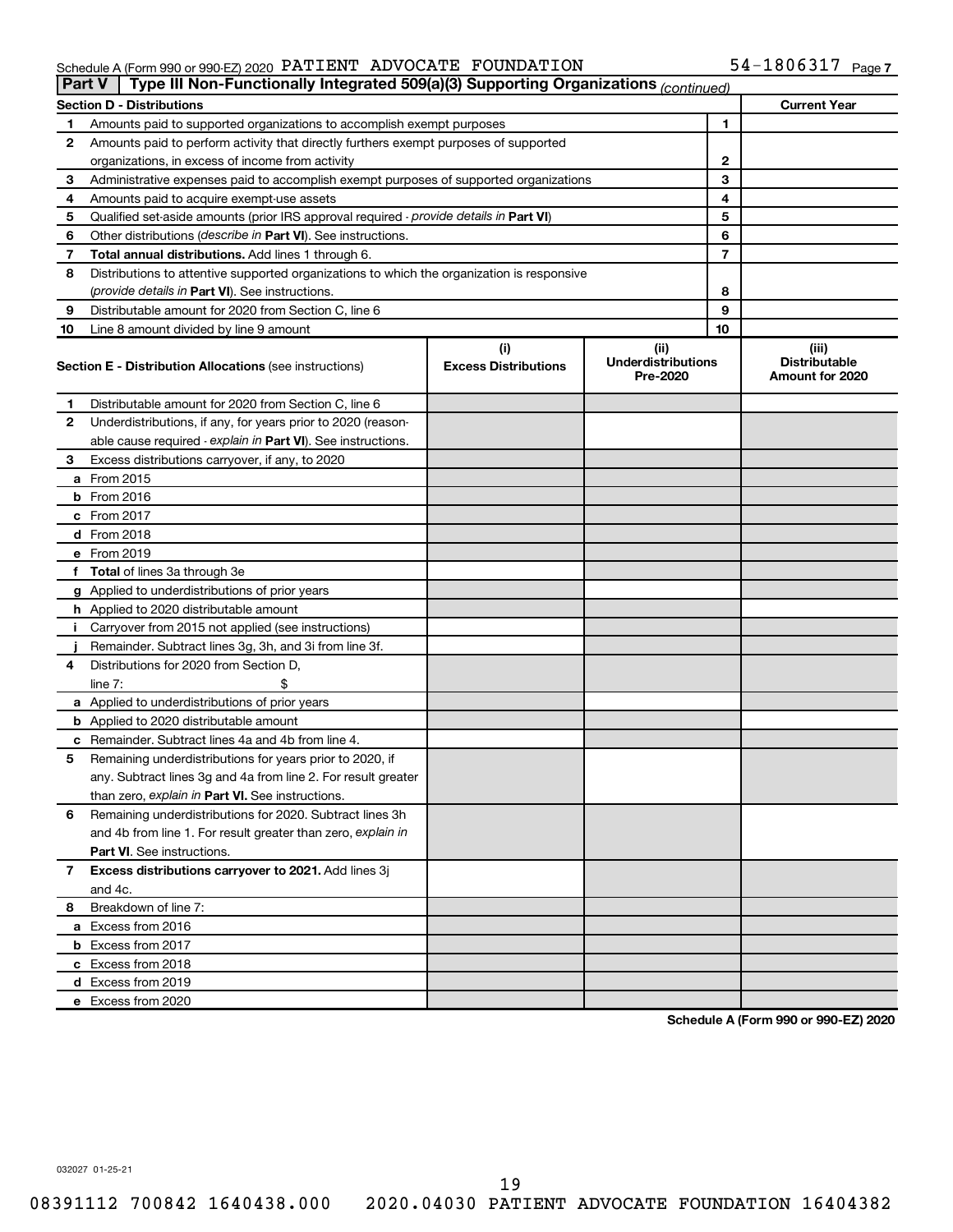PART II, SECTION C, LINE 17A, FACTS AND CIRCUMSTANCES TEST:

PATIENT ADVOCATE FOUNDATION

SECTION 170(B) (1) (A) ORGANIZATION

FACTS & CIRCUMSTANCES TEST; FY2020/2021

PATIENT ADVOCATE FOUNDATION OFFERS THE FOLLOWING FACTS AND CIRCUMSTANCES IN SUPPORT OF ITS ONGOING CLASSIFICATIONS AS A PUBLIC CHARITY AS DEFINED IN SECTION 170(B) (1) (A).

ORGANIZATION BACKGROUND & PROGRAM INFORMATION

PATIENT ADVOCATE FOUNDATION (FOUNDATION OR PAF) IS A 501(C) 3 NATIONAL NONPROFIT ORGANIZATION THAT IS ORGANIZED TO SAFEGUARD PATIENTS THROUGH EFFECTIVE MEDIATION ASSURING ACCESS TO CARE, MAINTENANCE OF EMPLOYMENT AND PRESERVATION OF FINANCIAL STABILITY RELATIVE TO THEIR DIAGNOSIS OF LIFE THREATENING OR DEBILITATING DISEASES. FOR MORE THAN TWO DECADES, PAF HAS PROVIDED FINANCIAL AND INSURANCE NAVIGATION, SOCIAL SERVICES SUPPORT, DIRECT FINANCIAL SUPPORT AND EDUCATIONAL SERVICES FOR MILLIONS OF PRIMARILY LOW-INCOME PATIENTS AND CAREGIVERS EXPERIENCING DISTRESSING FINANCIAL, EMPLOYMENT, INSURANCE COVERAGE OR HOUSEHOLD MATERIAL HARDSHIPS BECAUSE OF THEIR HEALTH CONDITIONS AND ASSOCIATED TREATMENT. THROUGH THIS WORK WE HAVE CREATED AND CURATED AN EXTENSIVE CATALOGUE OF RESOURCES, EXPERIENCE, AND EXPERTISE IN DESIGNING AND IMPLEMENTING PROJECTS AS WELL AS ANALYZING DATA TO SUPPORT OUR GROWING RESEARCH AND EVALUATION PORTFOLIO TO PROMOTE THE DELIVERY OF PERSON-CENTERED CARE.

032028 01-25-21 **Schedule A (Form 990 or 990-EZ) 2020** THE FOUNDATION HAS DEVELOPED AND DELIVERS A DIVERSE PORTFOLIO OF PATIENT CENTERED PROGRAMS TO PATIENTS AND THEIR FAMILIES INCLUDING IN DEPTH CASE 08391112 700842 1640438.000 2020.04030 PATIENT ADVOCATE FOUNDATION 16404382 20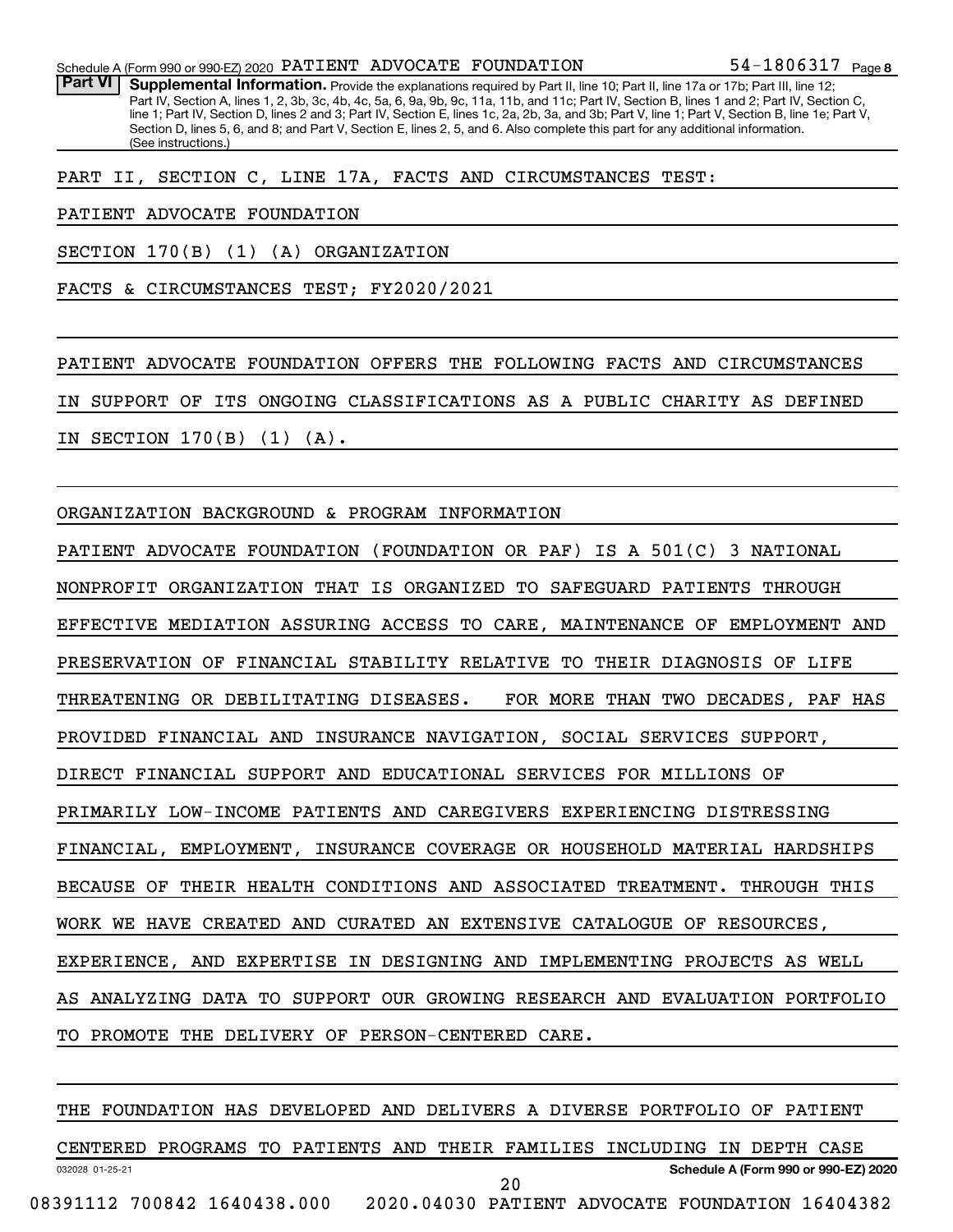Part VI | Supplemental Information. Provide the explanations required by Part II, line 10; Part II, line 17a or 17b; Part III, line 12; Part IV, Section A, lines 1, 2, 3b, 3c, 4b, 4c, 5a, 6, 9a, 9b, 9c, 11a, 11b, and 11c; Part IV, Section B, lines 1 and 2; Part IV, Section C, line 1; Part IV, Section D, lines 2 and 3; Part IV, Section E, lines 1c, 2a, 2b, 3a, and 3b; Part V, line 1; Part V, Section B, line 1e; Part V, Section D, lines 5, 6, and 8; and Part V, Section E, lines 2, 5, and 6. Also complete this part for any additional information. (See instructions.)

032028 01-25-21 **Schedule A (Form 990 or 990-EZ) 2020** CASE MANAGEMENT & FINANCIAL SUPPORT PROGRAMS FOR A QUARTER OF A CENTURY, PATIENT ADVOCATE FOUNDATION (PAF) HAS PROVIDED CASE MANAGEMENT INTERVENTIONS ON BEHALF OF CRITICALLY OR CHRONICALLY ILL PATIENTS NATIONALLY; ENABLING THEM TO CONNECT WITH, AND MAINTAIN ACCESS TO, PRESCRIBED HEALTHCARE SERVICES AND MEDICATIONS, OVERCOME INSURANCE BARRIERS, LOCATE RESOURCES TO SUPPORT COST-OF-LIVING EXPENSES WHILE IN 08391112 700842 1640438.000 2020.04030 PATIENT ADVOCATE FOUNDATION 16404382 21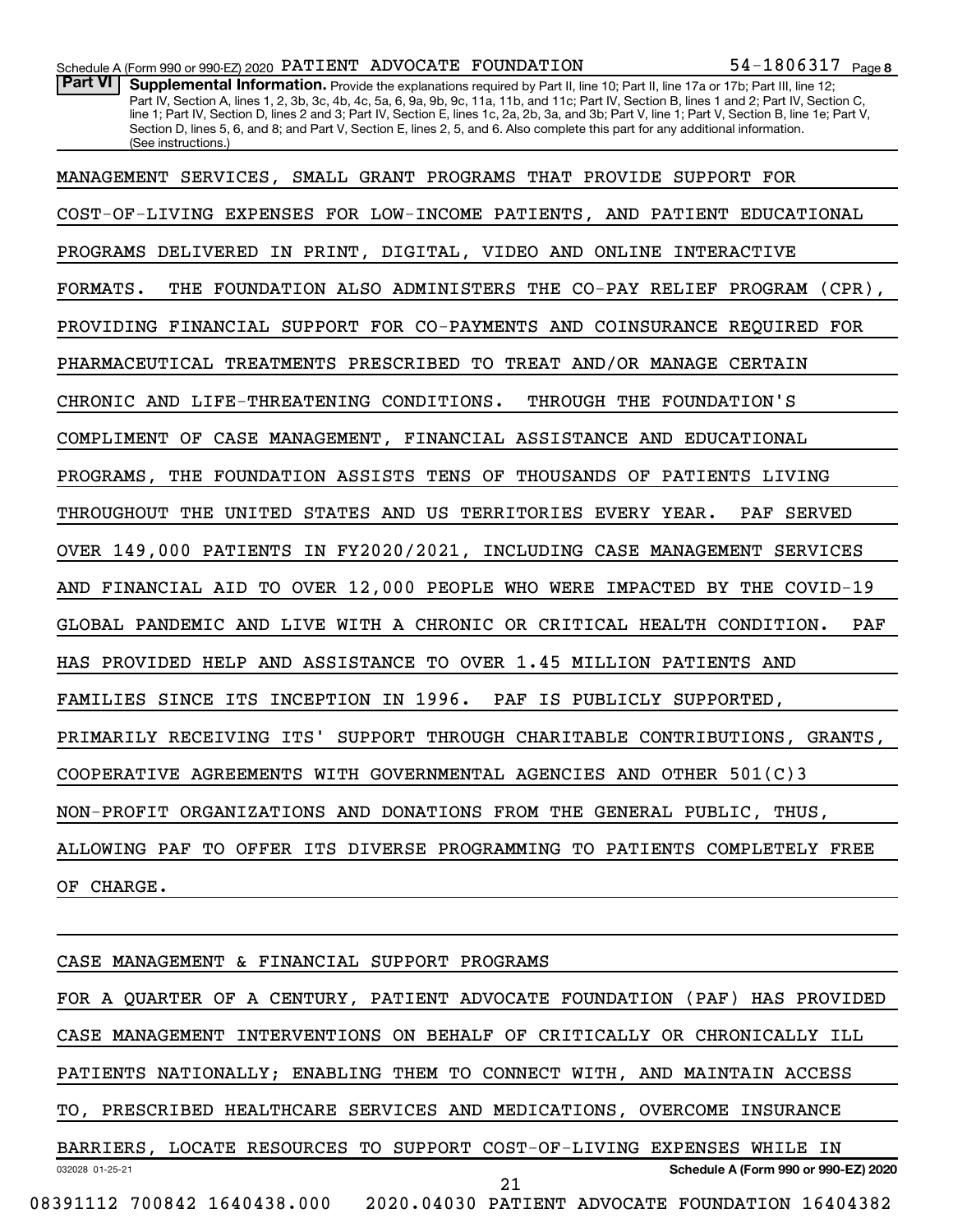Part VI | Supplemental Information. Provide the explanations required by Part II, line 10; Part II, line 17a or 17b; Part III, line 12; Part IV, Section A, lines 1, 2, 3b, 3c, 4b, 4c, 5a, 6, 9a, 9b, 9c, 11a, 11b, and 11c; Part IV, Section B, lines 1 and 2; Part IV, Section C, line 1; Part IV, Section D, lines 2 and 3; Part IV, Section E, lines 1c, 2a, 2b, 3a, and 3b; Part V, line 1; Part V, Section B, line 1e; Part V, Section D, lines 5, 6, and 8; and Part V, Section E, lines 2, 5, and 6. Also complete this part for any additional information. (See instructions.)

TREATMENT, EVALUATE AND MAINTAIN HEALTH INSURANCE COVERAGE AND BETTER MANAGE, OR REDUCE, THE OUT-OF-POCKET MEDICAL AND COST OF LIVING DEBT THEY FACE. PAF PROVIDES ONE-ON-ONE PROFESSIONAL CASE MANAGEMENT SERVICES, WORKING ALONGSIDE PATIENTS, THEIR LOVED ONES, AND THEIR CARE TEAMS, OFTEN TAKING THE LEAD TO RESOLVE COMPLEX HEALTHCARE ACCESS AND AFFORDABILITY CHALLENGES ENCOUNTERED IN THE HEALTHCARE SYSTEM. CASE MANAGEMENT SERVICES ARE PROVIDED AT NO COST TO PATIENTS AND THEIR FAMILIES. THE FOUNDATION'S CASE MANAGEMENT STAFF DIRECTLY INTERVENED ON BEHALF OF 21,386 INDIVIDUALS, LIVING IN ALL 50 STATES, IN FY2020/2021. THESE PATIENTS ARE LIVING WITH 630 UNIQUE DISEASES AND REQUESTED ASSISTANCE WITH ISSUES THAT WERE CREATING OBSTACLES TO CARE. ON AVERAGE, CASE MANAGERS MADE 13.8 CONTACTS ON BEHALF OF EACH CASE TO RELEVANT STAKEHOLDERS TO BRING RESOLUTION TO THE PATIENT'S ACCESS ISSUES. THIS TRANSLATES TO NEARLY 294,386 UNIQUE CONTACTS ON BEHALF OF PATIENTS AND FAMILIES RECEIVING CASE MANAGEMENT INTERVENTION SERVICES. PAF ALSO PROVIDED NEARLY 10,000 PATIENT EDUCATION PUBLICATIONS TO THE PATIENTS SERVED BY CASE MANAGEMENT. PAF PROVIDES THESE SERVICES THROUGH A COMPLIMENT OF 31 UNIQUE PROGRAMS.

032028 01-25-21 **Schedule A (Form 990 or 990-EZ) 2020** PAF ALSO ADMINISTERED A SUITE OF SIXTEEN (16) SMALL GRANT PROGRAMS, REFERRED TO AS FINANCIAL AID FUNDS, EACH PROVIDING FINANCIAL ASSISTANCE TO QUALIFIED PATIENTS FOR OUT OF POCKET AND COST OF LIVING EXPENSES PATIENTS STRUGGLE TO MANAGE WHEN DEALING WITH A CHRONIC OR CRITICAL DISEASE. IN FY2020/2021, PROGRAM STAFF FIELDED 19,092 TELEPHONE CALLS AND SUCCESSFULLY PROVIDED ONE-TIME SMALL GRANTS TO 11,422 PATIENTS, TOTALING \$4,175,600 IN FINANCIAL RELIEF. THE SMALL GRANTS RANGE FROM \$300-\$1000 PER PATIENT AND ARE DESIGNED TO DEFRAY NON-MEDICAL EXPENSES, INCLUDING TRANSPORTATION, LODGING, NUTRITIONAL NEEDS, CHILDCARE AND BURIAL EXPENSES, FACED BY 08391112 700842 1640438.000 2020.04030 PATIENT ADVOCATE FOUNDATION 16404382 22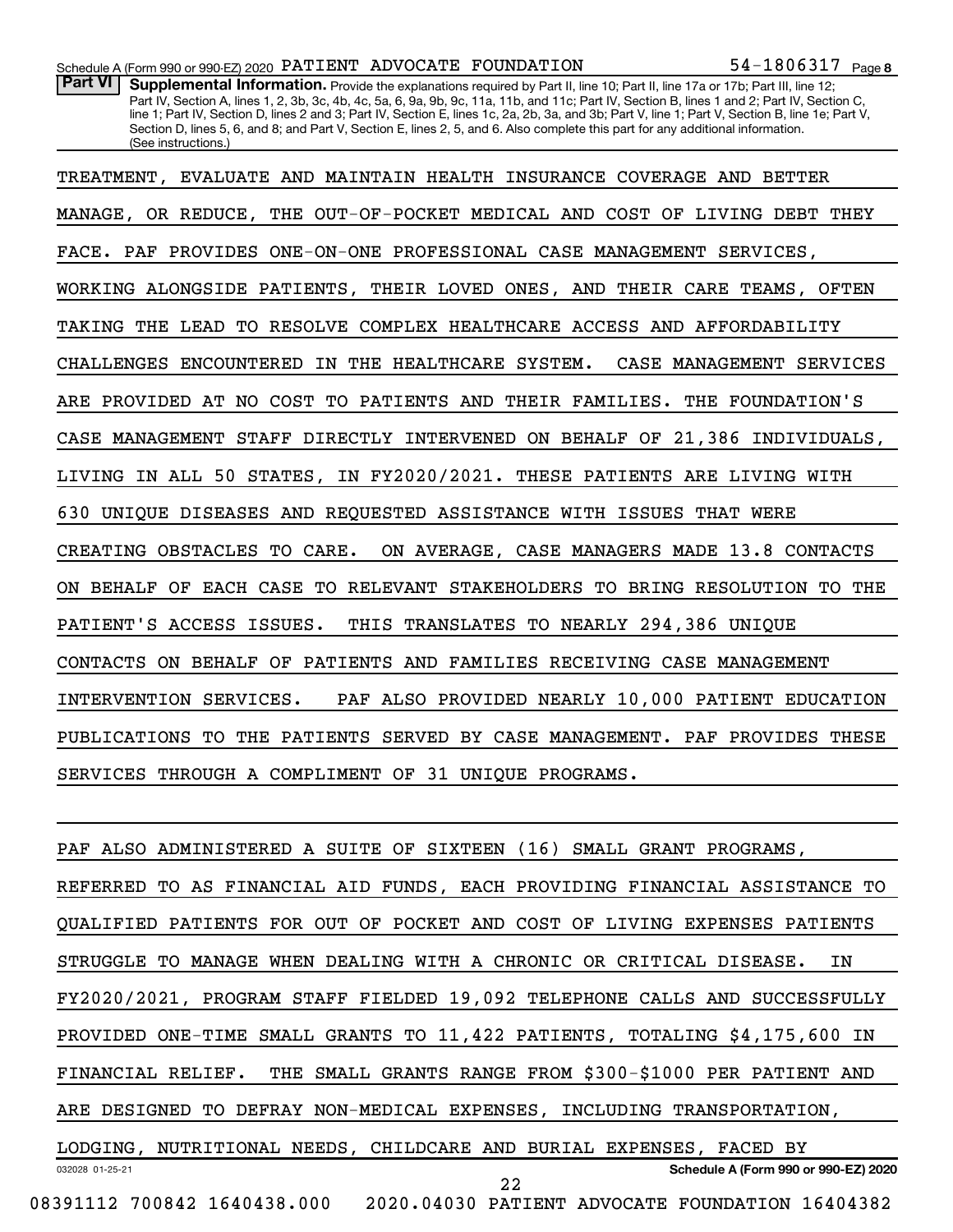| Schedule A (Form 990 or 990-EZ) 2020 PATIENT ADVOCATE FOUNDATION                                                                                                                                                                                                                                                                                                                                                                                                                                                                                                                                              | 54-1806317 Page 8                    |
|---------------------------------------------------------------------------------------------------------------------------------------------------------------------------------------------------------------------------------------------------------------------------------------------------------------------------------------------------------------------------------------------------------------------------------------------------------------------------------------------------------------------------------------------------------------------------------------------------------------|--------------------------------------|
| <b>Part VI</b><br>Supplemental Information. Provide the explanations required by Part II, line 10; Part II, line 17a or 17b; Part III, line 12;<br>Part IV, Section A, lines 1, 2, 3b, 3c, 4b, 4c, 5a, 6, 9a, 9b, 9c, 11a, 11b, and 11c; Part IV, Section B, lines 1 and 2; Part IV, Section C,<br>line 1; Part IV, Section D, lines 2 and 3; Part IV, Section E, lines 1c, 2a, 2b, 3a, and 3b; Part V, line 1; Part V, Section B, line 1e; Part V,<br>Section D, lines 5, 6, and 8; and Part V, Section E, lines 2, 5, and 6. Also complete this part for any additional information.<br>(See instructions.) |                                      |
| PATIENTS BECAUSE OF THEIR DIAGNOSIS AND TREATMENT. THE FINANCIAL AID FUND                                                                                                                                                                                                                                                                                                                                                                                                                                                                                                                                     |                                      |
| PROGRAMS INCLUDE:                                                                                                                                                                                                                                                                                                                                                                                                                                                                                                                                                                                             |                                      |
| AMERICAN CANCER SOCIETY COVID 19 ASSISTANCE FUND: SERVING PATIENTS                                                                                                                                                                                                                                                                                                                                                                                                                                                                                                                                            |                                      |
| DIAGNOSED WITH CANCER WHO HAVE BEEN IMPACTED BY COVID-19                                                                                                                                                                                                                                                                                                                                                                                                                                                                                                                                                      |                                      |
| COVID CARE RECOVERY FUND:<br>SERVING PATIENTS DIAGNOSED WITH COVID-19                                                                                                                                                                                                                                                                                                                                                                                                                                                                                                                                         |                                      |
| DONNA FINANCIAL AID FUND: SERVING PATIENTS DIAGNOSED WITH BREAST CANCER                                                                                                                                                                                                                                                                                                                                                                                                                                                                                                                                       |                                      |
| THAT HAVE RECEIVED CASE MANAGEMENT SERVICES THROUGH THE DONNA CARELINE                                                                                                                                                                                                                                                                                                                                                                                                                                                                                                                                        |                                      |
| HEART VALVE FINANCIAL AID FUND: SERVING PATIENTS DIAGNOSED WITH A                                                                                                                                                                                                                                                                                                                                                                                                                                                                                                                                             |                                      |
| VALVULAR CONDITION                                                                                                                                                                                                                                                                                                                                                                                                                                                                                                                                                                                            |                                      |
| LEISHLINE FINANCIAL AID FUND: SERVING PATIENTS DIAGNOSED WITH ARDS, TSS                                                                                                                                                                                                                                                                                                                                                                                                                                                                                                                                       |                                      |
| AND/OR SEPSIS                                                                                                                                                                                                                                                                                                                                                                                                                                                                                                                                                                                                 |                                      |
| ANGEL FUND FINANCIAL AID FUND: SUPPORTS FUNERAL EXPENSES ASSOCIATED WITH                                                                                                                                                                                                                                                                                                                                                                                                                                                                                                                                      |                                      |
| PATIENTS WHO HAVE PASSED AND DIED FROM ARDS, TSS AND/OR SEPSIS                                                                                                                                                                                                                                                                                                                                                                                                                                                                                                                                                |                                      |
| MAHAN FINANCIAL AID FUND: SERVING PATIENTS DIAGNOSED WITH ACUTE MYELOID                                                                                                                                                                                                                                                                                                                                                                                                                                                                                                                                       |                                      |
| LEUKEMIA                                                                                                                                                                                                                                                                                                                                                                                                                                                                                                                                                                                                      |                                      |
| MERKEL CELL CARCINOMA FINANCIAL AID FUND: SERVING PATIENTS DIAGNOSED                                                                                                                                                                                                                                                                                                                                                                                                                                                                                                                                          |                                      |
| WITH A RARE FORM OF SKIN CANCER                                                                                                                                                                                                                                                                                                                                                                                                                                                                                                                                                                               |                                      |
| - METASTATIC BREAST CANCER FINANCIAL AID FUND: SERVING PATIENTS DIAGNOSED                                                                                                                                                                                                                                                                                                                                                                                                                                                                                                                                     |                                      |
| WITH STAGE III OR STAGE IV BREAST CANCER                                                                                                                                                                                                                                                                                                                                                                                                                                                                                                                                                                      |                                      |
| - PAF/TEAM RUBICON COVID-19 EMERGENCY FOOD ASSISTANCE PROGRAM: SERVING                                                                                                                                                                                                                                                                                                                                                                                                                                                                                                                                        |                                      |
| PATIENTS WHO HAVE BEEN IMPACTED BY COVID-19, HAVE A DIAGNOSIS OF CANCER,                                                                                                                                                                                                                                                                                                                                                                                                                                                                                                                                      |                                      |
| MULTIPLE SCLEROSIS & RHEUMATOID ARTHRITIS AND ARE EXPERIENCING FOOD                                                                                                                                                                                                                                                                                                                                                                                                                                                                                                                                           |                                      |
| INSECURITY                                                                                                                                                                                                                                                                                                                                                                                                                                                                                                                                                                                                    |                                      |
| - SONTAG FOUNDATION COVID-19 EMERGENCY PATIENT ASSISTANCE: SERVING                                                                                                                                                                                                                                                                                                                                                                                                                                                                                                                                            |                                      |
| PATIENTS DIAGNOSED WITH BRAIN TUMORS WHO HAVE BEEN IMPACTED BY COVID-19                                                                                                                                                                                                                                                                                                                                                                                                                                                                                                                                       |                                      |
| - FLORIDA DRIVE- SERVING PATIENTS TO PROVIDE TRAVEL SUPPORT WHO ARE BEING                                                                                                                                                                                                                                                                                                                                                                                                                                                                                                                                     |                                      |
| EVALUATED, UNDERGOING TREATMENT, OR RECEIVING FOLLOW UP CARE FOR PROSTATE                                                                                                                                                                                                                                                                                                                                                                                                                                                                                                                                     |                                      |
| 032028 01-25-21<br>23                                                                                                                                                                                                                                                                                                                                                                                                                                                                                                                                                                                         | Schedule A (Form 990 or 990-EZ) 2020 |
| 08391112 700842 1640438.000 2020.04030 PATIENT ADVOCATE FOUNDATION 16404382                                                                                                                                                                                                                                                                                                                                                                                                                                                                                                                                   |                                      |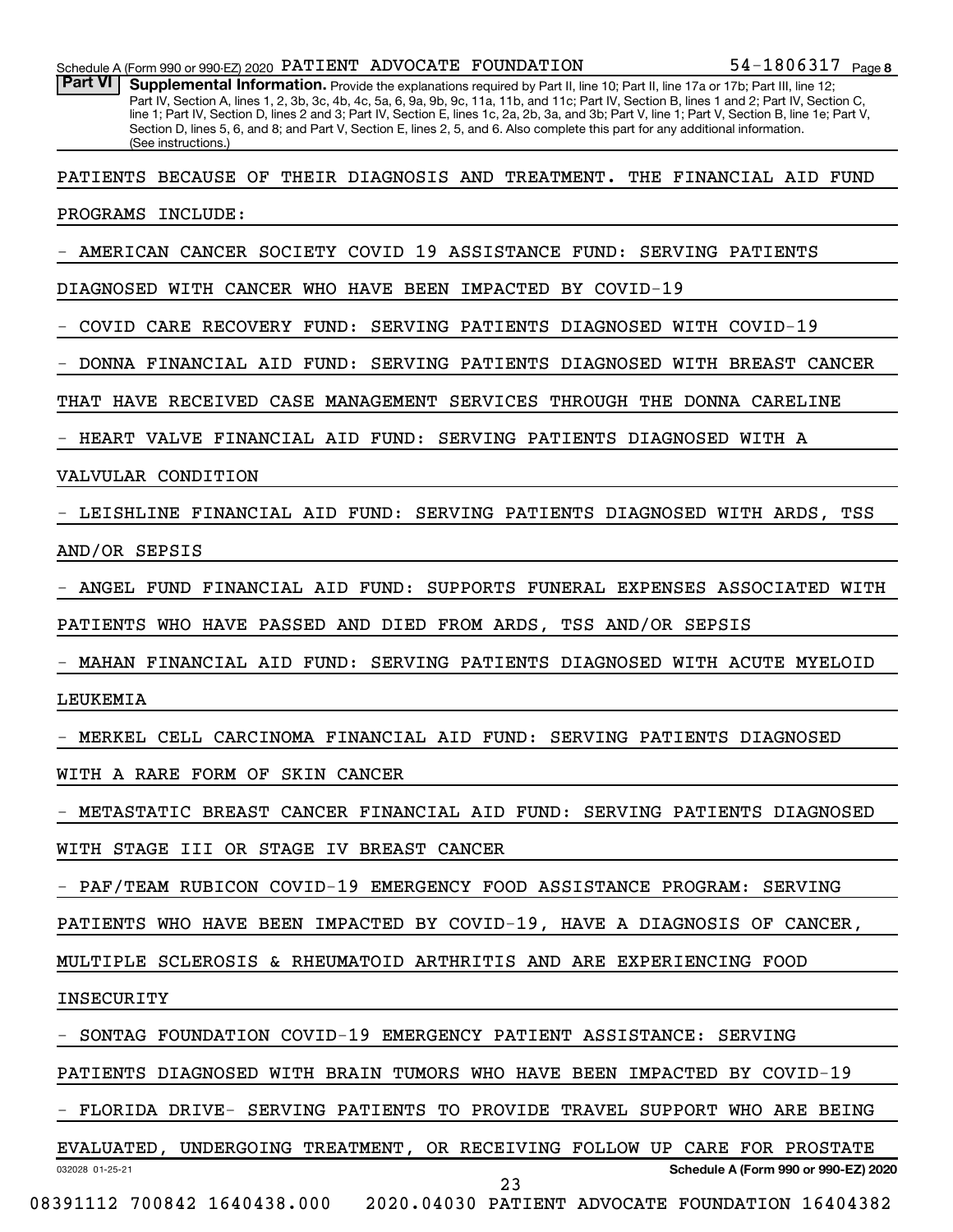54-1806317 <sub>Page</sub> 8

Part VI | Supplemental Information. Provide the explanations required by Part II, line 10; Part II, line 17a or 17b; Part III, line 12; Part IV, Section A, lines 1, 2, 3b, 3c, 4b, 4c, 5a, 6, 9a, 9b, 9c, 11a, 11b, and 11c; Part IV, Section B, lines 1 and 2; Part IV, Section C, line 1; Part IV, Section D, lines 2 and 3; Part IV, Section E, lines 1c, 2a, 2b, 3a, and 3b; Part V, line 1; Part V, Section B, line 1e; Part V, Section D, lines 5, 6, and 8; and Part V, Section E, lines 2, 5, and 6. Also complete this part for any additional information. (See instructions.)

CANCER AND RESIDE IN FLORIDA.

- IOWA DRIVE FUND- SERVING PATIENTS TO PROVIDE TRAVEL SUPPORT WHO ARE

BEING EVALUATED, UNDERGOING TREATMENT, OR RECEIVING FOLLOW UP CARE FOR

PROSTATE CANCER AND RESIDE IN IOWA.

- NEW YORK DRIVE FUND- SERVING PATIENTS TO PROVIDE TRAVEL SUPPORT WHO ARE

BEING EVALUATED, UNDERGOING TREATMENT, OR RECEIVING FOLLOW UP CARE FOR

PROSTATE CANCER AND RESIDE IN NEW YORK.

- PENNSYLVANIA DRIVE FUND- SERVING PATIENTS TO PROVIDE TRAVEL SUPPORT WHO

ARE BEING EVALUATED, UNDERGOING TREATMENT, OR RECEIVING FOLLOW UP CARE FOR

PROSTATE CANCER AND RESIDE IN PENNSYLVANIA.

TEXAS DRIVE FUND- SERVING PATIENTS TO PROVIDE TRAVEL SUPPORT WHO ARE

BEING EVALUATED, UNDERGOING TREATMENT, OR RECEIVING FOLLOW UP CARE FOR

PROSTATE CANCER AND RESIDE IN TEXAS.

032028 01-25-21 **Schedule A (Form 990 or 990-EZ) 2020** LAUNCHED IN 2004 IN RESPONSE TO A CRITICAL MASS OF PATIENTS REPORTING THEIR NEED FOR SUPPORT WITH UNMANAGEABLE CO-PAYMENTS FOR LIFE SAVING MEDICINES, PATIENT ADVOCATE FOUNDATION'S CO-PAY RELIEF PROGRAM (CPR) PROVIDES NEEDS-BASED FINANCIAL ASSISTANCE WITH CO-PAYMENTS, CO-INSURANCE AND DEDUCTIBLES REQUIRED BY A PATIENT'S INSURER FOR PHARMACEUTICAL TREATMENTS AND/OR PRESCRIPTION MEDICATIONS PRESCRIBED, TO TREAT AND/OR MANAGE THE PATIENT'S DISEASE. TO QUALIFY FOR A GIVEN DISEASE-SPECIFIC FUND, AN APPLICANT MUST (1) HAVE A CONFIRMED DIAGNOSIS THAT IS SUPPORTED BY THE DISEASE FUND, (2) HAVE A TREATMENT REGIMEN IN PLACE, (3) HAVE AND MAINTAIN HEALTH INSURANCE AND (4) MEET THE FINANCIAL CRITERIA SET FORTH BY CPR FOR THE FUND. THE PROGRAM OFFERS PERSONAL SERVICE TO ALL PATIENTS USING CALL COUNSELORS; PERSONALLY, GUIDING PATIENTS THROUGH THE ENROLLMENT AND BENEFIT PROCESS AS WELL AS ONLINE TOOLS THAT CAN BE USED TO MAKE 08391112 700842 1640438.000 2020.04030 PATIENT ADVOCATE FOUNDATION 16404382 24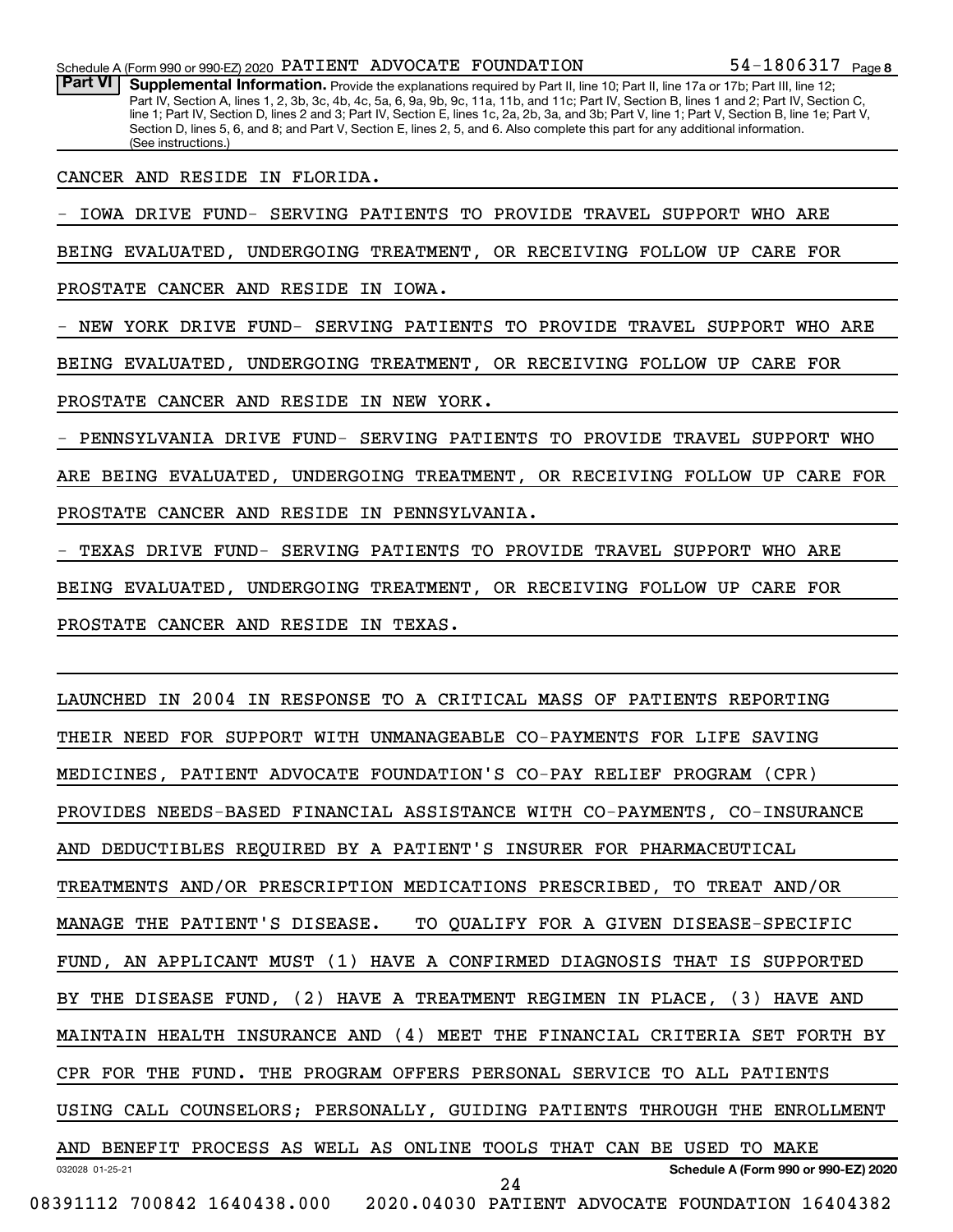Part VI | Supplemental Information. Provide the explanations required by Part II, line 10; Part II, line 17a or 17b; Part III, line 12; Part IV, Section A, lines 1, 2, 3b, 3c, 4b, 4c, 5a, 6, 9a, 9b, 9c, 11a, 11b, and 11c; Part IV, Section B, lines 1 and 2; Part IV, Section C, line 1; Part IV, Section D, lines 2 and 3; Part IV, Section E, lines 1c, 2a, 2b, 3a, and 3b; Part V, line 1; Part V, Section B, line 1e; Part V, Section D, lines 5, 6, and 8; and Part V, Section E, lines 2, 5, and 6. Also complete this part for any additional information. (See instructions.)

#### APPLICATION FOR ASSISTANCE.

PAF DOES NOT CONSIDER THE IDENTITY OF ANY PHYSICIAN, PROVIDER, SUPPLIER OF

ITEMS OR SERVICES, DONOR, DRUG THERAPY, SERVICES OR SUPPLIES BEING

UTILIZED OR THE REFERRAL SOURCE WHEN ASSESSING WHETHER AN APPLICANT IS

QUALIFIED FOR FINANCIAL ASSISTANCE FROM A PAF CPR DISEASE-SPECIFIC FUND.

25

UNDER NO CIRCUMSTANCES WILL PAF RECOMMEND OR REFER AN APPLICANT OR

ENROLLEE TO ANY FUND DONOR, PROVIDER, SUPPLIER OR PRODUCT.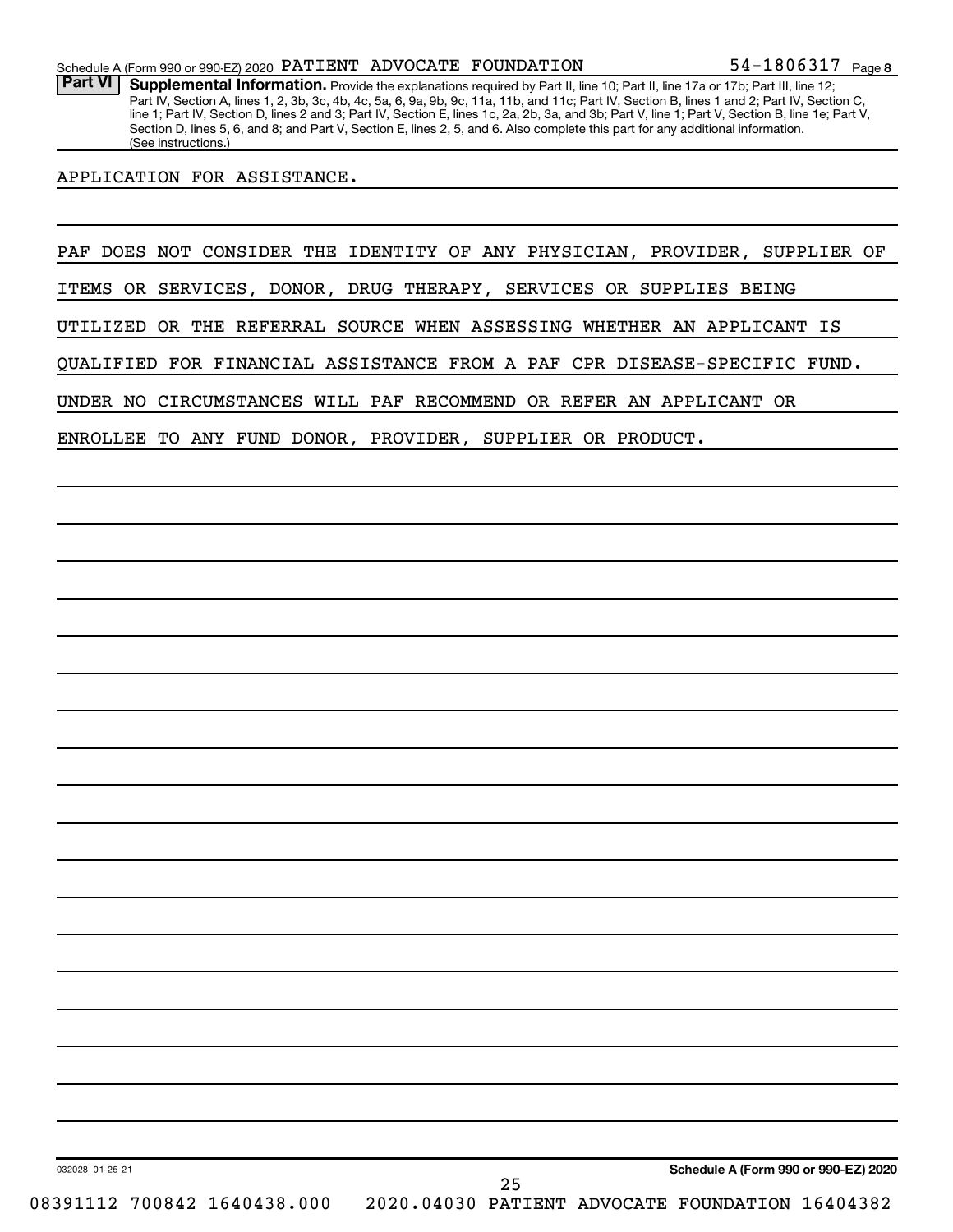Department of the Treasury Internal Revenue Service **(Form 990, 990-EZ,**

|  | Name of the organization |
|--|--------------------------|
|--|--------------------------|

### \*\* PUBLIC DISCLOSURE COPY \*\*

# **Schedule B Schedule of Contributors**

**or 990-PF) | Attach to Form 990, Form 990-EZ, or Form 990-PF. | Go to www.irs.gov/Form990 for the latest information.** OMB No. 1545-0047

**2020**

**Employer identification number**

| ٠ |  |
|---|--|
|---|--|

| PATIENT ADVOCATE FOUNDATION | 54-1806317 |
|-----------------------------|------------|
|-----------------------------|------------|

| <b>Organization type (check one):</b> |                                                                           |  |  |  |
|---------------------------------------|---------------------------------------------------------------------------|--|--|--|
| Filers of:                            | Section:                                                                  |  |  |  |
| Form 990 or 990-EZ                    | $\lfloor x \rfloor$ 501(c)( 3) (enter number) organization                |  |  |  |
|                                       | 4947(a)(1) nonexempt charitable trust not treated as a private foundation |  |  |  |
|                                       | 527 political organization                                                |  |  |  |
| Form 990-PF                           | 501(c)(3) exempt private foundation                                       |  |  |  |
|                                       | 4947(a)(1) nonexempt charitable trust treated as a private foundation     |  |  |  |
|                                       | 501(c)(3) taxable private foundation                                      |  |  |  |

Check if your organization is covered by the General Rule or a Special Rule. **Note:**  Only a section 501(c)(7), (8), or (10) organization can check boxes for both the General Rule and a Special Rule. See instructions.

#### **General Rule**

**K** For an organization filing Form 990, 990-EZ, or 990-PF that received, during the year, contributions totaling \$5,000 or more (in money or property) from any one contributor. Complete Parts I and II. See instructions for determining a contributor's total contributions.

#### **Special Rules**

 $\Box$ 

any one contributor, during the year, total contributions of the greater of (1) \$5,000; or (2) 2% of the amount on (i) Form 990, Part VIII, line 1h; For an organization described in section 501(c)(3) filing Form 990 or 990-EZ that met the 33 1/3% support test of the regulations under sections 509(a)(1) and 170(b)(1)(A)(vi), that checked Schedule A (Form 990 or 990-EZ), Part II, line 13, 16a, or 16b, and that received from or (ii) Form 990-EZ, line 1. Complete Parts I and II.  $\Box$ 

For an organization described in section 501(c)(7), (8), or (10) filing Form 990 or 990-EZ that received from any one contributor, during the year, total contributions of more than \$1,000 exclusively for religious, charitable, scientific, literary, or educational purposes, or for the prevention of cruelty to children or animals. Complete Parts I (entering "N/A" in column (b) instead of the contributor name and address), II, and III.  $\Box$ 

purpose. Don't complete any of the parts unless the General Rule applies to this organization because it received nonexclusively year, contributions exclusively for religious, charitable, etc., purposes, but no such contributions totaled more than \$1,000. If this box is checked, enter here the total contributions that were received during the year for an exclusively religious, charitable, etc., For an organization described in section 501(c)(7), (8), or (10) filing Form 990 or 990-EZ that received from any one contributor, during the religious, charitable, etc., contributions totaling \$5,000 or more during the year  $~\ldots\ldots\ldots\ldots\ldots\ldots\ldots\ldots\blacktriangleright~$ \$

**Caution:**  An organization that isn't covered by the General Rule and/or the Special Rules doesn't file Schedule B (Form 990, 990-EZ, or 990-PF),  **must** but it answer "No" on Part IV, line 2, of its Form 990; or check the box on line H of its Form 990-EZ or on its Form 990-PF, Part I, line 2, to certify that it doesn't meet the filing requirements of Schedule B (Form 990, 990-EZ, or 990-PF).

**For Paperwork Reduction Act Notice, see the instructions for Form 990, 990-EZ, or 990-PF. Schedule B (Form 990, 990-EZ, or 990-PF) (2020)** LHA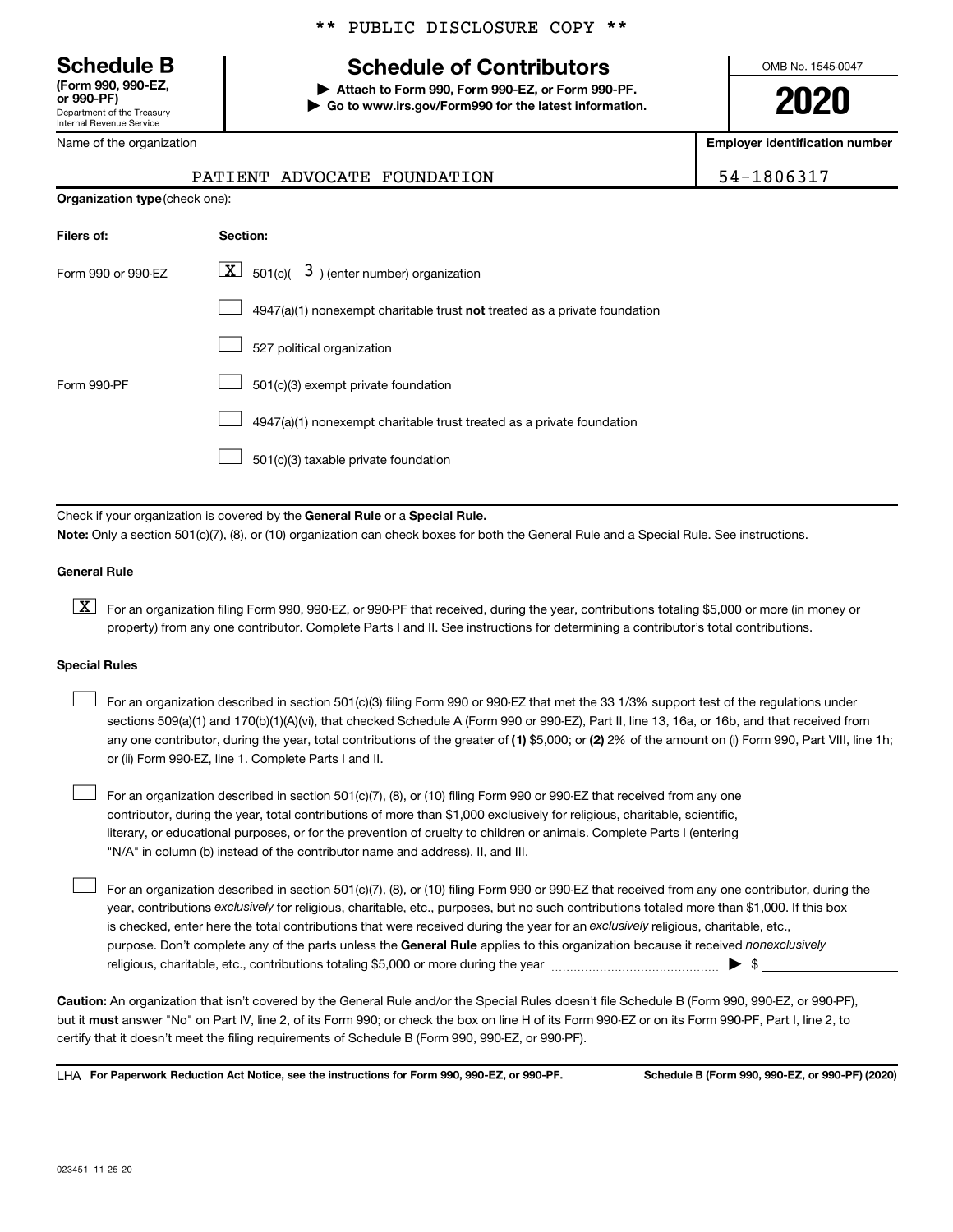| Schedule B (Form 990, 990-EZ, or 990-PF) (2020)<br>. The state of the state $\mathcal{L}$ is the state of the state of the state of the state of the state of the state of the state of the state of the state of the state of the state of the state of the state of the state of th | Page |
|---------------------------------------------------------------------------------------------------------------------------------------------------------------------------------------------------------------------------------------------------------------------------------------|------|
|---------------------------------------------------------------------------------------------------------------------------------------------------------------------------------------------------------------------------------------------------------------------------------------|------|

Name of organization

**2**

**Employer identification number**

PATIENT ADVOCATE FOUNDATION 54-1806317

| Part I               | Contributors (see instructions). Use duplicate copies of Part I if additional space is needed. |                                   |                                                                                                                                     |
|----------------------|------------------------------------------------------------------------------------------------|-----------------------------------|-------------------------------------------------------------------------------------------------------------------------------------|
| (a)<br>No.           | (b)<br>Name, address, and ZIP + 4                                                              | (c)<br><b>Total contributions</b> | (d)<br>Type of contribution                                                                                                         |
| 1                    |                                                                                                | 8,333.<br>\$                      | $\overline{\mathbf{X}}$<br>Person<br>Payroll<br>Noncash<br>(Complete Part II for<br>noncash contributions.)                         |
| (a)<br>No.           | (b)<br>Name, address, and ZIP + 4                                                              | (c)<br><b>Total contributions</b> | (d)<br>Type of contribution                                                                                                         |
| $\boldsymbol{2}$     |                                                                                                | 50,454.<br>\$                     | X.<br>Person<br>Payroll<br>Noncash<br>(Complete Part II for<br>noncash contributions.)                                              |
| (a)<br>No.           | (b)<br>Name, address, and ZIP + 4                                                              | (c)<br><b>Total contributions</b> | (d)<br>Type of contribution                                                                                                         |
| 3                    |                                                                                                | 25,000.<br>\$                     | Person<br>Payroll<br>Noncash<br>(Complete Part II for<br>noncash contributions.)                                                    |
| (a)<br>No.           | (b)<br>Name, address, and ZIP + 4                                                              | (c)<br><b>Total contributions</b> | (d)<br>Type of contribution                                                                                                         |
| 4                    |                                                                                                | 32,885.<br>\$                     | x<br>Person<br>Payroll<br>Noncash<br>(Complete Part II for<br>noncash contributions.)                                               |
| (a)<br>No.           | (b)<br>Name, address, and ZIP + 4                                                              | (c)<br><b>Total contributions</b> | (d)<br>Type of contribution                                                                                                         |
| 5                    |                                                                                                | 125,000.<br>\$                    | Person<br>Payroll<br>Noncash<br>(Complete Part II for<br>noncash contributions.)                                                    |
| (a)<br>No.           | (b)<br>Name, address, and ZIP + 4                                                              | (c)<br><b>Total contributions</b> | (d)<br>Type of contribution                                                                                                         |
| 6<br>023452 11-25-20 |                                                                                                | 462,500.<br>\$                    | Person<br>Payroll<br>Noncash<br>(Complete Part II for<br>noncash contributions.)<br>Schedule B (Form 990, 990-EZ, or 990-PF) (2020) |

27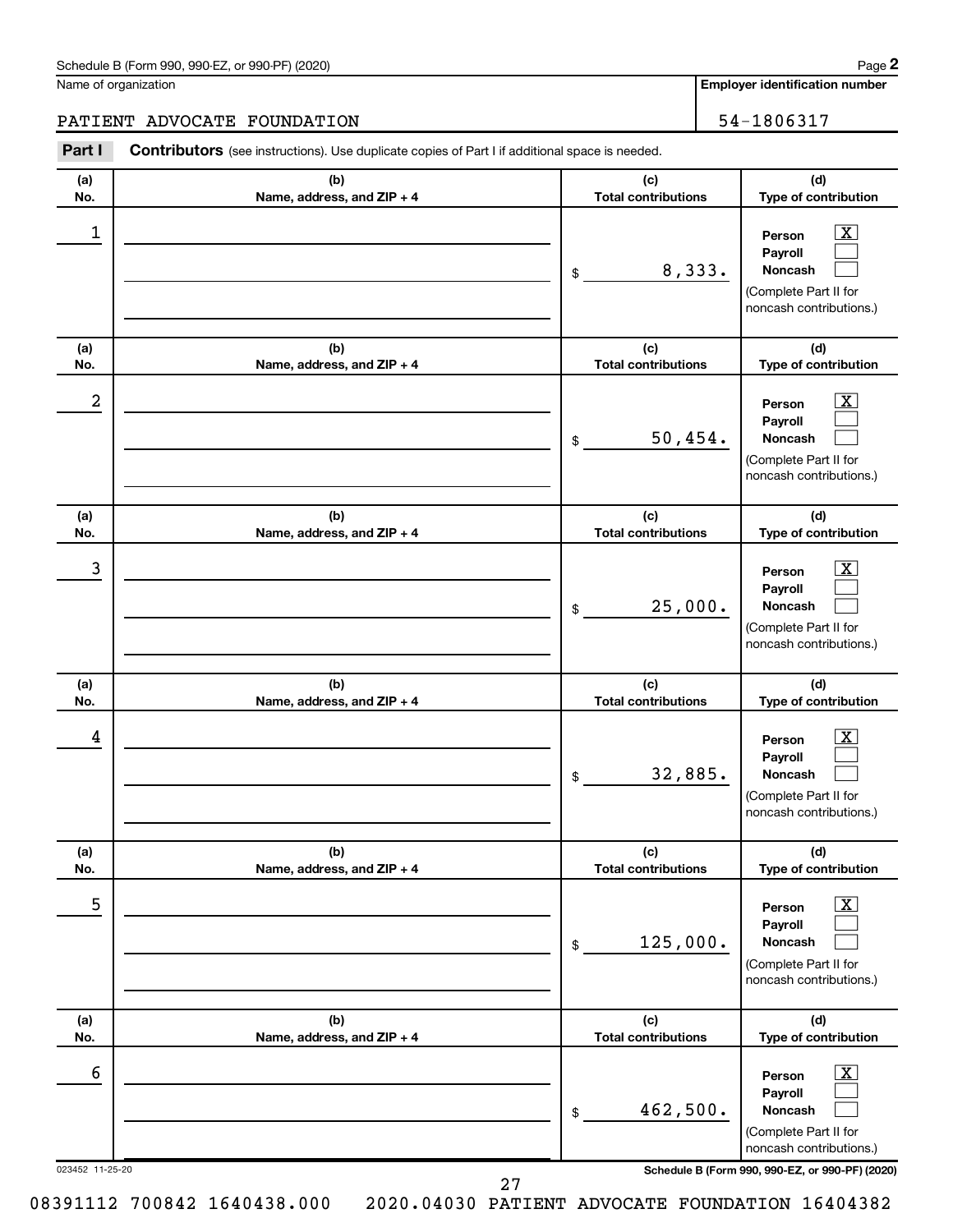| Schedule B (Form 990, 990-EZ, or 990-PF) (2020) | Page |
|-------------------------------------------------|------|
|-------------------------------------------------|------|

Name of organization

**Part I Contributors**

**2**

**Employer identification number**

PATIENT ADVOCATE FOUNDATION 54-1806317

| Part I          | <b>Contributors</b> (see instructions). Use duplicate copies of Part I if additional space is needed. |                                   |                                                                                                                |
|-----------------|-------------------------------------------------------------------------------------------------------|-----------------------------------|----------------------------------------------------------------------------------------------------------------|
| (a)<br>No.      | (b)<br>Name, address, and ZIP + 4                                                                     | (c)<br><b>Total contributions</b> | (d)<br>Type of contribution                                                                                    |
| 7               |                                                                                                       | 313, 152.<br>\$                   | $\lfloor x \rfloor$<br>Person<br>Payroll<br><b>Noncash</b><br>(Complete Part II for<br>noncash contributions.) |
| (a)<br>No.      | (b)<br>Name, address, and ZIP + 4                                                                     | (c)<br><b>Total contributions</b> | (d)<br>Type of contribution                                                                                    |
| 8               |                                                                                                       | 2,303,215.<br>$$\circ$$           | $\lfloor x \rfloor$<br>Person<br>Payroll<br><b>Noncash</b><br>(Complete Part II for<br>noncash contributions.) |
| (a)<br>No.      | (b)<br>Name, address, and ZIP + 4                                                                     | (c)<br><b>Total contributions</b> | (d)<br>Type of contribution                                                                                    |
| 51              |                                                                                                       | 16,149.<br>\$                     | $\lfloor x \rfloor$<br>Person<br>Payroll<br><b>Noncash</b><br>(Complete Part II for<br>noncash contributions.) |
| (a)<br>No.      | (b)<br>Name, address, and ZIP + 4                                                                     | (c)<br><b>Total contributions</b> | (d)<br>Type of contribution                                                                                    |
| 9               |                                                                                                       | 788,623.<br>\$                    | $\mathbf{X}$<br>Person<br>Payroll<br><b>Noncash</b><br>(Complete Part II for<br>noncash contributions.)        |
| (a)<br>No.      | (b)<br>Name, address, and ZIP + 4                                                                     | (c)<br><b>Total contributions</b> | (d)<br>Type of contribution                                                                                    |
| 10              |                                                                                                       | 183,988.<br>\$                    | $\boxed{\text{X}}$<br>Person<br>Payroll<br>Noncash<br>(Complete Part II for<br>noncash contributions.)         |
| (a)<br>No.      | (b)<br>Name, address, and ZIP + 4                                                                     | (c)<br><b>Total contributions</b> | (d)<br>Type of contribution                                                                                    |
| 50              |                                                                                                       | 6, 210.<br>\$                     | $\boxed{\text{X}}$<br>Person<br>Payroll<br>Noncash<br>(Complete Part II for<br>noncash contributions.)         |
| 023452 11-25-20 |                                                                                                       |                                   | Schedule B (Form 990, 990-EZ, or 990-PF) (2020)                                                                |

28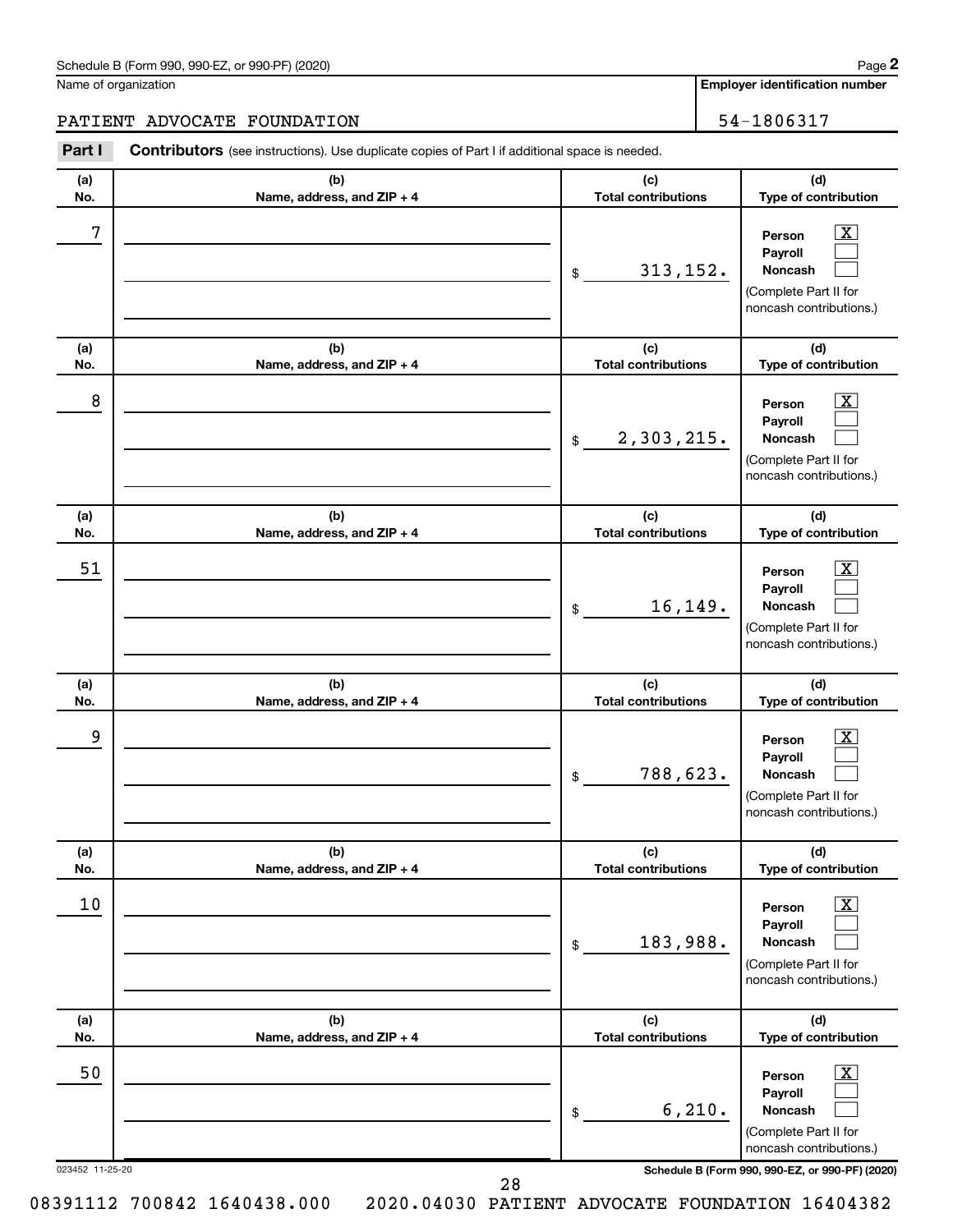| Schedule B (Form 990, 990-EZ, or 990-PF) (2020) | Page |
|-------------------------------------------------|------|
|-------------------------------------------------|------|

Name of organization

**Employer identification number 2**

# PATIENT ADVOCATE FOUNDATION 54-1806317

| Part I          | <b>Contributors</b> (see instructions). Use duplicate copies of Part I if additional space is needed. |                                   |                                                                                                             |
|-----------------|-------------------------------------------------------------------------------------------------------|-----------------------------------|-------------------------------------------------------------------------------------------------------------|
| (a)             | (b)                                                                                                   | (c)                               | (d)                                                                                                         |
| No.             | Name, address, and ZIP + 4                                                                            | <b>Total contributions</b>        | Type of contribution                                                                                        |
| 11              |                                                                                                       | 9,605,718.<br>\$                  | $\overline{\mathbf{X}}$<br>Person<br>Payroll<br>Noncash<br>(Complete Part II for<br>noncash contributions.) |
| (a)             | (b)                                                                                                   | (c)                               | (d)                                                                                                         |
| No.             | Name, address, and ZIP + 4                                                                            | <b>Total contributions</b>        | Type of contribution                                                                                        |
| 12              |                                                                                                       | \$128,914,874.                    | $\mathbf{X}$<br>Person<br>Payroll<br>Noncash<br>(Complete Part II for<br>noncash contributions.)            |
| (a)<br>No.      | (b)<br>Name, address, and ZIP + 4                                                                     | (c)<br><b>Total contributions</b> | (d)<br>Type of contribution                                                                                 |
| 13              |                                                                                                       | 467,872.<br>\$                    | $\overline{\text{X}}$<br>Person<br>Payroll<br>Noncash<br>(Complete Part II for<br>noncash contributions.)   |
| (a)<br>No.      | (b)<br>Name, address, and ZIP + 4                                                                     | (c)<br><b>Total contributions</b> | (d)<br>Type of contribution                                                                                 |
| 14              |                                                                                                       | 28,809.<br>\$                     | $\mathbf{X}$<br>Person<br>Payroll<br>Noncash<br>(Complete Part II for<br>noncash contributions.)            |
| (a)<br>No.      | (b)<br>Name, address, and ZIP + 4                                                                     | (c)<br><b>Total contributions</b> | (d)<br>Type of contribution                                                                                 |
| 52              |                                                                                                       | 5,175.<br>\$                      | $\overline{\text{X}}$<br>Person<br>Payroll<br>Noncash<br>(Complete Part II for<br>noncash contributions.)   |
| (a)             | (b)                                                                                                   | (c)<br><b>Total contributions</b> | (d)<br>Type of contribution                                                                                 |
| No.<br>15       | Name, address, and ZIP + 4                                                                            | 5,800.<br>\$                      | X<br>Person<br>Payroll<br>Noncash<br>(Complete Part II for<br>noncash contributions.)                       |
| 023452 11-25-20 |                                                                                                       |                                   | Schedule B (Form 990, 990-EZ, or 990-PF) (2020)                                                             |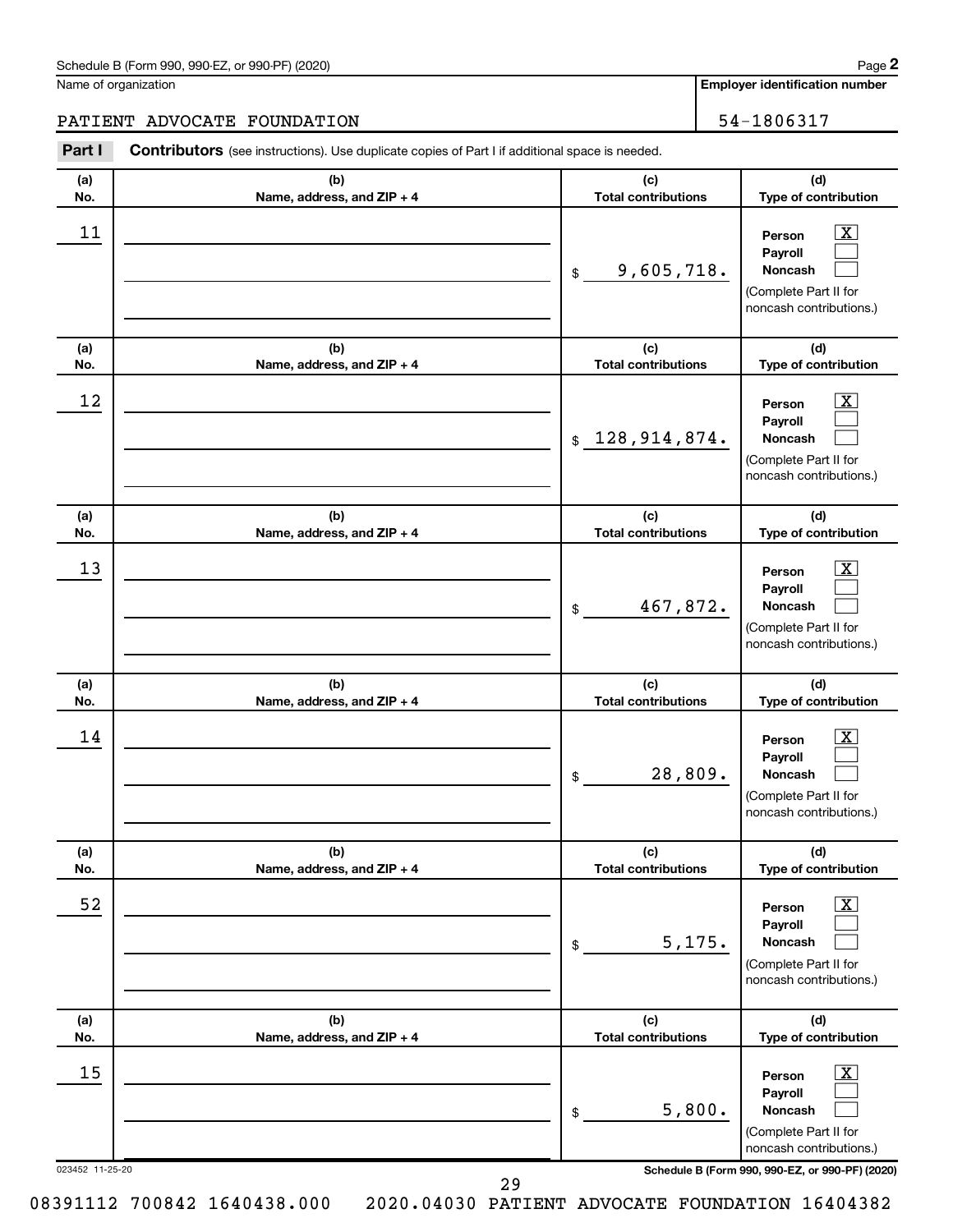Name of organization

**Employer identification number**

# PATIENT ADVOCATE FOUNDATION 54-1806317

| Part I          | <b>Contributors</b> (see instructions). Use duplicate copies of Part I if additional space is needed. |                                   |                                                                                                                 |
|-----------------|-------------------------------------------------------------------------------------------------------|-----------------------------------|-----------------------------------------------------------------------------------------------------------------|
| (a)<br>No.      | (b)<br>Name, address, and ZIP + 4                                                                     | (c)<br><b>Total contributions</b> | (d)<br>Type of contribution                                                                                     |
| 16              |                                                                                                       | 20,878.<br>\$                     | $\boxed{\textbf{X}}$<br>Person<br>Payroll<br>Noncash<br>(Complete Part II for<br>noncash contributions.)        |
| (a)<br>No.      | (b)<br>Name, address, and ZIP + 4                                                                     | (c)<br><b>Total contributions</b> | (d)<br>Type of contribution                                                                                     |
| 17              |                                                                                                       | 286, 273.<br>\$                   | $\mathbf{X}$<br>Person<br>Payroll<br>Noncash<br>(Complete Part II for<br>noncash contributions.)                |
| (a)<br>No.      | (b)<br>Name, address, and ZIP + 4                                                                     | (c)<br><b>Total contributions</b> | (d)<br>Type of contribution                                                                                     |
| 18              |                                                                                                       | 69,403.<br>\$                     | $\mathbf{X}$<br>Person<br>Payroll<br>Noncash<br>(Complete Part II for<br>noncash contributions.)                |
| (a)<br>No.      | (b)<br>Name, address, and ZIP + 4                                                                     | (c)<br><b>Total contributions</b> | (d)<br>Type of contribution                                                                                     |
| 19              |                                                                                                       | 401,517.<br>\$                    | $\mathbf{X}$<br>Person<br>Payroll<br>Noncash<br>(Complete Part II for<br>noncash contributions.)                |
| (a)<br>No.      | (b)<br>Name, address, and ZIP + 4                                                                     | (c)<br><b>Total contributions</b> | (d)<br>Type of contribution                                                                                     |
| 20              |                                                                                                       | 20, 250.<br>\$                    | $\boxed{\textbf{X}}$<br>Person<br>Payroll<br><b>Noncash</b><br>(Complete Part II for<br>noncash contributions.) |
| (a)<br>No.      | (b)<br>Name, address, and ZIP + 4                                                                     | (c)<br><b>Total contributions</b> | (d)<br>Type of contribution                                                                                     |
| 21              |                                                                                                       | 55,579.<br>\$                     | $\boxed{\mathbf{X}}$<br>Person<br>Payroll<br><b>Noncash</b><br>(Complete Part II for<br>noncash contributions.) |
| 023452 11-25-20 |                                                                                                       |                                   | Schedule B (Form 990, 990-EZ, or 990-PF) (2020)                                                                 |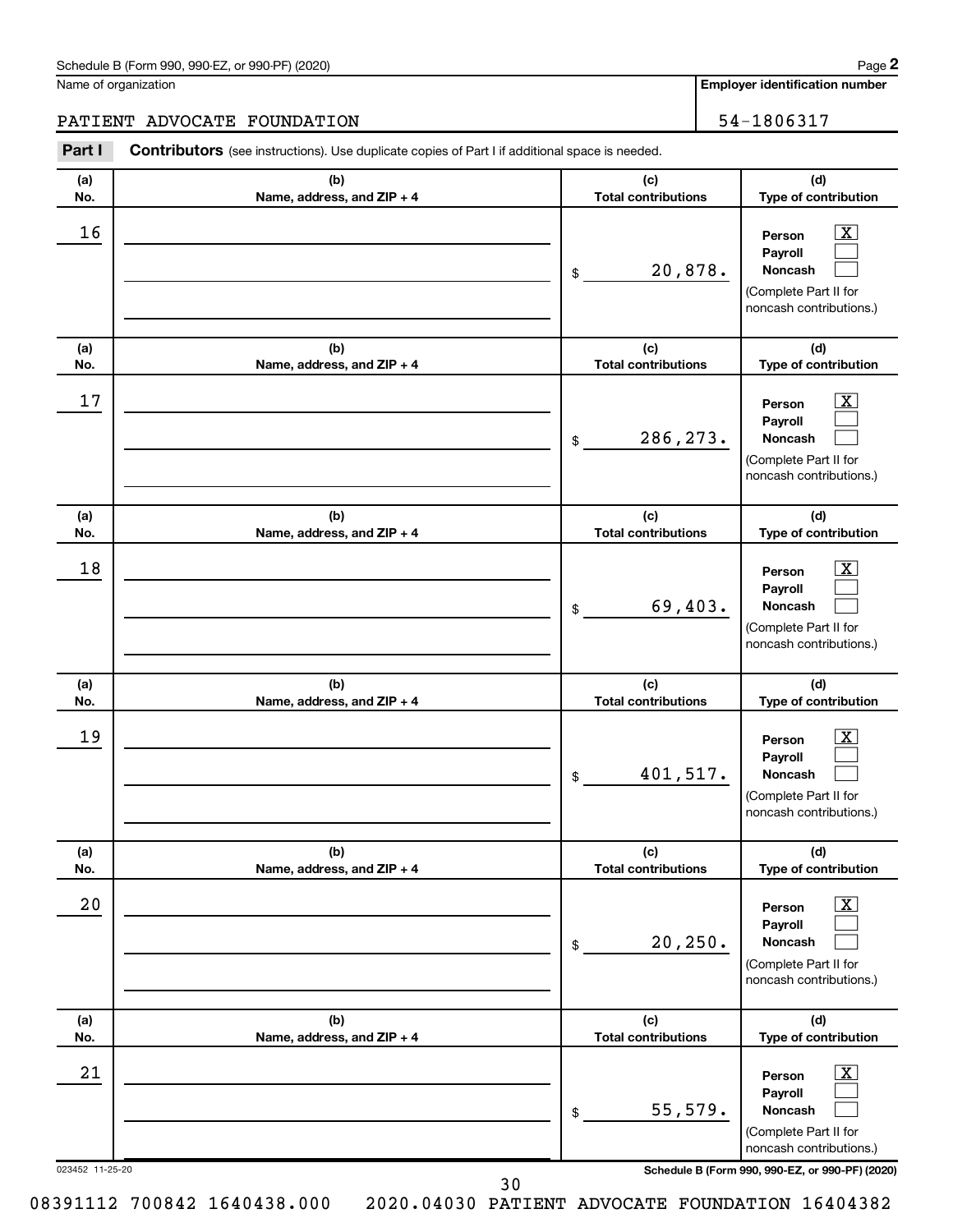Name of organization

**Employer identification number**

#### PATIENT ADVOCATE FOUNDATION FOUNDATION THE SERVICE OF SALE SERVICE SERVICE SERVICE SERVICE SERVICE SERVICE SERVICE SERVICE SERVICE SERVICE SERVICE SERVICE SERVICE SERVICE SERVICE SERVICE SERVICE SERVICE SERVICE SERVICE SER

023452 11-25-20 **Schedule B (Form 990, 990-EZ, or 990-PF) (2020) (a) No. (b) Name, address, and ZIP + 4 (c) Total contributions (d) Type of contribution Person Payroll Noncash (a) No. (b) Name, address, and ZIP + 4 (c) Total contributions (d) Type of contribution Person Payroll Noncash (a) No. (b) Name, address, and ZIP + 4 (c) Total contributions (d) Type of contribution Person Payroll Noncash (a) No. (b) Name, address, and ZIP + 4 (c) Total contributions (d) Type of contribution Person Payroll Noncash (a) No. (b) Name, address, and ZIP + 4 (c) Total contributions (d) Type of contribution Person Payroll Noncash (a) No. (b) Name, address, and ZIP + 4 (c) Total contributions (d) Type of contribution Person Payroll Noncash Part I** Contributors (see instructions). Use duplicate copies of Part I if additional space is needed. \$ (Complete Part II for noncash contributions.) \$ (Complete Part II for noncash contributions.) \$ (Complete Part II for noncash contributions.) \$ (Complete Part II for noncash contributions.) \$ (Complete Part II for noncash contributions.) \$ (Complete Part II for noncash contributions.)  $\lfloor x \rfloor$  $\Box$  $\Box$  $\overline{\mathbf{X}}$  $\Box$  $\Box$  $\boxed{\textbf{X}}$  $\Box$  $\Box$  $\boxed{\textbf{X}}$  $\Box$  $\Box$  $\boxed{\text{X}}$  $\Box$  $\Box$  $\boxed{\text{X}}$  $\Box$  $\Box$  $22$  Person  $\overline{\text{X}}$ 14,740.  $23$  Person  $\overline{\text{X}}$ 55,025.  $24$  Person  $\overline{\text{X}}$ 41,439.  $25$  Person  $\overline{\text{X}}$ 47,672,103.  $26$  Person  $\overline{\text{X}}$ 2,467,369.  $27$  Person  $\overline{\text{X}}$ 99,458,917.

**2**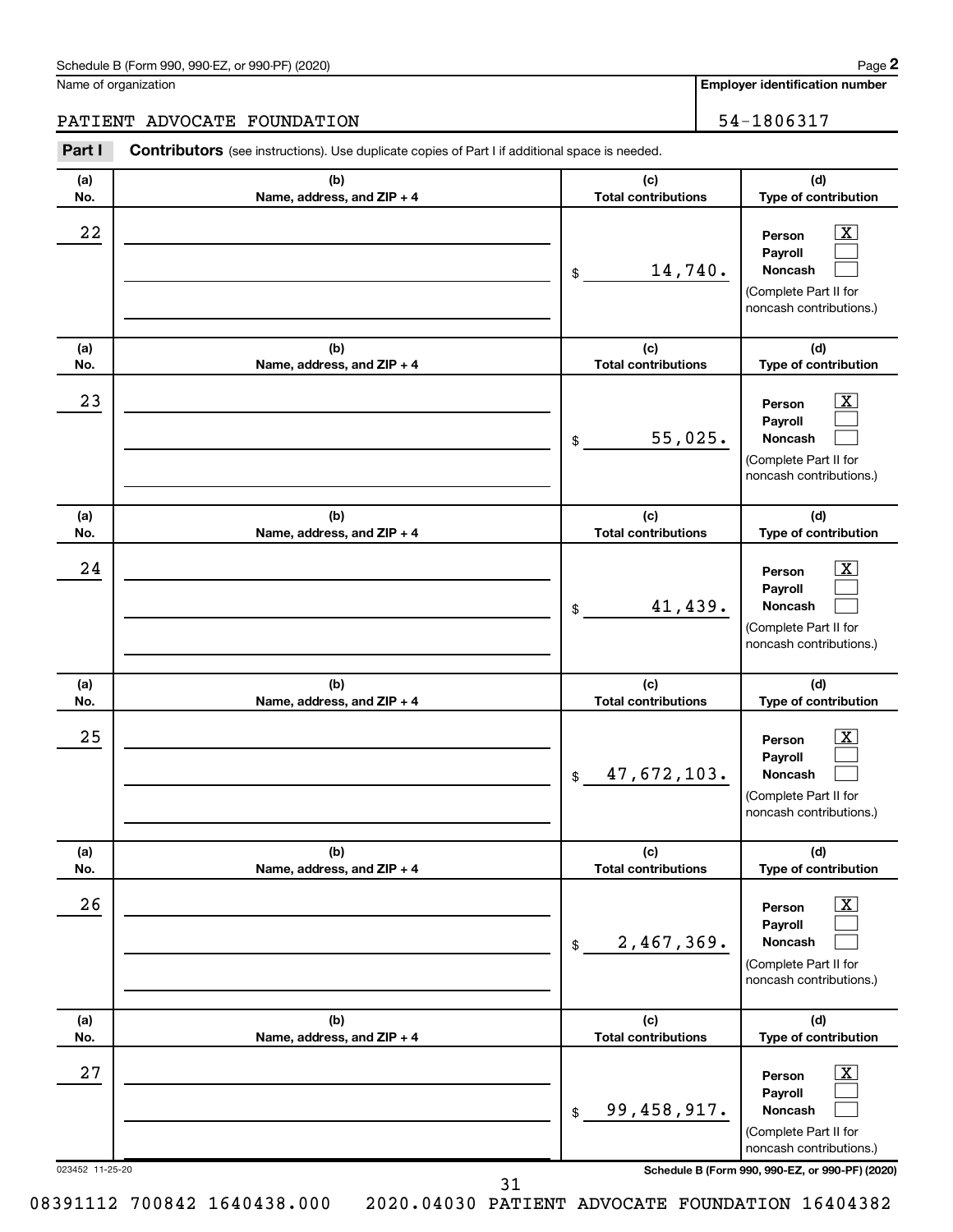Name of organization

**Employer identification number 2**

# PATIENT ADVOCATE FOUNDATION 54-1806317

| Part I          | <b>Contributors</b> (see instructions). Use duplicate copies of Part I if additional space is needed. |                                   |                                                                                                                 |
|-----------------|-------------------------------------------------------------------------------------------------------|-----------------------------------|-----------------------------------------------------------------------------------------------------------------|
| (a)<br>No.      | (b)<br>Name, address, and ZIP + 4                                                                     | (c)<br><b>Total contributions</b> | (d)<br>Type of contribution                                                                                     |
| 28              |                                                                                                       | 498,896.<br>\$                    | $\mathbf{X}$<br>Person<br>Payroll<br>Noncash<br>(Complete Part II for<br>noncash contributions.)                |
| (a)<br>No.      | (b)<br>Name, address, and ZIP + 4                                                                     | (c)<br><b>Total contributions</b> | (d)<br>Type of contribution                                                                                     |
| 29              |                                                                                                       | 5,000.<br>\$                      | $\boxed{\mathbf{X}}$<br>Person<br>Payroll<br>Noncash<br>(Complete Part II for<br>noncash contributions.)        |
| (a)<br>No.      | (b)<br>Name, address, and ZIP + 4                                                                     | (c)<br><b>Total contributions</b> | (d)<br>Type of contribution                                                                                     |
| 30              |                                                                                                       | 24,300.<br>\$                     | $\mathbf{X}$<br>Person<br>Payroll<br>Noncash<br>(Complete Part II for<br>noncash contributions.)                |
| (a)<br>No.      | (b)<br>Name, address, and ZIP + 4                                                                     | (c)<br><b>Total contributions</b> | (d)<br>Type of contribution                                                                                     |
| 31              |                                                                                                       | 61,017.<br>\$                     | $\mathbf{X}$<br>Person<br>Payroll<br>Noncash<br>(Complete Part II for<br>noncash contributions.)                |
| (a)<br>No.      | (b)<br>Name, address, and ZIP + 4                                                                     | (c)<br><b>Total contributions</b> | (d)<br>Type of contribution                                                                                     |
| 32              |                                                                                                       | 24,660.<br>\$                     | $\boxed{\textbf{X}}$<br>Person<br>Payroll<br><b>Noncash</b><br>(Complete Part II for<br>noncash contributions.) |
| (a)<br>No.      | (b)<br>Name, address, and ZIP + 4                                                                     | (c)<br><b>Total contributions</b> | (d)<br>Type of contribution                                                                                     |
| 33              |                                                                                                       | 10,000.<br>\$                     | $\boxed{\mathbf{X}}$<br>Person<br>Payroll<br><b>Noncash</b><br>(Complete Part II for<br>noncash contributions.) |
| 023452 11-25-20 |                                                                                                       |                                   | Schedule B (Form 990, 990-EZ, or 990-PF) (2020)                                                                 |

32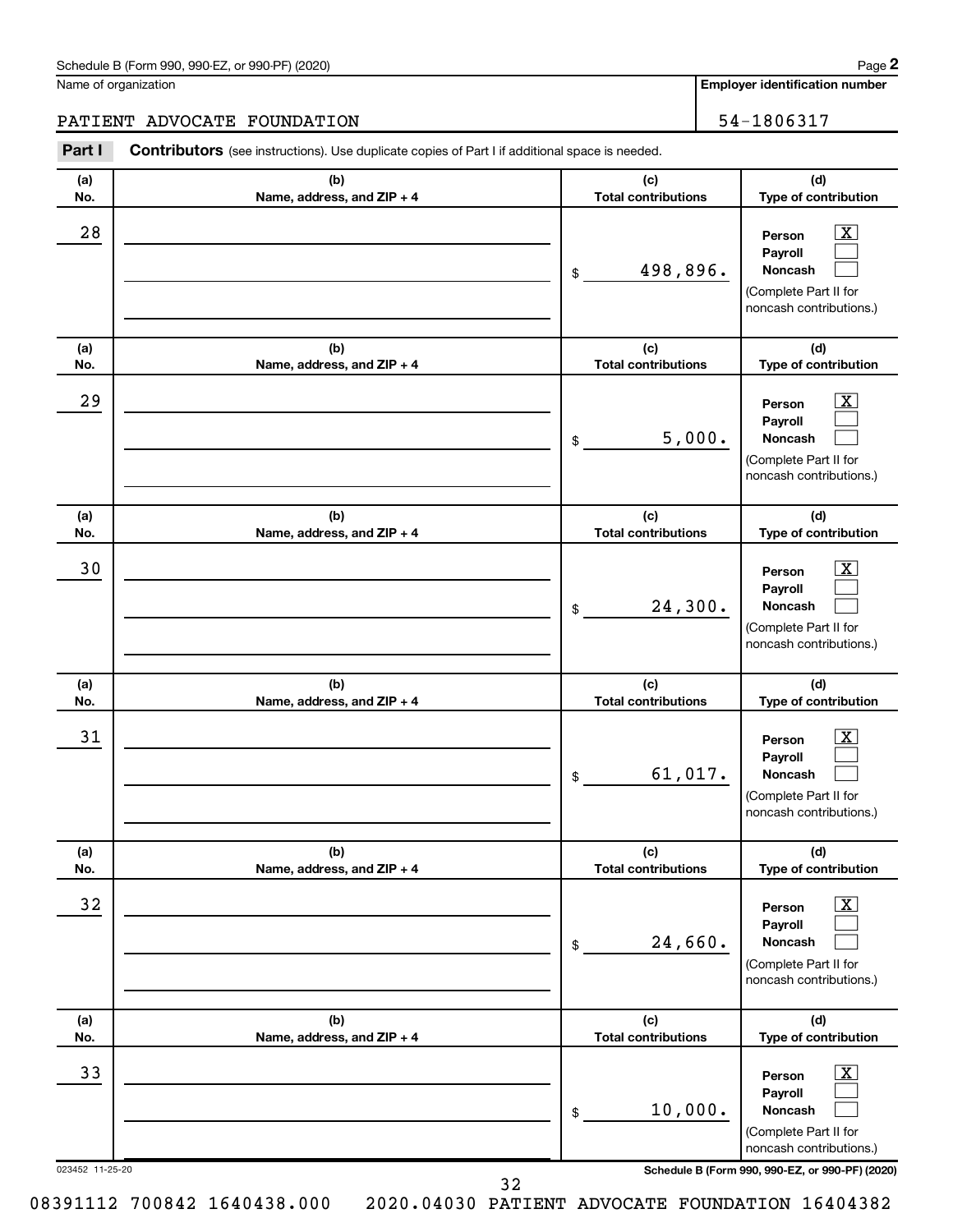Name of organization

**Employer identification number**

# PATIENT ADVOCATE FOUNDATION 54-1806317

| Part I          | <b>Contributors</b> (see instructions). Use duplicate copies of Part I if additional space is needed. |                                   |                                                                                                                 |
|-----------------|-------------------------------------------------------------------------------------------------------|-----------------------------------|-----------------------------------------------------------------------------------------------------------------|
| (a)<br>No.      | (b)<br>Name, address, and ZIP + 4                                                                     | (c)<br><b>Total contributions</b> | (d)<br>Type of contribution                                                                                     |
| 34              |                                                                                                       | 5,000.<br>\$                      | $\boxed{\mathbf{X}}$<br>Person<br>Payroll<br>Noncash<br>(Complete Part II for<br>noncash contributions.)        |
| (a)<br>No.      | (b)<br>Name, address, and ZIP + 4                                                                     | (c)<br><b>Total contributions</b> | (d)<br>Type of contribution                                                                                     |
| 53              |                                                                                                       | 5,000.<br>\$                      | $\boxed{\mathbf{X}}$<br>Person<br>Payroll<br>Noncash<br>(Complete Part II for<br>noncash contributions.)        |
| (a)<br>No.      | (b)<br>Name, address, and ZIP + 4                                                                     | (c)<br><b>Total contributions</b> | (d)<br>Type of contribution                                                                                     |
| 35              |                                                                                                       | 9,500.<br>\$                      | $\overline{\mathbf{X}}$<br>Person<br>Payroll<br>Noncash<br>(Complete Part II for<br>noncash contributions.)     |
| (a)<br>No.      | (b)<br>Name, address, and ZIP + 4                                                                     | (c)<br><b>Total contributions</b> | (d)<br>Type of contribution                                                                                     |
| 36              |                                                                                                       | 6,340.<br>\$                      | $\mathbf{X}$<br>Person<br>Payroll<br>Noncash<br>(Complete Part II for<br>noncash contributions.)                |
| (a)<br>No.      | (b)<br>Name, address, and ZIP + 4                                                                     | (c)<br><b>Total contributions</b> | (d)<br>Type of contribution                                                                                     |
| 37              |                                                                                                       | 5,500.<br>\$                      | $\boxed{\textbf{X}}$<br>Person<br>Payroll<br><b>Noncash</b><br>(Complete Part II for<br>noncash contributions.) |
| (a)<br>No.      | (b)<br>Name, address, and ZIP + 4                                                                     | (c)<br><b>Total contributions</b> | (d)<br>Type of contribution                                                                                     |
| 38              |                                                                                                       | 13,733.<br>\$                     | $\boxed{\mathbf{X}}$<br>Person<br>Payroll<br>Noncash<br>(Complete Part II for<br>noncash contributions.)        |
| 023452 11-25-20 |                                                                                                       |                                   | Schedule B (Form 990, 990-EZ, or 990-PF) (2020)                                                                 |

33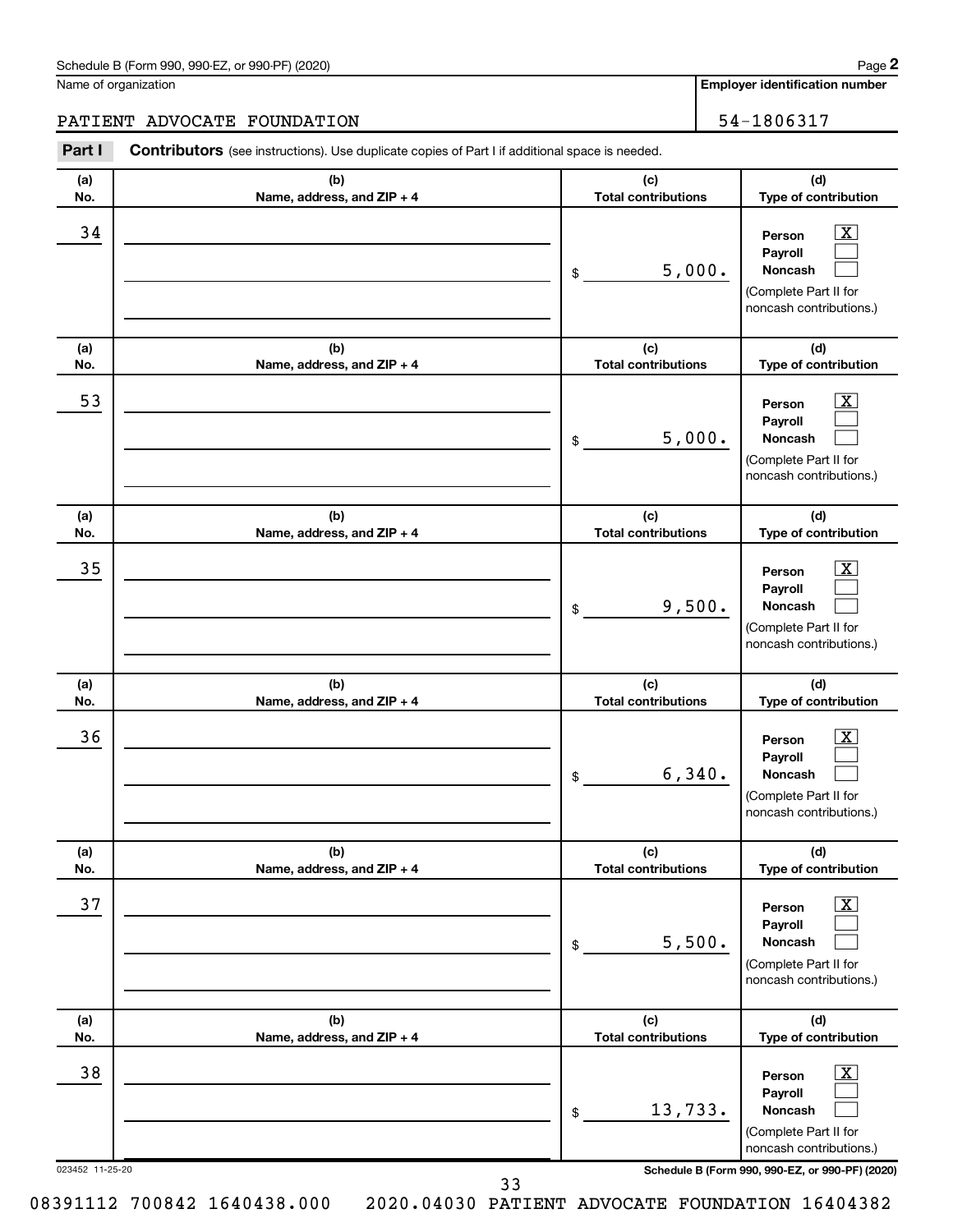Name of organization

**Employer identification number**

# PATIENT ADVOCATE FOUNDATION 54-1806317

| (d)<br>(b)<br>(c)<br>(a)<br>Name, address, and ZIP + 4<br><b>Total contributions</b><br>No.<br>39<br>$\boxed{\textbf{X}}$<br>Person<br>Payroll<br>146,265.<br>Noncash<br>\$<br>(Complete Part II for<br>(b)<br>(c)<br>(d)<br>(a)<br><b>Total contributions</b><br>Name, address, and ZIP + 4<br>No.<br>40<br>$\mathbf{X}$<br>Person<br>Payroll<br>5,830.<br>Noncash<br>\$<br>(Complete Part II for<br>(c)<br>(b)<br>(d)<br>(a)<br><b>Total contributions</b><br>No.<br>Name, address, and ZIP + 4<br>41<br>$\mathbf{X}$<br>Person<br>Payroll<br>64,641.<br>Noncash<br>\$<br>(c)<br>(d)<br>(b)<br>(a)<br>No.<br>Name, address, and ZIP + 4<br><b>Total contributions</b><br>42<br>$\mathbf{X}$<br>Person<br>Payroll<br>9,428,885.<br>Noncash<br>\$<br>(d)<br>(a)<br>(b)<br>(c)<br>No.<br>Name, address, and ZIP + 4<br><b>Total contributions</b><br>43<br>$\boxed{\textbf{X}}$<br>Person<br>Payroll<br>30,750.<br>Noncash<br>$\,$<br>(Complete Part II for<br>(c)<br>(b)<br>(d)<br>(a)<br><b>Total contributions</b><br>Name, address, and ZIP + 4<br>Type of contribution<br>No.<br>44<br>$\boxed{\textbf{X}}$<br>Person<br>Payroll<br>2, 253, 175.<br>Noncash<br>$\$$<br>(Complete Part II for | Part I | <b>Contributors</b> (see instructions). Use duplicate copies of Part I if additional space is needed. |                                                  |
|--------------------------------------------------------------------------------------------------------------------------------------------------------------------------------------------------------------------------------------------------------------------------------------------------------------------------------------------------------------------------------------------------------------------------------------------------------------------------------------------------------------------------------------------------------------------------------------------------------------------------------------------------------------------------------------------------------------------------------------------------------------------------------------------------------------------------------------------------------------------------------------------------------------------------------------------------------------------------------------------------------------------------------------------------------------------------------------------------------------------------------------------------------------------------------------------------|--------|-------------------------------------------------------------------------------------------------------|--------------------------------------------------|
|                                                                                                                                                                                                                                                                                                                                                                                                                                                                                                                                                                                                                                                                                                                                                                                                                                                                                                                                                                                                                                                                                                                                                                                                  |        |                                                                                                       | Type of contribution                             |
|                                                                                                                                                                                                                                                                                                                                                                                                                                                                                                                                                                                                                                                                                                                                                                                                                                                                                                                                                                                                                                                                                                                                                                                                  |        |                                                                                                       | noncash contributions.)                          |
|                                                                                                                                                                                                                                                                                                                                                                                                                                                                                                                                                                                                                                                                                                                                                                                                                                                                                                                                                                                                                                                                                                                                                                                                  |        |                                                                                                       | Type of contribution                             |
|                                                                                                                                                                                                                                                                                                                                                                                                                                                                                                                                                                                                                                                                                                                                                                                                                                                                                                                                                                                                                                                                                                                                                                                                  |        |                                                                                                       | noncash contributions.)                          |
|                                                                                                                                                                                                                                                                                                                                                                                                                                                                                                                                                                                                                                                                                                                                                                                                                                                                                                                                                                                                                                                                                                                                                                                                  |        |                                                                                                       | Type of contribution                             |
|                                                                                                                                                                                                                                                                                                                                                                                                                                                                                                                                                                                                                                                                                                                                                                                                                                                                                                                                                                                                                                                                                                                                                                                                  |        |                                                                                                       | (Complete Part II for<br>noncash contributions.) |
|                                                                                                                                                                                                                                                                                                                                                                                                                                                                                                                                                                                                                                                                                                                                                                                                                                                                                                                                                                                                                                                                                                                                                                                                  |        |                                                                                                       | Type of contribution                             |
|                                                                                                                                                                                                                                                                                                                                                                                                                                                                                                                                                                                                                                                                                                                                                                                                                                                                                                                                                                                                                                                                                                                                                                                                  |        |                                                                                                       | (Complete Part II for<br>noncash contributions.) |
|                                                                                                                                                                                                                                                                                                                                                                                                                                                                                                                                                                                                                                                                                                                                                                                                                                                                                                                                                                                                                                                                                                                                                                                                  |        |                                                                                                       | Type of contribution                             |
|                                                                                                                                                                                                                                                                                                                                                                                                                                                                                                                                                                                                                                                                                                                                                                                                                                                                                                                                                                                                                                                                                                                                                                                                  |        |                                                                                                       | noncash contributions.)                          |
|                                                                                                                                                                                                                                                                                                                                                                                                                                                                                                                                                                                                                                                                                                                                                                                                                                                                                                                                                                                                                                                                                                                                                                                                  |        |                                                                                                       |                                                  |
| Schedule B (Form 990, 990-EZ, or 990-PF) (2020)<br>023452 11-25-20                                                                                                                                                                                                                                                                                                                                                                                                                                                                                                                                                                                                                                                                                                                                                                                                                                                                                                                                                                                                                                                                                                                               |        |                                                                                                       | noncash contributions.)                          |

08391112 700842 1640438.000 2020.04030 PATIENT ADVOCATE FOUNDATION 16404382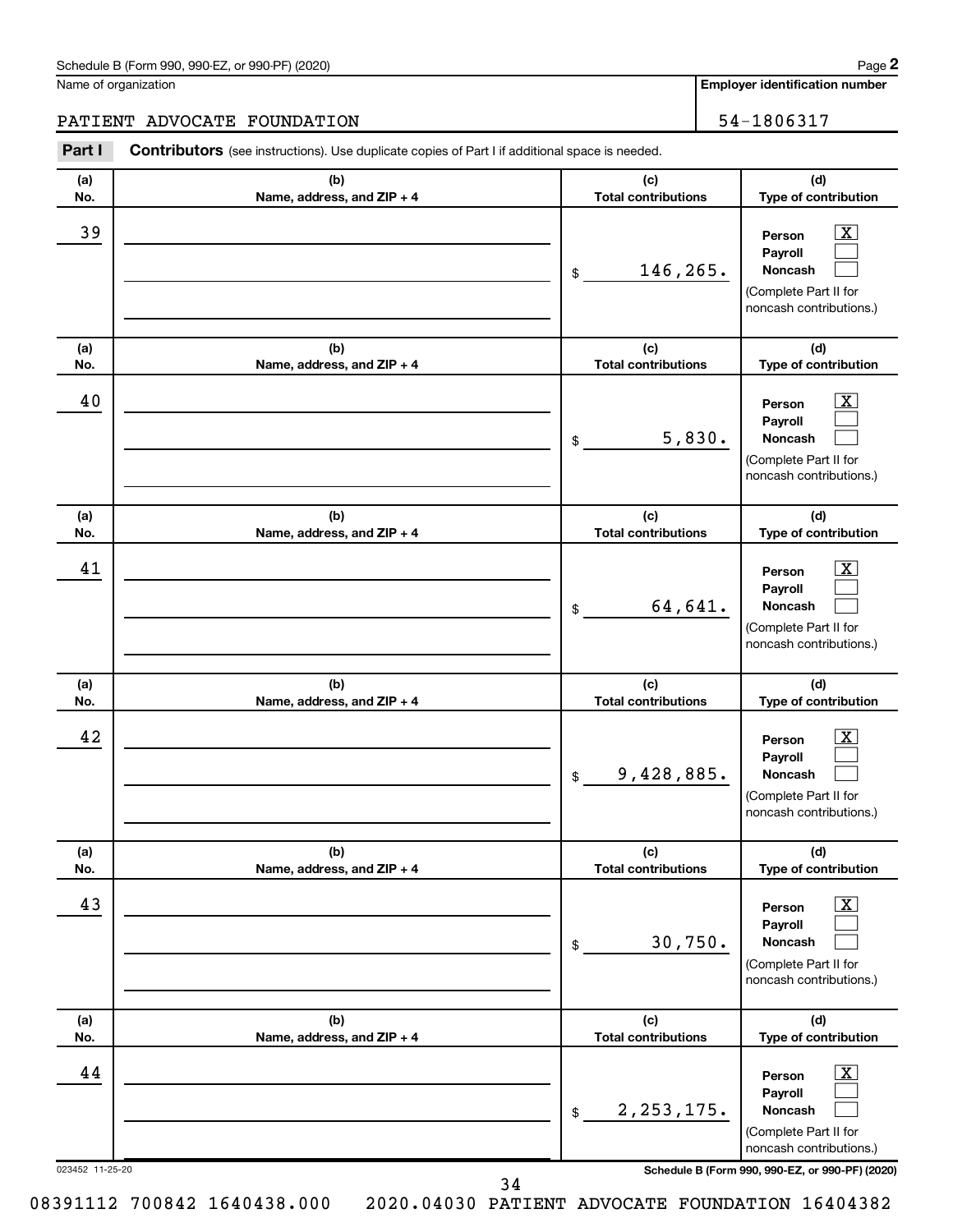Name of organization

**Employer identification number**

# PATIENT ADVOCATE FOUNDATION 54-1806317

| Part I          | Contributors (see instructions). Use duplicate copies of Part I if additional space is needed. |                                                  |                                                                                                                                     |  |
|-----------------|------------------------------------------------------------------------------------------------|--------------------------------------------------|-------------------------------------------------------------------------------------------------------------------------------------|--|
| (a)             | (b)                                                                                            | (c)                                              | (d)                                                                                                                                 |  |
| No.<br>45       | Name, address, and ZIP + 4                                                                     | <b>Total contributions</b><br>1,235,000.<br>$\$$ | Type of contribution<br>$\mathbf{X}$<br>Person<br>Payroll<br>Noncash<br>(Complete Part II for<br>noncash contributions.)            |  |
| (a)<br>No.      | (b)<br>Name, address, and ZIP + 4                                                              | (c)<br><b>Total contributions</b>                | (d)<br>Type of contribution                                                                                                         |  |
| 46              |                                                                                                | 142,150.<br>\$                                   | $\mathbf{X}$<br>Person<br>Payroll<br>Noncash<br>(Complete Part II for<br>noncash contributions.)                                    |  |
| (a)<br>No.      | (b)<br>Name, address, and ZIP + 4                                                              | (c)<br><b>Total contributions</b>                | (d)<br>Type of contribution                                                                                                         |  |
| 47              |                                                                                                | 16, 195.<br>\$                                   | $\overline{\mathbf{X}}$<br>Person<br>Payroll<br>Noncash<br>(Complete Part II for<br>noncash contributions.)                         |  |
| (a)<br>No.      | (b)<br>Name, address, and ZIP + 4                                                              | (c)<br><b>Total contributions</b>                | (d)<br>Type of contribution                                                                                                         |  |
| 48              |                                                                                                | 1,947,792.<br>$\,$                               | $\overline{\mathbf{X}}$<br>Person<br>Payroll<br>Noncash<br>(Complete Part II for<br>noncash contributions.)                         |  |
| (a)<br>No.      | (b)<br>Name, address, and ZIP + 4                                                              | (c)<br><b>Total contributions</b>                | (d)<br>Type of contribution                                                                                                         |  |
| 49              |                                                                                                | 130,099.<br>\$                                   | $\overline{\textbf{x}}$<br>Person<br>Payroll<br>Noncash<br>(Complete Part II for<br>noncash contributions.)                         |  |
| (a)<br>No.      | (b)<br>Name, address, and ZIP + 4                                                              | (c)<br><b>Total contributions</b>                | (d)<br>Type of contribution                                                                                                         |  |
| 023452 11-25-20 |                                                                                                | \$                                               | Person<br>Payroll<br>Noncash<br>(Complete Part II for<br>noncash contributions.)<br>Schedule B (Form 990, 990-EZ, or 990-PF) (2020) |  |

08391112 700842 1640438.000 2020.04030 PATIENT ADVOCATE FOUNDATION 16404382

**<sup>2</sup>**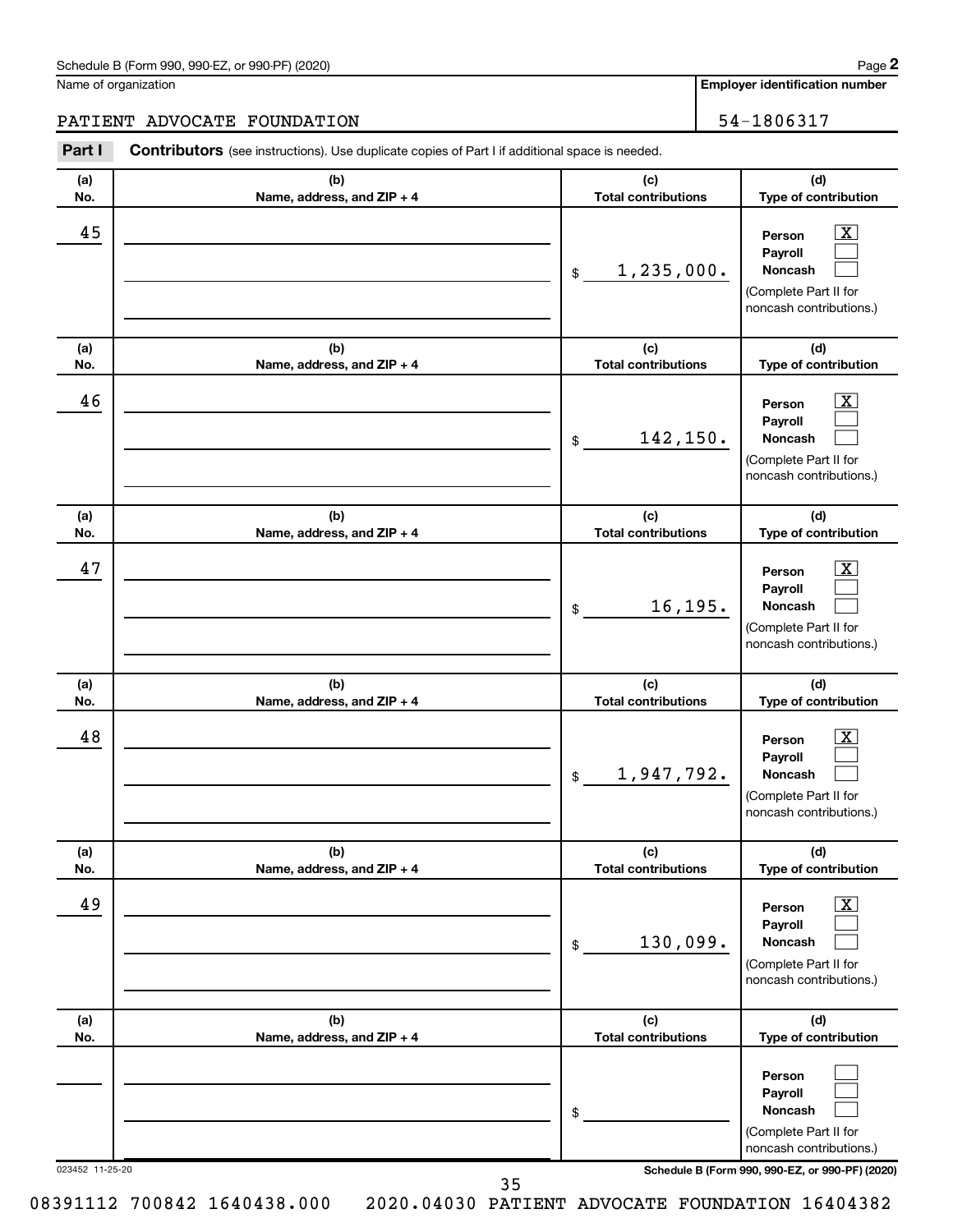Name of organization

**Employer identification number**

# PATIENT ADVOCATE FOUNDATION | 54-1806317

Part II Noncash Property (see instructions). Use duplicate copies of Part II if additional space is needed.

| (a)                          |                                              | (c)                                             |                                                 |
|------------------------------|----------------------------------------------|-------------------------------------------------|-------------------------------------------------|
| No.<br>from<br>Part I        | (b)<br>Description of noncash property given | FMV (or estimate)<br>(See instructions.)        | (d)<br>Date received                            |
|                              |                                              |                                                 |                                                 |
|                              |                                              |                                                 |                                                 |
|                              |                                              | \$                                              |                                                 |
| (a)<br>No.<br>from<br>Part I | (b)<br>Description of noncash property given | (c)<br>FMV (or estimate)<br>(See instructions.) | (d)<br>Date received                            |
|                              |                                              |                                                 |                                                 |
|                              |                                              | $\frac{1}{2}$                                   |                                                 |
| (a)<br>No.<br>from<br>Part I | (b)<br>Description of noncash property given | (c)<br>FMV (or estimate)<br>(See instructions.) | (d)<br>Date received                            |
|                              |                                              |                                                 |                                                 |
|                              |                                              | \$                                              |                                                 |
| (a)<br>No.<br>from<br>Part I | (b)<br>Description of noncash property given | (c)<br>FMV (or estimate)<br>(See instructions.) | (d)<br>Date received                            |
|                              |                                              |                                                 |                                                 |
|                              |                                              | \$                                              |                                                 |
| (a)<br>No.<br>from<br>Part I | (b)<br>Description of noncash property given | (c)<br>FMV (or estimate)<br>(See instructions.) | (d)<br>Date received                            |
|                              |                                              |                                                 |                                                 |
|                              |                                              | \$                                              |                                                 |
| (a)<br>No.<br>from<br>Part I | (b)<br>Description of noncash property given | (c)<br>FMV (or estimate)<br>(See instructions.) | (d)<br>Date received                            |
|                              |                                              |                                                 |                                                 |
|                              |                                              | \$                                              |                                                 |
| 023453 11-25-20              | 36                                           |                                                 | Schedule B (Form 990, 990-EZ, or 990-PF) (2020) |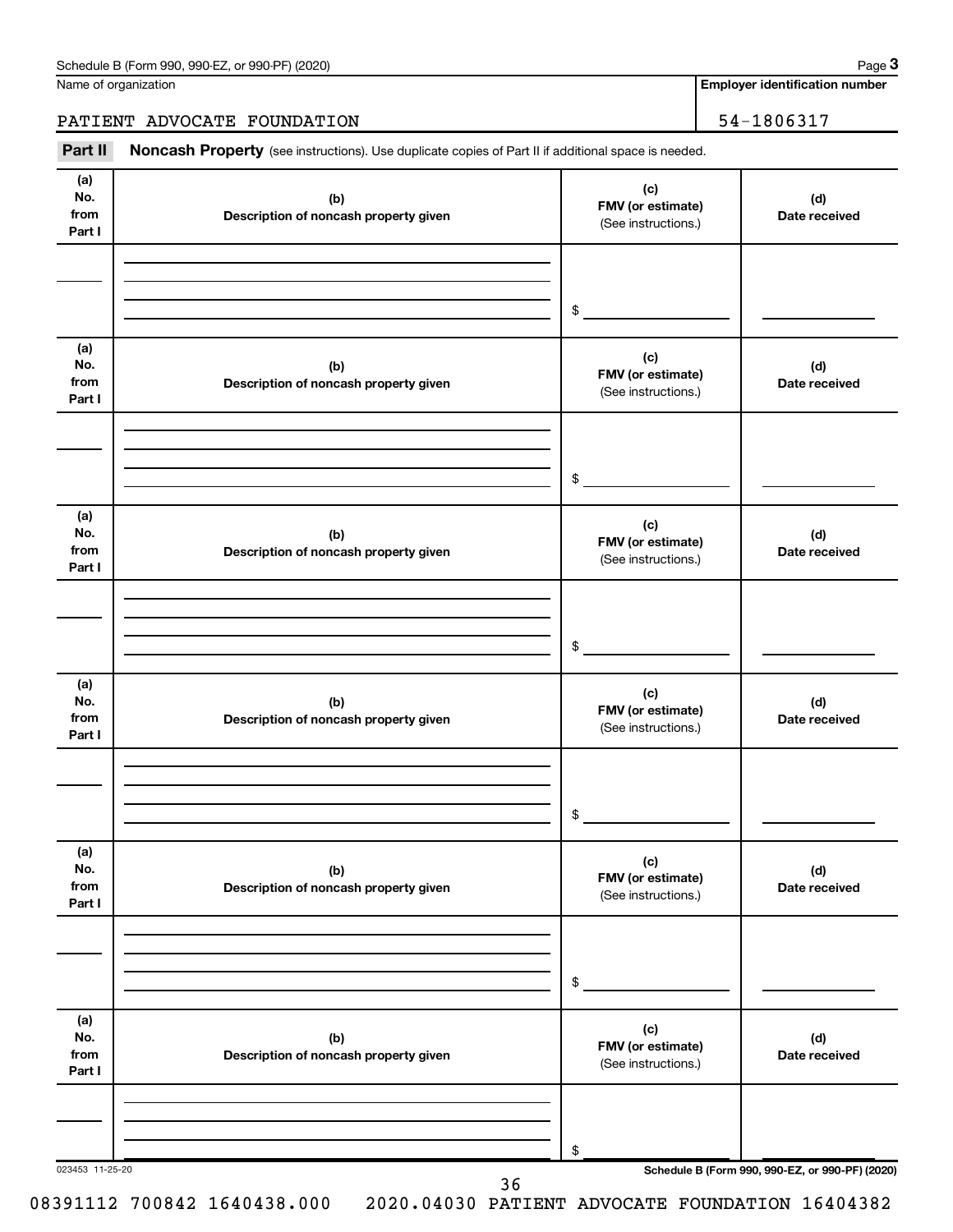|                           | Name of organization                                                                                                                                                                                                                                                                            |                      |                                          | <b>Employer identification number</b>                                                                                                                          |  |  |  |
|---------------------------|-------------------------------------------------------------------------------------------------------------------------------------------------------------------------------------------------------------------------------------------------------------------------------------------------|----------------------|------------------------------------------|----------------------------------------------------------------------------------------------------------------------------------------------------------------|--|--|--|
|                           | PATIENT ADVOCATE FOUNDATION                                                                                                                                                                                                                                                                     |                      |                                          | 54-1806317                                                                                                                                                     |  |  |  |
| Part III                  | from any one contributor. Complete columns (a) through (e) and the following line entry. For organizations<br>completing Part III, enter the total of exclusively religious, charitable, etc., contributions of \$1,000 or less for the year. (Enter this info. once.) $\blacktriangleright$ \$ |                      |                                          | Exclusively religious, charitable, etc., contributions to organizations described in section 501(c)(7), (8), or (10) that total more than \$1,000 for the year |  |  |  |
| (a) No.                   | Use duplicate copies of Part III if additional space is needed.                                                                                                                                                                                                                                 |                      |                                          |                                                                                                                                                                |  |  |  |
| from<br>Part I            | (b) Purpose of gift                                                                                                                                                                                                                                                                             | (c) Use of gift      |                                          | (d) Description of how gift is held                                                                                                                            |  |  |  |
|                           |                                                                                                                                                                                                                                                                                                 |                      |                                          |                                                                                                                                                                |  |  |  |
|                           |                                                                                                                                                                                                                                                                                                 | (e) Transfer of gift |                                          |                                                                                                                                                                |  |  |  |
|                           | Transferee's name, address, and $ZIP + 4$                                                                                                                                                                                                                                                       |                      |                                          | Relationship of transferor to transferee                                                                                                                       |  |  |  |
|                           |                                                                                                                                                                                                                                                                                                 |                      |                                          |                                                                                                                                                                |  |  |  |
| (a) No.<br>from<br>Part I | (b) Purpose of gift                                                                                                                                                                                                                                                                             | (c) Use of gift      |                                          | (d) Description of how gift is held                                                                                                                            |  |  |  |
|                           |                                                                                                                                                                                                                                                                                                 |                      |                                          |                                                                                                                                                                |  |  |  |
|                           |                                                                                                                                                                                                                                                                                                 | (e) Transfer of gift |                                          |                                                                                                                                                                |  |  |  |
|                           | Transferee's name, address, and $ZIP + 4$                                                                                                                                                                                                                                                       |                      |                                          | Relationship of transferor to transferee                                                                                                                       |  |  |  |
|                           |                                                                                                                                                                                                                                                                                                 |                      |                                          |                                                                                                                                                                |  |  |  |
| (a) No.<br>from<br>Part I | (b) Purpose of gift                                                                                                                                                                                                                                                                             | (c) Use of gift      |                                          | (d) Description of how gift is held                                                                                                                            |  |  |  |
|                           |                                                                                                                                                                                                                                                                                                 |                      |                                          |                                                                                                                                                                |  |  |  |
|                           |                                                                                                                                                                                                                                                                                                 | (e) Transfer of gift |                                          |                                                                                                                                                                |  |  |  |
|                           | Transferee's name, address, and $ZIP + 4$                                                                                                                                                                                                                                                       |                      |                                          | Relationship of transferor to transferee                                                                                                                       |  |  |  |
|                           |                                                                                                                                                                                                                                                                                                 |                      |                                          |                                                                                                                                                                |  |  |  |
| (a) No.<br>from<br>Part I | (b) Purpose of gift                                                                                                                                                                                                                                                                             | (c) Use of gift      |                                          | (d) Description of how gift is held                                                                                                                            |  |  |  |
|                           |                                                                                                                                                                                                                                                                                                 |                      |                                          |                                                                                                                                                                |  |  |  |
|                           |                                                                                                                                                                                                                                                                                                 | (e) Transfer of gift |                                          |                                                                                                                                                                |  |  |  |
|                           | Transferee's name, address, and $ZIP + 4$                                                                                                                                                                                                                                                       |                      | Relationship of transferor to transferee |                                                                                                                                                                |  |  |  |
|                           |                                                                                                                                                                                                                                                                                                 |                      |                                          |                                                                                                                                                                |  |  |  |
| 023454 11-25-20           |                                                                                                                                                                                                                                                                                                 |                      |                                          | Schedule B (Form 990, 990-EZ, or 990-PF) (2020)                                                                                                                |  |  |  |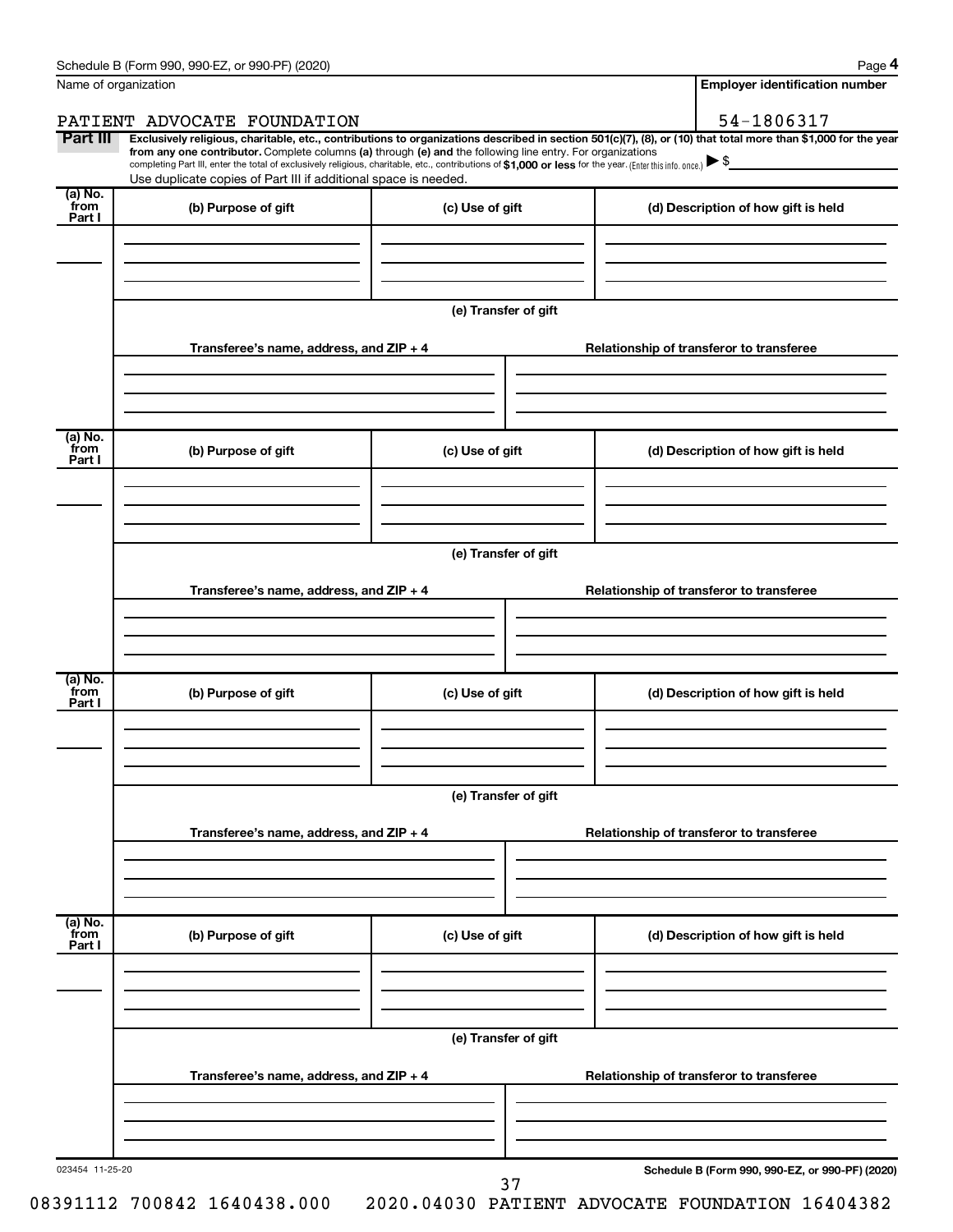| <b>SCHEDULE C</b>                                      | OMB No. 1545-0047                                                                                                                                                                                                                                                                             |           |                            |                          |                                                    |
|--------------------------------------------------------|-----------------------------------------------------------------------------------------------------------------------------------------------------------------------------------------------------------------------------------------------------------------------------------------------|-----------|----------------------------|--------------------------|----------------------------------------------------|
| (Form 990 or 990-EZ)                                   | <b>Political Campaign and Lobbying Activities</b><br>For Organizations Exempt From Income Tax Under section 501(c) and section 527                                                                                                                                                            |           |                            |                          |                                                    |
|                                                        | Complete if the organization is described below. > Attach to Form 990 or Form 990-EZ.                                                                                                                                                                                                         |           |                            |                          |                                                    |
| Department of the Treasury<br>Internal Revenue Service | ► Go to www.irs.gov/Form990 for instructions and the latest information.                                                                                                                                                                                                                      |           |                            |                          | <b>Open to Public</b><br>Inspection                |
|                                                        | If the organization answered "Yes," on Form 990, Part IV, line 3, or Form 990-EZ, Part V, line 46 (Political Campaign Activities), then                                                                                                                                                       |           |                            |                          |                                                    |
|                                                        | • Section 501(c)(3) organizations: Complete Parts I-A and B. Do not complete Part I-C.                                                                                                                                                                                                        |           |                            |                          |                                                    |
|                                                        | • Section 501(c) (other than section 501(c)(3)) organizations: Complete Parts I-A and C below. Do not complete Part I-B.                                                                                                                                                                      |           |                            |                          |                                                    |
| • Section 527 organizations: Complete Part I-A only.   |                                                                                                                                                                                                                                                                                               |           |                            |                          |                                                    |
|                                                        | If the organization answered "Yes," on Form 990, Part IV, line 4, or Form 990-EZ, Part VI, line 47 (Lobbying Activities), then                                                                                                                                                                |           |                            |                          |                                                    |
|                                                        | • Section 501(c)(3) organizations that have filed Form 5768 (election under section 501(h)): Complete Part II-A. Do not complete Part II-B.                                                                                                                                                   |           |                            |                          |                                                    |
|                                                        | • Section 501(c)(3) organizations that have NOT filed Form 5768 (election under section 501(h)): Complete Part II-B. Do not complete Part II-A.                                                                                                                                               |           |                            |                          |                                                    |
|                                                        | If the organization answered "Yes," on Form 990, Part IV, line 5 (Proxy Tax) (See separate instructions) or Form 990-EZ, Part V, line 35c (Proxy                                                                                                                                              |           |                            |                          |                                                    |
| Tax) (See separate instructions), then                 |                                                                                                                                                                                                                                                                                               |           |                            |                          |                                                    |
|                                                        | • Section 501(c)(4), (5), or (6) organizations: Complete Part III.                                                                                                                                                                                                                            |           |                            |                          |                                                    |
| Name of organization                                   |                                                                                                                                                                                                                                                                                               |           |                            |                          | <b>Employer identification number</b>              |
|                                                        | PATIENT ADVOCATE FOUNDATION                                                                                                                                                                                                                                                                   |           |                            |                          | 54-1806317                                         |
| Part I-A                                               | Complete if the organization is exempt under section 501(c) or is a section 527 organization.                                                                                                                                                                                                 |           |                            |                          |                                                    |
|                                                        |                                                                                                                                                                                                                                                                                               |           |                            |                          |                                                    |
|                                                        | 1 Provide a description of the organization's direct and indirect political campaign activities in Part IV.                                                                                                                                                                                   |           |                            | $\triangleright$ s       |                                                    |
| 2                                                      |                                                                                                                                                                                                                                                                                               |           |                            |                          |                                                    |
| 3                                                      |                                                                                                                                                                                                                                                                                               |           |                            |                          |                                                    |
| Part I-B                                               | Complete if the organization is exempt under section 501(c)(3).                                                                                                                                                                                                                               |           |                            |                          |                                                    |
|                                                        |                                                                                                                                                                                                                                                                                               |           |                            | $\blacktriangleright$ \$ |                                                    |
|                                                        | Enter the amount of any excise tax incurred by organization managers under section 4955 [1001] [1001] \$                                                                                                                                                                                      |           |                            |                          |                                                    |
|                                                        |                                                                                                                                                                                                                                                                                               |           |                            |                          | Yes<br>No                                          |
|                                                        |                                                                                                                                                                                                                                                                                               |           |                            |                          | <b>Yes</b><br><b>No</b>                            |
| <b>b</b> If "Yes," describe in Part IV.                |                                                                                                                                                                                                                                                                                               |           |                            |                          |                                                    |
|                                                        | Part I-C Complete if the organization is exempt under section 501(c), except section 501(c)(3).                                                                                                                                                                                               |           |                            |                          |                                                    |
|                                                        | 1 Enter the amount directly expended by the filing organization for section 527 exempt function activities                                                                                                                                                                                    |           |                            | $\blacktriangleright$ \$ |                                                    |
| $\mathbf{2}$                                           | Enter the amount of the filing organization's funds contributed to other organizations for section 527                                                                                                                                                                                        |           |                            |                          |                                                    |
| exempt function activities                             |                                                                                                                                                                                                                                                                                               |           |                            | $\triangleright$ \$      |                                                    |
|                                                        | 3 Total exempt function expenditures. Add lines 1 and 2. Enter here and on Form 1120-POL,                                                                                                                                                                                                     |           |                            |                          |                                                    |
|                                                        |                                                                                                                                                                                                                                                                                               |           |                            | $\blacktriangleright$ \$ |                                                    |
|                                                        |                                                                                                                                                                                                                                                                                               |           |                            |                          | Yes<br><b>No</b>                                   |
|                                                        | Enter the names, addresses and employer identification number (EIN) of all section 527 political organizations to which the filing organization                                                                                                                                               |           |                            |                          |                                                    |
|                                                        | made payments. For each organization listed, enter the amount paid from the filing organization's funds. Also enter the amount of political<br>contributions received that were promptly and directly delivered to a separate political organization, such as a separate segregated fund or a |           |                            |                          |                                                    |
|                                                        | political action committee (PAC). If additional space is needed, provide information in Part IV.                                                                                                                                                                                              |           |                            |                          |                                                    |
| (a) Name                                               | (b) Address                                                                                                                                                                                                                                                                                   | $(c)$ EIN | (d) Amount paid from       |                          | (e) Amount of political                            |
|                                                        |                                                                                                                                                                                                                                                                                               |           | filing organization's      |                          | contributions received and                         |
|                                                        |                                                                                                                                                                                                                                                                                               |           | funds. If none, enter -0-. |                          | promptly and directly                              |
|                                                        |                                                                                                                                                                                                                                                                                               |           |                            |                          | delivered to a separate<br>political organization. |
|                                                        |                                                                                                                                                                                                                                                                                               |           |                            |                          | If none, enter -0-.                                |
|                                                        |                                                                                                                                                                                                                                                                                               |           |                            |                          |                                                    |
|                                                        |                                                                                                                                                                                                                                                                                               |           |                            |                          |                                                    |
|                                                        |                                                                                                                                                                                                                                                                                               |           |                            |                          |                                                    |
|                                                        |                                                                                                                                                                                                                                                                                               |           |                            |                          |                                                    |
|                                                        |                                                                                                                                                                                                                                                                                               |           |                            |                          |                                                    |
|                                                        |                                                                                                                                                                                                                                                                                               |           |                            |                          |                                                    |
|                                                        |                                                                                                                                                                                                                                                                                               |           |                            |                          |                                                    |
|                                                        |                                                                                                                                                                                                                                                                                               |           |                            |                          |                                                    |
|                                                        |                                                                                                                                                                                                                                                                                               |           |                            |                          |                                                    |
|                                                        |                                                                                                                                                                                                                                                                                               |           |                            |                          |                                                    |
|                                                        |                                                                                                                                                                                                                                                                                               |           |                            |                          |                                                    |
|                                                        |                                                                                                                                                                                                                                                                                               |           |                            |                          |                                                    |

**For Paperwork Reduction Act Notice, see the Instructions for Form 990 or 990-EZ. Schedule C (Form 990 or 990-EZ) 2020** LHA

032041 12-02-20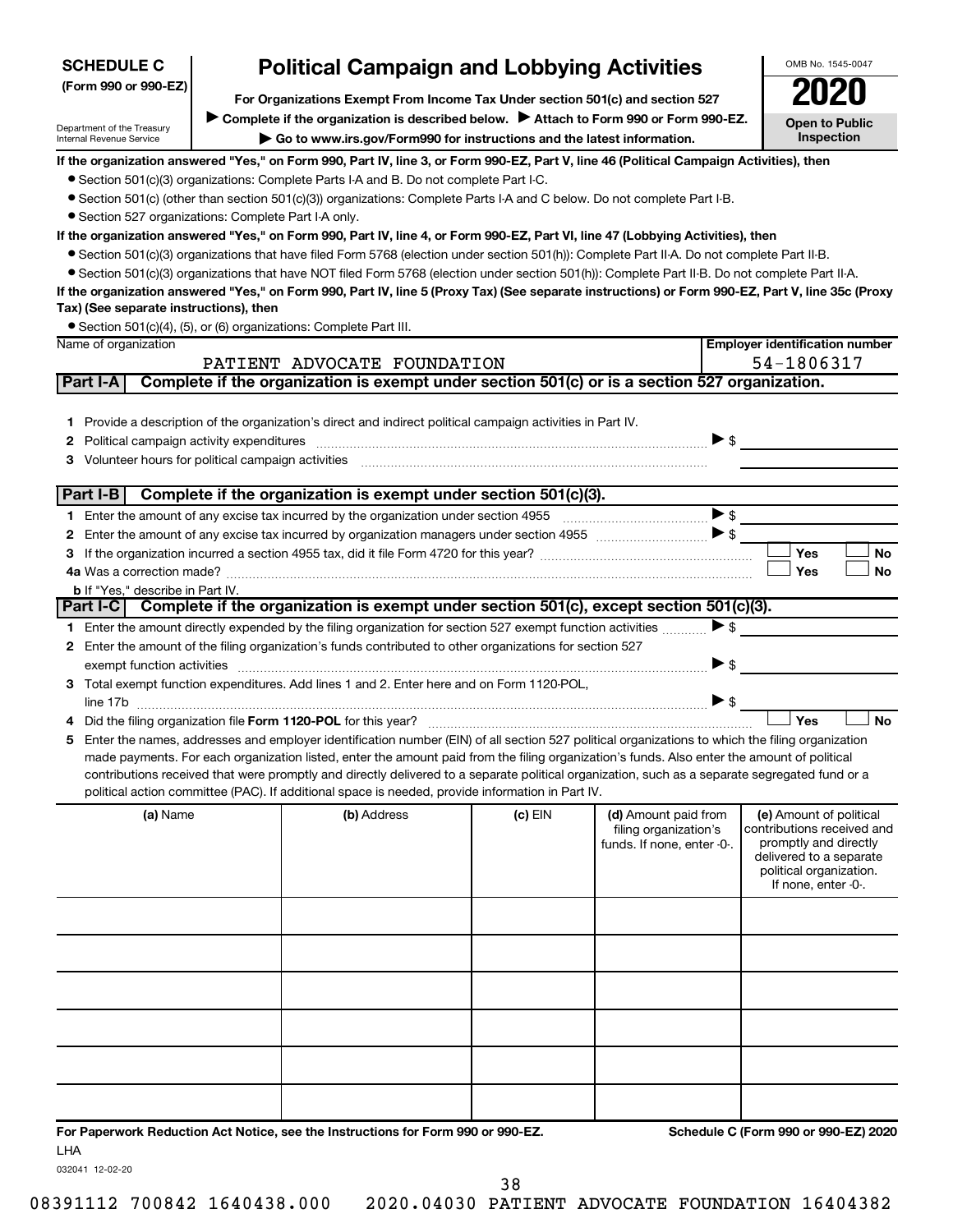| Schedule C (Form 990 or 990-EZ) 2020 PATIENT ADVOCATE FOUNDATION                                                                                                         |                                        |                                                                                  |                                                                                                                                   |                  | $54 - 1806317$ Page 2 |
|--------------------------------------------------------------------------------------------------------------------------------------------------------------------------|----------------------------------------|----------------------------------------------------------------------------------|-----------------------------------------------------------------------------------------------------------------------------------|------------------|-----------------------|
| Complete if the organization is exempt under section 501(c)(3) and filed Form 5768 (election under<br>Part II-A                                                          |                                        |                                                                                  |                                                                                                                                   |                  |                       |
| section 501(h)).                                                                                                                                                         |                                        |                                                                                  |                                                                                                                                   |                  |                       |
| A Check $\blacktriangleright$                                                                                                                                            |                                        |                                                                                  | if the filing organization belongs to an affiliated group (and list in Part IV each affiliated group member's name, address, EIN, |                  |                       |
| expenses, and share of excess lobbying expenditures).<br><b>B</b> Check <b>D</b>                                                                                         |                                        |                                                                                  |                                                                                                                                   |                  |                       |
|                                                                                                                                                                          |                                        | if the filing organization checked box A and "limited control" provisions apply. |                                                                                                                                   | (a) Filing       | (b) Affiliated group  |
|                                                                                                                                                                          | <b>Limits on Lobbying Expenditures</b> | (The term "expenditures" means amounts paid or incurred.)                        |                                                                                                                                   | organization's   | totals                |
|                                                                                                                                                                          |                                        |                                                                                  |                                                                                                                                   | totals           |                       |
| 1a Total lobbying expenditures to influence public opinion (grassroots lobbying) [11] [12] Total lobbying expenditures to influence public opinion (grassroots lobbying) |                                        |                                                                                  |                                                                                                                                   |                  |                       |
| <b>b</b> Total lobbying expenditures to influence a legislative body (direct lobbying) <i>manumumumum</i>                                                                |                                        |                                                                                  |                                                                                                                                   | 780,000.         |                       |
|                                                                                                                                                                          | 780,000.                               |                                                                                  |                                                                                                                                   |                  |                       |
| d Other exempt purpose expenditures                                                                                                                                      |                                        |                                                                                  |                                                                                                                                   | 269, 179, 506.   |                       |
|                                                                                                                                                                          |                                        | 269, 959, 506.                                                                   |                                                                                                                                   |                  |                       |
| f Lobbying nontaxable amount. Enter the amount from the following table in both columns.                                                                                 |                                        | 1,000,000.                                                                       |                                                                                                                                   |                  |                       |
| If the amount on line 1e, column (a) or (b) is:                                                                                                                          |                                        | The lobbying nontaxable amount is:                                               |                                                                                                                                   |                  |                       |
| Not over \$500,000                                                                                                                                                       |                                        | 20% of the amount on line 1e.                                                    |                                                                                                                                   |                  |                       |
| Over \$500,000 but not over \$1,000,000                                                                                                                                  |                                        | \$100,000 plus 15% of the excess over \$500,000.                                 |                                                                                                                                   |                  |                       |
| Over \$1,000,000 but not over \$1,500,000                                                                                                                                |                                        | \$175,000 plus 10% of the excess over \$1,000,000                                |                                                                                                                                   |                  |                       |
| Over \$1,500,000 but not over \$17,000,000<br>Over \$17,000,000                                                                                                          | \$1,000,000.                           | \$225,000 plus 5% of the excess over \$1,500,000.                                |                                                                                                                                   |                  |                       |
|                                                                                                                                                                          |                                        |                                                                                  |                                                                                                                                   |                  |                       |
|                                                                                                                                                                          |                                        |                                                                                  |                                                                                                                                   | 250,000.         |                       |
| h Subtract line 1g from line 1a. If zero or less, enter -0-                                                                                                              |                                        |                                                                                  |                                                                                                                                   | 0.               |                       |
|                                                                                                                                                                          |                                        |                                                                                  |                                                                                                                                   | $\overline{0}$ . |                       |
| If there is an amount other than zero on either line 1h or line 1i, did the organization file Form 4720                                                                  |                                        |                                                                                  |                                                                                                                                   |                  |                       |
| reporting section 4911 tax for this year?                                                                                                                                |                                        |                                                                                  |                                                                                                                                   |                  | Yes<br>No             |
|                                                                                                                                                                          |                                        | 4-Year Averaging Period Under Section 501(h)                                     |                                                                                                                                   |                  |                       |
| (Some organizations that made a section 501(h) election do not have to complete all of the five columns below.                                                           |                                        |                                                                                  |                                                                                                                                   |                  |                       |
|                                                                                                                                                                          |                                        | See the separate instructions for lines 2a through 2f.)                          |                                                                                                                                   |                  |                       |
|                                                                                                                                                                          |                                        | Lobbying Expenditures During 4-Year Averaging Period                             |                                                                                                                                   |                  |                       |
| Calendar year<br>(or fiscal year beginning in)                                                                                                                           | (a) 2017                               | (b) 2018                                                                         | $(c)$ 2019                                                                                                                        | $(d)$ 2020       | (e) Total             |
|                                                                                                                                                                          |                                        |                                                                                  |                                                                                                                                   |                  |                       |
| 2a Lobbying nontaxable amount                                                                                                                                            |                                        |                                                                                  | $1,000,000.$ $  1,000,000.$ $  1,000,000.$ $  1,000,000.$                                                                         |                  | 4,000,000.            |
| <b>b</b> Lobbying ceiling amount                                                                                                                                         |                                        |                                                                                  |                                                                                                                                   |                  |                       |
| (150% of line 2a, column(e))                                                                                                                                             |                                        |                                                                                  |                                                                                                                                   |                  | 6,000,000.            |
| c Total lobbying expenditures                                                                                                                                            | 780,000.                               | 780,000.<br>780,000.                                                             |                                                                                                                                   | 780,000.         | 3,120,000.            |
|                                                                                                                                                                          |                                        |                                                                                  |                                                                                                                                   |                  |                       |
| d Grassroots nontaxable amount                                                                                                                                           | 250,000.                               | 250,000.                                                                         | 250,000.                                                                                                                          | 250,000.         | 1,000,000.            |
| e Grassroots ceiling amount                                                                                                                                              |                                        |                                                                                  |                                                                                                                                   |                  |                       |
| (150% of line 2d, column (e))                                                                                                                                            |                                        |                                                                                  |                                                                                                                                   |                  | 1,500,000.            |
| f Grassroots lobbying expenditures                                                                                                                                       |                                        |                                                                                  |                                                                                                                                   |                  |                       |
|                                                                                                                                                                          |                                        |                                                                                  |                                                                                                                                   |                  |                       |

**Schedule C (Form 990 or 990-EZ) 2020**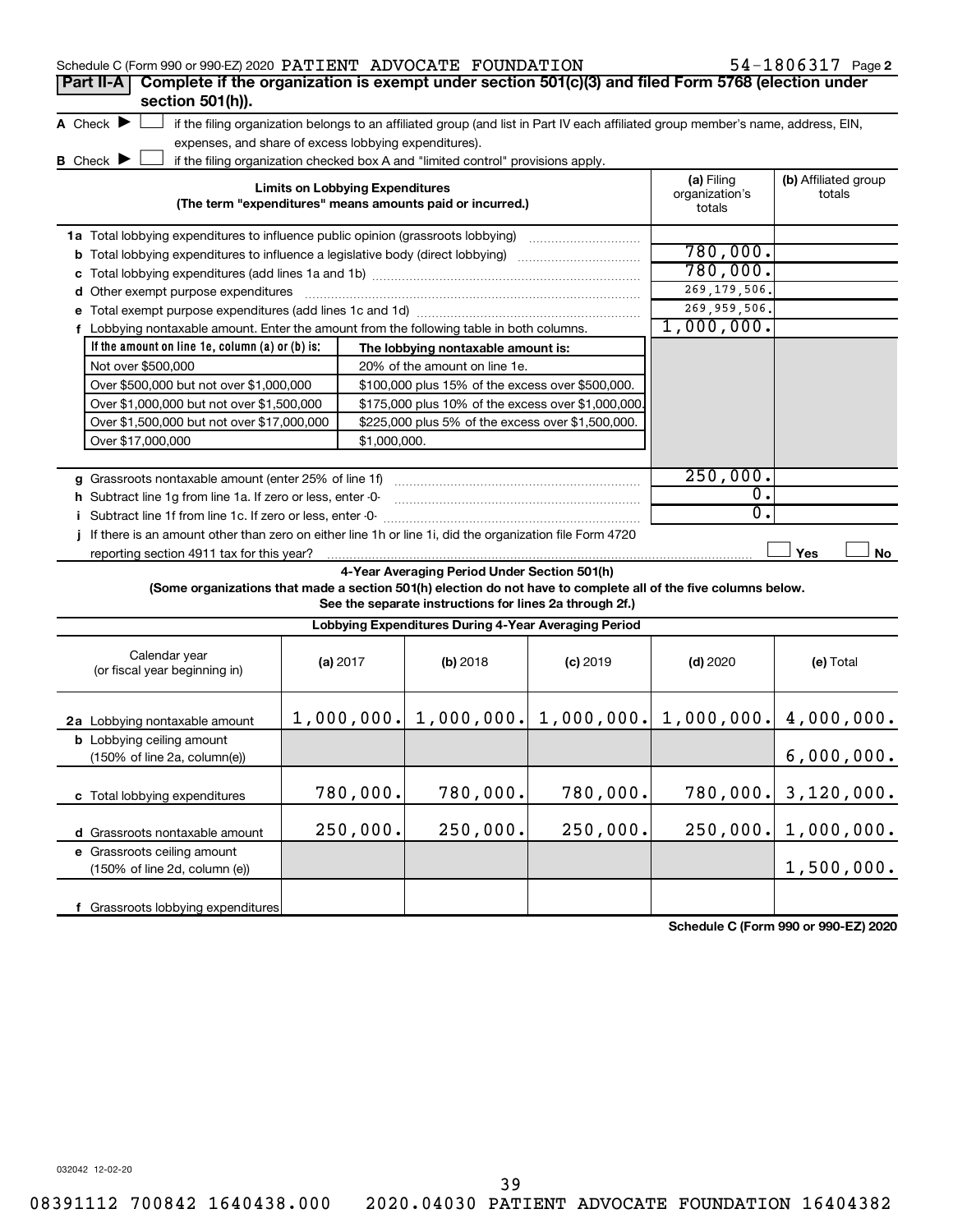#### Schedule C (Form 990 or 990-EZ) 2020  $\rm {PATTENT}$   $\rm {ADVOCATE}$   $\rm {FOUNDATION}$   $\rm {54-1806317}$   $\rm {Page}$

# **Part II-B Complete if the organization is exempt under section 501(c)(3) and has NOT filed Form 5768 (election under section 501(h)).**

|              | For each "Yes" response on lines 1a through 1i below, provide in Part IV a detailed description                                                                                                                                            | (a) |                | (b) |        |
|--------------|--------------------------------------------------------------------------------------------------------------------------------------------------------------------------------------------------------------------------------------------|-----|----------------|-----|--------|
|              | of the lobbying activity.                                                                                                                                                                                                                  | Yes | No             |     | Amount |
| 1            | During the year, did the filing organization attempt to influence foreign, national, state, or<br>local legislation, including any attempt to influence public opinion on a legislative matter<br>or referendum, through the use of:       |     |                |     |        |
|              | <b>b</b> Paid staff or management (include compensation in expenses reported on lines 1c through 1i)?                                                                                                                                      |     |                |     |        |
|              |                                                                                                                                                                                                                                            |     |                |     |        |
|              |                                                                                                                                                                                                                                            |     |                |     |        |
|              |                                                                                                                                                                                                                                            |     |                |     |        |
|              | g Direct contact with legislators, their staffs, government officials, or a legislative body?                                                                                                                                              |     |                |     |        |
|              | h Rallies, demonstrations, seminars, conventions, speeches, lectures, or any similar means?                                                                                                                                                |     |                |     |        |
|              | <i>i</i> Other activities?                                                                                                                                                                                                                 |     |                |     |        |
|              |                                                                                                                                                                                                                                            |     |                |     |        |
|              | 2a Did the activities in line 1 cause the organization to be not described in section 501(c)(3)?                                                                                                                                           |     |                |     |        |
|              |                                                                                                                                                                                                                                            |     |                |     |        |
|              | c If "Yes," enter the amount of any tax incurred by organization managers under section 4912                                                                                                                                               |     |                |     |        |
|              | d If the filing organization incurred a section 4912 tax, did it file Form 4720 for this year?                                                                                                                                             |     |                |     |        |
|              | Part III-A Complete if the organization is exempt under section $501(c)(4)$ , section $501(c)(5)$ , or section                                                                                                                             |     |                |     |        |
|              | $501(c)(6)$ .                                                                                                                                                                                                                              |     |                |     |        |
|              |                                                                                                                                                                                                                                            |     |                | Yes | No     |
| 1            |                                                                                                                                                                                                                                            |     | $\mathbf{1}$   |     |        |
| $\mathbf{2}$ |                                                                                                                                                                                                                                            |     | $\mathbf{2}$   |     |        |
| 3            | Did the organization agree to carry over lobbying and political campaign activity expenditures from the prior year?                                                                                                                        |     | 3              |     |        |
|              | Part III-B Complete if the organization is exempt under section 501(c)(4), section 501(c)(5), or section<br>501(c)(6) and if either (a) BOTH Part III-A, lines 1 and 2, are answered "No" OR (b) Part III-A, line 3, is<br>answered "Yes." |     |                |     |        |
| 1.           |                                                                                                                                                                                                                                            |     | 1              |     |        |
| $\mathbf{2}$ | Section 162(e) nondeductible lobbying and political expenditures (do not include amounts of political                                                                                                                                      |     |                |     |        |
|              | expenses for which the section 527(f) tax was paid).                                                                                                                                                                                       |     |                |     |        |
|              |                                                                                                                                                                                                                                            |     | 2a             |     |        |
|              | b Carryover from last year manufactured and content to content the content of the content of the content of the content of the content of the content of the content of the content of the content of the content of the conte             |     | 2 <sub>b</sub> |     |        |
|              |                                                                                                                                                                                                                                            |     | 2c             |     |        |
| 3            |                                                                                                                                                                                                                                            |     | 3              |     |        |
| 4            | If notices were sent and the amount on line 2c exceeds the amount on line 3, what portion of the excess                                                                                                                                    |     |                |     |        |
|              | does the organization agree to carryover to the reasonable estimate of nondeductible lobbying and political                                                                                                                                |     |                |     |        |
|              |                                                                                                                                                                                                                                            |     | 4              |     |        |
| 5            |                                                                                                                                                                                                                                            |     | 5              |     |        |
|              | lPart IV ⊺<br><b>Supplemental Information</b>                                                                                                                                                                                              |     |                |     |        |
|              | Provide the descriptions required for Part I-A, line 1; Part I-B, line 4; Part I-C, line 5; Part II-A (affiliated group list); Part II-A, lines 1 and 2 (See                                                                               |     |                |     |        |

instructions); and Part II-B, line 1. Also, complete this part for any additional information.

**Schedule C (Form 990 or 990-EZ) 2020**

032043 12-02-20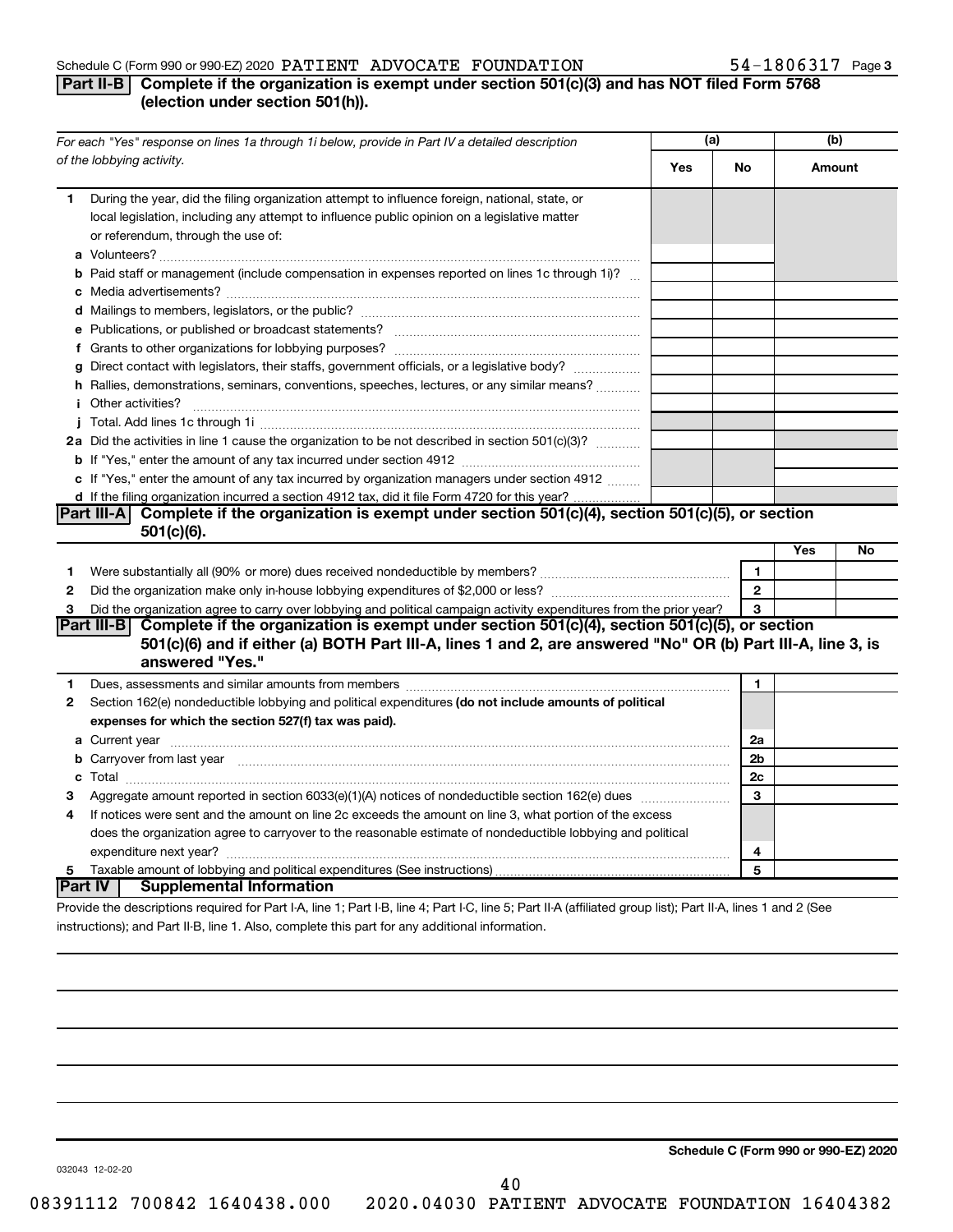Department of the Treasury Internal Revenue Service

| (Form 990) |  |
|------------|--|
|------------|--|

# **SCHEDULE D Supplemental Financial Statements**<br> **Form 990 2020**<br> **Part IV** line 6.7.8.9.10, 11a, 11b, 11d, 11d, 11d, 11d, 11d, 12a, 0r, 12b

**(Form 990) | Complete if the organization answered "Yes" on Form 990, Part IV, line 6, 7, 8, 9, 10, 11a, 11b, 11c, 11d, 11e, 11f, 12a, or 12b.**

**| Attach to Form 990. |Go to www.irs.gov/Form990 for instructions and the latest information.**



#### Name of the organization<br>**PATIENT ADVOCATE FOUNDATION** 64-1806317 PATIENT ADVOCATE FOUNDATION

|    |                                                                                                                                                                                                                           | (a) Donor advised funds | (b) Funds and other accounts                         |
|----|---------------------------------------------------------------------------------------------------------------------------------------------------------------------------------------------------------------------------|-------------------------|------------------------------------------------------|
| 1  |                                                                                                                                                                                                                           |                         |                                                      |
| 2  | Aggregate value of contributions to (during year)                                                                                                                                                                         |                         |                                                      |
| З  |                                                                                                                                                                                                                           |                         |                                                      |
| 4  |                                                                                                                                                                                                                           |                         |                                                      |
| 5  | Did the organization inform all donors and donor advisors in writing that the assets held in donor advised funds                                                                                                          |                         |                                                      |
|    |                                                                                                                                                                                                                           |                         | Yes                                                  |
| 6  | Did the organization inform all grantees, donors, and donor advisors in writing that grant funds can be used only                                                                                                         |                         |                                                      |
|    | for charitable purposes and not for the benefit of the donor or donor advisor, or for any other purpose conferring                                                                                                        |                         |                                                      |
|    |                                                                                                                                                                                                                           |                         | Yes                                                  |
|    | Part II<br>Conservation Easements. Complete if the organization answered "Yes" on Form 990, Part IV, line 7.                                                                                                              |                         |                                                      |
| 1. | Purpose(s) of conservation easements held by the organization (check all that apply).                                                                                                                                     |                         |                                                      |
|    | Preservation of land for public use (for example, recreation or education)                                                                                                                                                |                         | Preservation of a historically important land area   |
|    | Protection of natural habitat                                                                                                                                                                                             |                         | Preservation of a certified historic structure       |
|    | Preservation of open space                                                                                                                                                                                                |                         |                                                      |
| 2  | Complete lines 2a through 2d if the organization held a qualified conservation contribution in the form of a conservation easement on the last                                                                            |                         |                                                      |
|    | day of the tax year.                                                                                                                                                                                                      |                         | Held at the End of the Tax Year                      |
| а  |                                                                                                                                                                                                                           |                         | 2a                                                   |
|    | Total acreage restricted by conservation easements                                                                                                                                                                        |                         | 2 <sub>b</sub>                                       |
|    |                                                                                                                                                                                                                           |                         | 2c                                                   |
| d  | Number of conservation easements included in (c) acquired after 7/25/06, and not on a historic structure                                                                                                                  |                         |                                                      |
|    | listed in the National Register [11, 2003] March 2014 The National Register [11, 2014] March 2014 The National                                                                                                            |                         | 2d                                                   |
| 3  | Number of conservation easements modified, transferred, released, extinguished, or terminated by the organization during the tax                                                                                          |                         |                                                      |
|    | year                                                                                                                                                                                                                      |                         |                                                      |
| 4  | Number of states where property subject to conservation easement is located >                                                                                                                                             |                         |                                                      |
| 5  | Does the organization have a written policy regarding the periodic monitoring, inspection, handling of                                                                                                                    |                         |                                                      |
|    | violations, and enforcement of the conservation easements it holds?                                                                                                                                                       |                         | Yes                                                  |
| 6  | Staff and volunteer hours devoted to monitoring, inspecting, handling of violations, and enforcing conservation easements during the year                                                                                 |                         |                                                      |
|    |                                                                                                                                                                                                                           |                         |                                                      |
| 7  | Amount of expenses incurred in monitoring, inspecting, handling of violations, and enforcing conservation easements during the year                                                                                       |                         |                                                      |
|    | $\blacktriangleright$ \$                                                                                                                                                                                                  |                         |                                                      |
| 8  | Does each conservation easement reported on line 2(d) above satisfy the requirements of section 170(h)(4)(B)(i)                                                                                                           |                         |                                                      |
|    |                                                                                                                                                                                                                           |                         | Yes                                                  |
| 9  | In Part XIII, describe how the organization reports conservation easements in its revenue and expense statement and                                                                                                       |                         |                                                      |
|    | balance sheet, and include, if applicable, the text of the footnote to the organization's financial statements that describes the                                                                                         |                         |                                                      |
|    | organization's accounting for conservation easements.                                                                                                                                                                     |                         |                                                      |
|    | Organizations Maintaining Collections of Art, Historical Treasures, or Other Similar Assets.<br>Part III                                                                                                                  |                         |                                                      |
|    | Complete if the organization answered "Yes" on Form 990, Part IV, line 8.                                                                                                                                                 |                         |                                                      |
|    | 1a If the organization elected, as permitted under FASB ASC 958, not to report in its revenue statement and balance sheet works                                                                                           |                         |                                                      |
|    | of art, historical treasures, or other similar assets held for public exhibition, education, or research in furtherance of public                                                                                         |                         |                                                      |
|    | service, provide in Part XIII the text of the footnote to its financial statements that describes these items.                                                                                                            |                         |                                                      |
|    | b If the organization elected, as permitted under FASB ASC 958, to report in its revenue statement and balance sheet works of                                                                                             |                         |                                                      |
|    | art, historical treasures, or other similar assets held for public exhibition, education, or research in furtherance of public service,                                                                                   |                         |                                                      |
|    | provide the following amounts relating to these items:                                                                                                                                                                    |                         |                                                      |
|    |                                                                                                                                                                                                                           |                         |                                                      |
|    |                                                                                                                                                                                                                           |                         | $\blacktriangleright$ \$<br>$\blacktriangleright$ \$ |
|    | (ii) Assets included in Form 990, Part X [11] [2000] [2010] Assets included in Form 990, Part X [11] [11] [200                                                                                                            |                         |                                                      |
|    | If the organization received or held works of art, historical treasures, or other similar assets for financial gain, provide<br>the following amounts required to be reported under FASB ASC 958 relating to these items: |                         |                                                      |
| 2  |                                                                                                                                                                                                                           |                         |                                                      |
|    |                                                                                                                                                                                                                           |                         |                                                      |
| а  |                                                                                                                                                                                                                           |                         | $\blacktriangleright$ \$                             |
|    | LHA For Paperwork Reduction Act Notice, see the Instructions for Form 990.                                                                                                                                                |                         | Schedule D (Form 990) 2020                           |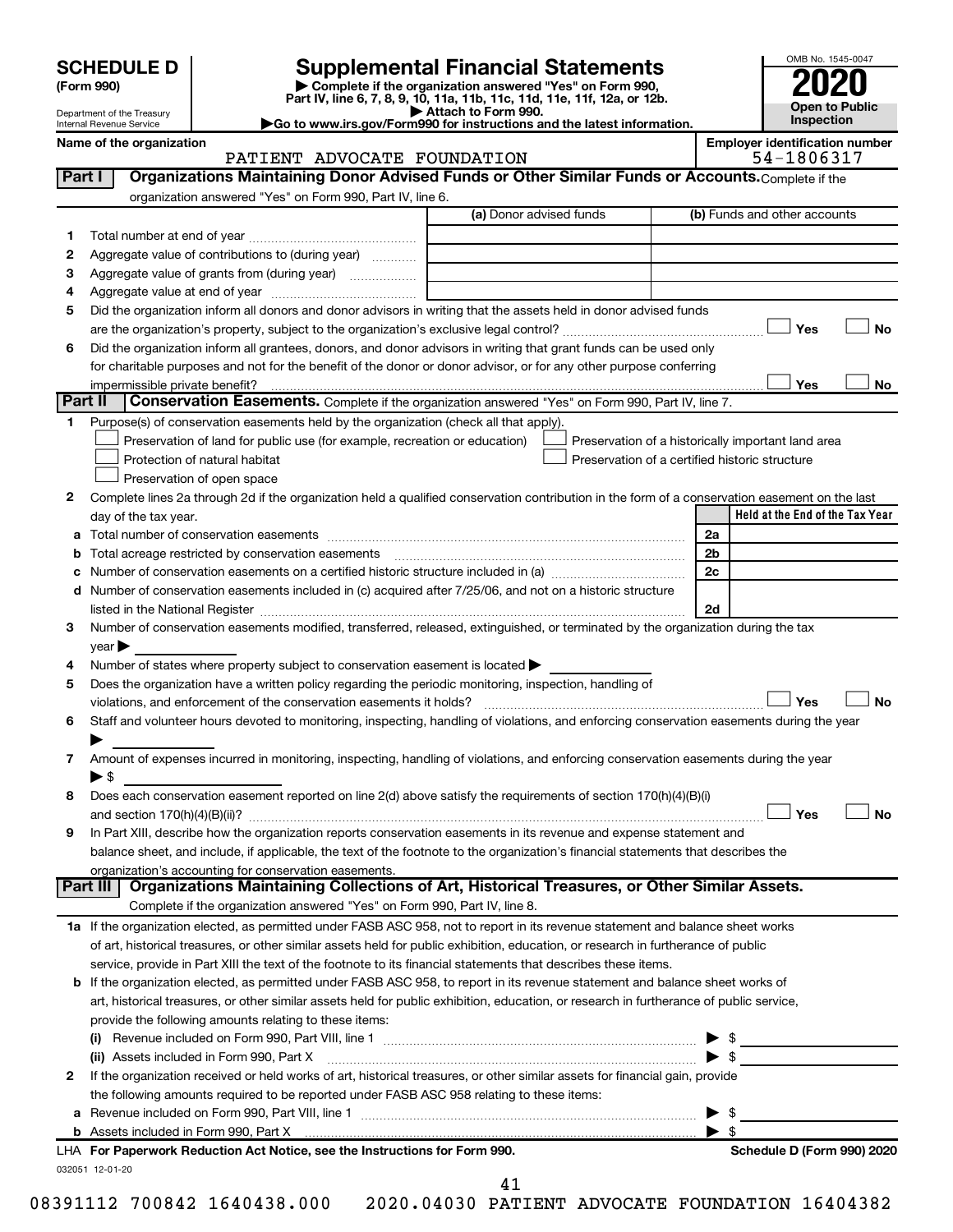|               | Schedule D (Form 990) 2020                                                                                                                                                                                                     | PATIENT ADVOCATE FOUNDATION |   |                   |                                                                                                                                                                                                                                |            |                 |                      |                | 54-1806317 Page 2          |
|---------------|--------------------------------------------------------------------------------------------------------------------------------------------------------------------------------------------------------------------------------|-----------------------------|---|-------------------|--------------------------------------------------------------------------------------------------------------------------------------------------------------------------------------------------------------------------------|------------|-----------------|----------------------|----------------|----------------------------|
|               | Organizations Maintaining Collections of Art, Historical Treasures, or Other Similar Assets (continued)<br>Part III                                                                                                            |                             |   |                   |                                                                                                                                                                                                                                |            |                 |                      |                |                            |
| 3             | Using the organization's acquisition, accession, and other records, check any of the following that make significant use of its                                                                                                |                             |   |                   |                                                                                                                                                                                                                                |            |                 |                      |                |                            |
|               | collection items (check all that apply):                                                                                                                                                                                       |                             |   |                   |                                                                                                                                                                                                                                |            |                 |                      |                |                            |
| a             | Public exhibition                                                                                                                                                                                                              | d                           |   |                   | Loan or exchange program                                                                                                                                                                                                       |            |                 |                      |                |                            |
| b             | Scholarly research                                                                                                                                                                                                             |                             |   |                   | Other the contract of the contract of the contract of the contract of the contract of the contract of the contract of the contract of the contract of the contract of the contract of the contract of the contract of the cont |            |                 |                      |                |                            |
| c             | Preservation for future generations                                                                                                                                                                                            |                             |   |                   |                                                                                                                                                                                                                                |            |                 |                      |                |                            |
| 4             | Provide a description of the organization's collections and explain how they further the organization's exempt purpose in Part XIII.                                                                                           |                             |   |                   |                                                                                                                                                                                                                                |            |                 |                      |                |                            |
| 5             | During the year, did the organization solicit or receive donations of art, historical treasures, or other similar assets                                                                                                       |                             |   |                   |                                                                                                                                                                                                                                |            |                 |                      |                |                            |
|               | Part IV                                                                                                                                                                                                                        |                             |   |                   |                                                                                                                                                                                                                                |            |                 |                      | Yes            | No                         |
|               | <b>Escrow and Custodial Arrangements.</b> Complete if the organization answered "Yes" on Form 990, Part IV, line 9, or<br>reported an amount on Form 990, Part X, line 21.                                                     |                             |   |                   |                                                                                                                                                                                                                                |            |                 |                      |                |                            |
|               | 1a Is the organization an agent, trustee, custodian or other intermediary for contributions or other assets not included                                                                                                       |                             |   |                   |                                                                                                                                                                                                                                |            |                 |                      |                |                            |
|               |                                                                                                                                                                                                                                |                             |   |                   |                                                                                                                                                                                                                                |            |                 |                      | Yes            | No                         |
|               | b If "Yes," explain the arrangement in Part XIII and complete the following table:                                                                                                                                             |                             |   |                   |                                                                                                                                                                                                                                |            |                 |                      |                |                            |
|               |                                                                                                                                                                                                                                |                             |   |                   |                                                                                                                                                                                                                                |            |                 |                      | Amount         |                            |
|               | c Beginning balance measurements and the contract of the contract of the contract of the contract of the contract of the contract of the contract of the contract of the contract of the contract of the contract of the contr |                             |   |                   |                                                                                                                                                                                                                                |            | 1c              |                      |                |                            |
|               |                                                                                                                                                                                                                                |                             |   |                   |                                                                                                                                                                                                                                |            | 1d              |                      |                |                            |
|               | e Distributions during the year manufactured and contained and contained and contained and contained and contained and contained and contained and contained and contained and contained and contained and contained and conta |                             |   |                   |                                                                                                                                                                                                                                |            | 1e              |                      |                |                            |
| Ť             |                                                                                                                                                                                                                                |                             |   |                   |                                                                                                                                                                                                                                |            | 1f              |                      |                |                            |
|               | 2a Did the organization include an amount on Form 990, Part X, line 21, for escrow or custodial account liability?                                                                                                             |                             |   |                   |                                                                                                                                                                                                                                |            |                 |                      | Yes            | No                         |
|               | <b>b</b> If "Yes," explain the arrangement in Part XIII. Check here if the explanation has been provided on Part XIII                                                                                                          |                             |   |                   |                                                                                                                                                                                                                                |            |                 |                      |                |                            |
| <b>Part V</b> | Endowment Funds. Complete if the organization answered "Yes" on Form 990, Part IV, line 10.                                                                                                                                    |                             |   |                   |                                                                                                                                                                                                                                |            |                 |                      |                |                            |
|               |                                                                                                                                                                                                                                | (a) Current year            |   | (b) Prior year    | (c) Two years back                                                                                                                                                                                                             |            |                 | (d) Three years back |                | (e) Four years back        |
|               | 1a Beginning of year balance                                                                                                                                                                                                   | 2,186,163.                  |   | 2,078,900.        |                                                                                                                                                                                                                                | 1,999,015. |                 | 1,996,636.           |                | 1,486,242.                 |
| b             |                                                                                                                                                                                                                                |                             |   |                   |                                                                                                                                                                                                                                |            |                 |                      |                | 512, 115.                  |
|               | Net investment earnings, gains, and losses                                                                                                                                                                                     | 8,361.                      |   | 107,263.          |                                                                                                                                                                                                                                | 79,885.    |                 | 2,379.               |                | <1,721.>                   |
|               | d Grants or scholarships                                                                                                                                                                                                       |                             |   |                   |                                                                                                                                                                                                                                |            |                 |                      |                |                            |
|               | e Other expenditures for facilities                                                                                                                                                                                            |                             |   |                   |                                                                                                                                                                                                                                |            |                 |                      |                |                            |
|               | and programs                                                                                                                                                                                                                   |                             |   |                   |                                                                                                                                                                                                                                |            |                 |                      |                |                            |
|               | f Administrative expenses                                                                                                                                                                                                      | 2, 194, 524.                |   | 2,186,163.        |                                                                                                                                                                                                                                | 2,078,900. |                 | 1,999,015.           |                | 1,996,636.                 |
| g             | Provide the estimated percentage of the current year end balance (line 1g, column (a)) held as:                                                                                                                                |                             |   |                   |                                                                                                                                                                                                                                |            |                 |                      |                |                            |
| 2<br>а        | Board designated or quasi-endowment >                                                                                                                                                                                          | 100,0000                    | % |                   |                                                                                                                                                                                                                                |            |                 |                      |                |                            |
|               | <b>b</b> Permanent endowment $\blacktriangleright$                                                                                                                                                                             | %                           |   |                   |                                                                                                                                                                                                                                |            |                 |                      |                |                            |
|               | <b>c</b> Term endowment $\blacktriangleright$                                                                                                                                                                                  | %                           |   |                   |                                                                                                                                                                                                                                |            |                 |                      |                |                            |
|               | The percentages on lines 2a, 2b, and 2c should equal 100%.                                                                                                                                                                     |                             |   |                   |                                                                                                                                                                                                                                |            |                 |                      |                |                            |
|               | 3a Are there endowment funds not in the possession of the organization that are held and administered for the organization                                                                                                     |                             |   |                   |                                                                                                                                                                                                                                |            |                 |                      |                |                            |
|               | by:                                                                                                                                                                                                                            |                             |   |                   |                                                                                                                                                                                                                                |            |                 |                      |                | Yes<br>No                  |
|               | (i)                                                                                                                                                                                                                            |                             |   |                   |                                                                                                                                                                                                                                |            |                 |                      | 3a(i)          | X                          |
|               |                                                                                                                                                                                                                                |                             |   |                   |                                                                                                                                                                                                                                |            |                 |                      | 3a(ii)         | $\overline{\text{X}}$      |
|               |                                                                                                                                                                                                                                |                             |   |                   |                                                                                                                                                                                                                                |            |                 |                      | 3b             |                            |
| 4             | Describe in Part XIII the intended uses of the organization's endowment funds.                                                                                                                                                 |                             |   |                   |                                                                                                                                                                                                                                |            |                 |                      |                |                            |
|               | Land, Buildings, and Equipment.<br><b>Part VI</b>                                                                                                                                                                              |                             |   |                   |                                                                                                                                                                                                                                |            |                 |                      |                |                            |
|               | Complete if the organization answered "Yes" on Form 990, Part IV, line 11a. See Form 990, Part X, line 10.                                                                                                                     |                             |   |                   |                                                                                                                                                                                                                                |            |                 |                      |                |                            |
|               | Description of property                                                                                                                                                                                                        | (a) Cost or other           |   | (b) Cost or other |                                                                                                                                                                                                                                |            | (c) Accumulated |                      | (d) Book value |                            |
|               |                                                                                                                                                                                                                                | basis (investment)          |   | basis (other)     |                                                                                                                                                                                                                                |            | depreciation    |                      |                |                            |
|               |                                                                                                                                                                                                                                |                             |   |                   |                                                                                                                                                                                                                                |            |                 |                      |                |                            |
|               |                                                                                                                                                                                                                                |                             |   |                   |                                                                                                                                                                                                                                |            |                 |                      |                |                            |
|               |                                                                                                                                                                                                                                |                             |   |                   | 90,993.<br>11,784,769.                                                                                                                                                                                                         |            | 8,610,779.      | 22,710.              |                | 68, 283.                   |
|               |                                                                                                                                                                                                                                |                             |   |                   | 618,891.                                                                                                                                                                                                                       |            |                 |                      |                | 3, 173, 990.<br>618,891.   |
|               |                                                                                                                                                                                                                                |                             |   |                   |                                                                                                                                                                                                                                |            |                 |                      |                | 3,861,164.                 |
|               | Total. Add lines 1a through 1e. (Column (d) must equal Form 990, Part X, column (B), line 10c.)                                                                                                                                |                             |   |                   |                                                                                                                                                                                                                                |            |                 |                      |                | Schedule D (Form 990) 2020 |
|               |                                                                                                                                                                                                                                |                             |   |                   |                                                                                                                                                                                                                                |            |                 |                      |                |                            |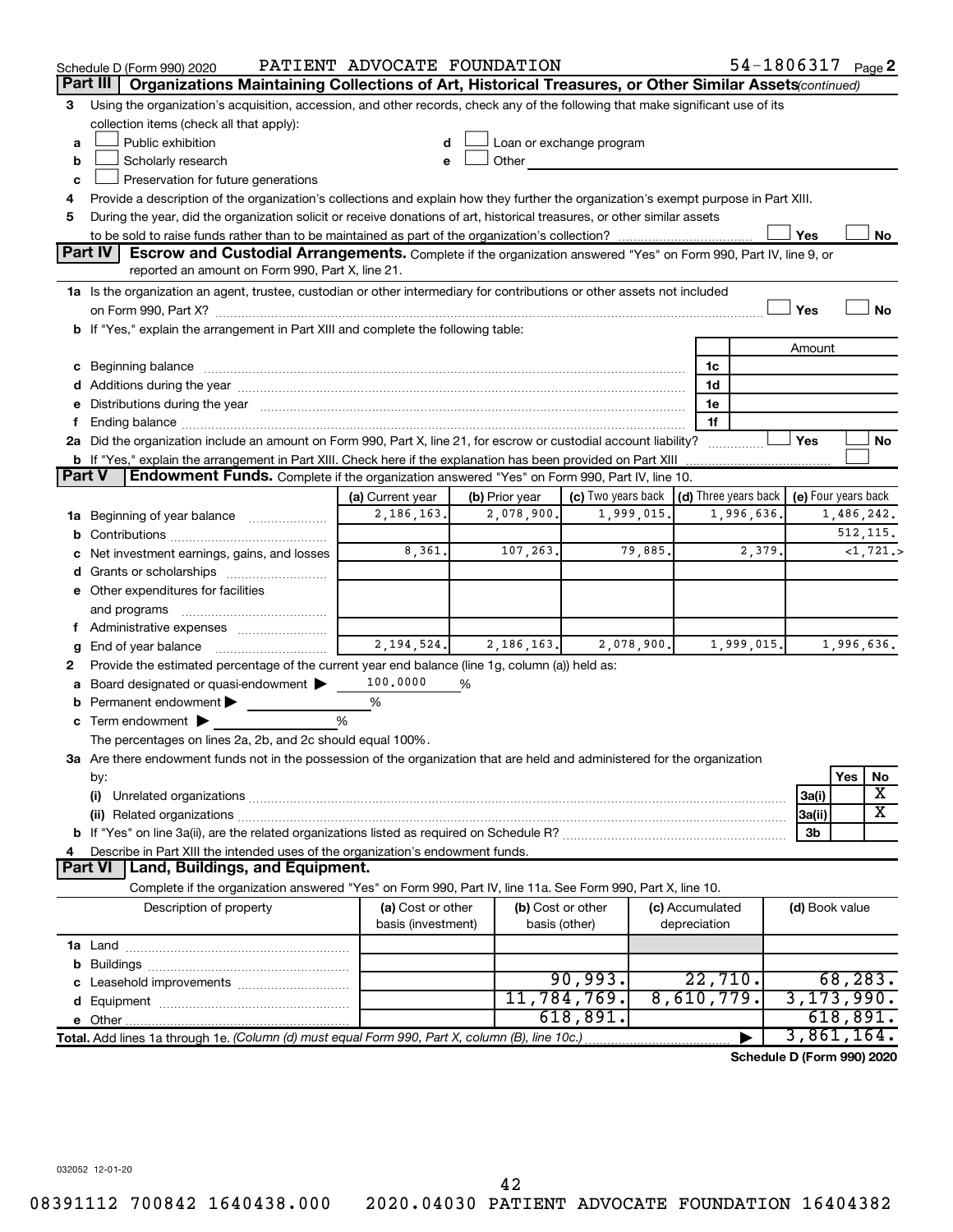| Schedule D (Form 990) 2020 |                                                 |  | PATIENT ADVOCATE FOUNDATION | 1806317-<br>$54 -$ | Page 3 |
|----------------------------|-------------------------------------------------|--|-----------------------------|--------------------|--------|
|                            | <b>Part VII</b> Investments - Other Securities. |  |                             |                    |        |

Complete if the organization answered "Yes" on Form 990, Part IV, line 11b. See Form 990, Part X, line 12.

|                                                                                                                   | (b) Book value  | (c) Method of valuation: Cost or end-of-year market value |                                                |
|-------------------------------------------------------------------------------------------------------------------|-----------------|-----------------------------------------------------------|------------------------------------------------|
| (1) Financial derivatives                                                                                         |                 |                                                           |                                                |
|                                                                                                                   |                 |                                                           |                                                |
| $(3)$ Other                                                                                                       |                 |                                                           |                                                |
| (A)                                                                                                               |                 |                                                           |                                                |
| (B)                                                                                                               |                 |                                                           |                                                |
| (C)                                                                                                               |                 |                                                           |                                                |
| (D)                                                                                                               |                 |                                                           |                                                |
|                                                                                                                   |                 |                                                           |                                                |
| (E)                                                                                                               |                 |                                                           |                                                |
| (F)                                                                                                               |                 |                                                           |                                                |
| (G)                                                                                                               |                 |                                                           |                                                |
| (H)                                                                                                               |                 |                                                           |                                                |
| Total. (Col. (b) must equal Form 990, Part X, col. (B) line 12.)                                                  |                 |                                                           |                                                |
| Part VIII Investments - Program Related.                                                                          |                 |                                                           |                                                |
| Complete if the organization answered "Yes" on Form 990, Part IV, line 11c. See Form 990, Part X, line 13.        |                 |                                                           |                                                |
| (a) Description of investment                                                                                     | (b) Book value  | (c) Method of valuation: Cost or end-of-year market value |                                                |
| (1)                                                                                                               |                 |                                                           |                                                |
| (2)                                                                                                               |                 |                                                           |                                                |
| (3)                                                                                                               |                 |                                                           |                                                |
| (4)                                                                                                               |                 |                                                           |                                                |
| (5)                                                                                                               |                 |                                                           |                                                |
| (6)                                                                                                               |                 |                                                           |                                                |
| (7)                                                                                                               |                 |                                                           |                                                |
|                                                                                                                   |                 |                                                           |                                                |
| (8)                                                                                                               |                 |                                                           |                                                |
| (9)<br>Total. (Col. (b) must equal Form 990, Part X, col. (B) line $13.$ )                                        |                 |                                                           |                                                |
| Part IX<br><b>Other Assets.</b>                                                                                   |                 |                                                           |                                                |
| Complete if the organization answered "Yes" on Form 990, Part IV, line 11d. See Form 990, Part X, line 15.        | (a) Description |                                                           | (b) Book value                                 |
| (1)                                                                                                               |                 |                                                           |                                                |
| (2)                                                                                                               |                 |                                                           |                                                |
| (3)                                                                                                               |                 |                                                           |                                                |
| (4)                                                                                                               |                 |                                                           |                                                |
| (5)                                                                                                               |                 |                                                           |                                                |
|                                                                                                                   |                 |                                                           |                                                |
| (6)                                                                                                               |                 |                                                           |                                                |
| (7)                                                                                                               |                 |                                                           |                                                |
| (8)                                                                                                               |                 |                                                           |                                                |
| (9)                                                                                                               |                 |                                                           |                                                |
|                                                                                                                   |                 |                                                           |                                                |
| <b>Other Liabilities.</b><br>Part X                                                                               |                 |                                                           |                                                |
| Complete if the organization answered "Yes" on Form 990, Part IV, line 11e or 11f. See Form 990, Part X, line 25. |                 |                                                           |                                                |
| (a) Description of liability                                                                                      |                 |                                                           | (b) Book value                                 |
| (1) Federal income taxes                                                                                          |                 |                                                           |                                                |
| <b>ACCRUED VACATION</b><br>(2)                                                                                    |                 |                                                           |                                                |
| <b>IBNR RESERVE</b><br>(3)                                                                                        |                 |                                                           |                                                |
| POSTRETIREMENT LIABILITY<br>(4)                                                                                   |                 |                                                           |                                                |
| 1.<br>DUE TO NPAF<br>(5)                                                                                          |                 |                                                           |                                                |
| (6)                                                                                                               |                 |                                                           |                                                |
|                                                                                                                   |                 |                                                           |                                                |
| (7)                                                                                                               |                 |                                                           |                                                |
| (8)<br>(9)                                                                                                        |                 |                                                           | 574, 462.<br>152,603.<br>2,773,297.<br>35,162. |

**2.** Liability for uncertain tax positions. In Part XIII, provide the text of the footnote to the organization's financial statements that reports the organization's liability for uncertain tax positions under FASB ASC 740. Check here if the text of the footnote has been provided in Part XIII.  $\boxed{\text{X}}$ 

**Schedule D (Form 990) 2020**

032053 12-01-20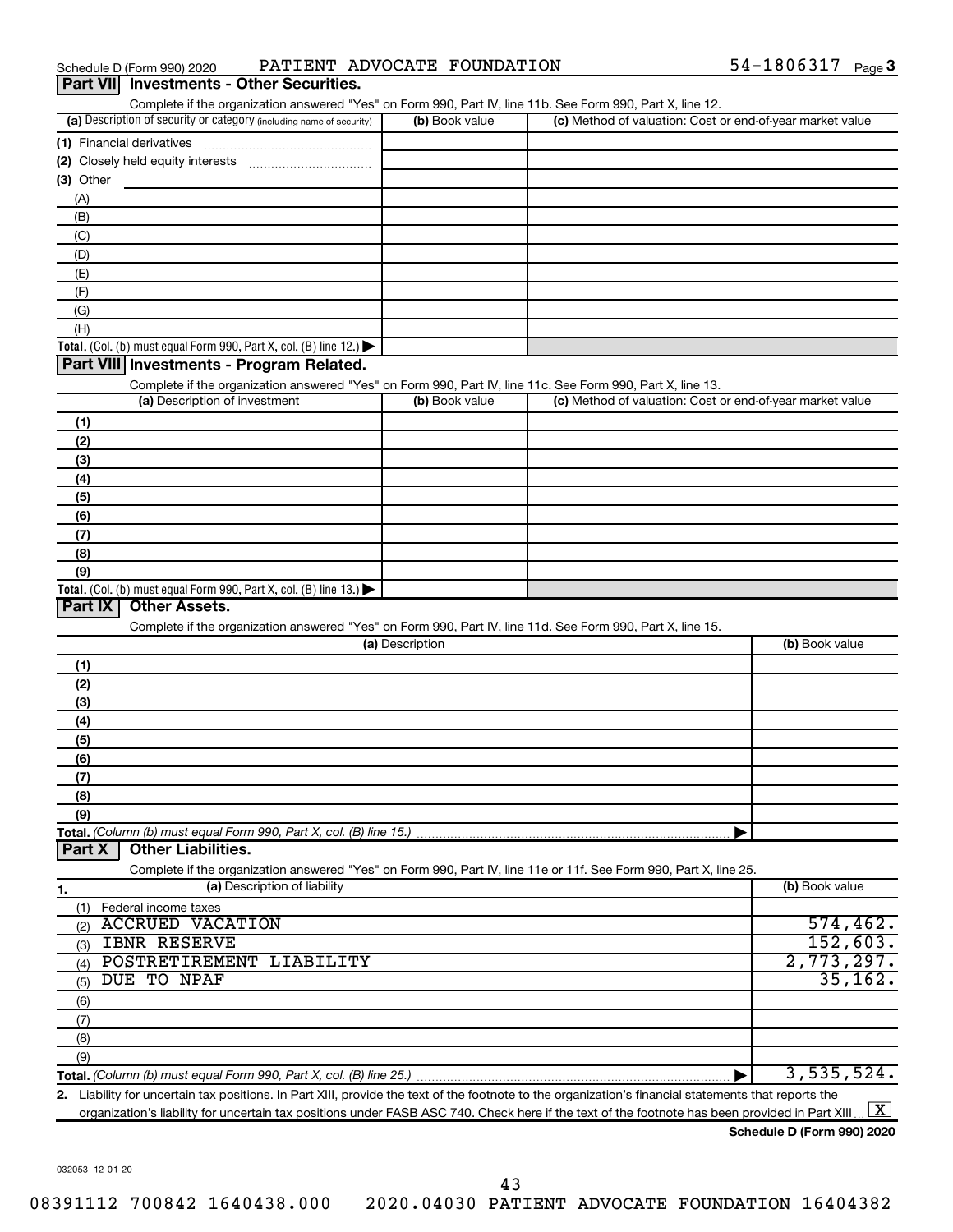|    | PATIENT ADVOCATE FOUNDATION<br>Schedule D (Form 990) 2020                                                                                                                                                                           |                |                          |              | 54-1806317 $_{Page 4}$       |
|----|-------------------------------------------------------------------------------------------------------------------------------------------------------------------------------------------------------------------------------------|----------------|--------------------------|--------------|------------------------------|
|    | <b>Part XI</b><br>Reconciliation of Revenue per Audited Financial Statements With Revenue per Return.                                                                                                                               |                |                          |              |                              |
|    | Complete if the organization answered "Yes" on Form 990, Part IV, line 12a.                                                                                                                                                         |                |                          |              |                              |
| 1  | Total revenue, gains, and other support per audited financial statements [11] [11] Total revenue, gains, and other support per audited financial statements                                                                         |                |                          |              | $1 \overline{318,513,607}$ . |
| 2  | Amounts included on line 1 but not on Form 990, Part VIII, line 12:                                                                                                                                                                 |                |                          |              |                              |
| a  |                                                                                                                                                                                                                                     | 2a             | ~126,688.>               |              |                              |
|    |                                                                                                                                                                                                                                     | 2 <sub>h</sub> |                          |              |                              |
| с  |                                                                                                                                                                                                                                     | 2c             |                          |              |                              |
| d  | Other (Describe in Part XIII.) (2000) (2000) (2000) (2010) (2010) (2010) (2010) (2010) (2010) (2010) (2010) (20                                                                                                                     | 2d             |                          |              |                              |
| е  | Add lines 2a through 2d                                                                                                                                                                                                             |                |                          | 2e           | $<$ 26,688.>                 |
| 3  | Subtract line 2e from line 1 <b>manufacture in the contract of the 2e</b> from line 1                                                                                                                                               |                |                          | $\mathbf{3}$ | 318, 540, 295.               |
| 4  | Amounts included on Form 990, Part VIII, line 12, but not on line 1:                                                                                                                                                                |                |                          |              |                              |
| a  | Investment expenses not included on Form 990, Part VIII, line 7b [11, 11, 11, 11, 11, 11]                                                                                                                                           | 4а             |                          |              |                              |
|    |                                                                                                                                                                                                                                     | 4 <sub>b</sub> | $\langle 2, 221 \rangle$ |              |                              |
|    | Add lines 4a and 4b                                                                                                                                                                                                                 |                |                          | 4c           | $<$ 2, 221.>                 |
| 5  |                                                                                                                                                                                                                                     |                |                          |              | $5\overline{)318,538,074.}$  |
|    | Part XII   Reconciliation of Expenses per Audited Financial Statements With Expenses per Return.                                                                                                                                    |                |                          |              |                              |
|    | Complete if the organization answered "Yes" on Form 990, Part IV, line 12a.                                                                                                                                                         |                |                          |              |                              |
| 1  |                                                                                                                                                                                                                                     |                |                          |              |                              |
|    |                                                                                                                                                                                                                                     |                |                          |              | $1 \overline{269,961,727}$   |
| 2  | Amounts included on line 1 but not on Form 990, Part IX, line 25:                                                                                                                                                                   |                |                          |              |                              |
| a  |                                                                                                                                                                                                                                     | 2a             |                          |              |                              |
| b  |                                                                                                                                                                                                                                     | 2 <sub>b</sub> |                          |              |                              |
|    | Prior year adjustments immunicant contracts and all the material contracts and the material contracts and the<br>Other losses                                                                                                       | 2c             |                          |              |                              |
| d  |                                                                                                                                                                                                                                     | 2d             | 2,221.                   |              |                              |
| e  |                                                                                                                                                                                                                                     |                |                          | 2e           | 2,221.                       |
|    | Add lines 2a through 2d <b>contract and all anomalisation</b> and all and all anomalisation of the state of the state of the state of the state of the state of the state of the state of the state of the state of the state of th |                |                          |              | $3\overline{269,959,506}$    |
|    | Subtract line 2e from line 1 <b>manufacture in the contract of the 2e</b> from line 1<br>Amounts included on Form 990, Part IX, line 25, but not on line 1:                                                                         |                |                          |              |                              |
| a  |                                                                                                                                                                                                                                     | 4a             |                          |              |                              |
|    |                                                                                                                                                                                                                                     | 4 <sub>b</sub> |                          |              |                              |
|    | Add lines 4a and 4b                                                                                                                                                                                                                 |                |                          | 4с           |                              |
| 5. |                                                                                                                                                                                                                                     |                |                          |              | $5\overline{269,959,506}$ .  |
|    | Part XIII Supplemental Information.                                                                                                                                                                                                 |                |                          |              |                              |

Provide the descriptions required for Part II, lines 3, 5, and 9; Part III, lines 1a and 4; Part IV, lines 1b and 2b; Part V, line 4; Part X, line 2; Part XI, lines 2d and 4b; and Part XII, lines 2d and 4b. Also complete this part to provide any additional information.

### PART V, LINE 4:

| THE ENDOWMENT FUND OF PATIENT ADVOCATE FOUNDATION WAS ESTABLISHED IN 2001 |  |  |  |  |  |  |  |  |  |                                                                            |
|---------------------------------------------------------------------------|--|--|--|--|--|--|--|--|--|----------------------------------------------------------------------------|
| TO FURTHER ITS EXEMPT PURPOSE BY SUPPORTING DIRECT PATIENT SERVICES. THE  |  |  |  |  |  |  |  |  |  |                                                                            |
|                                                                           |  |  |  |  |  |  |  |  |  | ENDOWMENT FUND BUILDS LONG-TERM STABILITY FOR THE FUTURE OF THE FOUNDATION |
| BY PROVIDING AN ADDITIONAL SOURCE OF INCOME TO MEET AN INCREASING DEMAND  |  |  |  |  |  |  |  |  |  |                                                                            |
| FOR NATIONAL PROGRAMS AND SERVICES. IT PROVIDES FOR INTEREST INCOME TO BE |  |  |  |  |  |  |  |  |  |                                                                            |
| USED BY PAF AND RESTRICTS ACCESS TO PRINCIPAL BASED UPON BOARD APPROVAL.  |  |  |  |  |  |  |  |  |  |                                                                            |

PART X, LINE 2:

032054 12-01-20

THE FOUNDATION IS EXEMPT FROM INCOME TAXES UNDER SECTION 501(C)(3) OF THE

INTERNAL REVENUE CODE AND THE COMMONWEALTH OF VIRGINIA STATUTES;

ACCORDINGLY, THE ACCOMPANYING FINANCIAL STATEMENTS DO NOT REFLECT A

**Schedule D (Form 990) 2020**

08391112 700842 1640438.000 2020.04030 PATIENT ADVOCATE FOUNDATION 16404382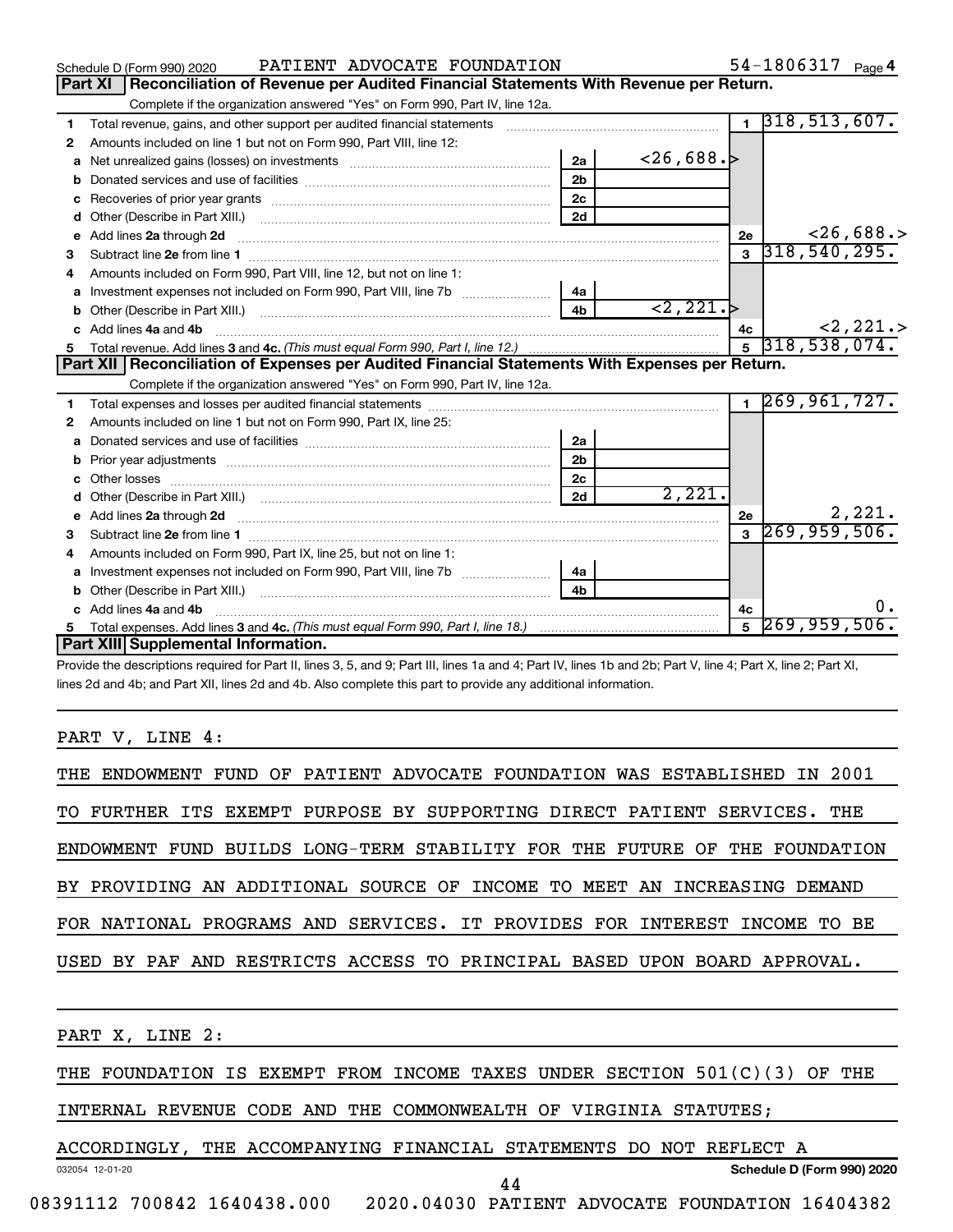Schedule D (Form 990) 2020 PATIENT ADVOCATE FOUNDATION 54-1806317 Page

PROVISION OR LIABILITY FOR FEDERAL AND STATE INCOME TAXES.

|  |  |  |  |  |  | PART XI, LINE 4B - OTHER ADJUSTMENTS: |
|--|--|--|--|--|--|---------------------------------------|
|--|--|--|--|--|--|---------------------------------------|

|  |  |  |  | LOSS ON FIXED ASSET INCLUDED IN EXPENSES FOR F/S |  |  |  | $-2,221.$ |
|--|--|--|--|--------------------------------------------------|--|--|--|-----------|
|--|--|--|--|--------------------------------------------------|--|--|--|-----------|

PART XII, LINE 2D - OTHER ADJUSTMENTS:

LOSS ON FIXED ASSET INCLUDED IN EXPENSES FOR F/S 2,221.

**Schedule D (Form 990) 2020**

032055 12-01-20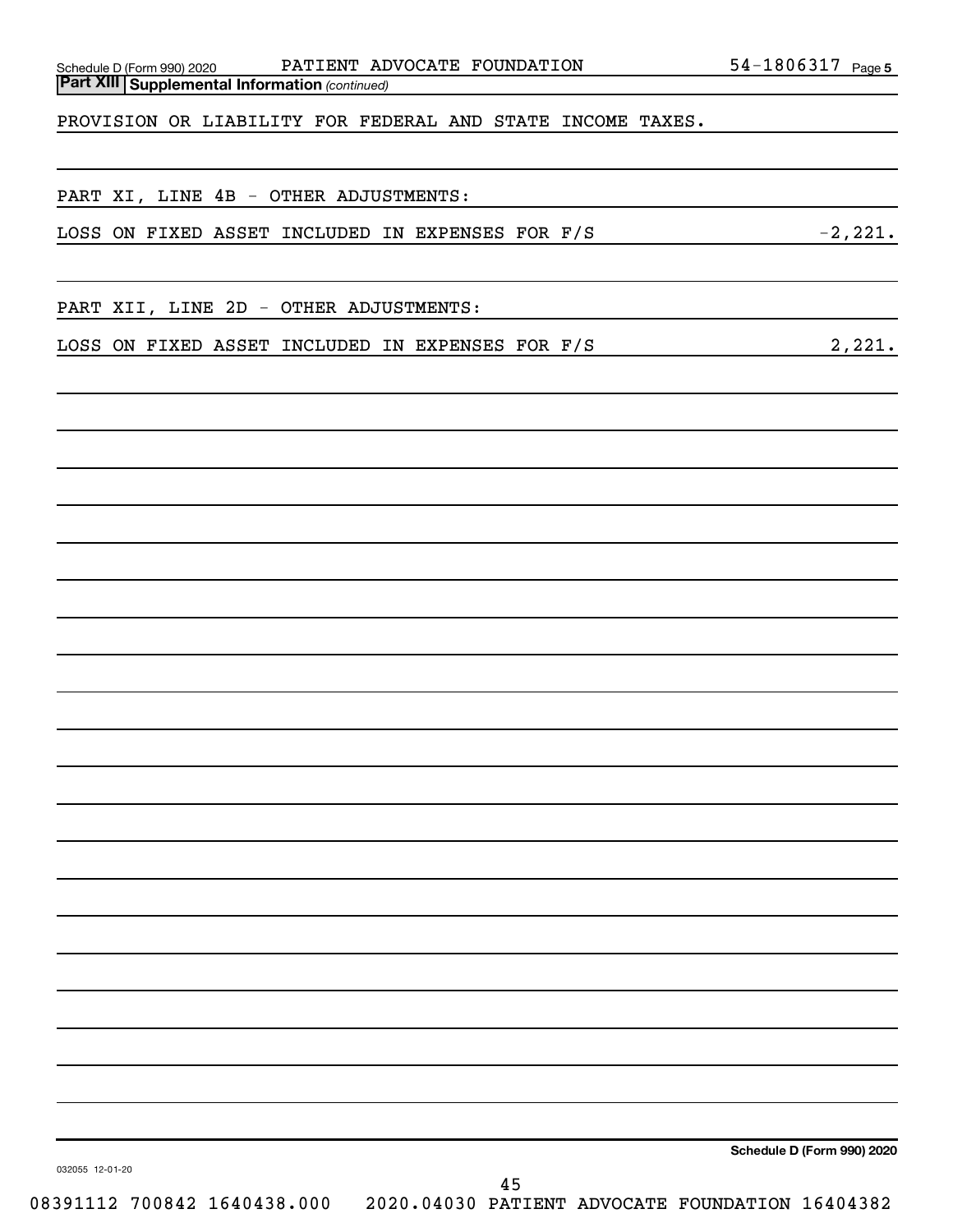|                                                                                                                                                                                                    |                             |                                                                                                               |                                                   |                                                                                                                                                                                                                                         | <b>Grants and Other Assistance to Organizations,</b><br>Governments, and Individuals in the United States<br>Complete if the organization answered "Yes" on Form 990, Part IV, line 21 or 22. |                                                                                                                                                                                          |  |  |  |  |  |  |  |  |  |  |
|----------------------------------------------------------------------------------------------------------------------------------------------------------------------------------------------------|-----------------------------|---------------------------------------------------------------------------------------------------------------|---------------------------------------------------|-----------------------------------------------------------------------------------------------------------------------------------------------------------------------------------------------------------------------------------------|-----------------------------------------------------------------------------------------------------------------------------------------------------------------------------------------------|------------------------------------------------------------------------------------------------------------------------------------------------------------------------------------------|--|--|--|--|--|--|--|--|--|--|
|                                                                                                                                                                                                    |                             |                                                                                                               | Attach to Form 990.<br>Department of the Treasury |                                                                                                                                                                                                                                         |                                                                                                                                                                                               |                                                                                                                                                                                          |  |  |  |  |  |  |  |  |  |  |
|                                                                                                                                                                                                    |                             | Internal Revenue Service<br>Go to www.irs.gov/Form990 for the latest information.<br>Name of the organization |                                                   |                                                                                                                                                                                                                                         |                                                                                                                                                                                               |                                                                                                                                                                                          |  |  |  |  |  |  |  |  |  |  |
|                                                                                                                                                                                                    | PATIENT ADVOCATE FOUNDATION |                                                                                                               |                                                   |                                                                                                                                                                                                                                         |                                                                                                                                                                                               | <b>Employer identification number</b><br>54-1806317                                                                                                                                      |  |  |  |  |  |  |  |  |  |  |
| <b>General Information on Grants and Assistance</b>                                                                                                                                                |                             |                                                                                                               |                                                   |                                                                                                                                                                                                                                         |                                                                                                                                                                                               |                                                                                                                                                                                          |  |  |  |  |  |  |  |  |  |  |
| Does the organization maintain records to substantiate the amount of the grants or assistance, the grantees' eligibility for the grants or assistance, and the selection<br>$\boxed{\text{X}}$ Yes |                             |                                                                                                               |                                                   |                                                                                                                                                                                                                                         |                                                                                                                                                                                               |                                                                                                                                                                                          |  |  |  |  |  |  |  |  |  |  |
|                                                                                                                                                                                                    |                             |                                                                                                               |                                                   |                                                                                                                                                                                                                                         |                                                                                                                                                                                               |                                                                                                                                                                                          |  |  |  |  |  |  |  |  |  |  |
|                                                                                                                                                                                                    |                             |                                                                                                               |                                                   |                                                                                                                                                                                                                                         |                                                                                                                                                                                               |                                                                                                                                                                                          |  |  |  |  |  |  |  |  |  |  |
|                                                                                                                                                                                                    |                             |                                                                                                               |                                                   |                                                                                                                                                                                                                                         |                                                                                                                                                                                               |                                                                                                                                                                                          |  |  |  |  |  |  |  |  |  |  |
|                                                                                                                                                                                                    | (if applicable)             | cash grant                                                                                                    | non-cash<br>assistance                            | valuation (book,<br>FMV, appraisal,<br>other)                                                                                                                                                                                           | noncash assistance                                                                                                                                                                            | (h) Purpose of grant<br>or assistance                                                                                                                                                    |  |  |  |  |  |  |  |  |  |  |
|                                                                                                                                                                                                    |                             |                                                                                                               |                                                   |                                                                                                                                                                                                                                         |                                                                                                                                                                                               |                                                                                                                                                                                          |  |  |  |  |  |  |  |  |  |  |
|                                                                                                                                                                                                    | $(b)$ EIN                   | (c) IRC section                                                                                               | (d) Amount of                                     | 2 Describe in Part IV the organization's procedures for monitoring the use of grant funds in the United States.<br>recipient that received more than \$5,000. Part II can be duplicated if additional space is needed.<br>(e) Amount of | (f) Method of                                                                                                                                                                                 | Grants and Other Assistance to Domestic Organizations and Domestic Governments. Complete if the organization answered "Yes" on Form 990, Part IV, line 21, for any<br>(g) Description of |  |  |  |  |  |  |  |  |  |  |

**For Paperwork Reduction Act Notice, see the Instructions for Form 990. Schedule I (Form 990) 2020** LHA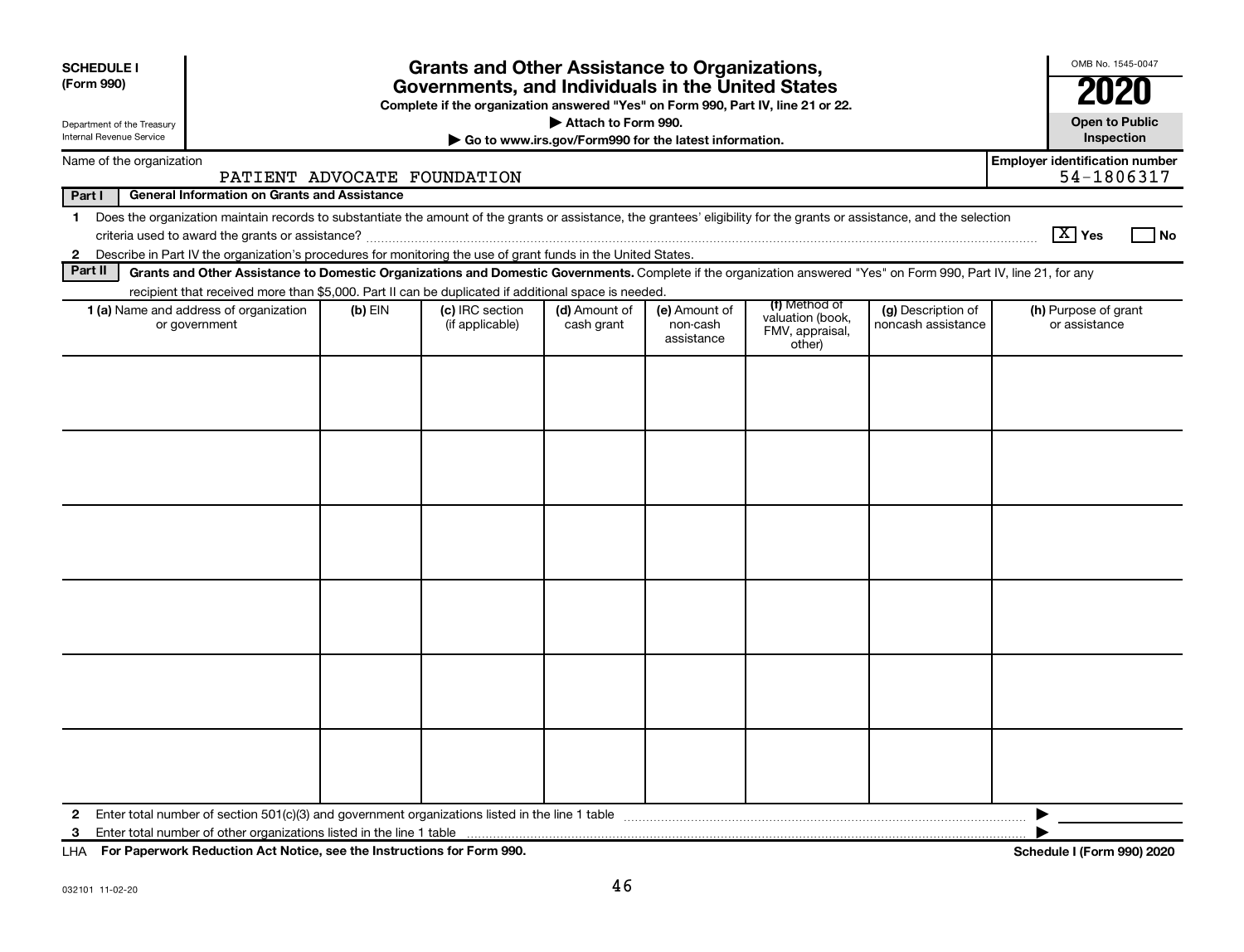Schedule I (Form 990) 2020 PATIENT ADVOCATE FOUNDATION 54-1806317 Page

**2**

Part III | Grants and Other Assistance to Domestic Individuals. Complete if the organization answered "Yes" on Form 990, Part IV, line 22. Part III can be duplicated if additional space is needed.

| (a) Type of grant or assistance                                                                                                                      | (b) Number of<br>recipients | (c) Amount of<br>cash grant | (d) Amount of non-<br>cash assistance | (e) Method of valuation<br>(book, FMV, appraisal, other) | (f) Description of noncash assistance |
|------------------------------------------------------------------------------------------------------------------------------------------------------|-----------------------------|-----------------------------|---------------------------------------|----------------------------------------------------------|---------------------------------------|
|                                                                                                                                                      |                             |                             |                                       |                                                          |                                       |
| SCHOLARSHIPS                                                                                                                                         | 31                          | 58,042.                     | $\mathbf{0}$ .                        |                                                          |                                       |
|                                                                                                                                                      |                             |                             |                                       |                                                          |                                       |
| CO PAY RELIEF ASSISTANCE                                                                                                                             | 61678                       | 242, 279, 428.              | $^{\circ}$ .                          |                                                          |                                       |
|                                                                                                                                                      |                             |                             |                                       |                                                          |                                       |
| FINANCIAL AID FUND                                                                                                                                   | 11422                       | 5, 129, 724.                | $^{\rm 0}$ .                          |                                                          |                                       |
|                                                                                                                                                      |                             |                             |                                       |                                                          |                                       |
|                                                                                                                                                      |                             |                             |                                       |                                                          |                                       |
|                                                                                                                                                      |                             |                             |                                       |                                                          |                                       |
|                                                                                                                                                      |                             |                             |                                       |                                                          |                                       |
| Part IV<br>Supplemental Information. Provide the information required in Part I, line 2; Part III, column (b); and any other additional information. |                             |                             |                                       |                                                          |                                       |

PART I, LINE 2:

THROUGH PATIENT ADVOCATE FOUNDATIONS SCHOLARSHIP FOR SURVIVORS, 31

SCHOLARSHIPS WERE AWARDED TO STUDENTS WHOSE STUDIES WERE INTERRUPTED OR

DELAYED BY A DIAGNOSIS OF A LIFE THREATENING, CHRONIC OR DEBILITATING

DISEASE. THE STUDENTS MUST BE ENROLLED FULL-TIME, MAINTAINING GPA OF 3.0 OR

BETTER AND COMPLETE 20 HOURS OF COMMUNITY SERVICE DURING THE ACADEMIC YEAR.

PATIENT ADVOCATE FOUNDATION (PAF) CO-PAY RELIEF PROGRAM (CPR) CURRENTLY

PROVIDES DIRECT FINANCIAL SUPPORT TO INSURED PATIENTS WHO MUST FINANCIALLY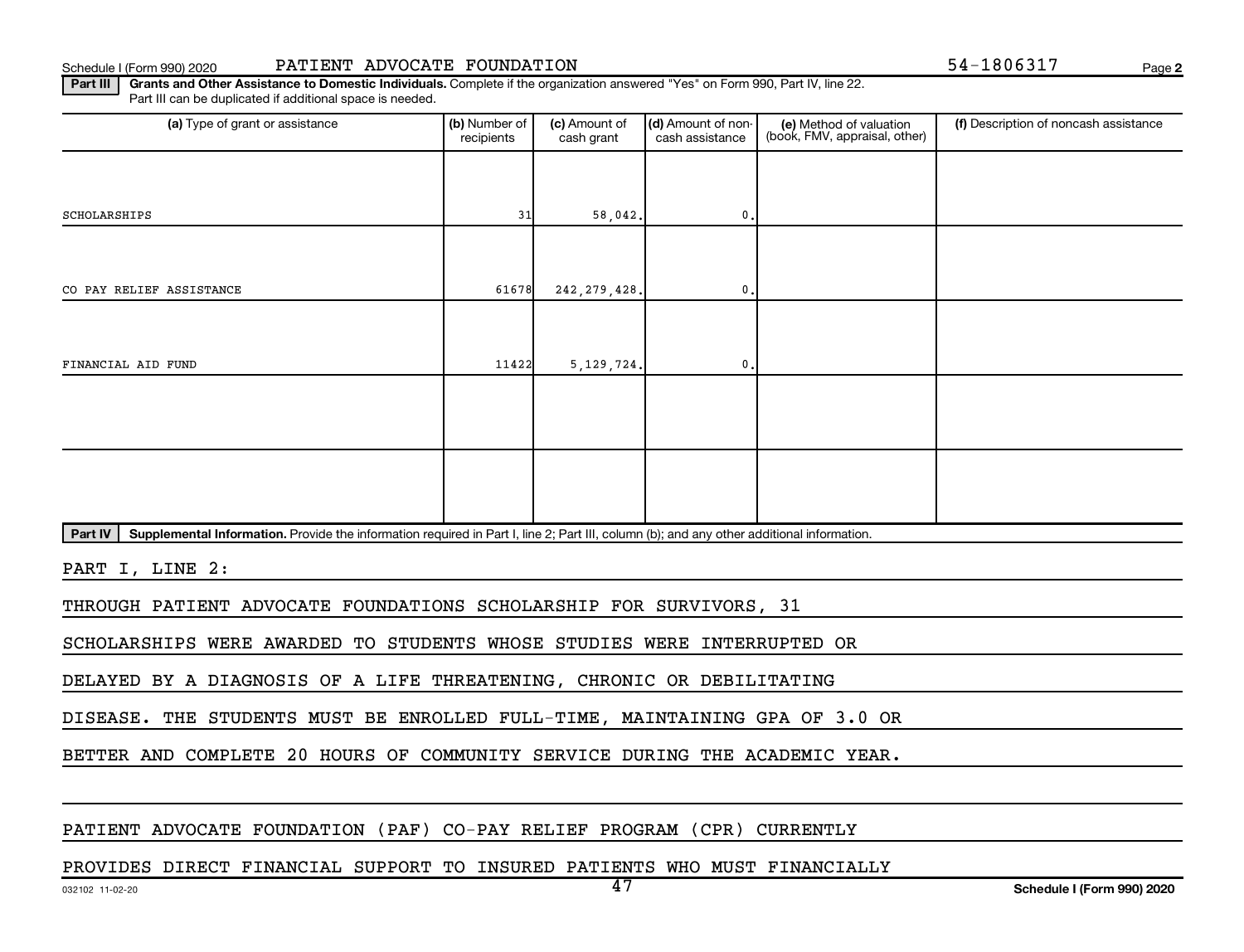**Part IV** | Supplemental Information

AND MEDICALLY QUALIFY TO ACCESS PHARMACEUTICAL CO-PAYMENT ASSISTANCE. THE PROGRAM OFFERS PERSONAL SERVICE TO ALL PATIENTS THROUGH THE USE OF CALL COUNSELORS; PERSONALLY GUIDING PATIENTS THROUGH THE ENROLLMENT PROCESS.

IN FY2020/2021, PAF'S CO-PAY RELIEF PROGRAM ASSISTED PATIENTS THROUGH FORTY-THREE (43) DISEASE SPECIFIC FUNDS INCLUDING ACROMEGALY, ASTHMA, BLADDER CANCER, BREAST CANCER, CANCER GENETIC AND GENOMIC TESTING, CERVICAL CANCER, CHRONIC PAIN, COVID-19, CYSTIC FIBROSIS, ELECTROLYTE IMBALANCE, GAUCHER DISEASE, HEMOPHILIA, HEPATITIS B, HEPATITIS C, HEPATOCELLULAR CARCINOMA, HIV, AIDS AND PREVENTION, HOMOZYGOUS FAMILIAL HYPERCHOLESTEROLEMIA, INHERITED OR ACQUIRED LIPODYSTROPHY, LUPUS, MELANOMA, METASTATIC BREAST CANCER, METASTATIC COLORECTAL CANCER, METASTATIC GASTRIC CANCER, METASTATIC MELANOMA, METASTATIC PROSTATE CANCER, MULTIPLE MYELOMA, MULTIPLE SCLEROSIS, MYELODYSPLASTIC SYNDROME, NON-SMALL CELL LUNG CANCERS (NSCLC), OSTEOPOROSIS, OVARIAN CANCER, PANCREATIC CANCER, PERIODIC PARALYSIS, PERIPHERAL VASCULAR DISEASE, PROSTATE CANCER, PULMONARY FIBROSIS, PULMONARY HYPERTENSION, RENAL CELL CARCINOMA, RHEUMATOID ARTHRITIS, SKIN CANCER, SPINAL MUSCULAR ATROPHY, ULCERATIVE COLITIS, AND UTERINE CANCERS.

IN FY2020/2021, PAF ADMINISTERED TEN (10) SMALL ONE-TIME GRANTS PROVIDING FINANCIAL ASSISTANCE TO QUALIFIED PATIENTS FOR OUT OF POCKET AND COST OF LIVING EXPENSES FACED BY PATIENTS AS A RESULT OF THEIR DIAGNOSIS AND TREATMENT. DISEASE SPECIFIC FUNDS INCLUDE COVID-19 (4 SEPARATE FUNDS), ACCUTE RESPITORY DISTRESS SYNDROME, TOXIC SHOCK AND/OR SEPSIS, BREAST CANCER, METASTIC BREAST CANCER, MERKEL CELL CARCINOMA, HEART VALVULAR CONDITION, AND ACUTE MYLOID LEUKEMIA.

**Schedule I (Form 990)**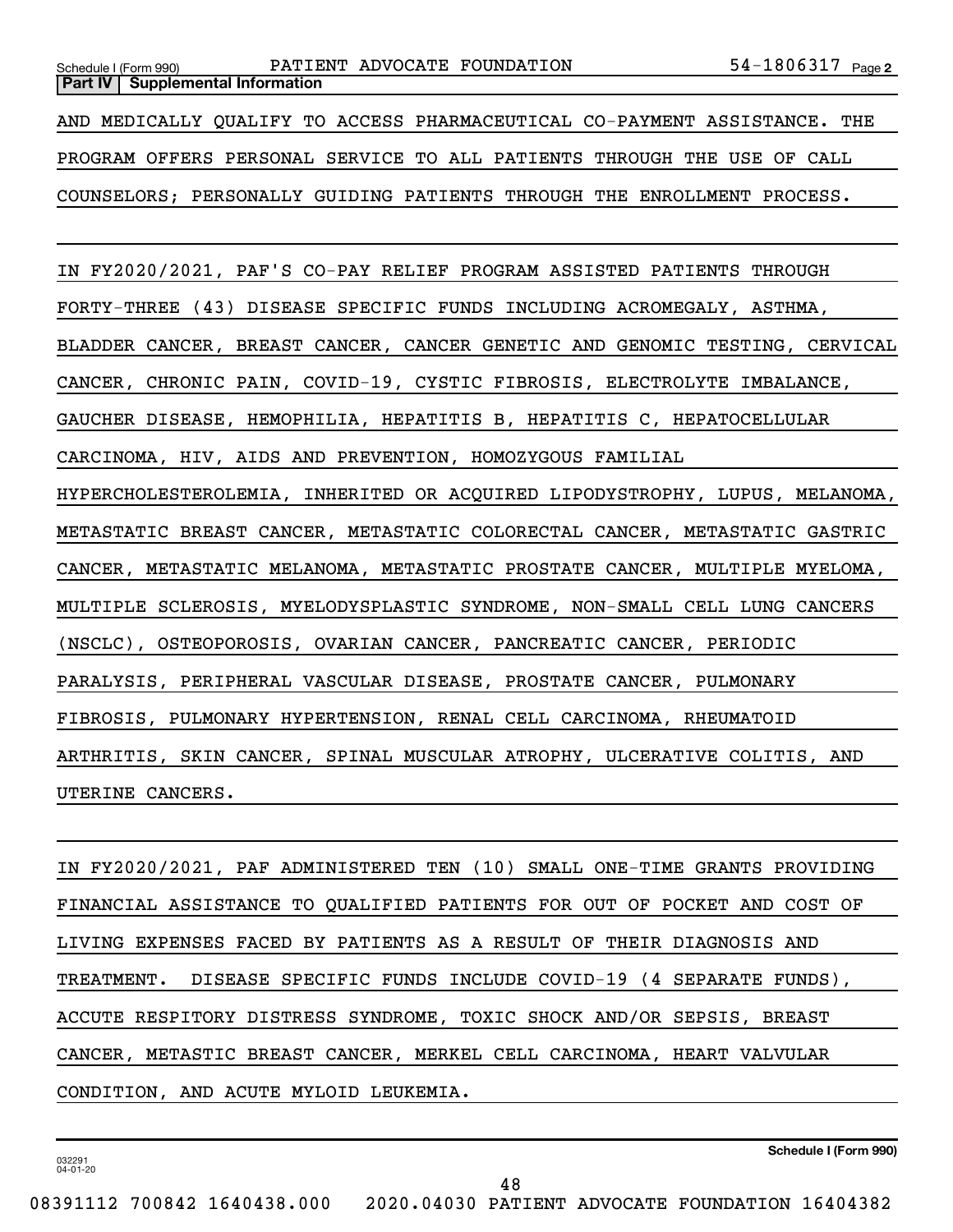|   | <b>SCHEDULE J</b>                                               | <b>Compensation Information</b>                                                                                                                                                                                                     | OMB No. 1545-0047                     |            |                              |  |  |
|---|-----------------------------------------------------------------|-------------------------------------------------------------------------------------------------------------------------------------------------------------------------------------------------------------------------------------|---------------------------------------|------------|------------------------------|--|--|
|   | (Form 990)                                                      | For certain Officers, Directors, Trustees, Key Employees, and Highest                                                                                                                                                               |                                       |            |                              |  |  |
|   |                                                                 | <b>Compensated Employees</b>                                                                                                                                                                                                        |                                       |            |                              |  |  |
|   |                                                                 | Complete if the organization answered "Yes" on Form 990, Part IV, line 23.<br>Attach to Form 990.                                                                                                                                   | <b>Open to Public</b>                 |            |                              |  |  |
|   | Department of the Treasury<br>Internal Revenue Service          | Go to www.irs.gov/Form990 for instructions and the latest information.                                                                                                                                                              | Inspection                            |            |                              |  |  |
|   | Name of the organization                                        |                                                                                                                                                                                                                                     | <b>Employer identification number</b> |            |                              |  |  |
|   |                                                                 | PATIENT ADVOCATE FOUNDATION                                                                                                                                                                                                         | 54-1806317                            |            |                              |  |  |
|   | Part I                                                          | <b>Questions Regarding Compensation</b>                                                                                                                                                                                             |                                       |            |                              |  |  |
|   |                                                                 |                                                                                                                                                                                                                                     |                                       | <b>Yes</b> | No                           |  |  |
|   |                                                                 | 1a Check the appropriate box(es) if the organization provided any of the following to or for a person listed on Form 990,                                                                                                           |                                       |            |                              |  |  |
|   |                                                                 | Part VII, Section A, line 1a. Complete Part III to provide any relevant information regarding these items.                                                                                                                          |                                       |            |                              |  |  |
|   | First-class or charter travel                                   | Housing allowance or residence for personal use                                                                                                                                                                                     |                                       |            |                              |  |  |
|   | Travel for companions                                           | Payments for business use of personal residence                                                                                                                                                                                     |                                       |            |                              |  |  |
|   |                                                                 | Tax indemnification and gross-up payments<br>Health or social club dues or initiation fees                                                                                                                                          |                                       |            |                              |  |  |
|   |                                                                 | Discretionary spending account<br>Personal services (such as maid, chauffeur, chef)                                                                                                                                                 |                                       |            |                              |  |  |
|   |                                                                 |                                                                                                                                                                                                                                     |                                       |            |                              |  |  |
|   |                                                                 | <b>b</b> If any of the boxes on line 1a are checked, did the organization follow a written policy regarding payment or                                                                                                              |                                       |            |                              |  |  |
|   |                                                                 | reimbursement or provision of all of the expenses described above? If "No," complete Part III to explain                                                                                                                            | 1b                                    |            |                              |  |  |
| 2 |                                                                 | Did the organization require substantiation prior to reimbursing or allowing expenses incurred by all directors,                                                                                                                    |                                       |            |                              |  |  |
|   |                                                                 | trustees, and officers, including the CEO/Executive Director, regarding the items checked on line 1a?                                                                                                                               | $\mathbf{2}$                          |            |                              |  |  |
|   |                                                                 |                                                                                                                                                                                                                                     |                                       |            |                              |  |  |
| з |                                                                 | Indicate which, if any, of the following the organization used to establish the compensation of the organization's                                                                                                                  |                                       |            |                              |  |  |
|   |                                                                 | CEO/Executive Director. Check all that apply. Do not check any boxes for methods used by a related organization to                                                                                                                  |                                       |            |                              |  |  |
|   |                                                                 | establish compensation of the CEO/Executive Director, but explain in Part III.                                                                                                                                                      |                                       |            |                              |  |  |
|   | $\lfloor \underline{\textbf{X}} \rfloor$ Compensation committee | $X$ Written employment contract                                                                                                                                                                                                     |                                       |            |                              |  |  |
|   |                                                                 | Compensation survey or study<br>Independent compensation consultant                                                                                                                                                                 |                                       |            |                              |  |  |
|   | $\boxed{\textbf{X}}$ Form 990 of other organizations            | Approval by the board or compensation committee                                                                                                                                                                                     |                                       |            |                              |  |  |
|   |                                                                 |                                                                                                                                                                                                                                     |                                       |            |                              |  |  |
|   |                                                                 | During the year, did any person listed on Form 990, Part VII, Section A, line 1a, with respect to the filing                                                                                                                        |                                       |            |                              |  |  |
|   | organization or a related organization:                         |                                                                                                                                                                                                                                     |                                       |            |                              |  |  |
| а |                                                                 | Receive a severance payment or change-of-control payment?                                                                                                                                                                           | 4a                                    |            | х<br>$\overline{\texttt{x}}$ |  |  |
| b |                                                                 |                                                                                                                                                                                                                                     | 4b                                    |            | $\overline{\text{x}}$        |  |  |
| c |                                                                 | Participate in or receive payment from an equity-based compensation arrangement?                                                                                                                                                    | 4c                                    |            |                              |  |  |
|   |                                                                 | If "Yes" to any of lines 4a-c, list the persons and provide the applicable amounts for each item in Part III.                                                                                                                       |                                       |            |                              |  |  |
|   |                                                                 |                                                                                                                                                                                                                                     |                                       |            |                              |  |  |
|   |                                                                 | Only section 501(c)(3), 501(c)(4), and 501(c)(29) organizations must complete lines 5-9.                                                                                                                                            |                                       |            |                              |  |  |
|   |                                                                 | For persons listed on Form 990, Part VII, Section A, line 1a, did the organization pay or accrue any compensation                                                                                                                   |                                       |            |                              |  |  |
|   | contingent on the revenues of:                                  |                                                                                                                                                                                                                                     | 5a                                    |            | x.                           |  |  |
|   |                                                                 | a The organization? <b>contracts</b> and contracts are contracted and contract and contract and contract and contract and contract and contract and contract and contract and contract and contract and contract and contract and c |                                       |            | $\overline{\mathbf{X}}$      |  |  |
|   |                                                                 | If "Yes" on line 5a or 5b, describe in Part III.                                                                                                                                                                                    | 5b                                    |            |                              |  |  |
| 6 |                                                                 | For persons listed on Form 990, Part VII, Section A, line 1a, did the organization pay or accrue any compensation                                                                                                                   |                                       |            |                              |  |  |
|   | contingent on the net earnings of:                              |                                                                                                                                                                                                                                     |                                       |            |                              |  |  |
|   |                                                                 |                                                                                                                                                                                                                                     | 6а                                    |            | x.                           |  |  |
|   |                                                                 |                                                                                                                                                                                                                                     | 6b                                    |            | $\overline{\mathbf{X}}$      |  |  |
|   |                                                                 | If "Yes" on line 6a or 6b, describe in Part III.                                                                                                                                                                                    |                                       |            |                              |  |  |
|   |                                                                 | 7 For persons listed on Form 990, Part VII, Section A, line 1a, did the organization provide any nonfixed payments                                                                                                                  |                                       |            |                              |  |  |
|   |                                                                 |                                                                                                                                                                                                                                     | 7                                     |            | x.                           |  |  |
| 8 |                                                                 | Were any amounts reported on Form 990, Part VII, paid or accrued pursuant to a contract that was subject to the                                                                                                                     |                                       |            |                              |  |  |
|   |                                                                 |                                                                                                                                                                                                                                     | 8                                     |            | x.                           |  |  |
| 9 |                                                                 | If "Yes" on line 8, did the organization also follow the rebuttable presumption procedure described in                                                                                                                              |                                       |            |                              |  |  |
|   |                                                                 |                                                                                                                                                                                                                                     | 9                                     |            |                              |  |  |
|   |                                                                 | LHA For Paperwork Reduction Act Notice, see the Instructions for Form 990.                                                                                                                                                          | Schedule J (Form 990) 2020            |            |                              |  |  |

032111 12-07-20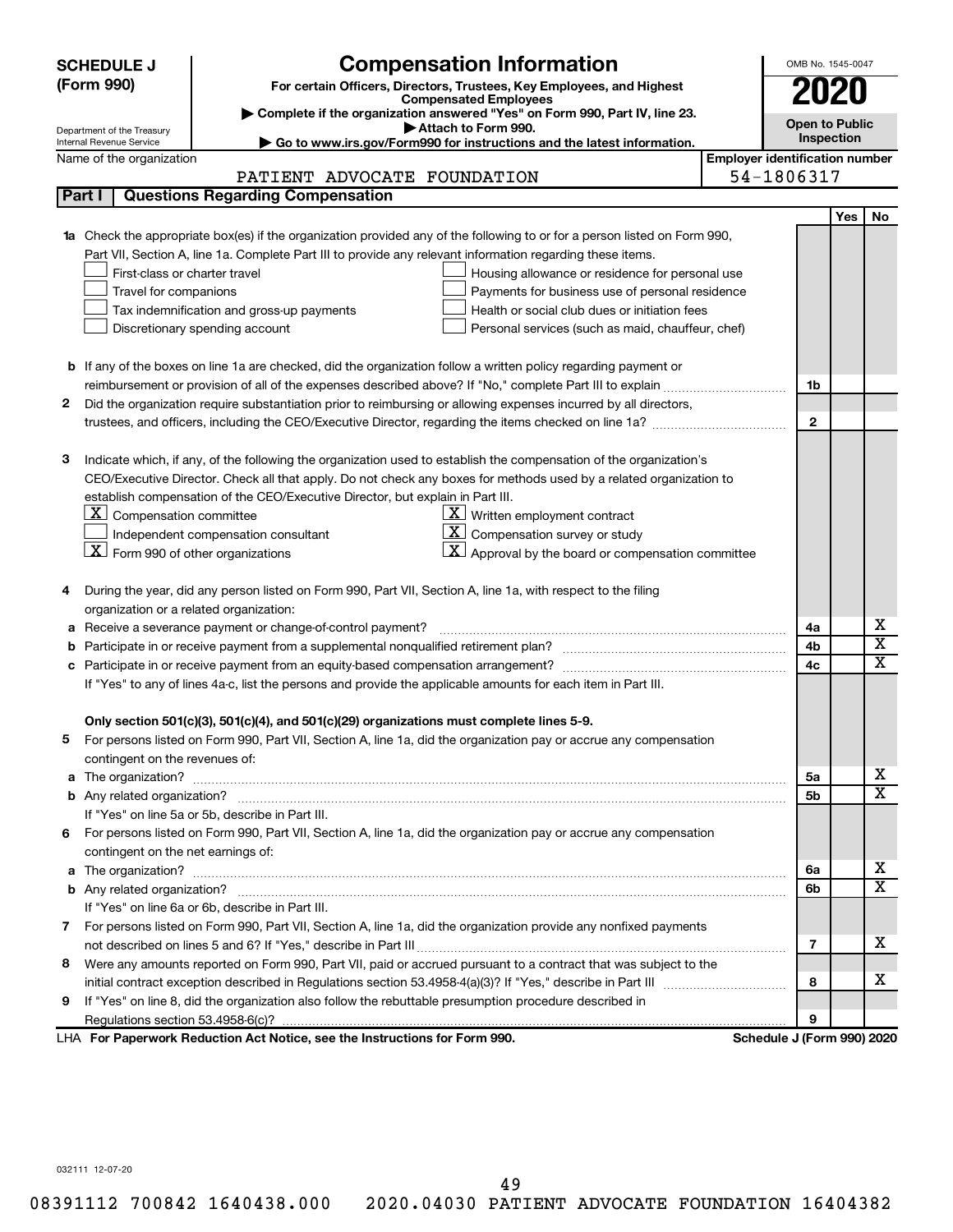#### Part II | Officers, Directors, Trustees, Key Employees, and Highest Compensated Employees. Use duplicate copies if additional space is needed.

For each individual whose compensation must be reported on Schedule J, report compensation from the organization on row (i) and from related organizations, described in the instructions, on row (ii). Do not list any individuals that aren't listed on Form 990, Part VII.

Note: The sum of columns (B)(i)-(iii) for each listed individual must equal the total amount of Form 990, Part VII, Section A, line 1a, applicable column (D) and (E) amounts for that individual.

|                            |      |                          | (B) Breakdown of W-2 and/or 1099-MISC compensation |                                           | (C) Retirement and             | (D) Nontaxable   | (E) Total of columns | (F) Compensation<br>in column (B)         |  |
|----------------------------|------|--------------------------|----------------------------------------------------|-------------------------------------------|--------------------------------|------------------|----------------------|-------------------------------------------|--|
| (A) Name and Title         |      | (i) Base<br>compensation | (ii) Bonus &<br>incentive<br>compensation          | (iii) Other<br>reportable<br>compensation | other deferred<br>compensation | benefits         | $(B)(i)$ - $(D)$     | reported as deferred<br>on prior Form 990 |  |
| ALAN J. BALCH, PHD<br>(1)  | (i)  | 262,490.                 | 20,000.                                            | $\overline{0}$ .                          | 10,800.                        | 1,467.           | 294,757.             | $0$ .                                     |  |
| CHIEF EXECUTIVE OFFICER    | (ii) | 125,000.                 | $\overline{0}$ .                                   | $\overline{0}$ .                          | 0.                             | $\overline{0}$ . | 125,000.             | $\overline{0}$ .                          |  |
| FRANCES CASTELLOW<br>(2)   | (i)  | 233, 367.                | 7,167.                                             | $\overline{\mathfrak{o}}$ .               | 9,351.                         | 1,495.           | 251,380.             | $\overline{0}$ .                          |  |
| PRESIDENT OF OPERATIONS    | (i)  | $\overline{0}$ .         | 0.                                                 | $\overline{0}$ .                          | 0                              | 0.               | $\overline{0}$       | $\overline{0}$ .                          |  |
| WILLIAM J. NASON<br>(3)    | (i)  | 218,756.                 | 7,046.                                             | $\overline{0}$ .                          | 9,145.                         | 1,467.           | 236,414.             | $\overline{0}$ .                          |  |
| CHIEF FINANCIAL OFFICER    | (ii) | о.                       | 0.                                                 | $\overline{0}$ .                          | $\Omega$ .                     | 0.               | $\Omega$ .           | $\overline{0}$ .                          |  |
| ANGELA M. WALKER<br>(4)    | (i)  | 195, 230.                | 6,043.                                             | $\overline{0}$ .                          | 7,884.                         | 1,473.           | 210,630.             | $\overline{0}$ .                          |  |
| CHIEF OF TALENT MANAGEMENT | (ii) | Ο.                       | 0.                                                 | $\overline{0}$ .                          | 0.                             | О.               | $\Omega$ .           | $\overline{0}$ .                          |  |
| SAKTHI CHOKKALINGAM<br>(5) | (i)  | 172,887.                 | 2,260.                                             | $\overline{\mathfrak{o}}$ .               | 7,225.                         | 1,436.           | 183,808.             | $\overline{0}$ .                          |  |
| SENIOR PEGA SYSTEMS ARCHIT | (ii) | 0.                       | 0.                                                 | $\overline{\mathfrak{o}}$ .               | 0                              | О.               | $\overline{0}$ .     | $\overline{0}$ .                          |  |
| CHRISTINE WILSON<br>(6)    | (i)  | 166, 445.                | 680.                                               | $\overline{\mathfrak{o}}$ .               | 6,079.                         | 1,339.           | 174,543              | $\overline{0}$ .                          |  |
| VP ADVOCACY COMMUNICATIONS | (ii) | 0.                       | $\overline{0}$ .                                   | $\overline{\mathfrak{o}}$ .               | 0                              | О.               | $\Omega$ .           | $\overline{0}$ .                          |  |
| ERIN BRADSHAW<br>(7)       | (i)  | 155,699.                 | 5,008.                                             | $\overline{0}$ .                          | 6,534.                         | 1,374.           | 168,615.             | $\overline{0}$ .                          |  |
| CHIEF OF MISSION DELIVERY  | (ii) | 0.                       | 0.                                                 | $\overline{0}$ .                          | 0.                             | 0.               | $\overline{0}$ .     | $\overline{0}$ .                          |  |
| ALAN WOOD<br>(8)           | (i)  | 156,031.                 | 4,792.                                             | $\overline{\mathfrak{o}}$ .               | 6, 252.                        | 1,353.           | 168,428.             | $\overline{0}$ .                          |  |
| EVP BUSINESS DEVELOPMENT A | (ii) | $\overline{0}$ .         | $\overline{0}$ .                                   | $\overline{0}$ .                          | $\overline{0}$ .               | О.               | 0.                   | $\overline{0}$ .                          |  |
|                            | (i)  |                          |                                                    |                                           |                                |                  |                      |                                           |  |
|                            | (i)  |                          |                                                    |                                           |                                |                  |                      |                                           |  |
|                            | (i)  |                          |                                                    |                                           |                                |                  |                      |                                           |  |
|                            | (ii) |                          |                                                    |                                           |                                |                  |                      |                                           |  |
|                            | (i)  |                          |                                                    |                                           |                                |                  |                      |                                           |  |
|                            | (ii) |                          |                                                    |                                           |                                |                  |                      |                                           |  |
|                            | (i)  |                          |                                                    |                                           |                                |                  |                      |                                           |  |
|                            | (ii) |                          |                                                    |                                           |                                |                  |                      |                                           |  |
|                            | (i)  |                          |                                                    |                                           |                                |                  |                      |                                           |  |
|                            | (ii) |                          |                                                    |                                           |                                |                  |                      |                                           |  |
|                            | (i)  |                          |                                                    |                                           |                                |                  |                      |                                           |  |
|                            | (ii) |                          |                                                    |                                           |                                |                  |                      |                                           |  |
|                            | (i)  |                          |                                                    |                                           |                                |                  |                      |                                           |  |
|                            | (ii) |                          |                                                    |                                           |                                |                  |                      |                                           |  |
|                            | (i)  |                          |                                                    |                                           |                                |                  |                      |                                           |  |
|                            | (ii) |                          |                                                    |                                           |                                |                  |                      |                                           |  |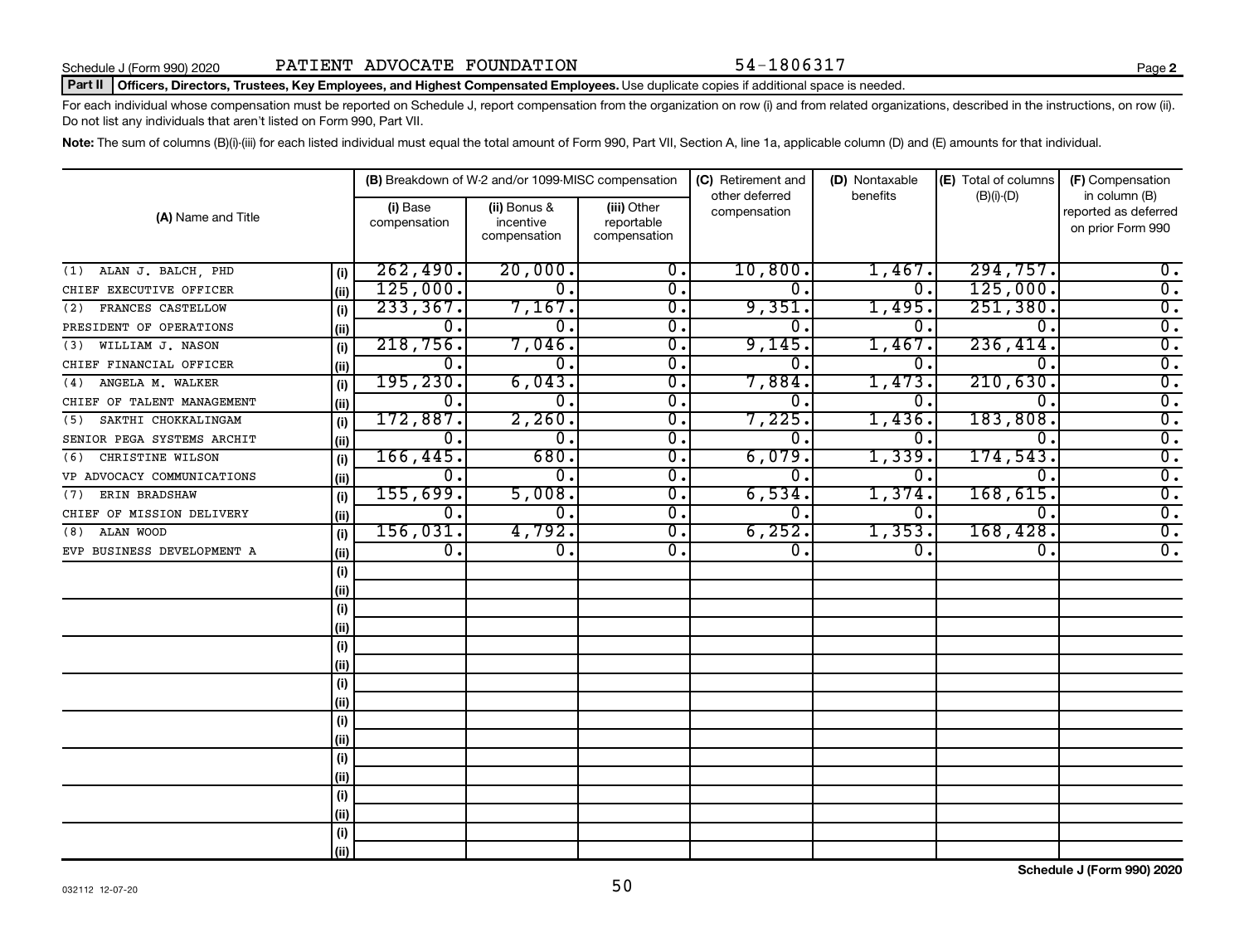### **Part III Supplemental Information**

Provide the information, explanation, or descriptions required for Part I, lines 1a, 1b, 3, 4a, 4b, 4c, 5a, 5b, 6a, 6b, 7, and 8, and for Part II. Also complete this part for any additional information.

**Schedule J (Form 990) 2020**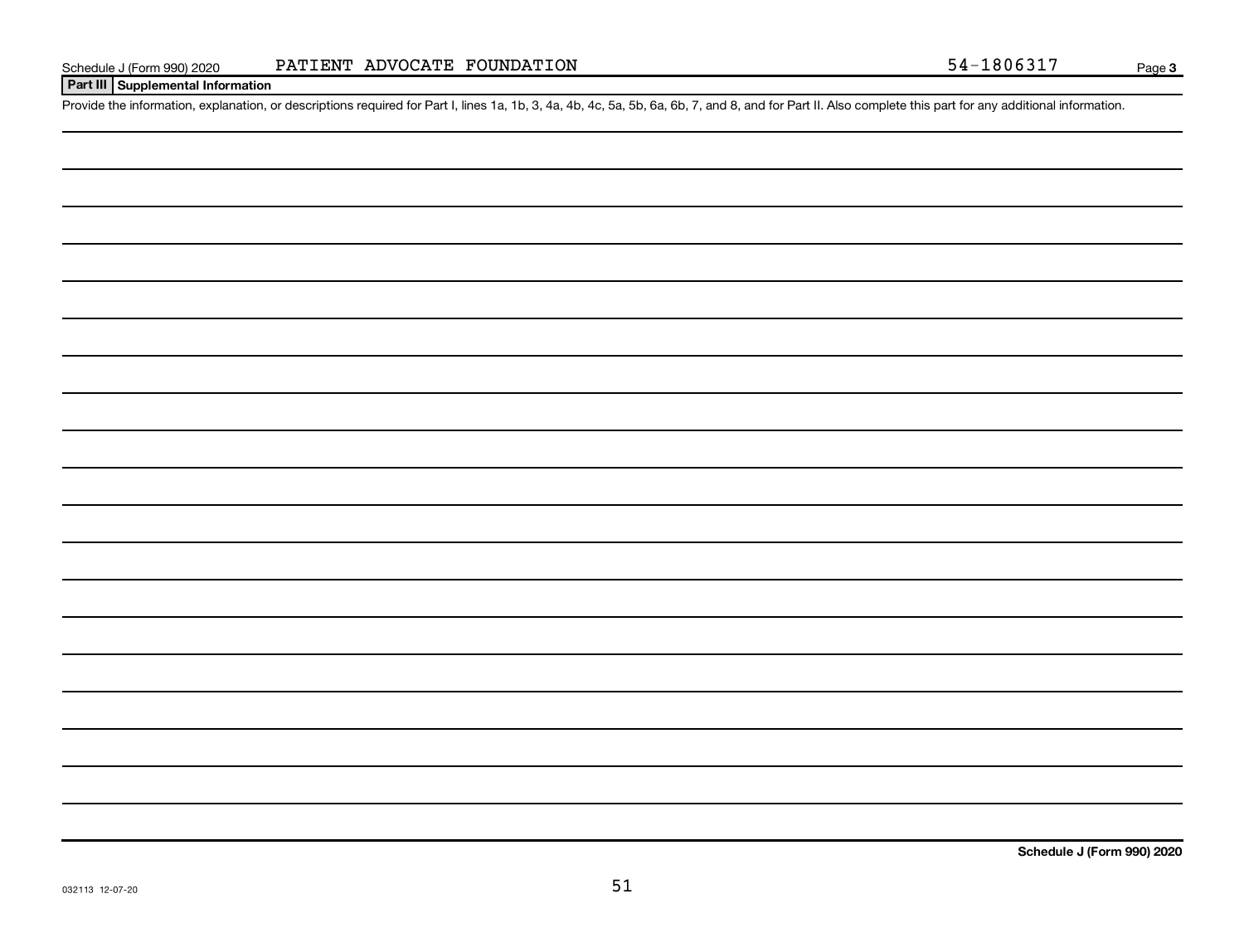| <b>SCHEDULE L</b>                                                                                                                                                               |                   | <b>Transactions With Interested Persons</b>                                                                                              |    |                            |                                    |                                |     |          |                                       | OMB No. 1545-0047                   |     |                                      |
|---------------------------------------------------------------------------------------------------------------------------------------------------------------------------------|-------------------|------------------------------------------------------------------------------------------------------------------------------------------|----|----------------------------|------------------------------------|--------------------------------|-----|----------|---------------------------------------|-------------------------------------|-----|--------------------------------------|
| (Form 990 or 990-EZ)   Complete if the organization answered "Yes" on Form 990, Part IV, line 25a, 25b, 26, 27, 28a,                                                            |                   |                                                                                                                                          |    |                            |                                    |                                |     |          |                                       |                                     |     |                                      |
|                                                                                                                                                                                 |                   | 28b, or 28c, or Form 990-EZ, Part V, line 38a or 40b.                                                                                    |    |                            |                                    |                                |     |          |                                       |                                     |     |                                      |
| Department of the Treasury<br>Internal Revenue Service                                                                                                                          |                   | Go to www.irs.gov/Form990 for instructions and the latest information.                                                                   |    |                            | Attach to Form 990 or Form 990-EZ. |                                |     |          |                                       | <b>Open To Public</b><br>Inspection |     |                                      |
| Name of the organization                                                                                                                                                        |                   |                                                                                                                                          |    |                            |                                    |                                |     |          | <b>Employer identification number</b> |                                     |     |                                      |
|                                                                                                                                                                                 |                   | PATIENT ADVOCATE FOUNDATION                                                                                                              |    |                            |                                    |                                |     |          | 54-1806317                            |                                     |     |                                      |
| Part I                                                                                                                                                                          |                   | Excess Benefit Transactions (section 501(c)(3), section 501(c)(4), and section 501(c)(29) organizations only).                           |    |                            |                                    |                                |     |          |                                       |                                     |     |                                      |
|                                                                                                                                                                                 |                   | Complete if the organization answered "Yes" on Form 990, Part IV, line 25a or 25b, or Form 990-EZ, Part V, line 40b.                     |    |                            |                                    |                                |     |          |                                       |                                     |     |                                      |
| 1<br>(a) Name of disqualified person                                                                                                                                            |                   | (b) Relationship between disqualified<br>person and organization                                                                         |    |                            |                                    | (c) Description of transaction |     |          |                                       |                                     | Yes | (d) Corrected?<br><b>No</b>          |
|                                                                                                                                                                                 |                   |                                                                                                                                          |    |                            |                                    |                                |     |          |                                       |                                     |     |                                      |
|                                                                                                                                                                                 |                   |                                                                                                                                          |    |                            |                                    |                                |     |          |                                       |                                     |     |                                      |
|                                                                                                                                                                                 |                   |                                                                                                                                          |    |                            |                                    |                                |     |          |                                       |                                     |     |                                      |
|                                                                                                                                                                                 |                   |                                                                                                                                          |    |                            |                                    |                                |     |          |                                       |                                     |     |                                      |
|                                                                                                                                                                                 |                   |                                                                                                                                          |    |                            |                                    |                                |     |          |                                       |                                     |     |                                      |
| 2 Enter the amount of tax incurred by the organization managers or disqualified persons during the year under                                                                   |                   |                                                                                                                                          |    |                            |                                    |                                |     |          |                                       |                                     |     |                                      |
| section 4958                                                                                                                                                                    |                   |                                                                                                                                          |    |                            |                                    |                                |     |          |                                       |                                     |     |                                      |
| 3 Enter the amount of tax, if any, on line 2, above, reimbursed by the organization matching matter the amount of tax, if any, on line 2, above, reimbursed by the organization |                   |                                                                                                                                          |    |                            |                                    |                                |     |          |                                       |                                     |     |                                      |
| Part II                                                                                                                                                                         |                   | Loans to and/or From Interested Persons.                                                                                                 |    |                            |                                    |                                |     |          |                                       |                                     |     |                                      |
|                                                                                                                                                                                 |                   | Complete if the organization answered "Yes" on Form 990-EZ, Part V, line 38a or Form 990, Part IV, line 26; or if the organization       |    |                            |                                    |                                |     |          |                                       |                                     |     |                                      |
|                                                                                                                                                                                 |                   | reported an amount on Form 990, Part X, line 5, 6, or 22.                                                                                |    |                            |                                    |                                |     |          |                                       |                                     |     |                                      |
| (a) Name of                                                                                                                                                                     | (b) Relationship  | (c) Purpose                                                                                                                              |    | (d) Loan to or<br>from the | (e) Original                       | (f) Balance due                |     | $(g)$ In | (h) Approved<br>`by board or          |                                     |     | (i) Written                          |
| interested person                                                                                                                                                               | with organization | of loan                                                                                                                                  |    | organization?              | principal amount                   | default?                       |     |          | committee?                            |                                     |     | agreement?                           |
|                                                                                                                                                                                 |                   |                                                                                                                                          | To | From                       |                                    |                                | Yes | No       | Yes                                   | <b>No</b>                           | Yes | No                                   |
|                                                                                                                                                                                 |                   |                                                                                                                                          |    |                            |                                    |                                |     |          |                                       |                                     |     |                                      |
|                                                                                                                                                                                 |                   |                                                                                                                                          |    |                            |                                    |                                |     |          |                                       |                                     |     |                                      |
|                                                                                                                                                                                 |                   |                                                                                                                                          |    |                            |                                    |                                |     |          |                                       |                                     |     |                                      |
|                                                                                                                                                                                 |                   |                                                                                                                                          |    |                            |                                    |                                |     |          |                                       |                                     |     |                                      |
|                                                                                                                                                                                 |                   |                                                                                                                                          |    |                            |                                    |                                |     |          |                                       |                                     |     |                                      |
|                                                                                                                                                                                 |                   |                                                                                                                                          |    |                            |                                    |                                |     |          |                                       |                                     |     |                                      |
|                                                                                                                                                                                 |                   |                                                                                                                                          |    |                            |                                    |                                |     |          |                                       |                                     |     |                                      |
|                                                                                                                                                                                 |                   |                                                                                                                                          |    |                            |                                    |                                |     |          |                                       |                                     |     |                                      |
| Total                                                                                                                                                                           |                   |                                                                                                                                          |    |                            | $\blacktriangleright$ \$           |                                |     |          |                                       |                                     |     |                                      |
| Part III                                                                                                                                                                        |                   | <b>Grants or Assistance Benefiting Interested Persons.</b><br>Complete if the organization answered "Yes" on Form 990, Part IV, line 27. |    |                            |                                    |                                |     |          |                                       |                                     |     |                                      |
| (a) Name of interested person                                                                                                                                                   |                   | (b) Relationship between                                                                                                                 |    |                            | <b>(c)</b> Amount of               | (d) Type of                    |     |          |                                       | (e) Purpose of                      |     |                                      |
|                                                                                                                                                                                 |                   | interested person and                                                                                                                    |    |                            | assistance                         | assistance                     |     |          |                                       | assistance                          |     |                                      |
|                                                                                                                                                                                 |                   | the organization                                                                                                                         |    |                            |                                    |                                |     |          |                                       |                                     |     |                                      |
|                                                                                                                                                                                 |                   |                                                                                                                                          |    |                            |                                    |                                |     |          |                                       |                                     |     |                                      |
|                                                                                                                                                                                 |                   |                                                                                                                                          |    |                            |                                    |                                |     |          |                                       |                                     |     |                                      |
|                                                                                                                                                                                 |                   |                                                                                                                                          |    |                            |                                    |                                |     |          |                                       |                                     |     |                                      |
|                                                                                                                                                                                 |                   |                                                                                                                                          |    |                            |                                    |                                |     |          |                                       |                                     |     |                                      |
|                                                                                                                                                                                 |                   |                                                                                                                                          |    |                            |                                    |                                |     |          |                                       |                                     |     |                                      |
|                                                                                                                                                                                 |                   |                                                                                                                                          |    |                            |                                    |                                |     |          |                                       |                                     |     |                                      |
|                                                                                                                                                                                 |                   |                                                                                                                                          |    |                            |                                    |                                |     |          |                                       |                                     |     |                                      |
|                                                                                                                                                                                 |                   |                                                                                                                                          |    |                            |                                    |                                |     |          |                                       |                                     |     |                                      |
| LHA For Paperwork Reduction Act Notice, see the Instructions for Form 990 or 990-EZ.                                                                                            |                   |                                                                                                                                          |    |                            |                                    |                                |     |          |                                       |                                     |     | Schedule L (Form 990 or 990-EZ) 2020 |

032131 12-09-20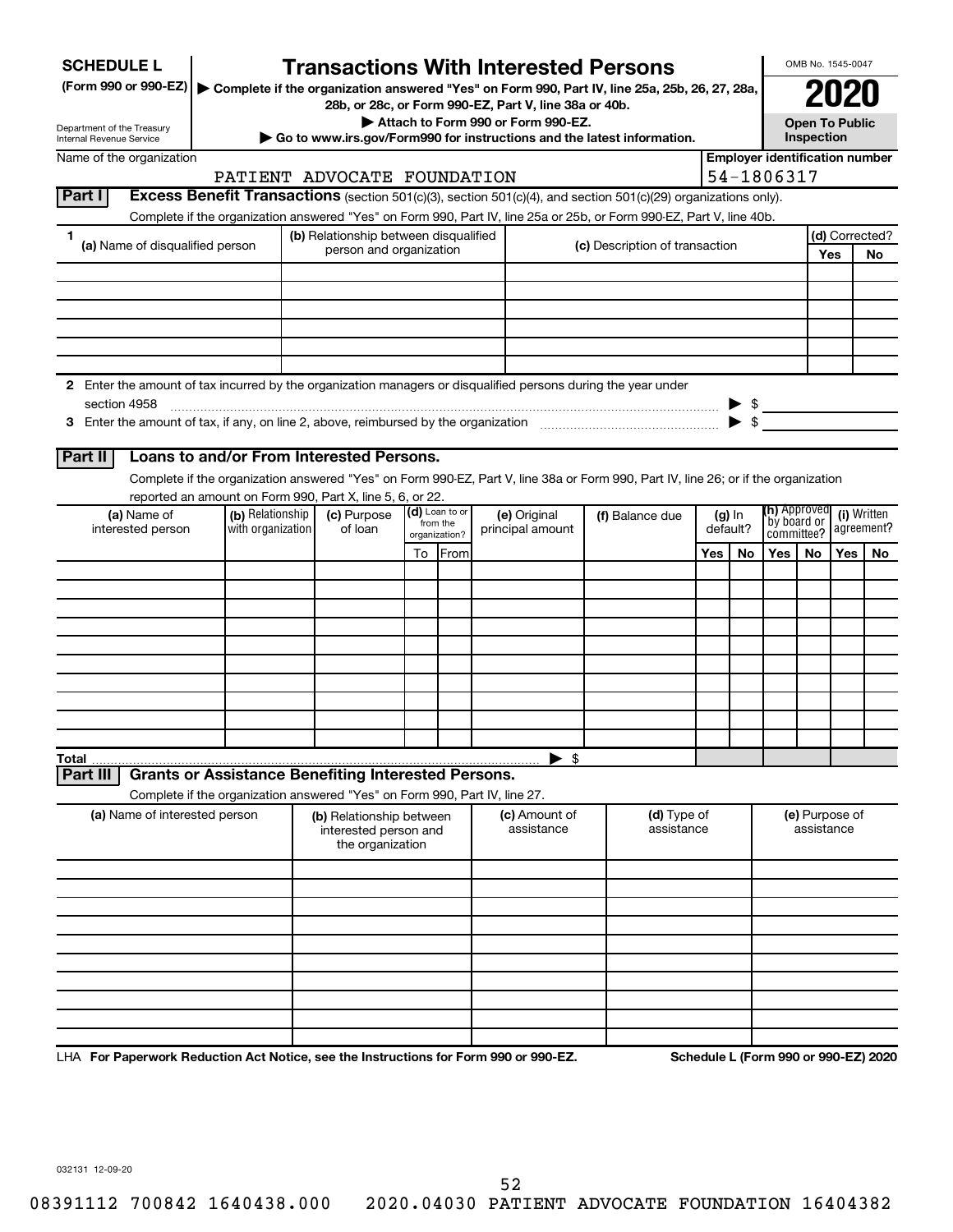| Schedule L (Form 990 or 990-EZ) 2020 PATIENT ADVOCATE FOUNDATION | 54-1806317 $_{Page 2}$ |
|------------------------------------------------------------------|------------------------|
|------------------------------------------------------------------|------------------------|

**Part IV | Business Transactions Involving Interested Persons.** 

Complete if the organization answered "Yes" on Form 990, Part IV, line 28a, 28b, or 28c.

| (a) Name of interested person                     | (b) Relationship between interested<br>person and the organization | (c) Amount of<br>transaction | (d) Description of<br>transaction | (e) Sharing of<br>organization's<br>revenues? |    |
|---------------------------------------------------|--------------------------------------------------------------------|------------------------------|-----------------------------------|-----------------------------------------------|----|
|                                                   |                                                                    |                              |                                   | Yes                                           | No |
| ALAN<br>BALCH<br>J.                               | OFF<br><b>EXECUTIVE</b><br>CHIEF                                   |                              | 1,372,594. INTERCOMPAN            |                                               | х  |
| <b>SHAWN NASON</b>                                | SPECIAL EVENTS DIRE                                                |                              | 88, 513. RELATED PAR              |                                               | х  |
|                                                   |                                                                    |                              |                                   |                                               |    |
|                                                   |                                                                    |                              |                                   |                                               |    |
|                                                   |                                                                    |                              |                                   |                                               |    |
|                                                   |                                                                    |                              |                                   |                                               |    |
|                                                   |                                                                    |                              |                                   |                                               |    |
|                                                   |                                                                    |                              |                                   |                                               |    |
|                                                   |                                                                    |                              |                                   |                                               |    |
|                                                   |                                                                    |                              |                                   |                                               |    |
| <b>Part V</b><br><b>Supplemental Information.</b> |                                                                    |                              |                                   |                                               |    |

Provide additional information for responses to questions on Schedule L (see instructions).

SCH L, PART IV, BUSINESS TRANSACTIONS INVOLVING INTERESTED PERSONS:

(A) NAME OF PERSON: ALAN J. BALCH

(B) RELATIONSHIP BETWEEN INTERESTED PERSON AND ORGANIZATION:

CHIEF EXECUTIVE OFFICER

(D) DESCRIPTION OF TRANSACTION: INTERCOMPANY ACTIVITY OCCURS BETWEEN

PATIENT ADVOCATE FOUNDATION (PAF) AND NATIONAL PATIENT ADVOCATE

FOUNDATION (NPAF). NPAF HAS A CONSULTING AGREEMENT IN WHICH PAF PAYS NPAF

FEES TO REPRESENT THE POLICY INTERESTS OF PAF. THE CONSULTING FEES FOR FY

2020/2021 WERE \$780,000. IN FY 2020/2021, THE INTERCOMPANY ACTIVITY ALSO

CONSISTED OF SHARED SALARIES AND OTHER EXPENSES. NPAF REIMBURSED PAF FOR

SALARIES TOTALING \$369,632 FOR SHARED SERVICES. THIS INCLUDES \$125,000

WHICH IS NPAF'S PORTION OF THE CHIEF EXECUTIVE OFFICER'S SALARY. PAF

REIMBURSED NPAF FOR SALARIES TOTALING \$150,362 FOR SHARED SERVICES. NPAF

REIMBURSED PAF \$61,677 FOR OTHER EXPENSES, AND PAF REIMBURSED NPAF

\$10,923 FOR OTHER EXPENSES.

(A) NAME OF PERSON: SHAWN NASON

(B) RELATIONSHIP BETWEEN INTERESTED PERSON AND ORGANIZATION:

SPECIAL EVENTS DIRECTOR

(D) DESCRIPTION OF TRANSACTION: RELATED PARTY IS THE WIFE OF WILLIAM

**Schedule L (Form 990 or 990-EZ) 2020**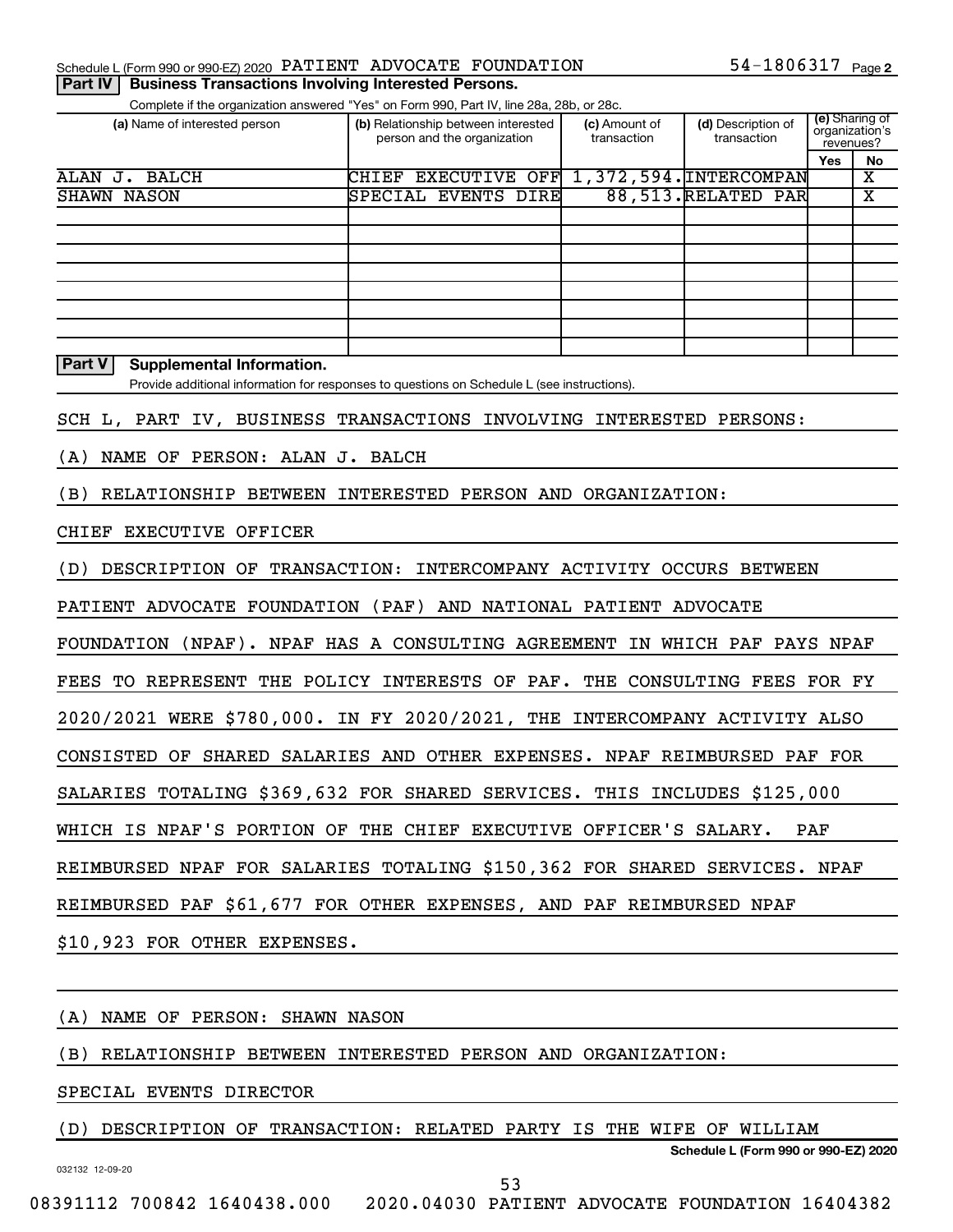| Schedule L (Form 990 or 990-EZ) |  |  | PATIENT ADVOCATE FOUNDATION | $54 - 1806317$ Page 2 |  |
|---------------------------------|--|--|-----------------------------|-----------------------|--|
|---------------------------------|--|--|-----------------------------|-----------------------|--|

Complete this part to provide additional information for responses to questions on Schedule L (see instructions).

NASON, CHIEF FINANCIAL OFFICER OF PAF.

| 032461 04-01-20 |                             |  |    | Schedule L (Form 990 or 990-EZ                  |  |
|-----------------|-----------------------------|--|----|-------------------------------------------------|--|
|                 |                             |  | 54 |                                                 |  |
|                 | 08391112 700842 1640438.000 |  |    | 2020.04030 PATIENT ADVOCATE FOUNDATION 16404382 |  |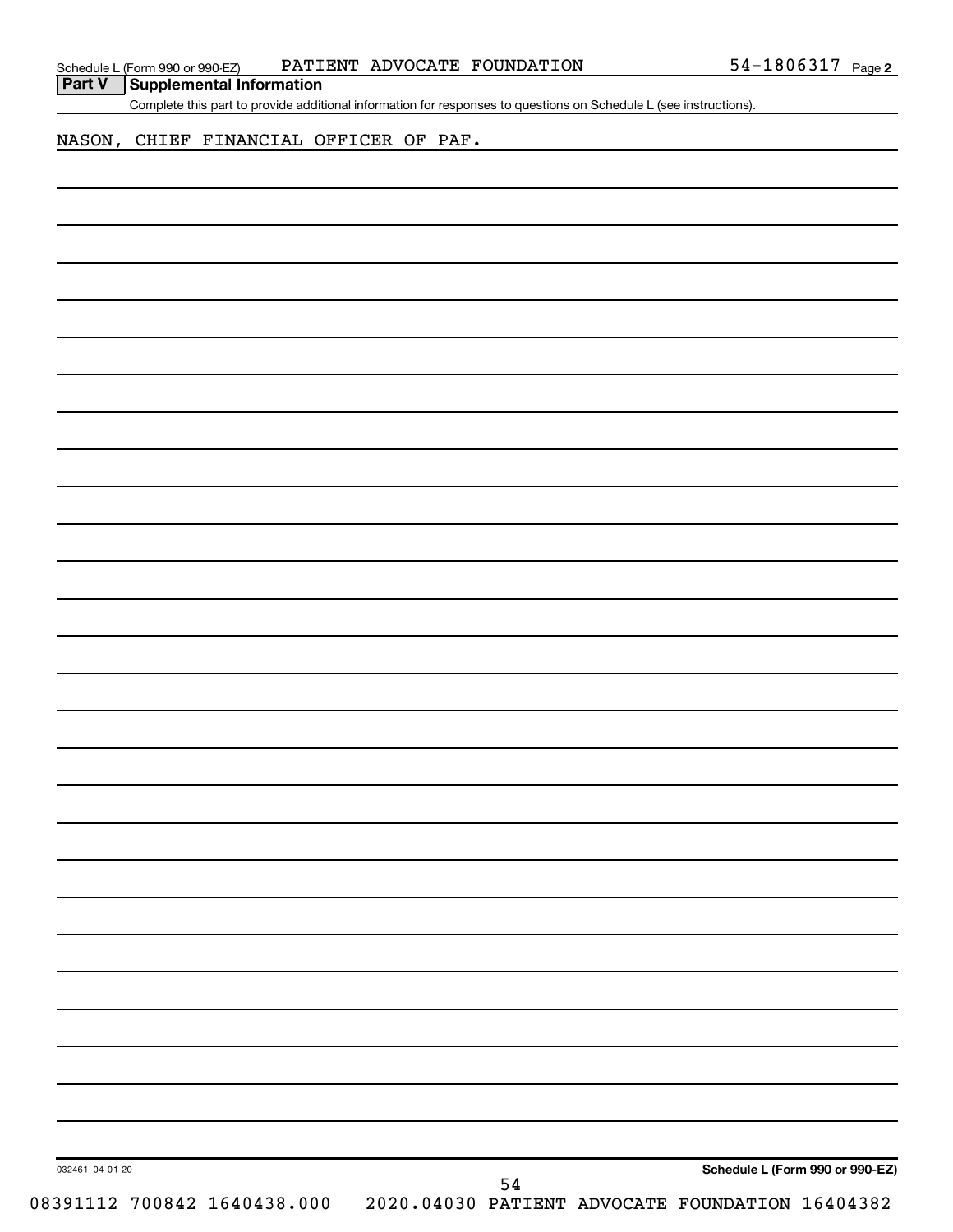**(Form 990 or 990-EZ)**

# **SCHEDULE O Supplemental Information to Form 990 or 990-EZ 2020**<br>(Form 990 or 990-EZ) Complete to provide information for responses to specific questions on

**Complete to provide information for responses to specific questions on Form 990 or 990-EZ or to provide any additional information. | Attach to Form 990 or 990-EZ. | Go to www.irs.gov/Form990 for the latest information.**

Department of the Treasury Internal Revenue Service Name of the organization

PATIENT ADVOCATE FOUNDATION FOUND 154-1806317

**Employer identification number**

OMB No. 1545-0047

**Open to Public Inspection**

FORM 990, PART I, LINE 1, DESCRIPTION OF ORGANIZATION MISSION:

PROFESSIONAL CASE MANAGEMENT AND FINANCIAL AID ASSISTANCE TO AMERICANS

WITH CHRONIC, LIFE THREATENING AND DEBILITATING ILLNESSES. PAF CASE

MANAGERS SERVE AS ACTIVE LIAISONS BETWEEN THE PATIENT AND THEIR

INSURER, EMPLOYER AND/OR CREDITORS TO RESOLVE INSURANCE, JOB RETENTION

AND/OR DEBT CRISIS MATTERS AS THEY RELATE TO THEIR DIAGNOSIS. PATIENT

ADVOCATE FOUNDATION SEEKS TO SAFEGUARD PATIENTS THROUGH EFFECTIVE

MEDIATION ASSURING ACCESS TO CARE, MAINTENANCE OF EMPLOYMENT AND

PRESERVATION OF THEIR FINANCIAL STABILITY.

FORM 990, PART III, LINE 1, DESCRIPTION OF ORGANIZATION MISSION:

BETWEEN THE PATIENT AND THEIR INSURER, EMPLOYER AND/OR CREDITORS TO

RESOLVE INSURANCE, JOB RETENTION AND/OR DEBT CRISIS MATTERS AS THEY

RELATE TO THEIR DIAGNOSIS. PATIENT ADVOCATE FOUNDATION SEEKS TO

SAFEGUARD PATIENTS THROUGH EFFECTIVE MEDIATION ASSURING ACCESS TO CARE,

MAINTENANCE OF EMPLOYMENT AND PRESERVATION OF THEIR FINANCIAL

STABILITY.

032211 11-20-20 **For Paperwork Reduction Act Notice, see the Instructions for Form 990 or 990-EZ. Schedule O (Form 990 or 990-EZ) 2020** LHA FORM 990, PART III, LINE 4A, PROGRAM SERVICE ACCOMPLISHMENTS: CARCINOMA, HIV, AIDS AND PREVENTION, HOMOZYGOUS FAMILIAL HYPERCHOLESTEROLEMIA, INHERITED OR ACQUIRED LIPODYSTROPHY, LUPUS, MELANOMA, METASTATIC BREAST CANCER, METASTATIC COLORECTAL CANCER, METASTATIC GASTRIC CANCER, METASTATIC MELANOMA, METASTATIC PROSTATE CANCER, MULTIPLE MYELOMA, MULTIPLE SCLEROSIS, MYELODYSPLASTIC SYNDROME, NON-SMALL CELL LUNG CANCERS (NSCLC), OSTEOPOROSIS, OVARIAN CANCER, PANCREATIC CANCER, PERIPHERAL VASCULAR DISEASE, PERIODIC PARALYSIS,

08391112 700842 1640438.000 2020.04030 PATIENT ADVOCATE FOUNDATION 16404382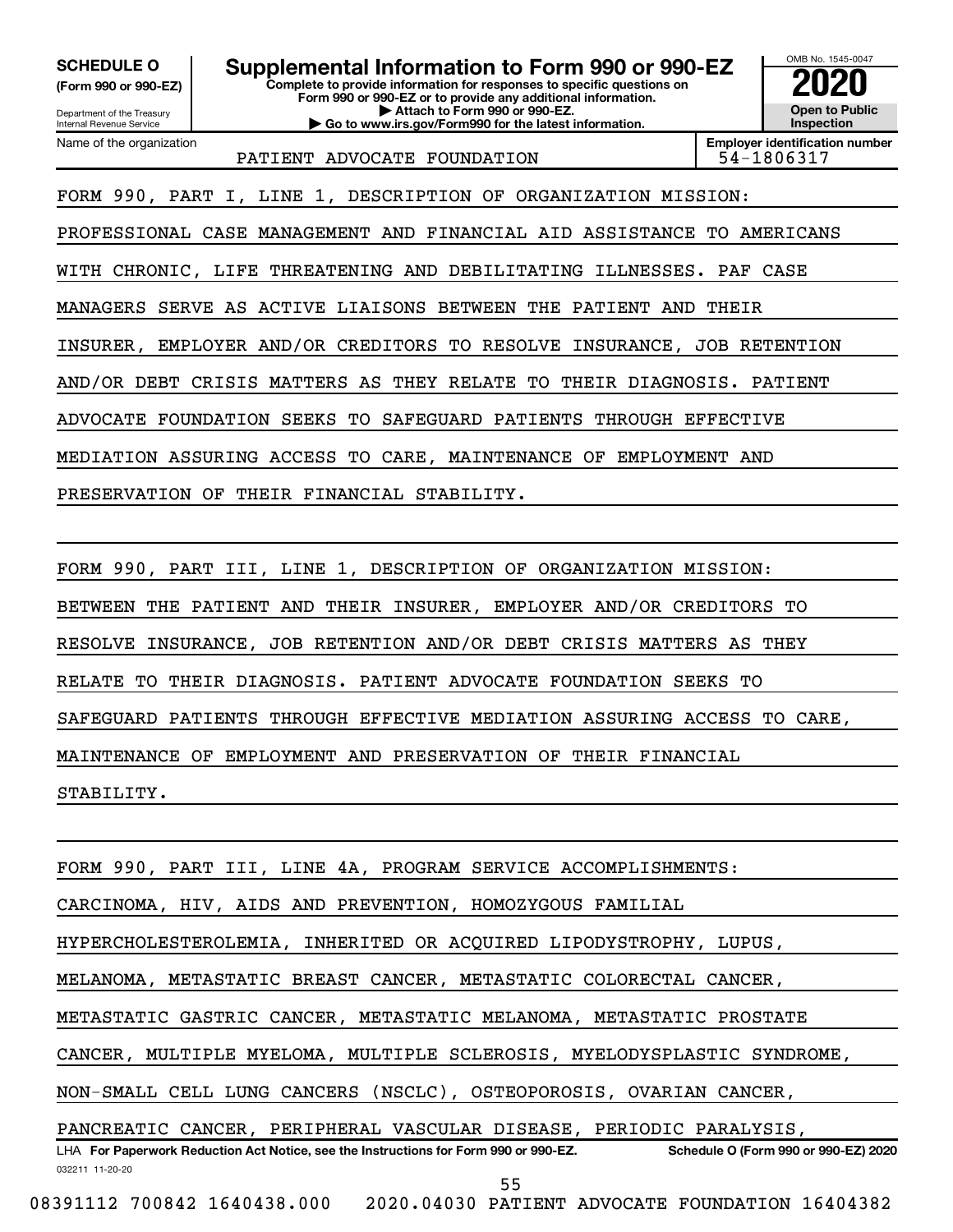| Schedule O (Form 990 or 990-EZ) 2020                                    | Page 2                                              |
|-------------------------------------------------------------------------|-----------------------------------------------------|
| Name of the organization<br>PATIENT ADVOCATE FOUNDATION                 | <b>Employer identification number</b><br>54-1806317 |
| PROSTATE CANCER, PULMONARY FIBROSIS, PULMONARY HYPERTENSION, RENAL CELL |                                                     |
| CARCINOMA, RHEUMATOID ARTHRITIS, SKIN CANCER, SPINAL MUSCULAR ATROPHY   |                                                     |
| AND ULCERATIVE COLITIS.                                                 |                                                     |
| THE FOUNDATION'S CO-PAY RELIEF PROGRAM OFFERS A DEDICATED, SECURE       |                                                     |
| WEB-BASED APPLICATION FOR PATIENTS AND/OR THEIR FAMILY MEMBERS TO       |                                                     |
| ENROLL ELECTRONICALLY FOR THE CO-PAY RELIEF PROGRAM DIRECTLY FROM THE   |                                                     |
| CO-PAY RELIEF PROGRAM WEBSITE. AS WELL, CPR OFFERS TWO DEDICATED,       |                                                     |
| SECURED WEBSITES FOR MEDICAL PROVIDERS AND PHARMACY REPRESENTATIVES TO  |                                                     |
| ENROLL ELECTRONICALLY FOR THE CO-PAY RELIEF PROGRAM ON BEHALF OF THE    |                                                     |
| PATIENTS THEY ARE WORKING WITH. THE FOUNDATION ALSO OFFERS TELEPHONIC   |                                                     |
| SUPPORT SERVICES TO PATIENTS WHO PREFER TO RECEIVE PERSONAL ASSISTANCE  |                                                     |
| FROM A PROGRAM SPECIALIST.                                              |                                                     |

IN 2021, THE FOUNDATION ADMINISTERED CO-PAYMENT ASSISTANCE TO 61,678 QUALIFIED PATIENTS THROUGH 42 ASSISTANCE FUNDS AVAILABLE THROUGH THE CO-PAY RELIEF PROGRAM. THE PROGRAM STAFF FIELDED 187,301 TELEPHONE CALLS AND PROCESSED CLAIMS TOTALING OVER \$243,000,000 IN SUPPORT OF QUALIFIED PATIENTS' OUT OF POCKET EXPENSES FOR REQUIRED CO-PAYMENTS, CO-INSURANCE, AND DEDUCTIBLES. SINCE ITS INCEPTION IN 2004, THE FOUNDATION HAS PROVIDED CO-PAYMENT ASSISTANCE TO OVER 533,000 INDIVIDUALS ALLOCATING MORE THAN \$1.6 BILLION IN CO-PAYMENT AWARDS. IN 2020, 72,906 QUALIFIED PATIENTS RECEIVED ASSISTANCE THROUGH 28 FUNDS. PAF STAFF FIELDED 255,600 CALLS AND PROCESSED CLAIMS TOTALING MORE THAN \$233,000.

032212 11-20-20 **Schedule O (Form 990 or 990-EZ) 2020** THE FOUNDATION ALSO ADMINISTERED A SUITE OF SIXTEEN (16) SMALL GRANT PROGRAMS IN 2021 AND TEN (10) IN 2020, REFERRED TO AS FINANCIAL AID FUNDS, EACH PROVIDING FINANCIAL ASSISTANCE TO QUALIFIED PATIENTS FOR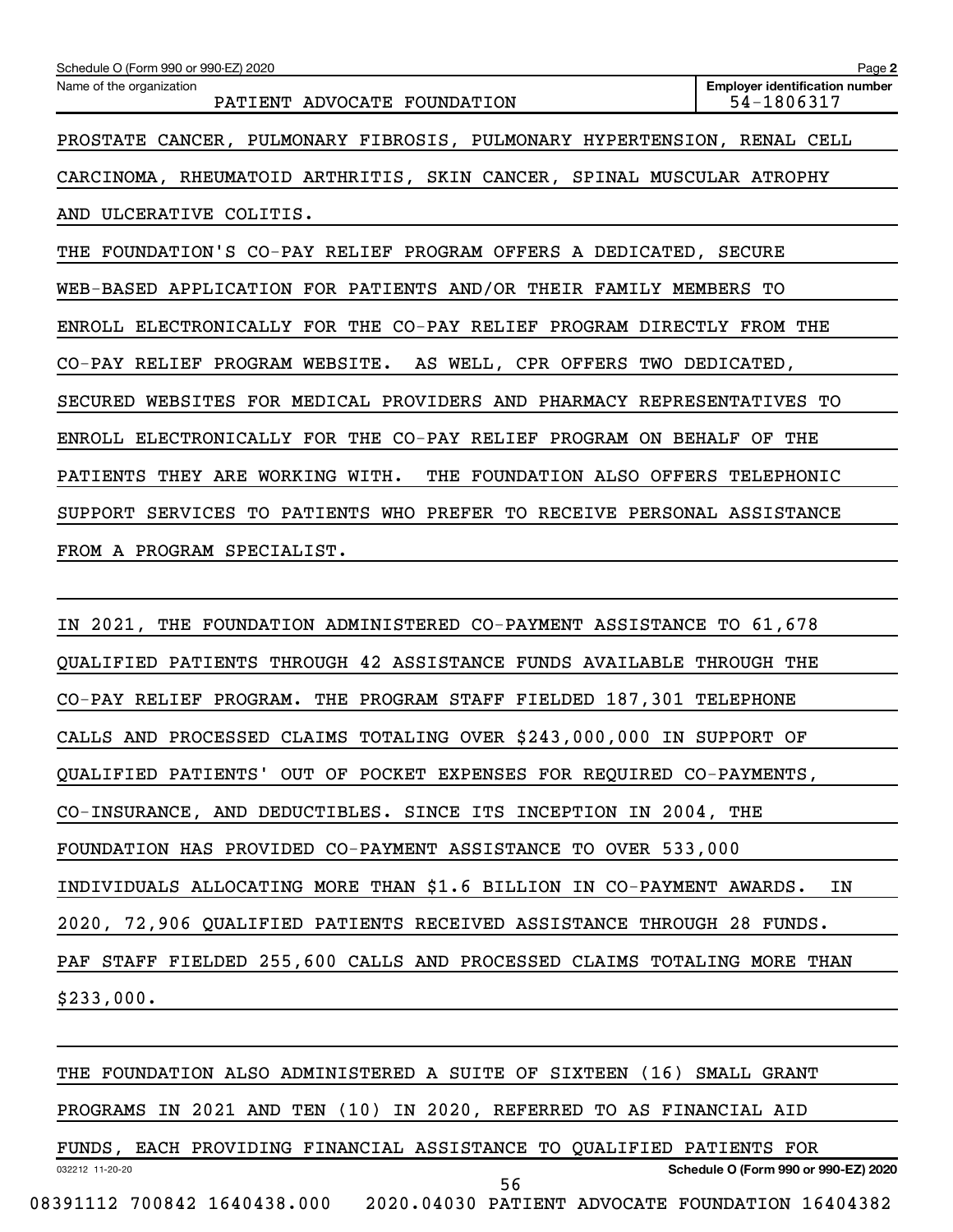| Schedule O (Form 990 or 990-EZ) 2020                                     | Page 2                                              |
|--------------------------------------------------------------------------|-----------------------------------------------------|
| Name of the organization<br>PATIENT ADVOCATE FOUNDATION                  | <b>Employer identification number</b><br>54-1806317 |
| OUT OF POCKET AND COST OF LIVING EXPENSES PATIENTS STRUGGLE TO MANAGE    |                                                     |
| WHEN DEALING WITH A CHRONIC OR CRITICAL DISEASE. IN 2021, PROGRAM        |                                                     |
| STAFF FIELDED 19,092 TELEPHONE CALLS AND SUCCESSFULLY PROVIDED ONE-TIME  |                                                     |
| SMALL GRANTS TO 11,422 PATIENTS, TOTALING \$4,175,600 IN FINANCIAL       |                                                     |
| IN 2020, 15,558 PATIENTS RECEIVED FINANCIAL RELIEF FROM 10<br>RELIEF.    |                                                     |
| FINANCIAL FUNDS, TOTALING MORE THAN \$7,800,000.                         |                                                     |
|                                                                          |                                                     |
| THESE GRANTS RANGED FROM \$300 - \$1,000 PER PATIENT AND ARE DESIGNED TO |                                                     |
| NON-MEDICAL EXPENSES, INCLUDING TRANSPORTATION, LODGING, NUTRITIONAL     |                                                     |
| NEEDS, CHILDCARE, AND BURIAL EXPENSES, FACED BY PATIENTS BECAUSE OF      |                                                     |
| THEIR DIAGNOSIS AND TREATMENT. IN 2021, THE FINANCIAL AID FUND PROGRAMS  |                                                     |
| INCLUDE:                                                                 |                                                     |
| - AMERICAN CANCER SOCIETY COVID 19 ASSISTANCE FUND: SERVING PATIENTS     |                                                     |
| DIAGNOSED WITH CANCER WHO HAVE BEEN IMPACTED BY COVID-19                 |                                                     |
| - COVID CARE RECOVERY FUND: SERVING PATIENTS DIAGNOSED WITH COVID-19     |                                                     |
| - DONNA FINANCIAL AID FUND: SERVING PATIENTS DIAGNOSED WITH BREAST       |                                                     |
| CANCER THAT HAVE RECEIVED CASE MANAGEMENT SERVICES THROUGH THE DONNA     |                                                     |
| CARELINE                                                                 |                                                     |
| - HEART VALVE FINANCIAL AID FUND: SERVING PATIENTS DIAGNOSED WITH A      |                                                     |
| VALVULAR CONDITION                                                       |                                                     |
| - LEISHLINE FINANCIAL AID FUND: SERVING PATIENTS DIAGNOSED WITH ARDS,    |                                                     |
| TSS AND/OR SEPSIS                                                        |                                                     |
| - ANGEL FUND FINANCIAL AID FUND: SUPPORTS FUNERAL EXPENSES ASSOCIATED    |                                                     |
| WITH PATIENTS WHO HAVE PASSED AND DIED FROM ARDS, TSS AND/OR SEPSIS      |                                                     |
| - MAHAN FINANCIAL AID FUND: SERVING PATIENTS DIAGNOSED WITH ACUTE        |                                                     |
| MYELOID LEUKEMIA                                                         |                                                     |
| - MERKEL CELL CARCINOMA FINANCIAL AID FUND: SERVING PATIENTS DIAGNOSED   |                                                     |
| WITH A RARE FORM OF SKIN CANCER                                          |                                                     |
| 032212 11-20-20<br>57                                                    | Schedule O (Form 990 or 990-EZ) 2020                |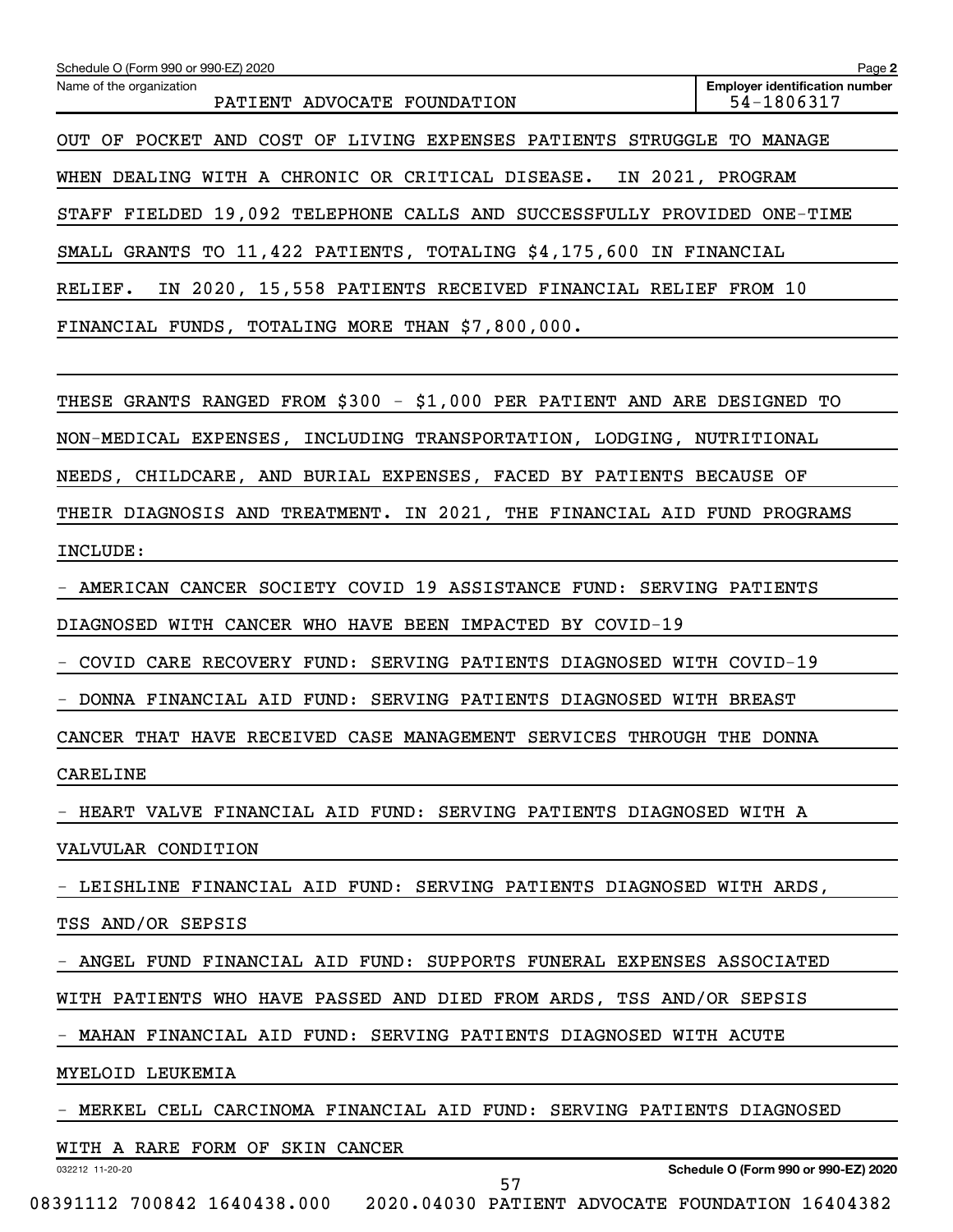| Schedule O (Form 990 or 990-EZ) 2020                                    | Page 2                                              |
|-------------------------------------------------------------------------|-----------------------------------------------------|
| Name of the organization<br>PATIENT ADVOCATE FOUNDATION                 | <b>Employer identification number</b><br>54-1806317 |
| - METASTATIC BREAST CANCER FINANCIAL AID FUND: SERVING PATIENTS         |                                                     |
| DIAGNOSED WITH STAGE III OR STAGE IV BREAST CANCER                      |                                                     |
| - PAF/TEAM RUBICON COVID-19 EMERGENCY FOOD ASSISTANCE PROGRAM: SERVING  |                                                     |
| PATIENTS WHO HAVE BEEN IMPACTED BY COVID-19, HAVE A DIAGNOSIS OF        |                                                     |
| CANCER, MULTIPLE SCLEROSIS & RHEUMATOID ARTHRITIS AND ARE EXPERIENCING  |                                                     |
| FOOD INSECURITY                                                         |                                                     |
| SONTAG FOUNDATION COVID-19 EMERGENCY PATIENT ASSISTANCE: SERVING        |                                                     |
| PATIENTS DIAGNOSED WITH BRAIN TUMORS WHO HAVE BEEN IMPACTED BY COVID-19 |                                                     |
|                                                                         |                                                     |
| FLORIDA DRIVE- SERVING PATIENTS TO PROVIDE TRAVEL SUPPORT WHO ARE       |                                                     |
| BEING EVALUATED, UNDERGOING TREATMENT, OR RECEIVING FOLLOW UP CARE FOR  |                                                     |
| PROSTATE CANCER AND RESIDE IN FLORIDA.                                  |                                                     |
| IOWA DRIVE FUND- SERVING PATIENTS TO PROVIDE TRAVEL SUPPORT WHO ARE     |                                                     |
| BEING EVALUATED, UNDERGOING TREATMENT, OR RECEIVING FOLLOW UP CARE FOR  |                                                     |
| PROSTATE CANCER AND RESIDE IN IOWA.                                     |                                                     |
| - NEW YORK DRIVE FUND- SERVING PATIENTS TO PROVIDE TRAVEL SUPPORT WHO   |                                                     |
| ARE BEING EVALUATED, UNDERGOING TREATMENT, OR RECEIVING FOLLOW UP CARE  |                                                     |
| FOR PROSTATE CANCER AND RESIDE IN NEW YORK.                             |                                                     |
| - PENNSYLVANIA DRIVE FUND- SERVING PATIENTS TO PROVIDE TRAVEL SUPPORT   |                                                     |
| WHO ARE BEING EVALUATED, UNDERGOING TREATMENT, OR RECEIVING FOLLOW UP   |                                                     |
| CARE FOR PROSTATE CANCER AND RESIDE IN PENNSYLVANIA.                    |                                                     |
| - TEXAS DRIVE FUND- SERVING PATIENTS TO PROVIDE TRAVEL SUPPORT WHO ARE  |                                                     |
| BEING EVALUATED, UNDERGOING TREATMENT, OR RECEIVING FOLLOW UP CARE FOR  |                                                     |
| PROSTATE CANCER AND RESIDE IN TEXAS.                                    |                                                     |
|                                                                         |                                                     |
| FORM 990, PART III, LINE 4C, PROGRAM SERVICE ACCOMPLISHMENTS:           |                                                     |
| MANAGEMENT SERVICES ARE PROVIDED AT NO COST TO PATIENTS AND THEIR       |                                                     |
| FAMILIES. DURING 2021, THE FOUNDATION'S CASE MANAGEMENT STAFF DIRECTLY  |                                                     |

58

**Schedule O (Form 990 or 990-EZ) 2020**

08391112 700842 1640438.000 2020.04030 PATIENT ADVOCATE FOUNDATION 16404382

032212 11-20-20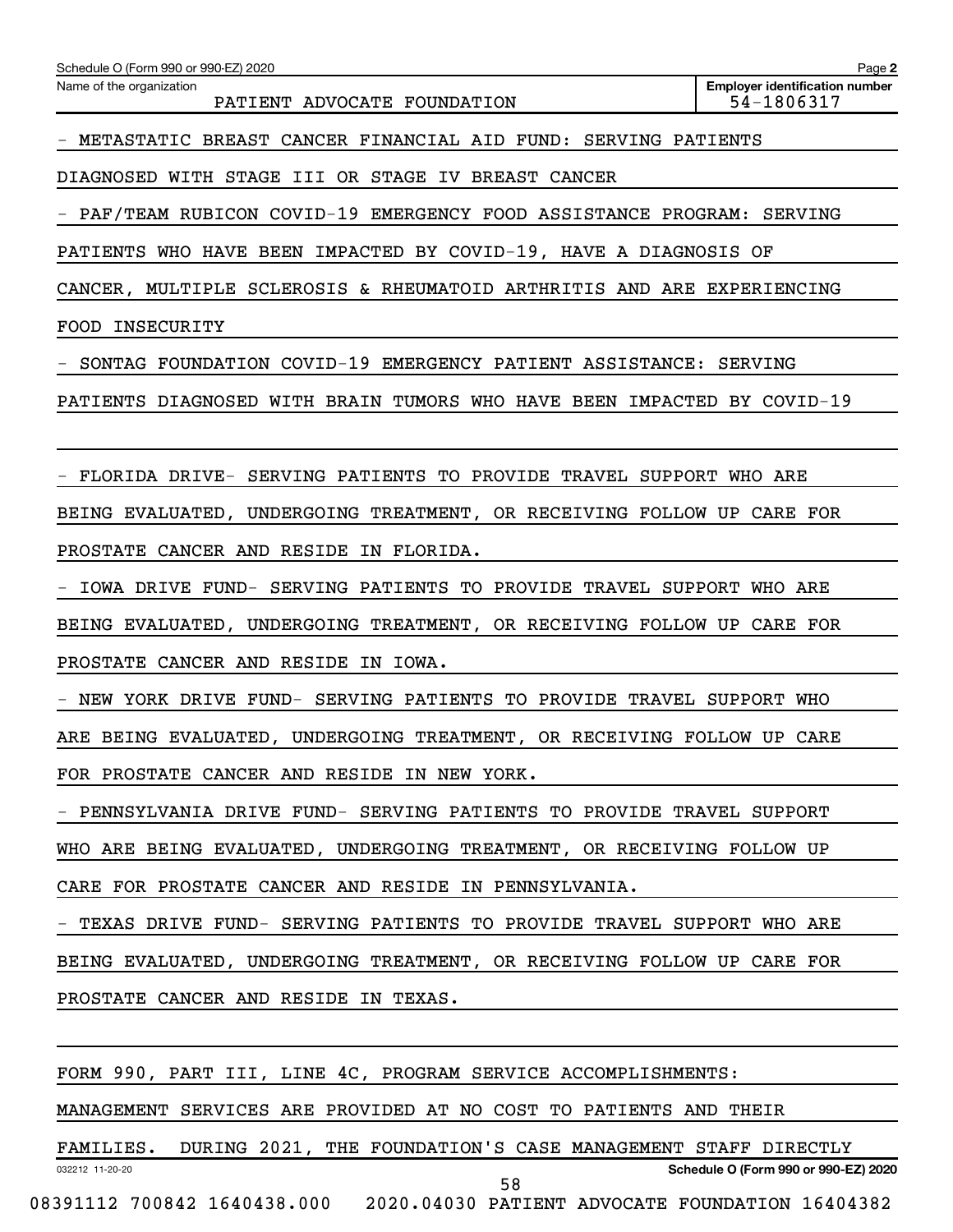| Schedule O (Form 990 or 990-EZ) 2020                                    | Page 2                                              |
|-------------------------------------------------------------------------|-----------------------------------------------------|
| Name of the organization<br>PATIENT ADVOCATE FOUNDATION                 | <b>Employer identification number</b><br>54-1806317 |
| WORKED WITH OR ON BEHALF OF 21,336 INDIVIDUALS. THESE PATIENTS          |                                                     |
| REPRESENTED 630 UNIQUE DISEASES AND REQUESTED ASSISTANCE ISSUES THAT    |                                                     |
| WERE CREATING OBSTACLES TO CARE. ON AVERAGE, CASE MANAGERS MADE 13.8    |                                                     |
| CONTACTS ON BEHALF OF EACH CASE TO RELEVANT STAKEHOLDERS TO BRING       |                                                     |
| RESOLUTION TO THE PATIENT'S ISSUES. THIS WORK TRANSLATES TO NEARLY      |                                                     |
| 294,386 UNIQUE CONTACTS ON BEHALF OF PATIENTS AND FAMILIES RECEIVING    |                                                     |
| CASE MANAGEMENT SERVICES. PAF ALSO PROVIDED NEARLY 8,500 PATIENT        |                                                     |
| EDUCATION PUBLICATIONS TO THE PATIENTS SERVED BY CASE MANAGEMENT. PAF   |                                                     |
| PROVIDES THESE SERVICES THROUGH A COMPLIMENT OF 31 UNIQUE PROGRAMS.     |                                                     |
|                                                                         |                                                     |
| DURING 2020, THE FOUNDATION'S CASE MANAGEMENT STAFF DIRECTLY INTERVENED |                                                     |
| ON BEHALF OF 21,380 INDIVIDUALS. THESE PATIENTS ARE COLLECTIVELY LIVING |                                                     |
| WITH 735 UNIQUE DISEASES AND REQUESTED ASSISTANCE WITH AN AVERAGE OF    |                                                     |
| TWO ISSUES THAT WERE CREATING OBSTACLES TO CARE. ON AVERAGE, CASE       |                                                     |
| MANAGERS MADE 15.7 CONTACTS ON BEHALF OF EACH CASE TO RELEVANT          |                                                     |
| STAKEHOLDERS TO BRING RESOLUTION TO THE PATIENT'S ACCESS ISSUES. THIS   |                                                     |
| TRANSLATES TO NEARLY 335,000 UNIQUE CONTACTS ON BEHALF OF PATIENTS AND  |                                                     |

THESE SERVICES THROUGH A COMPLIMENT OF 27 UNIQUE PROGRAMS.

FAMILIES RECEIVING CASE MANAGEMENT INTERVENTION SERVICES. PAF PROVIDED

# PATIENT EDUCATION AND EMPOWERMENT

032212 11-20-20 **Schedule O (Form 990 or 990-EZ) 2020** PAF EXTENDS THE IMPACT OF ITS ONE-TO-ONE CASE MANAGEMENT SERVICES THROUGH THE DEVELOPMENT AND DELIVERY OF PATIENT EDUCATION AND EMPOWERMENT TOOLS FOCUSED ON PROVIDING ACTIONABLE ADVICE AND GUIDANCE TO HEALTHCARE CONSUMERS TO IMPROVE THEIR EVERYDAY EXPERIENCE WITH INSURANCE AND TO ENCOURAGE PATIENT'S ENGAGEMENT IN THE HEALTHCARE SYSTEM. EACH YEAR, PAF CREATES, MAINTAINS, AND DISTRIBUTES A WIDE ARRAY OF PATIENT EDUCATION MATERIALS AND ONLINE TOOLS, IN PRINTED AND 08391112 700842 1640438.000 2020.04030 PATIENT ADVOCATE FOUNDATION 16404382 59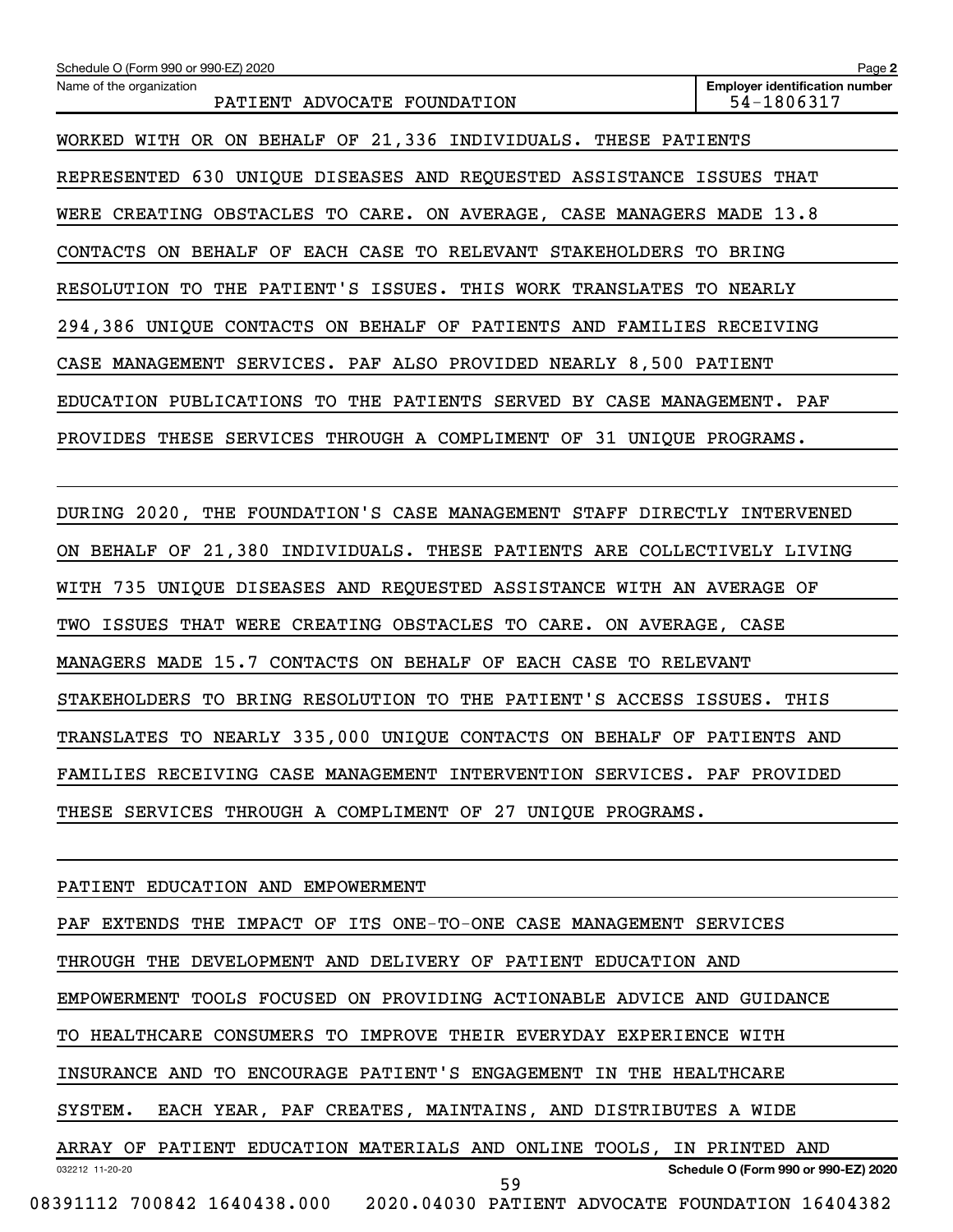| Schedule O (Form 990 or 990-EZ) 2020                                   | Page 2                                              |
|------------------------------------------------------------------------|-----------------------------------------------------|
| Name of the organization<br>PATIENT ADVOCATE FOUNDATION                | <b>Employer identification number</b><br>54-1806317 |
| ELECTRONIC FORM. PAF'S EDUCATIONAL PORTFOLIO COVERS A BROAD RANGE OF   |                                                     |
| TOPICS, AVAILABLE IN A VARIETY OF FORMATS, TO                          |                                                     |
| MEET THE NEEDS AND PREFERENCES OF MULTIPLE AUDIENCES, INCLUDING        |                                                     |
| PATIENTS, CAREGIVERS AND PROFESSIONALS INCLUDING THOSE WHO INTERACT    |                                                     |
| DIRECTLY WITH THE FOUNDATION REQUESTING ASSISTANCE AS WELL AS THE      |                                                     |
| PUBLIC VISITING OUR WEBSITE AND CONNECTING WITH PAF. PAF'S PATIENT     |                                                     |
| EDUCATION MATERIALS ARE ROUTINELY UTILIZED BY OTHER ORGANIZATIONS AND  |                                                     |
| FACILITIES WHO SHARE THEM WITH THEIR PATIENTS. THE FOUNDATION          |                                                     |
| MAINTAINS AN EXTENSIVE LIBRARY OF PAF AUTHORED PATIENT EDUCATIONAL     |                                                     |
| PUBLICATIONS, ON-DEMAND WEBINARS, LEARN FROM THE EXPERT TRAINING       |                                                     |
| SERIES, INTERACTIVE RESOURCE TOOLS AND ALL OF WHICH ARE AVAILABLE FREE |                                                     |
| CHARGE TO PATIENTS.<br>OF                                              |                                                     |

DURING 2021, THE FOUNDATION'S PATIENT EDUCATION AND EMPOWERMENT TEAM PUBLISHED 38 NEW, TRANSLATED, OR REVISED PUBLICATIONS, PRODUCED 1 VIDEO AND 36 EDUCATIONAL WEBINARS. PAF ALSO SUPPORTED 4 MULTI-YEAR EDUCATIONAL PROJECTS INCLUDING HEALTH INSURANCE LITERACY, MIGRAINE MATTERS AND MATTERS OF THE HEART. PAF ALSO RECEIVED 3 INDUSTRY AWARDS FOR ITS PATIENT EDUCATION MATERIALS.

DURING 2020, THE FOUNDATION'S PATIENT EDUCATION AND EMPOWERMENT TEAM PUBLISHED 43 NEW OR REVISED PUBLICATIONS AND RECORDED AND RELEASED 9 WEBCAST PRESENTATIONS. PAF ALSO LAUNCHED 4 4 MULTI-YEAR EDUCATIONAL PROJECTS INCLUDING HEALTH INSURANCE LITERACY, MIGRAINE MATTERS AND MATTERS OF THE HEART.

# HEALTH EQUITY INITIATIVE, COMMUNITY OUTREACH AND PATIENT ENGAGEMENT

032212 11-20-20 **Schedule O (Form 990 or 990-EZ) 2020** THE FOUNDATION PROMOTES HEALTH EQUITY BY ADDRESSING SOCIAL NEEDS GAPS 08391112 700842 1640438.000 2020.04030 PATIENT ADVOCATE FOUNDATION 16404382 60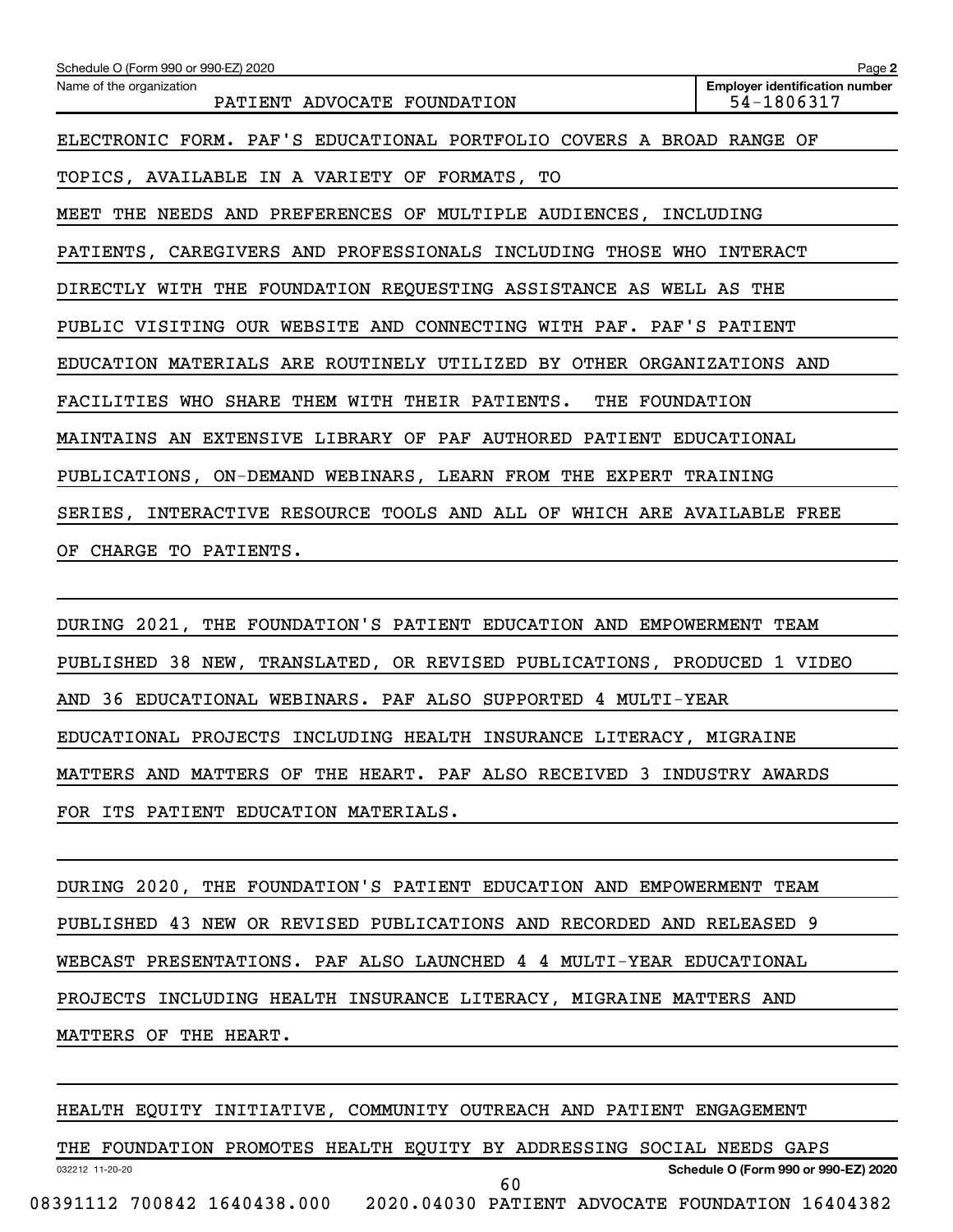| Schedule O (Form 990 or 990-EZ) 2020                                     | Page 2                                              |
|--------------------------------------------------------------------------|-----------------------------------------------------|
| Name of the organization<br>ADVOCATE FOUNDATION<br>PATIENT               | <b>Employer identification number</b><br>54-1806317 |
| SOCIAL DETERMINANTS OF HEALTH AT THE INDIVIDUAL, COMMUNITY, AND<br>AND   |                                                     |
| BROAD LOCAL AND<br>NATIONAL OUTREACH<br>NATIONAL<br>LEVEL.<br>EVENTS     | ADDRESS                                             |
| POPULATIONS WITH LOW SOCIO-ECONOMIC CHARACTERISTICS AND                  | FOCUS ON                                            |
| COMMUNITIES WITH HIGH DISEASE MORBIDITY AND PREMATURE MORTALITY          | FROM                                                |
| DEATH. SPECIFIC ACTIVITIES<br>CAUSES OF<br>FOCUS<br>THE<br>LEADING<br>ON | TACKLING                                            |
| SOCIAL/FINANCIAL SUPPORT NEEDS AND MITIGATING<br>BARRIERS<br>THAT        | IMPACT                                              |
| ACCESS TO<br>SERVICES.<br>HEALTH                                         |                                                     |

IN SEPTEMBER 2020, PAF ENTERED YEAR THREE OF ITS FIVE-YEAR COOPERATIVE AGREEMENT FROM THE CDC'S OFFICE OF SMOKING ON HEALTH AND THE DIVISION OF CANCER PREVENTION AND CONTROL (DCPC) TO CONTINUE ADMINISTRATION OF THE SELFMADE HEALTH NETWORK (SMHN). THE SMHN FOCUSES PROVIDING TECHNICAL ASSISTANCE TO STATE CANCER CONTROL AND TOBACCO USE PREVENTION PROGRAMS TO ENHANCE THEIR CAPACITY TO IMPLEMENT EVIDENCE-BASED STRATEGIES TO REDUCE TOBACCO AND CANCER RELATED DISPARITIES AMONG POPULATIONS WITH LOW SOCIOECONOMIC STATUS (SES) CHARACTERISTICS.

032212 11-20-20 **Schedule O (Form 990 or 990-EZ) 2020** PAF'S COMMITMENT TO ADDRESSING HEALTH EQUITY AS A STRATEGIC IMPERATIVE POSITIONED PAF TO INTEGRATE A PHILOSOPHY OF ACHIEVING HEALTH EQUITY ACROSS ALL OPERATIONAL UNITS WITHIN PAF. CRITICAL TO THESE EFFORTS WAS THE LAUNCH OF PAF'S HEALTH EQUITY AFFINITY GROUP (HEAG). THE HEAG IS COMPRISED OF 14 INDIVIDUALS ACROSS THE ORGANIZATION INCLUDING EXECUTIVE AND NON-EXECUTIVE STAFF DEDICATED TO UNVEILING THEIR PERSONAL EXPERIENCES WITH SOCIETAL "ISMS" AND HEALTHCARE EXPERIENCES TO HELP INFORM PAF'S BLUEPRINT FOR ACHIEVING HEALTH EQUITY. THE BLUEPRINT FOR ACHIEVING HEALTH EQUITY WILL BE DESIGNED AS A GUIDING DOCUMENT TO REFLECT SPECIFIC OBJECTIVES, ACTIVITIES, AND PERFORMANCE MEASURES TO ACCESS PROGRESS ACROSS THE ORGANIZATION IN ADDRESSING HEALTH EQUITY. 08391112 700842 1640438.000 2020.04030 PATIENT ADVOCATE FOUNDATION 16404382 61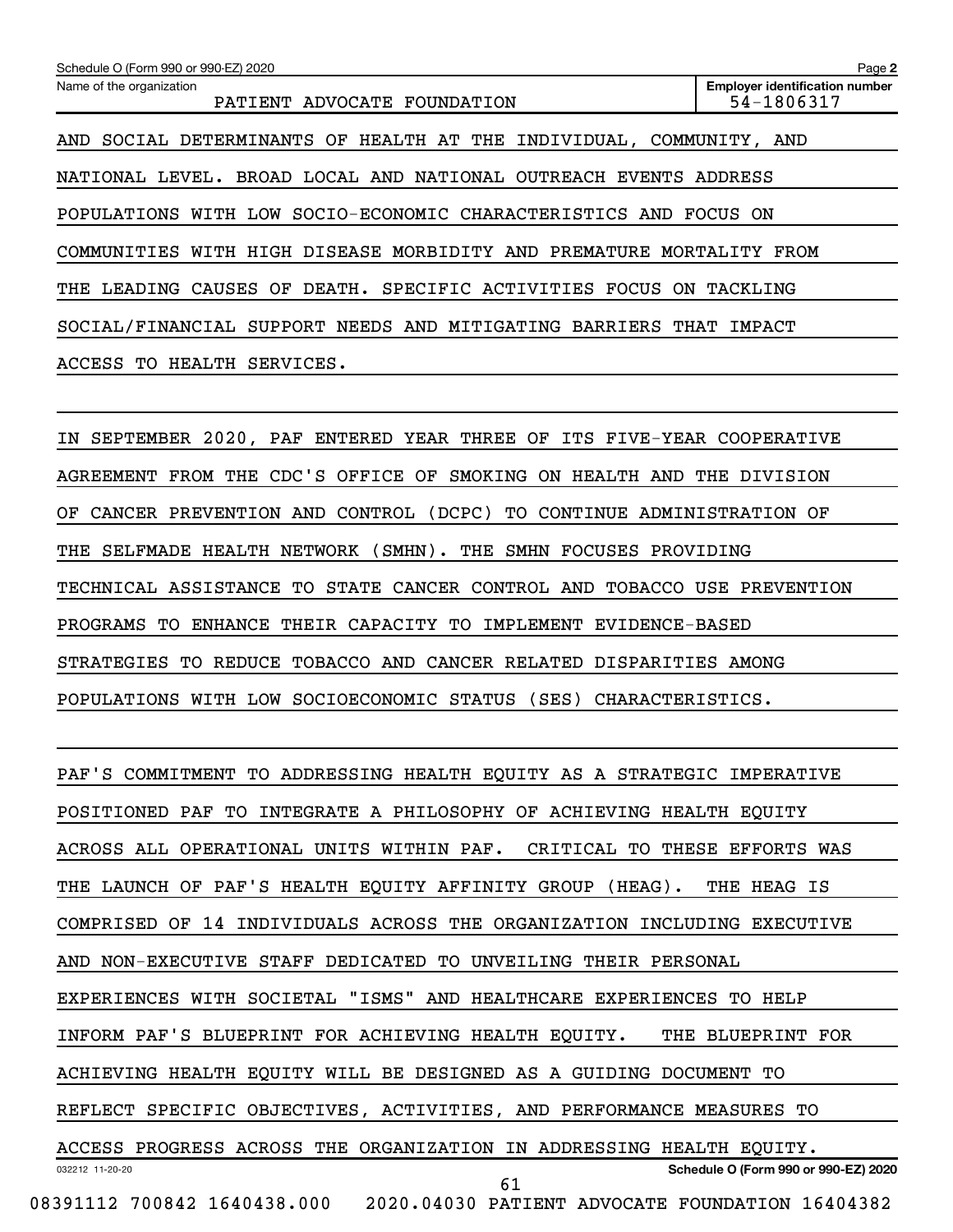| Schedule O (Form 990 or 990-EZ) 2020                                                     | Page 2                                              |
|------------------------------------------------------------------------------------------|-----------------------------------------------------|
| Name of the organization<br>PATIENT<br>ADVOCATE FOUNDATION                               | <b>Employer identification number</b><br>54-1806317 |
| SLATED TO BE RELEASED DURING THE<br>IS<br>THE<br>BLUEPRINT                               | 2021-2022 FISCAL                                    |
| THE BLUEPRINT WILL BE DEVELOPED BASED<br>YEAR.<br>THE<br>CONTENT<br>OF                   | INPUT<br>ON.                                        |
| HEAG AND STRATEGIC EXECUTIVE TEAM WITH SPECIFIC OBJECTIVES AND<br>FROM THE               |                                                     |
| ACTIVITIES PROPOSED BY THE HEAG FOR THREE<br>STRATEGIC FOCUSED                           | AREAS                                               |
| AND LEARNING; CULTURE AND VALUE;<br>IDENTIFIED<br>BY<br>HEAG:<br><b>EDUCATION</b><br>THE |                                                     |
| COMMUNICATIONS AND MESSAGING. ADDITIONALLY, THE BLUEPRINT                                | REFLECT<br>WILL                                     |
| ORGANIZATIONAL EQUITY PERFORMANCE GOALS FINALIZED<br>BY<br>THE                           | THE<br>STRATEGIC                                    |
| <b>EXECUTIVE</b><br>TEAM.                                                                |                                                     |

032212 11-20-20 **Schedule O (Form 990 or 990-EZ) 2020** THE COMMUNITY ENGAGEMENT MODEL USED BY PAF CONTINUES TO YIELD POSITIVE RESULTS, THIS WAS MOST EVIDENT DURING THE PANDEMIC. THE ORGANIZATION'S COMMUNITY PARTNERSHIPS WERE AN INVALUABLE ASSET THAT ALLOWED PAF TO QUICKY PIVOT FROM IN-PERSON EVENTS TO ONLINE ACTIVITIES FACILITATING THE NECESSARY COMMUNICATION PIPELINES TO ENSURE THAT COMMUNITY MEMBERS WERE AWARE OF THE CORE SERVICES PROVIDED BY PAF AND EXPANDED COVID-19 SPECIFIC RESOURCES. TO CONTINUE OUTREACH AND ENGAGEMENT EFFORTS PAF PARTNERED WITH FIVE (5) OF THE BETTER TOGETHER PARTNERS SERVING CHICAGO SOUTHLAND COMMUNITIES (ROSELAND, SOUTH SHORE, SOUTH CHICAGO, AND WEST ENGLEWOOD) TO CONTINUE TO REACH AFRICAN AMERICAN AND LATINA WOMEN WITH BREAST CANCER, THEIR CAREGIVERS AND THOSE SEEKING MAMMOGRAPHY SCREENING. PAF WAS ABLE TO REALIGN BUDGETS ORIGINALLY INTENDED FOR SPACE RENTAL TO DIGITAL PLATFORMS TO HOST EDUCATIONAL FORUMS USING FACEBOOK LIVE, ZOOM, AND YOU TUBE FOR CONTENT HOSTING AND DISTRIBUTION. PAF ALSO LEVERAGED HE DISTRIBUTION CHANNELS FOR PAF COVID-19 EMERGENCY FOOD ASSISTANCE PROGRAM. FOOD INSECURITY IMPACTING PATIENT ABILITY TO ACCESS CARE HAD PREVIOUSLY BEEN IDENTIFIED IN THE PROCEEDINGS FROM THE 2019 PAF CHICAGO COMMUNITY CONVERSATION ON CANCER; THESE NEEDS WERE NOW FURTHER EXACERBATED BY THE PANDEMIC. AS A RESULT OF A MYRIAD OF 08391112 700842 1640438.000 2020.04030 PATIENT ADVOCATE FOUNDATION 16404382 62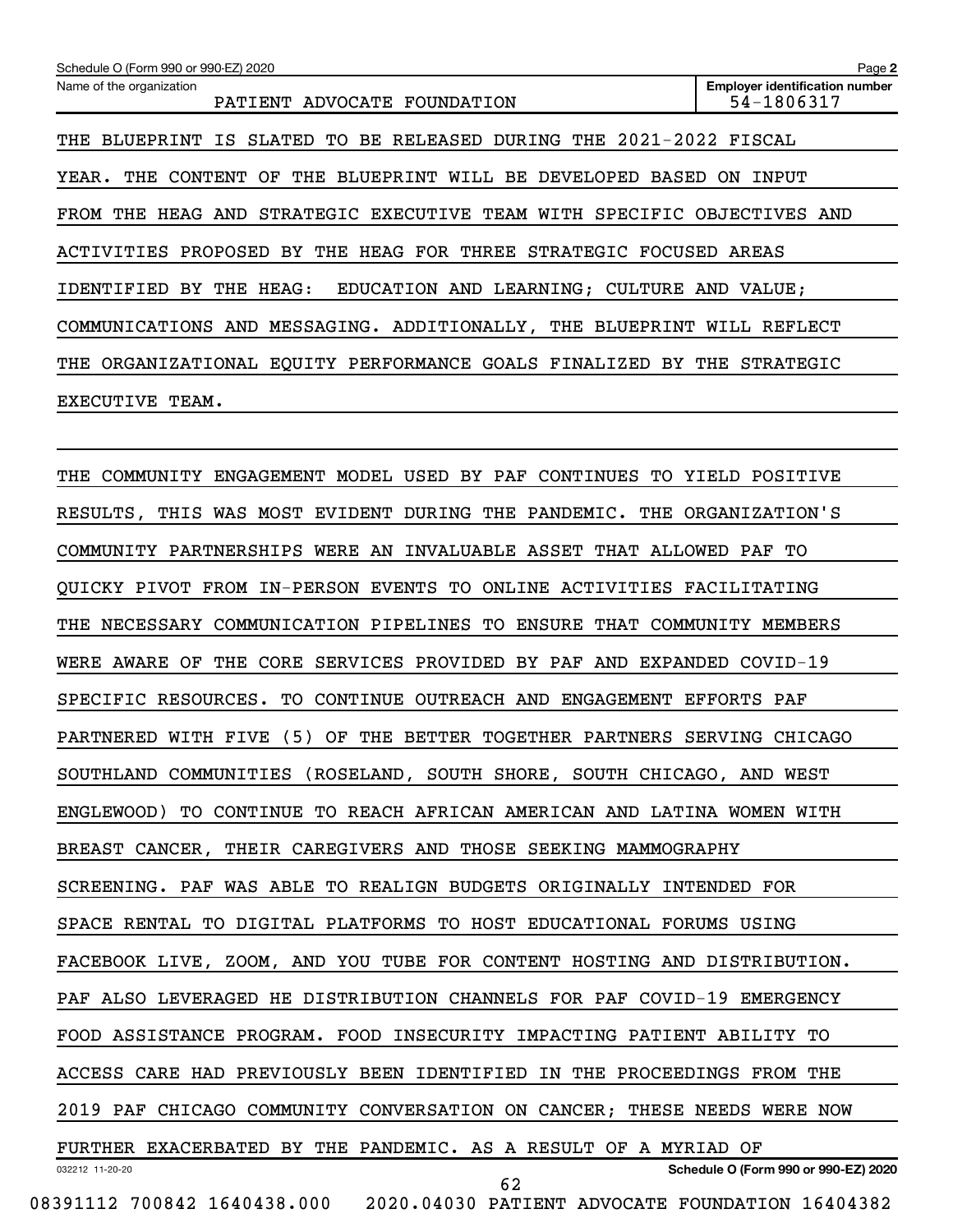Name of the organization

PATIENT ADVOCATE FOUNDATION FOUND 1999 1999

COLLABORATIVE HE DISSEMINATION EFFORTS, MORE THAN 440 IMMUNOCOMPROMISED

INDIVIDUALS WHO WERE IMPACTED BY COVID-19 AND LIVE IN CHICAGO WERE

LINKED TO CRITICAL FOOD RESOURCES.

FORM 990, PART III, LINE 4C

CONTINUATION OF EXPLANATION OF PROGRAM SERVICES FROM PART III, LINE 4C

ADDITIONAL VIRTUAL OUTREACH EVENTS REACHED MORE THAN 1500 WOMEN WITH BREAST CANCER OR METASTATIC BREAST CANCER ACROSS CHICAGO, MEMPHIS, AND OTHER COMMUNITIES THROUGH ENGAGEMENT WITH LIVING BEYOND BREAST CANCER.

032212 11-20-20 **Schedule O (Form 990 or 990-EZ) 2020** PAF HE STAFF PROVIDED THOUGHT LEADERSHIP ACROSS A VARIETY OF FORUMS DURING THIS FISCAL YEAR FROM CHAIRING A NATIONAL WORKGROUP FOCUSED ON ELEVATING CANCER EQUITY; TO VARIOUS WEBINAR PRESENTATIONS ON RACIAL DISPARITIES AND THE SOCIAL DETERMINANTS OF HEALTH; TO INTERVIEWS ON COVID-19 AND UNDERSERVED COMMUNITIES; TO ARTICLES ELEVATING THE IMPACT OF UNADDRESSED SOCIAL DETERMINANTS OF HEALTH ON POPULATIONS OF COLOR. THE EVP OF HEALTH EQUITY AND COMMUNITY ENGAGEMENT CO-CHAIRED WITH DR. ROBERT WINN, DIRECTOR, VIRGINIA COMMONWEALTH UNIVERSITY MASSEY CANCER CENTER, THE INAUGURAL ELEVATING CANCER EQUITY WORKGROUP (A PARTNERSHIP AMONG NATIONAL COMPREHENSIVE CANCER NETWORK, NATIONAL MINORITY QUALITY FORUM, AND AMERICAN CANCER SOCIETY-CANCER ACTION NETWORK). THE WORKGROUP WAS TASKED WITH DEVELOPING POLICY AND PRACTICES RECOMMENDATIONS TO REDUCE RACIAL DISPARITIES IN CANCER CARE. PAF EVP HEALTH EQUITY AND COMMUNITY ENGAGEMENT PARTICIPATED IN SEVEN WEBINARS HIGHLIGHTING THE RECOMMENDATIONS FROM THE WORKGROUP REACHING OVER 2370 HEALTH PROFESSIONAL AND HEALTHCARE ADVOCATES. ADDITIONALLY, HE STAFF CONTRIBUTED TO VARIOUS INTERVIEWS THAT ADDRESS COVID-19 AND RACIAL AND 08391112 700842 1640438.000 2020.04030 PATIENT ADVOCATE FOUNDATION 16404382 63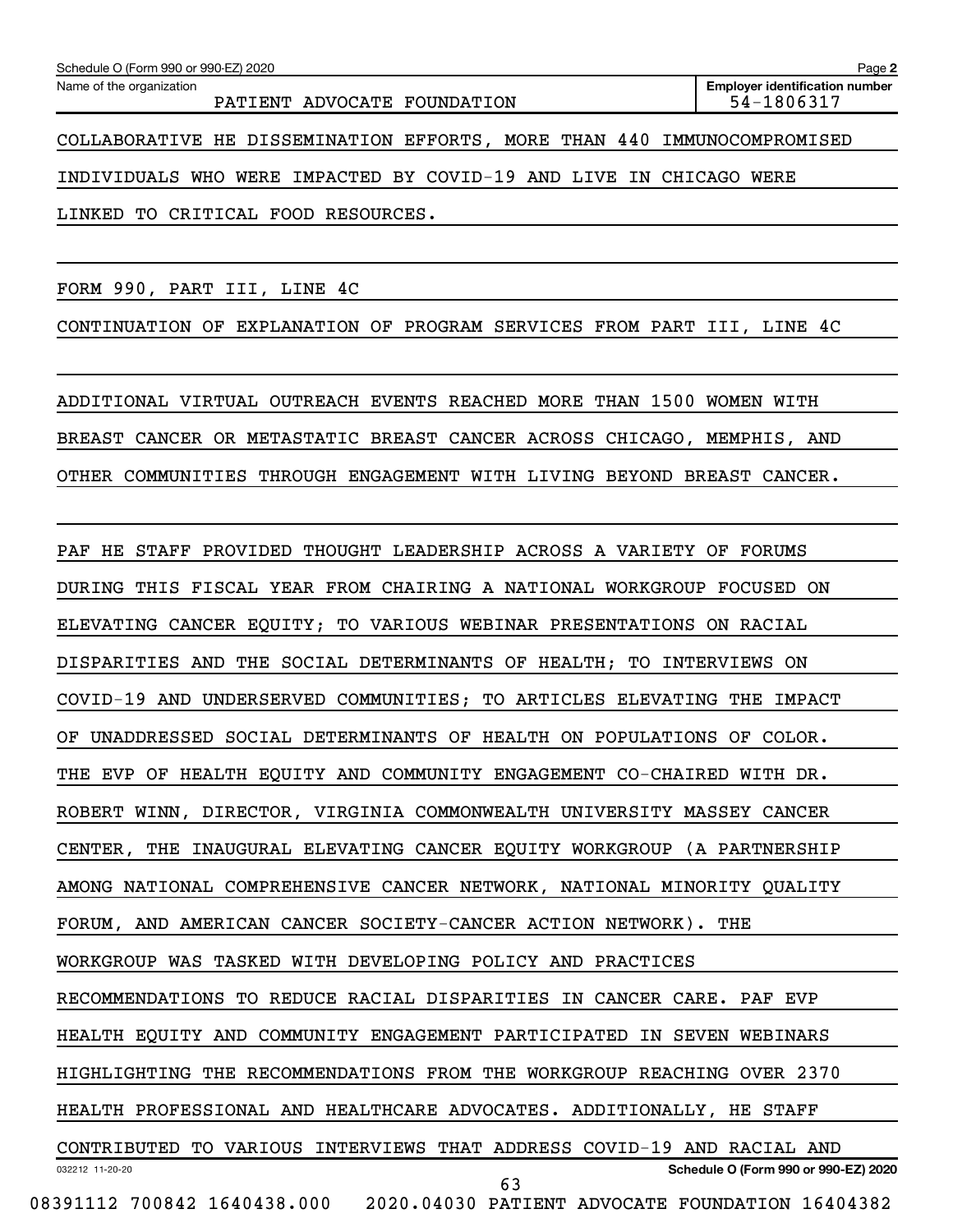| Schedule O (Form 990 or 990-EZ) 2020                                   | Page 2                                              |
|------------------------------------------------------------------------|-----------------------------------------------------|
| Name of the organization<br>PATIENT ADVOCATE FOUNDATION                | <b>Employer identification number</b><br>54-1806317 |
| ETHNIC MINORITY POPULATIONS, INCLUDING "COVID-19 VACCINATIONS IN       |                                                     |
| UNDERREPRESENTED COMMUNITIES" PUBLISHED ONLINE IN THE FEBRUARY 2021 BY |                                                     |
| AMERICAN SOCIETY FOR MICROBIOLOGY. PAF HE STAFF WAS FEATURED<br>THE    | THE<br>IN.                                          |
| SUMMER EDITIONS OF CANCER HEALTH MAGAZINE-THE CANCER HEALTH 25: BLACK  |                                                     |
| LIVES MATTER, AND IN CANCER TODAY (A PUBLICATION OF AMERICAN           |                                                     |
| ASSOCIATION OF CANCER RESEARCH).                                       |                                                     |

IN 2020, THROUGH TWO NATIONAL AND SEVEN LOCAL OUTREACH EVENTS, PAF HEALTH EQUITY PROGRAMMING REACHED MORE THAN 2,540 PATIENTS, CAREGIVERS, LAY HEALTH NAVIGATORS AND NURSES DURING THE 2020 FISCAL YEAR. BUILDING ON ITS WORK IN CHICAGO IN 2019, PAF WAS INVITED TO CONVENE A FORUM IN THE SOUTHSIDE OF CHICAGO, BRINGING TOGETHER ORGANIZATIONS TO RESPOND TO THE UNIQUE NEEDS OF THEIR COMMUNITY. THIS FORUM INCLUDED 10 GRASSROOTS ORGANIZATIONS SERVING AFRICAN AMERICAN AND LATINA WOMEN DIAGNOSED WITH OR AT RISK FOR BREAST CANCER FROM COMMUNITIES ACROSS THE SOUTHSIDE EXPERIENCING DISPARITIES IN BREAST CANCER MORTALITY. THROUGH THIS CONVENING, THREE PRIORITY AREAS WERE IDENTIFIED: 1). CAREGIVER'S SUPPORT; 2) ACCESS TO CARE (INSURANCE); AND 3). QUALITY OF CARE. TO ADDRESS AN URGENT NEED THAT WAS IDENTIFIED DURING A CHICAGO COMMUNITY CONVERSATION ON CANCER FOR THE DEVELOPMENT OF A CATALOGUE IN ENGLISH AND SPANISH OF ALL THE BREAST CANCER SUPPORT/SERVICES THAT COULD BE EASILY ACCESSIBLE FOR WOMEN ACROSS CHICAGO. THROUGH A LOCAL CONTRACTOR, PAF CONDUCTED AN ENVIRONMENTAL SCAN OF SUCH RESOURCES THAT WERE LATER EMBEDDED INTO PAF'S NATIONAL FINANCIAL RESOURCE DIRECTORY. THE DIRECTORY REFLECTS A SEARCH OPTION SPECIFIC TO "CHICAGO" THAT HELPS USERS CONNECT TO LOCAL RESOURCES, AS WELL AS THE BROADER ARRAY OF NATIONAL RESOURCES ALREADY IN THE DIRECTORY.

64

032212 11-20-20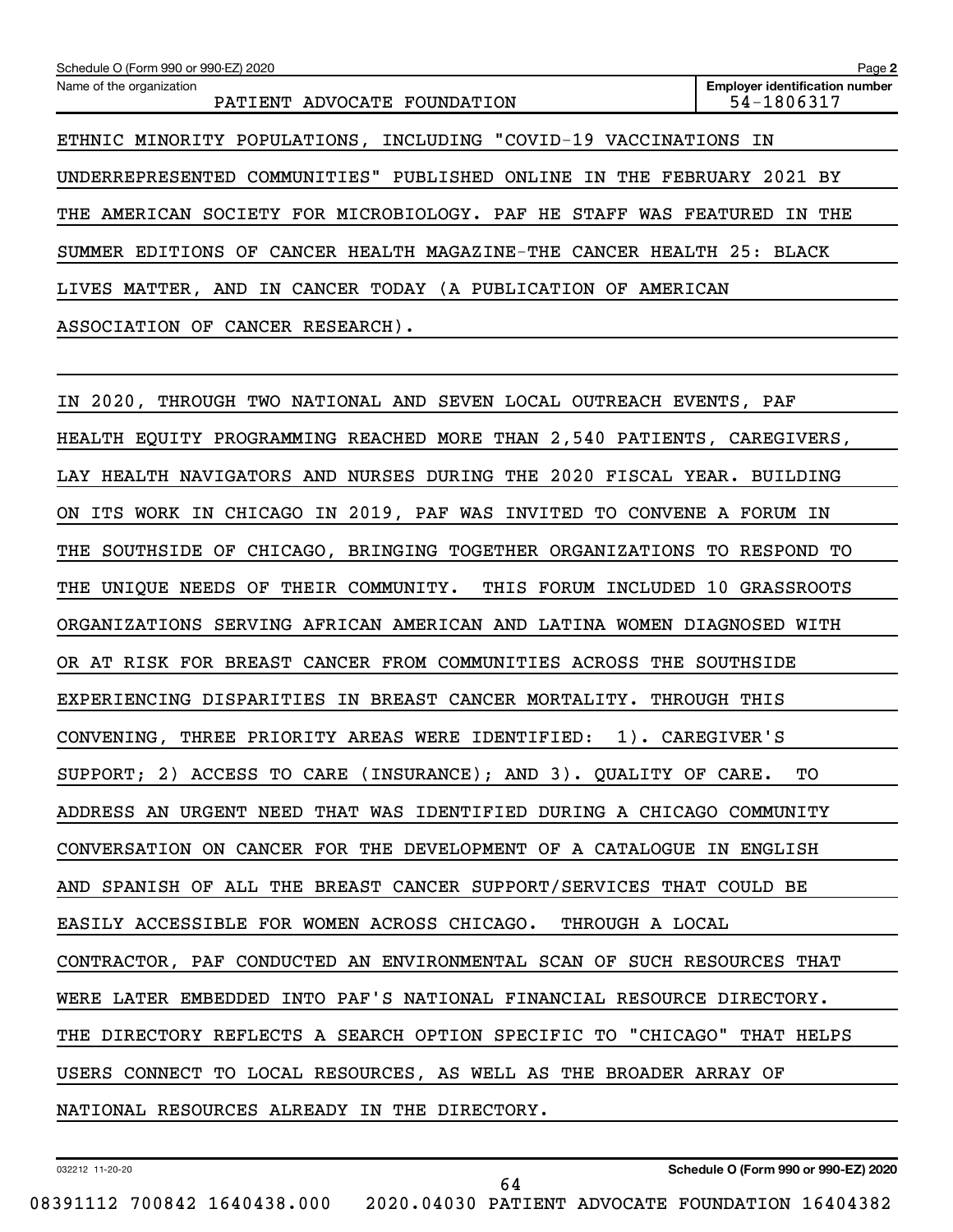Name of the organization

### HEALTH SERVICES RESEARCH

THE AIM OF THE HEALTH SERVICES RESEARCH PORTFOLIO OF WORK IS TO IMPROVE THE PATIENT EXPERIENCE BY STUDYING THE PATIENT JOURNEY, UNMET NEEDS, AND THE IMPACT THAT SYSTEMS AND SOCIAL SUPPORT INTERVENTIONS HAVE ON PATIENT HEALTH AND WELLBEING. MAJOR RESEARCH, EVALUATION, AND PATIENT EXPERIENCE INITIATIVES IN 2020-2021 INCLUDED PARTNERSHIP ON SIX HEALTH SERVICES RESEARCH PROJECTS WITH ACADEMIC AND SCIENTIFIC PARTNERS INCLUDING: UNIVERSITY OF NORTH CAROLINA, EMORY UNIVERSITY, UNIVERSITY OF ALABAMA, MD ANDERSON, FRED HUTCHINSON CANCER RESEARCH CENTER, AND THE ECOG-ACRIN CANCER RESEARCH GROUP. THESE PROJECTS UTILIZED SURVEY METHODOLOGY TO CAPTURE PATIENT EXPERIENCES AND PERSPECTIVES, AND/OR CASE MANAGEMENT AS AN INTERVENTION TO ADDRESS FINANCIAL AND SOCIAL NEED. PAF'S RESEARCH EVALUATION AND PATIENT EXPERIENCE TEAM WAS ALSO INVOLVED IN A PATIENT-CENTERED PROJECT TO SUPPORT THE FIELD IN DESIGNING MORE PATIENT-CENTERED DECISION SUPPORT TOOLS AND THREE PATIENT ENGAGEMENT PROJECTS WHERE PAF SERVES/D AS THOUGHT LEADERS AND CONTENT EXPERTS, AS WELL AS FACILITATION OF OUTREACH AND COLLECTION OF THE PATIENT EXPERIENCE ON A NUMBER OF TOPICS INCLUDING A PCORI FUNDED PROJECT: "PAVING A PATHWAY TO ENGAGE UNDERSERVED POPULATIONS IN RESEARCH." COLLECTIVELY, THIS BODY OF WORK SERVES TO FURTHER PAF'S MISSION BY ADVANCING THE FIELD'S KNOWLEDGE OF THE PATIENT EXPERIENCE AROUND ACCESS AND AFFORDABILITY, THUS PROVIDING INSIGHT INTO HOW TO BEST MEET PATIENTS' FINANCIAL AND SOCIAL NEEDS IN A WAY THAT IS PATIENT-CENTERED AND ADVANCES THE TENANTS OF HEALTH EQUITY.

#### SCHOLARSHIP FOR SURVIVORS PROGRAM

IT IS NOT UNCOMMON FOR FOUNDATION STAFF TO INTERACT WITH PATIENTS AND

032212 11-20-20 **Schedule O (Form 990 or 990-EZ) 2020** FAMILIES WHO ARE STRUGGLING TO AFFORD POST-SECONDARY EDUCATION DUE TO 08391112 700842 1640438.000 2020.04030 PATIENT ADVOCATE FOUNDATION 16404382 65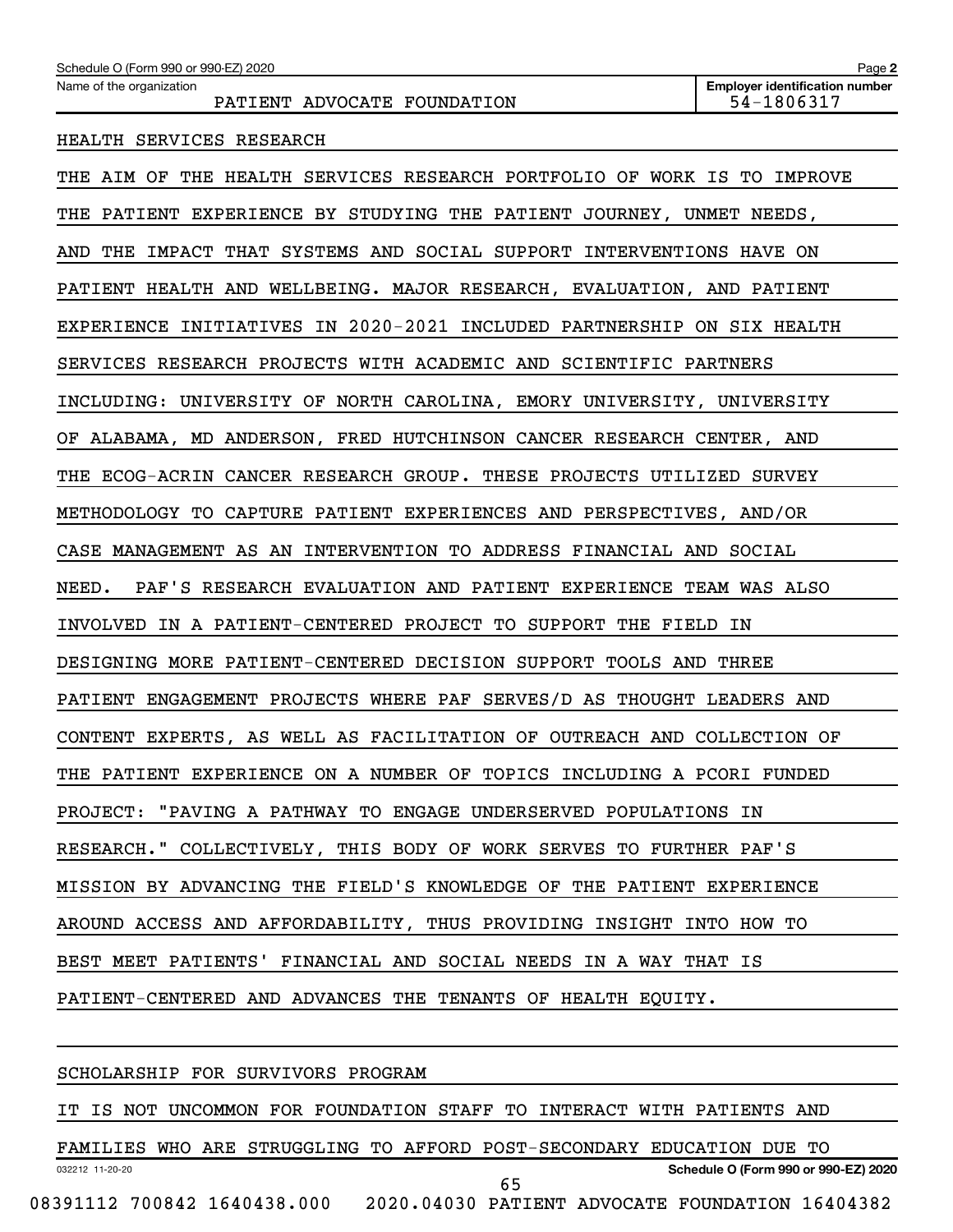**2 Employer identification number** Schedule O (Form 990 or 990-EZ) 2020 Name of the organization PATIENT ADVOCATE FOUNDATION FOUND 1999 1999 THE FINANCIAL BURDEN ASSOCIATED WITH A CHRONIC ILLNESS OR LIFE-THREATENING DISEASE. THE SCHOLARSHIP FOR SURVIVORS PROGRAM WAS ESTABLISHED OVER TWENTY YEARS AGO TO ASSIST SUCH INDIVIDUALS BY OFFERING EDUCATIONAL SCHOLARSHIPS TO QUALIFIED APPLICANTS WHO HAVE SUFFERED (OR ARE SUFFERING) FROM A LIFE-THREATENING DISEASE OR CHRONIC CONDITION. THESE STUDENTS HAVE, DESPITE THEIR DISEASE/CONDITION, EXCELLED ACADEMICALLY, SERVED THE COMMUNITY, AND DESIRE TO PURSUE A SECONDARY EDUCATION.

THROUGH COMMUNITY ONLINE FUNDRAISING INITIATIVES, GENEROUS DONORS TO PAF HELPED EXPAND THE NUMBER OF STUDENTS SUPPORTED THROUGH THE SCHOLARSHIP FOR SURVIVORS PROGRAM FROM THIRTY IN THE 2020-2021 ACADEMIC YEAR TO THIRTY-ONE FOR THE 2021-2022 ACADEMIC YEAR. TO DATE, THE FOUNDATION HAS AWARDED 135 SCHOLARSHIPS TOTALING OVER \$823,000.

FORM 990, PART VI, SECTION B, LINE 11B:

THE FINANCE COMMITTEE OF THE BOARD OF DIRECTORS RECEIVES A DRAFT COPY OF THE FORM 990 THEN SUBSEQUENTLY REVIEWS IT FOR ACCURACY AND COMPLIANCE. ONCE IT IS APPROVED BY THE FINANCE COMMITTEE, ALL MEMBERS OF THE EXECUTIVE BOARD OF DIRECTORS RECEIVE THE FINAL COPY OF THE FORM 990 FOR REVIEW AND APPROVAL PRIOR TO FILING AND IS SO NOTED IN THE BOARD MEETING MINUTES.

032212 11-20-20 **Schedule O (Form 990 or 990-EZ) 2020** FORM 990, PART VI, SECTION B, LINE 12C: UNDER THE DIRECTION OF THE GOVERNANCE COMMITTEE, MEMBERS OF THE PAF BOARD OF DIRECTORS ARE REQUIRED TO REVIEW AND SIGN THE CONFLICT OF INTEREST POLICY UPON ESTABLISHING MEMBERSHIP ON THE BOARD AND AGAIN ANNUALLY. THIS INCLUDES COMPLETING AN UPDATED CONFLICT OF INTEREST DISCLOSURE 08391112 700842 1640438.000 2020.04030 PATIENT ADVOCATE FOUNDATION 16404382 66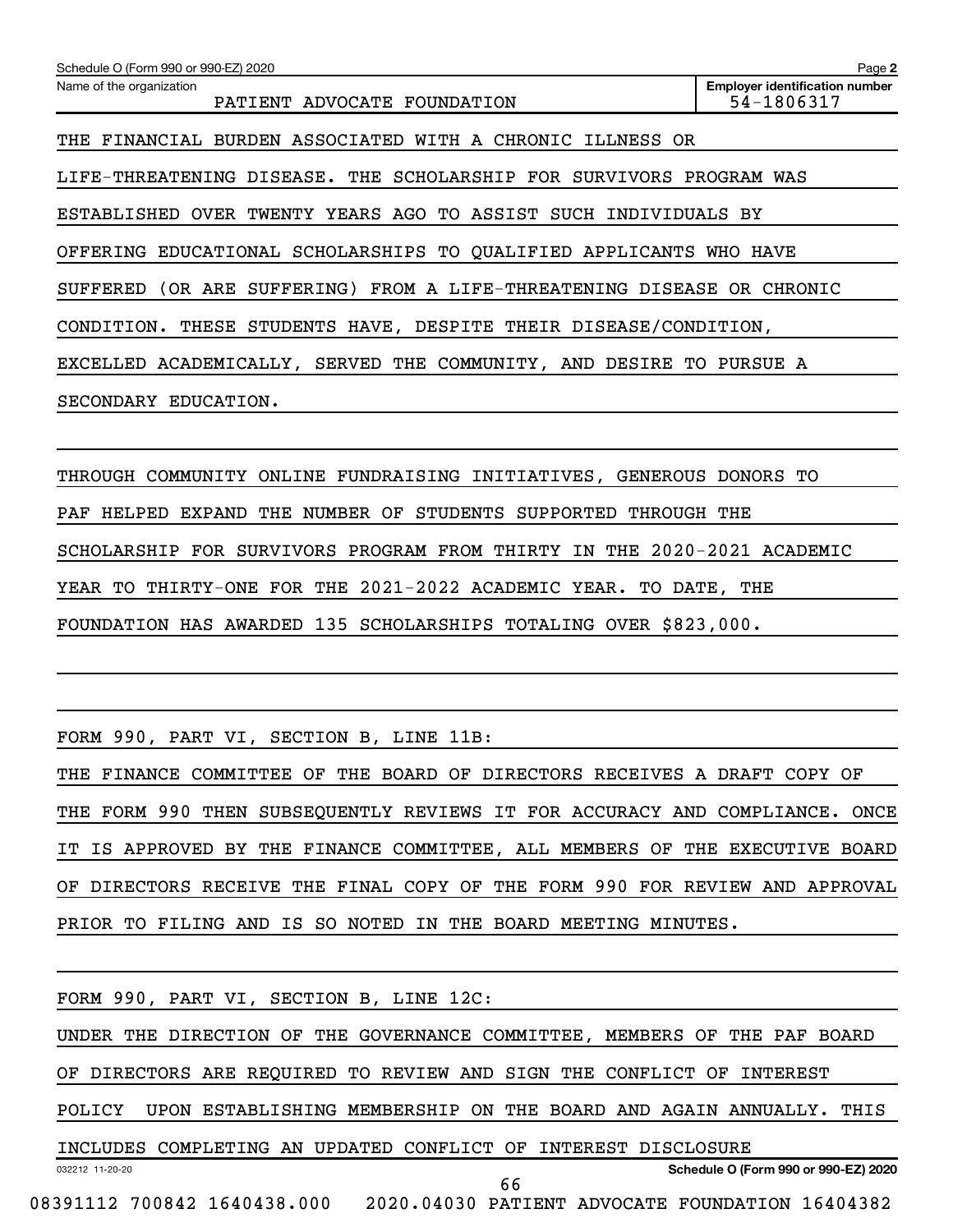| Schedule O (Form 990 or 990-EZ) 2020                                          | Page 2                                              |
|-------------------------------------------------------------------------------|-----------------------------------------------------|
| Name of the organization<br>PATIENT ADVOCATE FOUNDATION                       | <b>Employer identification number</b><br>54-1806317 |
| QUESTIONNAIRE IN WHICH EACH MEMBER MUST DISCLOSE ANY/ALL KNOWN CONFLICTS OF   |                                                     |
| THAT TIME.<br>CONFLICTS OF<br>INTEREST ARE<br>INTEREST<br>AT<br>IF.<br>ANY    | NOTED<br>MORE                                       |
| GATHERED<br>BY<br>WILL<br>BE<br>THE<br>GOVERNANCE<br>COMMITTEE<br>INFORMATION | AND A                                               |
| <b>EXISTENCE OF A MATERIAL</b><br>CONFLICT WILL<br>DETERMINATION<br>ON<br>THE | THE<br>BE.<br>ISSUED.                               |
| GOVERNANCE COMMITTEE OF THE BOARD OF DIRECTORS IS CHARGED                     | WITH<br>ENFORCEMENT                                 |
| OF<br>THIS<br>POLICY.                                                         |                                                     |

FORM 990, PART VI, SECTION B, LINE 15:

PATIENT ADVOCATE FOUNDATION COMPLETES COMPENSATION STUDIES THAT UTILIZE NATIONAL COMPARABILITY DATA OF ORGANIZATIONS SIMILAR IN MISSION, SIZE AND REVENUES. PAF HAS A COMPENSATION COMMITTEE WITHIN THE BOARD OF DIRECTORS THAT CONSISTS OF AT LEAST 4 INDEPENDENT EXECUTIVE BOARD MEMBERS AND IS CHAIRED BY THE BOARD PRESIDENT. THIS COMMITTEE IS PROVIDED WITH THE COMPENSATION REPORT AND UTILIZES IT TO ESTABLISH THE CEO'S ANNUAL COMPENSATION. THIS COMMITTEE ALSO REVIEWS THE COMPENSATION OF KEY EMPLOYEES UTILIZING THE COMPENSATION REPORT. THIS PROCESS IS DOCUMENTED THROUGH MINUTES OF THE COMPENSATION COMMITTEE MEETING.

FORM 990, PART VI, SECTION C, LINE 19: PATIENT ADVOCATE FOUNDATION MAKES AVAILABLE THE LAST 10 YEARS OF FORM 990S, AUDITED FINANCIAL STATEMENTS, ANNUAL REPORTS AND CURRENT LIST OF BOARD

MEMBERS ON THE ORGANIZATION'S WEBSITE, WWW.PATIENTADVOCATE.ORG UNDER THE "LEARN ABOUT US" SECTION. ADDITIONALLY, PAF MAKES AVAILABLE THE GOVERNING DOCUMENTS, CONFLICT OF INTEREST POLICY, ARCHIVED FORM 990S (OLDER THAN 10 YEARS) AND AUDITED FINANCIAL STATEMENTS (OLDER THAN 10 YEARS) UPON REQUEST.

FORM 990, PART XI, LINE 9, CHANGES IN NET ASSETS:

032212 11-20-20

POSTRETIREMENT BENEFIT CHANGES OTHER THAN PERIODIC

**Schedule O (Form 990 or 990-EZ) 2020**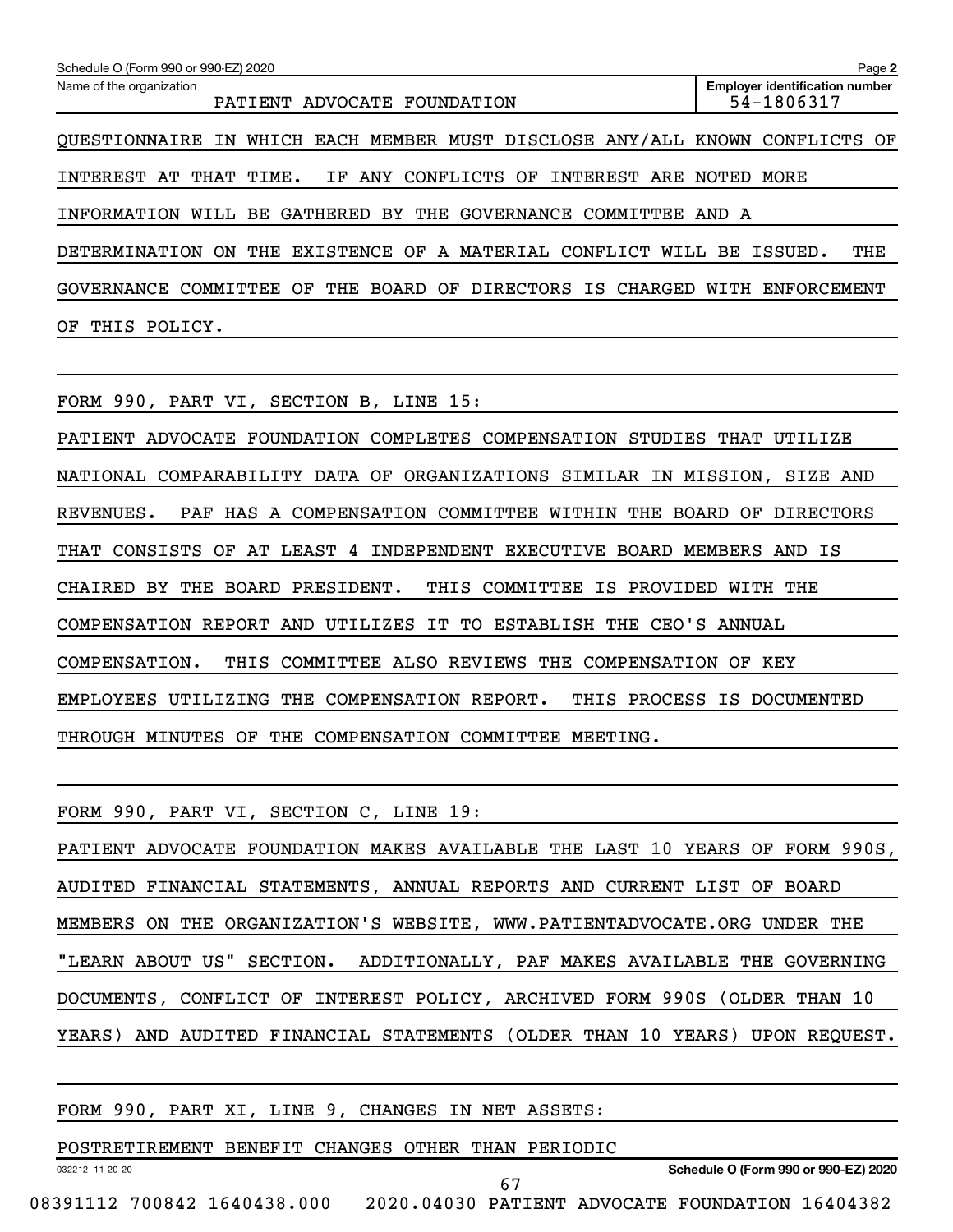| Schedule O (Form 990 or 990-EZ) 2020                               | Page 2                                              |
|--------------------------------------------------------------------|-----------------------------------------------------|
| Name of the organization<br>PATIENT ADVOCATE FOUNDATION            | <b>Employer identification number</b><br>54-1806317 |
| BENEFITS/COSTS                                                     | 1,090,679.                                          |
|                                                                    |                                                     |
| FORM 990, PART XI, LINE 9, CHANGES IN NET ASSETS                   |                                                     |
| (CONTINUED FROM ABOVE)                                             |                                                     |
| EFFECTIVE JANUARY 1, 2021, PARTICIPANTS MUST HAVE BEEN HIRED ON OR |                                                     |

BEFORE JANUARY 1, 2009, TO BE ELIGIBLE FOR POST-RETIREMENT BENEFITS.

THE REMOVAL OF EMPLOYEES HIRED AFTER JANUARY 1, 2009, TRIGGERED

CURTAILMENT ACCOUNTING WHICH ACCUMULATED AFFECT REDUCED THE CURRENT

YEAR POST RETIREMENT OBLIGATION BY \$414,637 AND IS INCLUDED IN THE NET

PERIODIC BENEFIT COSTS.

FORM 990, PART XII, LINE 2C:

NO CHANGES WERE MADE TO THE ORGANIZATION OVERSIGHT PROCESS OR SELECTION

PROCESS DURING THE TAX YEAR.

FORM 990, SCH A, PART II, SECTION C, LINE 17A, FACTS AND CIRCUMSTANCES TEST CONTINUED FROM SCHEDULE A (A)

QUALIFYING APPLICANTS ARE ENROLLED IN A DISEASE-SPECIFIC FUND FOR UP TO

ONE YEAR FROM THE DATE OF ENROLLMENT AND MUST RE-APPLY THEREAFTER TO

CONTINUE RECEIVING ASSISTANCE FROM A GIVEN DISEASE-SPECIFIC FUND.

ENROLLMENT IN AND FINANCIAL ASSISTANCE FROM ANY DISEASE-SPECIFIC FUND

IS PROVIDED ON A FIRST COME, FIRST SERVE BASIS TO THE EXTENT FUNDING IS

AND REMAINS AVAILABLE.

FINANCIAL ASSISTANCE FROM ANY CPR DISEASE-SPECIFIC FUND IS NOT

032212 11-20-20 **Schedule O (Form 990 or 990-EZ) 2020** DEPENDENT ON THE USE A PARTICULAR DRUG OR PROVIDER AND ENROLLEES ARE 08391112 700842 1640438.000 2020.04030 PATIENT ADVOCATE FOUNDATION 16404382 68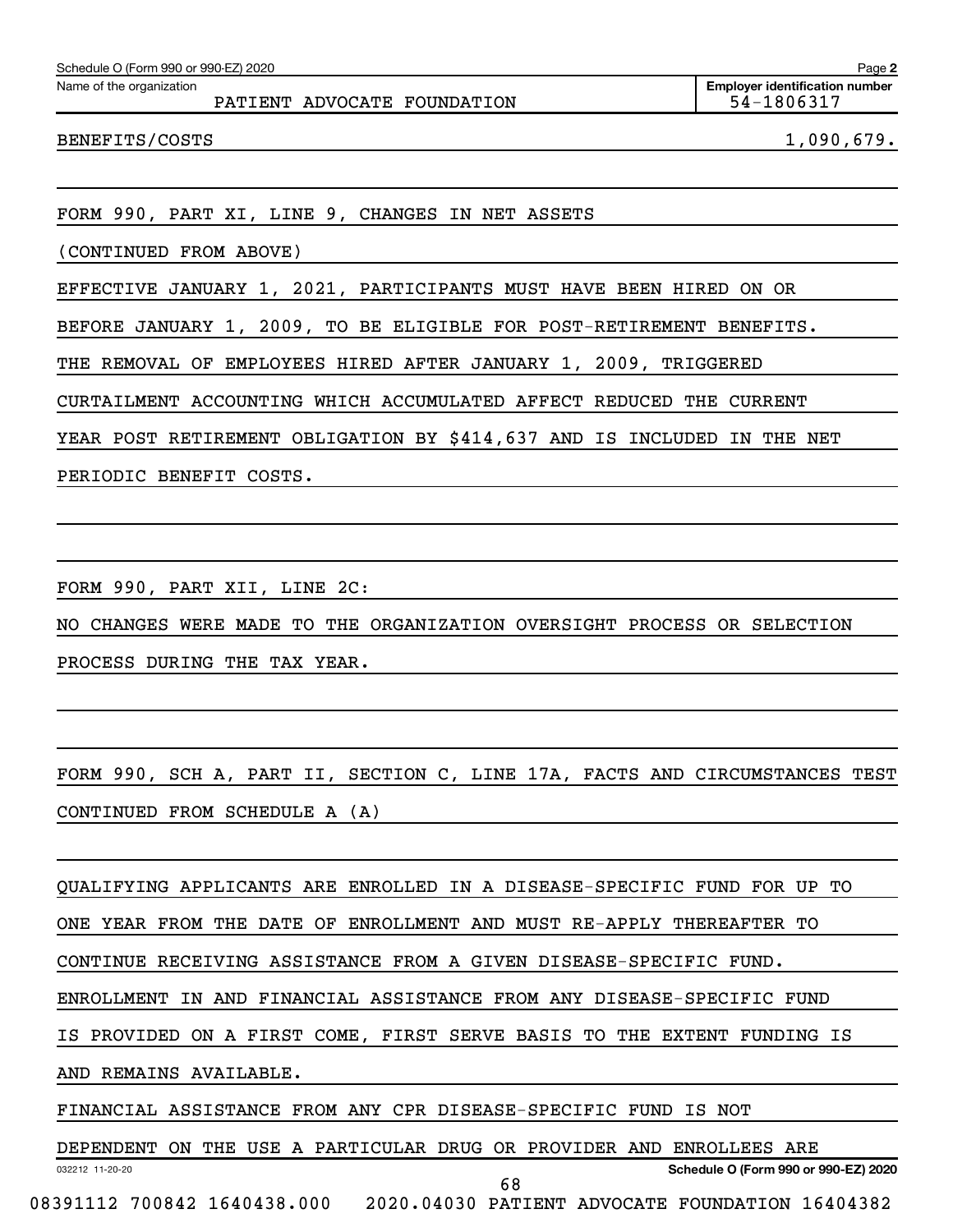FINANCIAL ASSISTANCE FROM A DISEASE-SPECIFIC FUND.

ENROLLEES ARE REQUIRED TO INFORM PAF IN THE EVENT THEIR FINANCIAL CIRCUMSTANCES CHANGE, AND/OR THEY LOSE THEIR HEALTH INSURANCE COVERAGE DURING THEIR ENROLLMENT PERIOD AS SUCH CHANGES MAY AFFECT ENROLLEE ELIGIBILITY FOR A GIVEN CPR FUND.

IN FY2020/2021, PAF'S CO-PAY RELIEF PROGRAM EXPANDED ITS IMPACT THROUGH THE ADDITION OF SEVEN (7) NEW FUNDS, ASSISTING PATIENTS THROUGH FORTY-TWO (42) DISEASE SPECIFIC FUNDS INCLUDING ACROMEGALY, ASTHMA, BLADDER CANCER, BREAST CANCER, CANCER GENETIC AND GENOMIC TESTING, CERVICAL CANCER, CHRONIC PAIN, COVID-19,CYSTIC FIBROSIS, ELECTROLYTE IMBALANCE, GAUCHER DISEASE, HEMOPHILIA, HEPATITIS B, HEPATITIS C, HEPATOCELLULAR CARCINOMA, HIV, AIDS AND PREVENTION, HOMOZYGOUS FAMILIAL HYPERCHOLESTEROLEMIA, INHERITED OR ACQUIRED LIPODYSTROPHY, LUPUS, MELANOMA, METASTATIC BREAST CANCER, METASTATIC COLORECTAL CANCER, METASTATIC GASTRIC CANCER, METASTATIC MELANOMA, METASTATIC PROSTATE CANCER, MULTIPLE MYELOMA, MULTIPLE SCLEROSIS, MYELODYSPLASTIC SYNDROME, NON-SMALL CELL LUNG CANCERS (NSCLC), OSTEOPOROSIS, OVARIAN CANCER, PANCREATIC CANCER, PERIPHERAL VASCULAR DISEASE, PERIODIC PARALYSIS, PROSTATE CANCER, PULMONARY FIBROSIS, PULMONARY HYPERTENSION, RENAL CELL CARCINOMA, RHEUMATOID ARTHRITIS, SKIN CANCER, SPINAL MUSCULAR ATROPHY AND ULCERATIVE COLITIS.

THE FOUNDATION'S CO-PAY RELIEF PROGRAM OFFERS A DEDICATED, SECURE

032212 11-20-20 **Schedule O (Form 990 or 990-EZ) 2020** WEB-BASED APPLICATION FOR PATIENTS AND/OR THEIR FAMILY MEMBERS TO 08391112 700842 1640438.000 2020.04030 PATIENT ADVOCATE FOUNDATION 16404382 69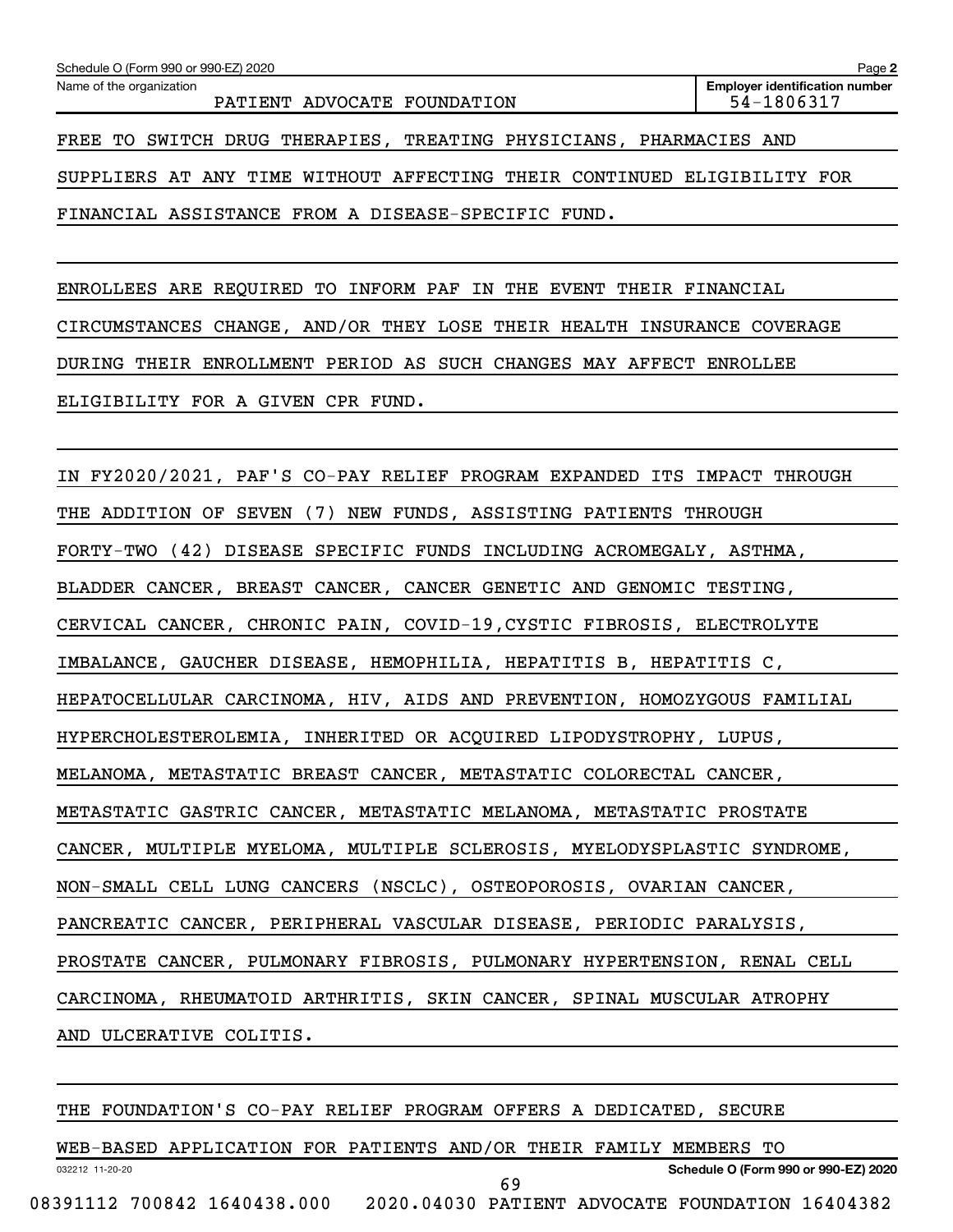| Schedule O (Form 990 or 990-EZ) 2020                                               | Page 2                                              |
|------------------------------------------------------------------------------------|-----------------------------------------------------|
| Name of the organization<br>PATIENT<br>ADVOCATE FOUNDATION                         | <b>Employer identification number</b><br>54-1806317 |
| ENROLL ELECTRONICALLY FOR THE CO-PAY RELIEF PROGRAM DIRECTLY                       | FROM<br>THE                                         |
| CO-PAY RELIEF PROGRAM WEBSITE.<br>AS WELL, CPR OFFERS TWO DEDICATED,               |                                                     |
| WEBSITES FOR MEDICAL PROVIDERS AND PHARMACY REPRESENTATIVES TO<br>SECURED          |                                                     |
| ENROLL ELECTRONICALLY FOR THE CO-PAY RELIEF PROGRAM<br>0N                          | <b>BEHALF</b><br>THE<br>OF.                         |
| PATIENTS THEY ARE WORKING WITH.<br>THE FOUNDATION ALSO OFFERS TELEPHONIC           |                                                     |
| SERVICES TO PATIENTS<br>WHO<br>PREFER TO<br>RECEIVE PERSONAL ASSISTANCE<br>SUPPORT |                                                     |
| FROM A PROGRAM SPECIALIST.                                                         |                                                     |
|                                                                                    |                                                     |

| IN FY2020/2021, THE FOUNDATION ADMINISTERED CO-PAYMENT ASSISTANCE TO    |
|-------------------------------------------------------------------------|
| 61,678 QUALIFIED PATIENTS THROUGH THE 42 ASSISTANCE FUNDS AVAILABLE     |
| THROUGH THE CO-PAY RELIEF PROGRAM. THE PROGRAM STAFF FIELDED 187,301    |
| TELEPHONE CALLS AND PROCESSED CLAIMS, TOTALING OVER \$243,000,000, IN   |
| SUPPORT OF QUALIFIED PATIENTS' OUT OF POCKET EXPENSES FOR REQUIRED      |
| CO-PAYMENTS, CO-INSURANCE AND DEDUCTIBLES. SINCE ITS INCEPTION IN 2004, |
| THE FOUNDATION HAS PROVIDED CO-PAYMENT ASSISTANCE TO OVER 533,000       |
| INDIVIDUALS ALLOCATING MORE THAN \$1.6 BILLION DOLLARS IN CO-PAYMENT    |
| AWARDS.                                                                 |

| HEALTH EQUITY INITIATIVE, COMMUNITY OUTREACH & PATIENT ENGAGEMENT     |
|-----------------------------------------------------------------------|
| THE FOUNDATION PROMOTES HEALTH EOUITY BY ADDRESSING SOCIAL NEEDS GAPS |
| AND SOCIAL DETERMINANTS OF HEALTH AT THE INDIVIDUAL, COMMUNITY, AND   |
| NATIONAL LEVEL. BROAD LOCAL AND NATIONAL OUTREACH EVENTS ADDRESS      |
| POPULATIONS WITH LOW SOCIO-ECONOMIC CHARACTERISTICS AND FOCUS ON      |
| COMMUNITIES WITH HIGH DISEASE MORBIDITY AND PREMATURE MORTALITY FROM  |
| THE LEADING CAUSES OF DEATH. SPECIFIC ACTIVITIES FOCUS ON TACKLING    |
| SOCIAL/FINANCIAL SUPPORT NEEDS AND MITIGATING BARRIERS THAT IMPACT    |
| ACCESS TO HEALTH SERVICES.                                            |

70

032212 11-20-20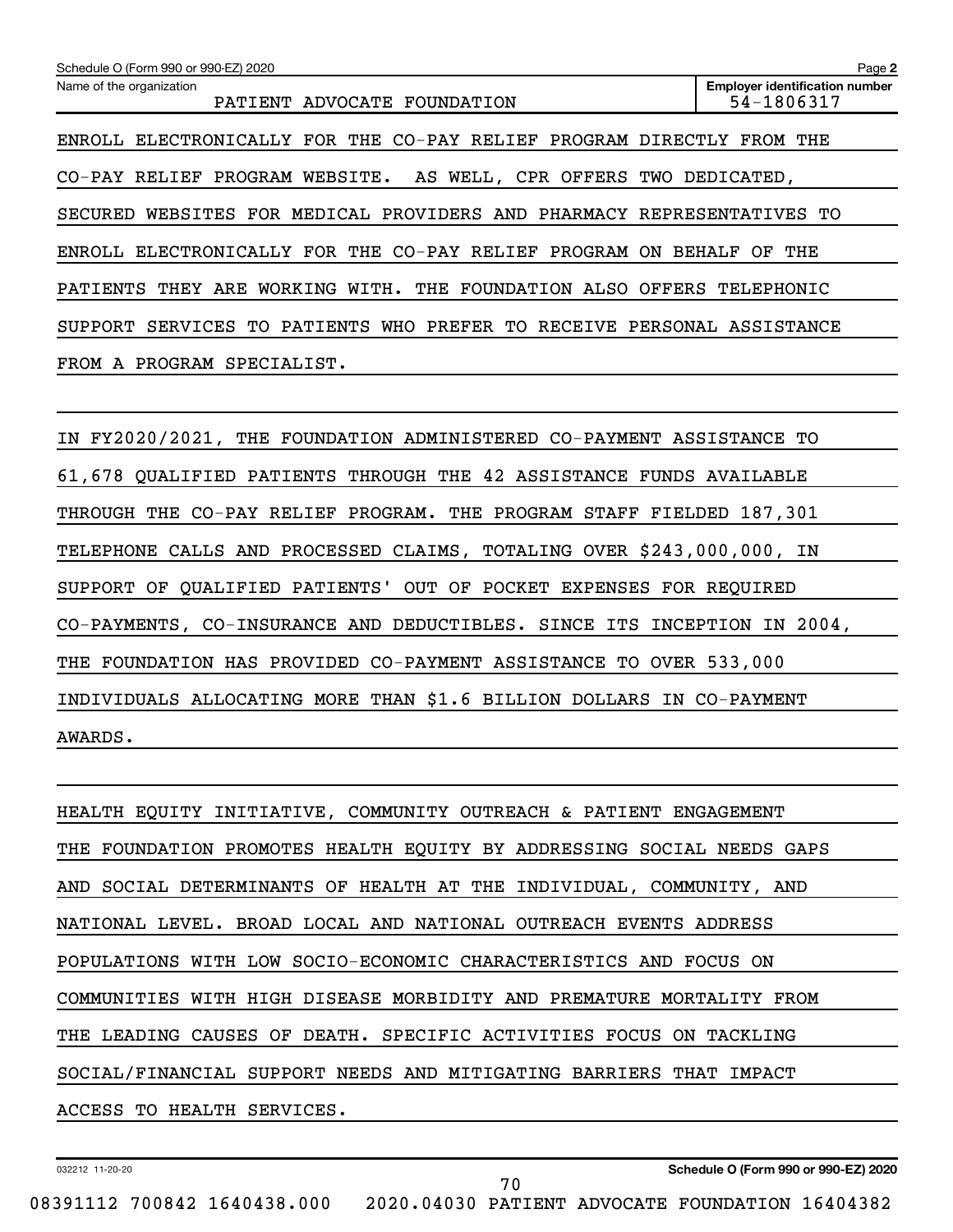| Schedule O (Form 990 or 990-EZ) 2020                                               | Page 2                                              |  |
|------------------------------------------------------------------------------------|-----------------------------------------------------|--|
| Name of the organization<br>PATIENT ADVOCATE FOUNDATION                            | <b>Employer identification number</b><br>54-1806317 |  |
| SEPTEMBER 2020, PAF ENTERED YEAR THREE OF<br>ΙN                                    | ITS FIVE-YEAR COOPERATIVE                           |  |
| AGREEMENT FROM THE CDC'S OFFICE OF<br>SMOKING ON HEALTH AND THE DIVISION           |                                                     |  |
| CANCER PREVENTION AND CONTROL (DCPC)<br>TO CONTINUE ADMINISTRATION OF<br>OF.       |                                                     |  |
| SELFMADE HEALTH NETWORK (SMHN). THE SMHN FOCUSES PROVIDING<br>THE                  |                                                     |  |
| TECHNICAL ASSISTANCE TO STATE CANCER CONTROL AND TOBACCO USE PREVENTION            |                                                     |  |
| PROGRAMS TO ENHANCE THEIR CAPACITY TO<br>IMPLEMENT EVIDENCE-BASED                  |                                                     |  |
| STRATEGIES TO REDUCE TOBACCO AND CANCER RELATED DISPARITIES AMONG                  |                                                     |  |
| POPULATIONS WITH LOW SOCIOECONOMIC STATUS (SES)<br>CHARACTERISTICS.<br><b>WORK</b> |                                                     |  |
| UNDER THE<br>CURRENT<br>COOPERATIVE AGREEMENT FOCUSES ON THE FOLLOWING:            |                                                     |  |
| ADOPTION OF CLEAR INDOOR POLICIES AMONG BLUE COLLAR WORKSITES                      | ΙN                                                  |  |
| KENTUCKY.                                                                          |                                                     |  |
| LINKAGE TO MAMMOGRAPHY SCREENING AND BREAST CANCER TREATMENT FOR                   |                                                     |  |
| LOW-INCOME WOMEN IN TENNESSEE.                                                     |                                                     |  |
| INTEGRATION OF BRIEF CESSATION COUNSELING IN CLINICAL WORKFLOW IN                  |                                                     |  |
| FQHCS IN SOUTH CAROLINA.                                                           |                                                     |  |
| BUILDING CAPACITY OF STATE COMPREHENSIVE CANCER PROGRAM TO EXPAND                  |                                                     |  |
| HUMAN PAPILLOMAVIRUS (HPV) VACCINATION AMONG POPULATIONS WITH LOW SES              |                                                     |  |
| CHARACTERISTICS, HISPANICS, AND GEOGRAPHICALLY DISPARATE POPULATIONS.              |                                                     |  |
| - ELEVATING THE IMPACT OF COVID-19 PANDEMIC THROUGH THE LENS OF                    |                                                     |  |
| INCREASED RISKS FOR TOBACCO USE; DECREASED TOBACCO CESSATION AND LATE              |                                                     |  |
| STATE CANCER DIAGNOSIS RESULTING FROM BARRIERS TO CANCER EARLY                     |                                                     |  |
| DETECTION AND SCREENING                                                            |                                                     |  |
|                                                                                    |                                                     |  |
| IN RESPONSE TO THE COVID-19 PANDEMIC. SMHN LAUNCHED A SIX-DOCUMENT                 |                                                     |  |
| SERIES OF FACT SHEETS HIGHLIGHTING IMPLICATIONS FROM THE PANDEMIC ON               |                                                     |  |
| POPULATIONS WITH LOW SOCIO-ECONOMIC STATUS (SES) CHARACTERISTICS.                  | ALL                                                 |  |
| FACT SHEETS ARE AVAILABLE FOR DOWNLOAD AT                                          |                                                     |  |
| HTTPS://SELFMADEHEALTH.ORG/EDUCATE/DETERMINANTS-OF-HEALTH-FACT-SHEETS/             |                                                     |  |
| 032212 11-20-20<br>71                                                              | Schedule O (Form 990 or 990-EZ) 2020                |  |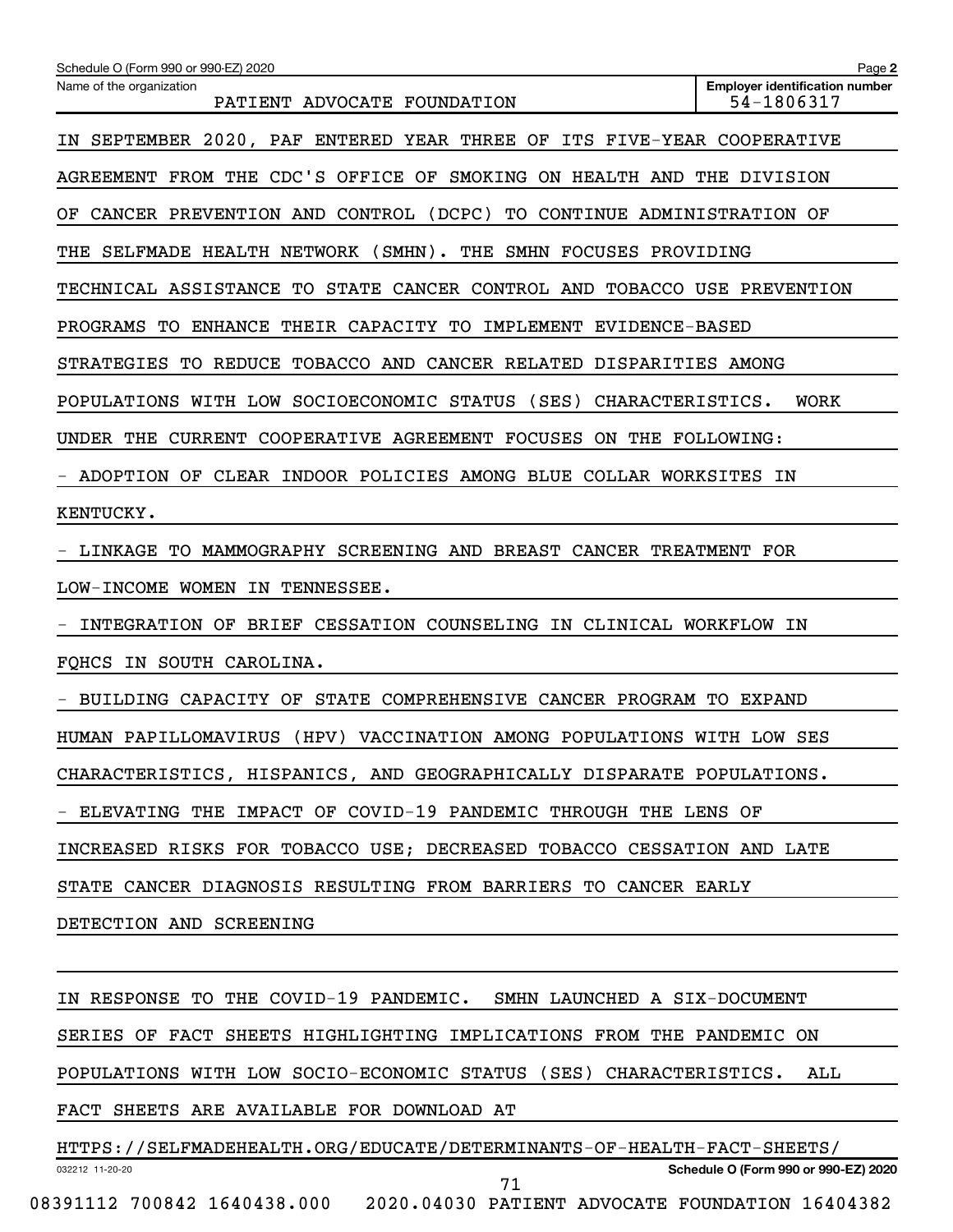Name of the organization

| PAF'S COMMITMENT TO ADDRESSING HEALTH EQUITY AS A STRATEGIC IMPERATIVE  |
|-------------------------------------------------------------------------|
| POSITIONED PAF TO INTEGRATE A PHILOSOPHY OF ACHIEVING HEALTH EQUITY     |
| ACROSS ALL OPERATIONAL UNITS WITHIN PAF. CRITICAL TO THESE EFFORTS WAS  |
| THE LAUNCH OF PAF'S HEALTH EQUITY AFFINITY GROUP (HEAG). THE HEAG IS    |
| COMPRISED OF 14 INDIVIDUALS ACROSS THE ORGANIZATION INCLUDING EXECUTIVE |
| AND NON-EXECUTIVE STAFF DEDICATED TO UNVEILING THEIR PERSONAL           |
| EXPERIENCES WITH SOCIETAL "ISMS" AND HEALTHCARE EXPERIENCES TO HELP     |
| INFORM PAF'S BLUEPRINT FOR ACHIEVING HEALTH EQUITY. THE BLUEPRINT FOR   |
| ACHIEVING HEALTH EQUITY WILL BE DESIGNED AS A GUIDING DOCUMENT TO       |
| REFLECT SPECIFIC OBJECTIVES, ACTIVITIES, AND PERFORMANCE MEASURES TO    |
| ACCESS PROGRESS ACROSS THE ORGANIZATION IN ADDRESSING HEALTH EQUITY.    |
| THE BLUEPRINT IS SLATED TO BE RELEASED DURING THE 2021-2022 FISCAL      |
| YEAR. THE CONTENT OF THE BLUEPRINT WILL BE DEVELOPED BASED ON INPUT     |
| FROM THE HEAG AND STRATEGIC EXECUTIVE TEAM WITH SPECIFIC OBJECTIVES AND |
| ACTIVITIES PROPOSED BY THE HEAG FOR THREE STRATEGIC FOCUSED AREAS       |
| IDENTIFIED BY THE HEAG: EDUCATION AND LEARNING; CULTURE AND VALUE;      |
| COMMUNICATIONS AND MESSAGING. ADDITIONALLY, THE BLUEPRINT WILL REFLECT  |
| THE ORGANIZATIONAL EQUITY PERFORMANCE GOALS FINALIZED BY THE STRATEGIC  |
| EXECUTIVE TEAM.                                                         |
|                                                                         |

032212 11-20-20 **Schedule O (Form 990 or 990-EZ) 2020** THE COMMUNITY ENGAGEMENT MODEL USED BY PAF CONTINUES TO YIELD POSITIVE RESULTS, THIS WAS MOST EVIDENT DURING THE PANDEMIC. THE ORGANIZATION'S COMMUNITY PARTNERSHIPS WERE AN INVALUABLE ASSET THAT ALLOWED PAF TO QUICKY PIVOT FROM IN-PERSON EVENTS TO ONLINE ACTIVITIES FACILITATING THE NECESSARY COMMUNICATION PIPELINES TO ENSURE THAT COMMUNITY MEMBERS WERE AWARE OF THE CORE SERVICES PROVIDED BY PAF AND EXPANDED COVID-19 SPECIFIC RESOURCES. TO CONTINUE OUTREACH AND ENGAGEMENT EFFORTS PAF 08391112 700842 1640438.000 2020.04030 PATIENT ADVOCATE FOUNDATION 16404382 72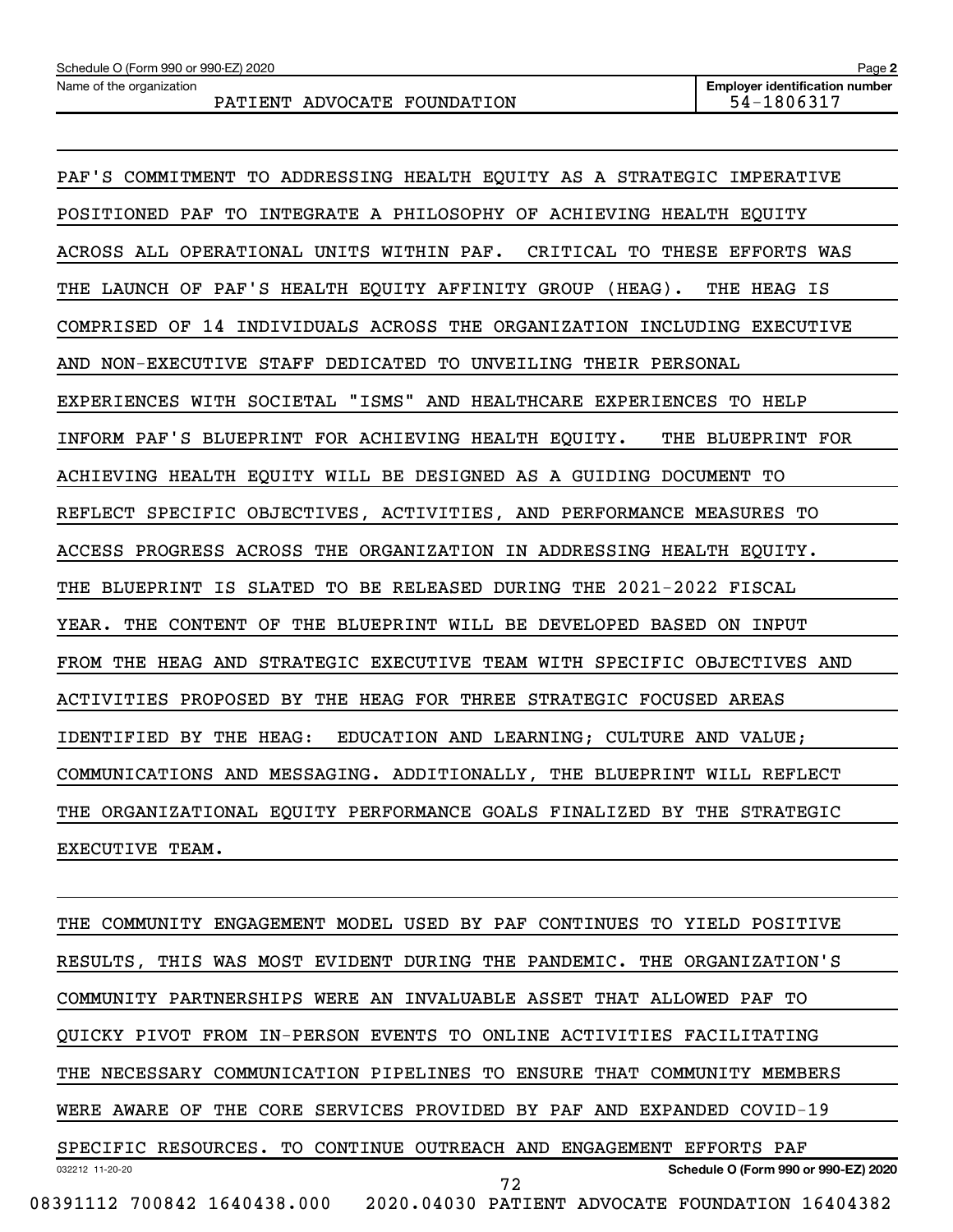| Schedule O (Form 990 or 990-EZ) 2020                                    | Page 2                                              |
|-------------------------------------------------------------------------|-----------------------------------------------------|
| Name of the organization<br>PATIENT ADVOCATE FOUNDATION                 | <b>Employer identification number</b><br>54-1806317 |
| PARTNERED WITH FIVE (5) OF THE BETTER TOGETHER PARTNERS SERVING CHICAGO |                                                     |
| SOUTHLAND COMMUNITIES (ROSELAND, SOUTH SHORE, SOUTH CHICAGO, AND WEST   |                                                     |
| ENGLEWOOD) TO CONTINUE TO REACH AFRICAN AMERICAN AND LATINA WOMEN WITH  |                                                     |
| BREAST CANCER, THEIR CAREGIVERS AND THOSE SEEKING MAMMOGRAPHY           |                                                     |
| SCREENING. PAF WAS ABLE TO REALIGN BUDGETS ORIGINALLY INTENDED FOR      |                                                     |
| SPACE RENTAL TO DIGITAL PLATFORMS TO HOST EDUCATIONAL FORUMS USING      |                                                     |
| FACEBOOK LIVE, ZOOM, AND YOU TUBE FOR CONTENT HOSTING AND DISTRIBUTION. |                                                     |
| PAF ALSO LEVERAGED HE DISTRIBUTION CHANNELS FOR PAF COVID-19 EMERGENCY  |                                                     |
| FOOD ASSISTANCE PROGRAM. FOOD INSECURITY IMPACTING PATIENT ABILITY TO   |                                                     |
| ACCESS CARE HAD PREVIOUSLY BEEN IDENTIFIED IN THE PROCEEDINGS FROM THE  |                                                     |
| 2019 PAF CHICAGO COMMUNITY CONVERSATION ON CANCER; THESE NEEDS WERE NOW |                                                     |
| FURTHER EXACERBATED BY THE PANDEMIC. AS A RESULT OF A MYRIAD OF         |                                                     |
| COLLABORATIVE HE DISSEMINATION EFFORTS, MORE THAN 440 IMMUNOCOMPROMISED |                                                     |
| INDIVIDUALS WHO WERE IMPACTED BY COVID-19 AND LIVE IN CHICAGO WERE      |                                                     |
| LINKED TO CRITICAL FOOD RESOURCES.                                      |                                                     |

ADDITIONAL VIRTUAL OUTREACH EVENTS REACHED MORE THAN 1500 WOMEN WITH BREAST CANCER OR METASTATIC BREAST CANCER ACROSS CHICAGO, MEMPHIS, AND OTHER COMMUNITIES THROUGH ENGAGEMENT WITH LIVING BEYOND BREAST CANCER.

FORM 990, SCH A, PART II, SECTION C, LINE 17A, FACTS AND CIRCUMSTANCES TEST CONTINUED FROM SCHEDULE O (B)

032212 11-20-20 **Schedule O (Form 990 or 990-EZ) 2020** PAF HE STAFF PROVIDED THOUGHT LEADERSHIP ACROSS A VARIETY OF FORUMS DURING THIS FISCAL YEAR FROM CHAIRING A NATIONAL WORKGROUP FOCUSED ON ELEVATING CANCER EQUITY; TO VARIOUS WEBINAR PRESENTATIONS ON RACIAL DISPARITIES AND THE SOCIAL DETERMINANTS OF HEALTH; TO INTERVIEWS ON COVID-19 AND UNDERSERVED COMMUNITIES; TO ARTICLES ELEVATING THE IMPACT 08391112 700842 1640438.000 2020.04030 PATIENT ADVOCATE FOUNDATION 16404382 73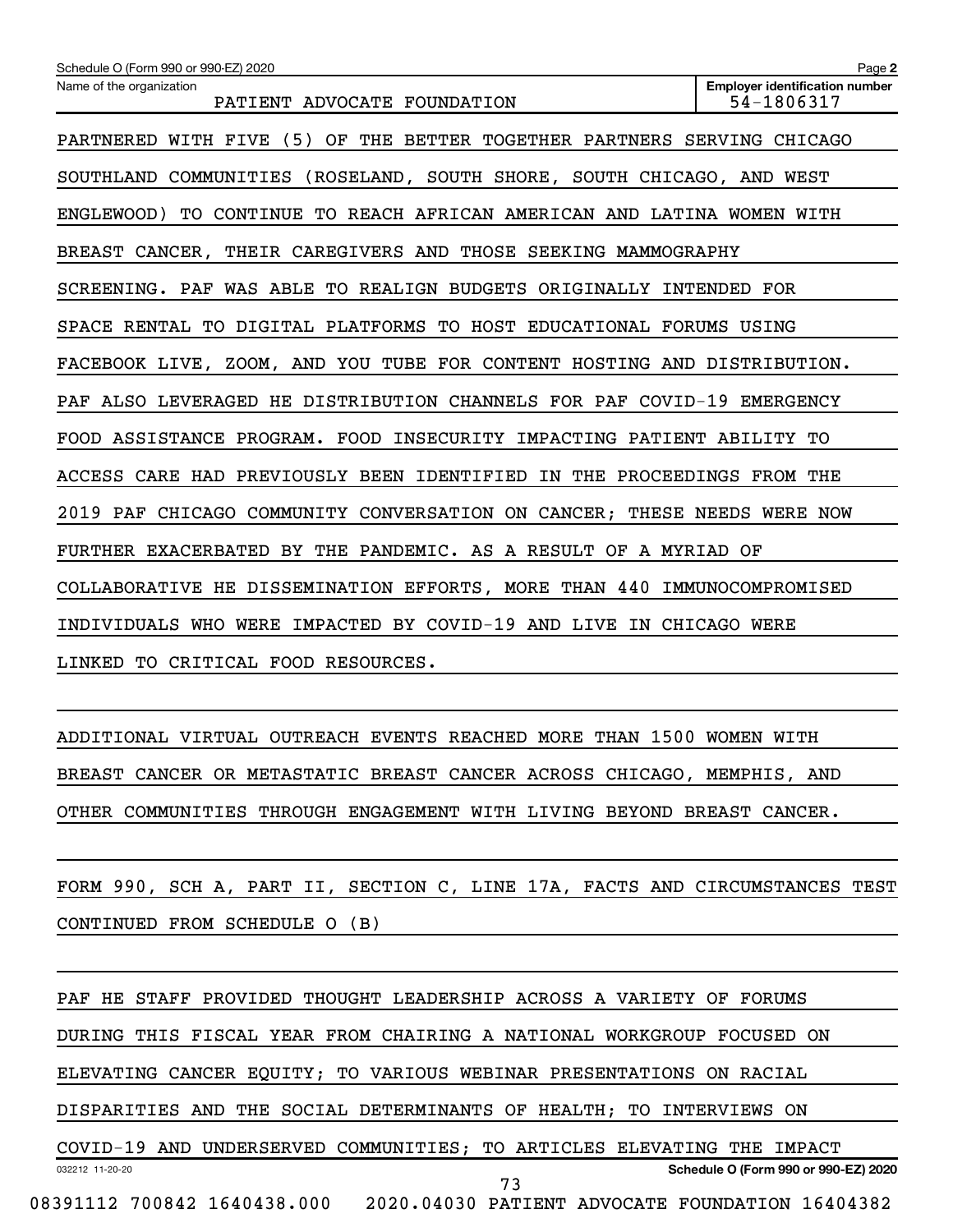| Schedule O (Form 990 or 990-EZ) 2020                                    | Page 2                                              |
|-------------------------------------------------------------------------|-----------------------------------------------------|
| Name of the organization<br>PATIENT ADVOCATE FOUNDATION                 | <b>Employer identification number</b><br>54-1806317 |
| OF UNADDRESSED SOCIAL DETERMINANTS OF HEALTH ON POPULATIONS OF COLOR.   |                                                     |
| THE EVP OF HEALTH EQUITY AND COMMUNITY ENGAGEMENT CO-CHAIRED WITH DR.   |                                                     |
| ROBERT WINN, DIRECTOR, VIRGINIA COMMONWEALTH UNIVERSITY MASSEY CANCER   |                                                     |
| CENTER, THE INAUGURAL ELEVATING CANCER EQUITY WORKGROUP (A PARTNERSHIP  |                                                     |
| AMONG NATIONAL COMPREHENSIVE CANCER NETWORK, NATIONAL MINORITY QUALITY  |                                                     |
| FORUM, AND AMERICAN CANCER SOCIETY-CANCER ACTION NETWORK). THE          |                                                     |
| WORKGROUP WAS TASKED WITH DEVELOPING POLICY AND PRACTICES               |                                                     |
| RECOMMENDATIONS TO REDUCE RACIAL DISPARITIES IN CANCER CARE. PAF EVP    |                                                     |
| HEALTH EQUITY AND COMMUNITY ENGAGEMENT PARTICIPATED IN SEVEN WEBINARS   |                                                     |
| HIGHLIGHTING THE RECOMMENDATIONS FROM THE WORKGROUP REACHING OVER 2370  |                                                     |
| HEALTH PROFESSIONAL AND HEALTHCARE ADVOCATES. ADDITIONALLY, HE STAFF    |                                                     |
| CONTRIBUTED TO VARIOUS INTERVIEWS THAT ADDRESS COVID-19 AND RACIAL AND  |                                                     |
| ETHNIC MINORITY POPULATIONS, INCLUDING "COVID-19 VACCINATIONS IN        |                                                     |
| UNDERREPRESENTED COMMUNITIES" PUBLISHED ONLINE IN THE FEBRUARY 2021 BY  |                                                     |
| THE AMERICAN SOCIETY FOR MICROBIOLOGY. PAF HE STAFF WAS FEATURED IN THE |                                                     |
| SUMMER EDITIONS OF CANCER HEALTH MAGAZINE-THE CANCER HEALTH 25: BLACK   |                                                     |
| LIVES MATTER, AND IN CANCER TODAY (A PUBLICATION OF AMERICAN            |                                                     |
| ASSOCIATION OF CANCER RESEARCH).                                        |                                                     |

PATIENT EDUCATION & EMPOWERMENT

032212 11-20-20 **Schedule O (Form 990 or 990-EZ) 2020** LASTLY, PAF EXTENDS THE IMPACT OF ITS ONE-TO-ONE CASE MANAGEMENT SERVICES THROUGH THE DEVELOPMENT AND DELIVERY OF PATIENT EDUCATION AND EMPOWERMENT TOOLS FOCUSED ON PROVIDING ACTIONABLE ADVICE AND GUIDANCE TO HEALTHCARE CONSUMERS TO IMPROVE THEIR EVERYDAY EXPERIENCE WITH INSURANCE AND TO ENCOURAGE PATIENT'S ENGAGEMENT IN THE HEALTHCARE SYSTEM. EACH YEAR, PAF CREATES, MAINTAINS, AND DISTRIBUTES A WIDE ARRAY OF PATIENT EDUCATION MATERIALS AND ONLINE TOOLS, IN PRINTED AND ELECTRONIC FORM. PAF'S EDUCATIONAL PORTFOLIO COVERS A BROAD RANGE OF 08391112 700842 1640438.000 2020.04030 PATIENT ADVOCATE FOUNDATION 16404382 74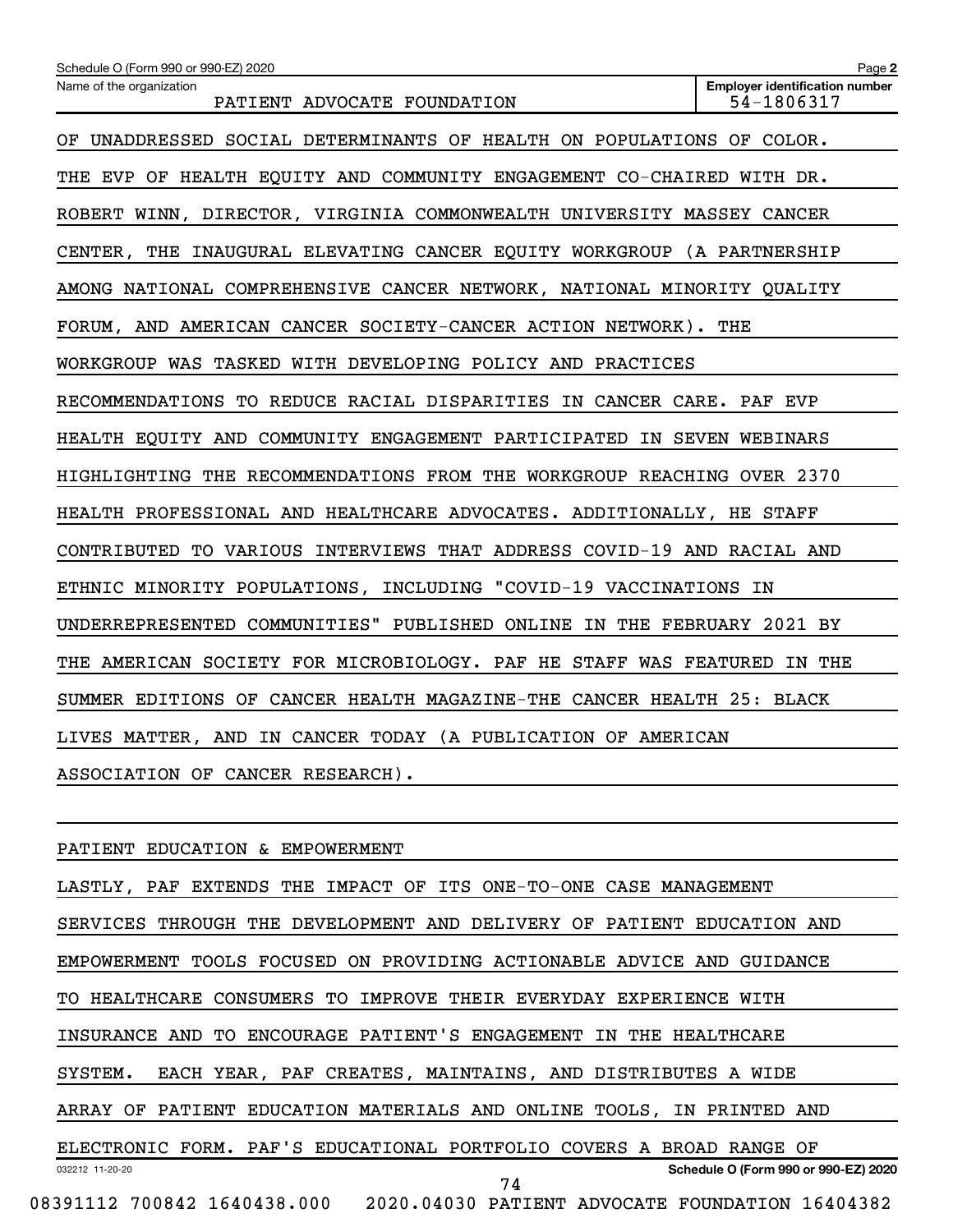| Schedule O (Form 990 or 990-EZ) 2020                                    | Page 2                                              |
|-------------------------------------------------------------------------|-----------------------------------------------------|
| Name of the organization<br>PATIENT ADVOCATE FOUNDATION                 | <b>Employer identification number</b><br>54-1806317 |
| TOPICS, AVAILABLE IN A VARIETY OF FORMATS, TO MEET THE NEEDS AND        |                                                     |
| PREFERENCES OF MULTIPLE AUDIENCES, INCLUDING PATIENTS, CAREGIVERS AND   |                                                     |
| PROFESSIONALS INCLUDING THOSE WHO INTERACT DIRECTLY WITH THE FOUNDATION |                                                     |
| REQUESTING ASSISTANCE AS WELL AS THE PUBLIC VISITING OUR WEBSITE AND    |                                                     |
| CONNECTING WITH PAF. PAF'S PATIENT EDUCATION MATERIALS ARE ROUTINELY    |                                                     |
| UTILIZED BY OTHER ORGANIZATIONS AND FACILITIES WHO SHARE THEM WITH      |                                                     |
| THEIR PATIENTS. THE FOUNDATION MAINTAINS AN EXTENSIVE LIBRARY OF PAF    |                                                     |
| AUTHORED PATIENT EDUCATIONAL PUBLICATIONS, ON-DEMAND WEBINARS, LEARN    |                                                     |
| FROM THE EXPERT TRAINING SERIES, INTERACTIVE RESOURCE TOOLS AND ALL OF  |                                                     |
| WHICH ARE AVAILABLE FREE OF CHARGE TO PATIENTS.                         |                                                     |
|                                                                         |                                                     |
| DURING FY2020/ 2021, THE FOUNDATION'S PATIENT EDUCATION AND EMPOWERMENT |                                                     |
| TEAM PUBLISHED 38 NEW, TRANSLATED, OR REVISED PUBLICATIONS AND PRODUCED |                                                     |

1 VIDEO AND 36 EDUCATIONAL WEBINARS. PAF ALSO SUPPORTED 4 MULTI-YEAR

EDUCATIONAL PROJECTS INCLUDING HEALTH INSURANCE LITERACY, MIGRAINE

MATTERS AND MATTERS OF THE HEART. PAF ALSO RECEIVED 3 AWARDS.

PAF NATIONAL FINANCIAL RESOURCE DIRECTORY

- USERS COMPLETED 29,985 ELECTRONIC SEARCHES FOR RESOURCES

- 651,853 MATCHING RESOURCES WERE PROVIDED TO USERS

- 78 RESOURCES ADDED, 1,254 RESOURCES UPDATED, 142 RESOURCES

DEACTIVATED BY PAF STAFF

- USERS SEARCHED FOR FINANCIAL ASSISTANCE CATEGORIES MOST FREQUENTLY.

THE TOP 8 CATEGORIES INCLUDE: MEDICAL BILLS & GENERAL FINANCIAL HELP,

CHARITABLE COPAYMENT ASSISTANCE, HOUSING & LODGING, AFFORDABLE OPTIONS

75

FOR CARE, UTILITIES, TRANSPORTATION, OTHER MEDICATION ASSISTANCE AND

DENTAL CARE.

032212 11-20-20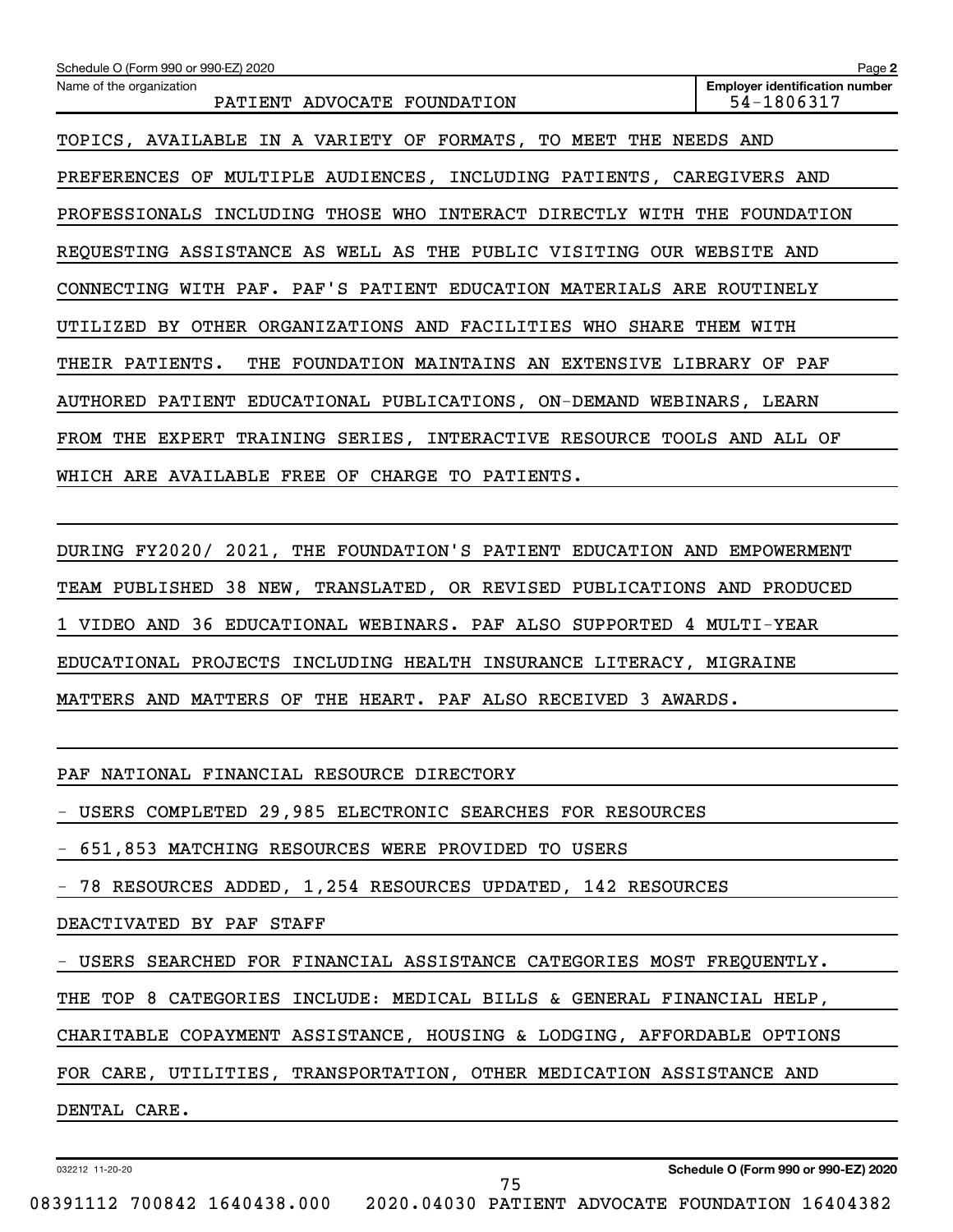Name of the organization

PATIENT ADVOCATE FOUNDATION FOUND 1999 1999

PATIENT EDUCATION CONTENT AWARDS

- RECEIVED THE 2021 GRAPHIC DESIGN USA | HEALTH AND WELLNESS AWARD FOR

OUR SPECIALTY PHARMACY GUIDE

- MIGRAINE MATTERS WIDGET RECEIVED A MERIT AWARD IN THE 22ND ANNUAL

DIGITAL HEALTH AWARDS FALL 2020 SESSION

- NATIONAL FINANCIAL RESOURCE DIRECTORY RECEIVED A BRONZE AWARD IN THE

22ND ANNUAL DIGITAL HEALTH AWARDS FALL 2020 SESSION

NEW PATIENT EDUCATION PUBLICATIONS AND TOOLS

WELCOME TO THE EDUCATION RESOURCE LIBRARY VIDEO

- HOW TO: MIGRAINE MATTERS WIDGET INSTRUCTIONAL WEBINAR

- INTRODUCTION TO THE NATIONAL FINANCIAL RESOURCE DIRECTORY

INSTRUCTIONAL WEBINAR

- INTRODUCTION TO THE EDUCATION DEPARTMENT RESOURCES INSTRUCTIONAL

WEBINAR

032212 11-20-20

- COVID-19 WEBINAR SERIES: COVID-19 FINANCIAL AND SOCIAL SUPPORT:

PROVISIONS OF THE AMERICA RESCUE PLAN

- LEARN FROM THE EXPERTS: HEALTH INSURANCE EDUCATION SERIES

O WHAT IS HEALTH INSURANCE

O HOW TO GET HEALTH INSURANCE

O HOW HEALTH INSURANCE WORKS

O UNDERSTANDING YOUR HEALTH INSURANCE POLICY

O 10 TIPS TO HELP YOU MAXIMIZE YOUR HEALTH INSURANCE BENEFITS

O OPEN ENROLLMENT FOR THE HEALTH INSURANCE MARKETPLACE

- LEARN FROM THE EXPERTS EDUCATIONAL SERIES: HEALTH INSURANCE DENIALS &

APPEAL: DON'T TAKE NO FOR AN ANSWER| 9 MODULE SERIES

O MODULE 1: INSURANCE DENIALS AND APPEALS: IS THIS A DENIAL?

O MODULE 2: I AM DENIED, NOW WHAT? HOW TO PROCEED WHEN SOMETHING IS

**Schedule O (Form 990 or 990-EZ) 2020**

08391112 700842 1640438.000 2020.04030 PATIENT ADVOCATE FOUNDATION 16404382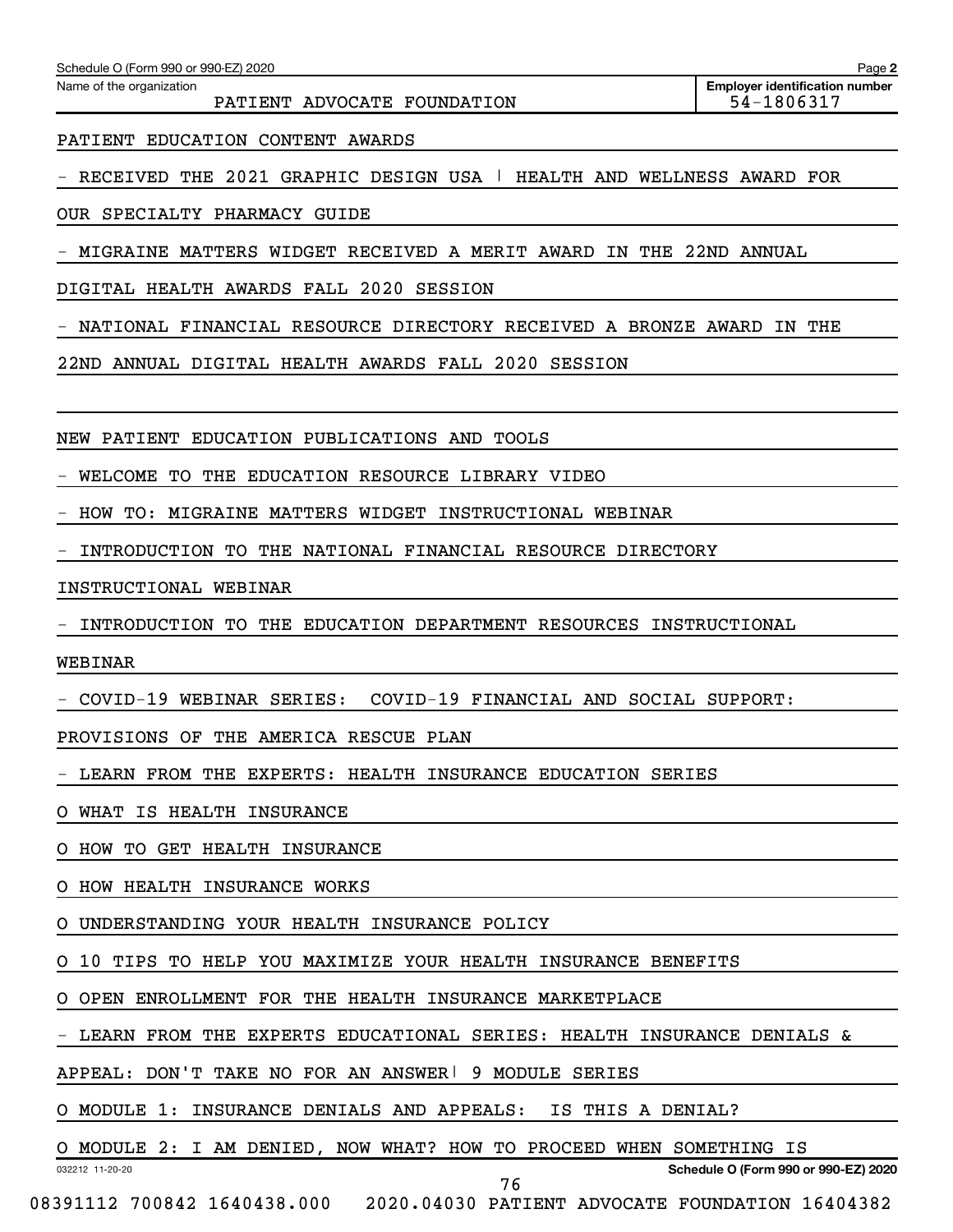| Schedule O (Form 990 or 990-EZ) 2020                                    | Page 2                                              |
|-------------------------------------------------------------------------|-----------------------------------------------------|
| Name of the organization<br>PATIENT ADVOCATE FOUNDATION                 | <b>Employer identification number</b><br>54-1806317 |
| <b>DENIED</b>                                                           |                                                     |
| THE NITTY GRITTY OF APPEALS<br>MODULE 3:                                |                                                     |
| WRITING AN EFFECTIVE APPEAL LETTER<br>MODULE<br>4:                      |                                                     |
| MODULE 5: AFTER THE APPEAL IS<br>SUBMITTED                              |                                                     |
| MODULE 6: LEVELS OF<br>THE APPEAL PROCESS                               |                                                     |
| 7:<br>STATE AND FEDERAL PROTECTIONS<br>MODULE                           |                                                     |
| MODULE 8: MEDICARE APPEALS                                              |                                                     |
| MODULE 9: MEDICAID APPEALS                                              |                                                     |
| LEARN FROM THE EXPERTS EDUCATIONAL SERIES: DISABILITY GUIDE             | 7                                                   |
| MODULE<br><b>SERIES</b>                                                 |                                                     |
| MODULE 1: DISABILITY BASICS                                             |                                                     |
| 2:<br>THE APPLICATION<br>MODULE                                         |                                                     |
| 3:<br>SPECIAL CONSIDERATIONS<br>MODULE                                  |                                                     |
| OTHER<br>TYPES OF<br>DISABILITY BENEFITS<br>MODULE<br>4 :               |                                                     |
| MODULE 5: AFTER<br>THE DISABILITY APPLICATION                           |                                                     |
| <b>MODULE</b><br>6 :<br>DISABILITY APPEALS                              |                                                     |
| MODULE 7: RETURNING TO WORK<br>Ő                                        |                                                     |
| - GETTING THE RIGHT TEST AT THE RIGHT TIME: A CANCER PATIENT'S GUIDE TO |                                                     |
| BIOMARKERS PUBLICATION                                                  |                                                     |
| WHAT'S SO SPECIAL ABOUT SPECIALTY PHARMACY PUBLICATION AND WEBINAR      |                                                     |
| - ENGAGING WITH INSURERS: APPEALING A DENIAL PUBLICATION                |                                                     |
| - REDUCING HEALTH INSURANCE STRESS AS A CAREGIVER PUBLICATION           |                                                     |
|                                                                         |                                                     |
| DURING FY2020/2021, MEMBERS OF THE FOUNDATION'S STAFF CONDUCTED,        |                                                     |
| PARTICIPATED IN, AND HOSTED EDUCATIONAL OUTREACH AT THE LOCAL,          |                                                     |
| REGIONAL, AND NATIONAL LEVELS WITH THE GOAL OF EDUCATING THE GENERAL    |                                                     |
| PUBLIC, NONPROFIT ORGANIZATIONS AND MEMBERS OF THE HEALTHCARE COMMUNITY |                                                     |
| WHO SUPPORT PATIENTS ABOUT THE SERVICES AND EDUCATIONAL MATERIALS       |                                                     |
| 032212 11-20-20<br>77                                                   | Schedule O (Form 990 or 990-EZ) 2020                |

08391112 700842 1640438.000 2020.04030 PATIENT ADVOCATE FOUNDATION 16404382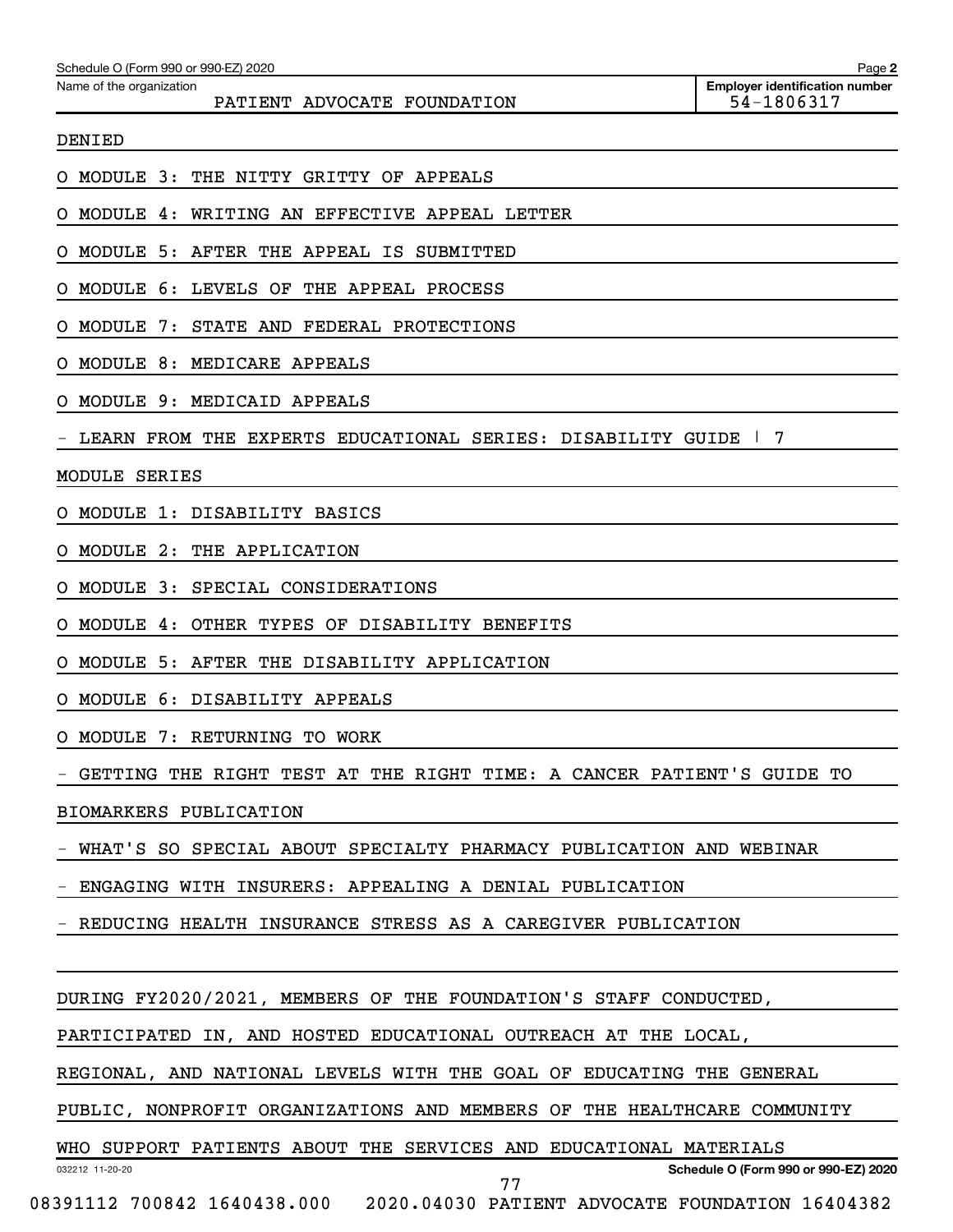| Schedule O (Form 990 or 990-EZ) 2020<br>Page 2                                                                 |
|----------------------------------------------------------------------------------------------------------------|
| <b>Employer identification number</b><br>Name of the organization<br>54-1806317<br>PATIENT ADVOCATE FOUNDATION |
| OFFERED BY THE FOUNDATION AND THE CHALLENGES FACING PATIENTS AS THEY                                           |
| NAVIGATE THEIR TREATMENT JOURNEY.<br>THIS OUTREACH WAS, IN SOME CASES,                                         |
| TARGETED TO A SPECIFIC POPULATION THAT IS KNOWN TO BE CONSIDERED                                               |
| DISPARATE IN HEALTHCARE ACCESS AND DISEASE OUTCOMES DATA.<br>THE GLOBAL                                        |
| PANDEMIC MADE IN PERSON OUTREACH IMPOSSIBLE, HOWEVER, PAF FELT THAT                                            |
| EXPANDING OUR REACH INTO NEW AND EXISTING PATIENT AND NON-PROFIT                                               |
| COMMUNITIES WAS MORE CRITICAL THAN EVER.<br>WE MODIFIED OUR APPROACH TO                                        |
| OUTREACH, UTILIZING TECHNOLOGY TO FACILITATE OUR PARTICIPATION IN AND                                          |
| HOSTING OF VIRTUAL EVENTS.<br>THIS APPROACH PROVED SUCCESSFUL AND ALLOWED                                      |
| OUR TEAM TO REACH A BROADER AUDIENCE THROUGH INCREASED OUTREACH THIS                                           |
| IN FY2020/2021, THE FOUNDATION ATTENDED 107<br>YEAR THAN IN THE PAST.                                          |
| OUTREACH EVENTS, AN INCREASE OF 23% OVER THE PRIOR YEAR, AND                                                   |
| DISTRIBUTED NEARLY 2000 EDUCATIONAL PUBLICATIONS THROUGH THESE EVENTS.                                         |
|                                                                                                                |
| HEALTH SERVICES RESEARCH                                                                                       |
| THE AIM OF THE HEALTH SERVICES RESEARCH PORTFOLIO OF WORK IS TO IMPROVE                                        |
| THE PATIENT EXPERIENCE BY STUDYING THE PATIENT JOURNEY, UNMET NEEDS,                                           |
| AND THE IMPACT THAT SYSTEMS AND SOCIAL SUPPORT INTERVENTIONS HAVE ON                                           |
| PATIENT HEALTH AND WELLBEING. MAJOR RESEARCH, EVALUATION, AND PATIENT                                          |
| EXPERIENCE INITIATIVES IN 2020-2021 INCLUDED PARTNERSHIP ON SIX HEALTH                                         |
| SERVICES RESEARCH PROJECTS WITH ACADEMIC AND SCIENTIFIC PARTNERS                                               |
| INCLUDING: UNIVERSITY OF NORTH CAROLINA, EMORY UNIVERSITY, UNIVERSITY                                          |
| OF ALABAMA, MD ANDERSON, FRED HUTCHINSON CANCER RESEARCH CENTER, AND                                           |
| THE ECOG-ACRIN CANCER RESEARCH GROUP. THESE PROJECTS UTILIZED SURVEY                                           |

METHODOLOGY TO CAPTURE PATIENT EXPERIENCES AND PERSPECTIVES, AND/OR

CASE MANAGEMENT AS AN INTERVENTION TO ADDRESS FINANCIAL AND SOCIAL

NEED. PAF'S RESEARCH EVALUATION AND PATIENT EXPERIENCE TEAM WAS ALSO

032212 11-20-20 **Schedule O (Form 990 or 990-EZ) 2020** INVOLVED IN A PATIENT-CENTERED PROJECT TO SUPPORT THE FIELD IN 78

08391112 700842 1640438.000 2020.04030 PATIENT ADVOCATE FOUNDATION 16404382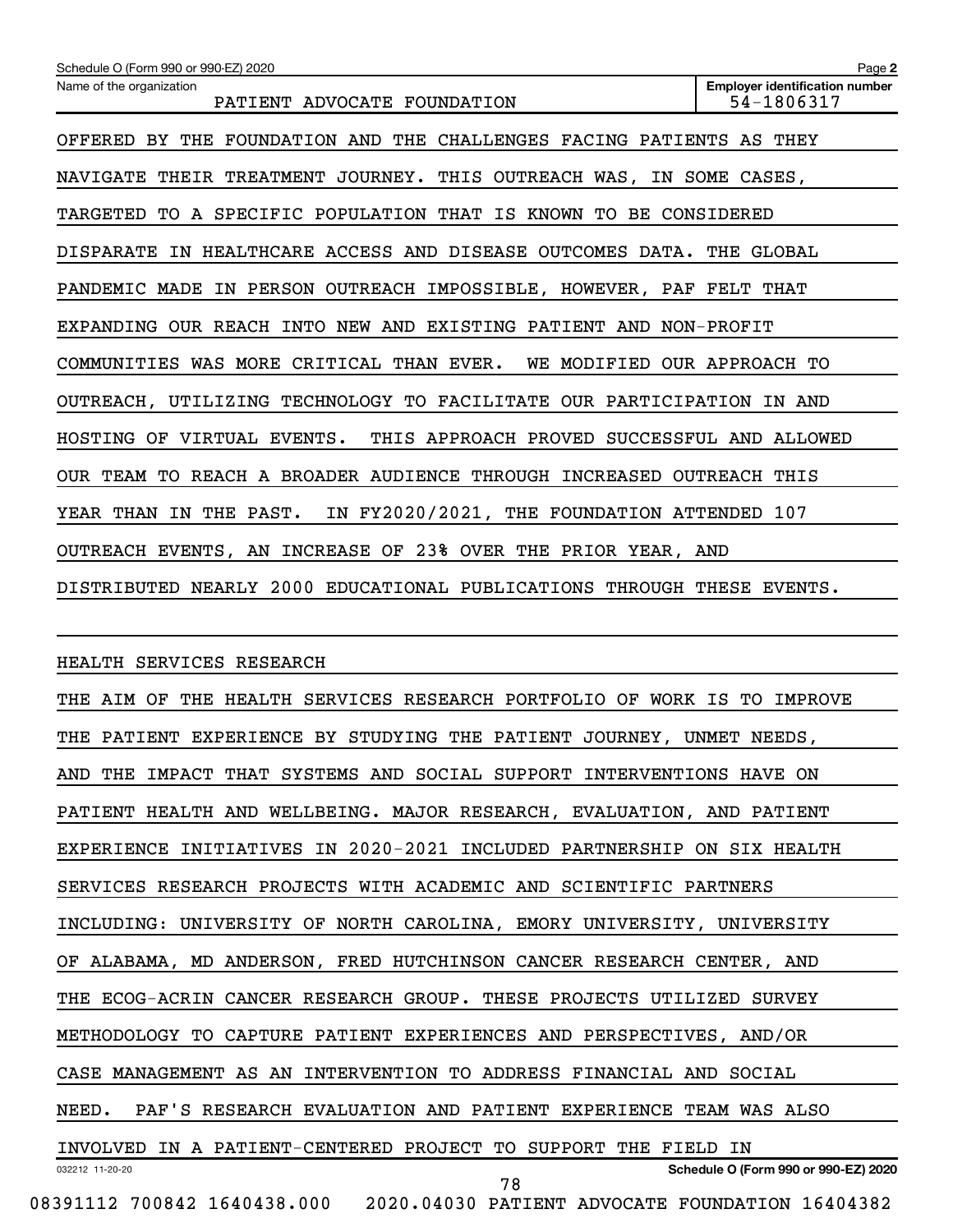| Schedule O (Form 990 or 990-EZ) 2020                                     | Page 2                                              |
|--------------------------------------------------------------------------|-----------------------------------------------------|
| Name of the organization<br>PATIENT ADVOCATE FOUNDATION                  | <b>Employer identification number</b><br>54-1806317 |
| DESIGNING MORE PATIENT-CENTERED DECISION SUPPORT TOOLS AND               | THREE                                               |
| ENGAGEMENT PROJECTS WHERE PAF SERVES/D AS THOUGHT LEADERS AND<br>PATIENT |                                                     |
| CONTENT EXPERTS, AS WELL AS FACILITATION OF OUTREACH AND COLLECTION OF   |                                                     |
| EXPERIENCE ON A NUMBER OF TOPICS INCLUDING A PCORI FUNDED<br>THE PATIENT |                                                     |
| PROJECT: "PAVING A PATHWAY TO ENGAGE UNDERSERVED POPULATIONS IN          |                                                     |
| RESEARCH." COLLECTIVELY, THIS BODY OF WORK SERVES TO FURTHER PAF'S       |                                                     |
| MISSION BY ADVANCING THE FIELD'S KNOWLEDGE OF THE PATIENT EXPERIENCE     |                                                     |
| AROUND ACCESS AND AFFORDABILITY, THUS PROVIDING INSIGHT INTO HOW TO      |                                                     |
| FINANCIAL AND SOCIAL NEEDS IN A WAY THAT IS<br>BEST MEET PATIENTS'       |                                                     |
| PATIENT-CENTERED AND ADVANCES THE TENANTS OF HEALTH EQUITY.              |                                                     |

FORM 990, SCH A, PART II, SECTION C, LINE 17A, FACTS AND CIRCUMSTANCES TEST CONTINUED FROM SCHEDULE O (C)

SCHOLARSHIP FOR SURVIVORS PROGRAM

IT IS NOT UNCOMMON FOR FOUNDATION STAFF TO INTERACT WITH PATIENTS AND FAMILIES WHO ARE STRUGGLING TO AFFORD POST-SECONDARY EDUCATION DUE TO THE FINANCIAL BURDEN ASSOCIATED WITH A CHRONIC ILLNESS OR LIFE-THREATENING DISEASE. THE SCHOLARSHIP FOR SURVIVORS PROGRAM WAS ESTABLISHED TWENTY YEARS AGO TO ASSIST SUCH INDIVIDUALS BY OFFERING EDUCATIONAL SCHOLARSHIPS TO QUALIFIED APPLICANTS WHO HAVE SUFFERED (OR ARE SUFFERING) FROM A LIFE-THREATENING DISEASE OR CHRONIC CONDITION. THESE STUDENTS HAVE, DESPITE THEIR DISEASE/CONDITION, EXCELLED ACADEMICALLY, SERVED THE COMMUNITY, AND DESIRE TO PURSUE A SECONDARY EDUCATION.

WITH PAF'S SIGNATURE FUNDRAISING EVENT FOR OUR SCHOLARSHIP PROGRAM, A

032212 11-20-20 **Schedule O (Form 990 or 990-EZ) 2020** PROMISE OF HOPE AFFAIR, BEING POSTPONED TO LATE 2021 DUE TO THE GLOBAL 08391112 700842 1640438.000 2020.04030 PATIENT ADVOCATE FOUNDATION 16404382 79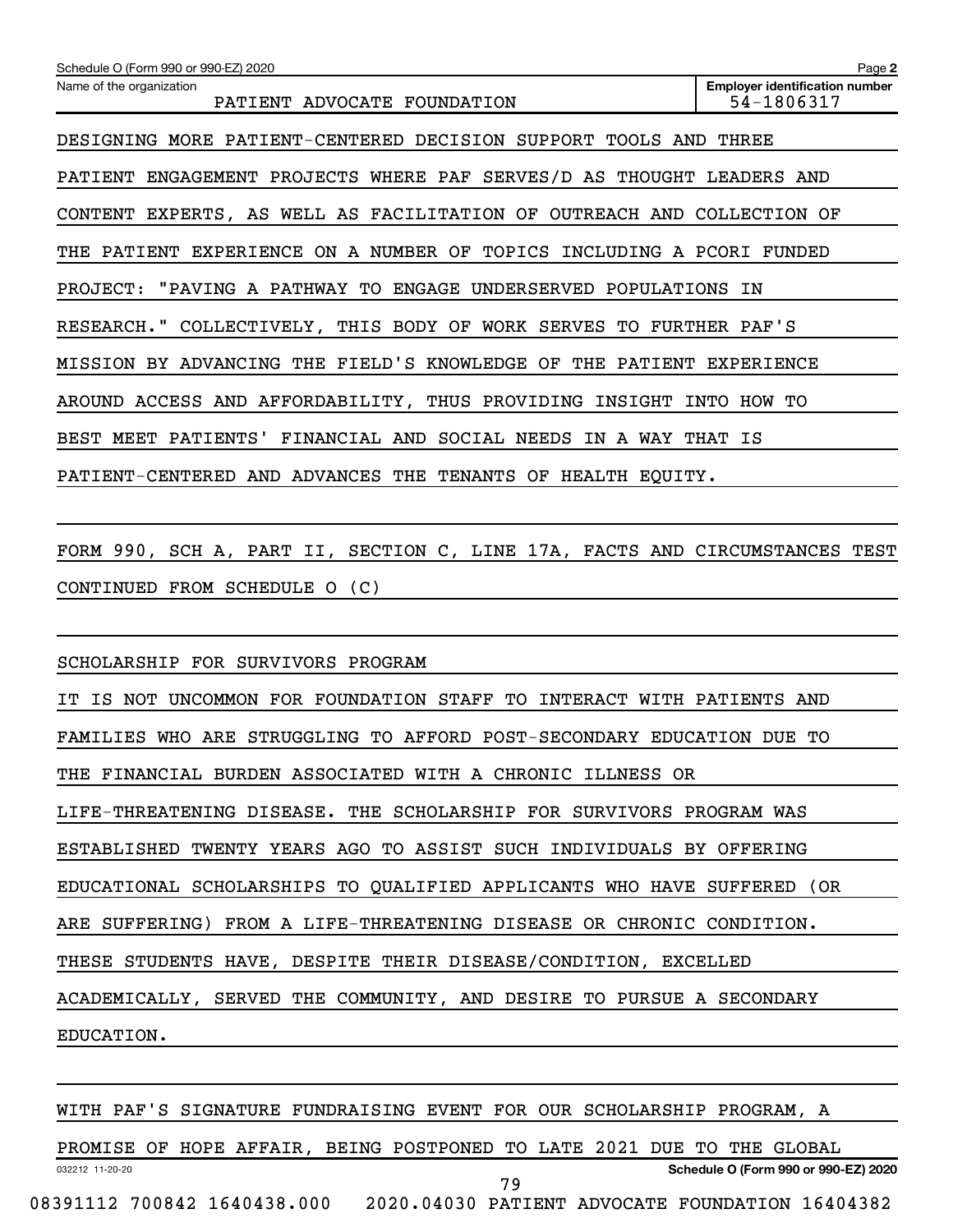| Schedule O (Form 990 or 990-EZ) 2020                                        | Page 2                                              |
|-----------------------------------------------------------------------------|-----------------------------------------------------|
| Name of the organization<br>PATIENT ADVOCATE FOUNDATION                     | <b>Employer identification number</b><br>54-1806317 |
| PANDEMIC, OUR TEAM PIVOTED AND DESIGNED NEW VIRTUAL FUNDRAISING             |                                                     |
| CAMPAIGNS TO SUSTAIN AND GROW THE SCHOLARSHIP PROGRAM. THROUGH THESE        |                                                     |
| COMMUNITY ONLINE FUNDRAISING INITIATIVES, GENEROUS DONORS TO PAF HELPED     |                                                     |
| MAINTAIN THE EXISTING SCHOLARSHIPS AND EXPAND THE NUMBER OF STUDENTS        |                                                     |
| SUPPORTED THROUGH THE SCHOLARSHIP FOR SURVIVORS PROGRAM FROM THIRTY IN      |                                                     |
| THE 2020-2021 ACADEMIC YEAR TO THIRTY-ONE FOR THE 2021-2022 ACADEMIC        |                                                     |
| TO DATE, THE FOUNDATION HAS AWARDED 135 SCHOLARSHIPS TOTALING<br>YEAR.      |                                                     |
| OVER \$823,000.                                                             |                                                     |
|                                                                             |                                                     |
| PUBLIC SUPPORT PERCENTAGE                                                   |                                                     |
| THE FOUNDATION'S CUMULATIVE PUBLIC SUPPORT PERCENTAGE THROUGH JUNE 30,      |                                                     |
| 2021, IS 19.08%. THIS IS ABOVE THE MINIMUM AMOUNT OF 10% AT WHICH           |                                                     |
| FACTS AND CIRCUMSTANCES WILL BE CONSIDERED BY THE IRS IN DETERMINING        |                                                     |
| THE FOUNDATION'S ONGOING STATUS AS A PUBLIC CHARITY. PAF'S ONGOING          |                                                     |
| OPERATIONS, GOVERNING STRUCTURE AND BROAD FUNDRAISING ACTIVITIES            |                                                     |
| REFLECT THE HALLMARK STANDARDS OF A PUBLIC CHARITY AND AS SUCH, SUPPORT     |                                                     |
| ITS ONGOING CLASSIFICATION AS SUCH.                                         |                                                     |
| THESE FACTS AND CIRCUMSTANCES INCLUDE THE FOLLOWING:                        |                                                     |
| 1. THE FOUNDATION MAINTAINS ITS INDEPENDENCE FROM ITS DONORS BOTH           |                                                     |
| OPERATIONALLY AND FROM A GOVERNANCE PERSPECTIVE. DONORS TO PAF DO NOT       |                                                     |
| HAVE INFLUENCE OR CONTROL OVER THE FOUNDATION, ITS OPERATIONS OR ITS        |                                                     |
| IT IS IMPORTANT TO NOTE THAT, BY ITS' VERY NATURE, THE<br>PROGRAMMING.      |                                                     |
| CO-PAY RELIEF PROGRAM, TO WHICH CHARITABLE DONATIONS ARE MADE THAT          |                                                     |
| EFFECT PAF'S PUBLIC SUPPORT PERCENTAGE THE GREATEST, IS REQUIRED TO BE      |                                                     |
| INDEPENDENTLY OPERATED, WITHOUT THE INFLUENCE OR CONTROL OF ITS DONORS      |                                                     |
| PER GUIDANCE PROVIDED BY THE OFFICE OF INSPECTOR GENERAL (OIG) IN ITS       |                                                     |
| OPINION 04-15. PAF HAS A DEEP COMMITMENT TO COMPLIANCE WITH ITS OIG         |                                                     |
| OPINION, AS IS EVIDENCED BY ITS ORGANIZATIONAL COMPLIANCE PROGRAM AND       |                                                     |
| 032212 11-20-20<br>80                                                       | Schedule O (Form 990 or 990-EZ) 2020                |
| 08391112 700842 1640438.000 2020.04030 PATIENT ADVOCATE FOUNDATION 16404382 |                                                     |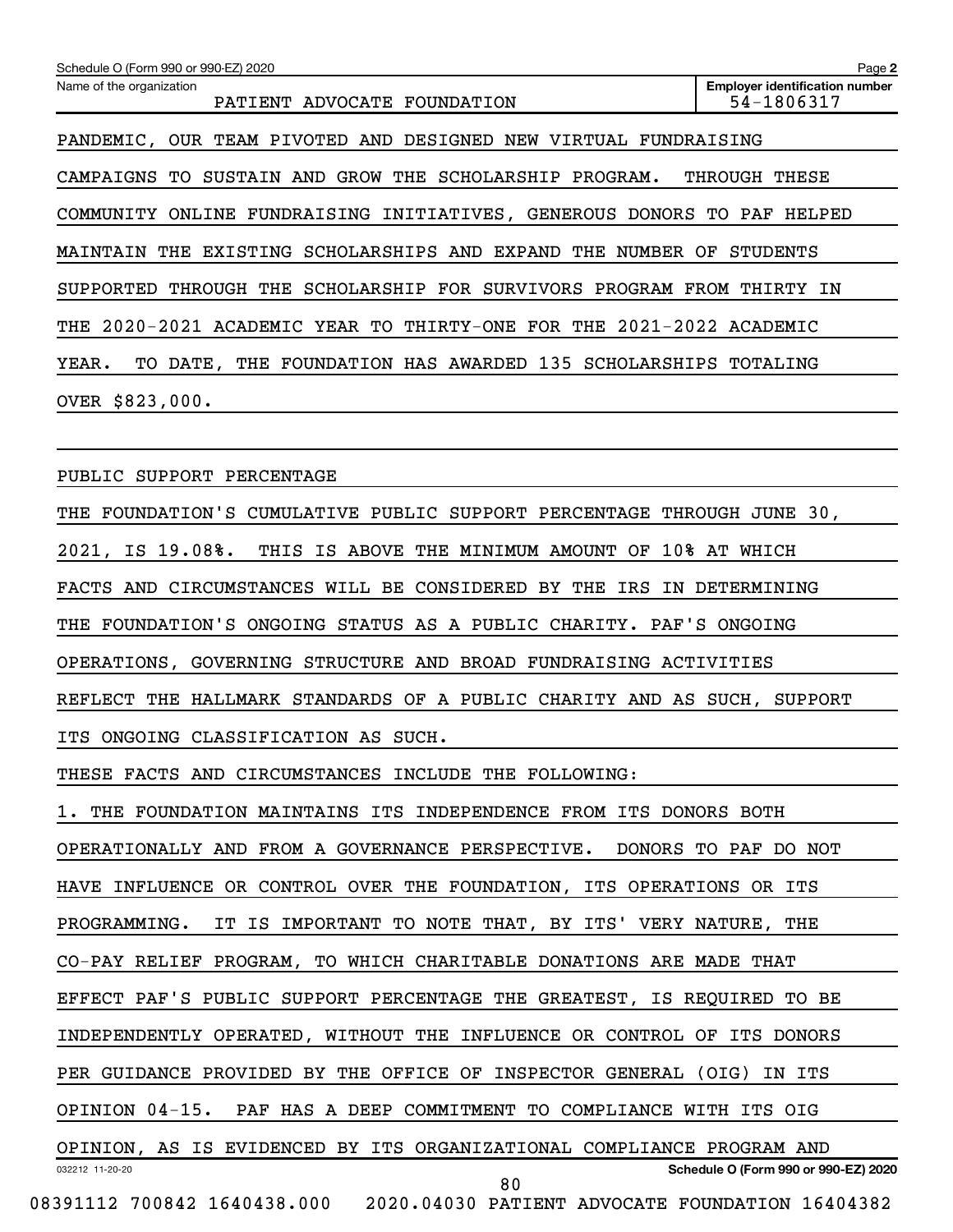| Name of the organization<br>PATIENT ADVOCATE FOUNDATION<br>ONGOING OUTCOMES OF BOTH INTERNAL AND EXTERNAL ANNUAL REVIEWS AND<br>AUDITS.<br>2. PAF SEEKS, AND SUCCESSFULLY SECURES, FUNDING FOR ALL ITS PROGRAMS<br>FROM A MULTITUDE OF SOURCES INCLUDING GOVERNMENTAL AGENCIES, OTHER<br>PUBLIC CHARITIES, CORPORATIONS AND FROM THE GENERAL PUBLIC. | <b>Employer identification number</b><br>54-1806317 |
|------------------------------------------------------------------------------------------------------------------------------------------------------------------------------------------------------------------------------------------------------------------------------------------------------------------------------------------------------|-----------------------------------------------------|
|                                                                                                                                                                                                                                                                                                                                                      |                                                     |
|                                                                                                                                                                                                                                                                                                                                                      |                                                     |
|                                                                                                                                                                                                                                                                                                                                                      |                                                     |
|                                                                                                                                                                                                                                                                                                                                                      |                                                     |
|                                                                                                                                                                                                                                                                                                                                                      |                                                     |
|                                                                                                                                                                                                                                                                                                                                                      |                                                     |
| 3. PAF'S EXECUTIVE BOARD OF DIRECTORS IS COMPRISED OF MEMBERS WITH                                                                                                                                                                                                                                                                                   |                                                     |
| DIVERSE PROFESSIONAL BACKGROUNDS, REPRESENTING THE INTERESTS OF THE                                                                                                                                                                                                                                                                                  |                                                     |
| CHRONICALLY AND CRITICALLY ILL SEGMENT OF THE GENERAL PUBLIC SERVED BY                                                                                                                                                                                                                                                                               |                                                     |
| THE MEMBERS OF THE PAF BOARD OF DIRECTORS HAVE EXPERTISE IN THE<br>$\mathtt{PAF}$ .                                                                                                                                                                                                                                                                  |                                                     |
| FIELDS OF HEALTHCARE ADMINISTRATION, CLINICAL PRACTICE AND RESEARCH,                                                                                                                                                                                                                                                                                 |                                                     |
| HIGHER EDUCATION, DIRECT PATIENT CARE, NON-PROFIT MANAGEMENT,                                                                                                                                                                                                                                                                                        |                                                     |
| GOVERNMENT, PATIENT ADVOCACY, HEALTH INSURANCE, TECHNOLOGY AND LAW;                                                                                                                                                                                                                                                                                  |                                                     |
| WHEN COMBINED, THE MEMBERS CLEARLY REPRESENT A BROAD CROSS SECTION OF                                                                                                                                                                                                                                                                                |                                                     |
| THE VIEWS AND INTERESTS OF THE COMMUNITY/PUBLIC.                                                                                                                                                                                                                                                                                                     |                                                     |
| 4. ALL VOTING MEMBERS OF THE PAF BOARD OF DIRECTORS ARE INDEPENDENT PER                                                                                                                                                                                                                                                                              |                                                     |
| THE DIRECTOR'S INDEPENDENCE TEST, BASED ON THE IRS TEST FOR                                                                                                                                                                                                                                                                                          |                                                     |
| INDEPENDENCE THAT IS USED TO DETERMINE THE INDEPENDENCE OF EACH MEMBER                                                                                                                                                                                                                                                                               |                                                     |
| OF THE BOARD OF A CHARITABLE ORGANIZATION. PER POLICY, THE FOUNDATION'S                                                                                                                                                                                                                                                                              |                                                     |
| BOARD DOES NOT INCLUDE ANY EMPLOYEE OR BOARD MEMBERS OF A DONOR                                                                                                                                                                                                                                                                                      |                                                     |
| ORGANIZATION, THUS, ELIMINATING THE INFLUENCE OF A DONOR FROM THE                                                                                                                                                                                                                                                                                    |                                                     |
| GOVERNING BODY.                                                                                                                                                                                                                                                                                                                                      |                                                     |
| 5. THE FOUNDATION'S SUPPORT AND SERVICES BROADLY BENEFIT THE GENERAL                                                                                                                                                                                                                                                                                 |                                                     |
| PUBLIC, SPECIFICALLY THOSE DIAGNOSED AND LIVING WITH CHRONIC AND                                                                                                                                                                                                                                                                                     |                                                     |
| CRITICAL DISEASES, THEIR FAMILIES AND CARE TEAMS. PAF HAS A                                                                                                                                                                                                                                                                                          |                                                     |
| LONGSTANDING, DEMONSTRATED HISTORY OF PROVIDING ROBUST CASE MANAGEMENT                                                                                                                                                                                                                                                                               |                                                     |
| SERVICES, PATIENT/PUBLIC EDUCATION AND THE PROVISION OF FINANCIAL                                                                                                                                                                                                                                                                                    |                                                     |
| SUPPORT FOR NON-MEDICAL COST OF LIVING EXPENSES AND PHARMACEUTICAL                                                                                                                                                                                                                                                                                   |                                                     |
| CO-PAYMENTS THROUGH ITS FINANCIAL AID FUNDS AND CPR PROGRAMS,                                                                                                                                                                                                                                                                                        |                                                     |
| 032212 11-20-20<br>81<br>08391112 700842 1640438.000 2020.04030 PATIENT ADVOCATE FOUNDATION 16404382                                                                                                                                                                                                                                                 | Schedule O (Form 990 or 990-EZ) 2020                |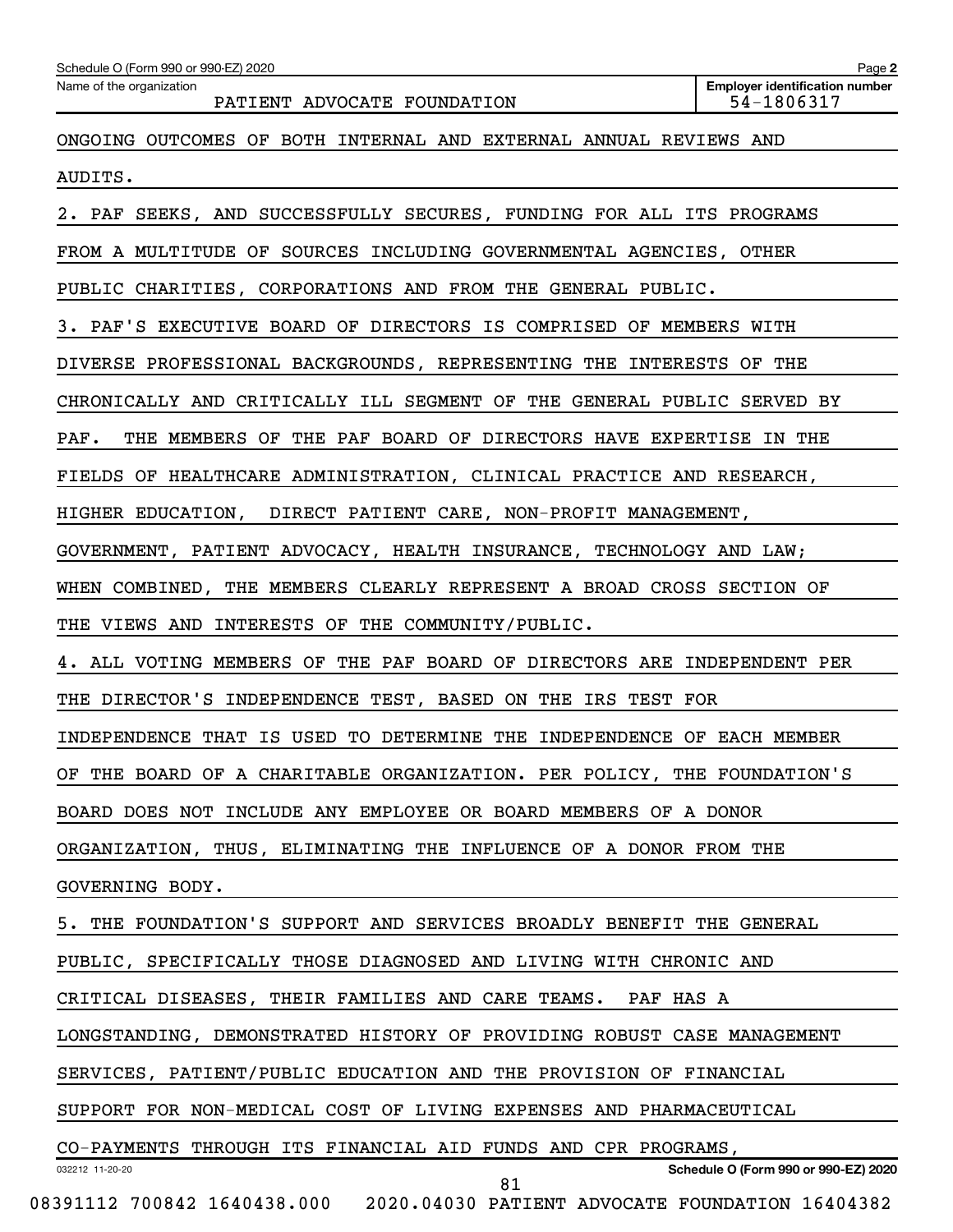Name of the organization

PATIENT ADVOCATE FOUNDATION FOUND 1999 1999

**Employer identification number**

RESPECTIVELY; CONTINUOUSLY FUNDRAISING TO AN EVER EXPANDING AND

CHANGING DONOR BASE TO FUND THE PATIENT PROGRAMMING EACH YEAR.

FACTS AND CIRCUMSTANCES SUPPORTING QUALIFICATION AS A PUBLICLY

SUPPORTED ORGANIZATION

1. ATTRACTION OF PUBLIC SUPPORT & INDEPENDENCE

PAF IS ORGANIZED AND OPERATED IN A MANNER THAT FACILITATES AND ATTRACTS NEW AND ADDITIONAL PUBLIC AND GOVERNMENTAL SUPPORT, AS WELL AS SUPPORT FROM OTHER PUBLIC CHARITIES AND CORPORATIONS ON A CONTINUOUS BASIS. THIS IS EVIDENCED BY THE PUBLIC SUPPORT PERCENTAGE THAT PAF HAS MAINTAINED OVER THE COURSE OF ITS HISTORY AND THE NUMBER AND DIVERSITY OF DONORS TO THE FOUNDATION. PAF HAS A POLICY OF SEEKING AND SECURING CHARITABLE DONATIONS FROM A MULTITUDE OF SOURCES FOR ALL ITS PROGRAMS, INCLUDING CASE MANAGEMENT, PATIENT EDUCATION AND EMPOWERMENT PROGRAMS, HEALTH EQUITY INITIATIVES, PATIENT EXPERIENCE AND HEALTH SERVICES RESEARCH, AND FINANCIAL ASSISTANCE PROGRAMS INCLUDING ITS FINANCIAL AID FUNDS (FAF) AND ITS CO-PAY RELIEF (CPR) PROGRAM AS OUTLINED IN OIG ADVISORY OPINION 04-15. PAF HAS BEEN SUCCESSFUL IN SECURING BROAD SUPPORT FROM A MYRIAD OF SOURCES, EXPANDING ITS BASE OF SUPPORT EACH YEAR. PAF DOES NOT HAVE A PERPETUAL SOURCE OF REVENUE SUCH AS PERMANENT ENDOWMENT FROM WHICH INVESTMENT INCOME MIGHT SUPPORT THE ORGANIZATION, AS IS THE CASE WITH MOST PRIVATE FOUNDATIONS, RATHER, THE FOUNDATION'S LEADERSHIP, AND THOSE STAFF CHARGED WITH FUNDRAISING ACTIVITIES, ARE RESPONSIBLE FOR SECURING SUPPORT SUFFICIENT ENOUGH TO SUPPORT THE FOUNDATION'S PROGRAM SERVICES FOR THE GENERAL PUBLIC EACH YEAR.

032212 11-20-20 **Schedule O (Form 990 or 990-EZ) 2020** THE FOUNDATION EMPLOYS A FULL TIME PROGRAM DEVELOPMENT STAFF OF FIVE 08391112 700842 1640438.000 2020.04030 PATIENT ADVOCATE FOUNDATION 16404382 82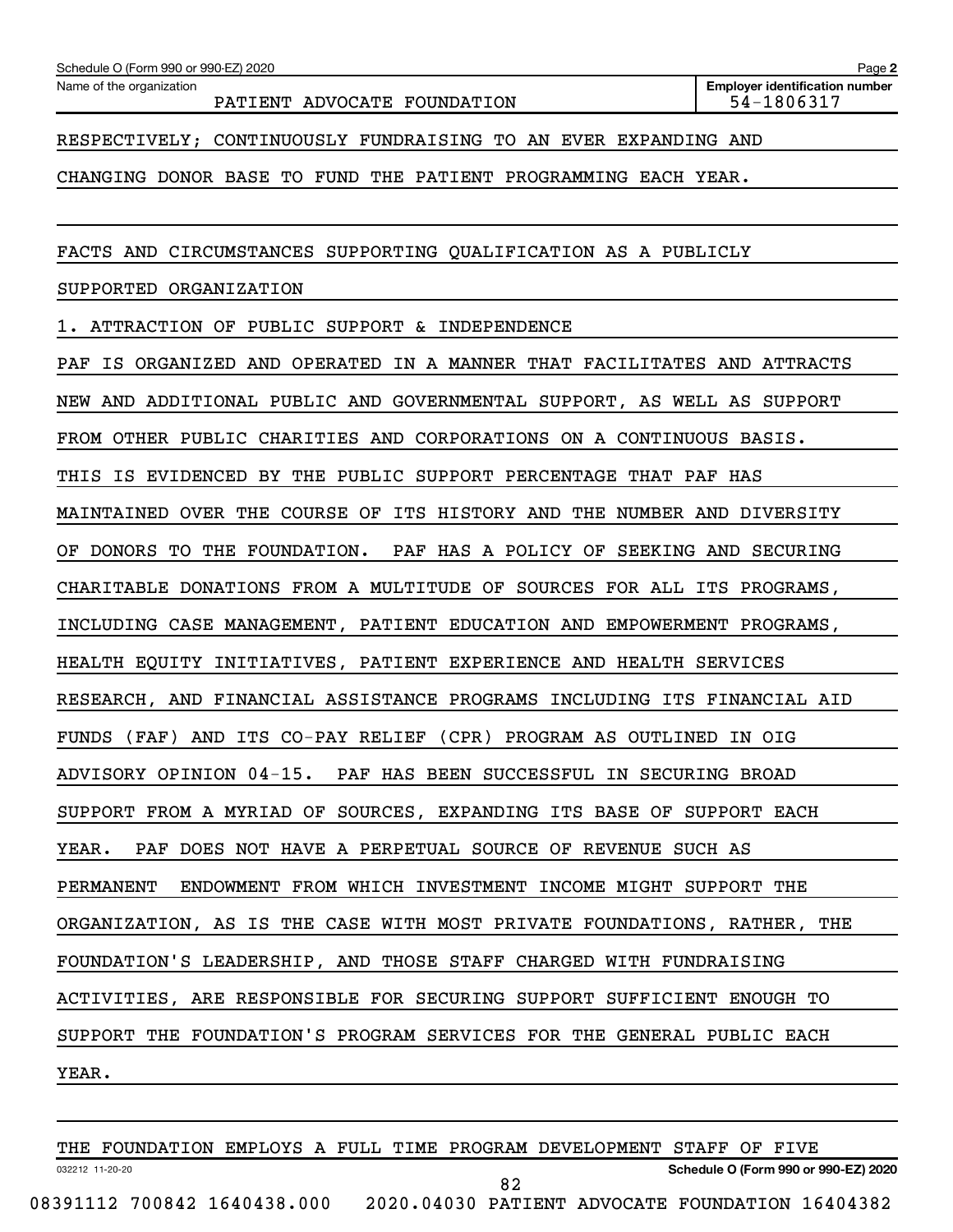| Schedule O (Form 990 or 990-EZ) 2020                                    | Page 2                                              |
|-------------------------------------------------------------------------|-----------------------------------------------------|
| Name of the organization<br>PATIENT ADVOCATE FOUNDATION                 | <b>Employer identification number</b><br>54-1806317 |
| IN PARTNERSHIP WITH THE CEO AND BOARD OF DIRECTORS, IS<br>(5)<br>WHOM,  |                                                     |
| RESPONSIBLE FOR DEVELOPING AND EXECUTING MULTIFACETED FUNDRAISING PLANS |                                                     |
| ALIGNED WITH THE MISSION OF THE FOUNDATION OF PROVIDING SUSTAINED CASE  |                                                     |
| MANAGEMENT, FINANCIAL SUPPORT AND EDUCATION TO<br>THE UN- AND UNDER-    |                                                     |
| INSURED, FINANCIALLY DISADVANTAGED POPULATION IN OUR NATION.            | THE                                                 |
| PROGRAM DEVELOPMENT TEAM WORKS TO IDENTIFY AND RESPOND TO FUNDING       |                                                     |
| OPPORTUNITIES FOR THE FOUNDATION FROM ALL GOVERNMENT, BUSINESS AND      |                                                     |
| NON-PROFIT SECTORS. IN FY2020/2021, THE PROGRAM DEVELOPMENT STAFF       |                                                     |
| SUBMITTED 1275 GRANTS AND FACILITATED FUNDRAISING CAMPAIGNS TO THE      |                                                     |
| PUBLIC. THIS REPRESENTS A 38% INCREASE IN GRANT SUBMISSIONS AS          |                                                     |
| COMPARED TO FY2019/2020.                                                |                                                     |

OVER THE LAST FIVE YEARS, PAF'S MISSION HAS BEEN SUPPORTED BY 2028 DONORS ACROSS ALL SOURCES OF CHARITABLE DONATIONS. IN FY2020/2021, PAF RECEIVED CONTRIBUTIONS FROM 758 DONORS INCLUDING SUPPORT FROM INDIVIDUALS, CORPORATIONS AND CORPORATE FOUNDATIONS, GOVERNMENT AGENCIES AND NON-PROFIT ORGANIZATIONS. THE NUMBER OF DONORS TO PAF GREW BY 21%, DESPITE THE IMPACT OF THE COVID-19 PANDEMIC ON THE COUNTRY AND CHARITABLE GIVING.

032212 11-20-20 **Schedule O (Form 990 or 990-EZ) 2020** FURTHER IN 2020/2021, PAF RECEIVED DONATIONS OF SUPPORT FROM THIRTY-THREE (33) NON-PROFIT ORGANIZATIONS, ALL 501C3 PUBLIC CHARITIES AND PRIVATE FOUNDATIONS, OF WHICH NINE (9) WERE NEW DONORS INCLUDING PATIENT CENTERED OUTCOMES RESEARCH INSTITUTE (PCORI), BATTLE CREEK COMMUNITY FOUNDATION AND FOUNDATION FOR SARCOIDOSIS RESEARCH TO NAME A FEW. THIS REPRESENTS A 10% GROWTH IN SUPPORT FROM NON-PROFIT ORGANIZATIONS OVER THE PRIOR FY. THESE ORGANIZATIONS FUNDED GRANTS TO PAF IN SUPPORT OF ITS CASE MANAGEMENT, PATIENT EDUCATION, HEALTH 08391112 700842 1640438.000 2020.04030 PATIENT ADVOCATE FOUNDATION 16404382 83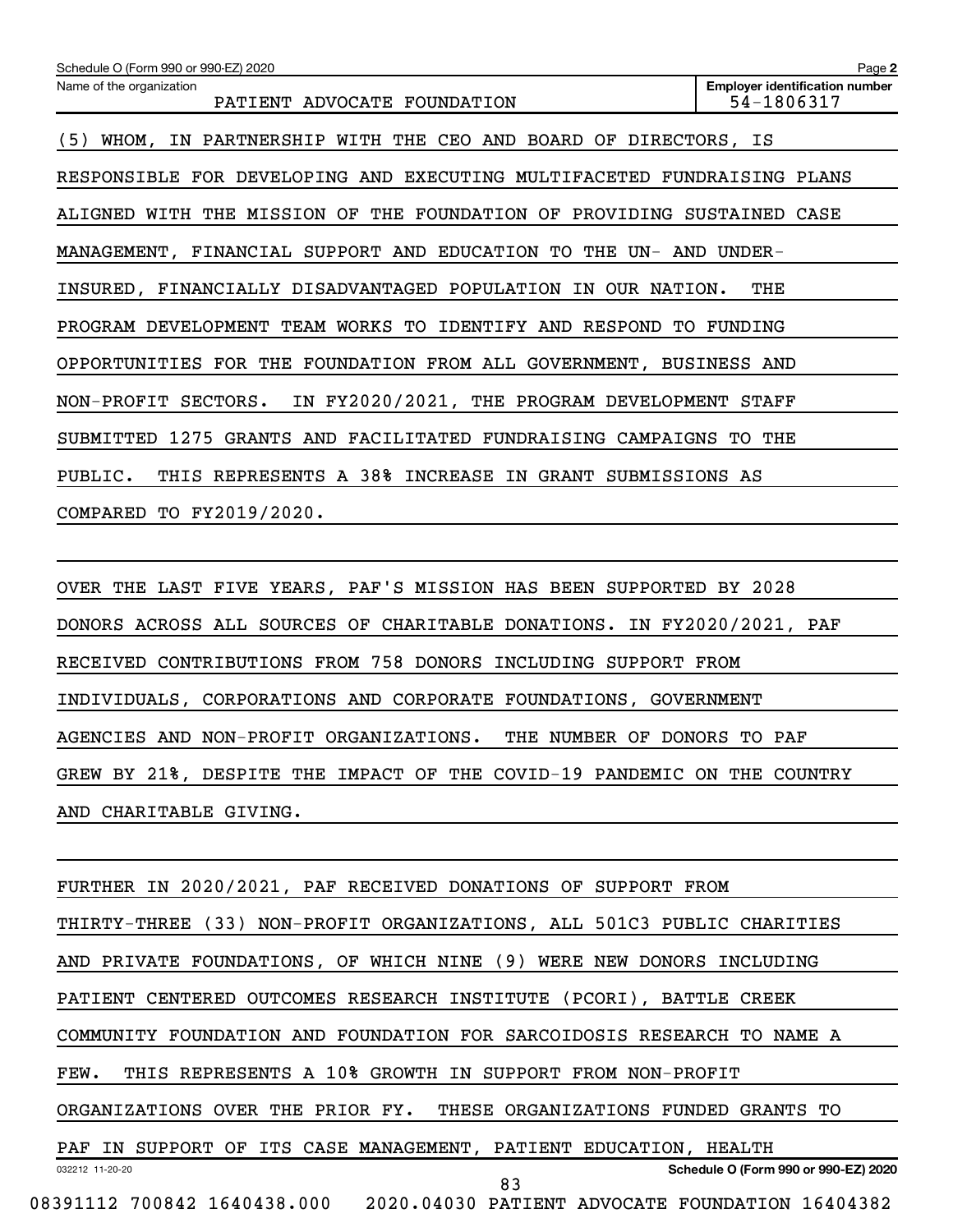Name of the organization

PATIENT ADVOCATE FOUNDATION FOUND 1999 1999

SERVICES RESEARCH, FINANCIAL AID FUNDS AND CO-PAY RELIEF PROGRAM.

GRANT SUPPORT FROM NON-PROFIT ORGANIZATIONS REPRESENTED THE MAJORITY OF

THE FUNDING FOR THE PAF CASE MANAGEMENT PROGRAMS.

FORM 990, SCH A, PART II, SECTION C, LINE 17A, FACTS AND CIRCUMSTANCES TEST CONTINUED FROM SCHEDULE O (D)

032212 11-20-20 **Schedule O (Form 990 or 990-EZ) 2020** IN FY2020/2021, PAF ADDED, EXPANDED, AND MAINTAINED SEVERAL KEY PATIENT PROGRAMS WITH THE SUPPORT OF OTHER NON-PROFIT ORGANIZATIONS. PAF LAUNCHED THE FINANCIAL NAVIGATION FOR CANCER PATIENTS IN CINCINNATI PROGRAM WITH SUPPORT FROM CINCINNATI CANCER ADVISORS AND THE ESOPHAGEAL CANCER CARELINE WITH SUPPORT FROM THE ESOPHAGEAL CANCER AWARENESS ASSOCIATION. ZERO: THE END OF PROSTATE CANCER CONTINUED ITS SUPPORT OF THE ZERO:360 CASE MANAGEMENT PROGRAM FOR PROSTATE CANCER PATIENTS AND EXPANDED THEIR SUPPORT WITH THE CREATION OF THE ZERO DRIVE PROGRAM, PROVIDING TRANSPORTATION GRANTS TO PROSTATE CANCER PATIENTS IN IOWA, PENNSYLVANIA, TEXAS, NEW YORK, AND FLORIDA. THE ALS ASSOCIATION CONTINUED TO PARTNER WITH PAF, PROVIDING PATIENT EDUCATION ON INSURANCE BENEFITS AND PROVIDING CASE MANAGEMENT SERVICES. AS WELL, PAF CONTINUED ITS PARTNERSHIPS WITH THE AMERICAN CANCER SOCIETY, A PARTNERSHIP THAT BEGAN IN 2013, THE PANCREATIC CANCER ACTION NETWORK PROVIDING SERVICES TO PATIENTS WITH PANCREATIC CANCER WHO WERE SEEKING TREATMENTS BASED UPON THEIR INDIVIDUAL TUMORS AND THE DONNA FOUNDATION, PROVIDING CASE MANAGEMENT AND FINANCIAL AID PROGRAMS SERVING BREAST CANCER PATIENTS. THE WILDFLOWER FOUNDATION PROVIDED SUPPORT FOR PAF'S CASE MANAGEMENT SERVICES FOR THE NINTH CONSECUTIVE YEAR. THE MAHAN FOUNDATION PROVIDED CONTINUED SUPPORT FOR THE MAHAN FOUNDATION FINANCIAL AID FUND SUPPORTING PATIENTS WITH ACUTE MYELOID LEUKEMIA (AML) AND THE BEGIN 08391112 700842 1640438.000 2020.04030 PATIENT ADVOCATE FOUNDATION 16404382 84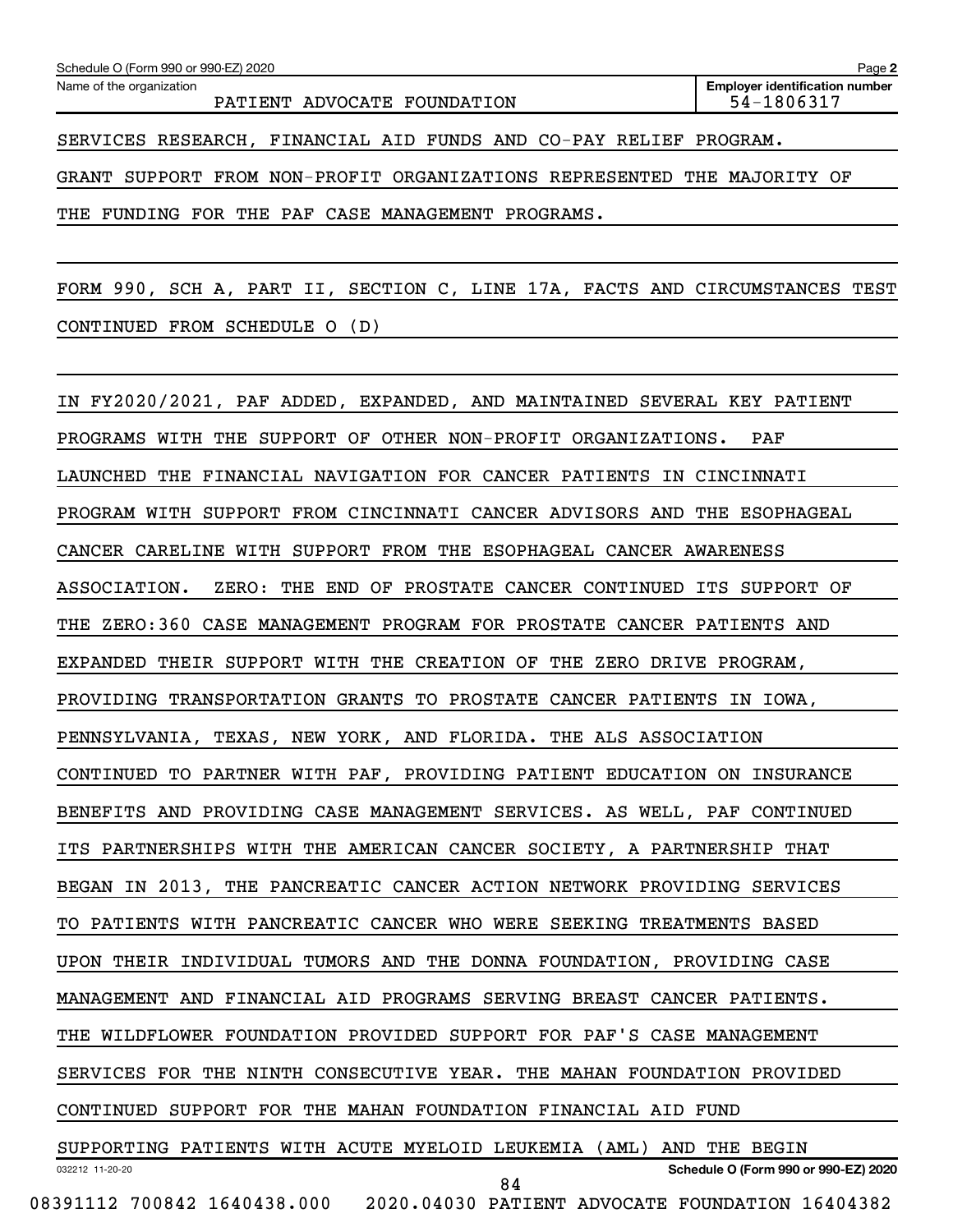| Schedule O (Form 990 or 990-EZ) 2020                                 | Page 2                                              |
|----------------------------------------------------------------------|-----------------------------------------------------|
| Name of the organization<br>PATIENT ADVOCATE FOUNDATION              | <b>Employer identification number</b><br>54-1806317 |
| AGAIN FOUNDATION NOT ONLY CONTINUED SUPPORTING PATIENTS WITH SEPSIS, |                                                     |
| ARDS, AND TOXIC SHOCK THROUGH THE LEISHLINE FINANCIAL AID FUND BUT   |                                                     |
| EXPANDED ITS PROGRAMMING WITH THE OPENING OF THE ANGEL FUND, HELPING |                                                     |
| WITH BURIAL/FUNERAL EXPENSES.                                        |                                                     |

PAF MAINTAINS, ON ITS PUBLIC WEBSITES, (WWW.PATIENTADVOCATE.ORG AND WWW.COPAYS.ORG ), DONATION PAGES THAT THE GENERAL PUBLIC USES TO MAKE DONATIONS TO THE FOUNDATION. PAF DEVELOPMENT TEAM DESIGNED AND LAUNCHED DEDICATED CAMPAIGNS WITHIN DISEASE COMMUNITIES: PANDEMIC RESPONSE, ONCOLOGY, NEUROLOGY, CARDIOLOGY, VIROLOGY, IMMUNOLOGY, PULMONOLOGY, AND RARE DISEASE. IN FY2020/2021, PAF DEVELOPMENT TEAM CONTINUED THE "TRANSFORM A PATIENT'S LIFE", A DIY FUNDRAISING PLATFORM FOR ONGOING, ONLINE PEER-TO-PEER FUNDRAISING CAMPAIGNS AS WELL AS AMAZON SMILES AND KROGER COMMUNITY PROGRAMS DONATION LISTS.

032212 11-20-20 **Schedule O (Form 990 or 990-EZ) 2020** FURTHER, PAF MAINTAINS CLEAR INDEPENDENCE OF OPERATIONS OF ITS PROGRAMS SO TO ENSURE THEY ARE DESIGNED AND OPERATED IN A MANNER THAT ADDRESSES THE NEEDS OF CHRONICALLY AND CRITICALLY ILL PATIENTS IN THE GENERAL POPULATION AS SUPPORTED BY PAF PATIENT NEEDS DATA. PAF PROACTIVELY, INDEPENDENTLY, AND WITHOUT DONOR INFLUENCE OR CONTROL, IDENTIFIES THE NEED FOR, AND DEFINES AND ESTABLISHES THE OPERATIONAL PARAMETERS FOR, EACH OF ITS DISEASE SPECIFIC FUNDS IN THE CPR PROGRAM CONSISTENT WITH ITS OIG ADVISORY OPINION, 04-15, AS MODIFIED AND ALL PUBLISHED OIG GUIDANCE THAT IS APPLICABLE TO CHARITABLE PATIENT ASSISTANCE PROGRAMS. THE PROCESS UTILIZED IS DIRECTED AND COMPLETED BY PAF AND INCLUDES A REVIEW AND APPROVAL BY THE CHAIR OF THE SCIENTIFIC COMMITTEE OF THE PAF BOARD OF DIRECTORS, PAF COMPLIANCE COUNSEL AND THE GOVERNANCE COMMITTEE OF THE PAF BOARD OF DIRECTORS. PAF HAS FULLY DEFINED 100 DISEASE FUNDS 08391112 700842 1640438.000 2020.04030 PATIENT ADVOCATE FOUNDATION 16404382 85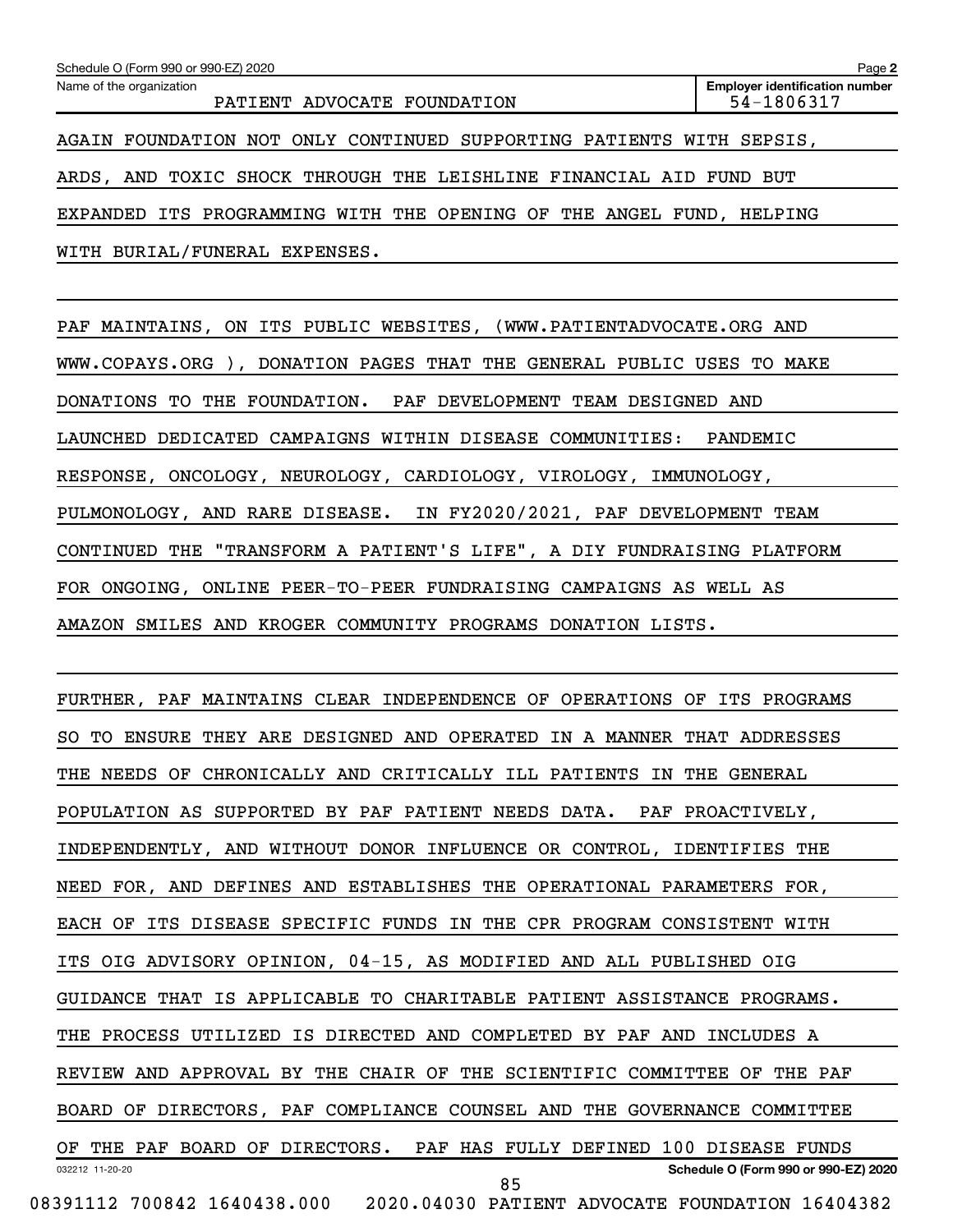| Schedule O (Form 990 or 990-EZ) 2020                           | Page 2                                              |
|----------------------------------------------------------------|-----------------------------------------------------|
| Name of the organization<br>PATIENT ADVOCATE FOUNDATION        | <b>Employer identification number</b><br>54-1806317 |
| AS OF THE END OF 2020. PAF ALSO IDENTIFIES THE NEED FOR,       | DEFINES AND                                         |
| ESTABLISHES THE OPERATIONAL PARAMETERS FOR ITS CASE MANAGEMENT |                                                     |
| PROGRAMMING, SMALL GRANT PROGRAMS AND PUBLIC/PATIENT EDUCATION |                                                     |
| FREE FROM DONOR INFLUENCE OR CONTROL.<br>PROGRAMS,             |                                                     |
|                                                                |                                                     |

THE PAF BOARD OF DIRECTORS ADOPTED THE CHARITABLE PATIENT ASSISTANCE PROGRAM (CPAP) CODE OF ETHICS THAT WAS DRAFTED IN 2014-2015 BY A COLLECTION OF ORGANIZATIONS WHO ALL PROVIDE CHARITABLE PATIENT ASSISTANCE SIMILAR TO THAT PROVIDED BY PAF THROUGH ITS CO-PAY RELIEF PROGRAM. THIS INITIATIVE WAS LED BY PAF AND MANAGED BY REGULATORY COUNSEL FROM WASHINGTON, DC. PAF HAS A GOVERNANCE COMMITTEE OF THE BOARD OF DIRECTORS. ADOPTION OF THIS VOLUNTARY CODE FURTHER DEMONSTRATES PAF'S COMMITMENT TO COMPLIANCE AND INDEPENDENCE FROM DONOR INFLUENCE.

032212 11-20-20 **Schedule O (Form 990 or 990-EZ) 2020** PAF HAS ENGAGES THE SERVICES OF ARENT FOX, LLP, WASHINGTON, DC, AS ITS REGULATORY COUNSEL. ARENT FOX ARE EXPERTS IN REGULATORY COMPLIANCE, SPECIALIZING IN COMPLIANCE PROGRAMS RELATIVE TO PATIENT ASSISTANCE PROGRAMS AND LEAD THE DEVELOPMENT, IMPLEMENTATION, AND ONGOING MANAGEMENT OF PAF'S ORGANIZATIONAL COMPLIANCE PROGRAM, AS WELL AS SERVE AS ITS COMPLIANCE COUNSEL. ALL PROGRAMS OPERATED BY PAF, INCLUDING CPR, ARE SUBJECT TO, THE PARAMETERS OF THE COMPLIANCE PROGRAM AS DEFINED IN THE COMPLIANCE CHARTER. THE PROGRAM IS DESIGNED TO ASSIST PAF IN PREVENTING, DETECTING, AND RESPONDING TO ILLEGAL, IMPROPER, AND UNETHICAL CONDUCT, SERVING AS A PROCEDURAL FRAMEWORK FOR ENHANCING AND MONITORING COMPLIANCE WITH APPLICABLE LAW, REGULATION, THE PAF CODE OF CONDUCT AND PAF'S POLICIES AND PROCEDURES. THE COMPLIANCE PROGRAM IS BASED ON THE SEVEN ELEMENTS OF AN EFFECTIVE COMPLIANCE PROGRAM SET 08391112 700842 1640438.000 2020.04030 PATIENT ADVOCATE FOUNDATION 16404382 86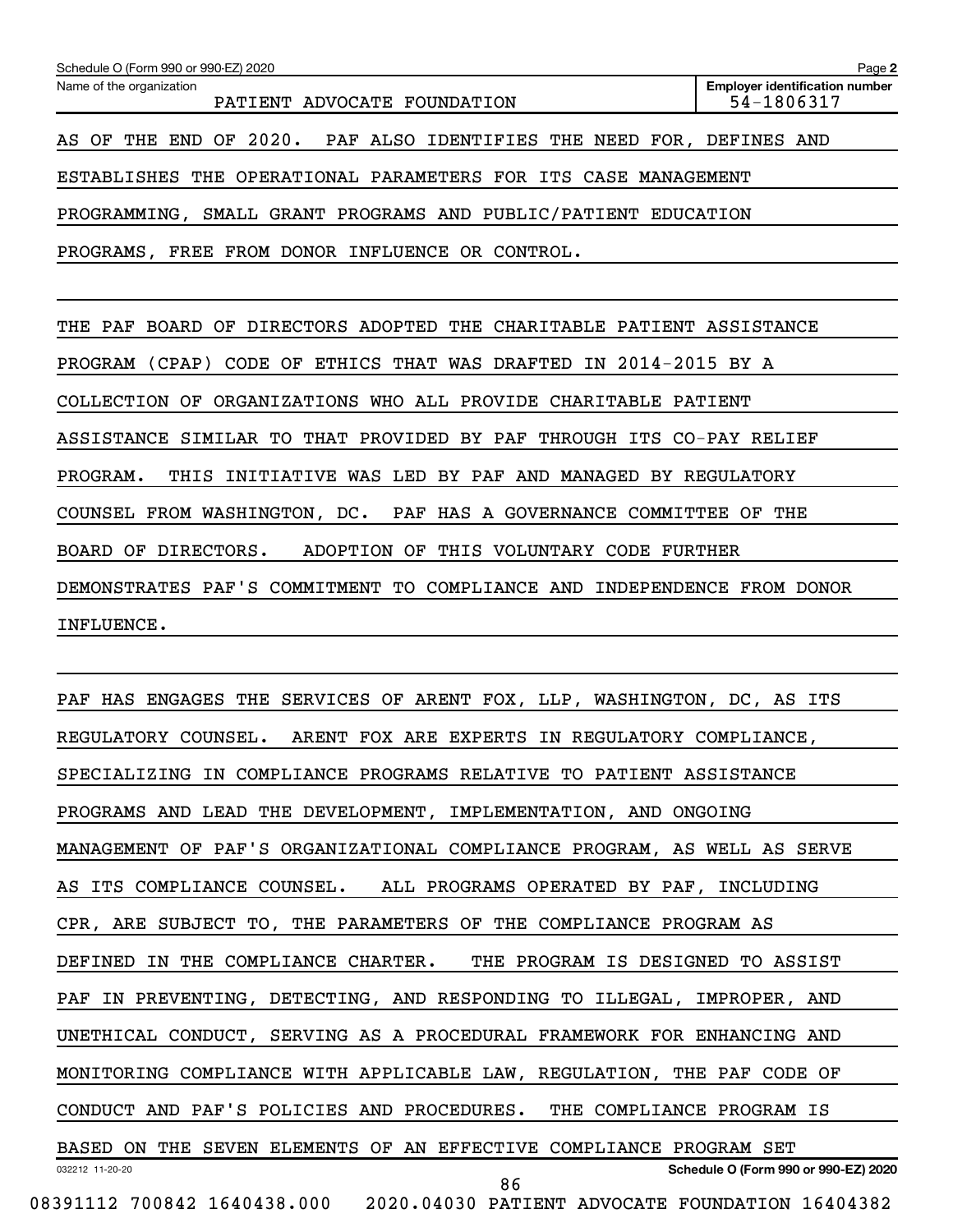| Schedule O (Form 990 or 990-EZ) 2020                                      | Page 2                                              |
|---------------------------------------------------------------------------|-----------------------------------------------------|
| Name of the organization<br>PATIENT ADVOCATE FOUNDATION                   | <b>Employer identification number</b><br>54-1806317 |
| FORTH IN THE<br>FEDERAL SENTENCING GUIDELINES MANUAL AND APPLICABLE       |                                                     |
| DEPARTMENT OF HEALTH AND HUMAN SERVICES OFFICE OF                         | INSPECTOR GENERAL                                   |
| (''OIG'')<br>GUIDANCE.<br>KEY PROGRAM GOVERNANCE POLICIES AND PROCEDURES  |                                                     |
| INCLUDE:                                                                  |                                                     |
| COMPLIANCE PROGRAM OVERVIEW<br>1.                                         |                                                     |
| GOVERNANCE AND COMPLIANCE COMMITTEE CHARTER                               |                                                     |
| з.<br>COMPLIANCE COMMITTEE MEMBERSHIP CRITERIA                            |                                                     |
| 4. PAF ORGANIZATIONAL CODE OF CONDUCT                                     |                                                     |
| CONFLICTS OF INTEREST POLICY AND PROCEDURE FOR OFFICERS, EMPLOYEES,<br>5. |                                                     |
| SUBCONTRACTORS AND AGENTS                                                 |                                                     |
| POLICY ON DEVELOPMENT OF ANNUAL AUDITING AND MONITORING WORK PLAN<br>б.   |                                                     |
| 7.<br>COMPLIANCE REPORTING AND NON-RETALIATION POLICY AND PROCEDURE       |                                                     |
| 8.<br>BACKGROUND CHECK POLICY                                             |                                                     |
| 9. STAFF AND BOARD OF DIRECTORS COMPLIANCE TRAINING                       |                                                     |
| ESTABLISHMENT OF AN ANONYMOUS HOTLINE FOR EMPLOYEES TO REPORT<br>10.      |                                                     |
| <b>CONCERNS</b>                                                           |                                                     |

ANNUAL COMPLIANCE TRAINING WAS DELIVERED TO THE PAF EXECUTIVE BOARD OF DIRECTORS IN DECEMBER 2020 AND THE ENTIRE PAF STAFF RECEIVED THE ANNUAL TRAINING IN AUGUST AND SEPTEMBER 2020. THESE TRAININGS INCLUDED A CLEAR OVERVIEW OF THE ANTI-KICK BACK STATUTE (AKS) AND CIVIL MONETARY PENALTIES LAW AND THEIR APPLICABILITY TO PAF AND THE CPR PROGRAM. ALL NEW HIRES, INCLUDING TEMPORARY STAFF, RECEIVE THE TRAINING DURING THE FIRST TWO DAYS OF EMPLOYMENT. ANNUAL TRAINING IS DELIVERED TO ALL STAFF, AND BOARD MEMBERS, AS WELL.

FINALLY, TO ENSURE COMPLIANT COMMUNICATIONS WITH DONORS AND CLEARLY

032212 11-20-20 **Schedule O (Form 990 or 990-EZ) 2020** ARTICULATE PAF'S INDEPENDENCE OF OPERATIONS, PAF, IN COLLABORATION WITH 08391112 700842 1640438.000 2020.04030 PATIENT ADVOCATE FOUNDATION 16404382 87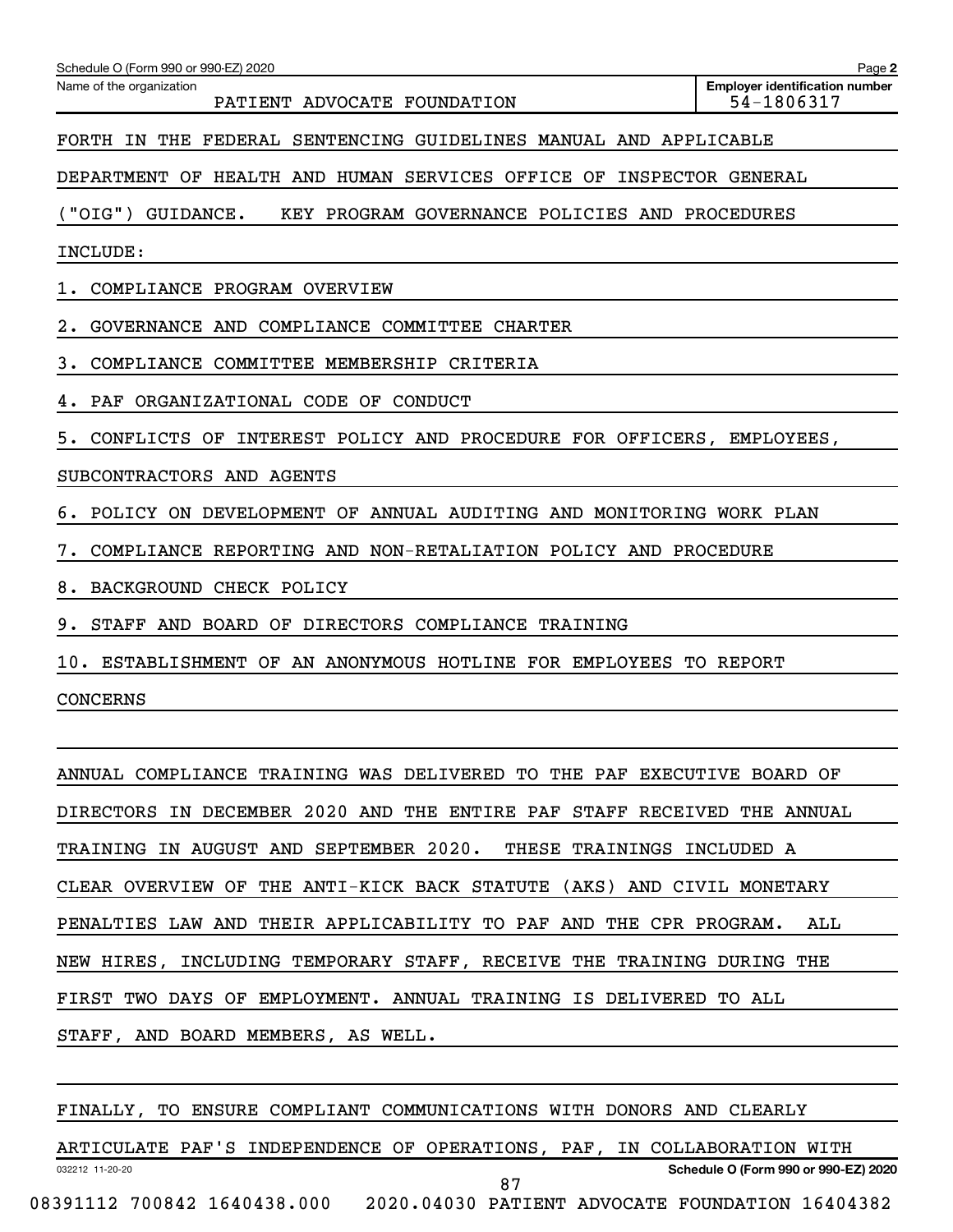| Schedule O (Form 990 or 990-EZ) 2020                                                                 | Page 2                                              |
|------------------------------------------------------------------------------------------------------|-----------------------------------------------------|
| Name of the organization<br>PATIENT ADVOCATE FOUNDATION                                              | <b>Employer identification number</b><br>54-1806317 |
| THE PAF COMPLIANCE COUNSEL, MAINTAINS THE DONOR COMMUNICATION, FUND                                  |                                                     |
| DEVELOPMENT AND MANAGEMENT STANDARD OPERATING PROCEDURES AND                                         |                                                     |
| ACCOMPANYING TEMPLATES. THIS MANUAL, AND ASSOCIATED ANNUAL MANDATORY                                 |                                                     |
| TRAINING, DELIVERED IN DECEMBER 2020, PROVIDES GUIDELINES AND                                        |                                                     |
| PROCEDURES RELATIVE TO KEY AREAS OF DONOR INTERACTION & OPERATIONAL                                  |                                                     |
| DESIGN DECISIONS.                                                                                    |                                                     |
|                                                                                                      |                                                     |
| 2. SOURCES OF SUPPORT                                                                                |                                                     |
| PAF HAS BEEN SUCCESSFUL IN PROCURING SUBSTANTIAL CHARITABLE                                          |                                                     |
| CONTRIBUTIONS FROM A DIVERSITY OF SOURCES INCLUDING THE PUBLIC,                                      |                                                     |
| GOVERNMENTAL AGENCIES, OTHER $501(C)$ 3 PUBLIC CHARITIES, RESEARCH &                                 |                                                     |
| ACADEMIC INSTITUTIONS, PRIVATE FOUNDATIONS, AND CORPORATE DONORS.                                    | <b>OVER</b>                                         |
| THE PAST 5 YEARS, PAF HAS RECEIVED GRANTS, COOPERATIVE AGREEMENTS                                    |                                                     |
| AND/OR CHARITABLE CONTRIBUTIONS FROM 2028 ORGANIZATIONS AND INDIVIDUALS                              |                                                     |
| INCLUDING, BUT NOT LIMITED TO, THE FOLLOWING:                                                        |                                                     |
| O ACADEMYHEALTH                                                                                      |                                                     |
| O ALLIANCE FOR AGING RESEARCH                                                                        |                                                     |
| ALS ASSOCIATION                                                                                      |                                                     |
| AMERICAN CANCER FUND                                                                                 |                                                     |
| AMERICAN CANCER SOCIETY                                                                              |                                                     |
| AMGEN CYCLING CLUB<br>O                                                                              |                                                     |
| APLASTIC ANEMIA AND MDS INTERNATIONAL FOUNDATION                                                     |                                                     |
| AUGUST & ROSEMARY RIDOLFI IRREVOCABLE TRUST                                                          |                                                     |
| AVON BREAST CANCER CRUSADE, LLC                                                                      |                                                     |
| AVON FOUNDATION                                                                                      |                                                     |
| BATTLE CREEK COMMUNITY FOUNDATION                                                                    |                                                     |
| BAY AREA CANCER CONNECTIONS                                                                          |                                                     |
| BEGIN AGAIN FOUNDATION                                                                               |                                                     |
| 032212 11-20-20<br>88<br>08391112 700842 1640438.000 2020.04030 PATIENT ADVOCATE FOUNDATION 16404382 | Schedule O (Form 990 or 990-EZ) 2020                |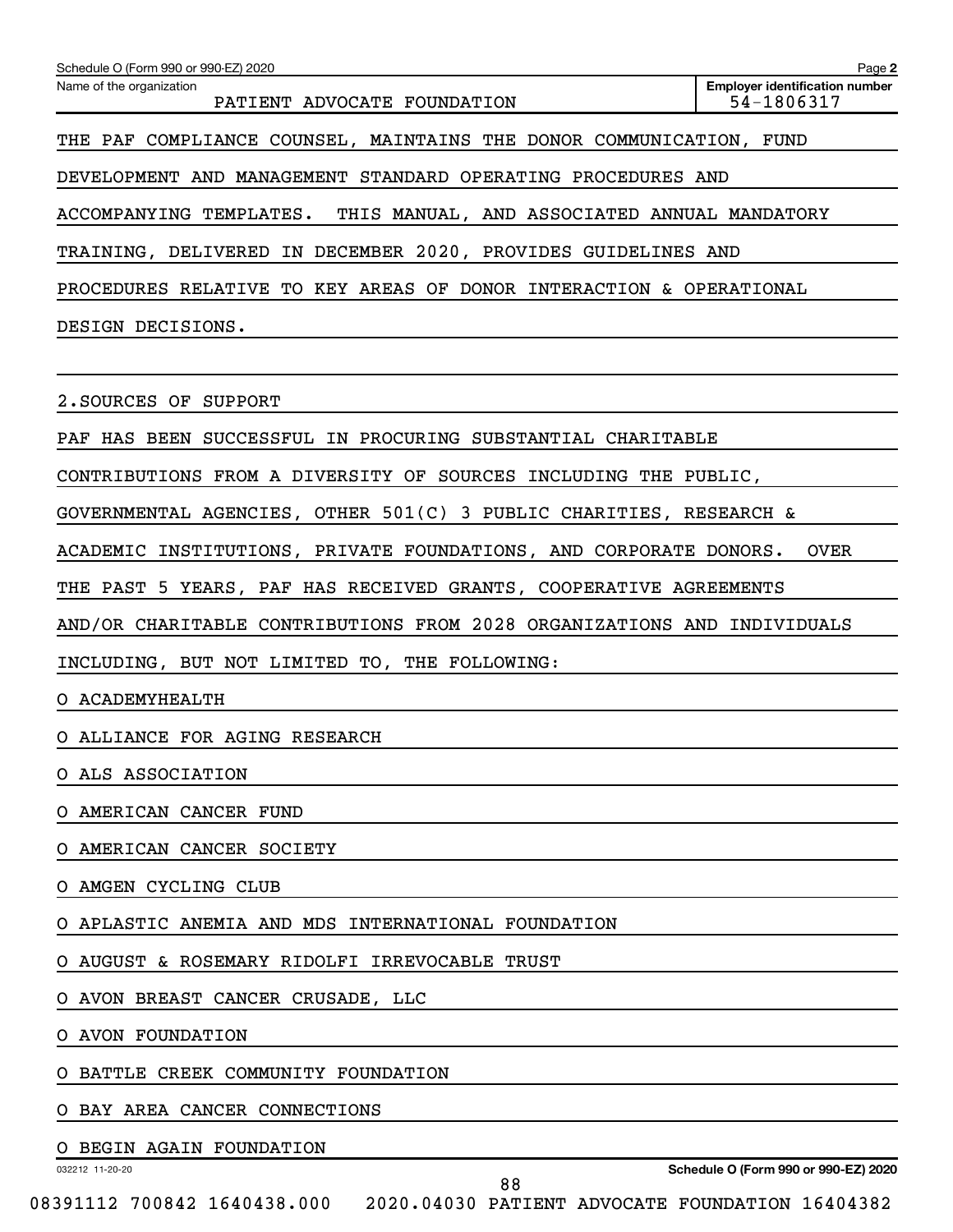| Name of the organization<br>PATIENT ADVOCATE FOUNDATION | <b>Employer identification number</b><br>54-1806317 |
|---------------------------------------------------------|-----------------------------------------------------|
| BREAST CANCER RESEARCH FOUNDATION OF ALABAMA<br>O.      |                                                     |
| CAN DO MULTIPLE SCLEROSIS<br>O.                         |                                                     |
| CHANGELAB SOLUTIONS<br>O.                               |                                                     |
| CHARITY ON TOP FOUNDATION, INC.<br>O.                   |                                                     |
| COALITION FOR HEADACHE AND MIGRAINE PATIENTS<br>O.      |                                                     |
| CONQUER CANCER FOUNDATION<br>O                          |                                                     |
| ECOG-ACRIN MEDICAL RESEARCH FOUNDATION, INC<br>O        |                                                     |
| ECRI INSTITUTE<br>O.                                    |                                                     |
| ESOPHAGEAL CANCER AWARENESS ASSOCIATION<br>O            |                                                     |
| FIDELITY CHARITABLE GIFT FUND<br>O                      |                                                     |
| FLORIDA ALLIANCE FOR HEALTHCARE VALUE<br>O              |                                                     |
| FOUNDATION FOR SARCOIDOSIS RESEARCH<br>O                |                                                     |
| FRIENDS OF CANCER RESEARCH<br>O                         |                                                     |
| <b>FUCK CANCER</b><br>O.                                |                                                     |
| GIVINGA FOUNDATION, INC.<br>O.                          |                                                     |
| O GOLDMAN SACHS GIVES                                   |                                                     |
| O GOODCOIN FOUNDATION                                   |                                                     |
| O GUIDESTAR.ORG                                         |                                                     |
| O HIGH PINES FOUNDATION                                 |                                                     |
| O ICER                                                  |                                                     |
| O IOWA CANCER CONSORTIUM                                |                                                     |
| O JOURNEY MINISTRIES                                    |                                                     |
| JUSTGIVE<br>O.                                          |                                                     |
| O KINGS CARE FOUNDATION                                 |                                                     |
| O LANCASTER RED ROSE CHAPTER ONS                        |                                                     |
| O LEUKEMIA & LYMPHOMA SOCIETY                           |                                                     |
| O LIVESTRONG FOUNDATION                                 |                                                     |
| O LUNGEVITY FOUNDATION                                  |                                                     |
| 032212 11-20-20<br>89                                   | Schedule O (Form 990 or 990-EZ) 2020                |

08391112 700842 1640438.000 2020.04030 PATIENT ADVOCATE FOUNDATION 16404382

Schedule O (Form 990 or 990-EZ) 2020

**2**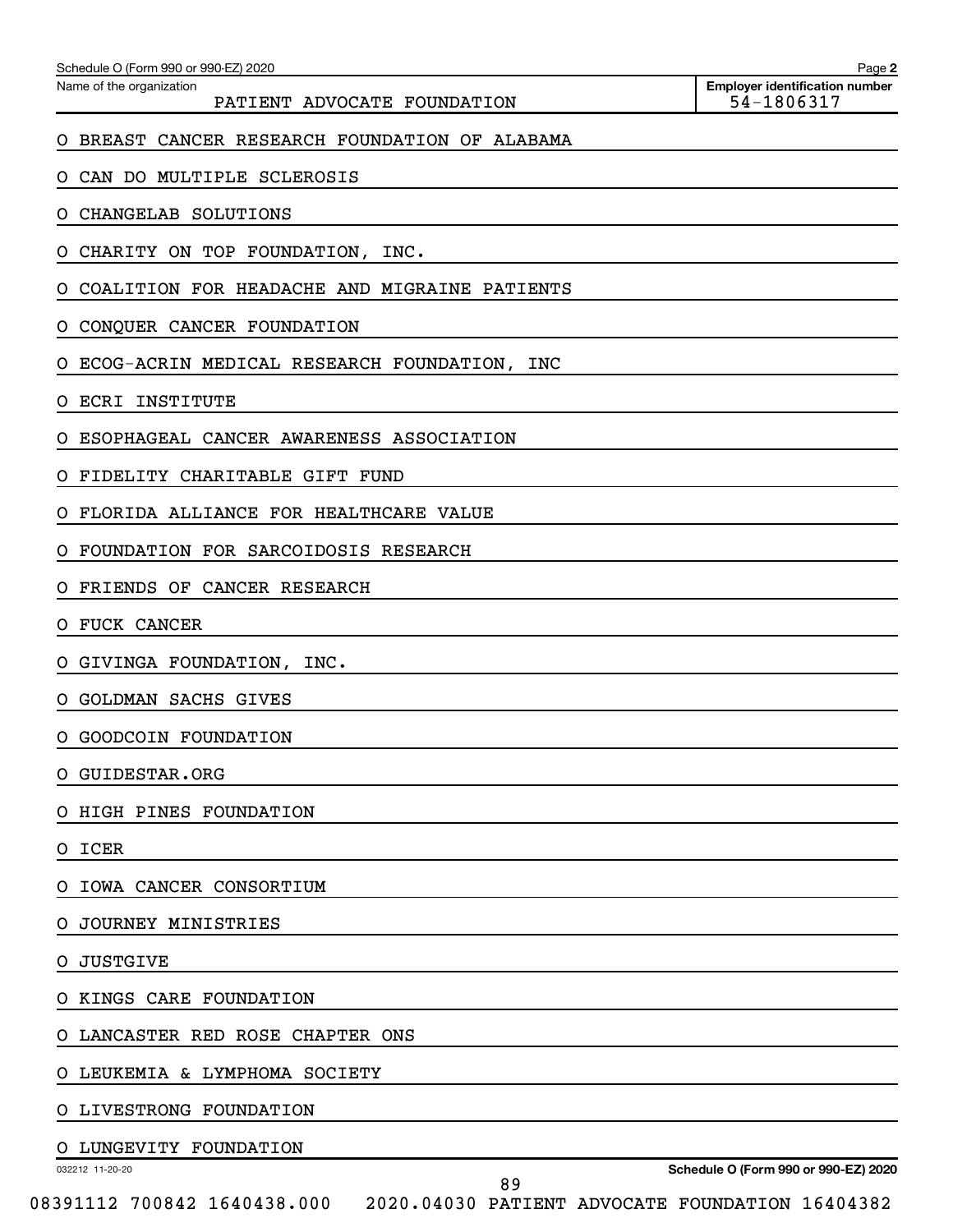| Schedule O (Form 990 or 990-EZ) 2020 | Page |  |  |
|--------------------------------------|------|--|--|
|--------------------------------------|------|--|--|

Name of the organization

PATIENT ADVOCATE FOUNDATION FOUND 1999 1999

O LYNDON B. JOHNSON STATE PARK & HISTORIC SITE

O MAHAN FOUNDATION

O MICHAEL & SUSAN DELL FOUNDATION

O MORGAN STANLEY GLOBAL IMPACT FUNDING TRUST

O MSHO FOUNDATION

O NATIONAL BLACK NURSES ASSOCIATION

O NATIONAL COMPREHENSIVE CANCER NETWORK, INC.

O NATIONAL NETWORK OF PUBLIC HEALTH INSTITUTES

O NETWORK FOR GOOD

O NORC

O ORANGE COUNTY'S UNITED WAY

O PANCREATIC CANCER ACTION NETWORK

O PAYPAL CHARITABLE GIVING FUND

O PCORI

O PHARMACY QUALITY ALLIANCE

O PHRMA FOUNDATION

O RANDOLPH D. ROUSE FOUNDATION

O ROBERT WOOD JOHNSON FOUNDATION

O SCHWAB CHARITABLE FUND

O SILICON VALLEY COMMUNITY FOUNDATION

FORM 990, SCH A, PART II, SECTION C, LINE 17A, FACTS AND CIRCUMSTANCES TEST

CONTINUED FROM SCHEDULE O (E)

O T. ROWE PRICE PROGRAM FOR CHARITABLE GIVING

O THE BENEVITY COMMUNITY IMPACT FUND

O THE DONNA FOUNDATION

THE SONTAG FOUNDATION

032212 11-20-20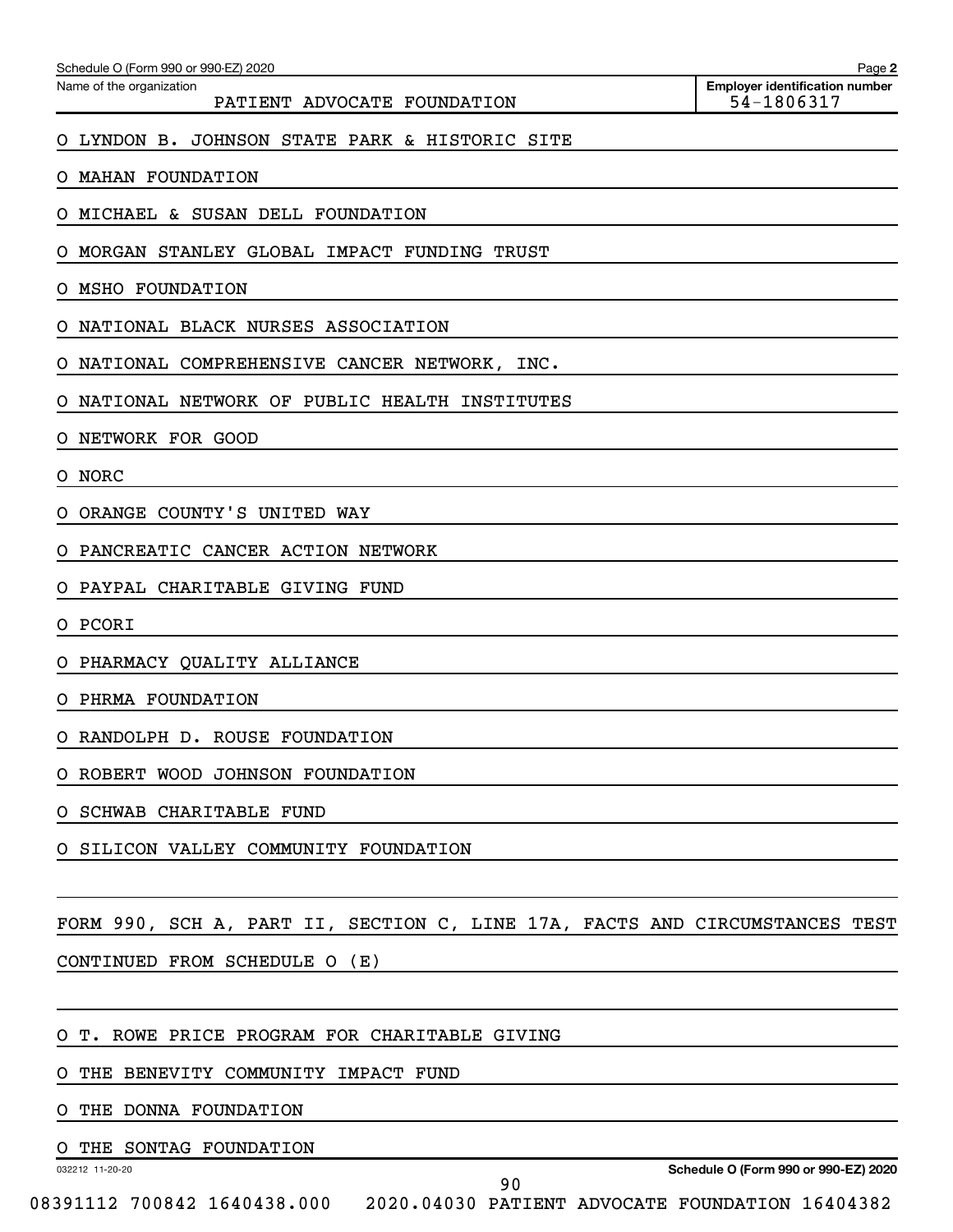| <b>Employer identification number</b><br>54-1806317                                                                 |
|---------------------------------------------------------------------------------------------------------------------|
|                                                                                                                     |
|                                                                                                                     |
|                                                                                                                     |
|                                                                                                                     |
|                                                                                                                     |
|                                                                                                                     |
|                                                                                                                     |
|                                                                                                                     |
|                                                                                                                     |
|                                                                                                                     |
|                                                                                                                     |
|                                                                                                                     |
|                                                                                                                     |
|                                                                                                                     |
|                                                                                                                     |
|                                                                                                                     |
|                                                                                                                     |
|                                                                                                                     |
|                                                                                                                     |
|                                                                                                                     |
|                                                                                                                     |
|                                                                                                                     |
|                                                                                                                     |
|                                                                                                                     |
|                                                                                                                     |
|                                                                                                                     |
|                                                                                                                     |
|                                                                                                                     |
| Schedule O (Form 990 or 990-EZ) 2020<br>08391112 700842 1640438.000 2020.04030 PATIENT ADVOCATE FOUNDATION 16404382 |
|                                                                                                                     |

Schedule O (Form 990 or 990-EZ) 2020

**2**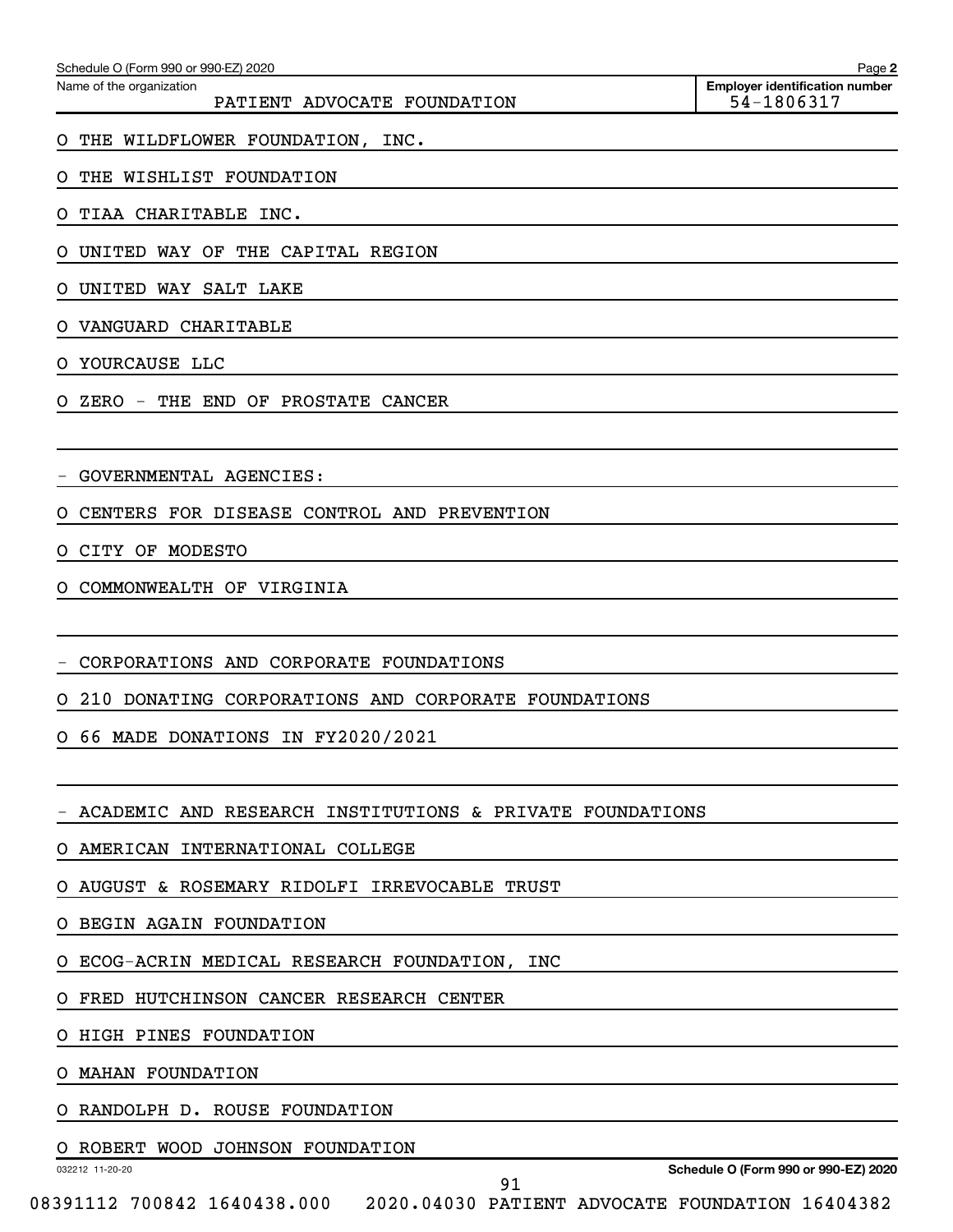| Schedule O (Form 990 or 990-EZ) 2020 |  |                             | Page 2                                |
|--------------------------------------|--|-----------------------------|---------------------------------------|
| Name of the organization             |  |                             | <b>Employer identification number</b> |
|                                      |  | PATIENT ADVOCATE FOUNDATION | 54-1806317                            |
|                                      |  |                             |                                       |

O SAINT LEO UNIVERSITY

O THE SONTAG FOUNDATION

O THE UNIVERSITY OF ALABAMA AT BIRMINGHAM

O THE WILDFLOWER FOUNDATION, INC.

O UNC AT CHAPEL HILL OFFICE OF SPONSORED RESEARCH

O UNIVERSITY OF CALIFORNIA, IRVINE

- GENERAL PUBLIC

O RECEIVED MEMORIAL, HONORARY, AND GENERAL SUPPORT AND CONTRIBUTIONS

FROM OVER 655 INDIVIDUALS IN FY2020/2021, A 19.3% INCREASE FROM THE

PRIOR FY

O RECEIVED SUPPORT FROM MORE THAN 160 INDIVIDUAL DONORS AND 6 CORPORATE

DONORS IN SUPPORT OF STAFF PARTICIPATION IN CRAWLIN' CRAB VIRTUAL 5K

RACE TO IN 2020, A 32% INCREASE IN INDIVIDUAL DONORS OVER THE PREVIOUS

FISCAL YEAR.

O RECEIVED DONATIONS FROM OVER 1711 INDIVIDUALS OVER THE PAST 5 YEARS

IN FY2020/2021, PAF RECEIVED CONTRIBUTIONS FROM OVER 758 DONORS

INCLUDING SUPPORT FROM INDIVIDUALS, CORPORATE PARTNERS AND FOUNDATIONS,

GOVERNMENT AGENCIES AND NON-PROFIT ORGANIZATIONS.

3. REPRESENTATIVE GOVERNING BODY

THE PAF EXECUTIVE BOARD OF DIRECTORS COMPRISED OF 21 VOTING MEMBERS,

AND 3 NON-VOTING MEMBERS, ALL OF WHOM ARE NATIONALLY RECOGNIZED EXPERTS

IN THE FIELDS OF HEALTHCARE ADMINISTRATION, CLINICAL PRACTICE AND

RESEARCH, HIGHER EDUCATION, DIRECT PATIENT CARE, NON-PROFIT MANAGEMENT,

GOVERNMENT/PUBLIC HEALTH, PATIENT ADVOCACY, HEALTH INSURANCE,

032212 11-20-20 **Schedule O (Form 990 or 990-EZ) 2020** TECHNOLOGY, AND LAW. THE COMPOSITION OF THE BOARD IS A DEMONSTRATION 08391112 700842 1640438.000 2020.04030 PATIENT ADVOCATE FOUNDATION 16404382 92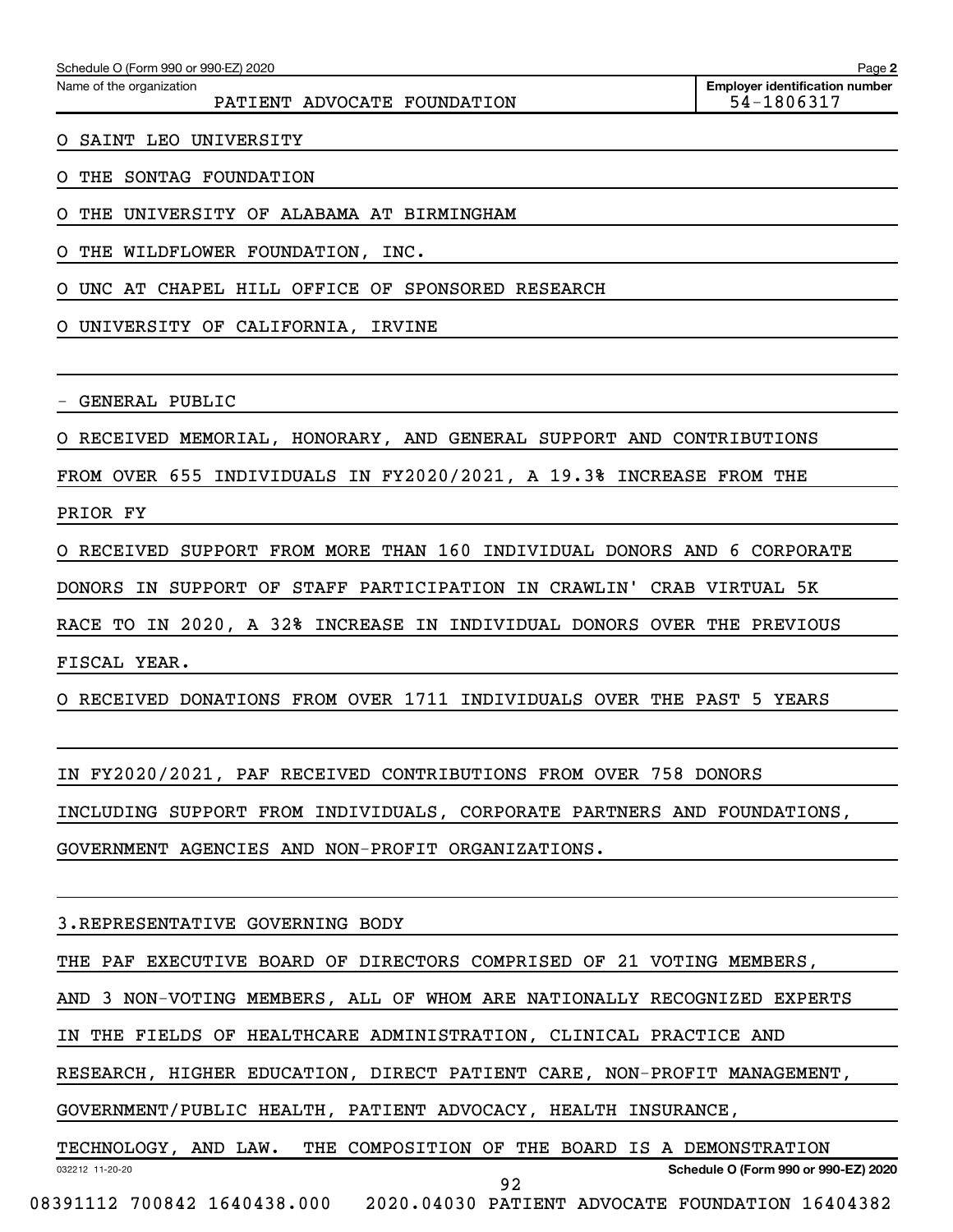| Schedule O (Form 990 or 990-EZ) 2020                                        | Page 2                                              |
|-----------------------------------------------------------------------------|-----------------------------------------------------|
| Name of the organization<br>PATIENT ADVOCATE FOUNDATION                     | <b>Employer identification number</b><br>54-1806317 |
| IN PRACTICE TO PAF'S COMMITMENT REPRESENTING THE BROAD INTEREST, AND        |                                                     |
| UNIQUE PERSPECTIVES, OF THE GENERAL PUBLIC AND TO GOVERN THE OPERATIONS     |                                                     |
| WITH A DIVERSE, YET UNIFIED, POINT OF VIEW THAT WILL ENABLE                 | THE                                                 |
| FOUNDATION TO EXECUTE MEANINGFUL PATIENT PROGRAMS, DESIGNED                 | <b>TO ADDRESS</b>                                   |
| IN THE CURRENT HEALTHCARE ENVIRONMENT AND ATTRACT SUPPORT FROM A<br>GAPS    |                                                     |
| BROAD RANGE OF POTENTIAL DONORS.<br>THE PAF<br>EXECUTIVE BOARD OF DIRECTORS |                                                     |
| HOLDS FIDUCIARY RESPONSIBILITY AND MANAGES AND CONTROLS THE                 |                                                     |
| ORGANIZATION AND PROPERTY OF PAF TO THE EXTENT VESTED<br>IN                 | THEM BY THE                                         |
| IT IS THE RESPONSIBILITY OF THE BOARD TO ENSURE THE<br>PAF BYLAWS.          |                                                     |
| ORGANIZATION IS RUN IN A FISCALLY RESPONSIBLE MANNER AND THAT ALL           |                                                     |
| PROGRAMS INITIATED AND DELIVERED BY PAF ARE GERMANE TO THE MISSION OF       |                                                     |
| PAF.<br>THE PAF BOARD OF DIRECTORS ASSESSES THE ORGANIZATIONS PERFORMANCE   |                                                     |
| AND EFFECTIVENESS AND DETERMINES FUTURE ACTIONS REQUIRED, IF ANY, TO        |                                                     |
| ACHIEVE ITS MISSION.                                                        |                                                     |
|                                                                             |                                                     |
| THE BOARD OF DIRECTORS STRUCTURE ALSO HAS SEVEN (7)                         | SUBCOMMITTEES THAT                                  |
| EXECUTIVE COMMITTEE, GOVERNANCE COMMITTEE, FINANCE & AUDIT<br>INCLUDE:      |                                                     |
| COMMITTEE, COMPENSATION AND BENEFITS COMMITTEE, PROGRAM COMMITTEE,          |                                                     |
| NOMINATING COMMITTEE, AND BUILDING AND GROUNDS COMMITTEE. THE FULL          |                                                     |
| BOARD OF DIRECTORS MEETS THREE (3) TIMES PER YEAR, TO BE FULLY BRIEFED      |                                                     |
| ON THE ACTIVITIES OF THE FOUNDATION INCLUDING PROGRAM INITIATIVES AND       |                                                     |
| OUTCOMES, FINANCIALS AND OVERALL ORGANIZATIONAL GROWTH AND                  |                                                     |
| FUNCTIONALITY. THE FULL BOARD IS ALSO SUPPLIED WITH SUPPLEMENTAL            |                                                     |
| ORGANIZATIONAL IMPACT REPORTS TWICE PER YEAR AS WELL AS THE ANNUAL          |                                                     |
| IMPACT REPORT, WHICH IS ALSO MADE PUBLICLY AVAILABLE. THE FINANCE           |                                                     |
| COMMITTEE IS SUPPLIED WITH FINANCIAL REPORTS ON A REGULAR BASIS FOR         |                                                     |
| REVIEW AND COMMENT AND THE FULL EXECUTIVE BOARD RECEIVES A FULL             |                                                     |
| FINANCIAL REPORTING PACKAGE ON A BIANNUAL BASIS.                            |                                                     |

032212 11-20-20

**Schedule O (Form 990 or 990-EZ) 2020**

93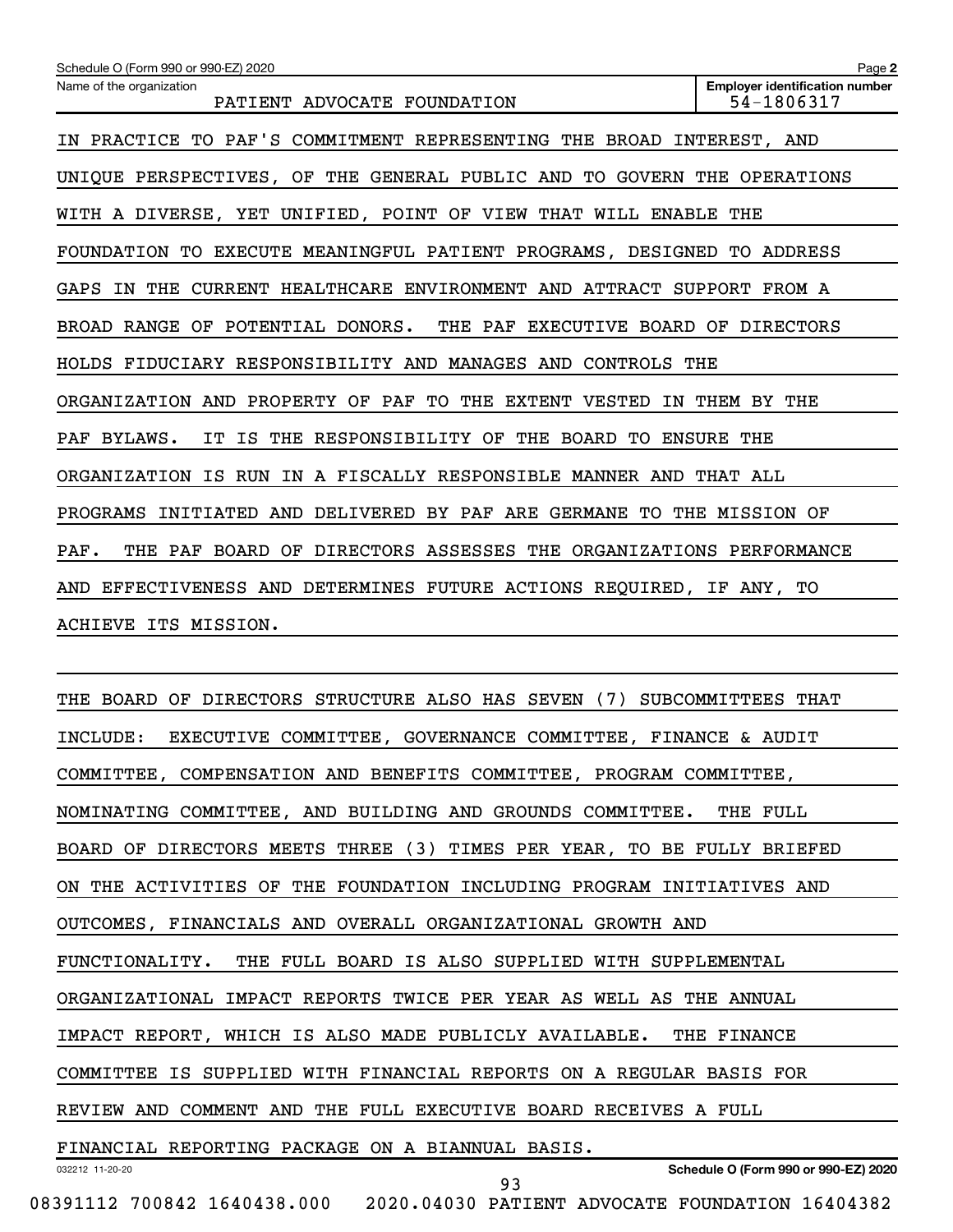THE PAF EXECUTIVE BOARD IS A VERY KNOWLEDGEABLE ABOUT THE HEALTHCARE AND BUSINESS ENVIRONMENTS AND SERVES AS ADVISORS TO PAF MANAGEMENT TO ENSURE THAT PAF PROGRAMMING IS MEETING THE NEEDS OF THE CHRONICALLY AND CRITICALLY ILL PATIENTS LIVING AMONG US IN THE GENERAL POPULATION.

PAF'S COMPLIANCE PROGRAM REQUIRES THAT ALL BOARD OF DIRECTORS MEMBERS AGREE TO COMPLY WITH THE FOUNDATION'S CONFLICT OF INTEREST POLICY (COI), REQUIRING ANNUAL DISCLOSURE OF ANY REAL OR POTENTIAL CONFLICTS, AS WELL AS DISCLOSURE THROUGHOUT THE YEAR IF NEW REAL OR POTENTIAL CONFLICTS ARISE THROUGH THE COMPLETION OF THE COI DISCLOSURE FORM. FURTHER, ALL DIRECTORS AGREE TO COMPLETE FORM 990 DIRECTOR AND OFFICER DISCLOSURE STATEMENT, REQUIRING THE ANNUAL EVALUATION OF THE DIRECTOR'S INDEPENDENCE PURSUANT TO IRS REQUIREMENTS AND DEFINITION OF "INDEPENDENCE". PAF'S BYLAWS REQUIRE THAT ALL CURRENT AND FUTURE VOTING MEMBERS OF THE PAF EXECUTIVE BOARD TO BE INDEPENDENT PER THE IRS DEFINITION OF INDEPENDENCE. ALL VOTING MEMBERS OF PAF'S EXECUTIVE BOARD OF DIRECTORS WERE ALL INDEPENDENT IN FY2020/2021.

032212 11-20-20 **Schedule O (Form 990 or 990-EZ) 2020** PAF'S GOVERNANCE COMMITTEE OF THE BOARD OF DIRECTORS IS CHARGED WITH OVERSEEING, MONITORING, AND ENFORCING COMPLIANCE WITH BOARD STANDARDS OF CONDUCT AND DUTIES, INCLUDING, BUT NOT LIMITED TO COI, SELF-DEALING, CODE OF CONDUCT, CONFIDENTIALITY, AND COMPENSATION. THEY ARE CHARGED WITH THE REVIEW AND DETERMINATIONS OF COI'S AND DIRECTOR'S INDEPENDENCE ANNUALLY AND, AS REQUIRED. ADDITIONAL PROVISIONS TO ENSURE INDEPENDENCE THAT HAVE BEEN ADOPTED BY PAF INCLUDE; THE DIRECTOR, NOR IMMEDIATE FAMILY MEMBER OF THE DIRECTOR, CAN BE A DONOR TO PAF'S CPR PROGRAM OR A DIRECTOR, OFFICER OR EMPLOYEE OF A DONOR TO PAF'S CPR 08391112 700842 1640438.000 2020.04030 PATIENT ADVOCATE FOUNDATION 16404382 94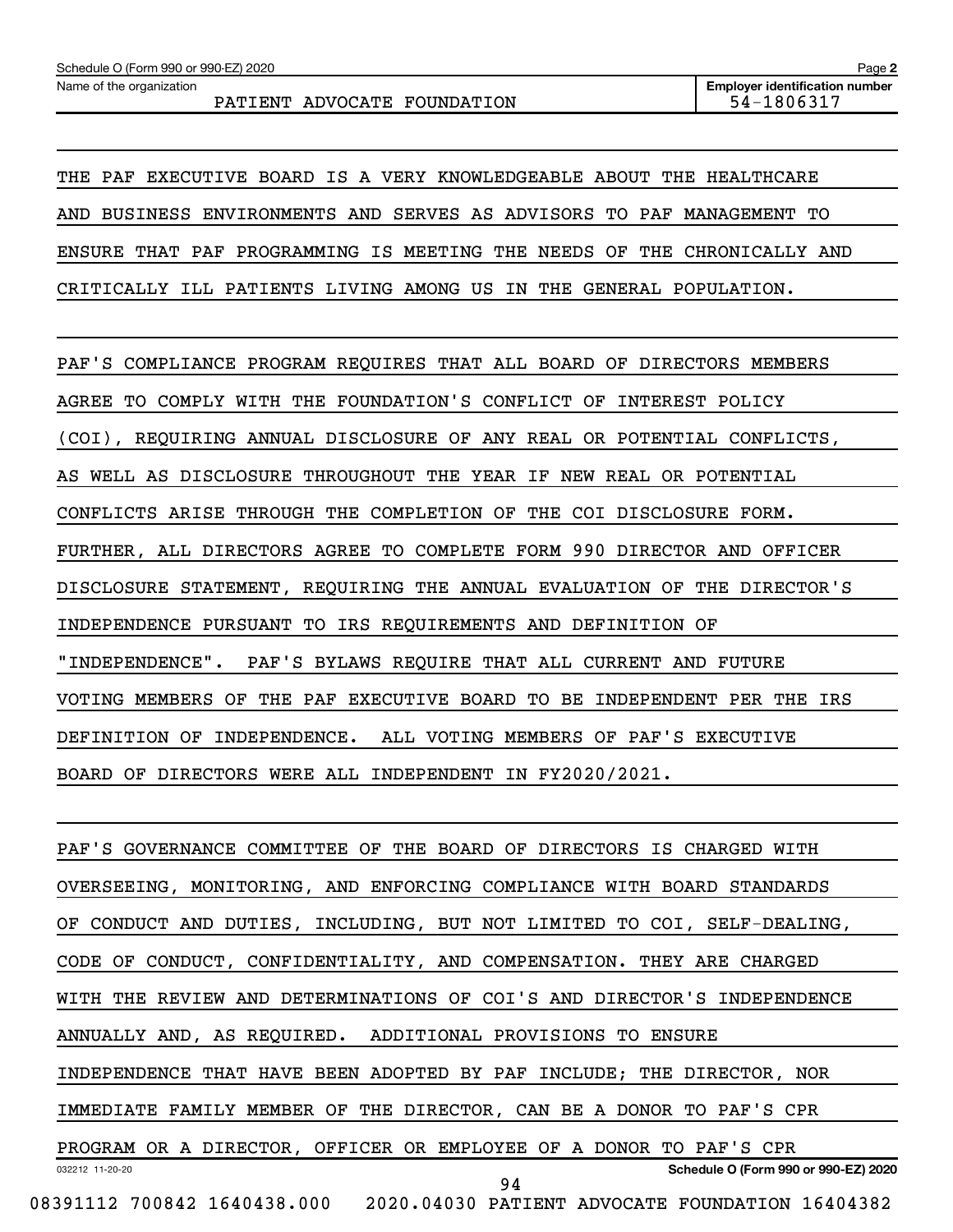| Schedule O (Form 990 or 990-EZ) 2020                                      | Page 2                                              |
|---------------------------------------------------------------------------|-----------------------------------------------------|
| Name of the organization<br>PATIENT<br>ADVOCATE FOUNDATION                | <b>Employer identification number</b><br>54-1806317 |
| PROGRAM; A DIRECTOR CANNOT BE A FORMER DIRECTOR, OFFICER OR EMPLOYEE OF   |                                                     |
| A DONOR TO PAF'S CPR PROGRAM MAINTAINING AN ONGOING RELATIONSHIP          | WITH                                                |
| SUCH DONOR (VIA CONSULTING OR OTHERWISE); A DIRECTOR CANNOT BE AN         |                                                     |
| FAMILY MEMBER OR FORMER DIRECTOR, OFFICER OR EMPLOYEE OF A<br>IMMEDIATE   |                                                     |
| DONOR TO PAF'S CPR PROGRAM AND SUCH IMMEDIATE<br>FAMILY MEMBER            | MAINTAINS                                           |
| AN ONGOING RELATIONSHIP WITH SUCH DONOR (VIA CONSULTING OR OTHERWISE).    |                                                     |
| COMMITTEE IN FY2020/2021 CONSISTED OF NINE (9) INDEPENDENT MEMBERS<br>THE |                                                     |
| THE PAF<br>BOARD OF<br>DIRECTORS.<br>OF                                   |                                                     |
|                                                                           |                                                     |

PER POLICY, PAF'S BOARD DOES NOT INCLUDE ANY EMPLOYEE AND/OR BOARD MEMBERS OF A DONOR ORGANIZATION, THUS, ELIMINATING THE INFLUENCE OF A DONOR FROM THE GOVERNING BODY OF PAF. MOREOVER, NO DONOR HAS THE AUTHORITY TO APPOINT DIRECTORS TO THE PAF BOARD. IN THIS REGARD, PAF IS STRIKINGLY DIFFERENT FROM A PRIVATE FOUNDATION WHERE IT IS COMMONPLACE FOR THE GOVERNING BODY TO BE COMPRISED OF MAJOR CONTRIBUTORS, MEMBERS CHOSEN BY MAJOR CONTRIBUTORS AND/OR FAMILY MEMBERS AFFILIATED TO THE FOUNDATION, OR BOTH.

032212 11-20-20 **Schedule O (Form 990 or 990-EZ) 2020** 4. AVAILABILITY OF PUBLIC FACILITIES OR SERVICES; PUBLIC PARTICIPATION IN PROGRAMS OR POLICIES PAF'S PROGRAMS ARE DESIGNED FOR, AND AVAILABLE TO, THE GENERAL PUBLIC AND THE ORGANIZATION'S OPERATIONAL MODELS SUPPORT BROAD AVAILABILITY OF AND ACCESS TO PAF'S PATIENT SERVICES INCLUDING CASE MANAGEMENT SUPPORT, FINANCIAL AID FUNDS, THE CO-PAY RELIEF PROGRAM, PATIENT EDUCATION AND EMPOWERMENT PROGRAMS AND HEALTH EQUITY PROGRAMMING. OVER THE COURSE OF THE ORGANIZATION'S HISTORY, PAF HAS CONTINUOUSLY OFFERED PATIENT SERVICE PROGRAMS TO THE PUBLIC. THERE HAS BEEN A GREAT DEAL OF TIME AND ENERGY DEDICATED TO THE PROMOTION OF THE PROGRAMS OFFERED BY PAF AS IT 08391112 700842 1640438.000 2020.04030 PATIENT ADVOCATE FOUNDATION 16404382 95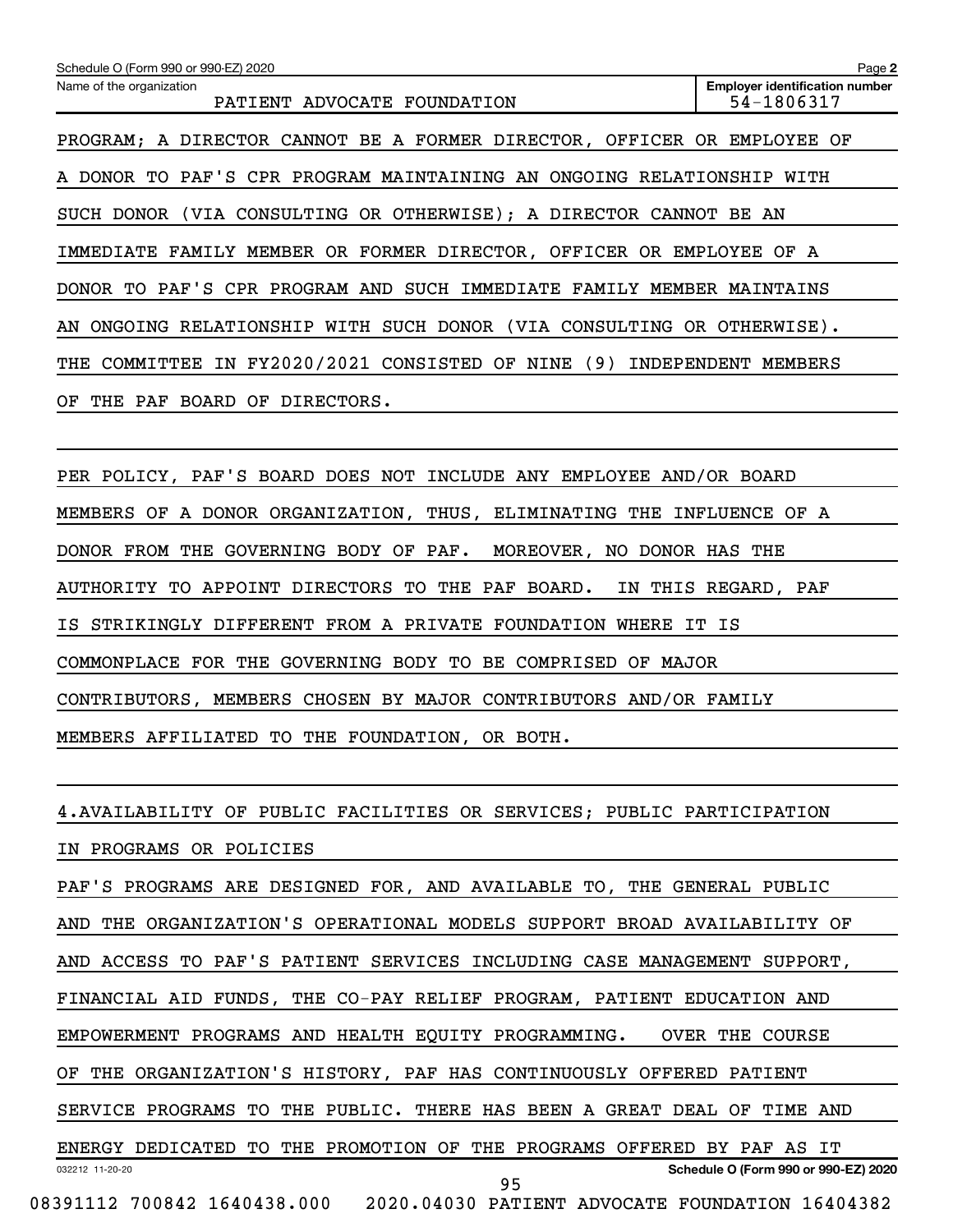| Schedule O (Form 990 or 990-EZ) 2020                                     | Page 2                                              |
|--------------------------------------------------------------------------|-----------------------------------------------------|
| Name of the organization<br>PATIENT ADVOCATE FOUNDATION                  | <b>Employer identification number</b><br>54-1806317 |
| A KEY PRIORITY OF THE ORGANIZATION THAT THE PROGRAMS REACH ANYONE<br>IS. |                                                     |
| WHO NEEDS THEM. IN FY2019/2020, PAF SERVED OVER 175,000 PEOPLE, LIVING   |                                                     |
| IN ALL 50 STATES AND US TERRITORIES, SUFFERING WITH 735 VARIOUS          |                                                     |
| CHRONIC, DEBILITATING AND/OR CRITICAL DISEASES. REFERRALS INTO PAF       |                                                     |
| PROGRAMS COME FROM THOUSANDS OF SOURCES, WITH OTHER CHARITABLE           |                                                     |
| NON-PROFIT ORGANIZATIONS TOPPING THE LIST WITH THE GREATEST FREQUENCY    |                                                     |
| OF REFERRALS, AS DOCUMENTED IN THE PAF PATIENT PROGRAM DATABASES.        | EACH                                                |
| PATIENT SERVED BY PAF NEEDED ASSISTANCE WITH ACCESS TO CARE AND          |                                                     |
| AFFORDABILITY ISSUES, INCLUDING COST OF LIVING CHALLENGES THAT THEY      |                                                     |
| FACED DUE TO THEIR ILLNESS.                                              |                                                     |
|                                                                          |                                                     |
|                                                                          |                                                     |

PATIENTS ARE EDUCATED ABOUT THE AVAILABILITY OF THE PAF PROGRAMS THROUGH MANY CHANNELS INCLUDING, BUT NOT LIMITED TO, MEDIA (EARNED AND PAID), OTHER NON-PROFIT, DISEASE SPECIFIC ORGANIZATIONS, PROVIDERS, PHARMACIES, SOCIAL WORKERS, FINANCIAL COUNSELORS, SOCIAL SERVICES, GOVERNMENT AGENCIES AND OTHER PATIENTS SERVED PREVIOUSLY BY PAF. PAF UTILIZES VARIOUS PROMOTIONS AND EDUCATION ACTIVATES TO ENSURE THAT THERE IS BROAD AWARENESS IN THE GENERAL PUBLIC, AND AMONG THOSE HEALTHCARE STAKEHOLDERS CARING FOR THE SICK AND DISABLED LIVING IN SOCIETY, OF THE FOUNDATION'S PATIENT PROGRAMS INCLUDING, BUT NOT LIMITED TO:

- REGULAR EMAIL COMMUNICATIONS TO THE PAF LIST SERVE; INCLUSIVE OF THOUSANDS OF PROVIDERS, PHARMACIES, NON-PROFIT ORGANIZATIONS, PATIENTS, FAMILIES AND CAREGIVERS WHO HAVE UTILIZED PAF PROGRAMS

FORM 990, SCH A, PART II, SECTION C, LINE 17A, FACTS AND CIRCUMSTANCES TEST

96

CONTINUED FROM SCHEDULE O (F)

032212 11-20-20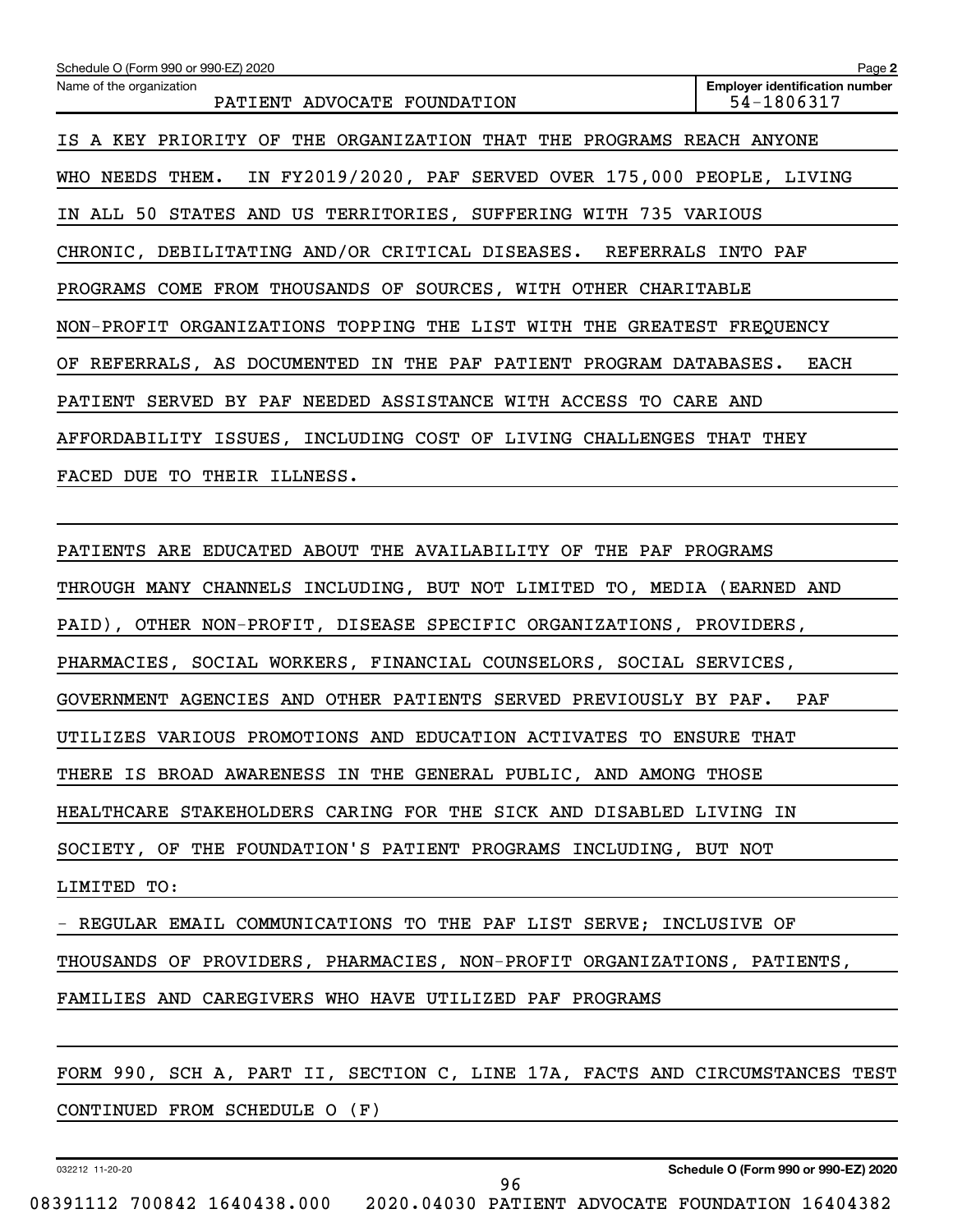| - DEVELOPMENT AND MAINTENANCE OF PAF AND CPR WEBSITES; INCLUSIVE OF         |
|-----------------------------------------------------------------------------|
| EXTENSIVE PATIENT EDUCATION MATERIALS AND RESOURCE DIRECTORIES/ONLINE       |
| TOOLS.                                                                      |
| - ROUTINE PARTICIPATION IN LOCAL, REGIONAL AND NATIONAL OUTREACH            |
| EVENTS; INCLUDING EXHIBITING AT CONFERENCES, SPEAKING ENGAGEMENTS, AND      |
| TRAINING SESSIONS FOR OTHER AGENCIES.                                       |
| - ROUTINE DELIVERY OF "PATIENT EMPOWERMENT SERIES", AN EDUCATIONAL          |
| WEBINAR SERIES DESIGNED TO TEACH THE FUNDAMENTAL CONCEPTS OF VARIOUS        |
| HEALTHCARE/INSURANCE AND/OR ENTITLEMENT PROGRAMS, LIVE AND ON DEMAND        |
| - DEVELOPMENT AND RELEASE OF PAF TOPIC-BASED STORY BOARDS                   |
| - AD PLACEMENTS ON SOCIAL CHANNELS INCLUDING FACEBOOK AND SPOTIFY           |
| - PUBLISHING AND DISSEMINATION OF ANNUAL IMPACT REPORT                      |
| - LINKS FROM AND TO VARIOUS NON-PROFIT PATIENT ORGANIZATIONS WEBSITES       |
| AND PAF'S WEBSITES AND ONLINE RESOURCE TOOLS.                               |
| - ONGOING RELATIONSHIP DEVELOPMENT AND MAINTENANCE WITH DISEASE             |
| SPECIFIC NON-PROFIT ORGANIZATIONS THAT SERVE THE PATIENTS FOR WHICH WE      |
| HAVE PROGRAMS AVAILABLE TO ENSURE THEY ARE CONNECTING PATIENTS TO OUR       |
| PROGRAMS AS THEY NEED OUR SUPPORT.                                          |
| - DISTRIBUTION OF PRESS RELEASES PUBLICLY ANNOUNCING THE ADDITION OF        |
| NEW PATIENT PROGRAMS AND/OR EXPANSION OF EXISTING PROGRAMS.                 |
| INCLUSION IN EARNED MEDIA STORIES; PROFILES OF PAF PROGRAMS AND             |
| PATIENTS SERVED BY PAF.                                                     |
|                                                                             |
| SUMMARY                                                                     |
| IN SUMMARY, PATIENT ADVOCATE FOUNDATION EMBODIES ALL THE                    |
| CHARACTERISTICS OF A PUBLICLY SUPPORTED ORGANIZATION, BASED ON THE          |
| FACTS AND CIRCUMSTANCES TEST DESCRIBED IN SECTION 1.170A-9(E) (3) OF        |
| THE TREASURY REGULATIONS. PAF DEMONSTRATES, IN POLICY AND PRACTICE,         |
| Schedule O (Form 990 or 990-EZ) 2020<br>032212 11-20-20<br>97               |
| 08391112 700842 1640438.000 2020.04030 PATIENT ADVOCATE FOUNDATION 16404382 |

Schedule O (Form 990 or 990-EZ) 2020

PATIENT ADVOCATE FOUNDATION

Name of the organization

**2**

**Employer identification number**<br>54-1806317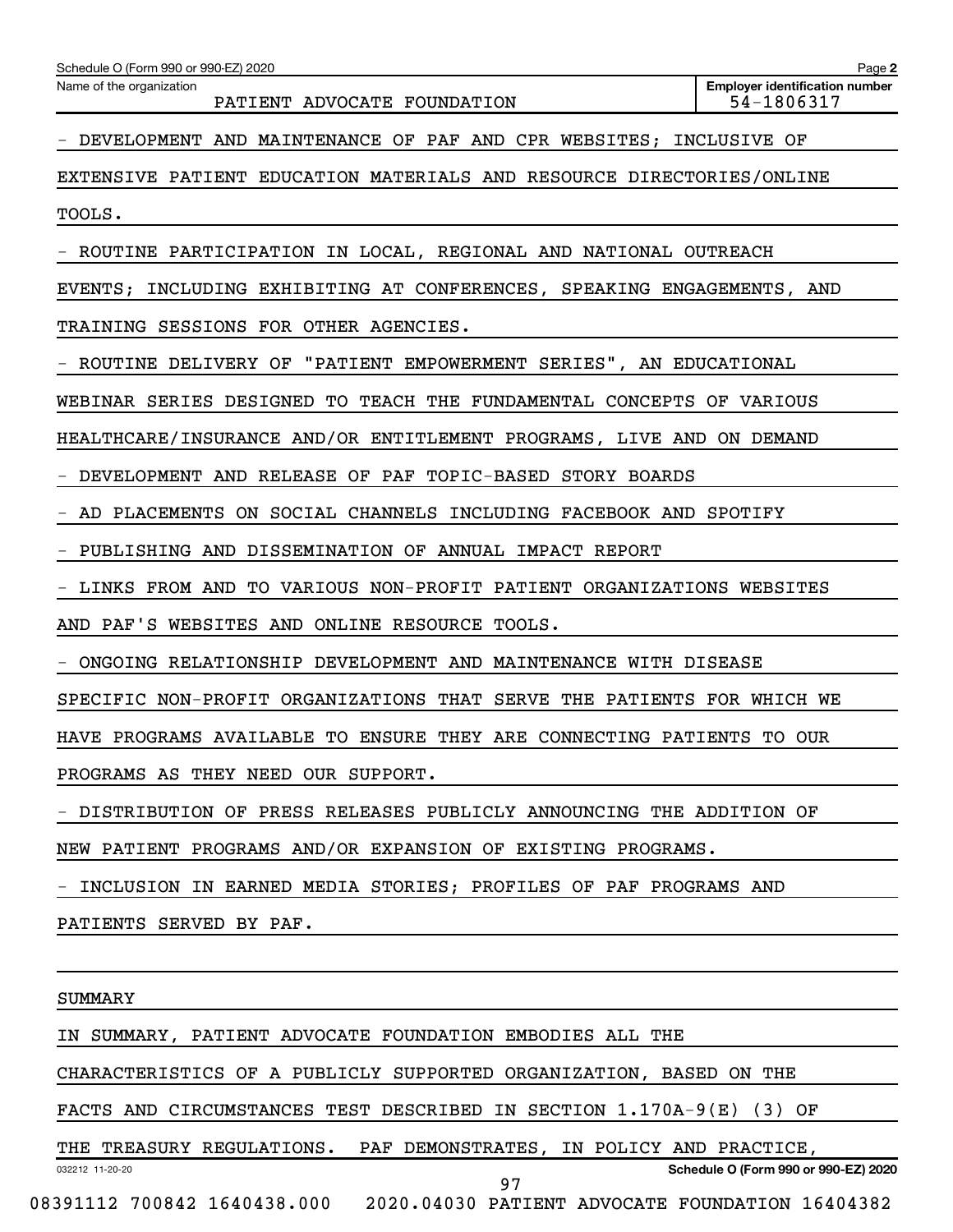| Schedule O (Form 990 or 990-EZ) 2020                                    | Page 2                                              |
|-------------------------------------------------------------------------|-----------------------------------------------------|
| Name of the organization<br>PATIENT ADVOCATE FOUNDATION                 | <b>Employer identification number</b><br>54-1806317 |
| THAT ITS OPERATIONS ARE FREE FROM THE INFLUENCE AND CONTROL OF ITS      |                                                     |
| DONORS, FURTHER, THERE IS NO EVIDENCE THAT A SMALL GROUP OF DONORS      |                                                     |
| CONTROL PAF; RATHER, PAF IS A DIVERSE, COMPLEX PATIENT SUPPORT          |                                                     |
| ORGANIZATION THAT HAS OPERATED AS A PUBLICLY SUPPORTED ORGANIZATION,    |                                                     |
| MEETING THE ONE-THIRD TEST FOR MOST OF ITS 24-YEAR HISTORY.             | PAF                                                 |
| CONTINUES TO OPERATE CONGRUENTLY WITH A PUBLICLY SUPPORTED              |                                                     |
| ORGANIZATION, INCLUDING GARNERING SUPPORT FROM A BROAD CROSS SECTION OF |                                                     |
| DONORS, INCLUDING THE GOVERNMENT, OTHER PUBLIC CHARITIES AND THE        |                                                     |
| GENERAL PUBLIC, WITH A REPRESENTATIVE GOVERNING BODY. PAF CONTINUES     |                                                     |
| ITS DILIGENCE IN SEEKING NEW SOURCES OF SUPPORT FROM THE GENERAL PUBLIC |                                                     |
| AS WELL AS OTHER ORGANIZATIONS AND GOVERNMENTAL AGENCIES. ACCORDINGLY,  |                                                     |
| THE FOUNDATION QUALIFIES AS A "PUBLICLY SUPPORTED" ORGANIZATION AS      |                                                     |
| DESCRIBED IN SECTION 170(B) (1) (A) (VI).                               |                                                     |
|                                                                         |                                                     |
|                                                                         |                                                     |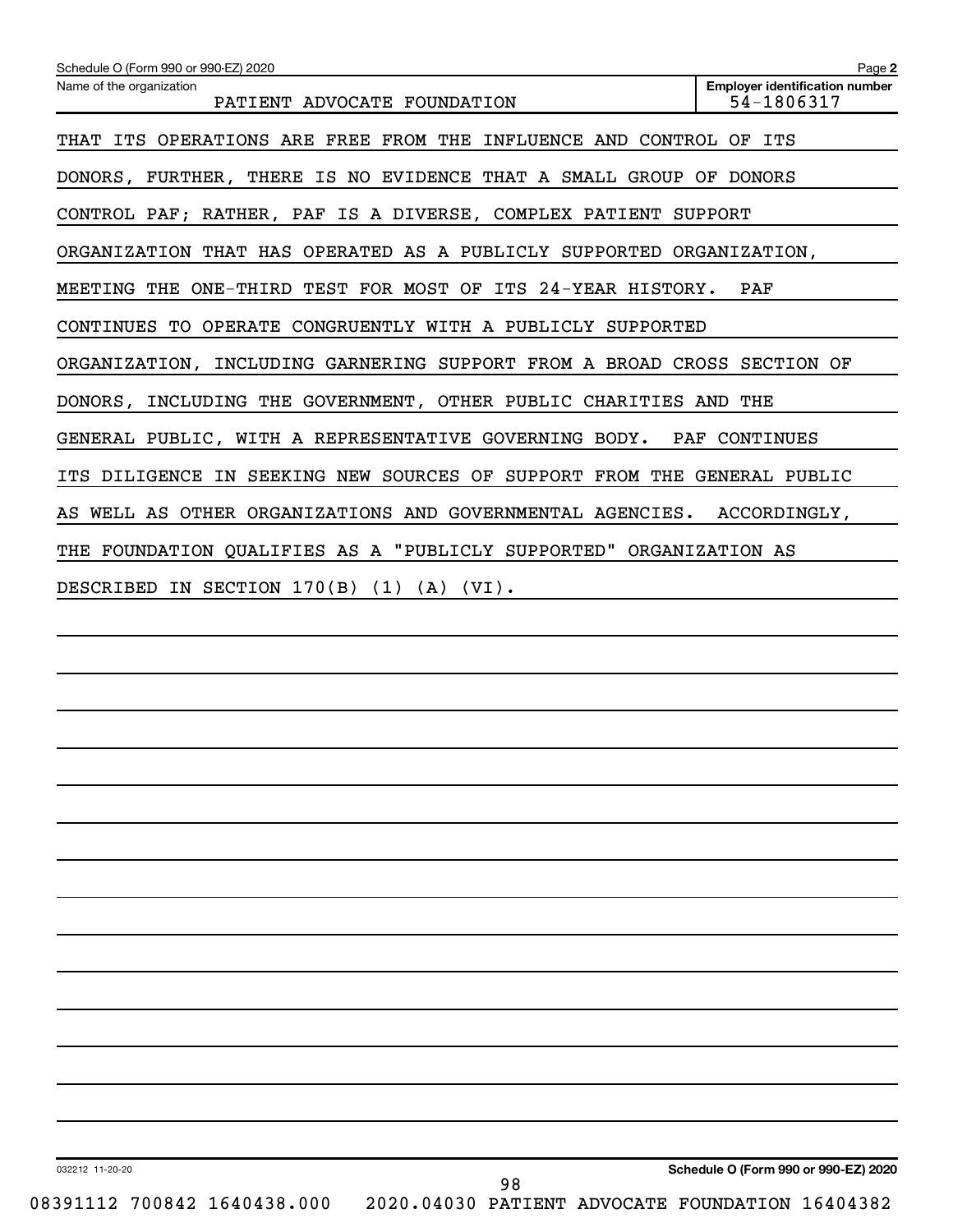| <b>SCHEDULE R</b> |  |
|-------------------|--|
|                   |  |

#### Department of the Treasury Internal Revenue Service

# **Related Organizations and Unrelated Partnerships**

**(Form 990) Complete if the organization answered "Yes" on Form 990, Part IV, line 33, 34, 35b, 36, or 37.** |

■ Attach to Form 990. **Dependent of Attach to Form 990.** Open to Public

**2020**<br>Open to Public

**Employer identification number**

OMB No. 1545-0047

**| Go to www.irs.gov/Form990 for instructions and the latest information. Inspection**

Name of the organization

## PATIENT ADVOCATE FOUNDATION

Part I ldentification of Disregarded Entities. Complete if the organization answered "Yes" on Form 990, Part IV, line 33.

| (a)<br>Name, address, and EIN (if applicable)<br>of disregarded entity | (b)<br>Primary activity | (c)<br>Legal domicile (state or<br>foreign country) | (d)<br>Total income | (e)<br>End-of-year assets | (f)<br>Direct controlling<br>entity |
|------------------------------------------------------------------------|-------------------------|-----------------------------------------------------|---------------------|---------------------------|-------------------------------------|
|                                                                        |                         |                                                     |                     |                           |                                     |
|                                                                        |                         |                                                     |                     |                           |                                     |
|                                                                        |                         |                                                     |                     |                           |                                     |
|                                                                        |                         |                                                     |                     |                           |                                     |

### **Part II** Identification of Related Tax-Exempt Organizations. Complete if the organization answered "Yes" on Form 990, Part IV, line 34, because it had one or more related tax-exempt<br>Part II acconizations during the tax ye organizations during the tax year.

| (a)<br>Name, address, and EIN<br>of related organization | (b)<br>Primary activity   | (c)<br>Legal domicile (state or<br>foreign country) | (d)<br>Exempt Code<br>section | (e)<br>Public charity<br>status (if section | (f)<br>Direct controlling<br>entity | $(g)$<br>Section 512(b)(13) | controlled<br>entity? |
|----------------------------------------------------------|---------------------------|-----------------------------------------------------|-------------------------------|---------------------------------------------|-------------------------------------|-----------------------------|-----------------------|
|                                                          |                           |                                                     |                               | 501(c)(3)                                   |                                     | Yes                         | No                    |
| NATIONAL PATIENT ADVOCATE FOUNDATION (NPAF)              | SEEKS TO REMOVE OBSTACLES |                                                     |                               |                                             | NPAF IS THE                         |                             |                       |
| - 54-1839226, 725 15TH STREET, WASHINGTON,               | TO HEALTHCARE ACCESS FOR  |                                                     |                               |                                             | SISTER                              |                             |                       |
| DC 20005                                                 | PATIENTS                  | VIRGINIA                                            | 501(C)(4)                     |                                             | <b>DRGANIZATION TO</b>              |                             | х                     |
|                                                          |                           |                                                     |                               |                                             |                                     |                             |                       |
|                                                          |                           |                                                     |                               |                                             |                                     |                             |                       |
|                                                          |                           |                                                     |                               |                                             |                                     |                             |                       |

**For Paperwork Reduction Act Notice, see the Instructions for Form 990. Schedule R (Form 990) 2020**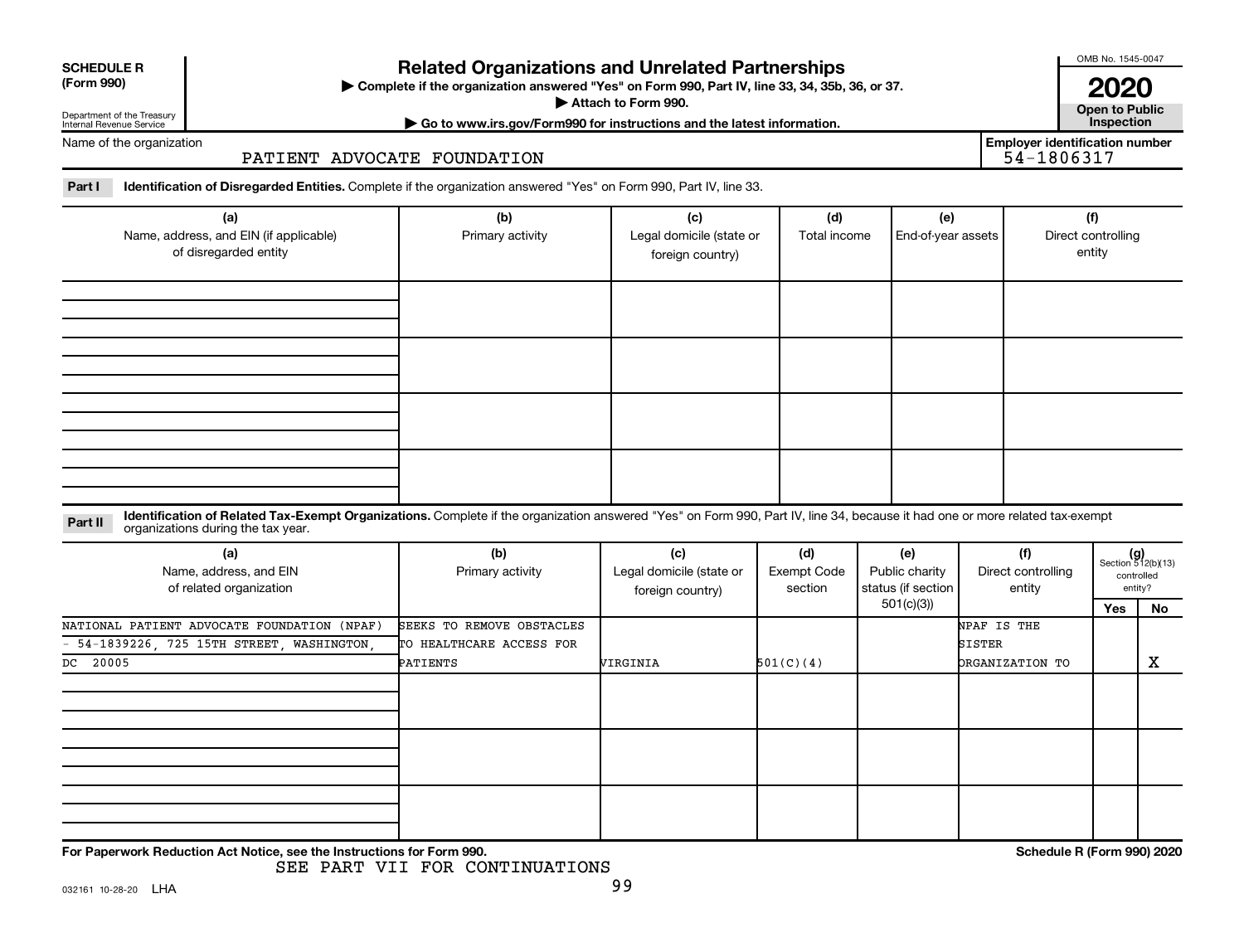## Schedule R (Form 990) 2020 PATIENT ADVOCATE FOUNDATION  $54-1806317$  Page

Part III Identification of Related Organizations Taxable as a Partnership. Complete if the organization answered "Yes" on Form 990, Part IV, line 34, because it had one or more related<br>Read to the organizations tracted as organizations treated as a partnership during the tax year.

| organizations treated as a partnership during the tax year.                                                                                                                              |                  |                      |                    |                             |                                              |  |                                                 |  |             |                |                  |                                                           |                          |                       |                                                                                                                                   |  |  |  |           |  |
|------------------------------------------------------------------------------------------------------------------------------------------------------------------------------------------|------------------|----------------------|--------------------|-----------------------------|----------------------------------------------|--|-------------------------------------------------|--|-------------|----------------|------------------|-----------------------------------------------------------|--------------------------|-----------------------|-----------------------------------------------------------------------------------------------------------------------------------|--|--|--|-----------|--|
| (a)                                                                                                                                                                                      | (b)              | (c)                  | (d)                |                             | (e)                                          |  | (f)                                             |  | (g)         | (h)            |                  | (i)                                                       |                          | (i)                   | (k)                                                                                                                               |  |  |  |           |  |
| Name, address, and EIN                                                                                                                                                                   | Primary activity | Legal<br>domicile    | Direct controlling |                             | Predominant income<br>(related, unrelated,   |  | Share of total                                  |  | Share of    |                | Disproportionate | Code V-UBI                                                |                          | General or Percentage |                                                                                                                                   |  |  |  |           |  |
| of related organization                                                                                                                                                                  |                  | (state or<br>foreign | entity             |                             | excluded from tax under<br>sections 512-514) |  | income                                          |  | end-of-year |                | assets           |                                                           |                          |                       | allocations?                                                                                                                      |  |  |  | ownership |  |
|                                                                                                                                                                                          |                  | country)             |                    |                             |                                              |  |                                                 |  |             | Yes            | <b>No</b>        | amount in box<br>20 of Schedule<br>K-1 (Form 1065) Yes No |                          |                       |                                                                                                                                   |  |  |  |           |  |
|                                                                                                                                                                                          |                  |                      |                    |                             |                                              |  |                                                 |  |             |                |                  |                                                           |                          |                       |                                                                                                                                   |  |  |  |           |  |
|                                                                                                                                                                                          |                  |                      |                    |                             |                                              |  |                                                 |  |             |                |                  |                                                           |                          |                       |                                                                                                                                   |  |  |  |           |  |
|                                                                                                                                                                                          |                  |                      |                    |                             |                                              |  |                                                 |  |             |                |                  |                                                           |                          |                       |                                                                                                                                   |  |  |  |           |  |
|                                                                                                                                                                                          |                  |                      |                    |                             |                                              |  |                                                 |  |             |                |                  |                                                           |                          |                       |                                                                                                                                   |  |  |  |           |  |
|                                                                                                                                                                                          |                  |                      |                    |                             |                                              |  |                                                 |  |             |                |                  |                                                           |                          |                       |                                                                                                                                   |  |  |  |           |  |
|                                                                                                                                                                                          |                  |                      |                    |                             |                                              |  |                                                 |  |             |                |                  |                                                           |                          |                       |                                                                                                                                   |  |  |  |           |  |
|                                                                                                                                                                                          |                  |                      |                    |                             |                                              |  |                                                 |  |             |                |                  |                                                           |                          |                       |                                                                                                                                   |  |  |  |           |  |
|                                                                                                                                                                                          |                  |                      |                    |                             |                                              |  |                                                 |  |             |                |                  |                                                           |                          |                       |                                                                                                                                   |  |  |  |           |  |
|                                                                                                                                                                                          |                  |                      |                    |                             |                                              |  |                                                 |  |             |                |                  |                                                           |                          |                       |                                                                                                                                   |  |  |  |           |  |
|                                                                                                                                                                                          |                  |                      |                    |                             |                                              |  |                                                 |  |             |                |                  |                                                           |                          |                       |                                                                                                                                   |  |  |  |           |  |
|                                                                                                                                                                                          |                  |                      |                    |                             |                                              |  |                                                 |  |             |                |                  |                                                           |                          |                       |                                                                                                                                   |  |  |  |           |  |
|                                                                                                                                                                                          |                  |                      |                    |                             |                                              |  |                                                 |  |             |                |                  |                                                           |                          |                       |                                                                                                                                   |  |  |  |           |  |
|                                                                                                                                                                                          |                  |                      |                    |                             |                                              |  |                                                 |  |             |                |                  |                                                           |                          |                       |                                                                                                                                   |  |  |  |           |  |
|                                                                                                                                                                                          |                  |                      |                    |                             |                                              |  |                                                 |  |             |                |                  |                                                           |                          |                       |                                                                                                                                   |  |  |  |           |  |
|                                                                                                                                                                                          |                  |                      |                    |                             |                                              |  |                                                 |  |             |                |                  |                                                           |                          |                       |                                                                                                                                   |  |  |  |           |  |
|                                                                                                                                                                                          |                  |                      |                    |                             |                                              |  |                                                 |  |             |                |                  |                                                           |                          |                       |                                                                                                                                   |  |  |  |           |  |
| Identification of Related Organizations Taxable as a Corporation or Trust. Complete if the organization answered "Yes" on Form 990, Part IV, line 34, because it had one or more related |                  |                      |                    |                             |                                              |  |                                                 |  |             |                |                  |                                                           |                          |                       |                                                                                                                                   |  |  |  |           |  |
| Part IV<br>organizations treated as a corporation or trust during the tax year.                                                                                                          |                  |                      |                    |                             |                                              |  |                                                 |  |             |                |                  |                                                           |                          |                       |                                                                                                                                   |  |  |  |           |  |
| (a)                                                                                                                                                                                      |                  |                      | (b)                | (c)                         | (d)                                          |  | (e)                                             |  | (f)         |                |                  | (g)                                                       |                          | (h)                   |                                                                                                                                   |  |  |  |           |  |
| Name, address, and EIN                                                                                                                                                                   |                  | Primary activity     |                    |                             | Direct controlling                           |  |                                                 |  |             | Share of total |                  | Share of                                                  | Percentage               |                       | $\begin{array}{c} \textbf{(i)}\\ \text{Section}\\ 5\,12 \text{(b)} \text{(13)}\\ \text{controlled} \\ \text{entity?} \end{array}$ |  |  |  |           |  |
| of related organization                                                                                                                                                                  |                  |                      |                    | Legal domicile<br>(state or | entity<br>foreign                            |  | Type of entity<br>(C corp, S corp,<br>or trust) |  | income      |                |                  |                                                           | end-of-year<br>ownership |                       |                                                                                                                                   |  |  |  |           |  |
|                                                                                                                                                                                          |                  |                      |                    | country)                    |                                              |  |                                                 |  |             |                |                  | assets                                                    |                          |                       | Yes   No                                                                                                                          |  |  |  |           |  |
|                                                                                                                                                                                          |                  |                      |                    |                             |                                              |  |                                                 |  |             |                |                  |                                                           |                          |                       |                                                                                                                                   |  |  |  |           |  |
|                                                                                                                                                                                          |                  |                      |                    |                             |                                              |  |                                                 |  |             |                |                  |                                                           |                          |                       |                                                                                                                                   |  |  |  |           |  |
|                                                                                                                                                                                          |                  |                      |                    |                             |                                              |  |                                                 |  |             |                |                  |                                                           |                          |                       |                                                                                                                                   |  |  |  |           |  |
|                                                                                                                                                                                          |                  |                      |                    |                             |                                              |  |                                                 |  |             |                |                  |                                                           |                          |                       |                                                                                                                                   |  |  |  |           |  |
|                                                                                                                                                                                          |                  |                      |                    |                             |                                              |  |                                                 |  |             |                |                  |                                                           |                          |                       |                                                                                                                                   |  |  |  |           |  |
|                                                                                                                                                                                          |                  |                      |                    |                             |                                              |  |                                                 |  |             |                |                  |                                                           |                          |                       |                                                                                                                                   |  |  |  |           |  |
|                                                                                                                                                                                          |                  |                      |                    |                             |                                              |  |                                                 |  |             |                |                  |                                                           |                          |                       |                                                                                                                                   |  |  |  |           |  |
|                                                                                                                                                                                          |                  |                      |                    |                             |                                              |  |                                                 |  |             |                |                  |                                                           |                          |                       |                                                                                                                                   |  |  |  |           |  |
|                                                                                                                                                                                          |                  |                      |                    |                             |                                              |  |                                                 |  |             |                |                  |                                                           |                          |                       |                                                                                                                                   |  |  |  |           |  |
|                                                                                                                                                                                          |                  |                      |                    |                             |                                              |  |                                                 |  |             |                |                  |                                                           |                          |                       |                                                                                                                                   |  |  |  |           |  |
|                                                                                                                                                                                          |                  |                      |                    |                             |                                              |  |                                                 |  |             |                |                  |                                                           |                          |                       |                                                                                                                                   |  |  |  |           |  |
|                                                                                                                                                                                          |                  |                      |                    |                             |                                              |  |                                                 |  |             |                |                  |                                                           |                          |                       |                                                                                                                                   |  |  |  |           |  |
|                                                                                                                                                                                          |                  |                      |                    |                             |                                              |  |                                                 |  |             |                |                  |                                                           |                          |                       |                                                                                                                                   |  |  |  |           |  |
|                                                                                                                                                                                          |                  |                      |                    |                             |                                              |  |                                                 |  |             |                |                  |                                                           |                          |                       |                                                                                                                                   |  |  |  |           |  |
|                                                                                                                                                                                          |                  |                      |                    |                             |                                              |  |                                                 |  |             |                |                  |                                                           |                          |                       |                                                                                                                                   |  |  |  |           |  |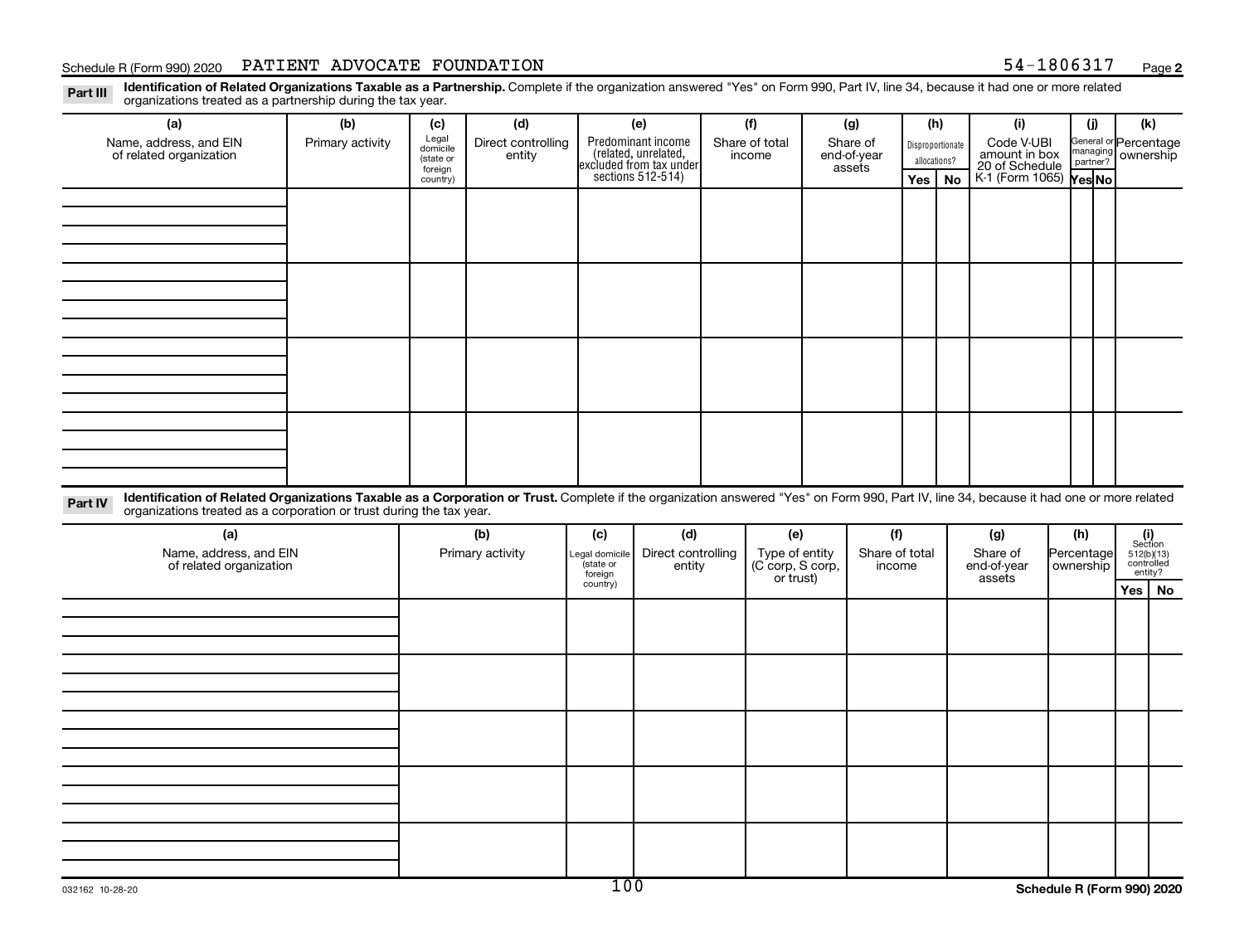## Schedule R (Form 990) 2020 PATIENT ADVOCATE FOUNDATION  $54-1806317$  Page

Part V Transactions With Related Organizations. Complete if the organization answered "Yes" on Form 990, Part IV, line 34, 35b, or 36.

| Note: Complete line 1 if any entity is listed in Parts II, III, or IV of this schedule.                                                                                                                                        |                 | Yes   No                |                             |
|--------------------------------------------------------------------------------------------------------------------------------------------------------------------------------------------------------------------------------|-----------------|-------------------------|-----------------------------|
| During the tax year, did the organization engage in any of the following transactions with one or more related organizations listed in Parts II-IV?                                                                            |                 |                         |                             |
|                                                                                                                                                                                                                                | 1a              |                         | $\mathbf{x}$                |
|                                                                                                                                                                                                                                | 1 <sub>b</sub>  |                         | $\overline{\textnormal{x}}$ |
|                                                                                                                                                                                                                                | 1 <sub>c</sub>  |                         | $\overline{\text{x}}$       |
|                                                                                                                                                                                                                                | 1d              |                         | $\overline{\texttt{x}}$     |
| e Loans or loan guarantees by related organization(s) manufactured content to the content of the content of the content of the content of the content of the content of the content of the content of the content of the conte | 1e              |                         | $\overline{\textbf{X}}$     |
|                                                                                                                                                                                                                                |                 |                         |                             |
| Dividends from related organization(s) manufacture contraction contract to contract and announced contract or contract or contract or contract or contract or contract or contract or contract or contract or contract or cont | 1f              |                         | х                           |
| $g$ Sale of assets to related organization(s) with the contraction control of the control of the control of the control of the control of the control of the control of the control of the control of the control of the cont  | 1g              |                         | х                           |
| h Purchase of assets from related organization(s) manufactured and content to content the content of assets from related organization(s)                                                                                       | 1 <sub>h</sub>  |                         | $\overline{\text{x}}$       |
|                                                                                                                                                                                                                                | 1i.             |                         | $\overline{\texttt{x}}$     |
|                                                                                                                                                                                                                                | 1j              |                         | $\overline{\textbf{X}}$     |
|                                                                                                                                                                                                                                |                 |                         |                             |
|                                                                                                                                                                                                                                | 1k              |                         | $\overline{\mathbf{x}}$     |
|                                                                                                                                                                                                                                | 11              | $\overline{\texttt{x}}$ |                             |
|                                                                                                                                                                                                                                | 1 <sub>m</sub>  | X                       |                             |
| n Sharing of facilities, equipment, mailing lists, or other assets with related organization(s) marror manufactured manufactured contents and the state of facilities, equipment, mailing lists, or other assets with related  | 1n              | Χ                       |                             |
| o Sharing of paid employees with related organization(s) manufaction(s) and contain an example and contained and contained and contained and contained and contained and contained and contained and contained and contained a | 10 <sub>o</sub> |                         |                             |
|                                                                                                                                                                                                                                |                 |                         |                             |
|                                                                                                                                                                                                                                | 1p              | Х                       |                             |
|                                                                                                                                                                                                                                | 1q              | х                       |                             |
|                                                                                                                                                                                                                                |                 |                         |                             |
|                                                                                                                                                                                                                                | 1r              |                         | х                           |
|                                                                                                                                                                                                                                |                 |                         | $\overline{\textbf{x}}$     |
| If the answer to any of the above is "Yes," see the instructions for information on who must complete this line, including covered relationships and transaction thresholds.                                                   |                 |                         |                             |

| (a)<br>Name of related organization      | (b)<br>Transaction<br>type (a-s) | (c)<br>Amount involved | (d)<br>Method of determining amount involved |
|------------------------------------------|----------------------------------|------------------------|----------------------------------------------|
| (1) NATIONAL PATIENT ADVOCATE FOUNDATION | Μ                                | 780,000.               |                                              |
| (2) NATIONAL PATIENT ADVOCATE FOUNDATION | O                                | 519,994.               |                                              |
| (3) NATIONAL PATIENT ADVOCATE FOUNDATION |                                  | 10,923.                |                                              |
| (4) NATIONAL PATIENT ADVOCATE FOUNDATION |                                  | 61,677.                |                                              |
| (5)                                      |                                  |                        |                                              |
| (6)                                      |                                  |                        |                                              |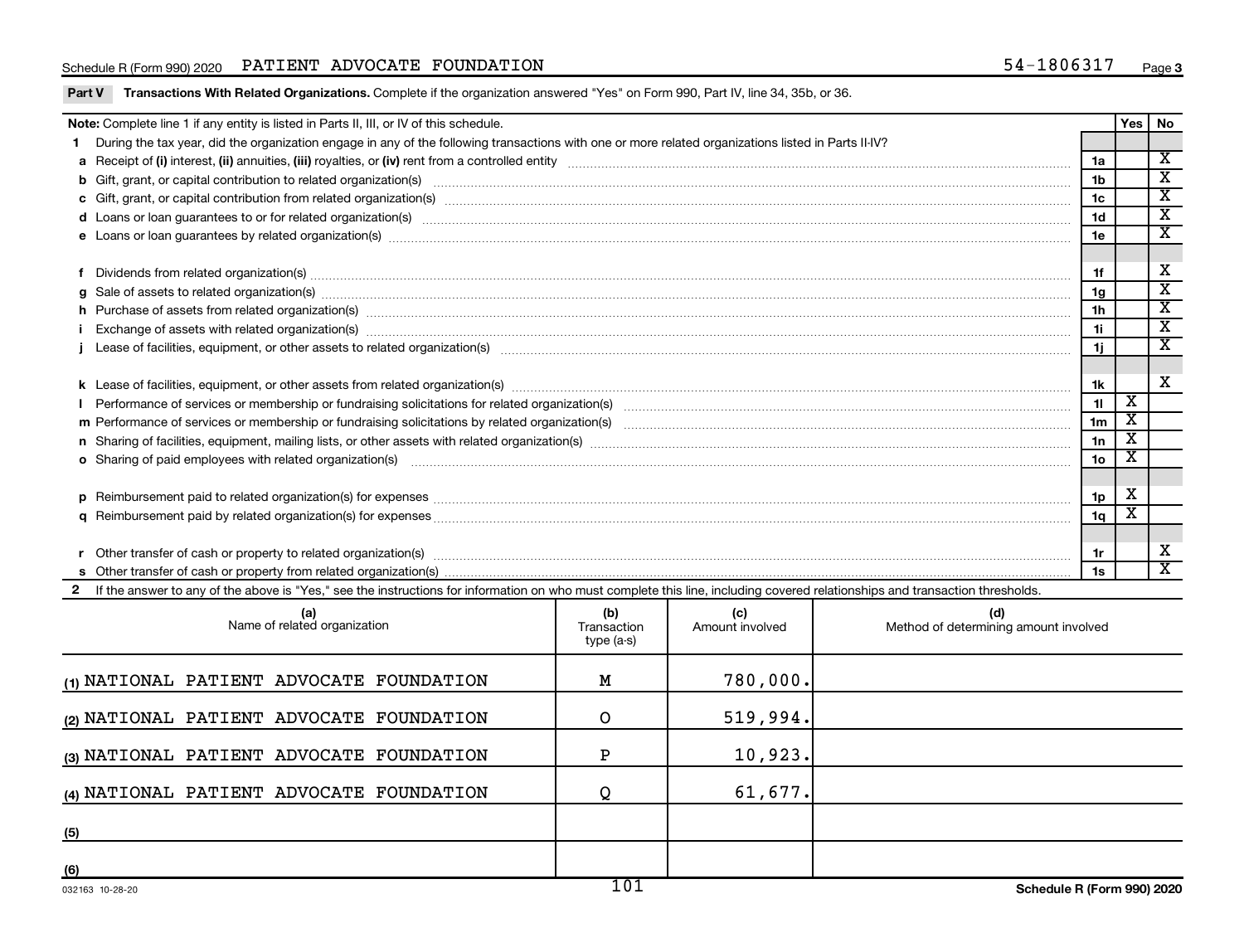## Schedule R (Form 990) 2020 PATIENT ADVOCATE FOUNDATION  $54-1806317$  Page

Part VI Unrelated Organizations Taxable as a Partnership. Complete if the organization answered "Yes" on Form 990, Part IV, line 37.

Provide the following information for each entity taxed as a partnership through which the organization conducted more than five percent of its activities (measured by total assets or gross revenue) that was not a related organization. See instructions regarding exclusion for certain investment partnerships.

| (a)<br>Name, address, and EIN<br>of entity | - - -<br>(b)<br>Primary activity | (c)<br>Legal domicile<br>(state or foreign<br>country) | - - - - <sub>1</sub> - - 1<br>(d)<br>Predominant income<br>(related, unrelated,<br>excluded from tax under<br>sections 512-514) | (e)<br>Are all<br>partners sec.<br>$\frac{501(c)(3)}{0rgs?}$<br>Yes No | (f)<br>Share of<br>total<br>income | (g)<br>Share of<br>end-of-year<br>assets | (h)<br>Dispropor-<br>tionate<br>allocations?<br>Yes No | (i)<br>Code V-UBI<br>amount in box 20 managing<br>of Schedule K-1<br>(Form 1065)<br>$\overline{Y_{\text{res}}}\overline{NQ}$ | (i)<br>Yes NO | (k) |
|--------------------------------------------|----------------------------------|--------------------------------------------------------|---------------------------------------------------------------------------------------------------------------------------------|------------------------------------------------------------------------|------------------------------------|------------------------------------------|--------------------------------------------------------|------------------------------------------------------------------------------------------------------------------------------|---------------|-----|
|                                            |                                  |                                                        |                                                                                                                                 |                                                                        |                                    |                                          |                                                        |                                                                                                                              |               |     |
|                                            |                                  |                                                        |                                                                                                                                 |                                                                        |                                    |                                          |                                                        |                                                                                                                              |               |     |
|                                            |                                  |                                                        |                                                                                                                                 |                                                                        |                                    |                                          |                                                        |                                                                                                                              |               |     |
|                                            |                                  |                                                        |                                                                                                                                 |                                                                        |                                    |                                          |                                                        |                                                                                                                              |               |     |
|                                            |                                  |                                                        |                                                                                                                                 |                                                                        |                                    |                                          |                                                        |                                                                                                                              |               |     |
|                                            |                                  |                                                        |                                                                                                                                 |                                                                        |                                    |                                          |                                                        |                                                                                                                              |               |     |
|                                            |                                  |                                                        |                                                                                                                                 |                                                                        |                                    |                                          |                                                        |                                                                                                                              |               |     |
|                                            |                                  |                                                        |                                                                                                                                 |                                                                        |                                    |                                          |                                                        |                                                                                                                              |               |     |

**Schedule R (Form 990) 2020**